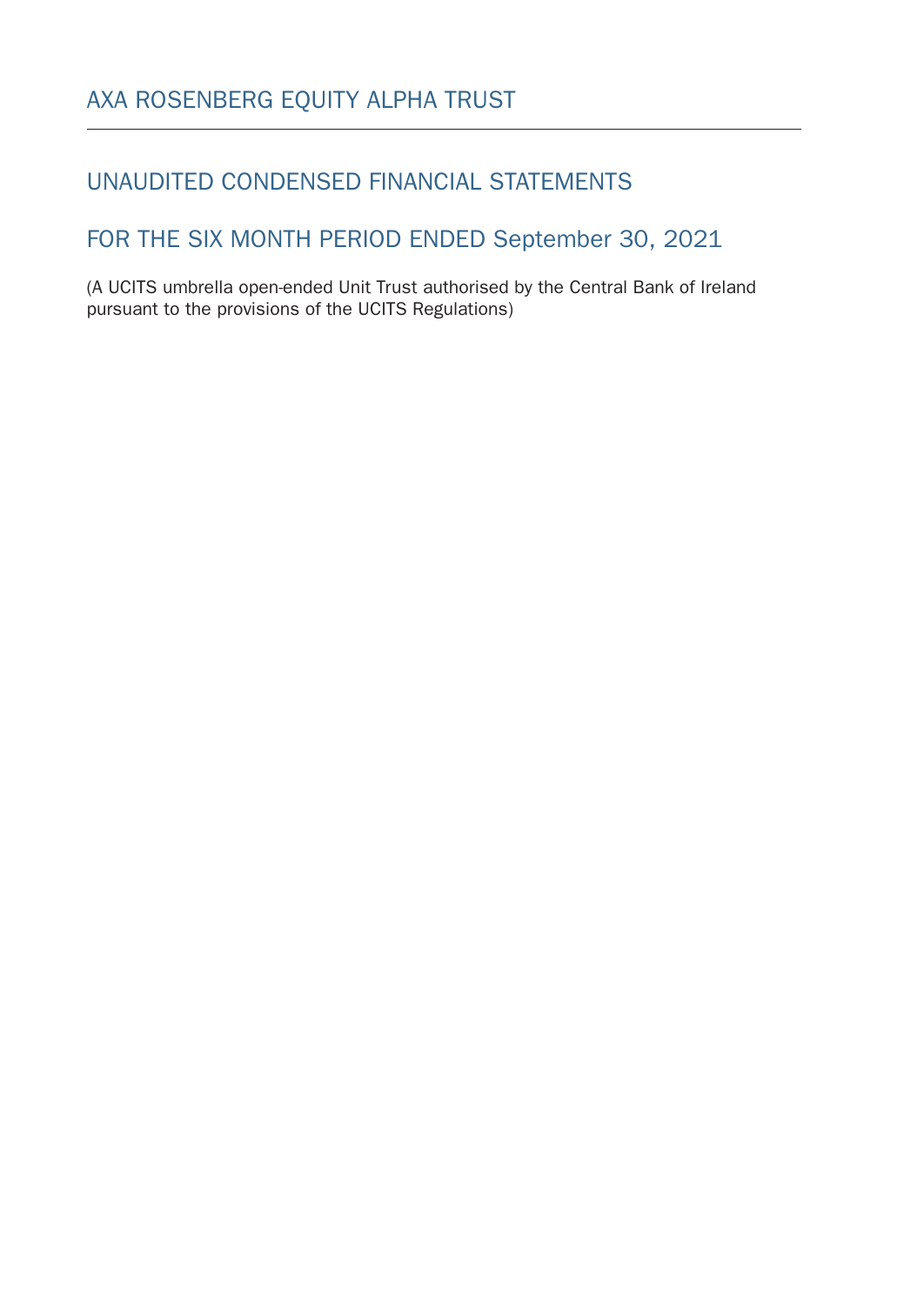# AXA ROSENBERG EQUITY ALPHA TRUST

## **Contents**

| Directory                                                                                    | $\mathbf{1}$   |
|----------------------------------------------------------------------------------------------|----------------|
| <b>Investment Manager's Report</b>                                                           |                |
| AXA Rosenberg All-Country Asia Pacific Ex-Japan Equity Alpha Fund                            | 2              |
| AXA Rosenberg All Country Asia Pacific Ex-Japan Small Cap Alpha Fund                         | 4              |
| AXA Rosenberg Eurobloc Equity Alpha Fund                                                     | $\overline{7}$ |
| AXA Rosenberg Global Emerging Markets Equity Alpha Fund                                      | 10             |
| AXA Rosenberg Global Equity Alpha Fund                                                       | 13             |
| AXA Rosenberg Global Small Cap Alpha Fund                                                    | 16             |
| AXA Rosenberg Japan Enhanced Index Equity Alpha Fund                                         | 19             |
| AXA Rosenberg Japan Equity Alpha Fund                                                        | 21             |
| AXA Rosenberg Japan Small Cap Alpha Fund                                                     | 24             |
| AXA Rosenberg Pacific Ex-Japan Equity Alpha Fund                                             | 27             |
| AXA Rosenberg Pan-European Enhanced Index Equity Alpha Fund                                  | 3 <sub>C</sub> |
| AXA Rosenberg Pan-European Equity Alpha Fund                                                 | 32             |
| AXA Rosenberg US Enhanced Index Equity Alpha Fund                                            | 35             |
| AXA Rosenberg US Equity Alpha Fund                                                           | 39             |
|                                                                                              |                |
| <b>Primary Statements:</b>                                                                   |                |
| Statement of Comprehensive Income                                                            | 42             |
| <b>Statement of Financial Position</b>                                                       | 5C             |
| Statement of Changes in Net Assets Attributable to Holders of Redeemable Participating Units | 58             |
| Notes to the Financial Statements                                                            | 62             |
| <b>Schedule of Investments</b>                                                               |                |
| AXA Rosenberg All-Country Asia Pacific Ex-Japan Equity Alpha Fund                            | 84             |
| AXA Rosenberg All Country Asia Pacific Ex-Japan Small Cap Alpha Fund                         | 85             |
| AXA Rosenberg Eurobloc Equity Alpha Fund                                                     | 89             |
| AXA Rosenberg Global Emerging Markets Equity Alpha Fund                                      | 91             |
| AXA Rosenberg Global Equity Alpha Fund                                                       | 95             |
| AXA Rosenberg Global Small Cap Alpha Fund                                                    | 99             |
| AXA Rosenberg Japan Equity Alpha Fund                                                        | 105            |
| AXA Rosenberg Japan Small Cap Alpha Fund                                                     | 109            |
| AXA Rosenberg Pacific Ex-Japan Equity Alpha Fund                                             | 113            |
| AXA Rosenberg Pan-European Equity Alpha Fund                                                 | 115            |
| AXA Rosenberg US Enhanced Index Equity Alpha Fund                                            | 118            |
| AXA Rosenberg US Equity Alpha Fund                                                           | 124            |
|                                                                                              |                |
| Statement of Major Portfolio Changes                                                         | 129            |
| Other Information                                                                            | 143            |
| Securities Financing Transactions Regulation Disclosure                                      | 146            |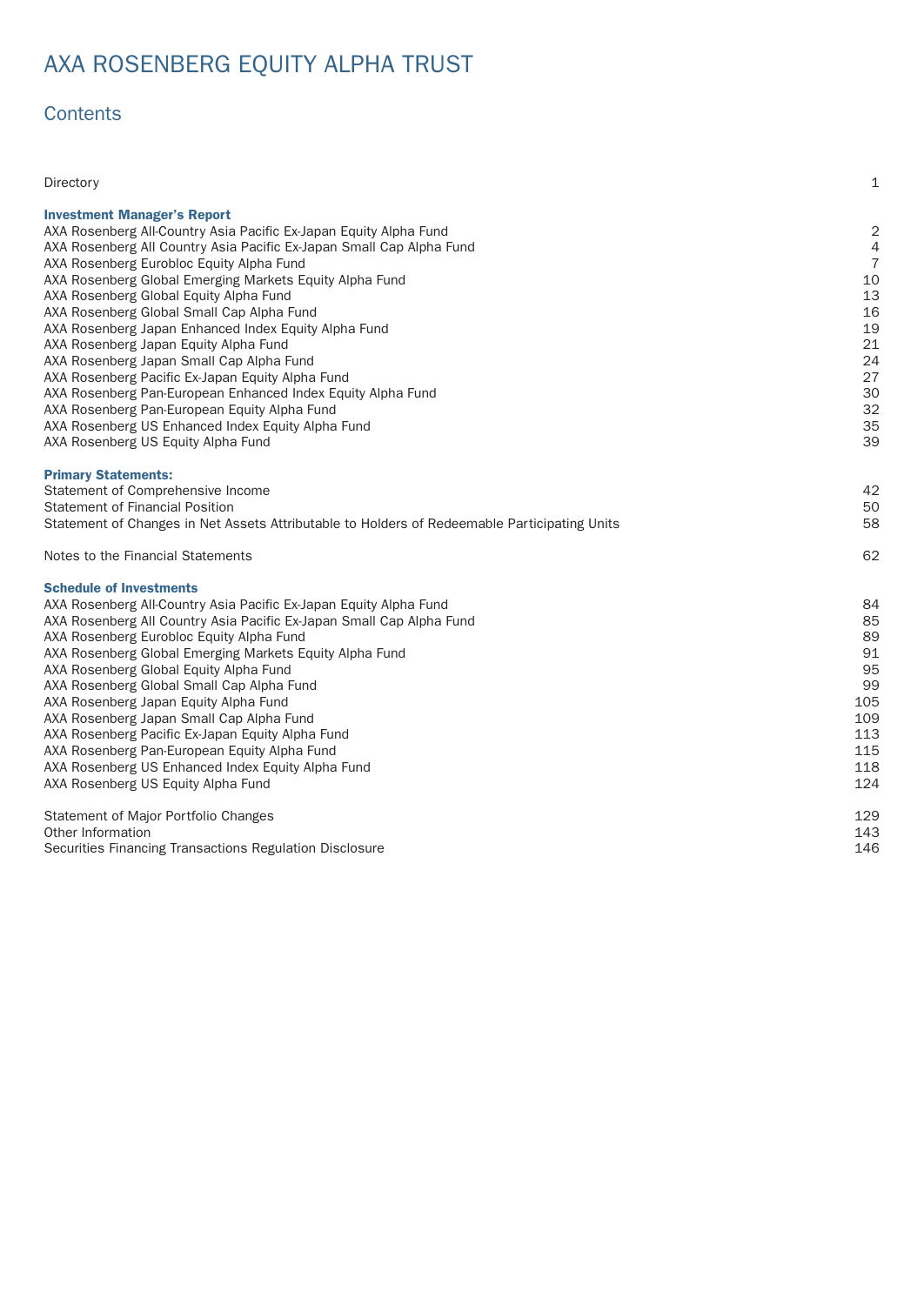## <span id="page-2-0"></span>AXA ROSENBERG EQUITY ALPHA TRUST

### **Directory**

78 Sir John Rogerson's Quay Gideon Smith (UK)

#### Investment Manager and Master Distributor

AXA Investment Managers UK Limited 22 Bishopsgate London EC2N 4BQ United Kingdom

AXA Rosenberg Investment Management LLC 4 Orinda Way Building E Orinda CA 94563 United States

AXA Investment Managers Asia (Singapore) Ltd. 1 George Street #14-02/03 Singapore 049145 Singapore

\*All Directors are Non-Executive Directors. \*\*Independent Director.

#### Manager **Directors**\* of the Manager **Directors**\* of the Manager

Dublin 2 **Dublin 2** Josephine Tubbs (UK) **Dublin 2** Dublin 2 Ireland **Ireland** Jean-Louis Laforge (France) **Ireland** Ireland Peter Warner (UK)

#### Administrator, Registrar and Transfer Agent **Independent Auditors**

State Street Fund Services (Ireland) Limited 78 Sir John Rogerson's Quay Dublin 2 Ireland

### Sub-Investment Managers Legal Advisers to the Trust Secretary

William Fry 2 Grand Canal Square Dublin 2 Ireland

AXA Rosenberg Management David Cooke (Ireland) State Street Custodial Services Ireland Limited Kevin O'Brien (Ireland)\*\* (Ireland) Limited

PricewaterhouseCoopers Char tered Accountants and Registered Auditors Ormonde Business Park Dublin Road Kilkenny Ireland

Tudor Trust Limited 33 Sir John Rogerson's Quay Dublin 2 Ireland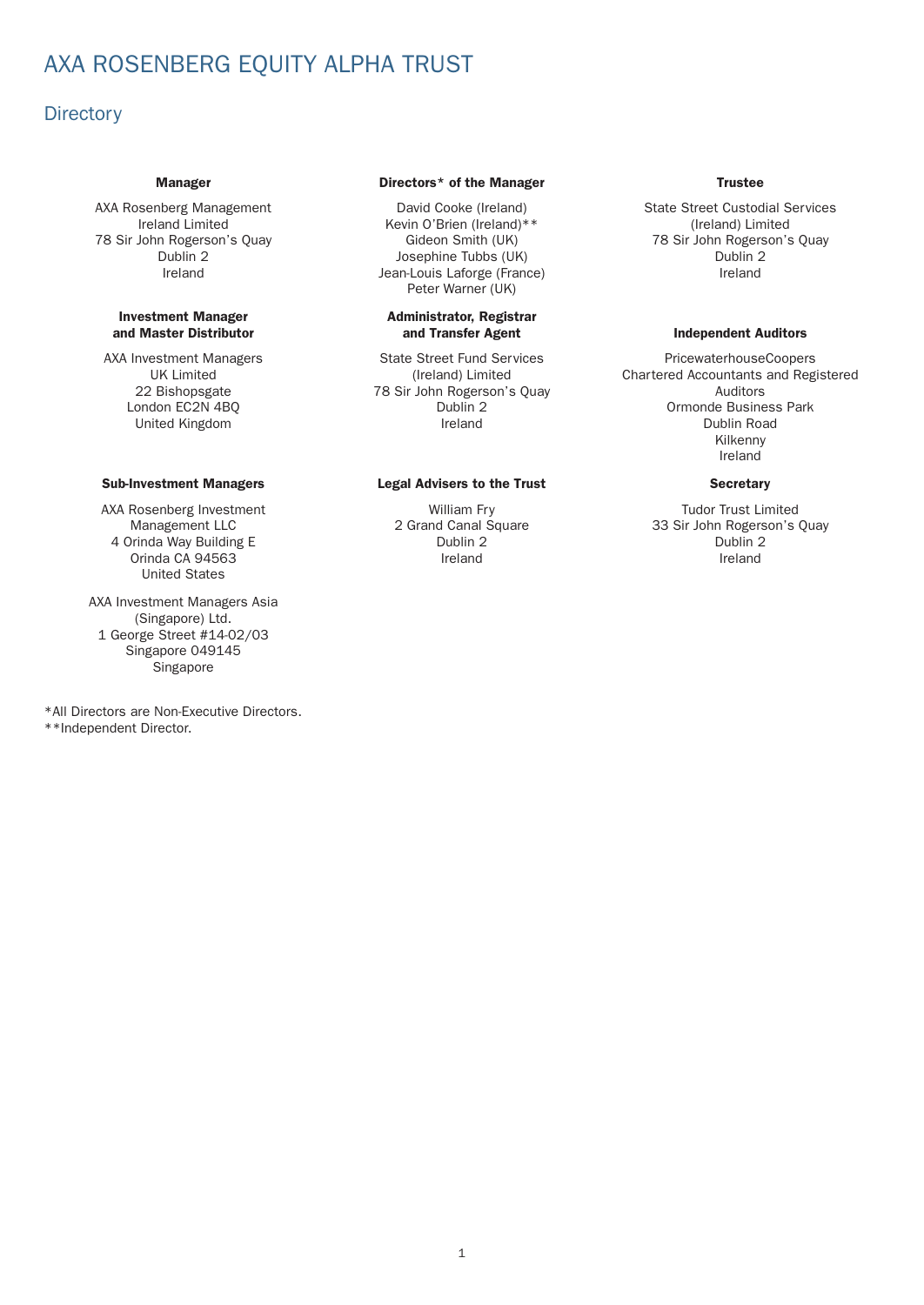## <span id="page-3-0"></span>AXA ROSENBERG ALL-COUNTRY ASIA PACIFIC EX-JAPAN EQUITY ALPHA FUND

### Investment Manager's Report As at September 30, 2021

The Fund was closed in the report period.

#### Total Expense Ratios ("TER")

| <b>Unit Class</b> | <b>ISIN</b>         | %    |
|-------------------|---------------------|------|
| A USD             | IE00B03Z0P68        | 8.94 |
| A EUR             | IE00BD007M18        | 0.96 |
| <b>B EUR</b>      | IE00B03Z0R82        | 2.03 |
| <b>F FUR</b>      | <b>IE00B03Z0S99</b> | 2.60 |
| M USD             | IE00B3DJ2Z39        | 0.71 |

### Ongoing Charges

| <b>Unit Class</b> | <b>ISIN</b>         | %    |
|-------------------|---------------------|------|
| A USD             | IE00B03Z0P68        | 1.13 |
| A EUR             | IE00BD007M18        | 1.09 |
| <b>B EUR</b>      | IE00B03Z0R82        | 1.75 |
| E EUR             | <b>IE00B03Z0S99</b> | 2.49 |
| M USD             | IE00B3DJ2Z39        | 0.40 |

#### AXA Investment Managers UK Limited

Date: November 24, 2021

#### Methodology

The TER is calculated on an ex-post basis (i.e. based on the actual costs charged), by reference to the fiscal year.

The TER is equal to the ratio of the total operating costs to the average NAV. Total operating costs are expenses deducted from the assets for the relevant fiscal period. The average NAV is calculated using the NAV as at each valuation point.

#### Methodology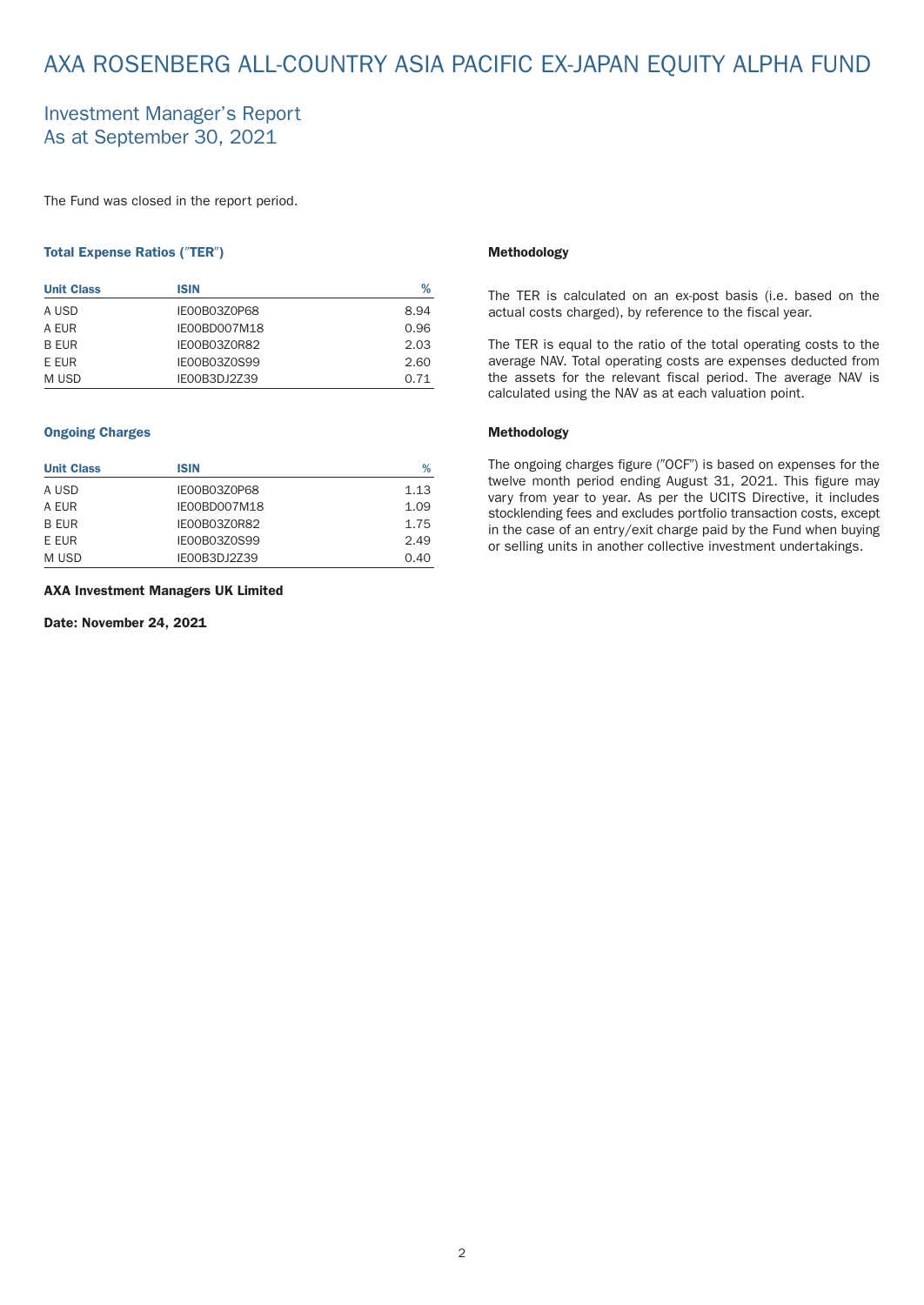# AXA ROSENBERG ALL-COUNTRY ASIA PACIFIC EX-JAPAN EQUITY ALPHA FUND

## NAV\* table

As at September 30, 2021

|                             | September 30, 2021**     | <b>March 31, 2021</b> | <b>September 30, 2020</b> |
|-----------------------------|--------------------------|-----------------------|---------------------------|
| <b>Class A USD</b>          |                          |                       |                           |
| NAV of Unit Class           |                          | \$12,393              | \$9,846                   |
| Number of Units Outstanding | $\sim$                   | 366                   | 367                       |
| NAV per Unit                | $\sim$                   | \$33.86               | \$26.83                   |
| <b>Class A EUR</b>          |                          |                       |                           |
| NAV of Unit Class           | $\overline{\phantom{a}}$ | €3,672                | €3,367,818                |
| Number of Units Outstanding | $\overline{\phantom{a}}$ | 200                   | 231,057                   |
| NAV per Unit                |                          | €18.36                | €14.58                    |
| <b>Class B EUR</b>          |                          |                       |                           |
| NAV of Unit Class           | ٠                        | €856,146              | €716,701                  |
| Number of Units Outstanding | $\sim$                   | 32,018                | 33,643                    |
| NAV per Unit                |                          | €26.74                | €21.30                    |
| <b>Class E EUR</b>          |                          |                       |                           |
| NAV of Unit Class           | $\sim$                   | €955,117              | €648,364                  |
| Number of Units Outstanding | $\overline{\phantom{a}}$ | 41,932                | 35,601                    |
| NAV per Unit                | $\sim$                   | €22.78                | €18.21                    |
| <b>Class M USD</b>          |                          |                       |                           |
| NAV of Unit Class           | $\sim$                   | \$11,855,020          | \$10,828,889              |
| Number of Units Outstanding |                          | 314,254               | 363,548                   |
| NAV per Unit                |                          | \$37.72               | \$29.79                   |

\*dealing NAV.

\*\*The Fund, including all share classes in issue during the period, terminated with a final dealing day on July 30, 2021.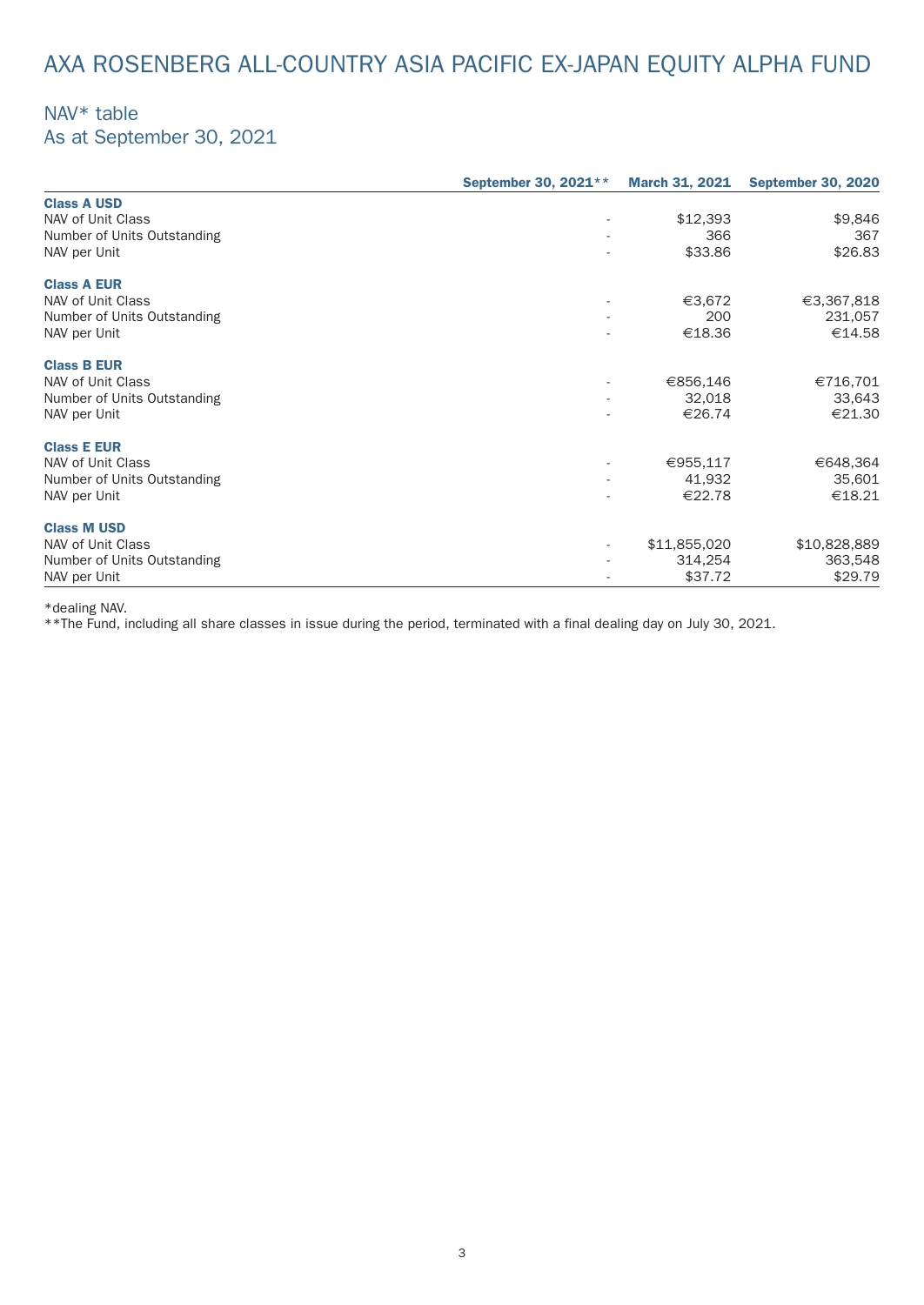### <span id="page-5-0"></span>AXA ROSENBERG ALL COUNTRY ASIA PACIFIC EX-JAPAN SMALL CAP ALPHA **FUND** Investment Manager's Report As at September 30, 2021

The Fund underper formed its benchmark index in the first half of the report period. The focus on attractively valued stocks based on higher earnings yields weighed heavily on returns but was offset to some extent by the exposure to stocks trading at low multiples of net assets. Positive contributions came from the Fund's positive exposure to momentum and quality, measured by its exposures to stocks whose earnings beat market expectations.

Sector-wise, the overweight to materials and underweight to real estate were accretive to returns. Top stock picks came from within the materials sector, including above-benchmark positions in YFY, Nantex Industry, Mineral Resources and Finolex Industries, which were driven by rising commodity prices. Stock selection in aggregate was challenged, particularly within the transport industry. Not holding positions in HMM, Yang Ming Marine and Wan Hai featured among the largest stock detractors from returns as shipping companies benefited from investors' bullish sentiment for the industry driven by continued signs of recovery in the global economy.

Underper formance was compounded in the second half of the report period. Although the focus on identifying attractively valued stocks based on higher earnings yields and cheaper book assets contributed positively, this was offset by the exposure to higher dividend yielding stocks. With oil prices rising to a three-year high and worries over an electricity supply shor tfall, the underweight to electrical utilities and the energy sector detracted from relative returns. Stock selection in aggregate was challenged and weak across several sectors including healthcare, industrials, technology and materials. The largest individual detractors to returns came from an overweight position in Vtech Holdings, the Chinese electronics learning company's share price declined on the regulatory assault in tech and education from Beijing. Within healthcare, the overweight position in Ansell, a protective equipment maker, saw its share price tumble despite announcing a surge in profit as virus concerns dampened their outlook with fears of supply disruptions.

### Performance Summary

| <b>Performance summary - Class A Units</b>                                 | <b>6 Months to</b><br>30 September 2021 | 3 Years<br><b>Annualised</b> | 5 Years<br><b>Annualised</b> | <b>Inception</b><br><b>Date</b> |
|----------------------------------------------------------------------------|-----------------------------------------|------------------------------|------------------------------|---------------------------------|
| AXA Rosenberg All Country Asia Pacific Ex-Japan Small Cap Alpha Fund (USD) | 3.21%                                   | 9.51%                        | 8.19%                        | 30-Sep-99                       |
| MSCI AC Asia Pacific ex-Japan Small Cap                                    | 7.39%                                   | 13.13%                       | 8.23%                        |                                 |
| Alpha                                                                      | (4.18%)                                 | (3.62%)                      | $(0.04\%)$                   |                                 |

Past performance is not a reliable indicator of future results.

Per formance calculations are net of fees, based on the reinvestment of dividends

The benchmark, when there is one could be calculated on the basis of net or gross dividend. Please refer to the Prospectus for more information.

Data Source: Benchmark prices are obtained from the relevant benchmark provider. Net Asset Value ("NAV") is calculated by the Administrator of the Trust.

#### TER

| <b>Unit Class</b> | <b>ISIN</b>  | %    |
|-------------------|--------------|------|
| A USD             | IE0008367009 | 1.12 |
| A EUR             | IE00BD008N99 | 1.08 |
| A EUR Hedged      | IE00BD008P14 | 1.14 |
| <b>BUSD</b>       | IE0004334029 | 1.82 |
| <b>B EUR</b>      | IE0031069499 | 1.82 |
| E EUR             | IE0034277479 | 2.56 |

#### Methodology

The TER is calculated on an ex-post basis (i.e. based on the actual costs charged), by reference to the fiscal year.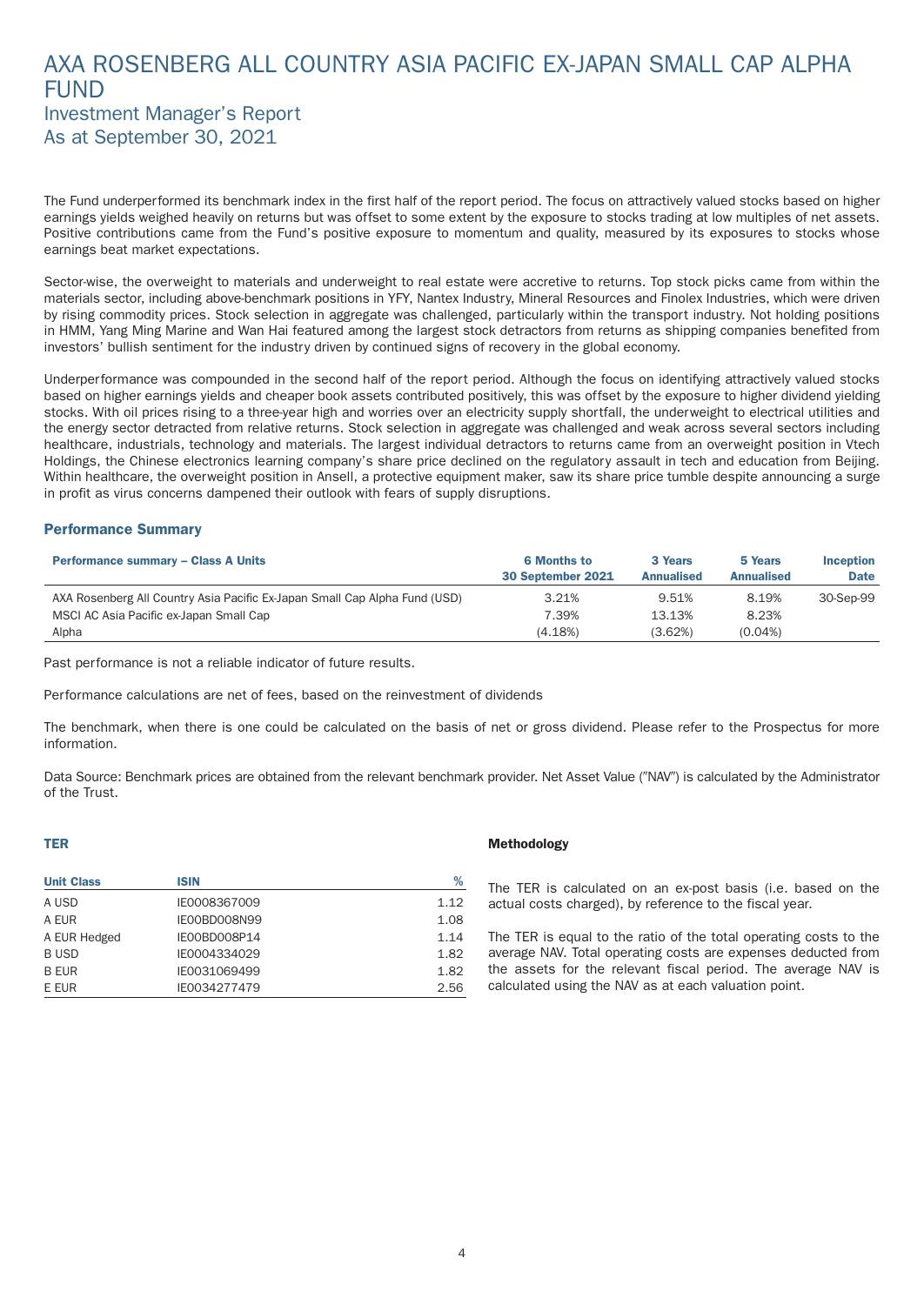## AXA ROSENBERG ALL COUNTRY ASIA PACIFIC EX-JAPAN SMALL CAP ALPHA FUND Investment Manager's Report (continued)

As at September 30, 2021

### Ongoing Charges

| <b>Unit Class</b> | <b>ISIN</b>  | %    |
|-------------------|--------------|------|
| A USD             | IE0008367009 | 1.15 |
| A EUR             | IE00BD008N99 | 1.15 |
| A EUR Hedged      | IE00BD008P14 | 1.17 |
| <b>BUSD</b>       | IE0004334029 | 1.85 |
| <b>B EUR</b>      | IE0031069499 | 1.84 |
| E EUR             | IE0034277479 | 2.59 |

AXA Investment Managers UK Limited

Date: November 24, 2021

### Methodology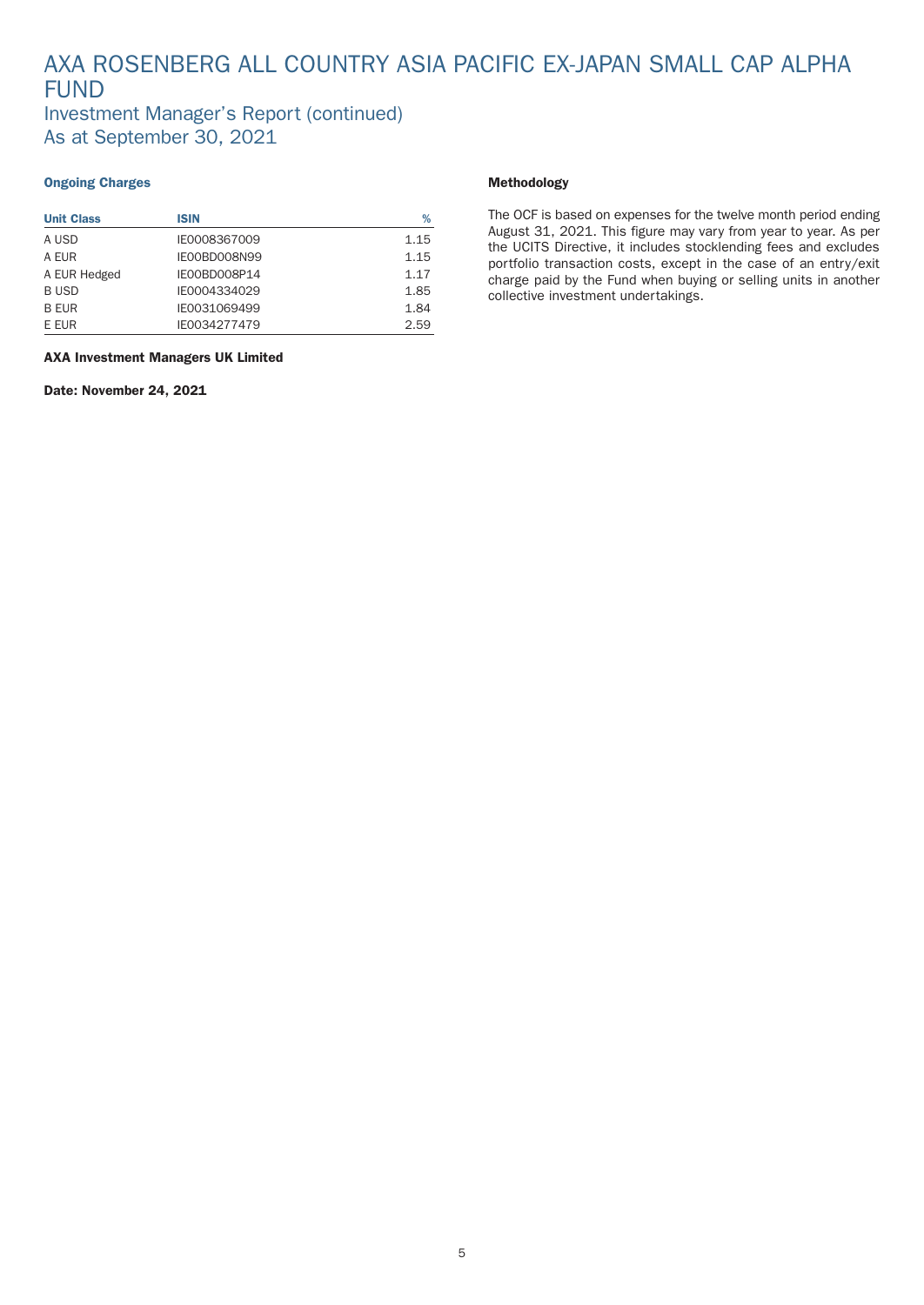## AXA ROSENBERG ALL COUNTRY ASIA PACIFIC EX-JAPAN SMALL CAP ALPHA FUND NAV\* table As at September 30, 2021

|                             | <b>September 30, 2021</b> | <b>March 31, 2021</b> | <b>September 30, 2020</b> |
|-----------------------------|---------------------------|-----------------------|---------------------------|
| <b>Class A USD</b>          |                           |                       |                           |
| NAV of Unit Class           | \$62,639,066              | \$62,956,246          | \$57,256,927              |
| Number of Units Outstanding | 586.644                   | 608,503               | 720,503                   |
| NAV per Unit                | \$106.78                  | \$103.46              | \$79.47                   |
| <b>Class A EUR</b>          |                           |                       |                           |
| NAV of Unit Class           | €524,119                  | €5,449,366            | €276,281                  |
| Number of Units Outstanding | 28,158                    | 306,176               | 20,167                    |
| NAV per Unit                | €18.61                    | €17.80                | €13.70                    |
| <b>Class A EUR Hedged</b>   |                           |                       |                           |
| NAV of Unit Class           | €1,922,703                | €1,344,172            | €1,039,396                |
| Number of Units Outstanding | 138,091                   | 99,157                | 99,157                    |
| NAV per Unit                | €13.92                    | €13.56                | €10.48                    |
| <b>Class B USD</b>          |                           |                       |                           |
| NAV of Unit Class           | \$18,848,952              | \$17,758,133          | \$16,373,169              |
| Number of Units Outstanding | 167,174                   | 161,975               | 193,757                   |
| NAV per Unit                | \$112.75                  | \$109.63              | \$84.50                   |
| <b>Class B EUR</b>          |                           |                       |                           |
| NAV of Unit Class           | €41,751,263               | €38,567,135           | €30,378,664               |
| Number of Units Outstanding | 432,485                   | 416,319               | 424,271                   |
| NAV per Unit                | €96.54                    | €92.64                | €71.60                    |
| <b>Class E EUR</b>          |                           |                       |                           |
| NAV of Unit Class           | €6,288,328                | €4,725,622            | €3,662,467                |
| Number of Units Outstanding | 73,547                    | 57,429                | 57,399                    |
| NAV per Unit                | €85.50                    | €82.29                | €63.81                    |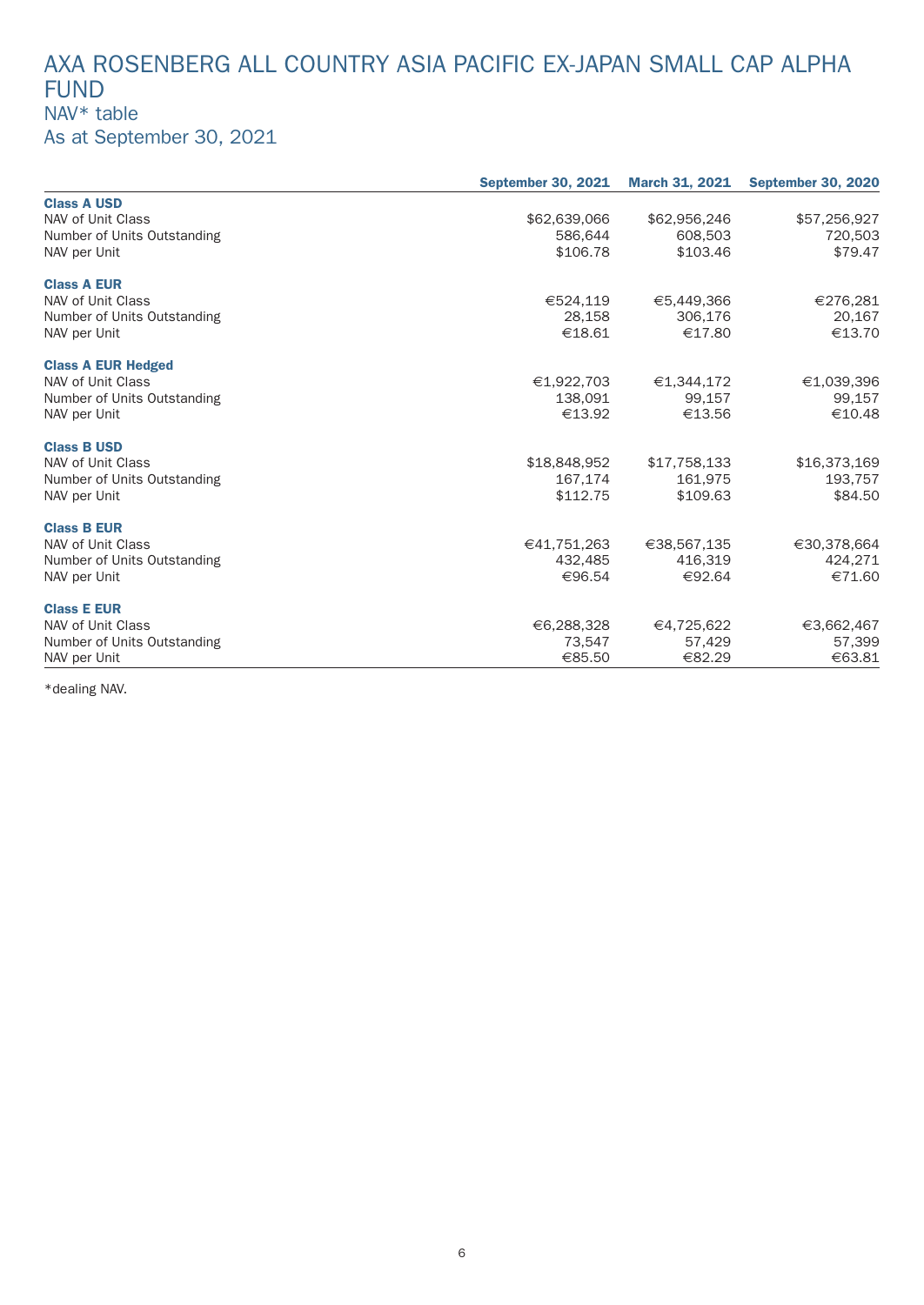## <span id="page-8-0"></span>AXA ROSENBERG EUROBLOC EQUITY ALPHA FUND

### Investment Manager's Report As at September 30, 2021

The Fund marginally outperformed its benchmark index in the second quarter of 2021, net of fees and expenses applicable to the A EUR share class. Despite the headwinds to value seen this quarter, the balanced factor profile of the Fund meant that the exposure to higher quality companies with less earnings volatility and lower financial leverage was rewarded. Industry exposures offset these positives, however, and performance was hindered by overweighting insurance companies, which underperformed as a group over the quarter. Better reward came from underweighting utilities and autos.

Stock selection was positive over the quarter, notably within the industrials sector. The top-contributing stock here was Deutsche Post, with shares in the German postal business handsomely outperforming after the firm reported strong earnings for the first quarter that far surpassed consensus expectations. In the consumer discretionary sector, not owning vehicle manufacturer Volkswagen boosted relative returns after its shares stalled amid expectations that profitability would dip over the quarter. Less helpful this quarter was overweighting France-based IT services firm Atos, whose shares underperformed in response to weak Q1 sales data.

The Fund outperformed its benchmark index, net of fees and expenses applicable to the A EUR share class, in the third quarter of 2021. The fundamental risk factor profile of the Fund added the most value, with positive contributions from the exposure to stocks with near-term price momentum and high levels of earnings delivery, as well as a tilt towards smaller companies.

Industry exposures were also modestly helpful, particularly among financials where holdings of banks and insurers added value. Indeed, the top stock contributor over the quarter was an above-benchmark holding of Dutch insurer Aegon, whose shares rallied after it announced in August a dividend hike amid strong busines momentum across its key markets. Also holding multi-line insurer ASR Nederland overweight was beneficial after it too reported similarly upbeat business momentum. Elsewhere, rising energy prices helped boost shares of Spanish energy firm Repsol, which was also held overweight in the Fund. Less helpful for relative returns this quarter was not owning online payments firm Adyen, which reported better-than-expected H1 results in August, sending its shares higher.

### Performance Summary

| <b>Performance summary - Class A Units</b>     | <b>6 Months to</b><br>30 September 2021 | 3 Years<br><b>Annualised</b> | 5 Years<br><b>Annualised</b> | <b>Inception</b><br><b>Date</b> |
|------------------------------------------------|-----------------------------------------|------------------------------|------------------------------|---------------------------------|
| AXA Rosenberg Eurobloc Equity Alpha Fund (EUR) | 7.66%                                   | 6.22%                        | 7.12%                        | 30-Sep-99                       |
| <b>MSCI EMU</b>                                | 6.12%                                   | 7.78%                        | 8.78%                        |                                 |
| Alpha                                          | 1.54%                                   | (1.56%)                      | $(1.66\%)$                   |                                 |

Past performance is not a reliable indicator of future results.

Per formance calculations are net of fees, based on the reinvestment of dividends.

The benchmark, when there is one could be calculated on the basis of net or gross dividend. Please refer to the Prospectus for more information.

Data Source: Benchmark prices are obtained from the relevant benchmark provider. NAVs are calculated by the Administrator of the Trust.

### TER

| <b>Unit Class</b> | <b>ISIN</b>  | %    |
|-------------------|--------------|------|
| A EUR             | IE0008366365 | 0.83 |
| B FUR             | IE0004352823 | 1.48 |
| F FUR             | IF0034279186 | 2.23 |
| M EUR             | IE00B24J4Z96 | 0.13 |

#### Methodology

The TER is calculated on an ex-post basis (i.e. based on the actual costs charged), by reference to the fiscal year.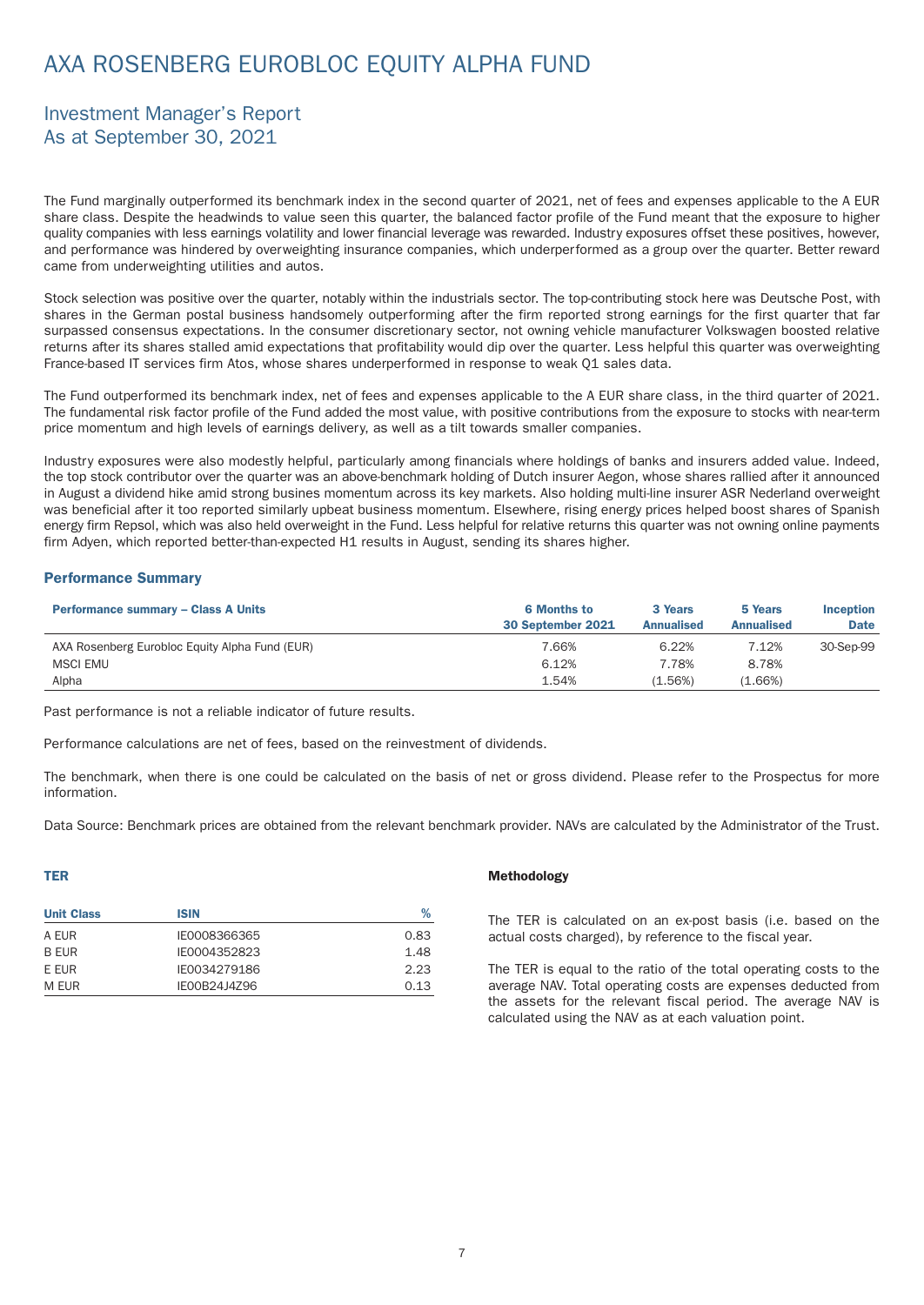## AXA ROSENBERG EUROBLOC EQUITY ALPHA FUND

### Investment Manager's Report (continued) As at September 30, 2021

### Ongoing Charges

| <b>Unit Class</b> | <b>ISIN</b>  | %    |
|-------------------|--------------|------|
| A FUR             | IE0008366365 | 0.84 |
| B EUR             | IE0004352823 | 1.49 |
| F FUR             | IE0034279186 | 2.24 |
| M FUR             | IE00B24J4Z96 | 0.14 |

AXA Investment Managers UK Limited

Date: November 24, 2021

### Methodology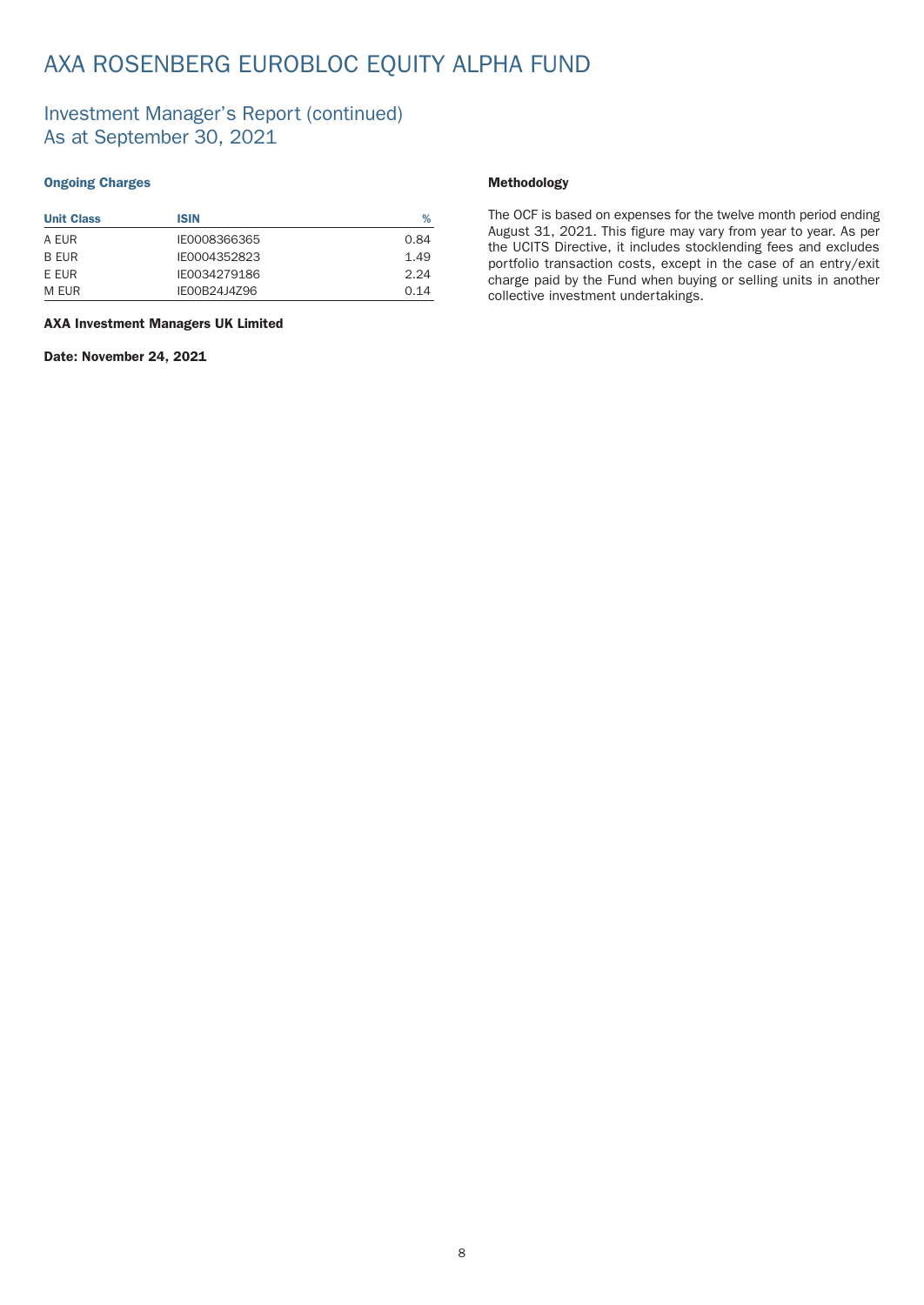# AXA ROSENBERG EUROBLOC EQUITY ALPHA FUND

## NAV\* table

As at September 30, 2021

|                             | <b>September 30, 2021</b> | <b>March 31, 2021</b> | <b>September 30, 2020</b> |
|-----------------------------|---------------------------|-----------------------|---------------------------|
| <b>Class A EUR</b>          |                           |                       |                           |
| NAV of Unit Class           | €34,995,365               | €24,860,528           | €20,834,761               |
| Number of Units Outstanding | 1,500,760                 | 1,147,801             | 1,186,584                 |
| NAV per Unit                | €23.32                    | €21.66                | €17.56                    |
| <b>Class B EUR</b>          |                           |                       |                           |
| NAV of Unit Class           | €83,611,070               | €80,087,793           | €66,361,301               |
| Number of Units Outstanding | 5,663,923                 | 5,821,843             | 5,931,357                 |
| NAV per Unit                | €14.76                    | €13.76                | €11.19                    |
| <b>Class E EUR</b>          |                           |                       |                           |
| NAV of Unit Class           | €521,689                  | €537,717              | €488,471                  |
| Number of Units Outstanding | 39,989                    | 44,065                | 49,034                    |
| NAV per Unit                | €13.05                    | €12.20                | €9.96                     |
| <b>Class M EUR</b>          |                           |                       |                           |
| NAV of Unit Class           | €698,623                  | €646,638              | €522,393                  |
| Number of Units Outstanding | 26.684                    | 26,684                | 26,684                    |
| NAV per Unit                | €26.18                    | €24.23                | €19.58                    |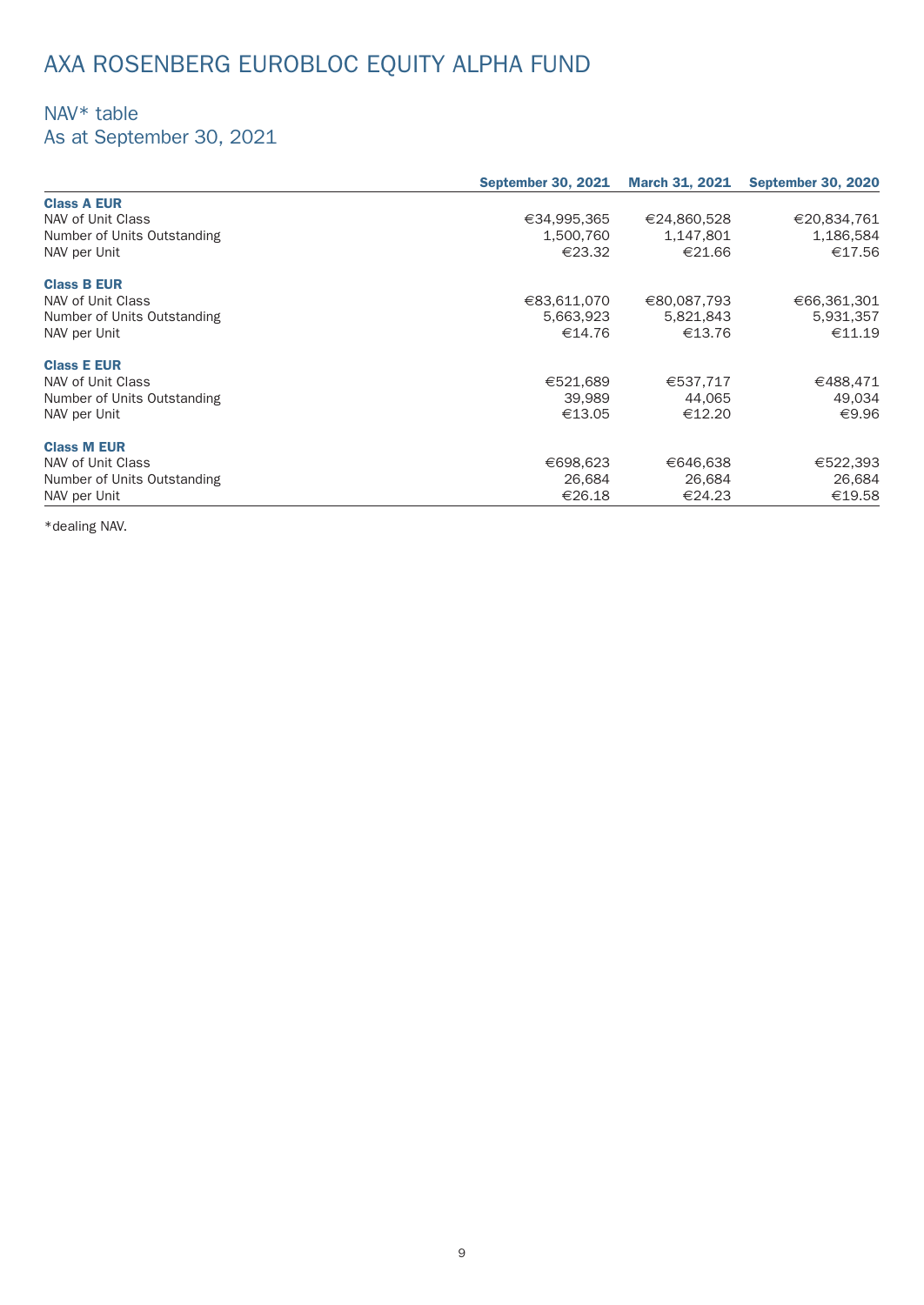## <span id="page-11-0"></span>AXA ROSENBERG GLOBAL EMERGING MARKETS EQUITY ALPHA FUND

### Investment Manager's Report As at September 30, 2021

The Fund rose in value but underper formed its benchmark index over the period. At a factor level, the focus on attractively valued stocks based on higher earnings yields weighed heavily on returns but was offset to some extent by the Fund's positive exposure to momentum.

Stock selection was challenged within the consumer discretionary sector, with the overweight towards certain consumer-tech stocks detracting as Chinese anti-trust investigations against technology companies weighed on sentiment. An above-benchmark position in New Oriental Education & Technology was among the largest individual detractors, as local governments began implementing new regulations on the private tutoring industry. Not owning a position in NIO also detracted from relative per formance as renewed consumer appetite for electric vehicles boosted the share prices of car manufacturers. By contrast, overweight positions in commodity producers and shipping companies, including Evergreen Marine, Tata Steel and Gazprom, lifted returns as they benefited from continued signs of global economic recovery.

Moving into the third quarter of the year, the Fund modestly underperformed its benchmark index over the period. At a factor level, the focus on attractively valued stocks based on low multiples of net assets and towards higher earnings yield stocks provided positive contributions but was offset from the exposure to stocks with higher dividend yields.

The overweight exposure to financials and energy were accretive to returns given the rising interest rate environment and rising oil prices to the latter sector. Above-benchmark positions in Gazprom and Fubon Financial were rewarded with the former the largest individual stock contributor to returns over the period. Less helpful to excess returns was stock picking within the communication services sector, particular Chinese-related tech companies which suffered from Beijing's regulatory assault on the sector. Overweight positions in Iqiyi, Alibaba Group and Tencent all featured among the bottom stock detractors to returns.

#### Performance Summary

| <b>Performance summary - Class A Units</b>                    | <b>6 Months to</b><br>30 September 2021 | 3 Years<br><b>Annualised</b> | 5 Years<br><b>Annualised</b> | <b>Inception</b><br><b>Date</b> |
|---------------------------------------------------------------|-----------------------------------------|------------------------------|------------------------------|---------------------------------|
| AXA Rosenberg Global Emerging Markets Equity Alpha Fund (USD) | (5.76%)                                 | 6.61%                        | 8.20%                        | 30-Jun-06                       |
| <b>MSCI Emerging Markets Index</b>                            | (3.45%)                                 | 8.56%                        | 9.23%                        |                                 |
| Alpha                                                         | (2.31%)                                 | (1.95%)                      | (1.03%)                      |                                 |

Past performance is not a reliable indicator of future results.

Per formance calculations are net of fees, based on the reinvestment of dividends.

The benchmark, when there is one could be calculated on the basis of net or gross dividend. Please refer to the Prospectus for more information.

Data Source: Benchmark prices are obtained from the relevant benchmark provider. NAVs are calculated by the Administrator of the Trust.

### TER

| <b>Unit Class</b> | <b>ISIN</b>  | %    |
|-------------------|--------------|------|
| A USD             | IE00B101JY64 | 1.00 |
| A EUR             | IE00B54FKV65 | 0.99 |
| <b>BUSD</b>       | IE00B101K096 | 1.64 |
| <b>B EUR</b>      | IE00B101K104 | 1.64 |
| E EUR Hedged      | IE00B4YSHS45 | 2.42 |
| M USD             | IE00B1P83M87 | 0.30 |
| S USD             | IE00BD5BFG91 | 0.53 |

#### Methodology

The TER is calculated on an ex-post basis (i.e. based on the actual costs charged), by reference to the fiscal year.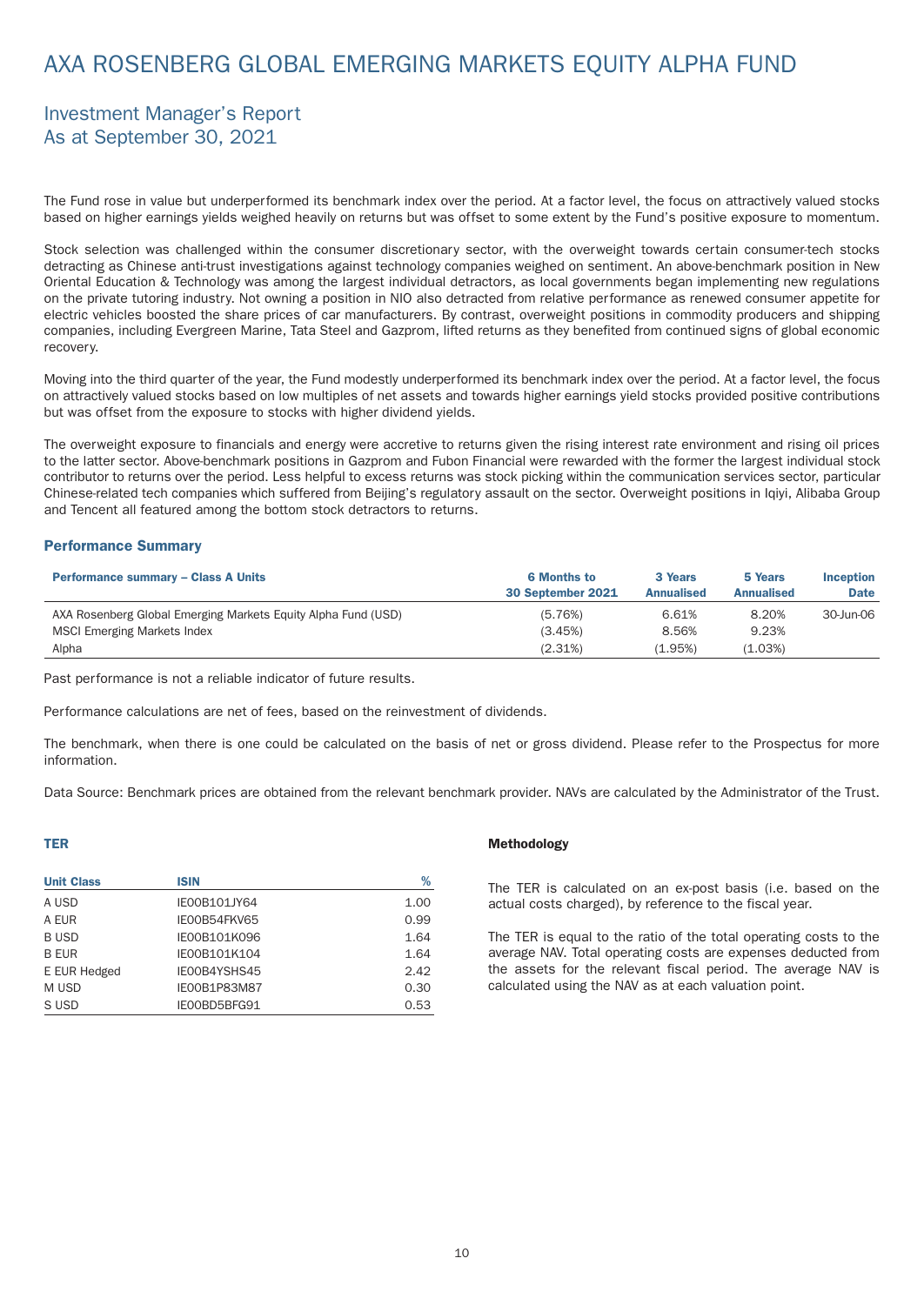## AXA ROSENBERG GLOBAL EMERGING MARKETS EQUITY ALPHA FUND

### Investment Manager's Report (continued) As at September 30, 2021

### Ongoing Charges

| <b>Unit Class</b> | <b>ISIN</b>  | %    |
|-------------------|--------------|------|
| A USD             | IE00B101JY64 | 1.00 |
| A EUR             | IE00B54FKV65 | 0.99 |
| <b>BUSD</b>       | IE00B101K096 | 1.65 |
| <b>B EUR</b>      | IE00B101K104 | 1.66 |
| E EUR Hedged      | IE00B4YSHS45 | 2.43 |
| M USD             | IE00B1P83M87 | 0.27 |
| S USD             | IE00BD5BFG91 | 0.53 |

### Methodology

The OCF is based on expenses for the twelve month period ending August 31, 2021. This figure may vary from year to year. As per the UCITS Directive, it includes stocklending fees and excludes portfolio transaction costs, except in the case of an entry/exit charge paid by the Fund when buying or selling units in another collective investment under takings.

### AXA Investment Managers UK Limited

Date: November 24, 2021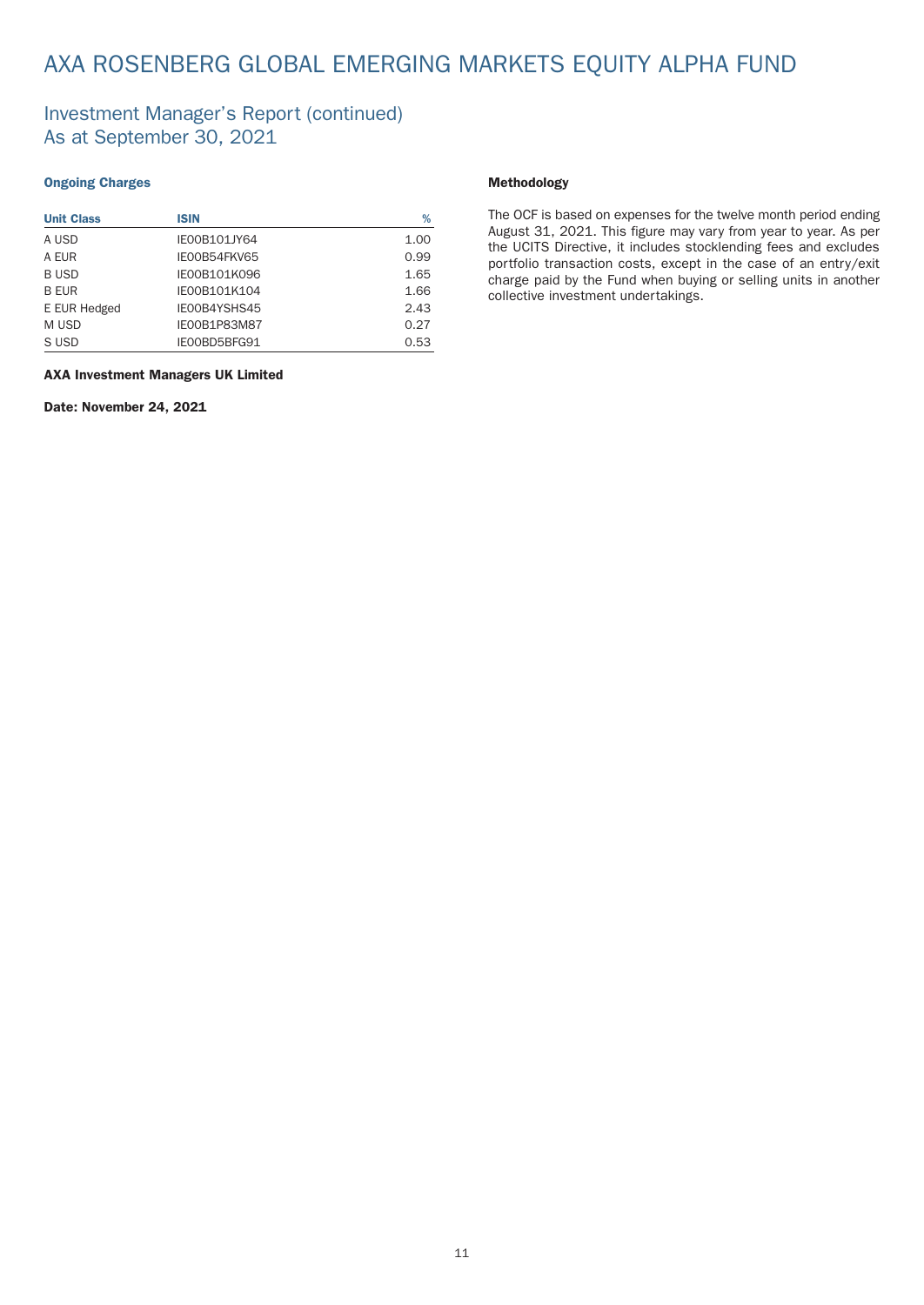# AXA ROSENBERG GLOBAL EMERGING MARKETS EQUITY ALPHA FUND

## NAV\* table

As at September 30, 2021

|                             | <b>September 30, 2021</b> | <b>March 31, 2021</b> | <b>September 30, 2020</b> |
|-----------------------------|---------------------------|-----------------------|---------------------------|
| <b>Class A USD</b>          |                           |                       |                           |
| NAV of Unit Class           | \$6,748,210               | \$7,080,857           | \$4,223,818               |
| Number of Units Outstanding | 332,748                   | 329,019               | 236,056                   |
| NAV per Unit                | \$20.28                   | \$21.52               | \$17.89                   |
| <b>Class A EUR</b>          |                           |                       |                           |
| NAV of Unit Class           | €3,827,447                | €3,471,085            | €2,345,138                |
| Number of Units Outstanding | 253,775                   | 219,958               | 178,353                   |
| NAV per Unit                | €15.08                    | €15.78                | €13.15                    |
| <b>Class B USD</b>          |                           |                       |                           |
| NAV of Unit Class           | \$87,192                  | \$87,062              | \$66,429                  |
| Number of Units Outstanding | 4,861                     | 4,559                 | 4,171                     |
| NAV per Unit                | \$17.94                   | \$19.10               | \$15.93                   |
| <b>Class B EUR</b>          |                           |                       |                           |
| NAV of Unit Class           | €48,915,298               | €47,042,113           | €39,114,705               |
| Number of Units Outstanding | 2,493,173                 | 2,283,775             | 2,271,031                 |
| NAV per Unit                | €19.62                    | €20.60                | €17.22                    |
| <b>Class E EUR Hedged</b>   |                           |                       |                           |
| NAV of Unit Class           | €67,993                   | €77,991               | €61,502                   |
| Number of Units Outstanding | 6,416                     | 6,853                 | 6,416                     |
| NAV per Unit                | €10.60                    | €11.38                | €9.59                     |
| <b>Class M USD</b>          |                           |                       |                           |
| NAV of Unit Class           | \$16,249,102              | \$20,252,869          | \$15,560,103              |
| Number of Units Outstanding | 700,070                   | 825,138               | 765,138                   |
| NAV per Unit                | \$23.21                   | \$24.54               | \$20.34                   |
| <b>Class S USD</b>          |                           |                       |                           |
| NAV of Unit Class           | \$2,704,176               | \$2,863,168           | \$3,753,787               |
| Number of Units Outstanding | 218,114                   | 218,114               | 344,790                   |
| NAV per Unit                | \$12.40                   | \$13.13               | \$10.89                   |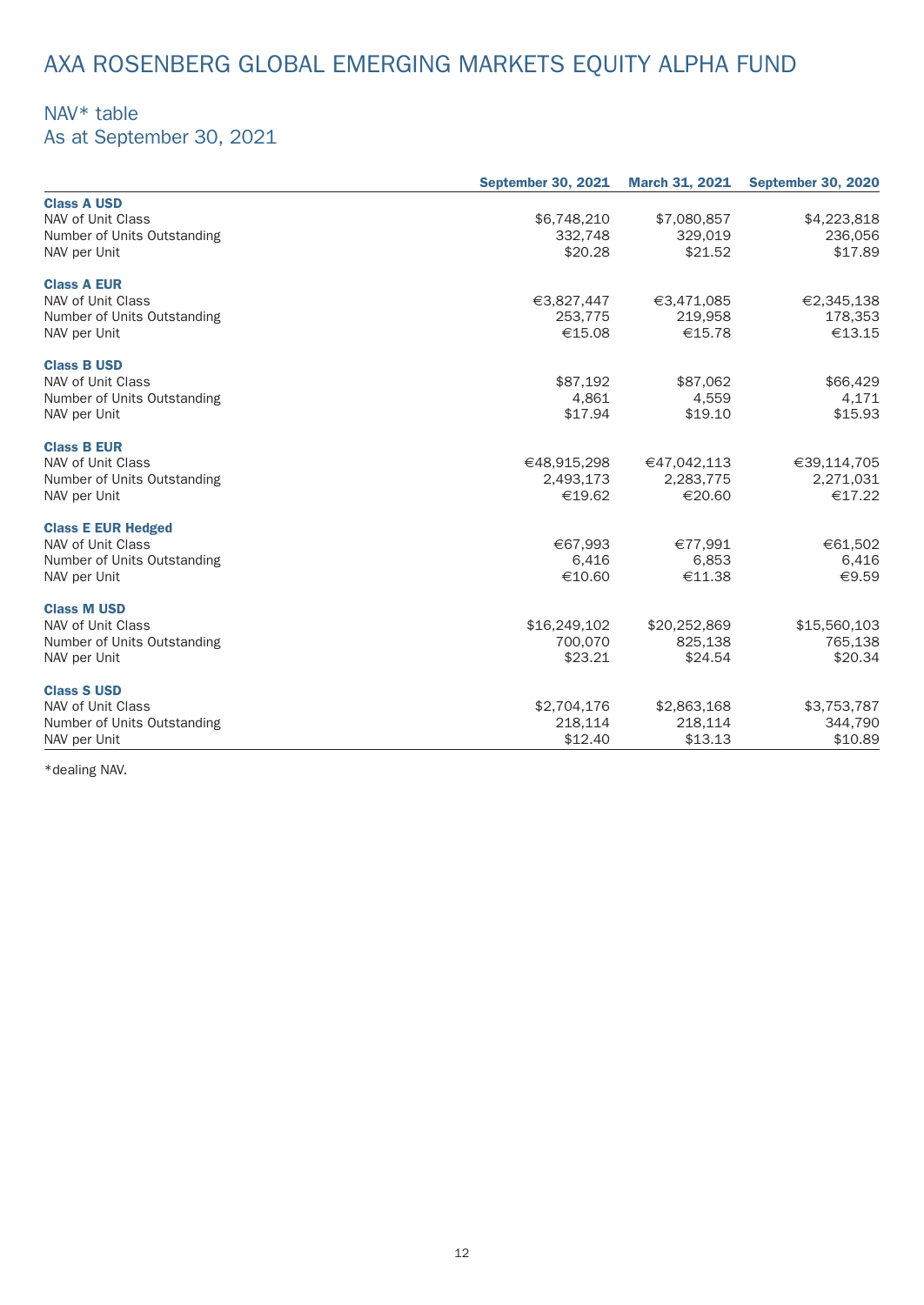## <span id="page-14-0"></span>AXA ROSENBERG GLOBAL EQUITY ALPHA FUND

### Investment Manager's Report As at September 30, 2021

After a strong first quarter for relative performance the Fund lagged its benchmark in the second. Factor exposures in aggregate contributed positively, despite the underper formance of the value factor, with the positive quality and momentum exposures being rewarded. Industry exposures proved less helpful, and overweighting insurance while underweighting real estate weighed on returns, as did the overweight exposure to machinery manufacturers.

Residual stock-specific effects weighed most heavily on returns this quarter. The largest detractor was underweighting computer chip maker NVIDIA, shares of which rose strongly in response to a rise in demand for its products amid a global semiconductor shortage. Elsewhere, the overweight holding of Manulife Financial, a Canadian insurance firm, weighed on returns; despite hitting all-time highs in March, shares slipped in Q2 on lacklustre first quarter earnings data. On a more positive note, overweighting Japan's Fujitsu proved beneficial after shares in the technology solutions firm rose strongly after releasing earnings data that gave indicated improving growth prospects and expanding margins.

Set against an increasingly volatile backdrop for equity investors, the Fund underper formed in the third quarter of the year, driven entirely by unrewarded stock selection. Despite a more challenging environment for valuation, the quality and momentum profile of the Fund was rewarded, with the exposure to smaller companies also beneficial.

Stock selection amongst mining groups proved challenging this quarter, with overweight holdings of Fortescue Metals ad Rio Tinto the two largest detractors from returns over the period amid declining metals prices. The overweight exposure to General Motors also weighed on returns as shares lagged the benchmark as investors weighed the impact of computer chip shortages on slower production and ultimately earnings for auto makers. Underweighting Netflix was also unhelpful this quarter as shares in the streaming giant hit all-time highs following reports that the new Squid Game series was set to become its most viewed show. More positive this quarter was the overweight allocation to software firm Oracle, which reported positive earnings data and expected growth through 2022, with growth in cloud computing contributing to this. Similarly, the overweight holding of Monolithic Power Systems added value this quar ter, as shares in the manufacturer of high-per formance power solutions repor ted pandemic-induced robust demand in its computing and cloud storage/communications divisions.

#### Performance Summary

| <b>Performance summary - Class A Units</b>   | <b>6 Months to</b><br>30 September 2021 | 3 Years<br><b>Annualised</b> | 5 Years<br><b>Annualised</b> | <b>Inception</b><br><b>Date</b> |
|----------------------------------------------|-----------------------------------------|------------------------------|------------------------------|---------------------------------|
| AXA Rosenberg Global Equity Alpha Fund (USD) | 5.61%                                   | 9.40%                        | 11.56%                       | 30-Sep-99                       |
| <b>MSCI World</b>                            | 7.74%                                   | 13.10%                       | 13.73%                       |                                 |
| Alpha                                        | (2.13%)                                 | (3.70%)                      | (2.17%)                      |                                 |

Past performance is not a reliable indicator of future results.

Per formance calculations are net of fees, based on the reinvestment of dividends.

The benchmark, when there is one could be calculated on the basis of net or gross dividend. Please refer to the Prospectus for more information.

Data Source: Benchmark prices are obtained from the relevant benchmark provider. NAVs are calculated by the Administrator of the Trust.

### TER

| <b>Unit Class</b> | <b>ISIN</b>         | %    |
|-------------------|---------------------|------|
| A USD             | IE0008366811        | 0.81 |
| A EUR             | IE00B1VJ6602        | 0.82 |
| <b>BUSD</b>       | IE0004318048        | 1.47 |
| <b>B EUR</b>      | IE0031069051        | 1.46 |
| B GBP             | <b>IE00B1VJ6719</b> | 1.46 |
| E EUR             | IE0034277255        | 2.21 |
| M EUR             | IE00B24J5456        | 0.12 |

#### Methodology

The TER is calculated on an ex-post basis (i.e. based on the actual costs charged), by reference to the fiscal year.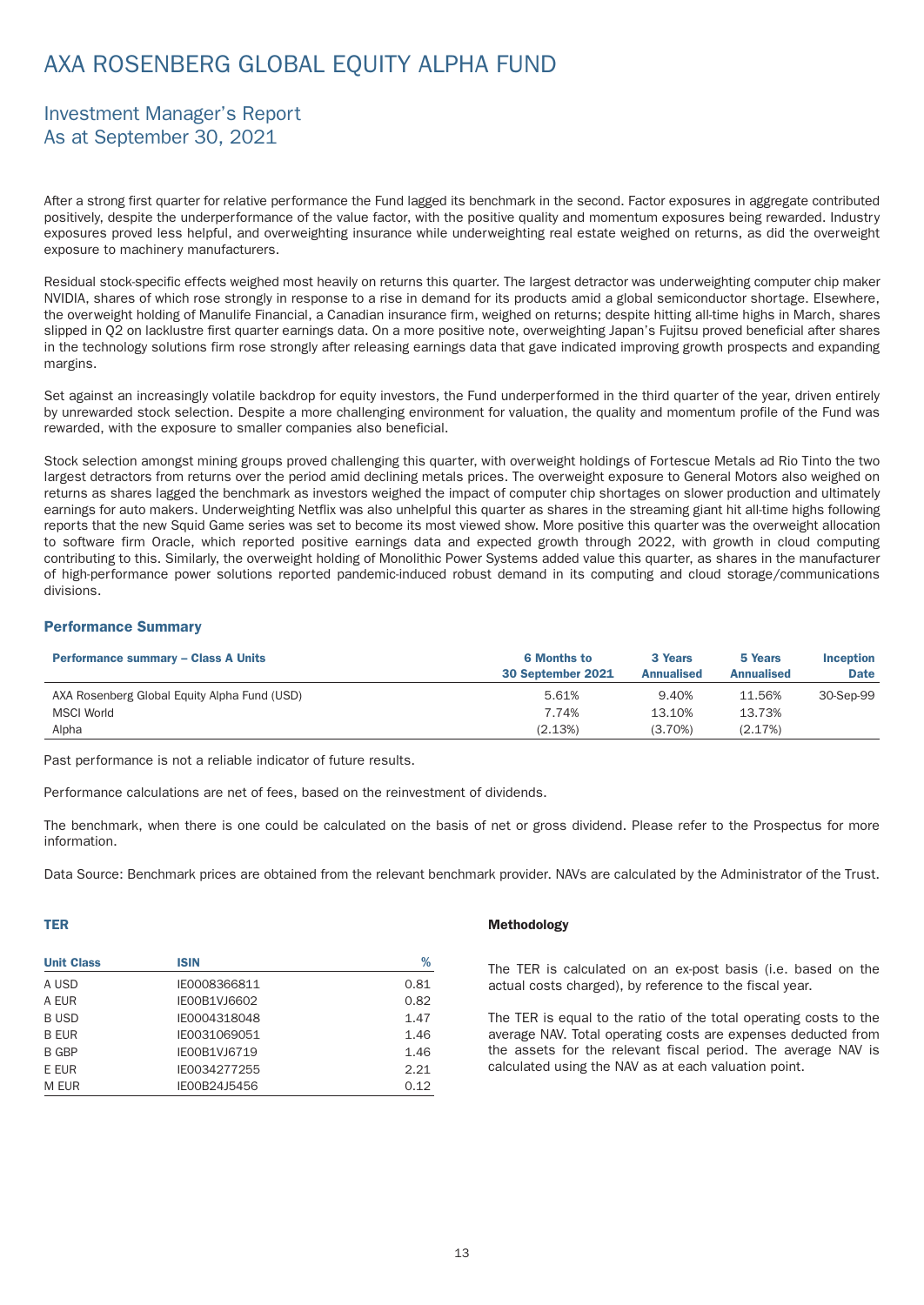## AXA ROSENBERG GLOBAL EQUITY ALPHA FUND

### Investment Manager's Report (continued) As at September 30, 2021

### Ongoing Charges

| <b>Unit Class</b> | <b>ISIN</b>         | %    |
|-------------------|---------------------|------|
| A USD             | IE0008366811        | 0.84 |
| A EUR             | IE00B1VJ6602        | 0.83 |
| <b>BUSD</b>       | IE0004318048        | 1.49 |
| <b>B EUR</b>      | IE0031069051        | 1.48 |
| B GBP             | <b>IE00B1VJ6719</b> | 1.46 |
| E EUR             | IE0034277255        | 2.24 |
| M EUR             | IE00B24J5456        | 0.13 |

### AXA Investment Managers UK Limited

Date: November 24, 2021

### Methodology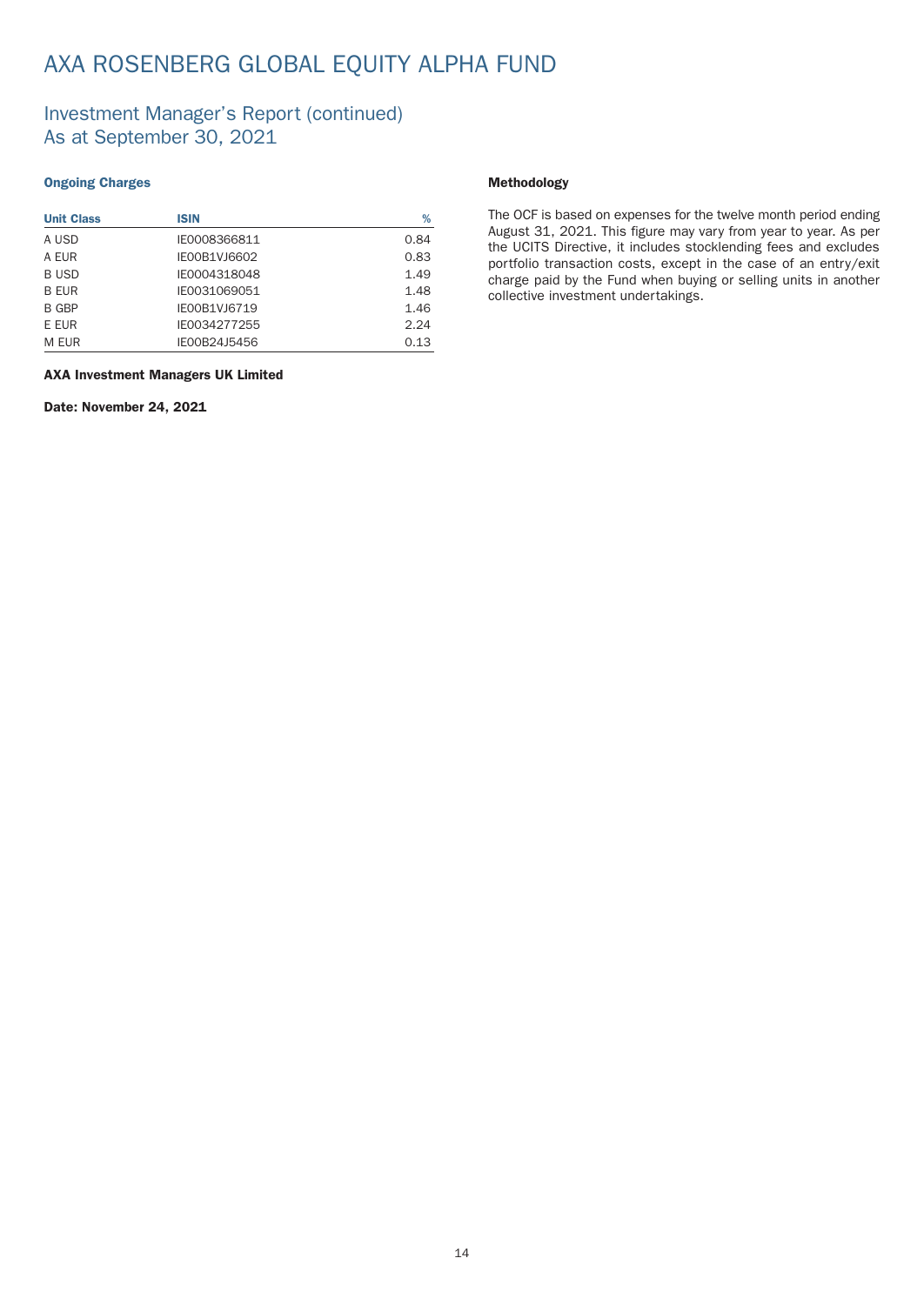# AXA ROSENBERG GLOBAL EQUITY ALPHA FUND

### NAV\* table

As at September 30, 2021

|                             | <b>September 30, 2021</b> | <b>March 31, 2021</b> | <b>September 30, 2020</b> |
|-----------------------------|---------------------------|-----------------------|---------------------------|
| <b>Class A USD</b>          |                           |                       |                           |
| NAV of Unit Class           | \$5,289,340               | \$3,426,573           | \$17,895,319              |
| Number of Units Outstanding | 156,233                   | 106,874               | 682,333                   |
| NAV per Unit                | \$33.86                   | \$32.06               | \$26.23                   |
| <b>Class A EUR</b>          |                           |                       |                           |
| NAV of Unit Class           | €160,692,464              | €157,980,491          | €145,403,378              |
| Number of Units Outstanding | 5,541,922                 | 5,834,382             | 6,548,326                 |
| NAV per Unit                | €29.00                    | €27.08                | €22.20                    |
| <b>Class B USD</b>          |                           |                       |                           |
| NAV of Unit Class           | \$18,540,576              | \$18,563,524          | \$16,749,169              |
| Number of Units Outstanding | 689,579                   | 726,718               | 798,946                   |
| NAV per Unit                | \$26.89                   | \$25.54               | \$20.96                   |
| <b>Class B EUR</b>          |                           |                       |                           |
| NAV of Unit Class           | €322,008,534              | €283,720,397          | €220,633,190              |
| Number of Units Outstanding | 13,941,262                | 13,111,397            | 12,395,209                |
| NAV per Unit                | €23.10                    | €21.64                | €17.80                    |
| <b>Class B GBP</b>          |                           |                       |                           |
| NAV of Unit Class           | £32,471                   | £26,987               | £24,937                   |
| Number of Units Outstanding | 1,705                     | 1,526                 | 1,610                     |
| NAV per Unit                | £19.04                    | £17.68                | £15.49                    |
| <b>Class E EUR</b>          |                           |                       |                           |
| NAV of Unit Class           | €3,779,200                | €3,686,763            | €2,963,349                |
| Number of Units Outstanding | 187,974                   | 195.003               | 189,851                   |
| NAV per Unit                | €20.10                    | €18.91                | €15.61                    |
| <b>Class M EUR</b>          |                           |                       |                           |
| NAV of Unit Class           | €764,271                  | €1,084,106            | €1,143,632                |
| Number of Units Outstanding | 22,681                    | 34,573                | 44,644                    |
| NAV per Unit                | €33.70                    | €31.36                | €25.62                    |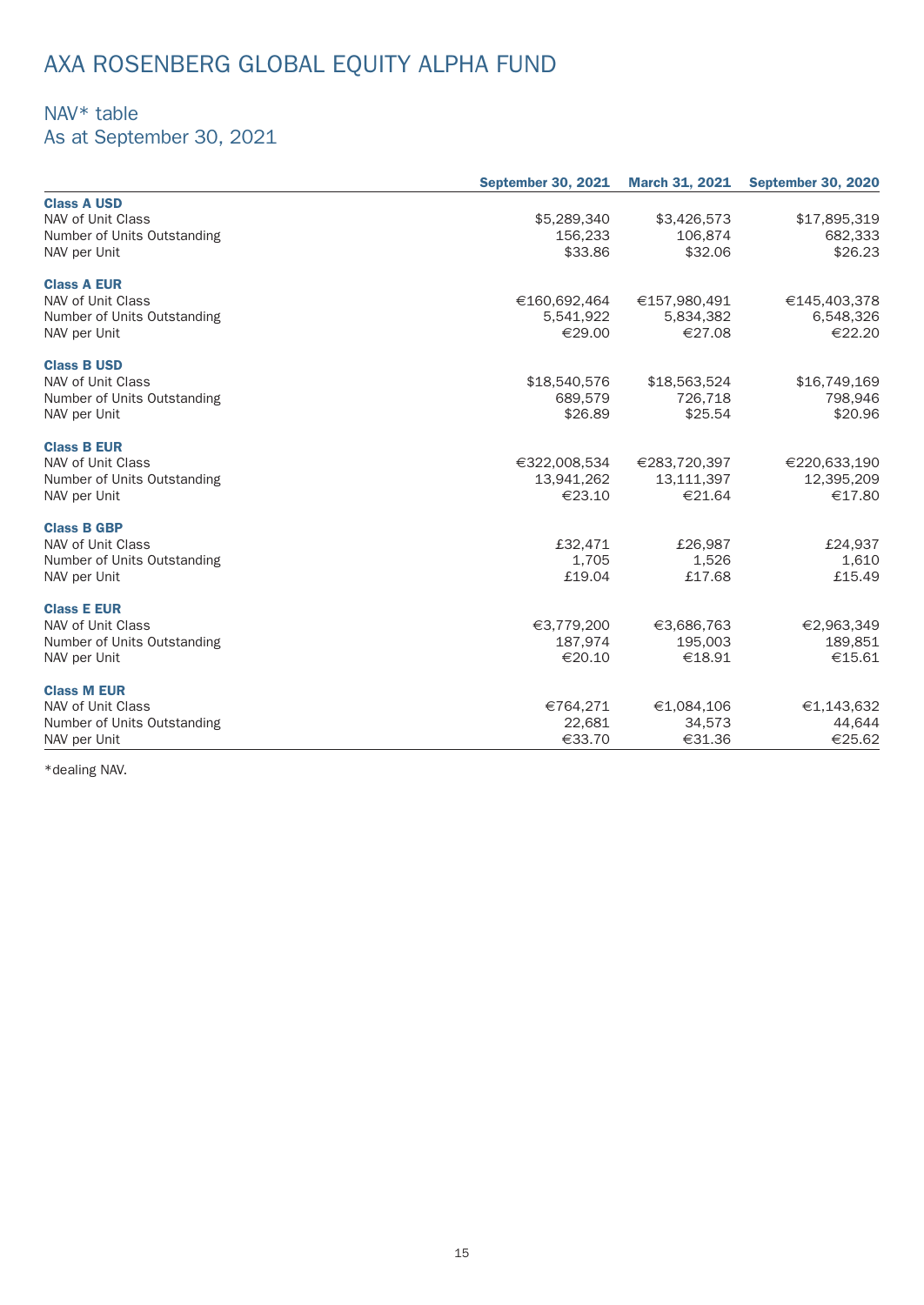## <span id="page-17-0"></span>AXA ROSENBERG GLOBAL SMALL CAP ALPHA FUND

### Investment Manager's Report As at September 30, 2021

After a strong first quarter for relative performance, the Fund marginally underperformed its benchmark after fees and expenses in the second quarter. Relative performance weakened in June as market experienced a strong rotation. Stock selection added value during the period, helping to offset the negative effect of unrewarded factor exposures.

Factor exposures detracted due to the strong reversal away from value stocks at the end of the quarter, which led to a degree of underper formance given our bias to companies with attractive valuations. Industry exposures proved unhelpful, with underweight positions in real estate investment trusts and pharmaceutical companies acting as a particular drag on relative performance.

At an individual stock level, the largest contributor to returns during the quarter was Charles River Laboratories, whose shares rose as investors reacted positively to a recent acquisition and as the stock joined the S&P 500 Index of large US companies. With the stock graduating out of small cap indices, it was sold from the portfolio. Footwear firm Crocs was another large contributor after the company reported better-than-expected quarterly results and raised its sales forecast. By contrast, the largest detractor from returns during the quarter was not owning theatre company AMC. AMC's share price surged in June amid dramatic gains in what have been dubbed "meme stocks" – firms experiencing significant increases in trading volume that appear to be driven more by social media attention than by company fundamentals.

Moving into the third quarter, the Fund outper formed its benchmark. Stock selection was the primary driver of added value during the period, although style exposures also contributed positively, while industry exposures detracted modestly. From a style perspective, the positive exposure to near-term price momentum was beneficial, with the value profile of the Fund also rewarded. Industry exposures detracted modestly in aggregate, primarily in areas such as retail, textiles and apparel, which suffered from supply chain issues.

At stock level, the top contributor as an overweight position in Paylocity, a cloud-based provider of payroll and human capital management software solutions, which reported strong earnings growth during the quarter. Other positive contributors included an above-benchmark position in SPS commerce. The cloud-based supply chain management solutions firm continued to demonstrate an increase in demand for its services, which resulted in several upgrades from investment analysts. Similarly, a position in TriNet, which provides web-based payroll, tax and administration services was well rewarded after the firm reported earnings there were well above expectations.

### Performance Summary

| <b>Performance summary - Class A Units</b>      | <b>6 Months to</b><br>30 September 2021 | 3 Years<br><b>Annualised</b> | 5 Years<br><b>Annualised</b> | <b>Inception</b><br><b>Date</b> |
|-------------------------------------------------|-----------------------------------------|------------------------------|------------------------------|---------------------------------|
| AXA Rosenberg Global Small Cap Alpha Fund (USD) | 4.03%                                   | 7.39%                        | 8.29%                        | 30-Sep-99                       |
| MSCI World Small Cap                            | 3.48%                                   | 10.86%                       | 12.42%                       |                                 |
| Alpha                                           | 0.55%                                   | (3.47%)                      | (4.13%)                      |                                 |

Past performance is not a reliable indicator of future results.

Per formance calculations are net of fees, based on the reinvestment of dividends.

The benchmark, when there is one could be calculated on the basis of net or gross dividend. Please refer to the Prospectus for more information.

Data Source: Benchmark prices are obtained from the relevant benchmark provider. NAVs are calculated by the Administrator of the Trust.

### TER

| <b>Unit Class</b> | <b>ISIN</b>         | %    |
|-------------------|---------------------|------|
| A USD             | IE0008366928        | 0.92 |
| A FUR             | <b>IE00BD007P49</b> | 0.92 |
| <b>AD EUR</b>     | IE00BYJQVM56        | 0.83 |
| A GBP             | IE00BD04WY04        | 0.92 |
| A EUR Hedged      | IE00BD007055        | 0.94 |
| <b>BUSD</b>       | IE0004324657        | 1.61 |
| <b>B FUR</b>      | IE0031069168        | 1.62 |
| E EUR             | IE0034277362        | 2.37 |
| M USD             | IE00B24J5340        | 0.14 |

#### Methodology

The TER is calculated on an ex-post basis (i.e. based on the actual costs charged), by reference to the fiscal year.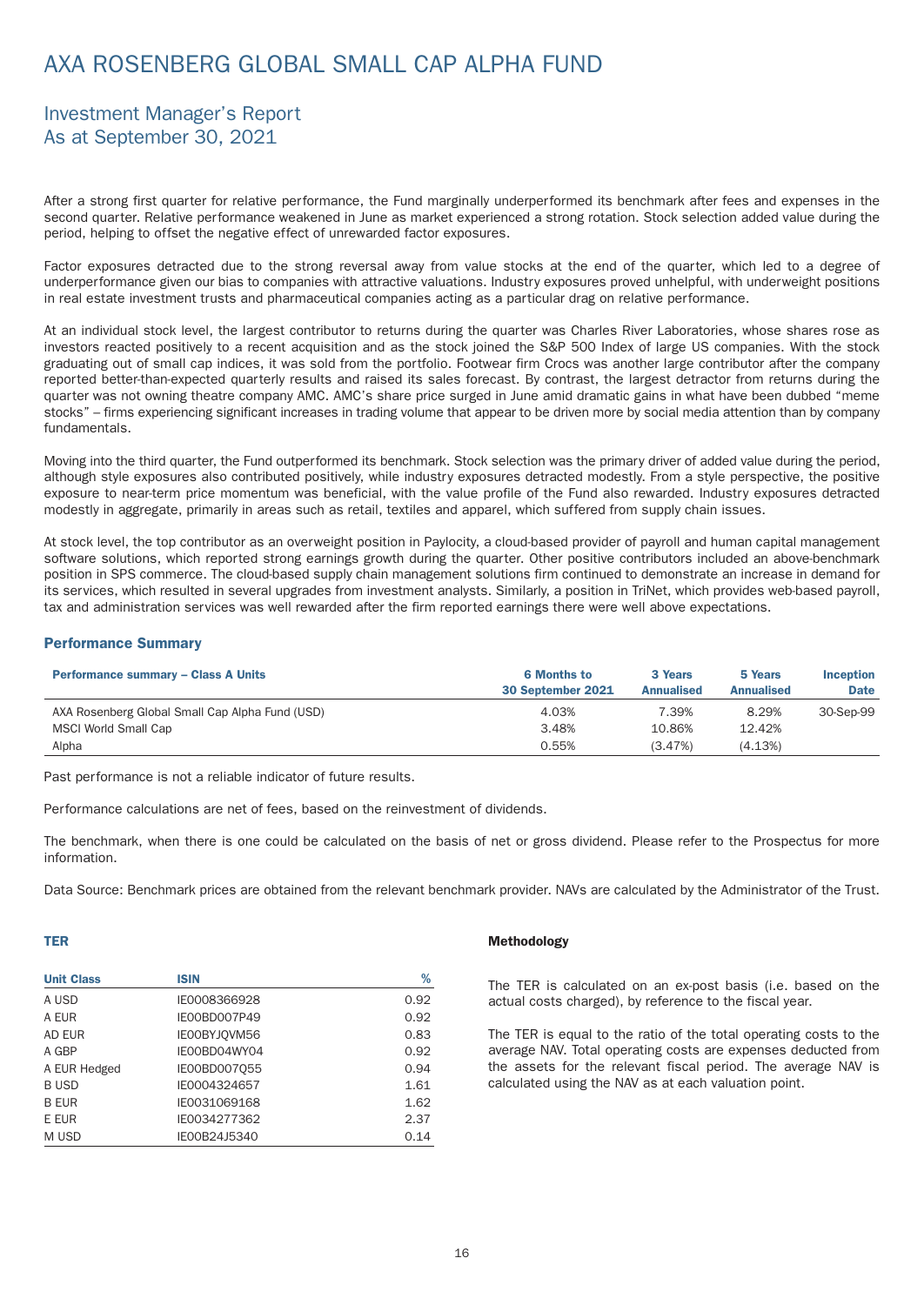## AXA ROSENBERG GLOBAL SMALL CAP ALPHA FUND

### Investment Manager's Report (continued) As at September 30, 2021

### Ongoing Charges

| <b>Unit Class</b> | <b>ISIN</b>  | %    |
|-------------------|--------------|------|
| A USD             | IE0008366928 | 0.88 |
| A EUR             | IE00BD007P49 | 0.85 |
| AD EUR            | IE00BYJQVM56 | 0.88 |
| A GBP             | IE00BD04WY04 | 0.88 |
| A EUR Hedged      | IE00BD007055 | 0.91 |
| <b>BUSD</b>       | IE0004324657 | 1.58 |
| <b>B EUR</b>      | IE0031069168 | 1.58 |
| E EUR             | IE0034277362 | 2.32 |
| M USD             | IE00B24J5340 | 0.16 |

### Methodology

The OCF is based on expenses for the twelve month period ending August 31, 2021. This figure may vary from year to year. As per the UCITS Directive, it includes stocklending fees and excludes portfolio transaction costs, except in the case of an entry/exit charge paid by the Fund when buying or selling units in another collective investment under takings.

#### AXA Investment Managers UK Limited

Date: November 24, 2021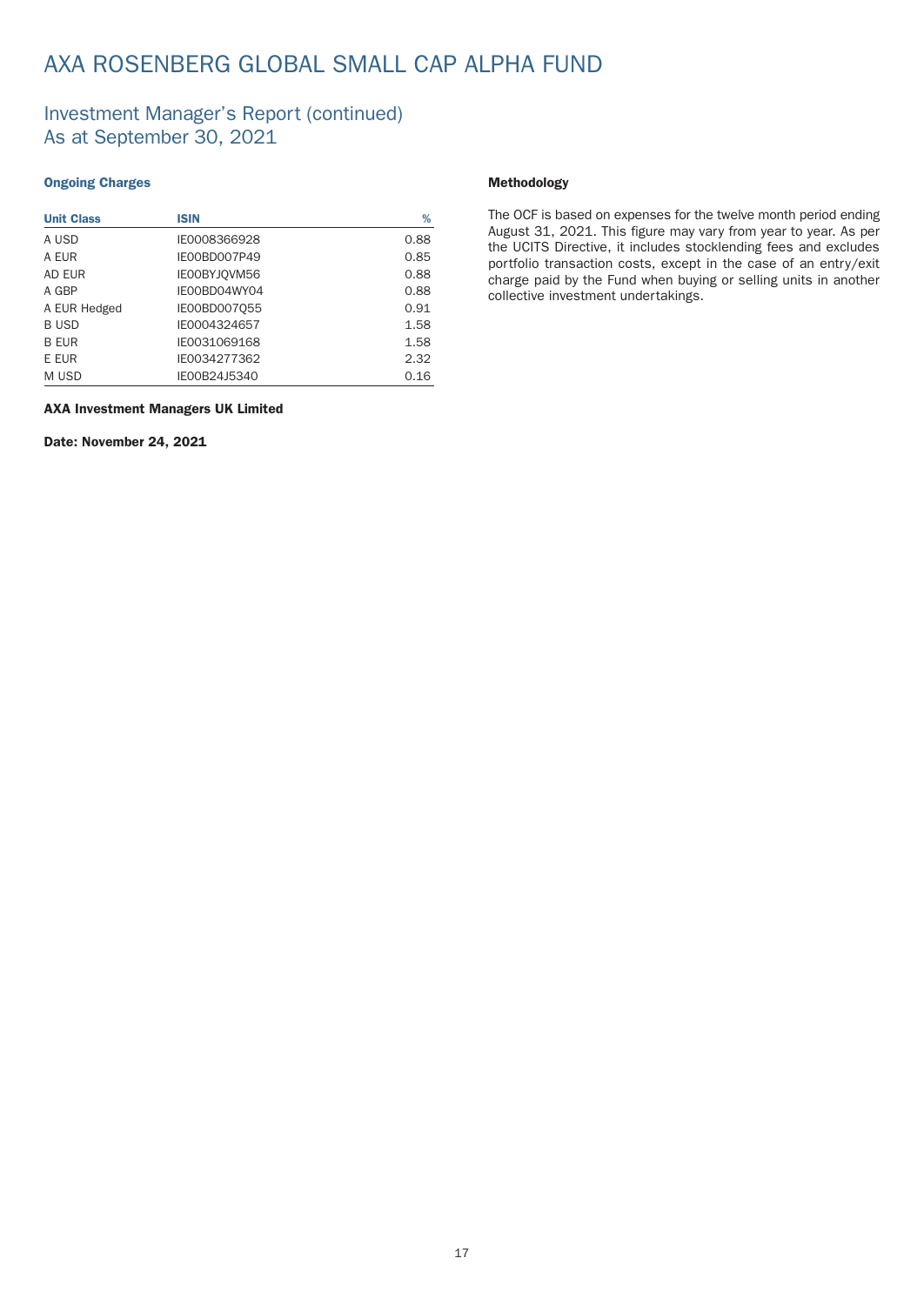## AXA ROSENBERG GLOBAL SMALL CAP ALPHA FUND

### NAV\* table

As at September 30, 2021

|                             | <b>September 30, 2021</b> | <b>March 31, 2021</b> | <b>September 30, 2020</b> |
|-----------------------------|---------------------------|-----------------------|---------------------------|
| <b>Class A USD</b>          |                           |                       |                           |
| NAV of Unit Class           | \$163,323,371             | \$107,491,167         | \$78,903,368              |
| Number of Units Outstanding | 2,724,791                 | 1,865,652             | 1,882,700                 |
| NAV per Unit                | \$59.94                   | \$57.62               | \$41.91                   |
|                             |                           |                       |                           |
| <b>Class A EUR</b>          |                           |                       |                           |
| NAV of Unit Class           | €407,895                  | €5,976,801            | €1,723,336                |
| Number of Units Outstanding | 20,879                    | 322,588               | 127,473                   |
| NAV per Unit                | €19.54                    | €18.53                | €13.52                    |
|                             |                           |                       |                           |
| <b>Class AD EUR</b>         |                           |                       |                           |
| NAV of Unit Class           | €2,775                    | €2,629                | €1,916                    |
| Number of Units Outstanding | 201                       | 201                   | 201                       |
| NAV per Unit                | €13.83                    | €13.11                | €9.55                     |
|                             |                           |                       |                           |
| <b>Class A GBP</b>          |                           |                       |                           |
| NAV of Unit Class           | £180,008                  | £169,100              | £131,271                  |
| Number of Units Outstanding | 8,950                     | 8,950                 | 8,950                     |
| NAV per Unit                | £20.11                    | £18.89                | £14.67                    |
| <b>Class A EUR Hedged</b>   |                           |                       |                           |
| NAV of Unit Class           | €190,195                  | €3,109,845            | €139,181                  |
|                             | 12,800                    |                       |                           |
| Number of Units Outstanding |                           | 216,427               | 13,207                    |
| NAV per Unit                | €14.86                    | €14.37                | €10.54                    |
| <b>Class B USD</b>          |                           |                       |                           |
| NAV of Unit Class           | \$25,243,252              | \$24,419,037          | \$7,915,933               |
| Number of Units Outstanding | 536,441                   | 537,956               | 238,910                   |
| NAV per Unit                | \$47.06                   | \$45.39               | \$33.13                   |
|                             |                           |                       |                           |
| <b>Class B EUR</b>          |                           |                       |                           |
| NAV of Unit Class           | €20,232,040               | €19,684,364           | €15,647,854               |
| Number of Units Outstanding | 500,188                   | 511,628               | 555,894                   |
| NAV per Unit                | €40.45                    | €38.47                | €28.15                    |
|                             |                           |                       |                           |
| <b>Class E EUR</b>          |                           |                       |                           |
| NAV of Unit Class           | €2,401,650                | €2,176,747            | €1,915,706                |
| Number of Units Outstanding | 67,415                    | 63,994                | 76,695                    |
| NAV per Unit                | €35.63                    | €34.02                | €24.98                    |
| <b>Class M USD</b>          |                           |                       |                           |
| NAV of Unit Class           | \$6,842                   | \$62,064              | \$115,306                 |
|                             | 100                       | 948                   | 2,430                     |
| Number of Units Outstanding |                           |                       |                           |
| NAV per Unit                | \$68.42                   | \$65.50               | \$47.46                   |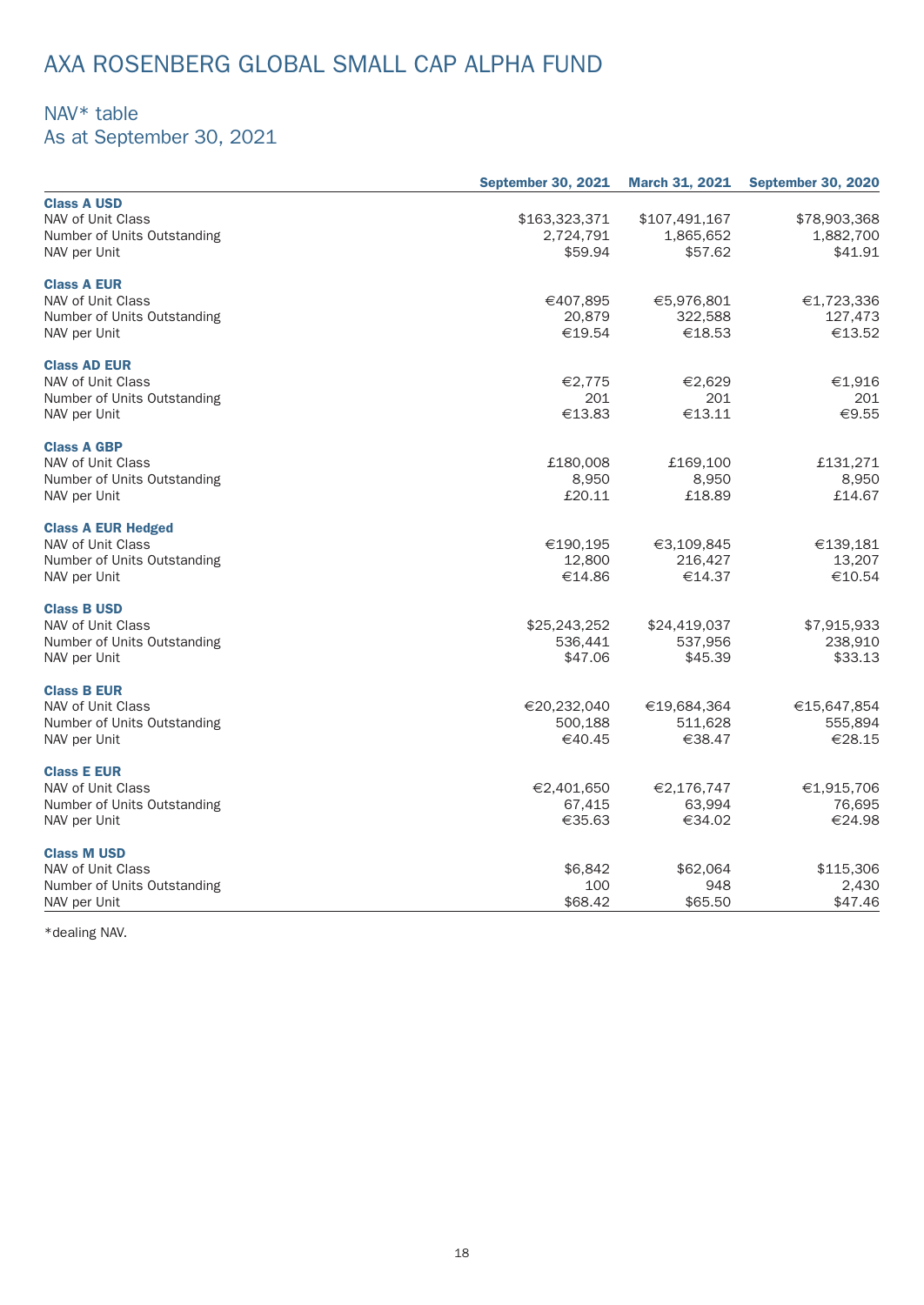## <span id="page-20-0"></span>AXA ROSENBERG JAPAN ENHANCED INDEX EQUITY ALPHA FUND

### Investment Manager's Report As at September 30, 2021

The Fund was closed in the report period.

### TER

| <b>Unit Class</b> | <b>ISIN</b>         | %    |
|-------------------|---------------------|------|
| A JPY             | IE00B03Z0W36        | 0.40 |
| A EUR Hedged      | <b>IE00BD007S79</b> | 0.43 |
| B JPY             | IE00B03Z0X43        | 0.75 |
| I JPY             | IE00BZ010X26        | 0.34 |
| M JPY             | IE00B3DJ3054        | 0.15 |
| M EUR Hedged      | IE00BZB1J435        | 0.18 |

### Ongoing Charges

| <b>Unit Class</b> | <b>ISIN</b>         | %    |
|-------------------|---------------------|------|
| A JPY             | IE00B03Z0W36        | 0.49 |
| A EUR Hedged      | <b>IE00BD007S79</b> | 0.50 |
| <b>B JPY</b>      | IE00B03Z0X43        | 0.93 |
| I JPY             | IE00BZ01QX26        | 0.39 |
| M JPY             | IE00B3DJ3054        | 0.14 |
| M EUR Hedged      | IE00BZB1J435        | 0.17 |

#### AXA Investment Managers UK Limited

Date: November 24, 2021

#### Methodology

The TER is calculated on an ex-post basis (i.e. based on the actual costs charged), by reference to the fiscal year.

The TER is equal to the ratio of the total operating costs to the average NAV. Total operating costs are expenses deducted from the assets for the relevant fiscal period. The average NAV is calculated using the NAV as at each valuation point.

### Methodology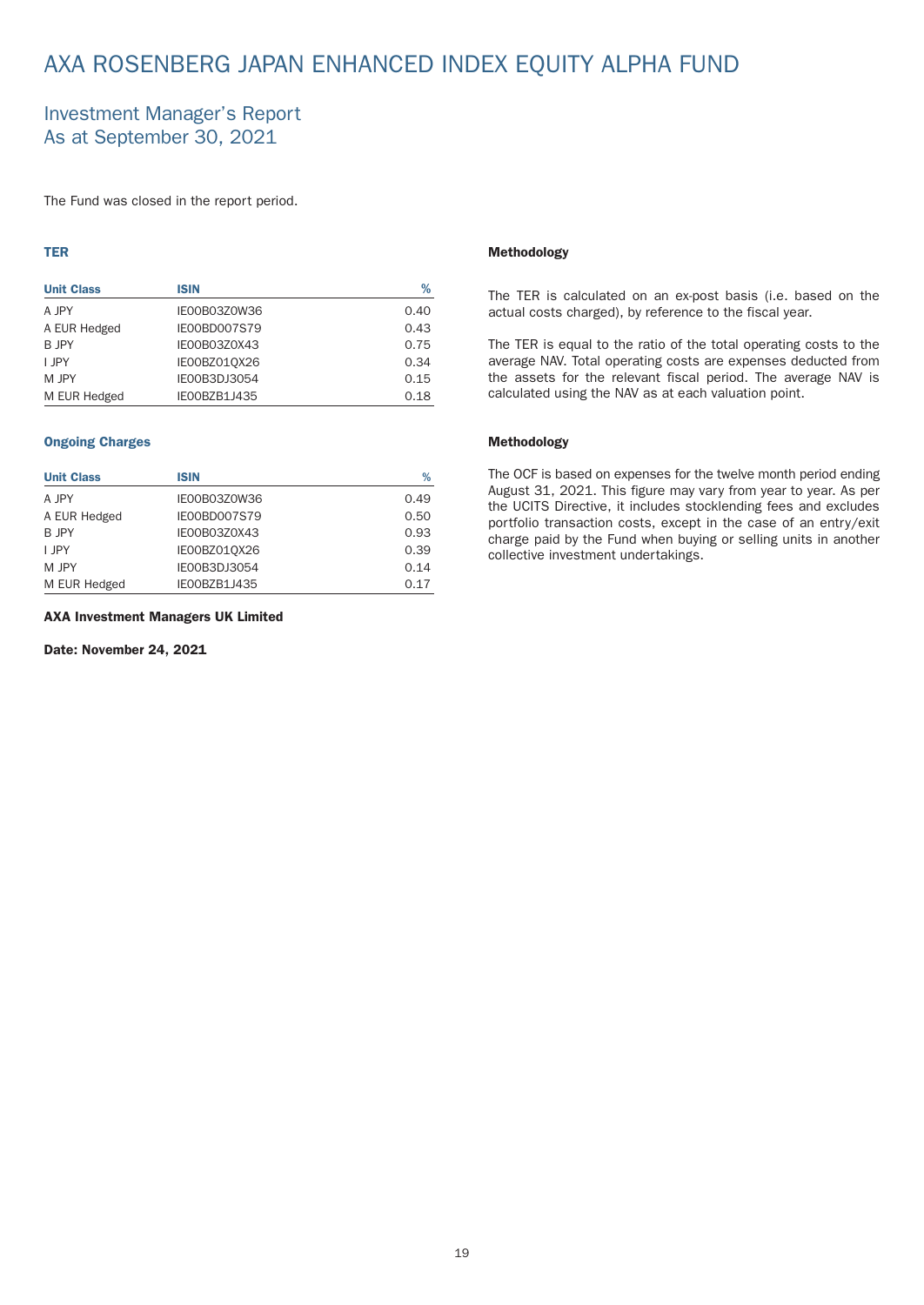## AXA ROSENBERG JAPAN ENHANCED INDEX EQUITY ALPHA FUND

### NAV\* table

As at September 30, 2021

|                             | September 30, 2021** | <b>March 31, 2021</b> | <b>September 30, 2020</b> |
|-----------------------------|----------------------|-----------------------|---------------------------|
| <b>Class A JPY</b>          |                      |                       |                           |
| NAV of Unit Class           |                      | ¥2,281,626,857        | ¥2,221,272,349            |
| Number of Units Outstanding |                      | 1,269,390             | 1,481,084                 |
| NAV per Unit                |                      | ¥1,797.42             | ¥1,499.76                 |
| <b>Class A EUR Hedged</b>   |                      |                       |                           |
| NAV of Unit Class           |                      | €3,071,540            | €7,449,155                |
| Number of Units Outstanding |                      | 192,409               | 556,972                   |
| NAV per Unit                |                      | €15.96                | €13.37                    |
| <b>Class B JPY</b>          |                      |                       |                           |
| NAV of Unit Class           |                      | ¥517,055,465          | ¥467,784,788              |
| Number of Units Outstanding |                      | 199,153               | 215,452                   |
| NAV per Unit                |                      | ¥2,596.27             | ¥2,171.18                 |
| <b>Class I JPY</b>          |                      |                       |                           |
| NAV of Unit Class           |                      | ¥893,177,185          | ¥540,317,193              |
| Number of Units Outstanding |                      | 588,775               | 427,078                   |
| NAV per Unit                |                      | ¥1,517.01             | ¥1,265.15                 |
| <b>Class M JPY</b>          |                      |                       |                           |
| NAV of Unit Class           |                      | ¥5,370,606,473        | ¥4,473,416,909            |
| Number of Units Outstanding |                      | 2,870,039             | 2,870,039                 |
| NAV per Unit                |                      | ¥1,871.27             | ¥1,558.66                 |
| <b>Class M EUR Hedged</b>   |                      |                       |                           |
| NAV of Unit Class           |                      | €15,790,905           | €9,401,981                |
| Number of Units Outstanding |                      | 1,026,055             | 730,755                   |
| NAV per Unit                |                      | €15.39                | €12.87                    |

\*dealing NAV.

\*\*The Fund, including all share classes in issue during the period, terminated with a final dealing day on June 30, 2021.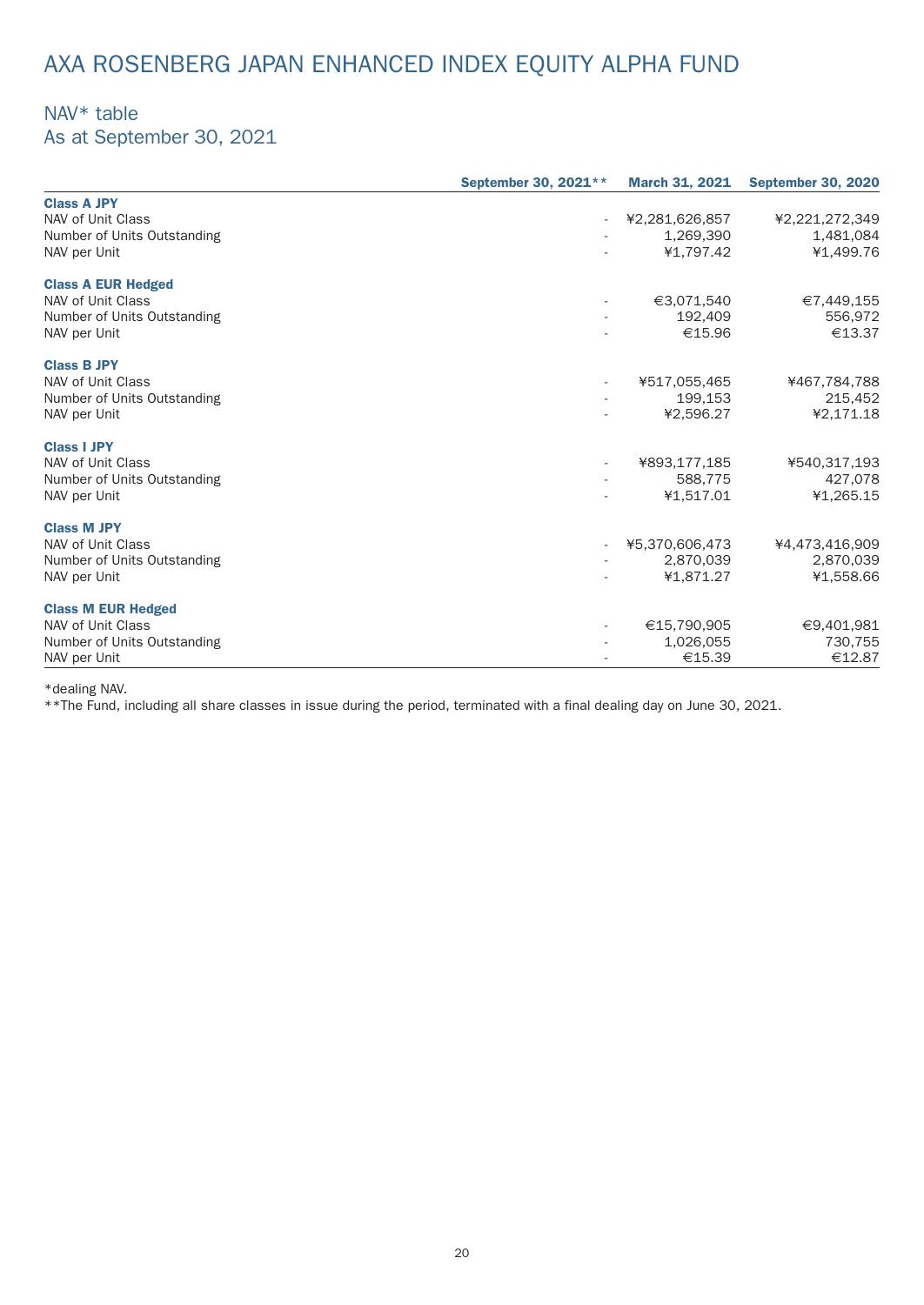## <span id="page-22-0"></span>AXA ROSENBERG JAPAN EQUITY ALPHA FUND

### Investment Manager's Report As at September 30, 2021

The Fund modestly outperformed its benchmark index in the second quarter, net of fees and expenses applicable to the A JPY share class. Active style and industry exposures were the key drivers of the outper formance. From a factor perspective, the Fund benefited from its exposure to high dividend yielding companies, which outperformed over the quarter. Although the reward to book to price deteriorated as the quarter unfolded, earnings-based valuation measures held up better, which proved positive for the Fund. Exposure to some of the more liquid companies at the top of the index was also well rewarded.

From an industry standpoint, the Fund benefited from its underweight exposure to interest-rate sensitive sectors of utilities and financials. Above-benchmark exposure to IT hardware also added to relative performance, as did exposure to export-driven areas of the market. Stock selection among industrials - which benefit from increased economic activity - provided the most positive contribution, with positions in companies such has industrial conglomerate Hitachi and machinery group Ebara featuring among the largest positive stock contributors. A position in IT hardware firm Fujitsu provided the strongest contribution over the quarter after the company delivered earnings that were well above expectations.

Stock selection though proved more of a challenge, most noticeably among consumer staples, real estate, and materials companies. The largest stock detractor came from a position in Eisai, held below benchmark weight, after shares in the pharmaceutical company jumped post the approval of its Alzheimer's drug developed in partnership with Biogen Inc.

The Fund underper formed its benchmark in the third quarter of the year as a rotation in style and industry returns affected stock selection, which was the largest detractor from returns.

From a factor perspective, the Fund suffered the most from its exposure to attractively valued companies based on their earnings relative to price, which went unrewarded. This effect was partly offset by a positive exposure to near-term price momentum as the performance of this factor reversed in September.

Industry exposures provided a stronger headwind for relative per formance, with modest overweight exposures in the auto, software and instruments detracting the most. Nevertheless, the Fund benefited from exposures to consumer goods such as cosmetics and information services.

Stock selection was particularly weak in areas affected by supply chain issues – a position in Aisin Corp, which produces components and systems for the car industry - was the largest negative contributor over the quarter. Similarly, a position in Nintendo detracted as the company also highlighted struggles to secure enough components for its products given the global microchip shortage.

### Performance Summary

| <b>Performance summary - Class A Units</b>  | <b>6 Months to</b><br>30 September 2021 | 3 Years<br><b>Annualised</b> | 5 Years<br><b>Annualised</b> | <b>Inception</b><br><b>Date</b> |
|---------------------------------------------|-----------------------------------------|------------------------------|------------------------------|---------------------------------|
| AXA Rosenberg Japan Equity Alpha Fund (JPY) | 3.89%                                   | 3.00%                        | 9.08%                        | 30-Sep-99                       |
| <b>TOPIX</b>                                | 4.81%                                   | 5.83%                        | 11.03%                       |                                 |
| Alpha                                       | (0.92%)                                 | (2.83%)                      | (1.95%)                      |                                 |

Past performance is not a reliable indicator of future results.

Per formance calculations are net of fees, based on the reinvestment of dividends.

The benchmark, when there is one could be calculated on the basis of net or gross dividend. Please refer to the Prospectus for more information.

Data Source: Benchmark prices are obtained from the relevant benchmark provider. NAVs are calculated by the Administrator of the Trust.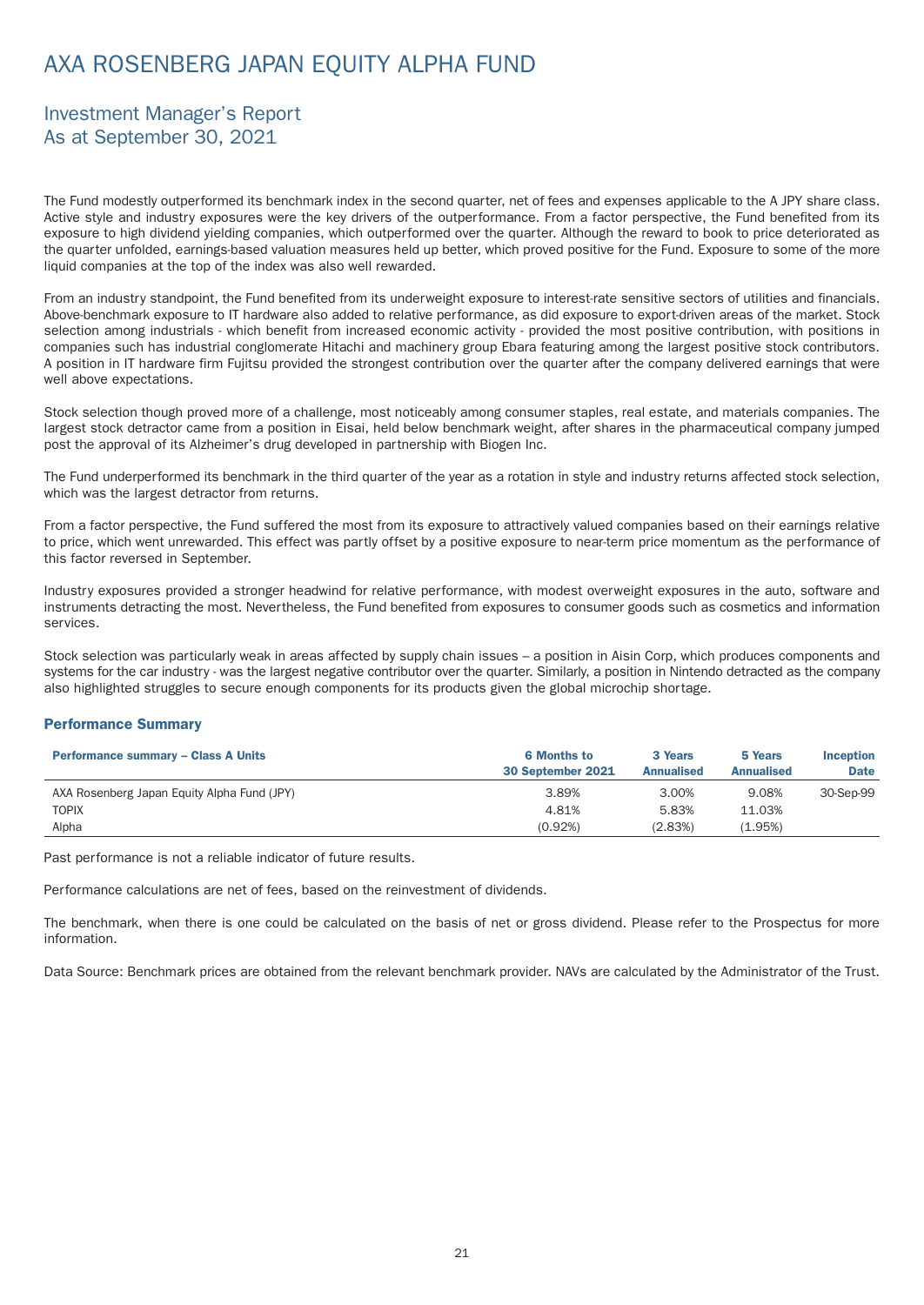## AXA ROSENBERG JAPAN EQUITY ALPHA FUND

### Investment Manager's Report (continued) As at September 30, 2021

### TER

| <b>Unit Class</b>   | <b>ISIN</b>  | ℅    |
|---------------------|--------------|------|
| A JPY               | IE0008366589 | 0.84 |
| A EUR Hedged        | IE00B2430N18 | 0.87 |
| <b>B EUR</b>        | IE0031069614 | 1.50 |
| B JPY               | IE0004354209 | 1.50 |
| <b>B EUR Hedged</b> | IE00B2430P32 | 1.52 |
| E EUR               | IE0034278881 | 2.25 |
| M EUR Hedged        | IE000H93HD32 | 0.04 |
| M JPY               | IE00B24J4S20 | 0.14 |

### Ongoing Charges

| <b>Unit Class</b>   | <b>ISIN</b>  | %    |
|---------------------|--------------|------|
| A JPY               | IE0008366589 | 0.85 |
| A EUR Hedged        | IE00B2430N18 | 0.88 |
| <b>B EUR</b>        | IE0031069614 | 1.50 |
| B JPY               | IE0004354209 | 1.50 |
| <b>B EUR Hedged</b> | IE00B2430P32 | 1.52 |
| E EUR               | IE0034278881 | 2.25 |
| M EUR Hedged        | IE000H93HD32 | 0.19 |
| M JPY               | IE00B24J4S20 | 0.15 |

AXA Investment Managers UK Limited

Date: November 24, 2021

#### Methodology

The TER is calculated on an ex-post basis (i.e. based on the actual costs charged), by reference to the fiscal year.

The TER is equal to the ratio of the total operating costs to the average NAV. Total operating costs are expenses deducted from the assets for the relevant fiscal period. The average NAV is calculated using the NAV as at each valuation point.

### Methodology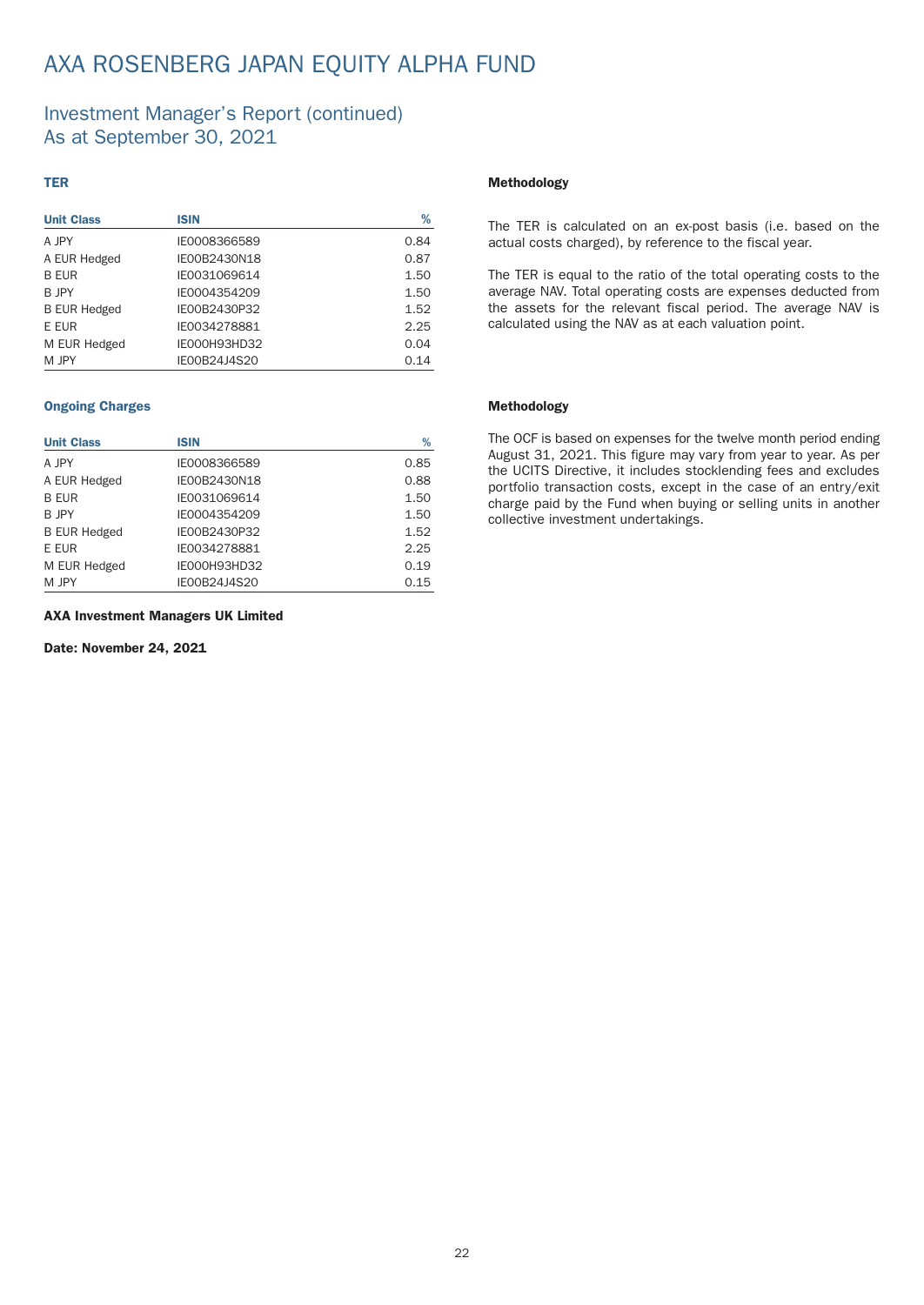# AXA ROSENBERG JAPAN EQUITY ALPHA FUND

### NAV\* table

As at September 30, 2021

|                             | <b>September 30, 2021</b> | <b>March 31, 2021</b> | <b>September 30, 2020</b> |
|-----------------------------|---------------------------|-----------------------|---------------------------|
| <b>Class A JPY</b>          |                           |                       |                           |
| NAV of Unit Class           | ¥5,939,160,720            | ¥3,754,903,285        | ¥3,098,281,595            |
| Number of Units Outstanding | 4,261,756                 | 2,799,317             | 2,809,300                 |
| NAV per Unit                | ¥1,393.59                 | ¥1,341.36             | ¥1,102.87                 |
| <b>Class A EUR Hedged</b>   |                           |                       |                           |
| NAV of Unit Class           | €21,114                   | €20,348               | €16,785                   |
| Number of Units Outstanding | 1,292                     | 1,292                 | 1,292                     |
| NAV per Unit                | €16.34                    | €15.75                | €12.99                    |
| <b>Class B EUR</b>          |                           |                       |                           |
| NAV of Unit Class           | €25,288,189               | €26,009,076           | €23,087,118               |
| Number of Units Outstanding | 2,465,503                 | 2,637,188             | 2,704,108                 |
| NAV per Unit                | €10.26                    | €9.86                 | €8.54                     |
| <b>Class B JPY</b>          |                           |                       |                           |
| NAV of Unit Class           | ¥1,280,643,779            | ¥1,325,681,175        | ¥1,119,507,852            |
| Number of Units Outstanding | 958,987                   | 1,027,995             | 1,052,443                 |
| NAV per Unit                | ¥1,335.41                 | ¥1,289.58             | ¥1,063.72                 |
| <b>Class B EUR Hedged</b>   |                           |                       |                           |
| NAV of Unit Class           | €61,198                   | €59,174               | €54,375                   |
| Number of Units Outstanding | 4,544                     | 4,544                 | 5,044                     |
| NAV per Unit                | €13.47                    | €13.02                | €10.78                    |
| <b>Class E EUR</b>          |                           |                       |                           |
| NAV of Unit Class           | €347,212                  | €352,622              | €550,480                  |
| Number of Units Outstanding | 38,312                    | 40,314                | 72,409                    |
| NAV per Unit                | €9.06                     | €8.75                 | €7.60                     |
| <b>Class M EUR Hedged**</b> |                           |                       |                           |
| NAV of Unit Class           | €16,081,946               |                       |                           |
| Number of Units Outstanding | 1,538,767                 |                       |                           |
| NAV per Unit                | €10.45                    |                       |                           |
| <b>Class M JPY</b>          |                           |                       |                           |
| NAV of Unit Class           | ¥8,260,674,827            | ¥4,464,143,741        | ¥3,826,128,003            |
| Number of Units Outstanding | 5,329,202                 | 3,002,558             | 3,140,858                 |
| NAV per Unit                | ¥1,550.08                 | ¥1,486.78             | ¥1,218.18                 |

\*dealing NAV.

\*\*This unit class launched on June 23, 2021.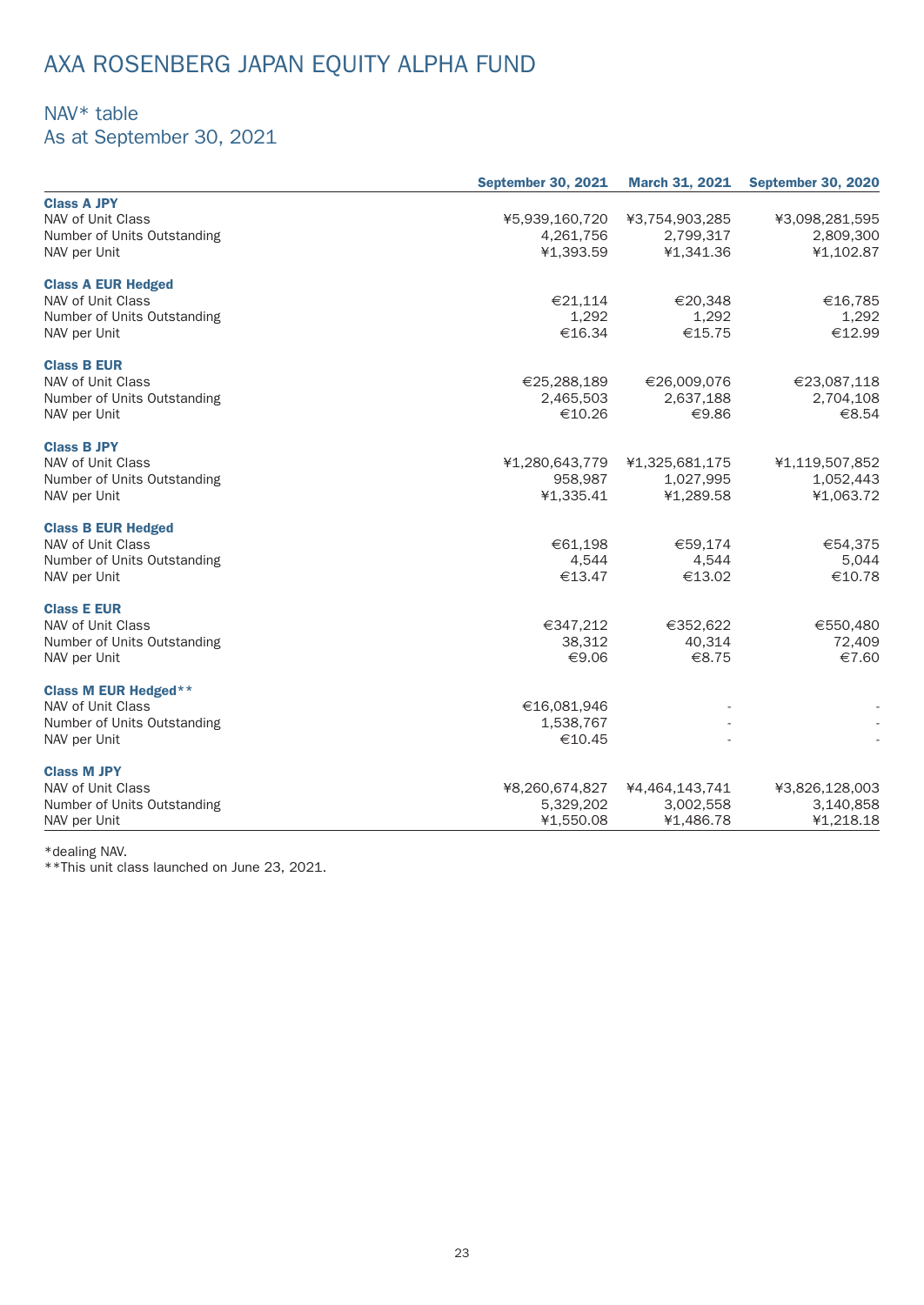## <span id="page-25-0"></span>AXA ROSENBERG JAPAN SMALL CAP ALPHA FUND

### Investment Manager's Report As at September 30, 2021

The Fund underper formed its benchmark in the second quarter of 2021, with industry exposures and stock selection the key drivers of the underper formance.

From a factor perspective, the Fund benefited from its exposure to high dividend yielding companies, which outperformed over the quarter. Although the reward to book to price deteriorated as the quarter unfolded, earnings-based valuation measures held up better, proved positive for the Fund. Exposure to some of the more liquid companies at the top of the index was also well rewarded.

From an industry standpoint, the Fund benefited from its above-benchmark exposure to a number of export-oriented areas such as cars and trucks, industrials and instruments. Never theless, overweight exposure to industries oriented towards domestic consumption such as retail weighed on returns amid rising levels of COVID-19. Underweight exposure to REITs also provided a negative contribution over the quarter.

These positive and negative industry effects were mirrored in our stock selection result. The Fund benefited from positions in machinery group Ebara and semiconductor equipment manufacturer Ferrotec, which featured among the largest positive contributions. Never theless, stock selection proved particularly weak in domestic-oriented consumer discretionary and real estate areas. In the former, a position in Belluna, a mail-order company offering clothing and household goods, provided the largest negative contribution over the quarter. A position in BeNext Yumeshin group, a staffing company, also detracted in the context of limited demand for staff as economic uncertainty persisted.

Moving into the third quarter of the year, the Fund outperformed its benchmark, net of fees and expenses applicable to the A JPY share class. Positive results from stock selection drove active returns while industry exposures modestly detracted.

Stock selection proved most positive in areas such as commercial and professional services and transportation. Indeed, the largest positive contribution came from a position in shipping company Mitsui OSK Lines, which benefited from increased demand and higher shipping rates.

Selection within consumer areas proved more mixed, with positive outcomes from consumer durables and apparel but greater challenges within autos and general retailing. In the former group, the Fund's overweight exposure in Globeride Inc, a manufacturer of sporting equipment, was well rewarded as investors responded positively to rising demand for the company's products. Conversely, a position in Yokohama rubber detracted the most - the tyre manufacturer was affected by cuts in vehicle production by some of its major customers.

Industry exposures provided a headwind for relative per formance in areas such as metal products, machinery, and autos. Underweight exposure to some segments of the leisure industry such as restaurants and hotels also detracted as lockdown restrictions were slowly lifted, allowing for a bounce back in activity.

### Performance Summary

| <b>Performance summary - Class A Units</b>     | <b>6 Months to</b><br>30 September 2021 | 3 Years<br><b>Annualised</b> | 5 Years<br><b>Annualised</b> | <b>Inception</b><br><b>Date</b> |
|------------------------------------------------|-----------------------------------------|------------------------------|------------------------------|---------------------------------|
| AXA Rosenberg Japan Small Cap Alpha Fund (JPY) | 2.32%                                   | (0.78%)                      | 7.75%                        | 30-Sep-99                       |
| MSCI Japan Small Cap                           | 3.47%                                   | 3.99%                        | 10.25%                       |                                 |
| Alpha                                          | (1.15%)                                 | $(4.77\%)$                   | $(2.50\%)$                   |                                 |

Past performance is not a reliable indicator of future results.

Per formance calculations are net of fees, based on the reinvestment of dividends.

The benchmark, when there is one could be calculated on the basis of net or gross dividend. Please refer to the Prospectus for more information.

Data Source: Benchmark prices are obtained from the relevant benchmark provider. NAVs are calculated by the Administrator of the Trust.

#### TER

| <b>Unit Class</b> | <b>ISIN</b>         | %    |
|-------------------|---------------------|------|
| A EUR             | <b>IE00BD007T86</b> | 0.96 |
| A JPY             | IE0008366696        | 0.96 |
| A EUR Hedged      | IE00BD008K68        | 0.98 |
| <b>B EUR</b>      | IE0031069721        | 1.66 |
| R IPY             | IE0004354423        | 1.66 |
| E EUR             | IE0034256440        | 2.41 |
| M JPY             | IE00B24J4R13        | 0.16 |

#### Methodology

The TER is calculated on an ex-post basis (i.e. based on the actual costs charged), by reference to the fiscal year.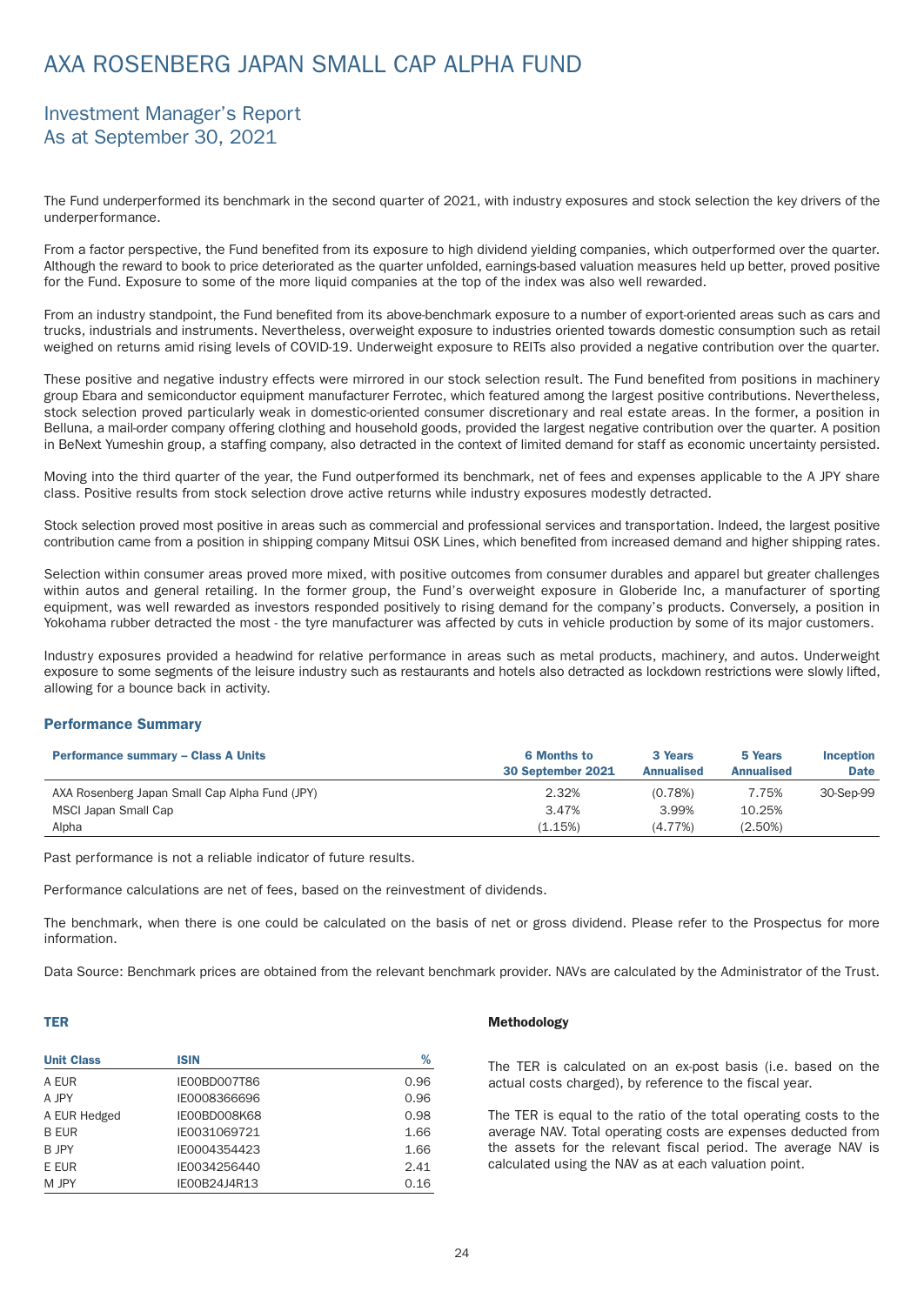## AXA ROSENBERG JAPAN SMALL CAP ALPHA FUND

### Investment Manager's Report (continued) As at September 30, 2021

### Ongoing Charges

| <b>Unit Class</b> | <b>ISIN</b>         | %    |
|-------------------|---------------------|------|
| A EUR             | <b>IE00BD007T86</b> | 0.98 |
| A JPY             | IE0008366696        | 0.98 |
| A EUR Hedged      | IE00BD008K68        | 1.00 |
| <b>B EUR</b>      | IE0031069721        | 1.68 |
| <b>B</b> JPY      | IE0004354423        | 1.68 |
| E EUR             | IE0034256440        | 2.43 |
| M JPY             | IE00B24J4R13        | 0.18 |

### AXA Investment Managers UK Limited

Date: November 24, 2021

### Methodology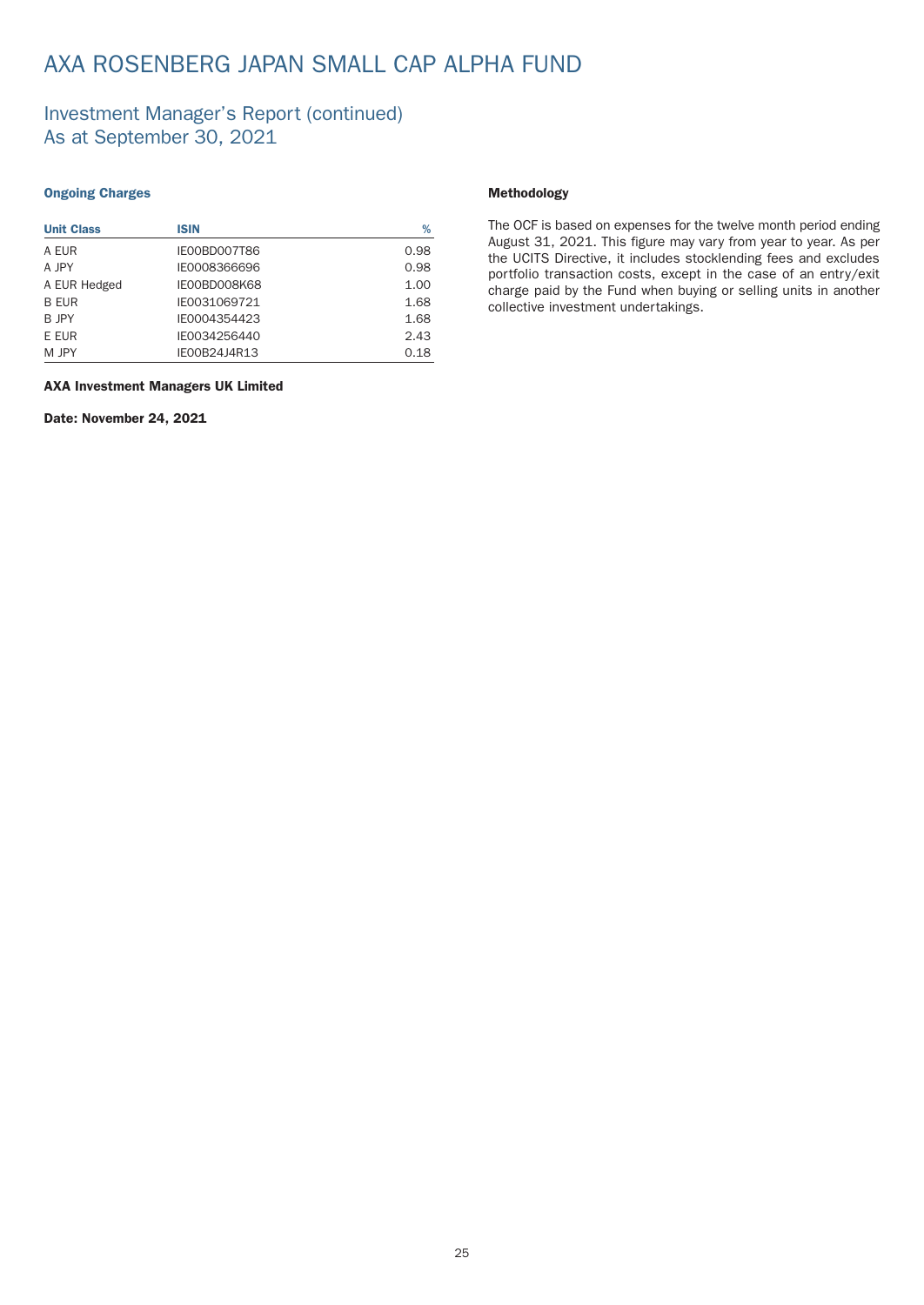## AXA ROSENBERG JAPAN SMALL CAP ALPHA FUND

## NAV\* table

As at September 30, 2021

|                             | <b>September 30, 2021</b> | <b>March 31, 2021</b> | <b>September 30, 2020</b> |
|-----------------------------|---------------------------|-----------------------|---------------------------|
| <b>Class A EUR</b>          |                           |                       |                           |
| NAV of Unit Class           | €775,778                  | €784,628              | €714,185                  |
| Number of Units Outstanding | 44,081                    | 45,816                | 45,478                    |
| NAV per Unit                | €17.60                    | €17.13                | €15.70                    |
| <b>Class A JPY</b>          |                           |                       |                           |
| NAV of Unit Class           | ¥244,888,101              | ¥235,190,984          | ¥223,325,292              |
| Number of Units Outstanding | 89,617                    | 88,068                | 95,711                    |
| NAV per Unit                | ¥2,732.60                 | ¥2,670.56             | ¥2,333.34                 |
| <b>Class A EUR Hedged</b>   |                           |                       |                           |
| NAV of Unit Class           | €2,593,168                | €2,538,371            | €17,596                   |
| Number of Units Outstanding | 151,933                   | 151,933               | 1,200                     |
| NAV per Unit                | €17.07                    | €16.71                | €14.66                    |
| <b>Class B EUR</b>          |                           |                       |                           |
| NAV of Unit Class           | €17,118,284               | €17,424,091           | €16,397,838               |
| Number of Units Outstanding | 798,090                   | 831,896               | 850,737                   |
| NAV per Unit                | €21.45                    | €20.95                | €19.27                    |
| <b>Class B JPY</b>          |                           |                       |                           |
| NAV of Unit Class           | ¥3,495,857,853            | ¥3,509,219,049        | ¥3,189,531,011            |
| Number of Units Outstanding | 1,250,222                 | 1,279,654             | 1,326,542                 |
| NAV per Unit                | ¥2,796.19                 | ¥2,742.32             | ¥2,404.39                 |
| <b>Class E EUR</b>          |                           |                       |                           |
| NAV of Unit Class           | €443,555                  | €434,761              | €403,679                  |
| Number of Units Outstanding | 23,303                    | 23,303                | 23,427                    |
| NAV per Unit                | €19.03                    | €18.66                | €17.23                    |
| <b>Class M JPY</b>          |                           |                       |                           |
| NAV of Unit Class           | ¥2,304,746,027            | ¥2,243,417,788        | ¥1,952,340,362            |
| Number of Units Outstanding | 741,305                   | 741,305               | 741,305                   |
| NAV per Unit                | ¥3,109.04                 | ¥3,026.31             | ¥2,633.65                 |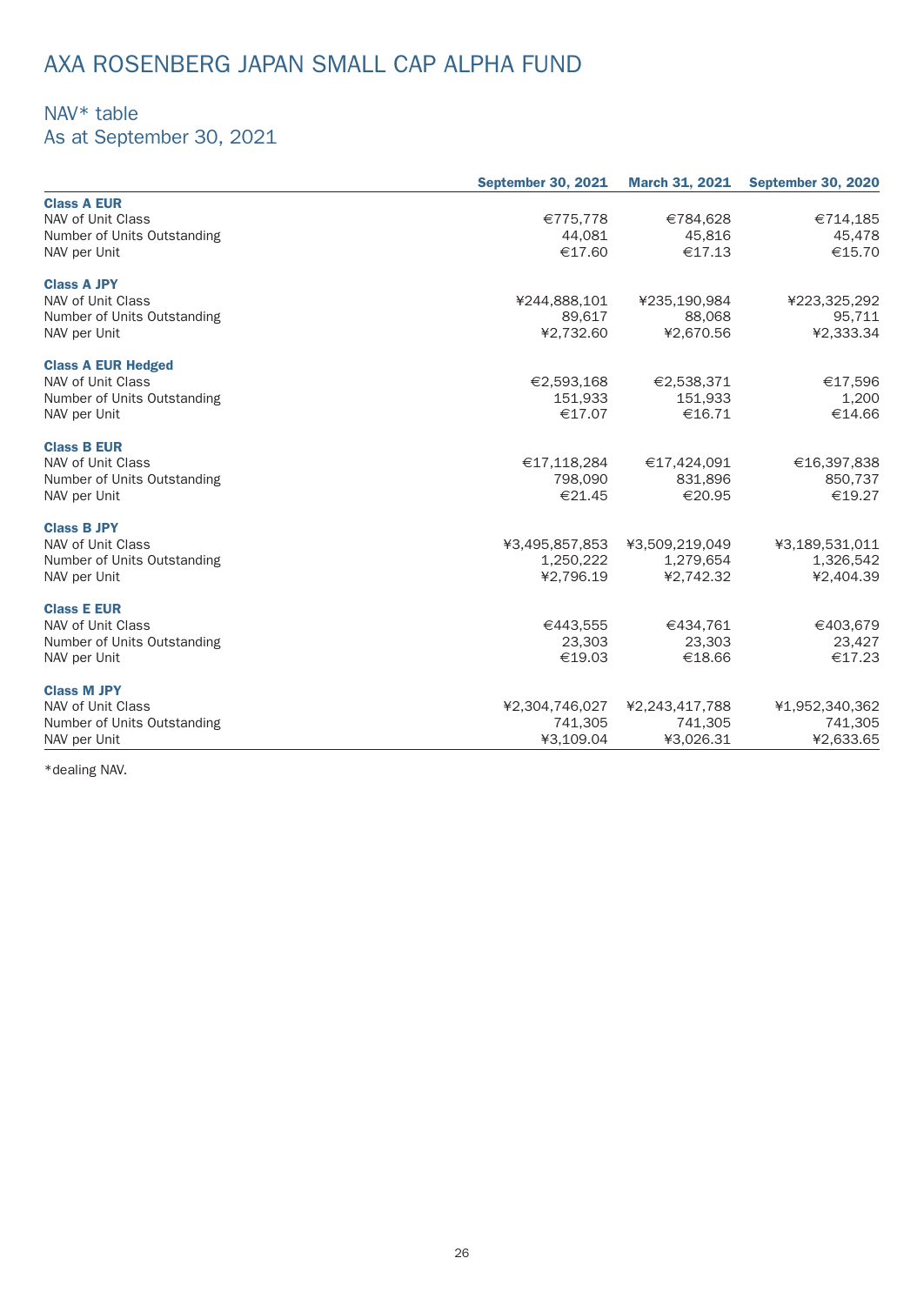## <span id="page-28-0"></span>AXA ROSENBERG PACIFIC EX-JAPAN EQUITY ALPHA FUND

### Investment Manager's Report As at September 30, 2021

The Fund performed in line with its benchmark index, net of fees and expenses applicable to the A USD share class in the second quarter of the year. The focus on attractively valued stocks based on higher earnings yield weighed heavily on returns given the factor's underper formance, but the positive exposure to the momentum factor proved beneficial. Also accretive to returns was the tilt towards smaller companies as such companies bettered the largest index names.

The Fund's overweight to the materials sector contributed positively, specifically within the metals industry which was supported by rising prices in commodities and raw materials. Positions in Mineral Resources and Fortescue Metals featured among the top stock picks. However, stock selection in aggregate was challenged, driven largely by the financials sector. The largest individual stock detractor was the position in China Minsheng Bank, whose share price declined after reporting weaker-than-expected annual earnings.

The Fund performed in-line with its benchmark index, net of fees and expenses applicable to the A USD share class for the third quarter of the year. The Fund's factor footprint was well rewarded, exposure to value stocks based on book assets and higher earnings yield was favourable though offset by the exposure to higher dividend yielding stocks. From a quality factor perspective, the portfolio's tilt towards stocks with less varied earnings and stocks that were likely to beat their earnings expectations was rewarded. Significant contribution to excess returns however came from the portfolio's bias towards smaller companies which outperformed their larger counterparts.

The Fund's underweight to retail and travel and entertainment contributed positively as rising covid infections dampened sentiment, not owning casino stocks Galaxy Entertainment and Sands China featured among the largest stock contributors to excess returns. Stock selection in healthcare and materials weighed on returns and the largest individual detractor to returns was from an above-benchmark in Fortescue Metals. Share prices declined after China cut back on steel production leading to downgrades by analysts, also weighing on the share price were key staff departures due to breaches of culture found during a strategic review.

### Performance Summary

| <b>Performance summary - Class A Units</b>             | <b>6 Months to</b><br>30 September 2021 | 3 Years<br><b>Annualised</b> | 5 Years<br><b>Annualised</b> | <b>Inception</b><br><b>Date</b> |
|--------------------------------------------------------|-----------------------------------------|------------------------------|------------------------------|---------------------------------|
| AXA Rosenberg Pacific Ex-Japan Equity Alpha Fund (USD) | 0.00%                                   | 6.32%                        | 7.56%                        | 30-Sep-99                       |
| MSCI Pacific ex-Japan                                  | 0.16%                                   | 6.73%                        | 7.73%                        |                                 |
| Alpha                                                  | (0.16%)                                 | $(0.41\%)$                   | (0.17%)                      |                                 |

Past performance is not a reliable indicator of future results.

Per formance calculations are net of fees, based on the reinvestment of dividends.

The benchmark, when there is one could be calculated on the basis of net or gross dividend. Please refer to the Prospectus for more information.

Data Source: Benchmark prices are obtained from the relevant benchmark provider. NAVs are calculated by the Administrator of the Trust.

### TER

| <b>Unit Class</b> | <b>ISIN</b>  | %    |
|-------------------|--------------|------|
| A USD             | IE0008366704 | 0.84 |
| A EUR             | IE00BD008L75 | 0.83 |
| <b>BUSD</b>       | IE0004314401 | 1.49 |
| <b>B FUR</b>      | IE0031069382 | 1.48 |
| E EUR             | IE0034277032 | 2.23 |
| M USD             | IE00B24J4Q06 | 0.14 |
| M EUR             | IE00BRGCKX13 | 0.14 |

#### Methodology

The TER is calculated on an ex-post basis (i.e. based on the actual costs charged), by reference to the fiscal year.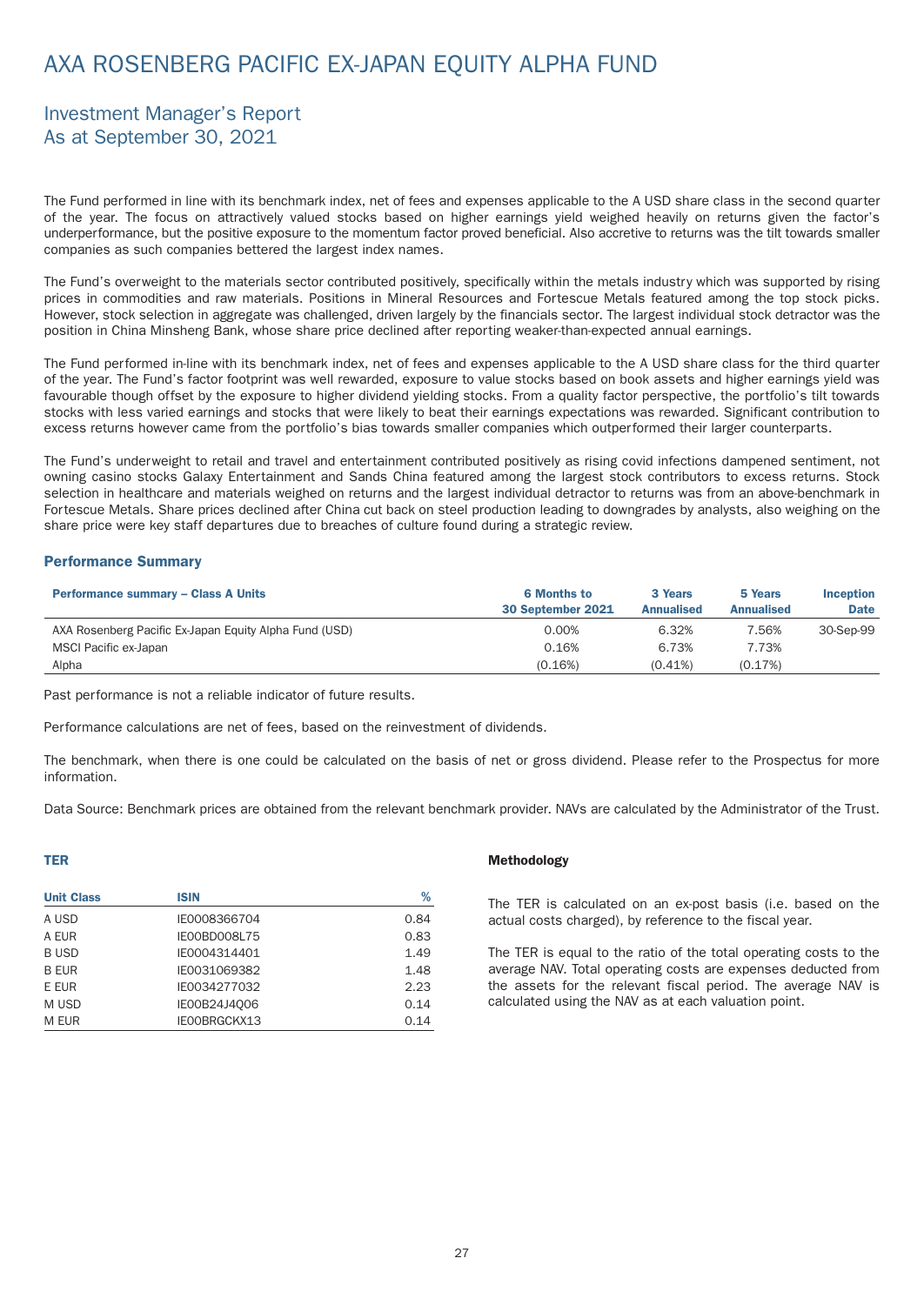## AXA ROSENBERG PACIFIC EX-JAPAN EQUITY ALPHA FUND

### Investment Manager's Report (continued) As at September 30, 2021

### Ongoing Charges

| <b>Unit Class</b> | <b>ISIN</b>  | %    |
|-------------------|--------------|------|
| A USD             | IE0008366704 | 0.85 |
| A EUR             | IE00BD008L75 | 0.84 |
| <b>BUSD</b>       | IE0004314401 | 1.50 |
| <b>B EUR</b>      | IE0031069382 | 1.50 |
| E EUR             | IE0034277032 | 2.25 |
| M USD             | IE00B24J4Q06 | 0.15 |
| M EUR             | IE00BRGCKX13 | 0.15 |

### AXA Investment Managers UK Limited

Date: November 24, 2021

### Methodology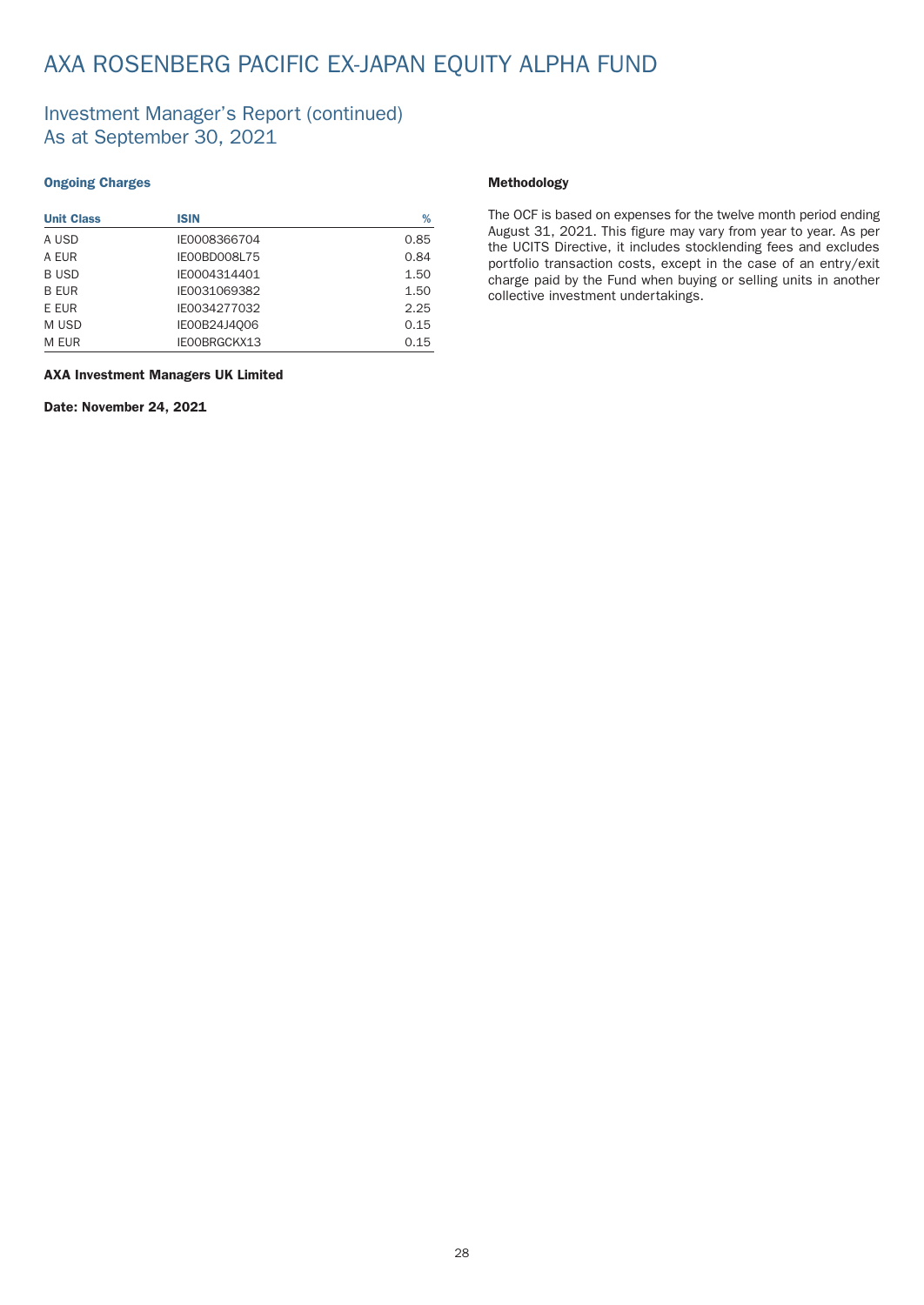# AXA ROSENBERG PACIFIC EX-JAPAN EQUITY ALPHA FUND

## NAV\* table

As at September 30, 2021

|                             | <b>September 30, 2021</b> | <b>March 31, 2021</b> | <b>September 30, 2020</b> |
|-----------------------------|---------------------------|-----------------------|---------------------------|
| <b>Class A USD</b>          |                           |                       |                           |
| NAV of Unit Class           | \$22,849,100              | \$35,310,828          | \$27,720,151              |
| Number of Units Outstanding | 451,134                   | 697,169               | 698,851                   |
| NAV per Unit                | \$50.65                   | \$50.65               | \$39.67                   |
| <b>Class A EUR</b>          |                           |                       |                           |
| NAV of Unit Class           | €3,421,072                | €3,369,103            | €2,298,241                |
| Number of Units Outstanding | 219,606                   | 219,328               | 190,594                   |
| NAV per Unit                | €15.58                    | €15.36                | €12.06                    |
| <b>Class B USD</b>          |                           |                       |                           |
| NAV of Unit Class           | \$21,944,695              | \$22,599,423          | \$18,882,211              |
| Number of Units Outstanding | 449,986                   | 461,919               | 491,219                   |
| NAV per Unit                | \$48.77                   | \$48.93               | \$38.44                   |
| <b>Class B EUR</b>          |                           |                       |                           |
| NAV of Unit Class           | €27,117,106               | €25,760,034           | €20,200,044               |
| Number of Units Outstanding | 647,499                   | 621,741               | 619,132                   |
| NAV per Unit                | €41.88                    | €41.43                | €32.63                    |
| <b>Class E EUR</b>          |                           |                       |                           |
| NAV of Unit Class           | €721,983                  | €737,200              | €587,171                  |
| Number of Units Outstanding | 19,485                    | 20.038                | 20,192                    |
| NAV per Unit                | €37.05                    | €36.79                | €29.08                    |
| <b>Class M USD</b>          |                           |                       |                           |
| NAV of Unit Class           | \$44,905,218              | \$35,954,652          | \$28,059,753              |
| Number of Units Outstanding | 791,785                   | 636,210               | 636,210                   |
| NAV per Unit                | \$56.71                   | \$56.51               | \$44.10                   |
| <b>Class M EUR</b>          |                           |                       |                           |
| NAV of Unit Class           | €14,444,719               | €14,193,401           | €13,253,272               |
| Number of Units Outstanding | 900,182                   | 900,182               | 1,074,797                 |
| NAV per Unit                | €16.05                    | €15.77                | €12.33                    |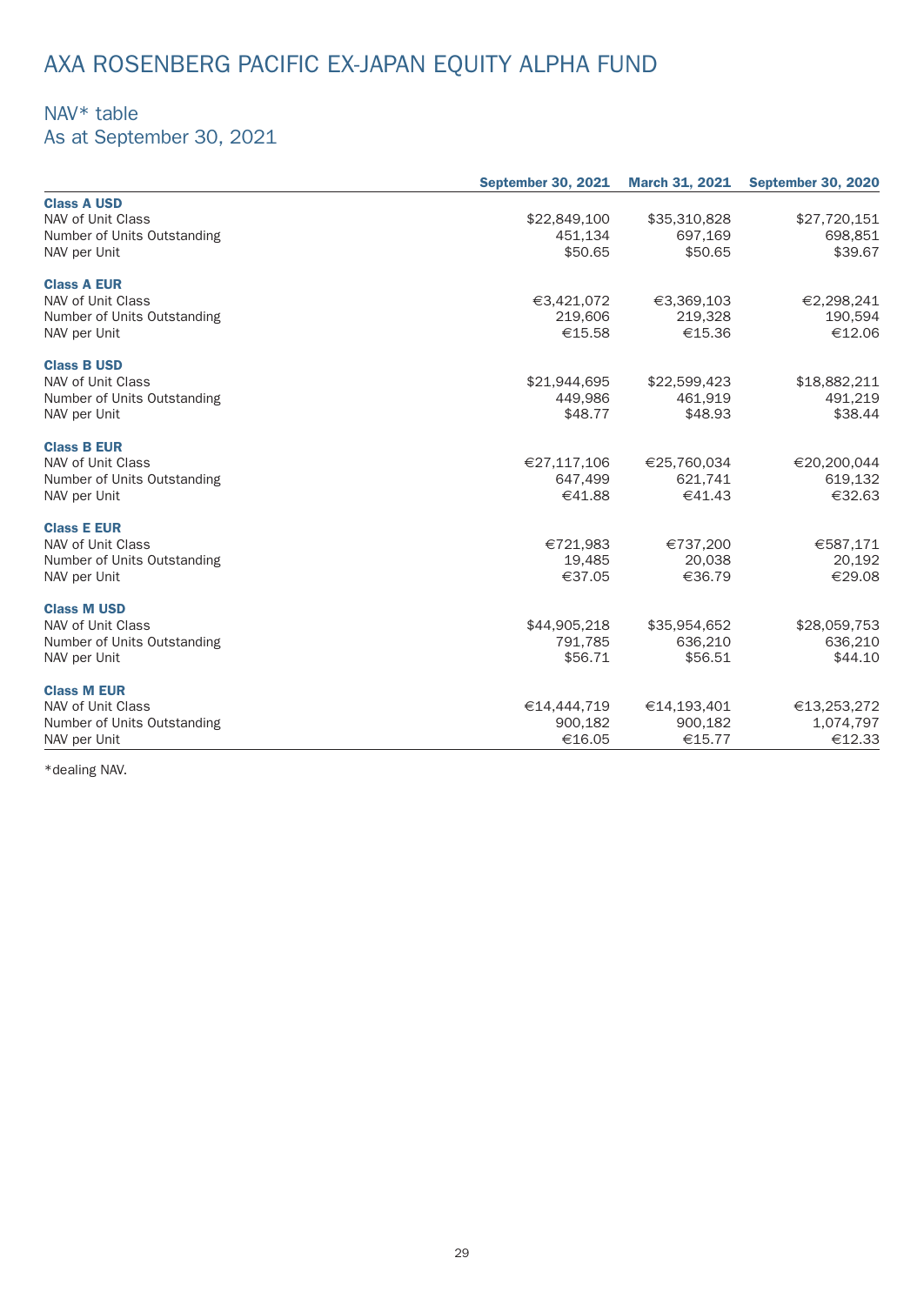## <span id="page-31-0"></span>AXA ROSENBERG PAN-EUROPEAN ENHANCED INDEX EQUITY ALPHA FUND

### Investment Manager's Report As at September 30, 2021

The Fund was closed in the report period.

### TER

| <b>Unit Class</b> | <b>ISIN</b>  | %    |
|-------------------|--------------|------|
| A EUR             | IE0033609839 | 0.50 |
| B EUR             | IE0033609946 | 0.82 |
| M FUR             | IE00B3DJ3278 | 0.22 |
| S EUR             | IE00BD5BFH09 | 0.35 |

### Ongoing Charges

| <b>Unit Class</b> | <b>ISIN</b>         | ℅    |
|-------------------|---------------------|------|
| A FUR             | IE0033609839        | 0.52 |
| <b>B FUR</b>      | IE0033609946        | 0.97 |
| M EUR             | <b>IE00B3DJ3278</b> | 0.17 |
| S EUR             | IE00BD5BFH09        | 0.29 |

#### AXA Investment Managers UK Limited

### Date: November 24, 2021

#### Methodology

The TER is calculated on an ex-post basis (i.e. based on the actual costs charged), by reference to the fiscal year.

The TER is equal to the ratio of the total operating costs to the average NAV. Total operating costs are expenses deducted from the assets for the relevant fiscal period. The average NAV is calculated using the NAV as at each valuation point.

### Methodology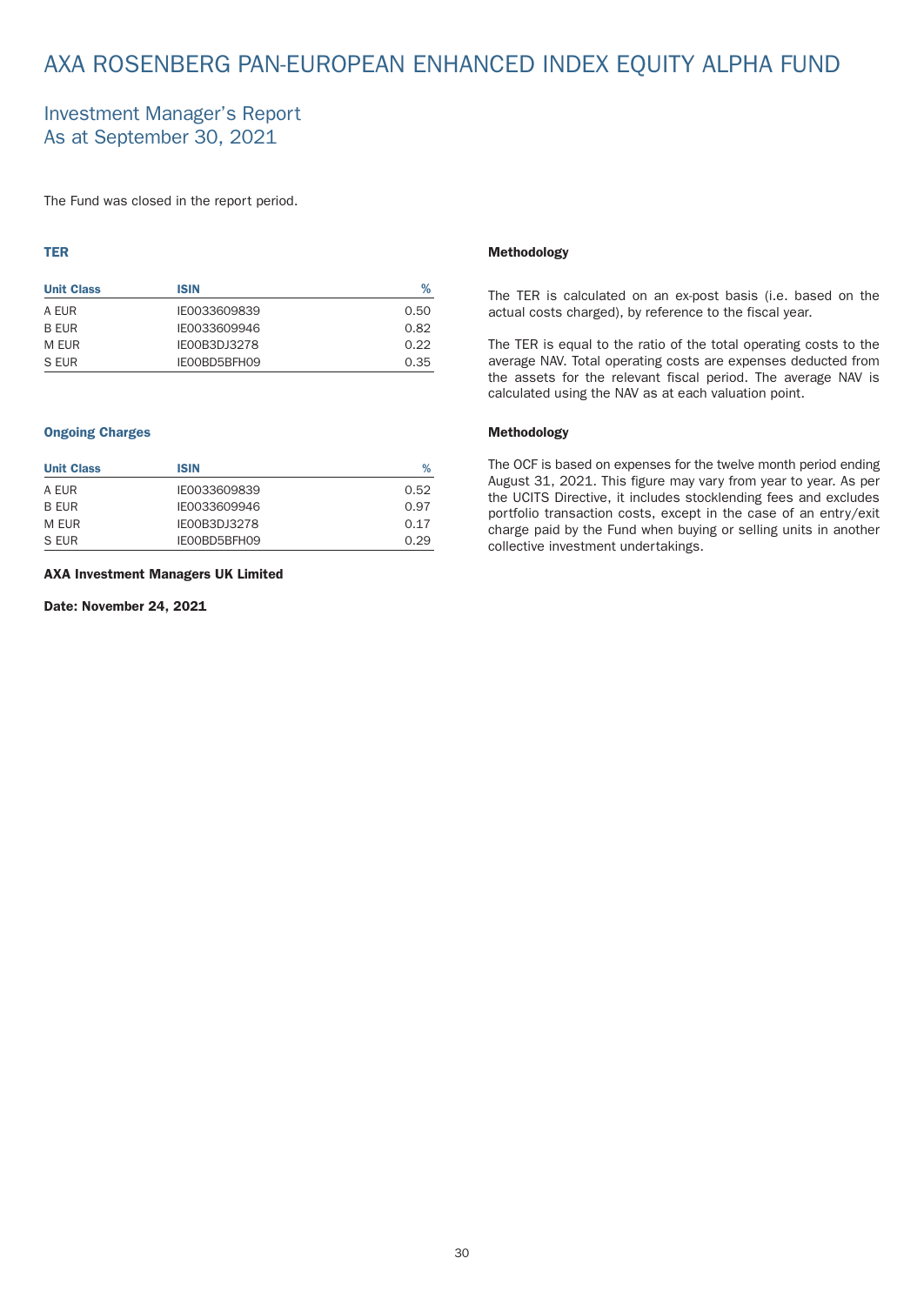## AXA ROSENBERG PAN-EUROPEAN ENHANCED INDEX EQUITY ALPHA FUND

### NAV\* table As at September 30, 2021

| September 30, 2021**     |             | <b>September 30, 2020</b> |
|--------------------------|-------------|---------------------------|
|                          |             |                           |
| $\sim$                   | €3,941,208  | €3,316,597                |
| $\sim$                   | 146,063     | 146,063                   |
| $\overline{\phantom{a}}$ | €26.98      | €22.71                    |
|                          |             |                           |
| $\sim$                   | €6,318,404  | €5,639,961                |
| $\sim$                   | 239,661     | 253,647                   |
|                          | €26.36      | €22.24                    |
|                          |             |                           |
| $\sim$                   | €22,542,192 | €20,036,503               |
|                          | 786,350     | 832,021                   |
| $\sim$                   | €28.67      | €24.08                    |
|                          |             |                           |
| $\sim$                   | €3,052,800  | €2,578,184                |
|                          | 260,539     | 261,750                   |
|                          | €11.72      | €9.85                     |
|                          |             | <b>March 31, 2021</b>     |

\*dealing NAV.

\*\*The Fund, including all share classes in issue during the period, terminated with a final dealing day on June 30, 2021.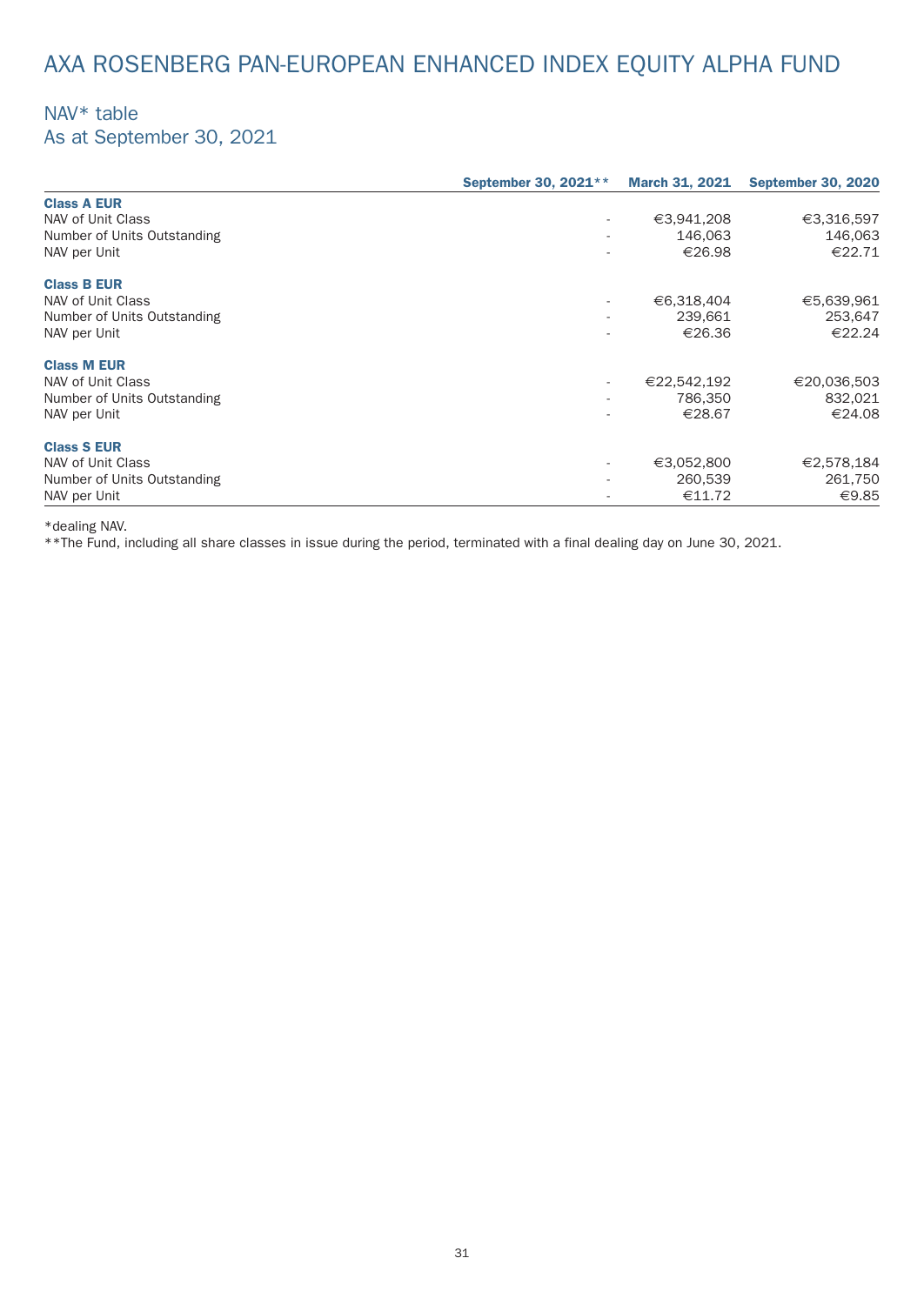## <span id="page-33-0"></span>AXA ROSENBERG PAN-EUROPEAN EQUITY ALPHA FUND

### Investment Manager's Report As at September 30, 2021

The Fund underper formed its benchmark index, in the second quarter of the year. Despite the headwinds to value seen in the quarter, the balanced factor profile of the Fund meant that the exposure to higher quality companies with less earnings volatility and lower financial leverage was rewarded. Industry exposures and unrewarded residual stock selection offset these positives, however. Among industries, per formance was hindered by underweighting the outper forming pharmaceutical group, while an overweight exposure to travel and enter tainment was also unrewarded.

Stock selection was unrewarded in aggregate this quarter, particularly the selection of stocks from within the consumer discretionary sector. Here, an underweight to luxury goods firm LVMH was the top detractor from relative returns after shares rose in anticipation of a strong set of results for the first half of 2021, driven by robust demand for its products from the US and China. Elsewhere, underweighting food producer Nestlé also weighed on returns as its shares rose on the quarter due to continued positive business momentum and some upgrades from analysts. More positively, holding non-benchmark stock IMI was the top contributor over the quarter; shares in the UK-based engineering company rose after management raised their growth outlook across its key business divisions.

Moving into the third quarter of the year the Fund underperformed its benchmark over the period. Industry exposures were modestly unhelpful this quarter, particularly the overweight exposure to transport companies, but unrewarded stock selection was the largest detractor from relative returns. This was particularly the case within the industrials sector, where rising materials prices and supply chain issues weighed on many stocks, including the overweight position in machinery firm Valmet. Similar concerns in addition to broader issues surrounding the strength of ongoing global growth also put the brakes on the luxury goods sector and holding French luxury group Kering – owner of brands including Saint Laurent, Gucci and Alexander McQueen – weighed on returns this quar ter.

Selection of financials helped stem the underperformance, and overweight positions in Dutch insurance firms Aegon and ASR Nederland added the most this quarter. Shares in Aegon rallied after it announced a dividend hike in August amid strong busines momentum across its key markets. ASR reported similarly upbeat business momentum.

### Performance Summary

| <b>Performance summary - Class A Units</b>         | <b>6 Months to</b><br>30 September 2021 | 3 Years<br><b>Annualised</b> | 5 Years<br><b>Annualised</b> | <b>Inception</b><br><b>Date</b> |
|----------------------------------------------------|-----------------------------------------|------------------------------|------------------------------|---------------------------------|
| AXA Rosenberg Pan-European Equity Alpha Fund (EUR) | 5.99%                                   | 3.99%                        | 4.50%                        | 30-Sep-99                       |
| <b>MSCI Europe</b>                                 | 7.25%                                   | 7.87%                        | 8.17%                        |                                 |
| Alpha                                              | $(1.26\%)$                              | (3.88%)                      | (3.67%)                      |                                 |

Past performance is not a reliable indicator of future results.

Per formance calculations are net of fees, based on the reinvestment of dividends.

The benchmark, when there is one could be calculated on the basis of net or gross dividend. Please refer to the Prospectus for more information.

Data Source: Benchmark prices are obtained from the relevant benchmark provider. NAVs are calculated by the Administrator of the Trust.

### TER

| <b>Unit Class</b> | <b>ISIN</b>  | %    |
|-------------------|--------------|------|
| A USD             | IE00B070VS54 | 0.85 |
| A FUR             | IE0008365730 | 0.85 |
| <b>B EUR</b>      | IE0004346098 | 1.51 |
| E EUR             | IE0034279525 | 2.22 |
| M EUR             | IE00B24J5126 | 0.13 |

#### Methodology

The TER is calculated on an ex-post basis (i.e. based on the actual costs charged), by reference to the fiscal year.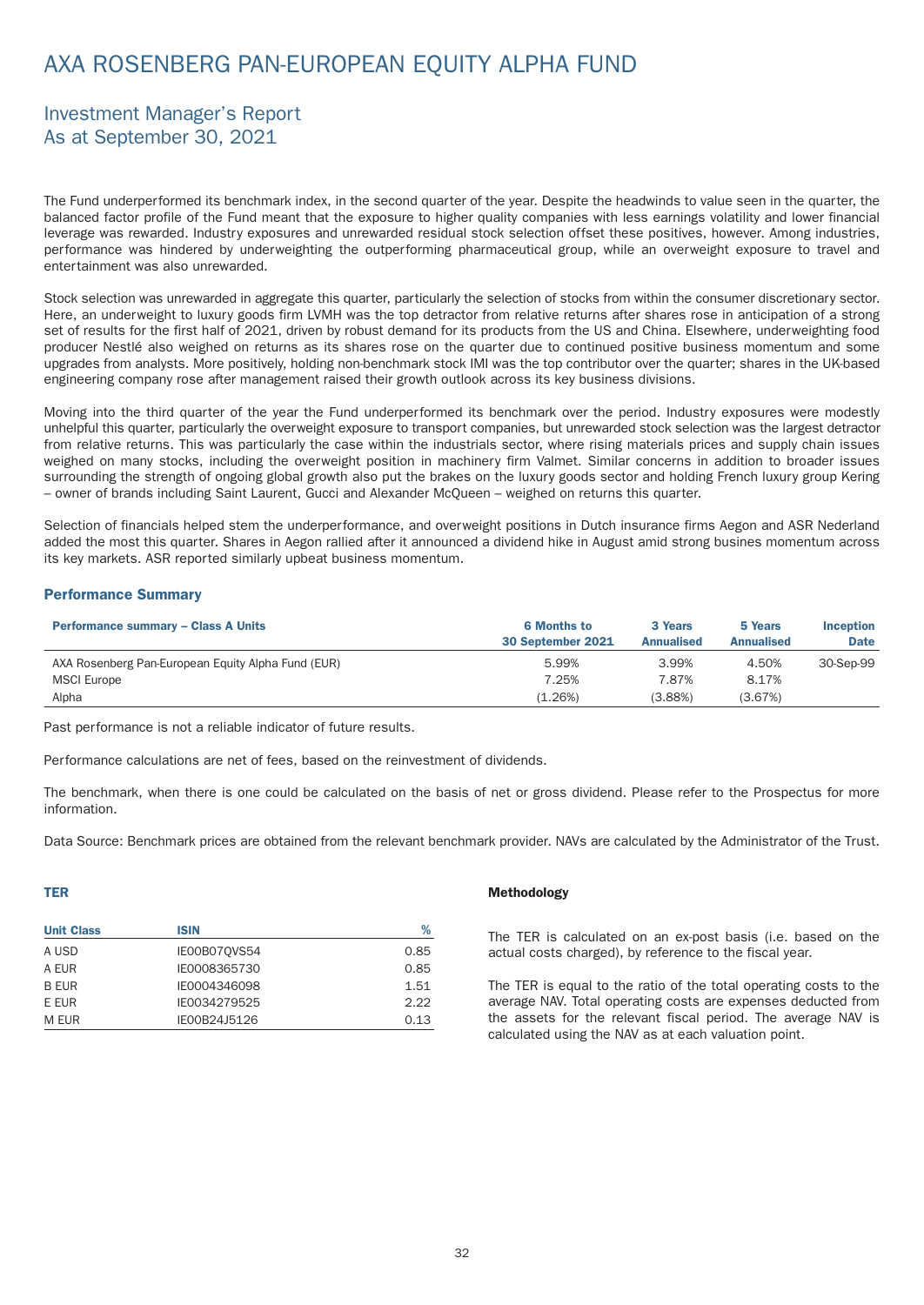## AXA ROSENBERG PAN-EUROPEAN EQUITY ALPHA FUND

### Investment Manager's Report (continued) As at September 30, 2021

### Ongoing Charges

| <b>Unit Class</b> | ISIN         | %    |
|-------------------|--------------|------|
| A USD             | IE00B070VS54 | 0.88 |
| A EUR             | IE0008365730 | 0.91 |
| <b>B FUR</b>      | IF0004346098 | 1.56 |
| E EUR             | IE0034279525 | 2.31 |
| M EUR             | IE00B24J5126 | 0.20 |

AXA Investment Managers UK Limited

#### Date: November 24, 2021

### Methodology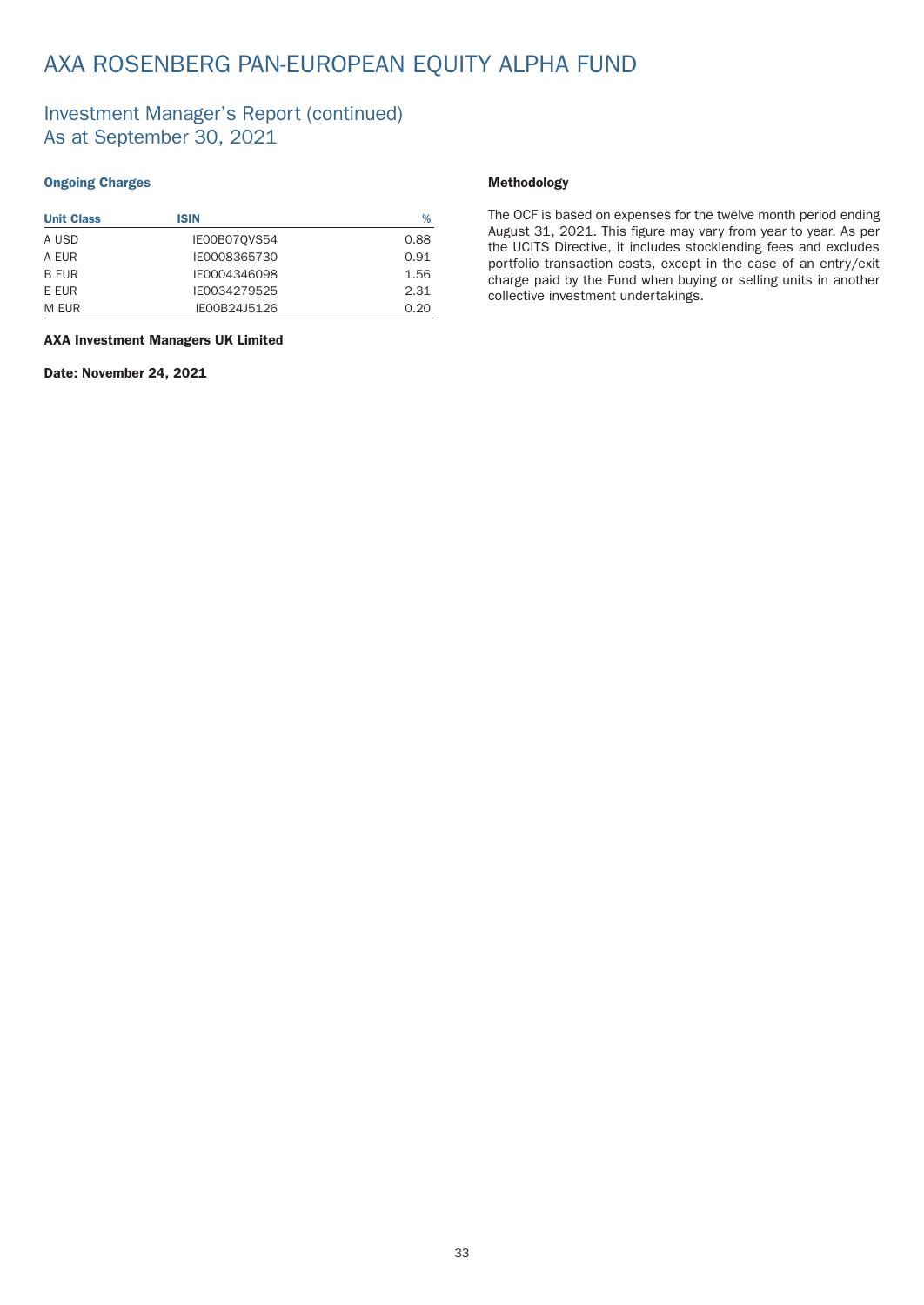# AXA ROSENBERG PAN-EUROPEAN EQUITY ALPHA FUND

## NAV\* table

As at September 30, 2021

|                             | <b>September 30, 2021</b> | <b>March 31, 2021</b> | <b>September 30, 2020</b> |
|-----------------------------|---------------------------|-----------------------|---------------------------|
| <b>Class A USD</b>          |                           |                       |                           |
| NAV of Unit Class           | \$4,581                   | \$24,525              | \$20,283                  |
| Number of Units Outstanding | 200                       | 1.120                 | 1,120                     |
| NAV per Unit                | \$22.90                   | \$21.90               | \$18.11                   |
| <b>Class A EUR</b>          |                           |                       |                           |
| NAV of Unit Class           | €31,350,164               | €27,043,157           | €26,493,400               |
| Number of Units Outstanding | 1,609,803                 | 1,472,480             | 1,740,185                 |
| NAV per Unit                | €19.47                    | €18.37                | €15.22                    |
| <b>Class B EUR</b>          |                           |                       |                           |
| NAV of Unit Class           | €7,733,854                | €8,487,748            | €7,770,384                |
| Number of Units Outstanding | 565,065                   | 655,447               | 721,523                   |
| NAV per Unit                | €13.69                    | €12.95                | €10.77                    |
| <b>Class E EUR</b>          |                           |                       |                           |
| NAV of Unit Class           | €18,404                   | €14,565               | €13,160                   |
| Number of Units Outstanding | 1,522                     | 1,268                 | 1,373                     |
| NAV per Unit                | €12.09                    | €11.48                | €9.58                     |
| <b>Class M EUR</b>          |                           |                       |                           |
| NAV of Unit Class           | €10,278,814               | €560,436              | €496,380                  |
| Number of Units Outstanding | 471,573                   | 27,358                | 29,334                    |
| NAV per Unit                | €21.80                    | €20.48                | €16.92                    |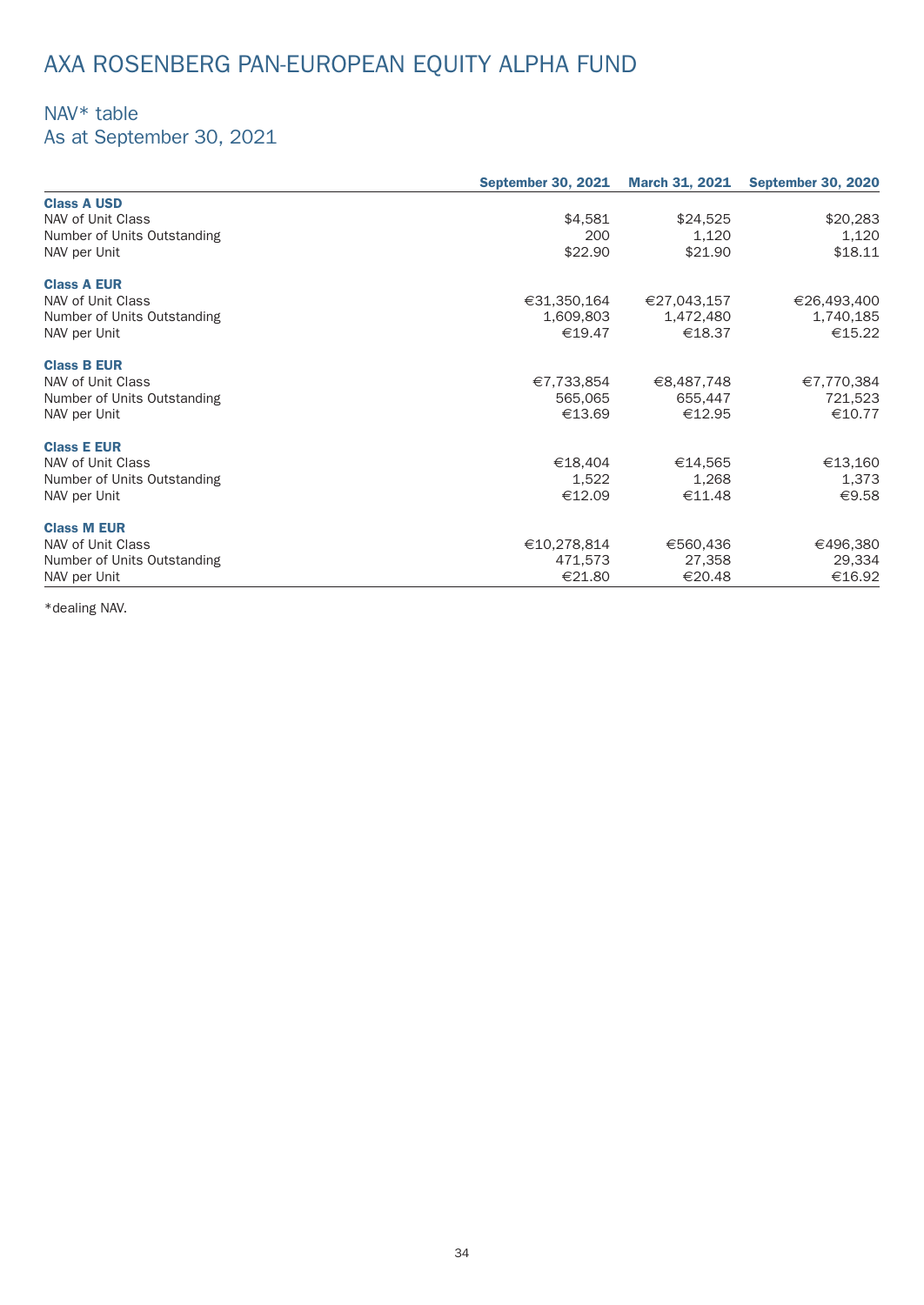## Investment Manager's Report As at September 30, 2021

After a positive first quarter for relative per formance the Fund lagged its benchmark in the second. Factor exposures in aggregate contributed positively, despite the underper formance of the value factor, with the positive quality and momentum exposures being rewarded. Industry exposures proved less helpful, and overweighting insurance and regional banks while underweighting real estate weighed on returns. With growth-focused technology stocks rebounding, stock selection from within the sector was unrewarded this quar ter, with an underweight to chip maker NVIDIA and overweight positions in both Hewlett Packard Enterprise unrewarded. Shares of the former rose strongly in response to a rise in demand for its products amid a global semiconductor shortage, although holding rival chip maker AMD overweight helped offset this to a degree. Also beneficial this quarter was the overweight allocation to communication services firm Alphabet, owner of Google, whose shares continued to reflect positive momentum in its business after reporting first quarter 2021 revenue growth of 34%, handsomely beating investor expectations.

Set against am increasingly volatile backdrop for equity investors, the Fund underperformed in the third quarter of the year. With investors seeking quality of earnings rather than those that were cheap relative to price, the above-benchmark exposure to the latter factor weighed on returns over the quarter. Also unhelpful was the tilt to smaller companies, which underperformed large in an increasingly risk-off environment.

Stock selection was also modestly unrewarded in this environment and the largest detractor this quarter was an overweight exposure to General Motors, which lagged the benchmark as investors weighed the impact of computer chip shortages on slower production and ultimately earnings for auto makers. Also unhelpful was an overweight to pharmaceuticals firm Bristol-Myers Squibb, shares in which fell over 11% in September as healthcare stocks in general were affected by concerns that President Biden's plans to reduce healthcare costs would negatively impact the sector. More positive this quarter was the overweight allocation to software firm Oracle, which reported positive earnings data and expected growth through 2022, with growth in cloud computing contributing to this. Similarly, the overweight holding of Monolithic Power Systems added value this quarter, as shares in the manufacturer of high-performance power solutions reported pandemicinduced robust demand in its computing and cloud storage/communications divisions.

#### Performance Summary

| <b>Performance summary - Class A Units</b>              | <b>6 Months to</b><br>30 September 2021 | 3 Years<br><b>Annualised</b> | 5 Years<br><b>Annualised</b> | <b>Inception</b><br><b>Date</b> |
|---------------------------------------------------------|-----------------------------------------|------------------------------|------------------------------|---------------------------------|
| AXA Rosenberg US Enhanced Index Equity Alpha Fund (USD) | 7.41%                                   | 14.38%                       | 15.53%                       | 03-0ct-07                       |
| S&P 500                                                 | 8.95%                                   | 15.32%                       | 16.23%                       |                                 |
| Alpha                                                   | (1.54%)                                 | $(0.94\%)$                   | $(0.70\%)$                   |                                 |

Past performance is not a reliable indicator of future results.

Per formance calculations are net of fees, based on the reinvestment of dividends.

The benchmark, when there is one could be calculated on the basis of net or gross dividend. Please refer to the Prospectus for more information.

Data Source: Benchmark prices are obtained from the relevant benchmark provider. NAVs are calculated by the Administrator of the Trust.

#### TER

| <b>Unit Class</b>   | <b>ISIN</b>         | %    |
|---------------------|---------------------|------|
| A USD               | IE0033609615        | 0.42 |
| A EUR               | <b>IE00BD008S45</b> | 0.42 |
| A GBP               | IFOOBDOO8V73        | 0.42 |
| A EUR Hedged        | IE00BD008T51        | 0.44 |
| <b>BUSD</b>         | IE0033609722        | 0.87 |
| <b>B EUR</b>        | IE00B530N462        | 0.87 |
| <b>B EUR Hedged</b> | IE00BRGCKS69        | 0.90 |
| E EUR Hedged        | IE00BD008W80        | 1.65 |
| I USD               | IE00BZ01QS72        | 0.31 |
| <b>I EUR</b>        | IE00BZ010T89        | 0.32 |
| M USD               | IE00B3DJ3161        | 0.07 |
| M EUR               | IE00BRGCKT76        | 0.07 |
| M EUR Hedged        | IE00BZB1J765        | 0.09 |

#### Methodology

The TER is calculated on an ex-post basis (i.e. based on the actual costs charged), by reference to the fiscal year.

The TER is equal to the ratio of the total operating costs to the average NAV. Total operating costs are expenses deducted from the assets for the relevant fiscal period. The average NAV is calculated using the NAV as at each valuation point.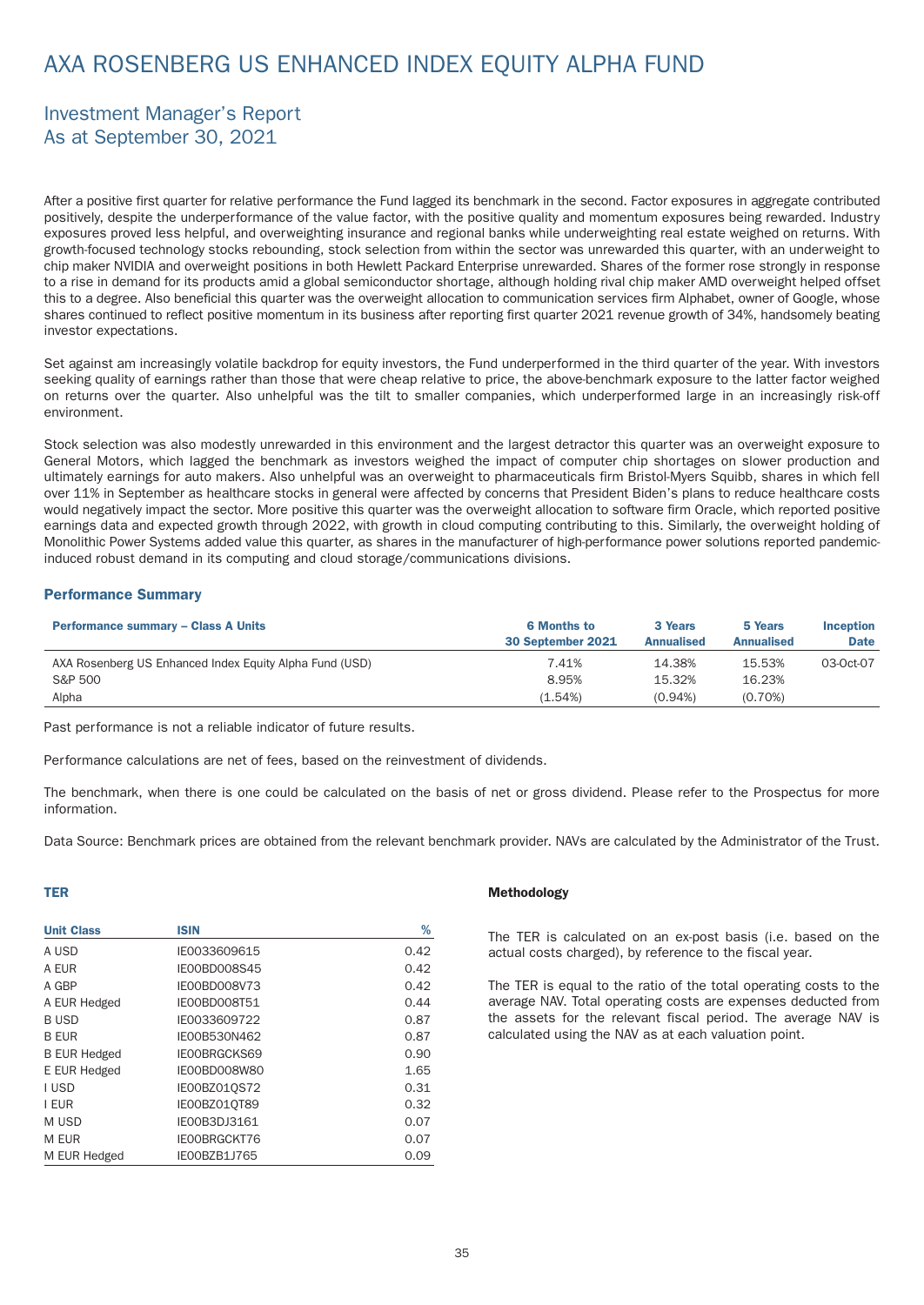### Investment Manager's Report (continued) As at September 30, 2021

#### Ongoing Charges

| <b>Unit Class</b>   | <b>ISIN</b>  | %    |
|---------------------|--------------|------|
| A USD               | IE0033609615 | 0.43 |
| A EUR               | IE00BD008S45 | 0.43 |
| A GBP               | IE00BD008V73 | 0.43 |
| A EUR Hedged        | IE00BD008T51 | 0.45 |
| <b>BUSD</b>         | IE0033609722 | 0.88 |
| <b>B EUR</b>        | IE00B530N462 | 0.88 |
| <b>B EUR Hedged</b> | IE00BRGCKS69 | 0.91 |
| E EUR Hedged        | IE00BD008W80 | 1.64 |
| I USD               | IE00BZ01QS72 | 0.33 |
| I EUR               | IE00BZ010T89 | 0.33 |
| M USD               | IE00B3DJ3161 | 0.08 |
| M EUR               | IE00BRGCKT76 | 0.08 |
| M EUR Hedged        | IE00BZB1J765 | 0.11 |

AXA Investment Managers UK Limited

Date: November 24, 2021

#### Methodology

The OCF is based on expenses for the twelve month period ending August 31, 2021. This figure may vary from year to year. As per the UCITS Directive, it includes stocklending fees and excludes portfolio transaction costs, except in the case of an entry/exit charge paid by the Fund when buying or selling units in another collective investment under takings.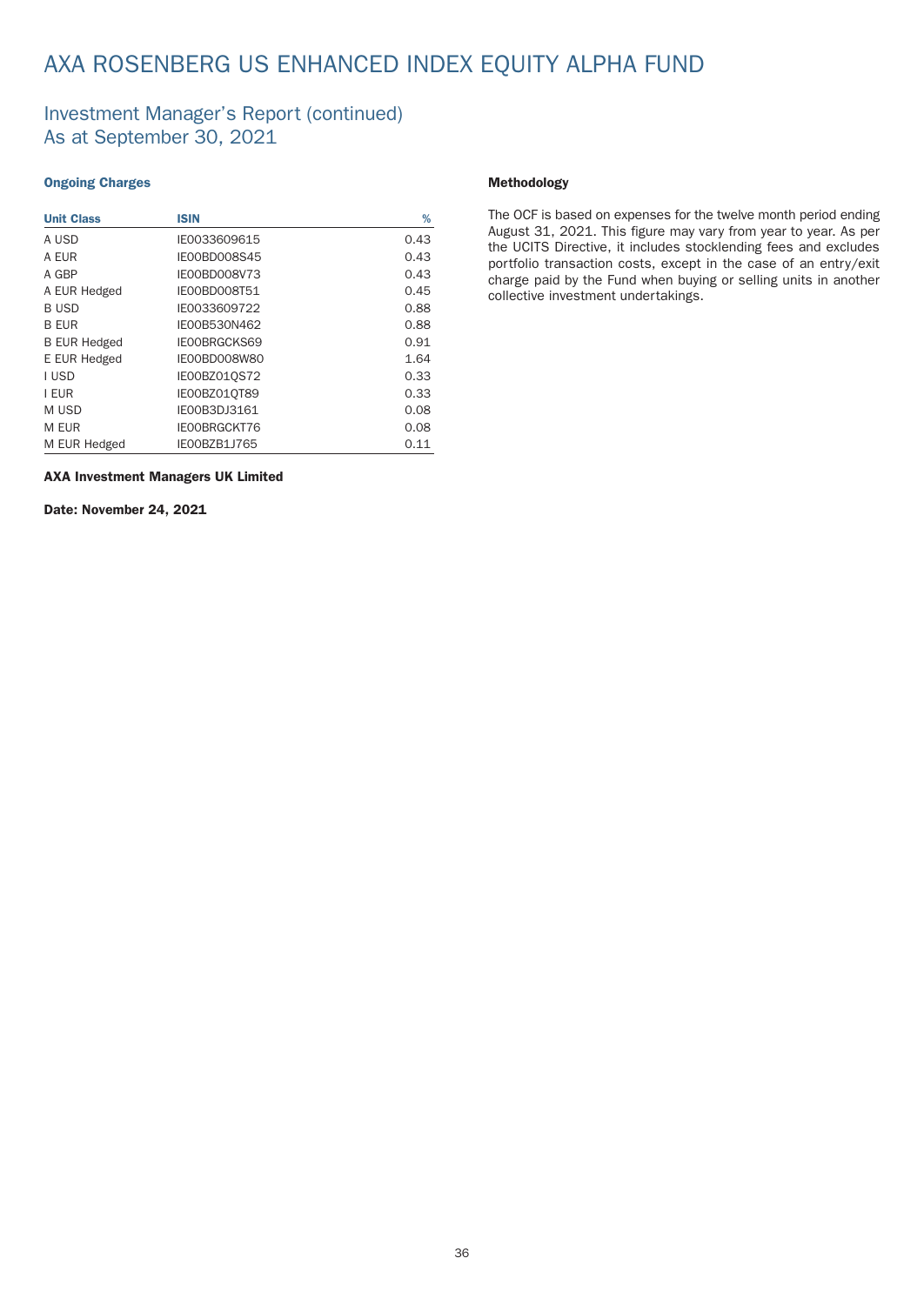## NAV\* table

As at September 30, 2021

|                             | <b>September 30, 2021</b> | <b>March 31, 2021</b> | <b>September 30, 2020</b> |
|-----------------------------|---------------------------|-----------------------|---------------------------|
| <b>Class A USD</b>          |                           |                       |                           |
| NAV of Unit Class           | \$310,780,601             | \$309,093,772         | \$323,607,030             |
| Number of Units Outstanding | 5,686,792                 | 6,075,440             | 7,644,482                 |
| NAV per Unit                | \$54.65                   | \$50.88               | \$42.33                   |
|                             |                           |                       |                           |
| <b>Class A EUR</b>          |                           |                       |                           |
| NAV of Unit Class           | €126,532,111              | €118,656,781          | €120,337,607              |
| Number of Units Outstanding | 4,302,798                 | 4,394,191             | 5,343,524                 |
| NAV per Unit                | €29.41                    | €27.00                | €22.52                    |
|                             |                           |                       |                           |
| <b>Class A GBP</b>          |                           |                       |                           |
| NAV of Unit Class           | £6,066                    | £48,665               | £10,796,559               |
| Number of Units Outstanding | 200                       | 1,764                 | 440,592                   |
| NAV per Unit                | £30.33                    | £27.59                | £24.50                    |
|                             |                           |                       |                           |
| <b>Class A EUR Hedged</b>   |                           |                       |                           |
| NAV of Unit Class           | €186,125,196              | €133,196,571          | €121,717,347              |
| Number of Units Outstanding | 8,314,769                 | 6,359,549             | 6,934,132                 |
| NAV per Unit                | €22.38                    | €20.94                | €17.55                    |
|                             |                           |                       |                           |
| <b>Class B USD</b>          |                           |                       |                           |
| NAV of Unit Class           | \$169,828,221             | \$160,469,054         | \$150,383,210             |
| Number of Units Outstanding | 3,054,396                 | 3,093,162             | 3,476,013                 |
|                             | \$55.60                   | \$51.88               | \$43.26                   |
| NAV per Unit                |                           |                       |                           |
| <b>Class B EUR</b>          |                           |                       |                           |
| NAV of Unit Class           | €25,296,997               | €26,596,005           | €24,789,401               |
| Number of Units Outstanding | 985,641                   | 1,126,256             | 1,255,873                 |
| NAV per Unit                | €25.67                    | €23.61                | €19.74                    |
|                             |                           |                       |                           |
| <b>Class B EUR Hedged</b>   |                           |                       |                           |
| NAV of Unit Class           | €7,515,260                | €6,466,622            | €5,160,934                |
| Number of Units Outstanding | 462,942                   | 424,896               | 403,929                   |
| NAV per Unit                | €16.23                    | €15.22                | €12.78                    |
|                             |                           |                       |                           |
| <b>Class I USD</b>          |                           |                       |                           |
| NAV of Unit Class           | \$267,273,747             | \$207,657,647         | \$121,856,741             |
| Number of Units Outstanding | 12,949,899                | 10,813,309            | 7,629,668                 |
| NAV per Unit                | \$20.64                   | \$19.20               | \$15.97                   |
|                             |                           |                       |                           |
| <b>Class I EUR</b>          |                           |                       |                           |
| NAV of Unit Class           | €650,800,363              | €610,550,375          | €621,993,266              |
| Number of Units Outstanding | 33,075,625                | 33,816,353            | 41,309,848                |
| NAV per Unit                | €19.68                    | €18.05                | €15.06                    |
|                             |                           |                       |                           |
| <b>Class E EUR Hedged</b>   |                           |                       |                           |
| NAV of Unit Class           | €9,565,644                | €9,566,159            | €9,923,161                |
| Number of Units Outstanding | 470,560                   | 500,104               | 615,571                   |
| NAV per Unit                | €20.33                    | €19.13                | €16.12                    |
|                             |                           |                       |                           |
| <b>Class M USD</b>          |                           |                       |                           |
| NAV of Unit Class           | \$642,118,172             | \$616,687,782         | \$526,443,913             |
| Number of Units Outstanding | 11,102,353                | 11,473,690            | 11,792,130                |
| NAV per Unit                | \$57.84                   | \$53.75               | \$44.64                   |
|                             |                           |                       |                           |
| <b>Class M EUR</b>          |                           |                       |                           |
| NAV of Unit Class           | €643,060                  | €766,043              | €1,174,894                |
| Number of Units Outstanding | 37,862                    | 49,219                | 90,639                    |
| NAV per Unit                | €16.98                    | €15.56                | €12.96                    |
|                             |                           |                       |                           |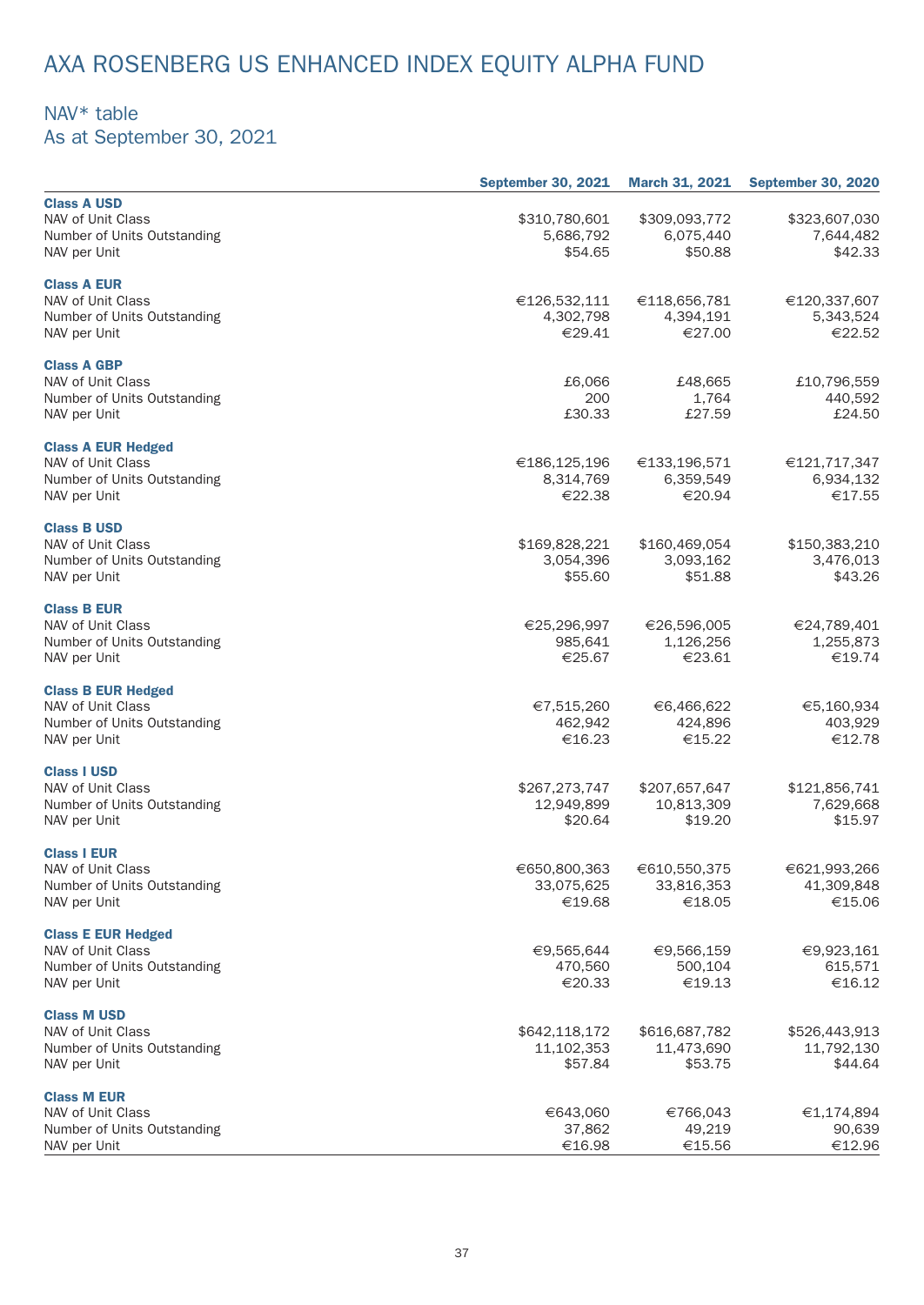## NAV\* table (continued) As at September 30, 2021

|                             |              |              | September 30, 2021 March 31, 2021 September 30, 2020 |
|-----------------------------|--------------|--------------|------------------------------------------------------|
|                             |              |              |                                                      |
| <b>Class M EUR Hedged</b>   |              |              |                                                      |
| NAV of Unit Class           | €179.018.915 | €179.729.914 | €130.809.836                                         |
| Number of Units Outstanding | 9.600.844    | 10.323.564   | 8.985.374                                            |
| NAV per Unit                | €18.65       | €17.41       | €14.56                                               |

\*dealing NAV.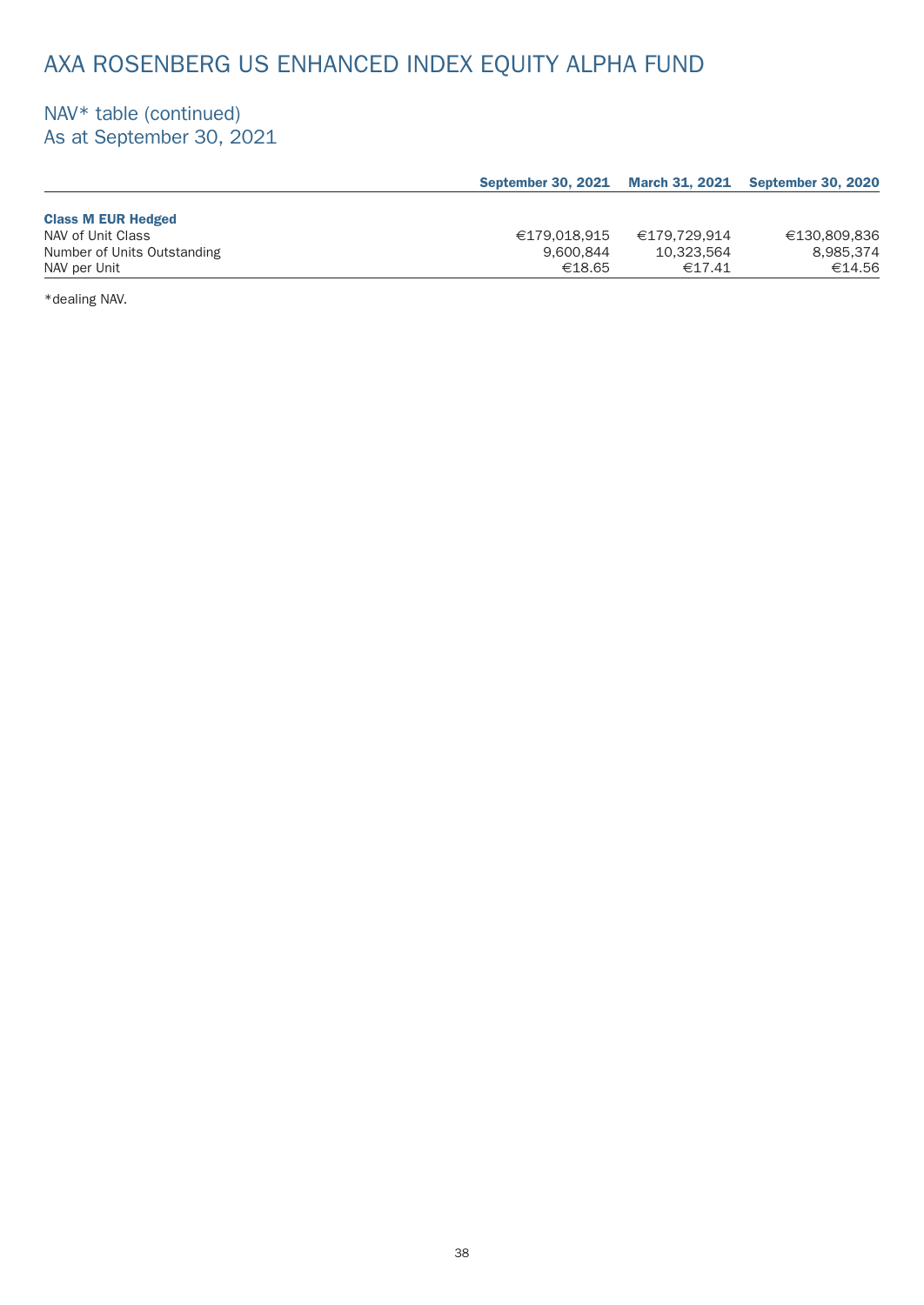# AXA ROSENBERG US EQUITY ALPHA FUND

## Investment Manager's Report As at September 30, 2021

After a strong first quarter 2021 for relative performance the Fund lagged its benchmark in the second. Factor exposures in aggregate contributed positively, despite the underper formance of the value factor, with the positive quality and momentum exposures being rewarded. Industry exposures proved less helpful, and overweighting insurance and regional banks while underweighting real estate weighed on returns, as did the underweight exposure to semiconductors, which were resurgent amid a global shor tage of computer chips. Indeed, with growth-focused technology stocks rebounding stock selection from within the sector was unrewarded this quar ter, with an underweight to chip maker NVIDIA and overweight positions in both Hewlett Packard Enterprise and HP Inc unrewarded. Shares in the former fell after it issued revised earnings guidance mid-June, which caused some analysts to revise down their expectations for the stock. More positively, the top contributor this quarter was an overweight holding of distributed power firm Generac, whose shares hit an all-time high June amid a significant increase in demand for its generators as heatwaves in the US saw utility firms warn of summer-time power outages.

Set against an increasingly volatile backdrop for equity investors, the Fund underper formed in the third quarter of the year. With investors seeking quality of earnings rather than those that were cheap relative to price, the above-benchmark exposure to the latter factor weighed on returns over the quarter. Also unhelpful was the tilt to smaller companies, which underperformed large in an increasingly risk-off environment.

Stock selection was also modestly unrewarded in this environment and the largest detractor this quarter was an overweight exposure to General Motors, which lagged the benchmark as investors weighed the impact of computer chip shortages on slower production and ultimately earnings for auto makers. Similar sentiment weighed on the holding of computer firm HP, shares in which fell over the quarter despite reporting positive earnings data in September, with investor focus shifting to expected increases in commodity and logistics costs in the fourth quarter of this year. Underweighting Netflix was also unhelpful this quarter as shares in the streaming giant hit all-time highs following reports that the new Squid Game series was set to become its most viewed show. More positively, the overweight position in West Pharmaceutical Services – a provider or medical equipment including delivery systems for injectable drugs – was rewarded as the firm reported another quarter of growing earnings and improving margins. Finally, owning American International Group overweight also proved positive after the property and casualty insurer reported one of its most profitable quarters in some time, causing its shares to rally as investors and analysts alike responding positively to the news.

#### Performance Summary

| <b>Performance summary - Class A Units</b> | <b>6 Months to</b><br>30 September 2021 | 3 Years<br><b>Annualised</b> | 5 Years<br><b>Annualised</b> | <b>Inception</b><br><b>Date</b> |
|--------------------------------------------|-----------------------------------------|------------------------------|------------------------------|---------------------------------|
| AXA Rosenberg US Equity Alpha Fund (USD)   | 6.27%                                   | 12.31%                       | 13.90%                       | 30-Sep-99                       |
| S&P 500                                    | 8.95%                                   | 15.32%                       | 16.23%                       |                                 |
| Alpha                                      | (2.68%)                                 | $(3.01\%)$                   | (2.33%)                      |                                 |

Past performance is not a reliable indicator of future results.

Per formance calculations are net of fees, based on the reinvestment of dividends.

The benchmark, when there is one could be calculated on the basis of net or gross dividend. Please refer to the Prospectus for more information.

Data Source: Benchmark prices are obtained from the relevant benchmark provider. NAVs are calculated by the Administrator of the Trust.

#### TER

| <b>Unit Class</b>   | <b>ISIN</b>  | %    |
|---------------------|--------------|------|
| A USD               | IE0008365516 | 0.78 |
| A EUR Hedged        | IE00B02YQP67 | 0.80 |
| <b>BUSD</b>         | IE0004345025 | 1.43 |
| <b>B EUR</b>        | IE0031069275 | 1.43 |
| <b>B EUR Hedged</b> | IE00B02YQR81 | 1.46 |
| E EUR Hedged        | IE00B02Y0S98 | 2.20 |
| M USD               | IE00B24J4T37 | 0.08 |

#### Methodology

The TER is calculated on an ex-post basis (i.e. based on the actual costs charged), by reference to the fiscal year.

The TER is equal to the ratio of the total operating costs to the average NAV. Total operating costs are expenses deducted from the assets for the relevant fiscal period. The average NAV is calculated using the NAV as at each valuation point.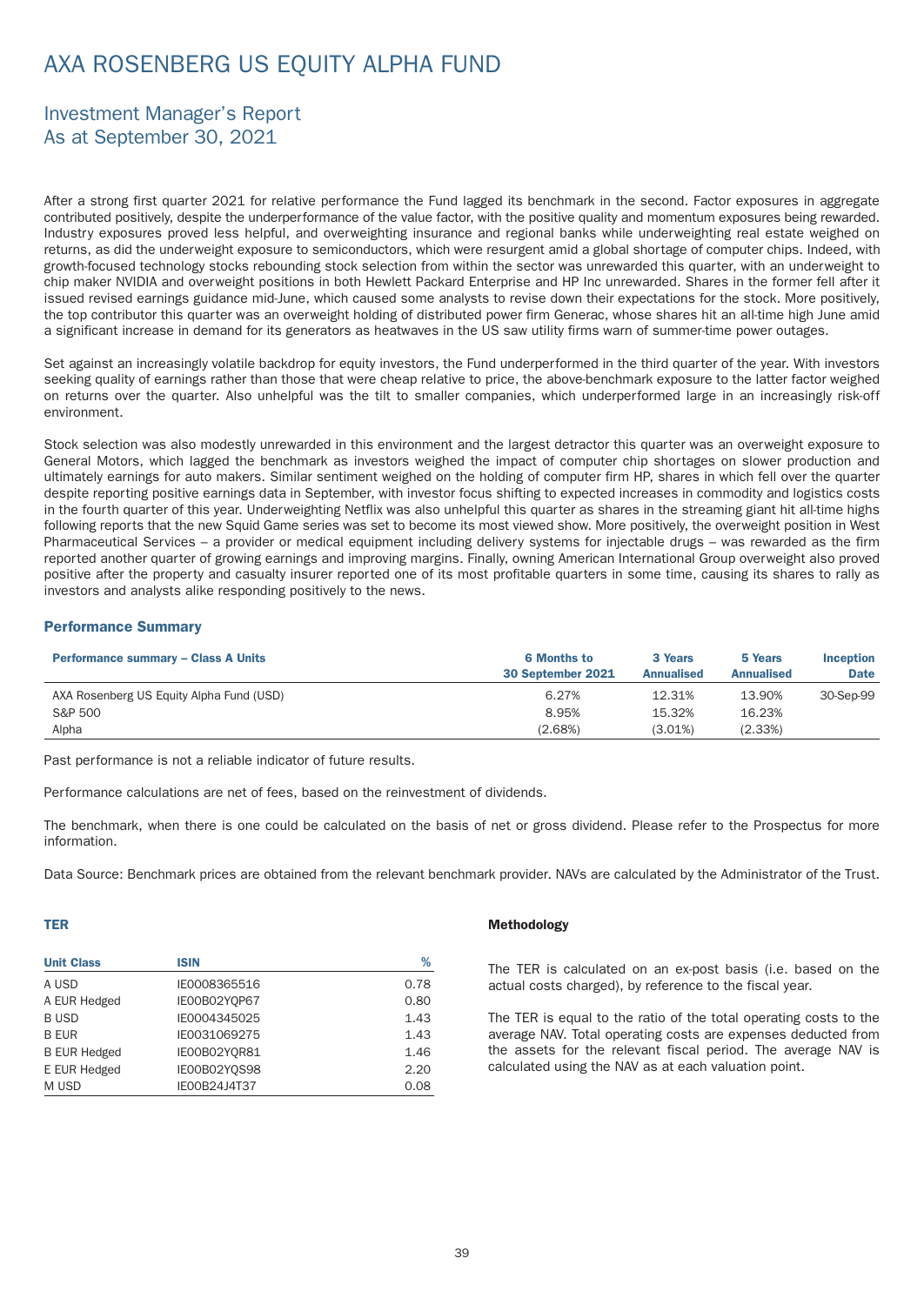# AXA ROSENBERG US EQUITY ALPHA FUND

## Investment Manager's Report (continued) As at September 30, 2021

#### Ongoing Charges

| <b>Unit Class</b>   | <b>ISIN</b>  | %    |
|---------------------|--------------|------|
| A USD               | IE0008365516 | 0.80 |
| A EUR Hedged        | IE00B02YQP67 | 0.82 |
| <b>BUSD</b>         | IE0004345025 | 1.43 |
| <b>B EUR</b>        | IE0031069275 | 1.44 |
| <b>B EUR Hedged</b> | IE00B02YQR81 | 1.47 |
| E EUR Hedged        | IE00B02YQS98 | 2.22 |
| M USD               | IE00B24J4T37 | 0.10 |

#### AXA Investment Managers UK Limited

Date: November 24, 2021

#### Methodology

The OCF is based on expenses for the twelve month period ending August 31, 2021. This figure may vary from year to year. As per the UCITS Directive, it includes stocklending fees and excludes portfolio transaction costs, except in the case of an entry/exit charge paid by the Fund when buying or selling units in another collective investment under takings.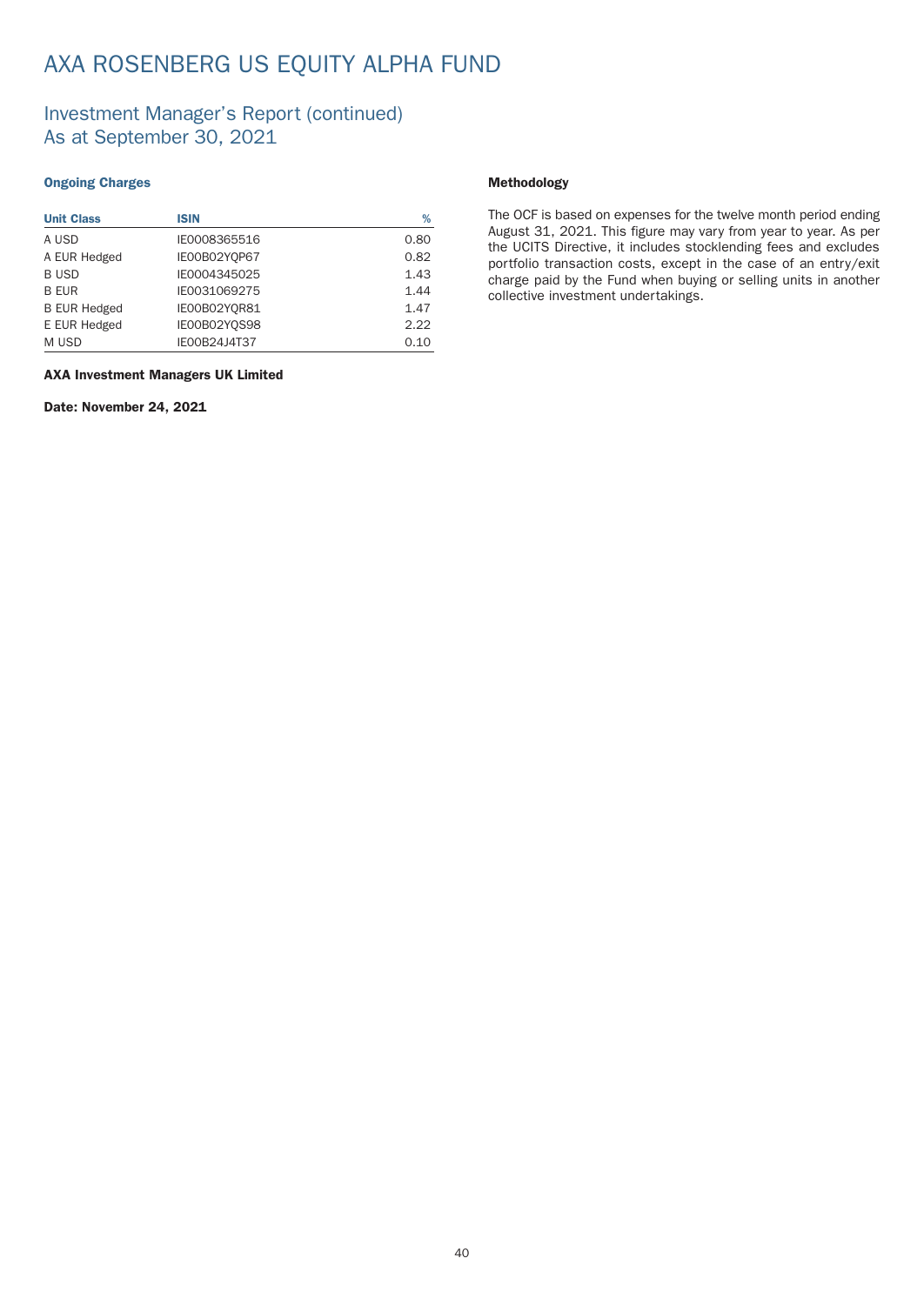# AXA ROSENBERG US EQUITY ALPHA FUND

## NAV\* table

As at September 30, 2021

|                             | <b>September 30, 2021</b> | <b>March 31, 2021</b> | <b>September 30, 2020</b> |
|-----------------------------|---------------------------|-----------------------|---------------------------|
| <b>Class A USD</b>          |                           |                       |                           |
| NAV of Unit Class           | \$556,510,969             | \$427,892,246         | \$296,500,355             |
| Number of Units Outstanding | 11,511,614                | 9,406,949             | 8,125,064                 |
| NAV per Unit                | \$48.34                   | \$45.49               | \$36.49                   |
| <b>Class A EUR Hedged</b>   |                           |                       |                           |
| NAV of Unit Class           | €73,474,114               | €40,509,810           | €28,292,752               |
| Number of Units Outstanding | 2,557,069                 | 1,491,086             | 1,288,589                 |
| NAV per Unit                | €28.73                    | €27.17                | €21.96                    |
| <b>Class B USD</b>          |                           |                       |                           |
| NAV of Unit Class           | \$34,150,491              | \$28,416,235          | \$13,421,556              |
| Number of Units Outstanding | 987,556                   | 870,496               | 510,864                   |
| NAV per Unit                | \$34.58                   | \$32.64               | \$26.27                   |
| <b>Class B EUR</b>          |                           |                       |                           |
| NAV of Unit Class           | €93,975,014               | €86,149,489           | €86,552,457               |
| Number of Units Outstanding | 3,180,501                 | 3,132,205             | 3,900,286                 |
| NAV per Unit                | €29.55                    | €27.50                | €22.19                    |
| <b>Class B EUR Hedged</b>   |                           |                       |                           |
| NAV of Unit Class           | €9,899,924                | €9,483,117            | €9,077,653                |
| Number of Units Outstanding | 468,854                   | 473,402               | 559,056                   |
| NAV per Unit                | €21.12                    | €20.03                | €16.24                    |
| <b>Class E EUR Hedged</b>   |                           |                       |                           |
| NAV of Unit Class           | €3,340,415                | €1,259,608            | €913,412                  |
| Number of Units Outstanding | 109,374                   | 43,304                | 38,613                    |
| NAV per Unit                | €30.54                    | €29.09                | €23.66                    |
| <b>Class M USD</b>          |                           |                       |                           |
| NAV of Unit Class           | \$271,111,534             | \$256,983,092         | \$207,024,961             |
| Number of Units Outstanding | 5,017,123                 | 5,072,027             | 5,111,009                 |
| NAV per Unit                | \$54.04                   | \$50.67               | \$40.51                   |

\*dealing NAV.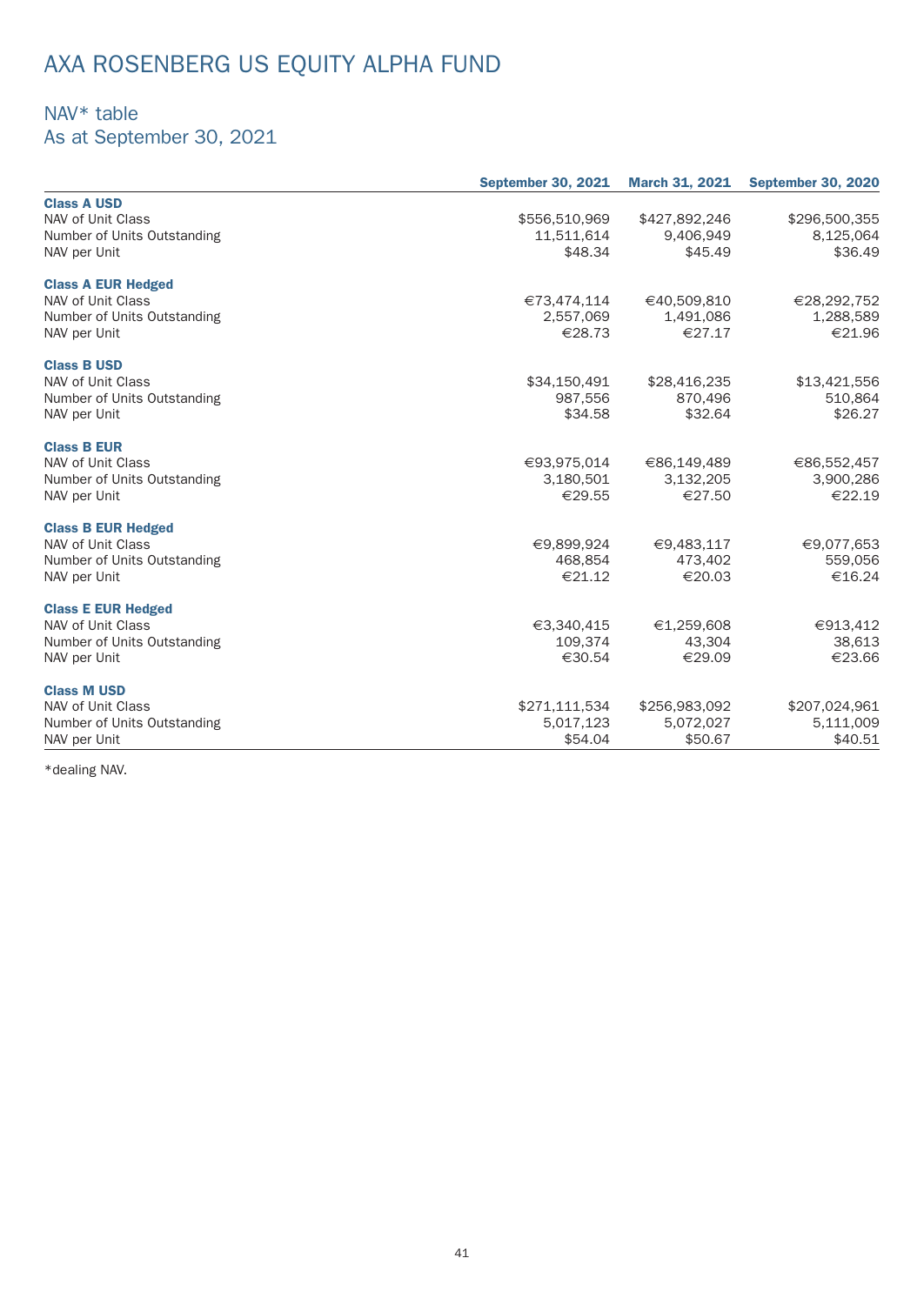### Statement of Comprehensive Income For the period ended September 30, 2021

|                                                                                                               |              | <b>AXA Rosenberg</b><br><b>All-Country Asia</b><br><b>Pacific Ex-Japan</b> | <b>AXA Rosenberg All</b><br><b>Country Asia</b><br><b>Pacific Ex-Japan</b> | <b>AXA Rosenberg</b><br><b>Eurobloc Equity</b> | <b>AXA Rosenberg</b><br><b>Global Emerging</b> |
|---------------------------------------------------------------------------------------------------------------|--------------|----------------------------------------------------------------------------|----------------------------------------------------------------------------|------------------------------------------------|------------------------------------------------|
|                                                                                                               |              | <b>Equity Alpha</b>                                                        | <b>Small Cap Alpha</b>                                                     | <b>Alpha</b>                                   | <b>Markets</b>                                 |
|                                                                                                               |              | Fund*                                                                      | <b>Fund</b>                                                                | <b>Fund</b>                                    | <b>Equity Alpha Fund</b>                       |
|                                                                                                               | <b>Notes</b> | <b>USD</b>                                                                 | <b>USD</b>                                                                 | <b>EUR</b>                                     | <b>USD</b>                                     |
| <b>Income</b>                                                                                                 |              |                                                                            |                                                                            |                                                |                                                |
| Interest income                                                                                               |              |                                                                            |                                                                            |                                                |                                                |
| Dividend income                                                                                               |              | 139,408                                                                    | 4,044,096                                                                  | 2,398,458                                      | 2,003,823                                      |
| Securities lending income                                                                                     | 8            | $\overline{A}$                                                             | 14                                                                         | 6,090                                          |                                                |
| Other income                                                                                                  |              | 882                                                                        |                                                                            | 10.619                                         | 1,009                                          |
| Net gain/(loss) on investments and foreign currency                                                           | 4            | 96,311                                                                     | 3,887,963                                                                  | 6,518,336                                      | (6, 259, 375)                                  |
| <b>Total Net Income/(Loss)</b>                                                                                |              | 236,605                                                                    | 7,932,073                                                                  | 8,933,503                                      | (4, 254, 543)                                  |
| <b>Expenses</b>                                                                                               |              |                                                                            |                                                                            |                                                |                                                |
| Management fees                                                                                               | 5            | (8,998)                                                                    | (905, 353)                                                                 | (681, 173)                                     | (439, 943)                                     |
| Custody fees                                                                                                  | 5            | (18, 774)                                                                  | (140, 175)                                                                 | (15, 788)                                      | (79, 325)                                      |
| Administration fees                                                                                           | 5            | (41, 771)                                                                  | (52, 134)                                                                  | (23, 870)                                      | (19,697)                                       |
| Audit fees                                                                                                    |              | (423)                                                                      | (2,370)                                                                    | (751)                                          | (1,203)                                        |
| Trustee fees                                                                                                  | 5            | (347)                                                                      | (7,983)                                                                    | (5,851)                                        | (4,606)                                        |
| Legal and professional fees                                                                                   |              | (31)                                                                       | (1,720)                                                                    | (1,084)                                        | (1,063)                                        |
| Other expenses                                                                                                |              | (4, 793)                                                                   | (58, 166)                                                                  | (25, 709)                                      | (15, 759)                                      |
| <b>Total Operating Expenses</b>                                                                               |              | (75, 137)                                                                  | (1, 167, 901)                                                              | (754, 226)                                     | (561, 596)                                     |
| <b>Operating Profit/(Loss)</b>                                                                                |              | 161,468                                                                    | 6,764,172                                                                  | 8,179,277                                      | (4,816,139)                                    |
| <b>Finance Cost</b>                                                                                           |              |                                                                            |                                                                            |                                                |                                                |
| Interest paid                                                                                                 |              | (24)                                                                       | (6, 463)                                                                   | (3,404)                                        | (2, 165)                                       |
|                                                                                                               |              | (24)                                                                       | (6, 463)                                                                   | (3,404)                                        | (2, 165)                                       |
|                                                                                                               |              | 161,444                                                                    | 6,757,709                                                                  | 8,175,873                                      | (4,818,304)                                    |
| Profit/(Loss) for the financial period before tax<br>Withholding tax on dividends and other investment income |              | (14, 484)                                                                  | (429, 408)                                                                 | (183, 117)                                     | (260, 670)                                     |
|                                                                                                               |              | 5,219                                                                      | (1, 152, 169)                                                              |                                                | (314, 673)                                     |
| Capital gains tax                                                                                             |              |                                                                            |                                                                            |                                                |                                                |
| Net movement in net assets from operations attributable to holders                                            |              |                                                                            |                                                                            |                                                |                                                |
| of redeemable participating units                                                                             |              | 152,179                                                                    | 5,176,132                                                                  | 7,992,756                                      | (5, 393, 647)                                  |

\*AXA Rosenberg All-Country Asia Pacific Ex-Japan Equity Alpha Fund terminated on July 30, 2021.

All amounts arose solely from continuing operations with the exception of AXA Rosenberg All Country Asia Pacific Ex-Japan Equity Alpha Fund, AXA Rosenberg Japan Enhanced Index Equity Alpha Fund and AXA Rosenberg Pan-Europe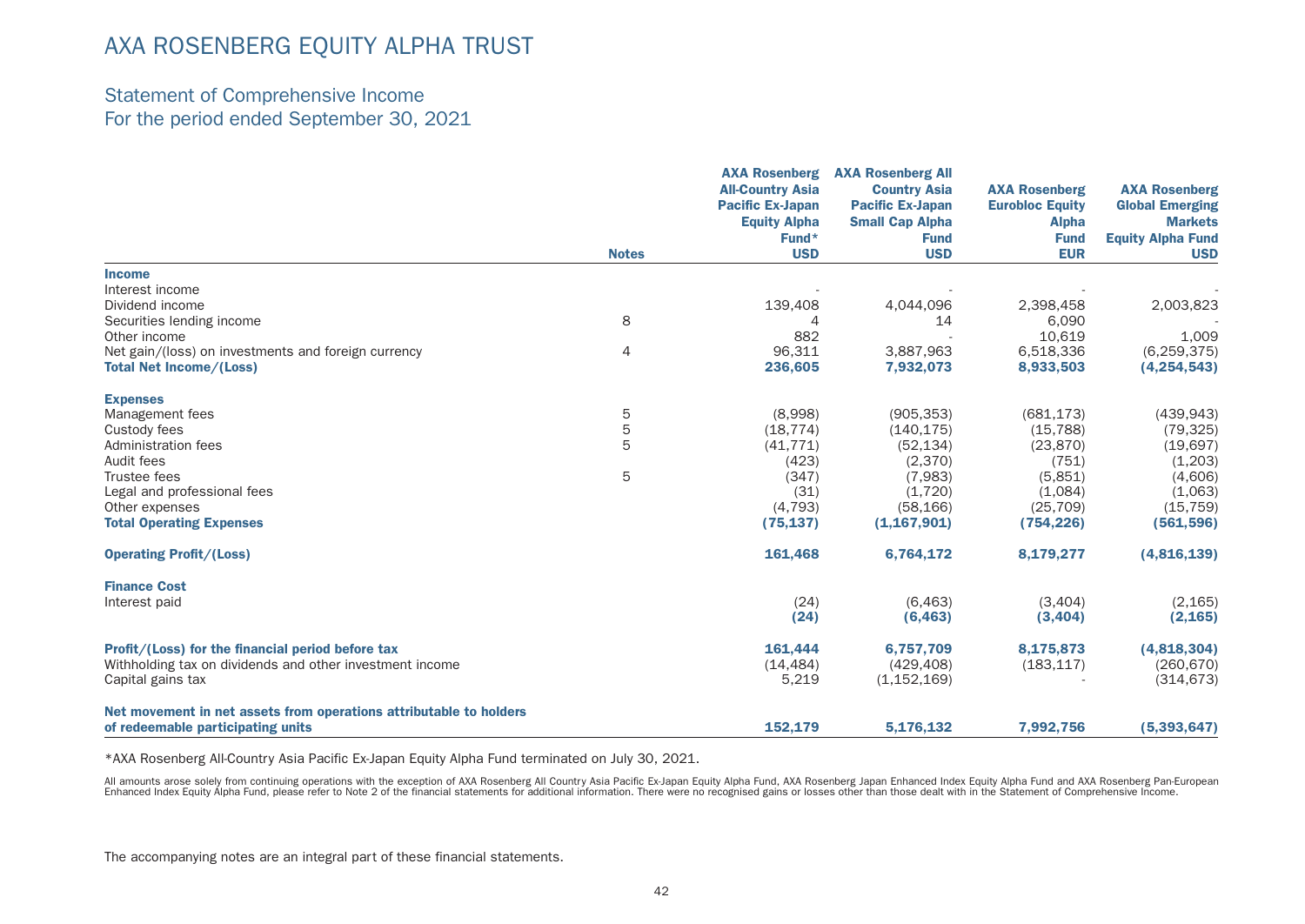### Statement of Comprehensive Income (continued) For the period ended September 30, 2021

|                                                                    |              |                      |                         | <b>AXA Rosenberg</b><br><b>Japan Enhanced</b> |                      |
|--------------------------------------------------------------------|--------------|----------------------|-------------------------|-----------------------------------------------|----------------------|
|                                                                    |              | <b>AXA Rosenberg</b> | <b>AXA Rosenberg</b>    | <b>Index</b>                                  | <b>AXA Rosenberg</b> |
|                                                                    |              | <b>Global Equity</b> | <b>Global Small Cap</b> | <b>Equity Alpha</b>                           | <b>Japan Equity</b>  |
|                                                                    |              | <b>Alpha Fund</b>    | <b>Alpha Fund</b>       | Fund*                                         | <b>Alpha Fund</b>    |
|                                                                    | <b>Notes</b> | <b>USD</b>           | <b>USD</b>              | <b>JPY</b>                                    | <b>JPY</b>           |
| <b>Income</b>                                                      |              |                      |                         |                                               |                      |
| Interest income                                                    |              |                      | 54,640                  | 53,017                                        |                      |
| Dividend income                                                    |              | 6,963,077            | 2,391,034               | 12,023,108                                    | 220,870,293          |
| Securities lending income                                          | 8            | 34.781               | 5,092                   |                                               | 1,273,781            |
| Other income                                                       |              | 14,947               | 868                     | 491.736                                       | 2,699,354            |
| Net gain/(loss) on investments and foreign currency                | 4            | 27,150,055           | 6,082,563               | (63, 376, 312)                                | 616,367,854          |
| <b>Total Net Income/(Loss)</b>                                     |              | 34,162,860           | 8,534,197               | (50,808,451)                                  | 841,211,282          |
| <b>Expenses</b>                                                    |              |                      |                         |                                               |                      |
| Management fees                                                    | 5            | (3,342,300)          | (1,055,928)             | (3,399,923)                                   | (48,080,686)         |
| Custody fees                                                       | 5            | (36, 342)            | (17, 772)               | (1,228,833)                                   | (2, 194, 738)        |
| Administration fees                                                | 5            | (98, 106)            | (54, 167)               | (5,997,026)                                   | (4,455,622)          |
| Audit fees                                                         |              | (5, 437)             | (3,067)                 | (212, 701)                                    | (227, 048)           |
| Trustee fees                                                       | 5            | (29, 625)            | (10, 871)               | (261, 078)                                    | (844, 570)           |
| Legal and professional fees                                        |              | (6, 449)             | (1,523)                 | (96, 610)                                     | (17,078)             |
| Other expenses                                                     |              | (110, 480)           | (36, 233)               | (747, 590)                                    | (3,428,084)          |
| <b>Total Operating Expenses</b>                                    |              | (3,628,739)          | (1, 179, 561)           | (11, 943, 761)                                | (59, 247, 826)       |
| <b>Operating Profit/(Loss)</b>                                     |              | 30,534,121           | 7,354,636               | (62, 752, 212)                                | 781,963,456          |
| <b>Finance Cost</b>                                                |              |                      |                         |                                               |                      |
| Interest paid                                                      |              | (9,862)              | (16, 413)               | (627.667)                                     | (862, 652)           |
|                                                                    |              | (9,862)              | (16, 413)               | (627, 667)                                    | (862, 652)           |
| Profit/(Loss) for the financial period before tax                  |              | 30,524,259           | 7,338,223               | (63, 379, 879)                                | 781,100,804          |
| Withholding tax on dividends and other investment income           |              | (1, 149, 237)        | (444, 940)              | (1,774,342)                                   | (33, 130, 554)       |
| Net movement in net assets from operations attributable to holders |              |                      |                         |                                               |                      |
| of redeemable participating units                                  |              | 29,375,022           | 6,893,283               | (65, 154, 221)                                | 747,970,250          |

\*AXA Rosenberg Japan Enhanced Index Equity Alpha Fund terminated on June 30, 2021.

All amounts arose solely from continuing operations with the exception of AXA Rosenberg All Country Asia Pacific Ex-Japan Equity Alpha Fund, AXA Rosenberg Japan Enhanced Index Equity Alpha Fund and AXA Rosenberg Pan-Europe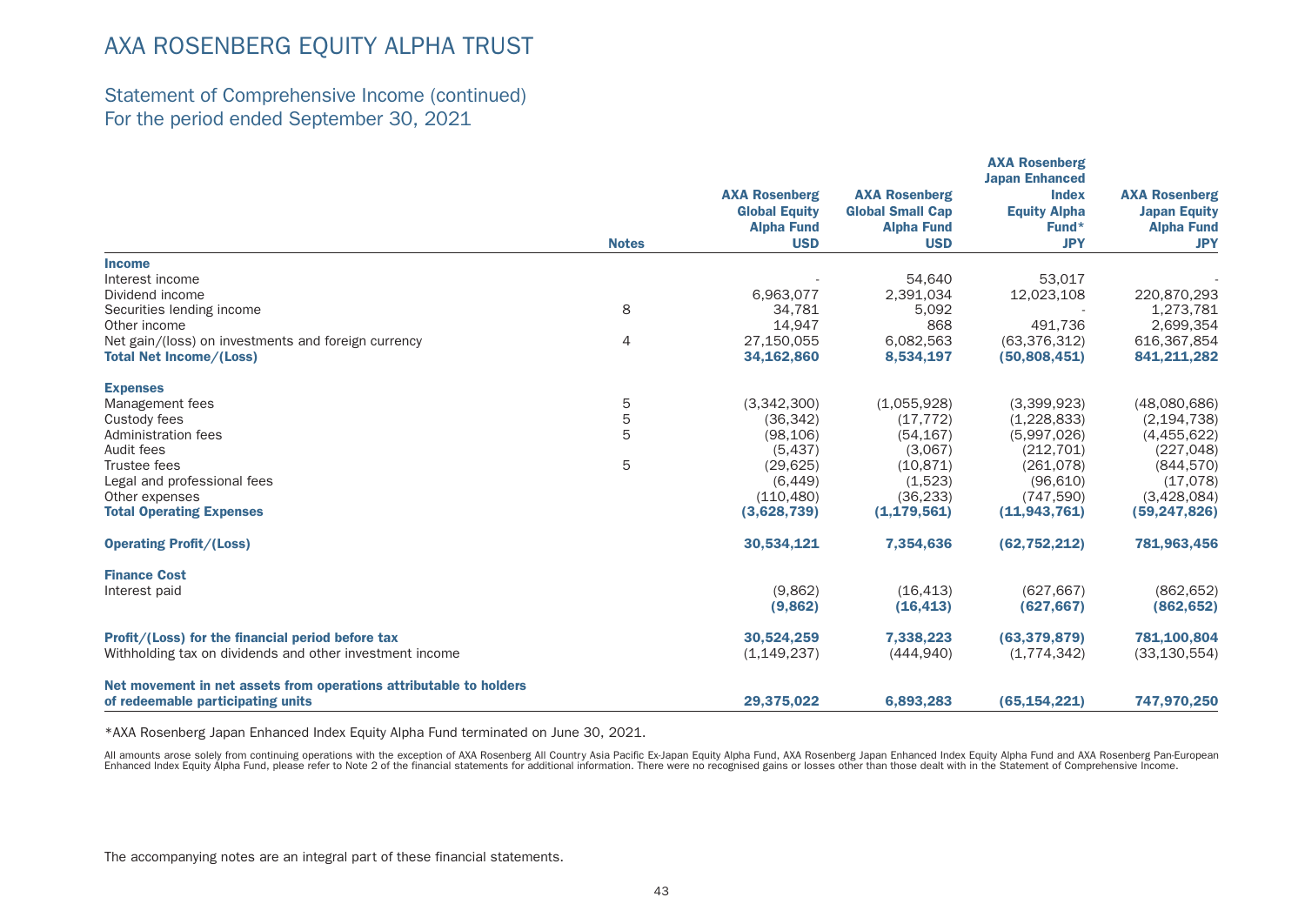### Statement of Comprehensive Income (continued) For the period ended September 30, 2021

|                                                                    |              |                        | <b>AXA Rosenberg</b>    | <b>AXA Rosenberg</b><br><b>Pan-European</b> | <b>AXA Rosenberg</b> |
|--------------------------------------------------------------------|--------------|------------------------|-------------------------|---------------------------------------------|----------------------|
|                                                                    |              | <b>AXA Rosenberg</b>   | <b>Pacific Ex-Japan</b> | <b>Enhanced Index</b>                       | <b>Pan-European</b>  |
|                                                                    |              | <b>Japan Small Cap</b> | <b>Equity Alpha</b>     | <b>Equity Alpha</b>                         | <b>Equity Alpha</b>  |
|                                                                    |              | <b>Alpha Fund</b>      | <b>Fund</b>             | Fund*                                       | <b>Fund</b>          |
|                                                                    | <b>Notes</b> | <b>JPY</b>             | <b>USD</b>              | <b>EUR</b>                                  | <b>EUR</b>           |
| <b>Income</b>                                                      |              |                        |                         |                                             |                      |
| Interest income                                                    |              |                        |                         | 684                                         |                      |
| Dividend income                                                    |              | 98,740,722             | 4,126,631               | 464,281                                     | 787,766              |
| Securities lending income                                          | 8            | 625.691                | 67                      |                                             | 2,909                |
| Other income                                                       |              | 1,496,927              | 3,448                   |                                             | 9,690                |
| Net gain/(loss) on investments and foreign currency                | 4            | 149,548,560            | (3, 124, 479)           | 1,668,756                                   | 1,604,955            |
| <b>Total Net Income</b>                                            |              | 250,411,900            | 1,005,667               | 2,133,721                                   | 2,405,320            |
| <b>Expenses</b>                                                    |              |                        |                         |                                             |                      |
| Management fees                                                    | 5            | (45,350,307)           | (510, 712)              | (16, 841)                                   | (159, 114)           |
| Custody fees                                                       | 5            | (1,647,734)            | (27, 725)               | (6, 847)                                    | (9,919)              |
| Administration fees                                                | 5            | (2,712,456)            | (39,620)                | (31, 457)                                   | (11,689)             |
| Audit fees                                                         |              | (42, 609)              | (1, 177)                | (1,076)                                     | (209)                |
| Trustee fees                                                       | 5            | (429, 455)             | (7,658)                 | (885)                                       | (2, 176)             |
| Legal and professional fees                                        |              | (89.641)               | (1,562)                 | (261)                                       | 4,170                |
| Other expenses                                                     |              | (1,776,323)            | (24, 205)               | (5, 226)                                    | (5,578)              |
| <b>Total Operating Expenses</b>                                    |              | (52,048,525)           | (612, 659)              | (62, 593)                                   | (184, 515)           |
| <b>Operating Profit</b>                                            |              | 198,363,375            | 393,008                 | 2,071,128                                   | 2,220,805            |
| <b>Finance Cost</b>                                                |              |                        |                         |                                             |                      |
| Interest paid                                                      |              | (183.248)              | (2,666)                 | (4,986)                                     | (2,937)              |
|                                                                    |              | (183, 248)             | (2,666)                 | (4,986)                                     | (2,937)              |
| Profit for the financial period before tax                         |              | 198,180,127            | 390,342                 | 2,066,142                                   | 2,217,868            |
| Withholding tax on dividends and other investment income           |              | (14,807,064)           | (65, 694)               | (82, 206)                                   | (60,003)             |
| Net movement in net assets from operations attributable to holders |              |                        |                         |                                             |                      |
| of redeemable participating units                                  |              | 183,373,063            | 324.648                 | 1,983,936                                   | 2,157,865            |

\*AXA Rosenberg Pan-European Enhanced Index Equity Alpha Fund terminated on June 30, 2021.

All amounts arose solely from continuing operations with the exception of AXA Rosenberg All Country Asia Pacific Ex-Japan Equity Alpha Fund, AXA Rosenberg Japan Enhanced Index Equity Alpha Fund and AXA Rosenberg Pan-Europe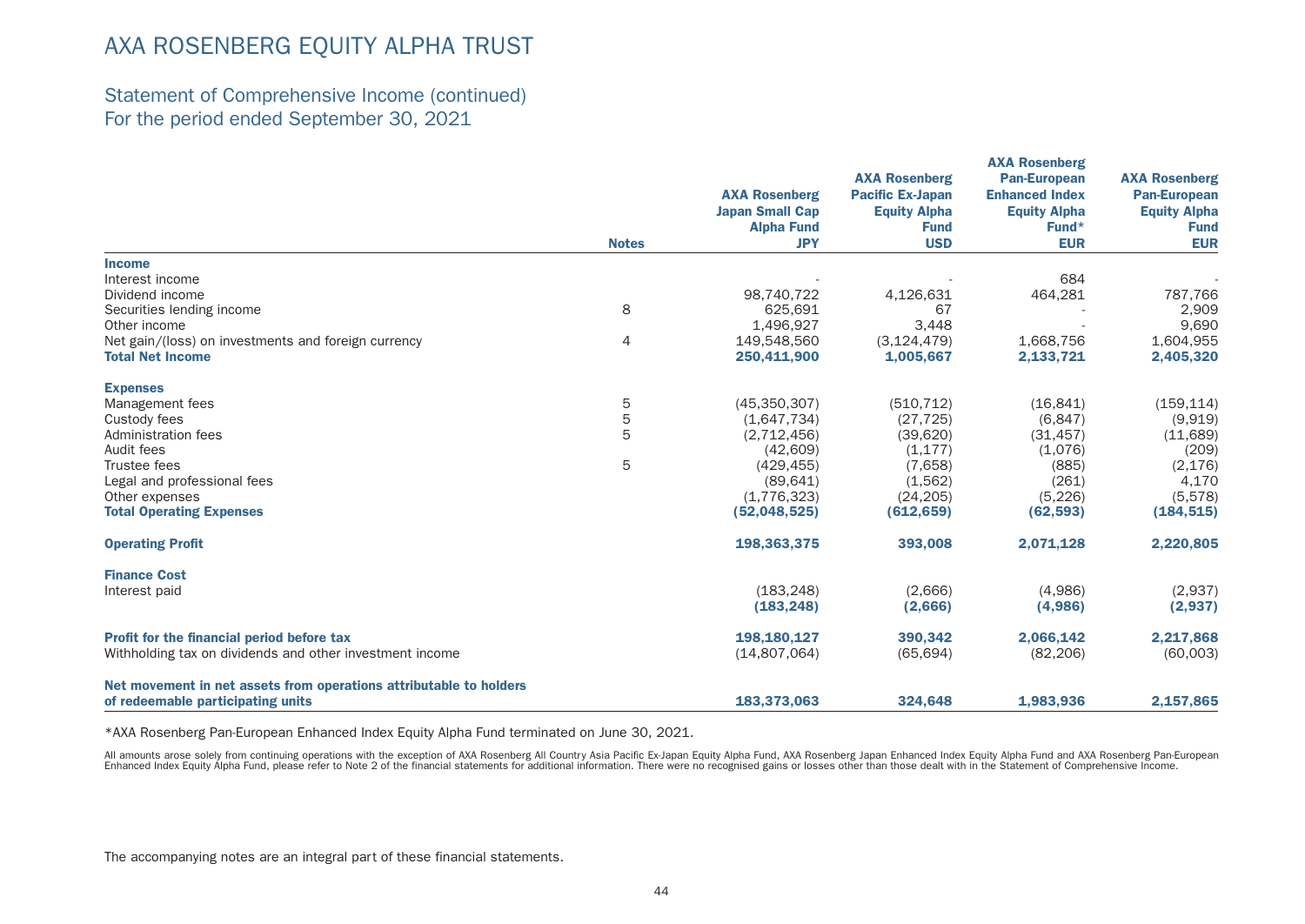### Statement of Comprehensive Income (continued) For the period ended September 30, 2021

|                                                                                                      |                | <b>AXA Rosenberg</b><br><b>US Enhanced</b><br><b>Index</b> | <b>AXA Rosenberg</b><br><b>US Equity</b> |
|------------------------------------------------------------------------------------------------------|----------------|------------------------------------------------------------|------------------------------------------|
|                                                                                                      |                | <b>Equity Alpha Fund</b>                                   | <b>Alpha Fund</b>                        |
|                                                                                                      | <b>Notes</b>   | <b>USD</b>                                                 | <b>USD</b>                               |
| <b>Income</b>                                                                                        |                |                                                            |                                          |
| Interest income                                                                                      |                |                                                            |                                          |
| Dividend income                                                                                      |                | 20,428,238                                                 | 8,266,384                                |
| Securities lending income                                                                            | 8              | 5,873                                                      |                                          |
| Other income                                                                                         |                | 27,859                                                     | 22,127                                   |
| Net gain on investments and foreign currency                                                         | $\overline{4}$ | 172,018,450                                                | 52,180,144                               |
| <b>Total Net Income</b>                                                                              |                | 192,480,420                                                | 60,468,655                               |
| <b>Expenses</b>                                                                                      |                |                                                            |                                          |
| Management fees                                                                                      | 5              | (3,324,141)                                                | (3,210,710)                              |
| Custody fees                                                                                         | $\overline{5}$ | (66, 772)                                                  | (27, 748)                                |
| Administration fees                                                                                  | 5              | (259, 675)                                                 | (139,993)                                |
| Audit fees                                                                                           |                | (8,821)                                                    | (14, 203)                                |
| Trustee fees                                                                                         | 5              | (139, 418)                                                 | (52, 301)                                |
| Legal and professional fees                                                                          |                | (25, 333)                                                  | (10, 202)                                |
| Other expenses                                                                                       |                | (425, 755)                                                 | (150, 578)                               |
| <b>Total Operating Expenses</b>                                                                      |                | (4,249,915)                                                | (3,605,735)                              |
| <b>Operating Profit</b>                                                                              |                | 188,230,505                                                | 56,862,920                               |
| <b>Finance Cost</b>                                                                                  |                |                                                            |                                          |
| Interest paid                                                                                        |                | (15.037)                                                   | (30, 140)                                |
|                                                                                                      |                | (15,037)                                                   | (30, 140)                                |
| Profit for the financial period before tax                                                           |                | 188,215,468                                                | 56,832,780                               |
| Withholding tax on dividends and other investment income                                             |                | (5,833,004)                                                | (2,342,507)                              |
| Net movement in net assets from operations attributable to holders of redeemable participating units |                | 182,382,464                                                | 54,490,273                               |

All amounts arose solely from continuing operations with the exception of AXA Rosenberg All Country Asia Pacific Ex-Japan Equity Alpha Fund, AXA Rosenberg Japan Enhanced Index Equity Alpha Fund and AXA Rosenberg Pan-Europe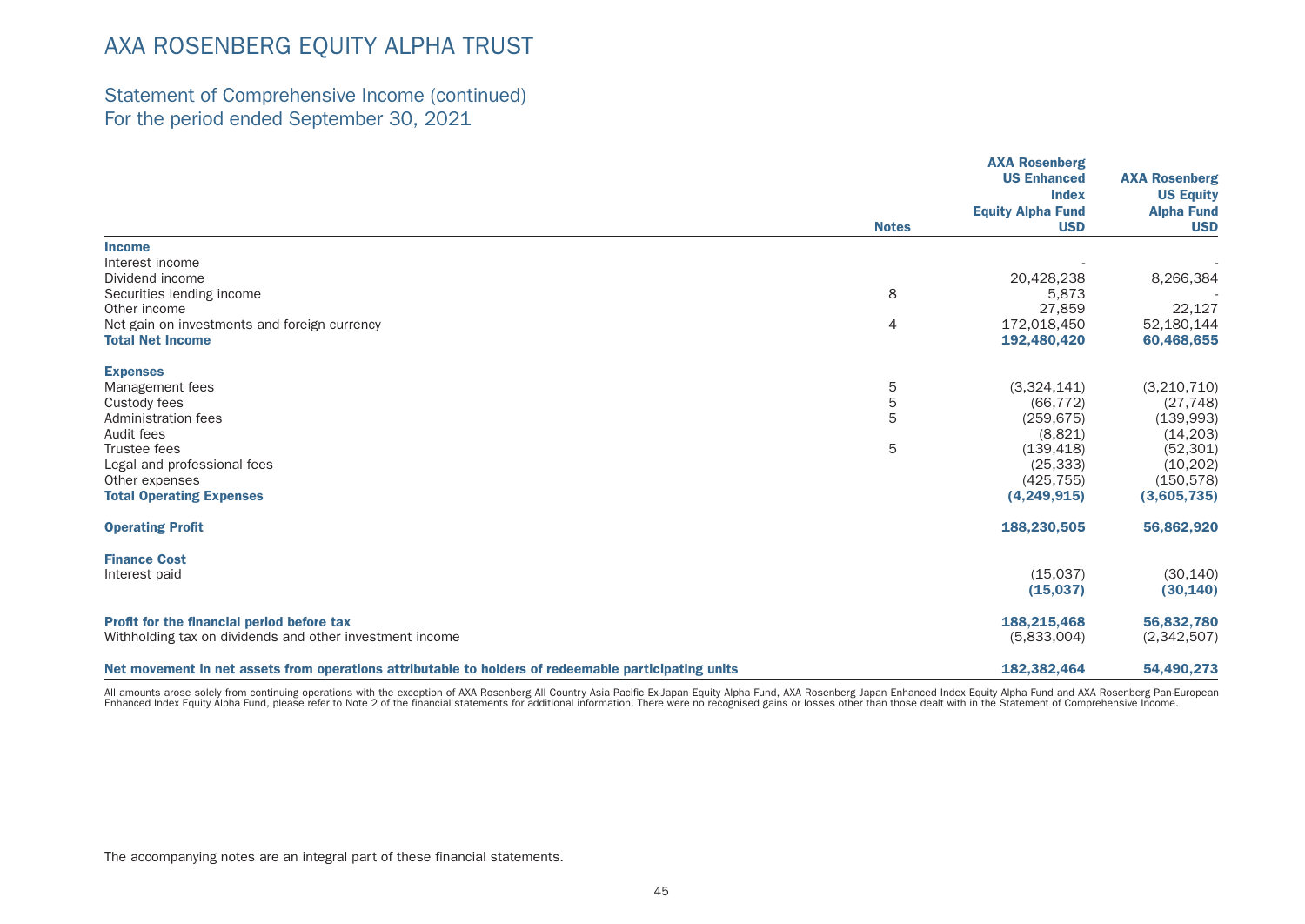## Statement of Comprehensive Income (continued) For the period ended September 30, 2020

|                                                                    |              |                          | <b>AXA Rosenberg All</b> |                        |                          |
|--------------------------------------------------------------------|--------------|--------------------------|--------------------------|------------------------|--------------------------|
|                                                                    |              | <b>AXA Rosenberg</b>     | <b>Country Asia</b>      | <b>AXA Rosenberg</b>   | <b>AXA Rosenberg</b>     |
|                                                                    |              | <b>All-Country Asia</b>  | <b>Pacific Ex-Japan</b>  | <b>Eurobloc Equity</b> | <b>Global Emerging</b>   |
|                                                                    |              | <b>Pacific Ex-Japan</b>  | <b>Small Cap Alpha</b>   | <b>Alpha</b>           | <b>Markets</b>           |
|                                                                    |              | <b>Equity Alpha Fund</b> | <b>Fund</b>              | <b>Fund</b>            | <b>Equity Alpha Fund</b> |
|                                                                    | <b>Notes</b> | <b>USD</b>               | <b>USD</b>               | <b>EUR</b>             | <b>USD</b>               |
| <b>Income</b>                                                      |              |                          |                          |                        |                          |
| Interest income                                                    |              |                          |                          |                        | 135                      |
| Dividend income                                                    |              | 400,484                  | 2,382,143                | 1,655,151              | 1,382,898                |
| Securities lending income                                          | 8            |                          | 1,110                    | 8,671                  |                          |
| Other income                                                       |              | 27                       | 3,380                    | 1,883                  | 962                      |
| Net gain on investments and foreign currency                       | 4            | 4,270,583                | 32,637,267               | 12,223,182             | 14,756,512               |
| <b>Total Net Income</b>                                            |              | 4,671,094                | 35,023,900               | 13,888,887             | 16,140,507               |
| <b>Expenses</b>                                                    |              |                          |                          |                        |                          |
| Management fees                                                    | 5            | (27, 372)                | (595, 787)               | (519, 953)             | (305, 604)               |
| Custody fees                                                       | 5            | (21, 043)                | (109, 480)               | (19,908)               | (42, 994)                |
| Administration fees                                                | 5            | (4, 544)                 | (31, 263)                | (17, 664)              | (12, 371)                |
| Audit fees                                                         |              | (482)                    | (145)                    | (2,034)                | (2,099)                  |
| Trustee fees                                                       | 5            | (483)                    | (4,015)                  | (2,787)                | (2,660)                  |
| Legal and professional fees                                        |              | (298)                    | (1,504)                  | (1, 384)               | (936)                    |
| Other expenses                                                     |              | (12, 440)                | (28, 260)                | (16,512)               | (11, 378)                |
| <b>Total Operating Expenses</b>                                    |              | (66, 662)                | (770, 454)               | (580, 242)             | (378, 042)               |
| <b>Operating Profit</b>                                            |              | 4,604,432                | 34,253,446               | 13,308,645             | 15,762,465               |
| <b>Finance Cost</b>                                                |              |                          |                          |                        |                          |
| Interest paid                                                      |              | (303)                    | (1,514)                  | (2,559)                | (3,014)                  |
|                                                                    |              | (303)                    | (1,514)                  | (2, 559)               | (3,014)                  |
| <b>Profit for the financial period before tax</b>                  |              | 4,604,129                | 34,251,932               | 13,306,086             | 15,759,451               |
| Withholding tax on dividends and other investment income           |              | (41, 851)                | (262, 378)               | (162, 608)             | (177, 657)               |
| Capital gains tax                                                  |              | 24,999                   | (66)                     |                        | 16,735                   |
| Net movement in net assets from operations attributable to holders |              |                          |                          |                        |                          |
| of redeemable participating units                                  |              | 4,587,277                | 33,989,488               | 13,143,478             | 15,598,529               |

All amounts arose solely from continuing operations. There were no recognised gains or losses other than those dealt with in the Statement of Comprehensive Income.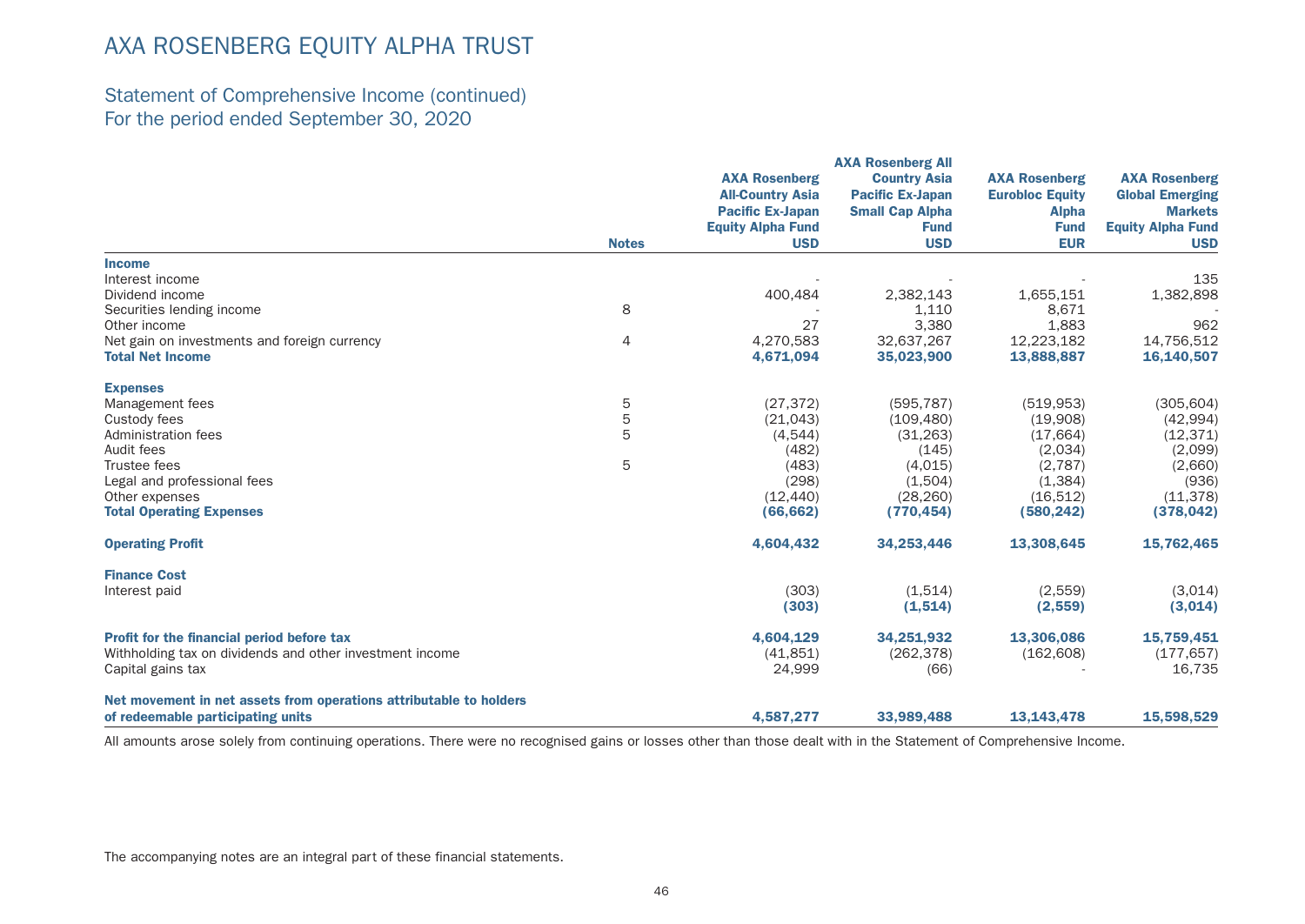## Statement of Comprehensive Income (continued) For the period ended September 30, 2020

|                                                                    |              |                                              |                                                 | <b>AXA Rosenberg</b>                  |                                             |
|--------------------------------------------------------------------|--------------|----------------------------------------------|-------------------------------------------------|---------------------------------------|---------------------------------------------|
|                                                                    |              | <b>AXA Rosenberg</b><br><b>Global Equity</b> | <b>AXA Rosenberg</b><br><b>Global Small Cap</b> | <b>Japan Enhanced</b><br><b>Index</b> | <b>AXA Rosenberg</b><br><b>Japan Equity</b> |
|                                                                    | <b>Notes</b> | <b>Alpha Fund</b>                            | <b>Alpha Fund</b>                               | <b>Equity Alpha Fund</b>              | <b>Alpha Fund</b>                           |
|                                                                    |              | <b>USD</b>                                   | <b>USD</b>                                      | <b>JPY</b>                            | <b>JPY</b>                                  |
| <b>Income</b>                                                      |              |                                              |                                                 |                                       |                                             |
| Interest income                                                    |              |                                              | 6,647                                           |                                       |                                             |
| Dividend income                                                    |              | 5,017,484                                    | 1,462,186                                       | 93,699,612                            | 128,195,083                                 |
| Securities lending income                                          | 8            | 42.965                                       | 14,622                                          | 620.511                               | 1,141,787                                   |
| Other income                                                       |              | 6,437                                        |                                                 | 235,007                               | 169,537                                     |
| Net gain on investments and foreign currency                       | 4            | 90.504.563                                   | 31,273,258                                      | 1,431,984,579                         | 1,277,274,575                               |
| <b>Total Net Income</b>                                            |              | 95,571,449                                   | 32,756,713                                      | 1,526,539,709                         | 1,406,780,982                               |
| <b>Expenses</b>                                                    |              |                                              |                                                 |                                       |                                             |
| Management fees                                                    | 5            | (2,307,473)                                  | (590, 926)                                      | (8,386,705)                           | (37, 251, 866)                              |
| Custody fees                                                       | 5            | (27, 392)                                    | (25, 377)                                       | (1,997,167)                           | (1,643,306)                                 |
| Administration fees                                                | 5            | (80, 238)                                    | (39, 226)                                       | (1,795,836)                           | (2,969,474)                                 |
| Audit fees                                                         |              | (12, 549)                                    | (1,784)                                         | (157, 811)                            | (270, 077)                                  |
| Trustee fees                                                       | 5            | (19,031)                                     | (4, 377)                                        | (397, 521)                            | (409, 211)                                  |
| Legal and professional fees                                        |              | (6,696)                                      | (1,708)                                         | (163, 655)                            | (93, 131)                                   |
| Other expenses                                                     |              | (93, 683)                                    | (73, 126)                                       | (1,748,259)                           | (1,816,919)                                 |
| <b>Total Operating Expenses</b>                                    |              | (2,547,062)                                  | (736, 524)                                      | (14, 646, 954)                        | (44, 453, 984)                              |
| <b>Operating Profit</b>                                            |              | 93,024,387                                   | 32,020,189                                      | 1,511,892,755                         | 1,362,326,998                               |
| <b>Finance Cost</b>                                                |              |                                              |                                                 |                                       |                                             |
| Interest paid                                                      |              | (3,880)                                      | (4,020)                                         | (145, 449)                            | (121, 484)                                  |
|                                                                    |              | (3,880)                                      | (4,020)                                         | (145, 449)                            | (121, 484)                                  |
| Profit for the financial period before tax                         |              | 93.020.507                                   | 32,016,169                                      | 1,511,747,306                         | 1,362,205,514                               |
| Withholding tax on dividends and other investment income           |              | (1,033,153)                                  | (199, 444)                                      | (14,054,944)                          | (19, 229, 259)                              |
| Net movement in net assets from operations attributable to holders |              |                                              |                                                 |                                       |                                             |
| of redeemable participating units                                  |              | 91,987,354                                   | 31,816,725                                      | 1,497,692,362                         | 1,342,976,255                               |

All amounts arose solely from continuing operations. There were no recognised gains or losses other than those dealt with in the Statement of Comprehensive Income.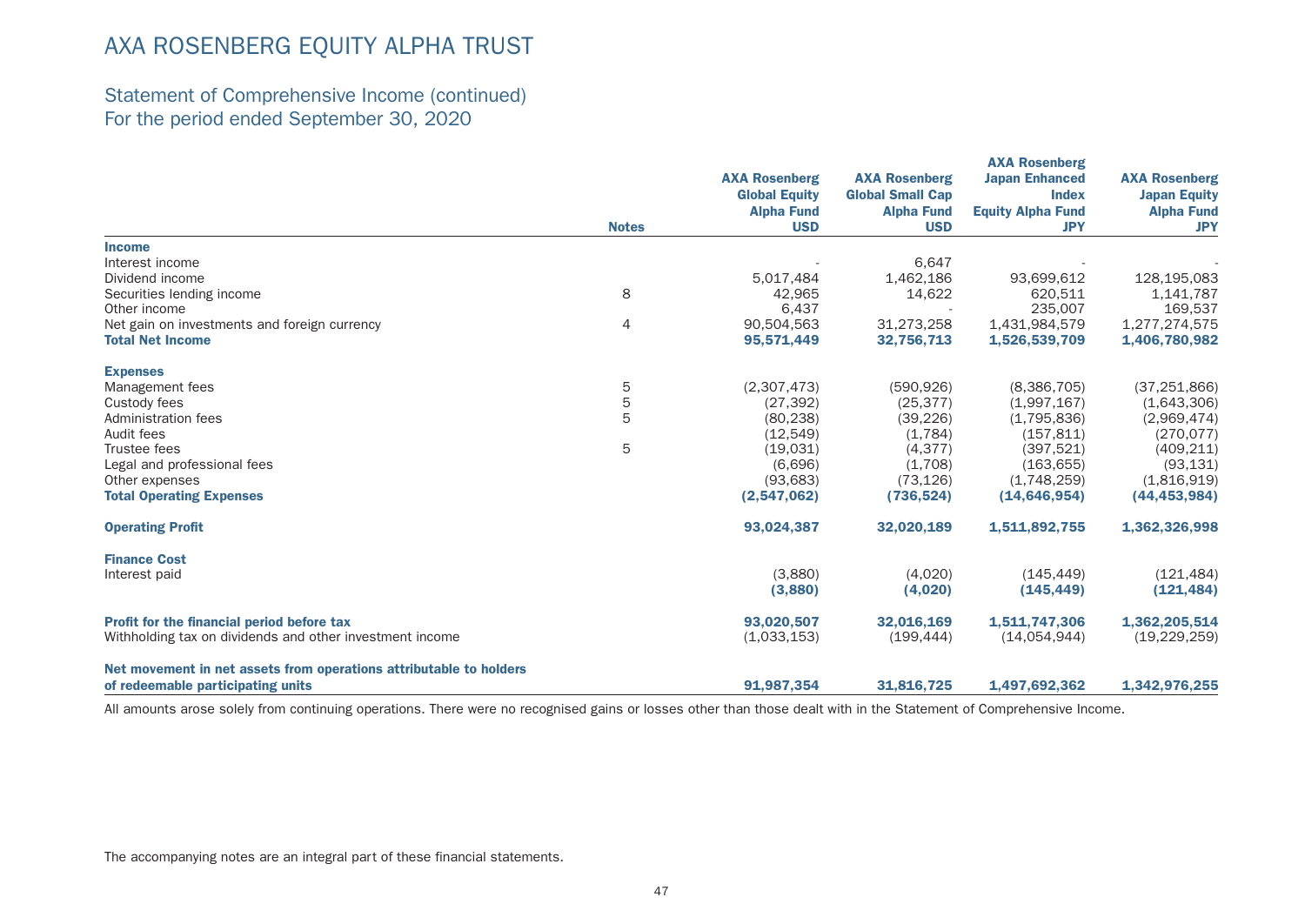## Statement of Comprehensive Income (continued) For the period ended September 30, 2020

|                                                                    |              | <b>AXA Rosenberg</b><br><b>Japan Small Cap</b><br><b>Alpha Fund</b> | <b>AXA Rosenberg</b><br><b>Pacific Ex-Japan</b><br><b>Equity Alpha</b><br><b>Fund</b> | <b>AXA Rosenberg</b><br><b>Pan-European</b><br><b>Enhanced Index</b><br><b>Equity Alpha Fund</b> | <b>AXA Rosenberg</b><br><b>Pan-European</b><br><b>Equity Alpha</b><br><b>Fund</b> |
|--------------------------------------------------------------------|--------------|---------------------------------------------------------------------|---------------------------------------------------------------------------------------|--------------------------------------------------------------------------------------------------|-----------------------------------------------------------------------------------|
|                                                                    | <b>Notes</b> | <b>JPY</b>                                                          | <b>USD</b>                                                                            | <b>EUR</b>                                                                                       | <b>EUR</b>                                                                        |
| <b>Income</b>                                                      |              |                                                                     |                                                                                       |                                                                                                  |                                                                                   |
| Interest income                                                    |              |                                                                     |                                                                                       |                                                                                                  |                                                                                   |
| Dividend income                                                    |              | 79,459,994                                                          | 2.680.194                                                                             | 475.356                                                                                          | 584,371                                                                           |
| Securities lending income                                          | 8            | 1,089,247                                                           | 366                                                                                   | 1,478                                                                                            | 3,415                                                                             |
| Other income                                                       |              | 181,430                                                             | 2,490                                                                                 | 623                                                                                              | 888                                                                               |
| Net gain on investments and foreign currency                       | 4            | 1,065,356,281                                                       | 26,333,188                                                                            | 3,223,036                                                                                        | 3,490,971                                                                         |
| <b>Total Net Income</b>                                            |              | 1,146,086,952                                                       | 29,016,238                                                                            | 3,700,493                                                                                        | 4,079,645                                                                         |
| <b>Expenses</b>                                                    |              |                                                                     |                                                                                       |                                                                                                  |                                                                                   |
| Management fees                                                    | 5            | (38, 760, 578)                                                      | (412, 431)                                                                            | (30, 355)                                                                                        | (151, 912)                                                                        |
| Custody fees                                                       | 5            | (1,632,850)                                                         | (21,061)                                                                              | (8,960)                                                                                          | (15, 196)                                                                         |
| Administration fees                                                | 5            | (2,633,764)                                                         | (28, 973)                                                                             | (6, 285)                                                                                         | (8,614)                                                                           |
| Audit fees                                                         |              | (128, 457)                                                          | (3,013)                                                                               | (891)                                                                                            | (439)                                                                             |
| Trustee fees                                                       | 5            | (256, 901)                                                          | (4,705)                                                                               | (1,344)                                                                                          | (1,237)                                                                           |
| Legal and professional fees                                        |              | (117, 032)                                                          | (1,872)                                                                               | (500)                                                                                            | (1,621)                                                                           |
| Other expenses                                                     |              | (1,310,261)                                                         | (22, 612)                                                                             | (5, 726)                                                                                         | (6, 345)                                                                          |
| <b>Total Operating Expenses</b>                                    |              | (44,839,843)                                                        | (494, 667)                                                                            | (54,061)                                                                                         | (185, 364)                                                                        |
| <b>Operating Profit</b>                                            |              | 1,101,247,109                                                       | 28,521,571                                                                            | 3,646,432                                                                                        | 3,894,281                                                                         |
| <b>Finance Cost</b>                                                |              |                                                                     |                                                                                       |                                                                                                  |                                                                                   |
| Interest paid                                                      |              | (93, 282)                                                           | (65)                                                                                  | (920)                                                                                            | (1,562)                                                                           |
|                                                                    |              | (93, 282)                                                           | (65)                                                                                  | (920)                                                                                            | (1, 562)                                                                          |
| Profit for the financial period before tax                         |              | 1,101,153,827                                                       | 28,521,506                                                                            | 3,645,512                                                                                        | 3,892,719                                                                         |
| Withholding tax on dividends and other investment income           |              | (11, 914, 385)                                                      | (53, 383)                                                                             | (56, 103)                                                                                        | (78, 497)                                                                         |
| Net movement in net assets from operations attributable to holders |              |                                                                     |                                                                                       |                                                                                                  |                                                                                   |
| of redeemable participating units                                  |              | 1,089,239,442                                                       | 28,468,123                                                                            | 3,589,409                                                                                        | 3,814,222                                                                         |

All amounts arose solely from continuing operations. There were no recognised gains or losses other than those dealt with in the Statement of Comprehensive Income.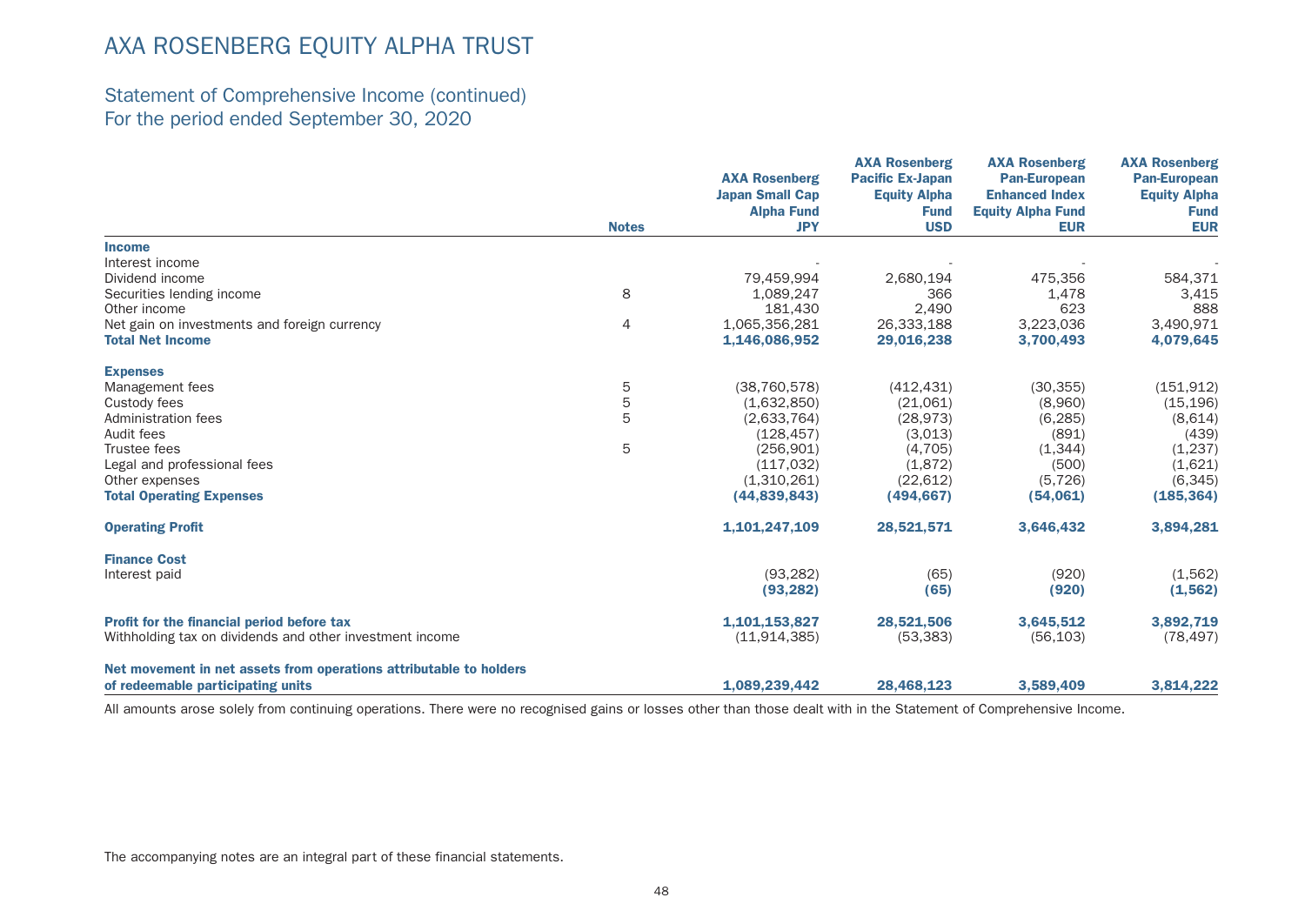## Statement of Comprehensive Income (continued) For the period ended September 30, 2020

|                                                                                                      |                | <b>AXA Rosenberg</b><br><b>US Enhanced</b> | <b>AXA Rosenberg</b> |
|------------------------------------------------------------------------------------------------------|----------------|--------------------------------------------|----------------------|
|                                                                                                      |                | <b>Index</b>                               | <b>US Equity</b>     |
|                                                                                                      |                | <b>Equity Alpha Fund</b>                   | <b>Alpha Fund</b>    |
|                                                                                                      | <b>Notes</b>   | <b>USD</b>                                 | <b>USD</b>           |
| <b>Income</b>                                                                                        |                |                                            |                      |
| Interest income                                                                                      |                | 390                                        |                      |
| Dividend income                                                                                      |                | 22,698,240                                 | 6,464,984            |
| Securities lending income                                                                            | 8              | 20,903                                     | 4,376                |
| Other income                                                                                         |                | 42,921                                     | 12,357               |
| Net gain on investments and foreign currency                                                         | $\overline{4}$ | 586,887,204                                | 140,425,311          |
| <b>Total Net Income</b>                                                                              |                | 609,649,658                                | 146,907,028          |
| <b>Expenses</b>                                                                                      |                |                                            |                      |
| Management fees                                                                                      | 5              | (2,985,642)                                | (1,793,729)          |
| Custody fees                                                                                         | $\mathbf 5$    | (57, 962)                                  | (18, 383)            |
| Administration fees                                                                                  | 5              | (220, 796)                                 | (103, 617)           |
| Audit fees                                                                                           |                | (60, 120)                                  | (16, 593)            |
| Trustee fees                                                                                         | 5              | (91, 144)                                  | (24, 135)            |
| Legal and professional fees                                                                          |                | (36, 325)                                  | (9,646)              |
| Other expenses                                                                                       |                | (458, 494)                                 | (113, 409)           |
| <b>Total Operating Expenses</b>                                                                      |                | (3,910,483)                                | (2,079,512)          |
| <b>Operating Profit</b>                                                                              |                | 605,739,175                                | 144,827,516          |
| <b>Finance Cost</b>                                                                                  |                |                                            |                      |
| Interest paid                                                                                        |                | (4,099)                                    |                      |
|                                                                                                      |                | (4,099)                                    |                      |
| Profit for the financial period before tax                                                           |                | 605,735,076                                | 144,827,516          |
| Withholding tax on dividends and other investment income                                             |                | (6,381,170)                                | (1,786,360)          |
| Net movement in net assets from operations attributable to holders of redeemable participating units |                | 599,353,906                                | 143,041,156          |

All amounts arose solely from continuing operations. There were no recognised gains or losses other than those dealt with in the Statement of Comprehensive Income.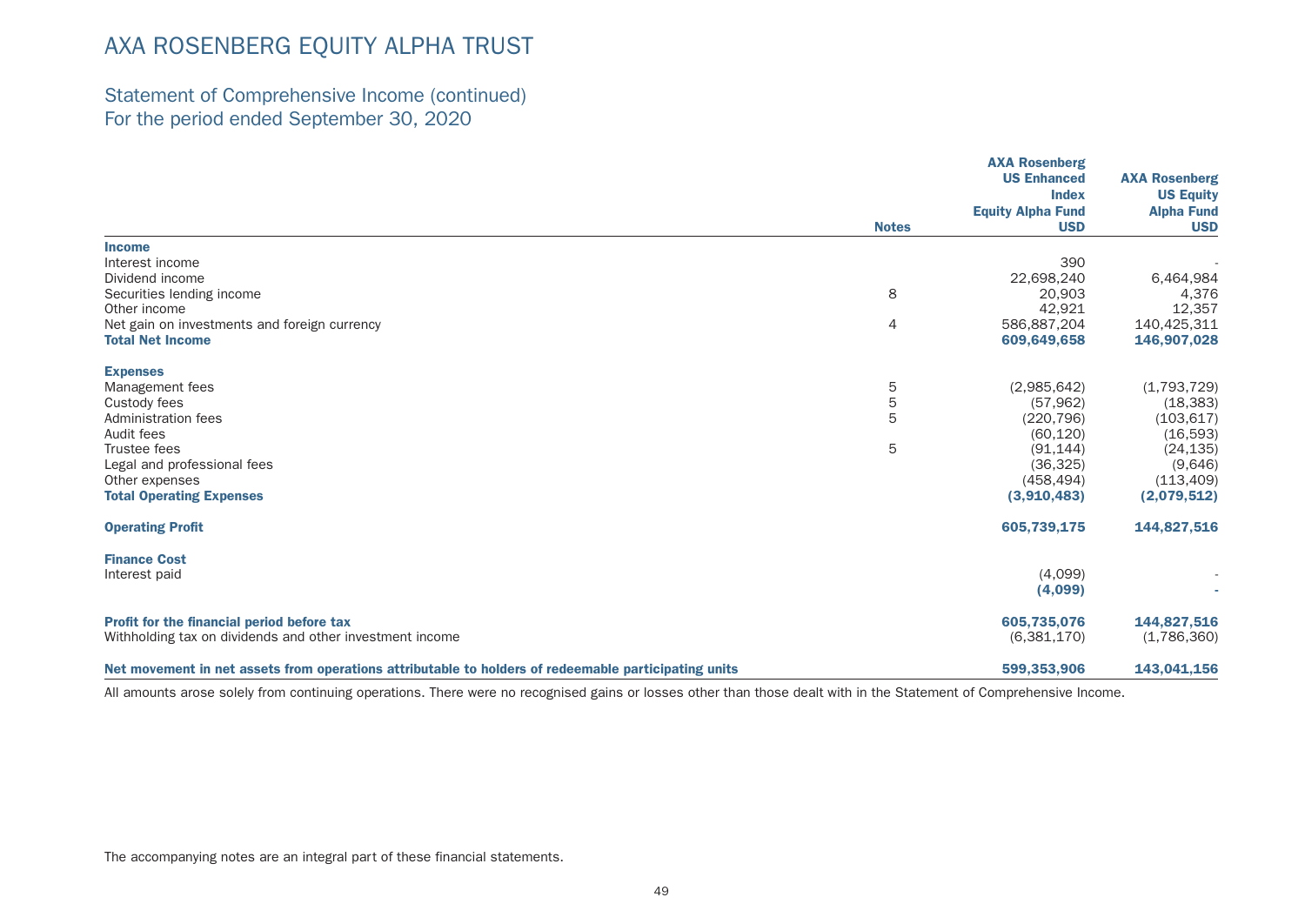### Statement of Financial Position As at September 30, 2021

|                                                                      | <b>AXA Rosenberg</b><br><b>All-Country Asia</b><br><b>Pacific Ex-Japan</b><br><b>Equity Alpha</b><br>$Fund*$ | <b>AXA Rosenberg All</b><br><b>Country Asia</b>   | <b>AXA Rosenberg</b>                   | <b>AXA Rosenberg</b><br><b>Global Emerging</b><br><b>Markets</b> |
|----------------------------------------------------------------------|--------------------------------------------------------------------------------------------------------------|---------------------------------------------------|----------------------------------------|------------------------------------------------------------------|
|                                                                      |                                                                                                              | <b>Pacific Ex-Japan</b><br><b>Small Cap Alpha</b> | <b>Eurobloc Equity</b><br><b>Alpha</b> |                                                                  |
|                                                                      |                                                                                                              | <b>Fund</b>                                       | <b>Fund</b>                            | <b>Equity Alpha Fund</b>                                         |
|                                                                      | <b>USD</b>                                                                                                   | <b>USD</b>                                        | <b>EUR</b>                             | <b>USD</b>                                                       |
| <b>Assets</b>                                                        |                                                                                                              |                                                   |                                        |                                                                  |
| Financial assets at fair value through profit or loss:               |                                                                                                              |                                                   |                                        |                                                                  |
| Investments at fair value                                            | 18,755                                                                                                       | 138,991,589                                       | 119,408,935                            | 86,540,320                                                       |
| Unrealised gain on forward foreign currency exchange contracts       |                                                                                                              | 2,341                                             |                                        | 178                                                              |
| Cash at bank                                                         | 40,473                                                                                                       | 3,974,459                                         | 363,588                                | 704,262                                                          |
| Due from brokers                                                     |                                                                                                              | 14,766                                            |                                        |                                                                  |
| Subscriptions receivable                                             | 853                                                                                                          | 1,901,639                                         |                                        | 13,237                                                           |
| Dividends receivable                                                 |                                                                                                              | 334.337                                           | 247.979                                | 153,437                                                          |
| Securities lending income receivable                                 |                                                                                                              | 7,156                                             | 7,446                                  |                                                                  |
| <b>Total Assets</b>                                                  | 60,081                                                                                                       | 145,226,287                                       | 120,027,948                            | 87,411,434                                                       |
| <b>Liabilities</b>                                                   |                                                                                                              |                                                   |                                        |                                                                  |
| Financial liabilities at fair value through profit or loss:          |                                                                                                              |                                                   |                                        |                                                                  |
| Unrealised loss on forward foreign currency exchange contracts       |                                                                                                              | (50,001)                                          |                                        | (1,966)                                                          |
| Bank overdraft                                                       |                                                                                                              |                                                   |                                        |                                                                  |
| Due to brokers                                                       | (18, 755)                                                                                                    | (1,314,579)                                       |                                        |                                                                  |
| Redemptions payable                                                  |                                                                                                              | (2,947,952)                                       | (56, 141)                              | (29, 746)                                                        |
| Accrued expenses                                                     | (41,326)                                                                                                     | (914, 508)                                        | (145,060)                              | (386, 037)                                                       |
| Total Liabilities (excluding net assets attributable to holders of   |                                                                                                              |                                                   |                                        |                                                                  |
| redeemable participating units)                                      | (60, 081)                                                                                                    | (5,227,040)                                       | (201, 201)                             | (417, 749)                                                       |
| Net assets attributable to holders of redeemable participating units |                                                                                                              | 139,999,247                                       | 119,826,747                            | 86,993,685                                                       |

\*AXA Rosenberg All-Country Asia Pacific Ex-Japan Equity Alpha Fund terminated on July 30, 2021.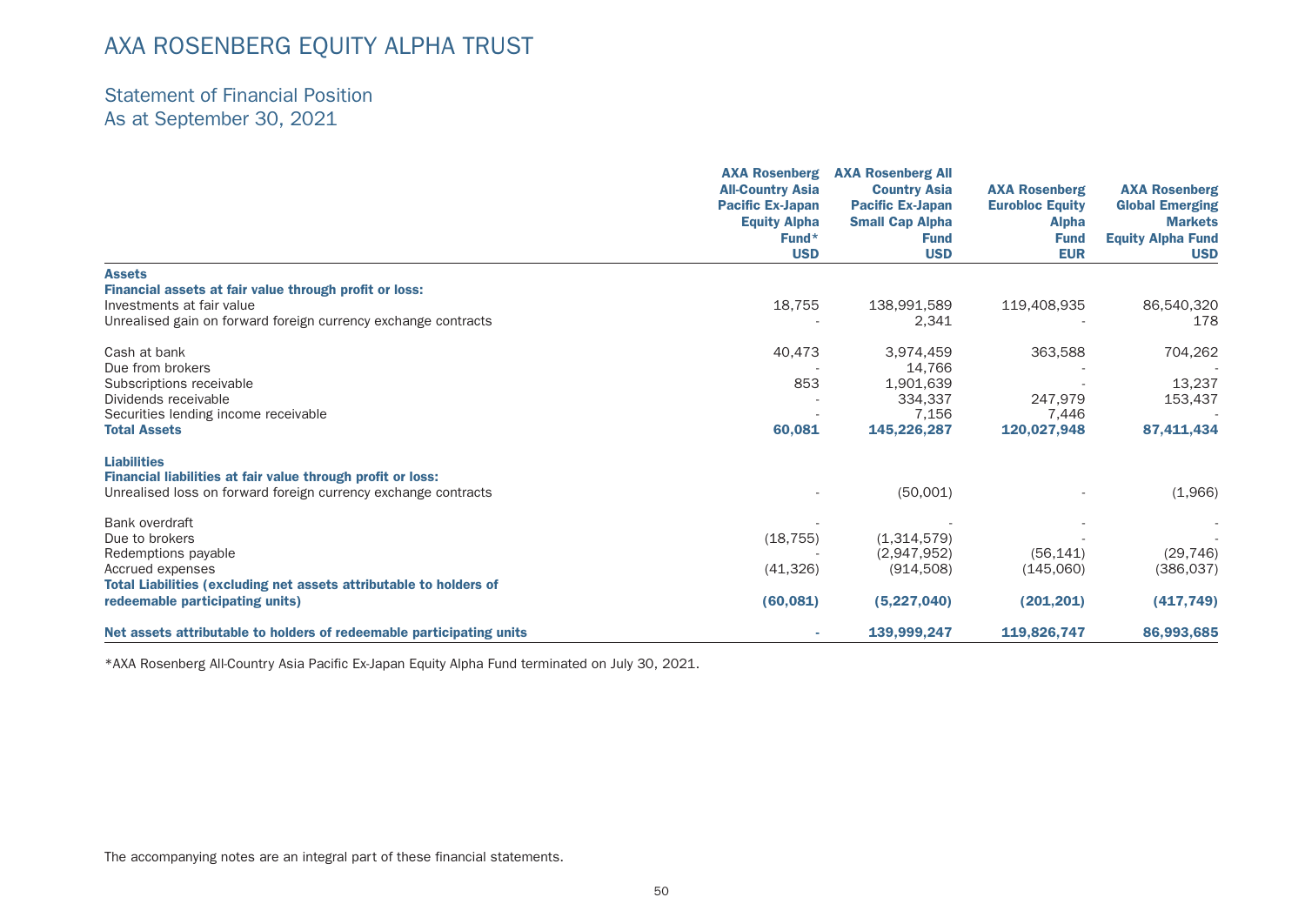## Statement of Financial Position (continued) As at September 30, 2021

|                                                                                                                                                     | <b>AXA Rosenberg</b><br><b>Global Equity</b><br><b>Alpha Fund</b><br><b>USD</b> | <b>AXA Rosenberg</b><br><b>Global Small Cap</b><br><b>Alpha Fund</b><br><b>USD</b> | <b>AXA Rosenberg</b><br><b>Japan Enhanced</b><br><b>Index</b><br><b>Equity Alpha</b><br>$Fund*$<br><b>JPY</b> | <b>AXA Rosenberg</b><br><b>Japan Equity</b><br><b>Alpha Fund</b><br><b>JPY</b> |
|-----------------------------------------------------------------------------------------------------------------------------------------------------|---------------------------------------------------------------------------------|------------------------------------------------------------------------------------|---------------------------------------------------------------------------------------------------------------|--------------------------------------------------------------------------------|
| <b>Assets</b>                                                                                                                                       |                                                                                 |                                                                                    |                                                                                                               |                                                                                |
| Financial assets at fair value through profit or loss:                                                                                              |                                                                                 |                                                                                    |                                                                                                               |                                                                                |
| Investments at fair value                                                                                                                           | 583,607,346                                                                     | 212,587,053                                                                        |                                                                                                               | 20,557,723,267                                                                 |
| Unrealised gain on forward foreign currency exchange contracts                                                                                      |                                                                                 | 62,007                                                                             |                                                                                                               | 239,647                                                                        |
| Cash at bank                                                                                                                                        | 4,185,584                                                                       | 2,577,078                                                                          | 6,532,276                                                                                                     | 221,527,842                                                                    |
| Subscriptions receivable                                                                                                                            | 583.765                                                                         | 487.775                                                                            |                                                                                                               | 3.962.993                                                                      |
| Dividends receivable                                                                                                                                | 1,344,367                                                                       | 415,849                                                                            |                                                                                                               | 152,714,146                                                                    |
| Securities lending income receivable                                                                                                                | 40,186                                                                          | 15,009                                                                             |                                                                                                               | 1,638,987                                                                      |
| <b>Total Assets</b>                                                                                                                                 | 589,761,248                                                                     | 216,144,771                                                                        | 6,532,276                                                                                                     | 20,937,806,882                                                                 |
| <b>Liabilities</b><br>Financial liabilities at fair value through profit or loss:<br>Unrealised loss on forward foreign currency exchange contracts |                                                                                 | (66, 588)                                                                          |                                                                                                               | (14,539,800)                                                                   |
| Bank overdraft                                                                                                                                      |                                                                                 |                                                                                    |                                                                                                               |                                                                                |
| Due to brokers                                                                                                                                      |                                                                                 |                                                                                    |                                                                                                               |                                                                                |
| Redemptions payable                                                                                                                                 | (525, 838)                                                                      | (98,608)                                                                           |                                                                                                               | (24,680,535)                                                                   |
| Accrued expenses                                                                                                                                    | (669, 738)                                                                      | (235, 708)                                                                         | (6,532,276)                                                                                                   | (12,999,892)                                                                   |
| Total Liabilities (excluding net assets attributable to holders of                                                                                  |                                                                                 |                                                                                    |                                                                                                               |                                                                                |
| redeemable participating units)                                                                                                                     | (1, 195, 576)                                                                   | (400, 904)                                                                         | (6,532,276)                                                                                                   | (52, 220, 227)                                                                 |
| Net assets attributable to holders of redeemable participating units                                                                                | 588,565,672                                                                     | 215,743,867                                                                        | ٠                                                                                                             | 20,885,586,655                                                                 |

\*AXA Rosenberg Japan Enhanced Index Equity Alpha Fund terminated on June 30, 2021.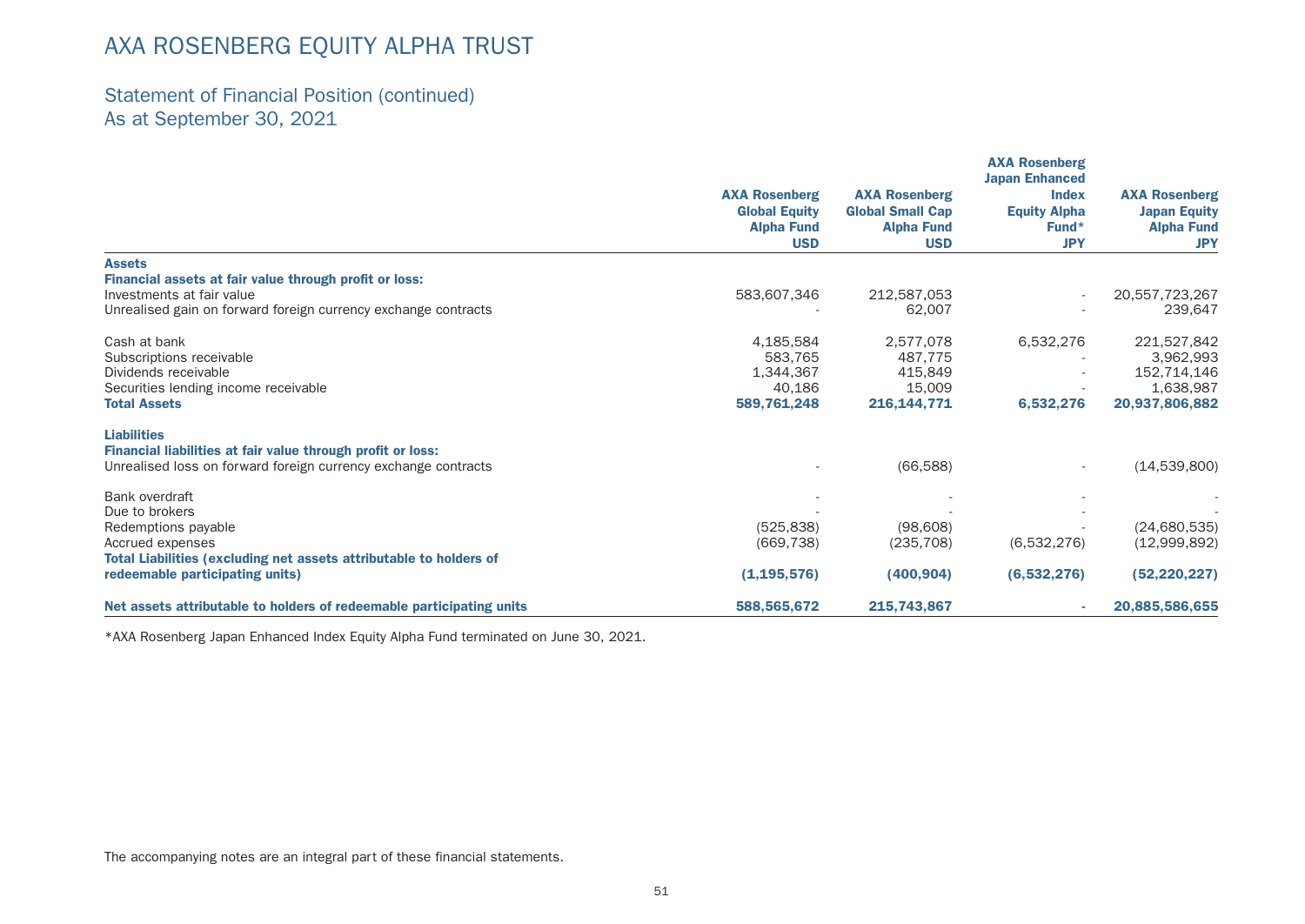## Statement of Financial Position (continued) As at September 30, 2021

|                                                                         |                                                | <b>AXA Rosenberg</b>    | <b>AXA Rosenberg</b><br><b>Pan-European</b> | <b>AXA Rosenberg</b><br><b>Pan-European</b> |
|-------------------------------------------------------------------------|------------------------------------------------|-------------------------|---------------------------------------------|---------------------------------------------|
|                                                                         | <b>AXA Rosenberg</b><br><b>Japan Small Cap</b> | <b>Pacific Ex-Japan</b> | <b>Enhanced Index</b>                       |                                             |
|                                                                         |                                                | <b>Equity Alpha</b>     | <b>Equity Alpha</b>                         | <b>Equity Alpha</b>                         |
|                                                                         | <b>Alpha Fund</b>                              | <b>Fund</b>             | $Fund*$                                     | <b>Fund</b>                                 |
|                                                                         | <b>JPY</b>                                     | <b>USD</b>              | <b>EUR</b>                                  | <b>EUR</b>                                  |
| <b>Assets</b><br>Financial assets at fair value through profit or loss: |                                                |                         |                                             |                                             |
| Investments at fair value                                               | 8,641,158,400                                  | 141,011,181             |                                             | 49,058,268                                  |
| Unrealised gain on forward foreign currency exchange contracts          | 28,038                                         |                         |                                             |                                             |
| Cash at bank                                                            | 72,282,787                                     | 1,334,472               | 32,966                                      | 271,141                                     |
| Due from brokers                                                        |                                                | 4,500                   |                                             |                                             |
| Subscriptions receivable                                                | 4,575,461                                      | 23,737                  |                                             | 4,848                                       |
| Dividends receivable                                                    | 65,467,101                                     | 458,690                 |                                             | 103,091                                     |
| Securities lending income receivable                                    | 1,344,296                                      | 4,037                   |                                             | 3,081                                       |
| <b>Total Assets</b>                                                     | 8,784,856,083                                  | 142,836,617             | 32,966                                      | 49,440,429                                  |
| <b>Liabilities</b>                                                      |                                                |                         |                                             |                                             |
| Financial liabilities at fair value through profit or loss:             |                                                |                         |                                             |                                             |
| Unrealised loss on forward foreign currency exchange contracts          | (2,305,327)                                    |                         |                                             |                                             |
| Bank overdraft                                                          |                                                |                         |                                             |                                             |
| Due to brokers                                                          |                                                |                         |                                             |                                             |
| Redemptions payable                                                     | (19, 476, 743)                                 | (50,040)                |                                             | (18, 336)                                   |
| Accrued expenses                                                        | (11,025,399)                                   | (117, 894)              | (32,966)                                    | (36,905)                                    |
| Total Liabilities (excluding net assets attributable to holders of      |                                                |                         |                                             |                                             |
| redeemable participating units)                                         | (32,807,469)                                   | (167, 934)              | (32, 966)                                   | (55, 241)                                   |
| Net assets attributable to holders of redeemable participating units    | 8,752,048,614                                  | 142,668,683             |                                             | 49,385,188                                  |

\*AXA Rosenberg Pan-European Enhanced Index Equity Alpha Fund terminated on June 30, 2021.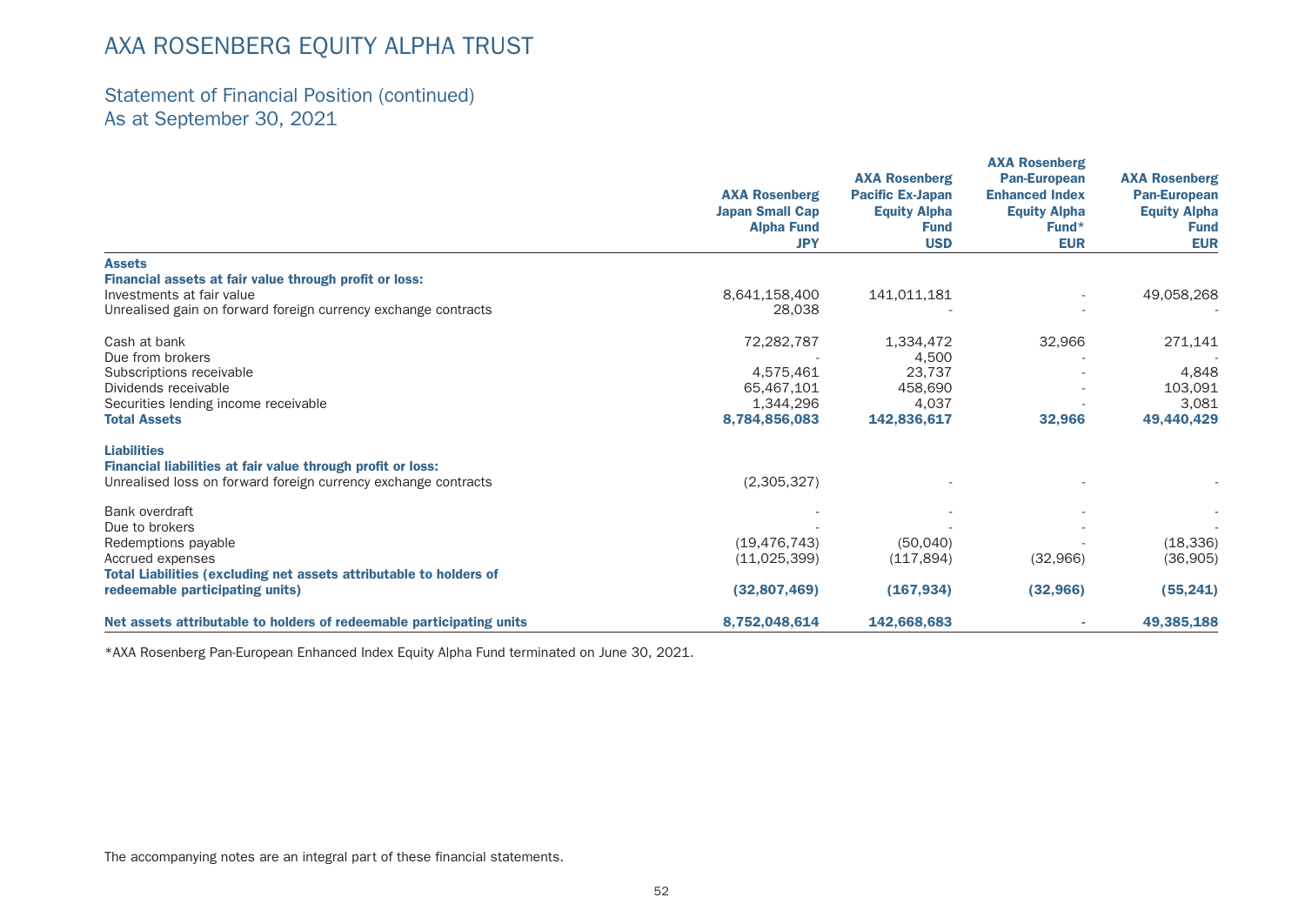## Statement of Financial Position (continued) As at September 30, 2021

|                                                                      | <b>AXA Rosenberg</b><br><b>US Enhanced</b> | <b>AXA Rosenberg</b>            |  |
|----------------------------------------------------------------------|--------------------------------------------|---------------------------------|--|
|                                                                      | <b>Index</b>                               | <b>US Equity</b>                |  |
|                                                                      | <b>Equity Alpha Fund</b><br><b>USD</b>     | <b>Alpha Fund</b><br><b>USD</b> |  |
| <b>Assets</b>                                                        |                                            |                                 |  |
| Financial assets at fair value through profit or loss:               |                                            |                                 |  |
| Investments at fair value                                            | 2,750,317,879                              | 1,067,061,563                   |  |
| Unrealised gain on forward foreign currency exchange contracts       | 549,246                                    | 71,761                          |  |
| Cash at bank                                                         | 13,848,046                                 | 7,847,849                       |  |
| Subscriptions receivable                                             | 14,835,706                                 | 831,983                         |  |
| Dividends receivable                                                 | 1,400,773                                  | 692,515                         |  |
| Securities lending income receivable                                 | 102.408                                    | 12,510                          |  |
| <b>Total Assets</b>                                                  | 2,781,054,058                              | 1,076,518,181                   |  |
| <b>Liabilities</b>                                                   |                                            |                                 |  |
| Financial liabilities at fair value through profit or loss:          |                                            |                                 |  |
| Unrealised loss on forward foreign currency exchange contracts       | (10, 332, 870)                             | (2,239,550)                     |  |
| Bank overdraft                                                       |                                            |                                 |  |
| Due to brokers                                                       |                                            |                                 |  |
| Redemptions payable                                                  | (5,584,088)                                | (2,368,946)                     |  |
| Accrued expenses                                                     | (1, 195, 809)                              | (726, 636)                      |  |
| Total Liabilities (excluding net assets attributable to holders of   |                                            |                                 |  |
| redeemable participating units)                                      | (17, 112, 767)                             | (5,335,132)                     |  |
| Net assets attributable to holders of redeemable participating units | 2,763,941,291                              | 1,071,183,049                   |  |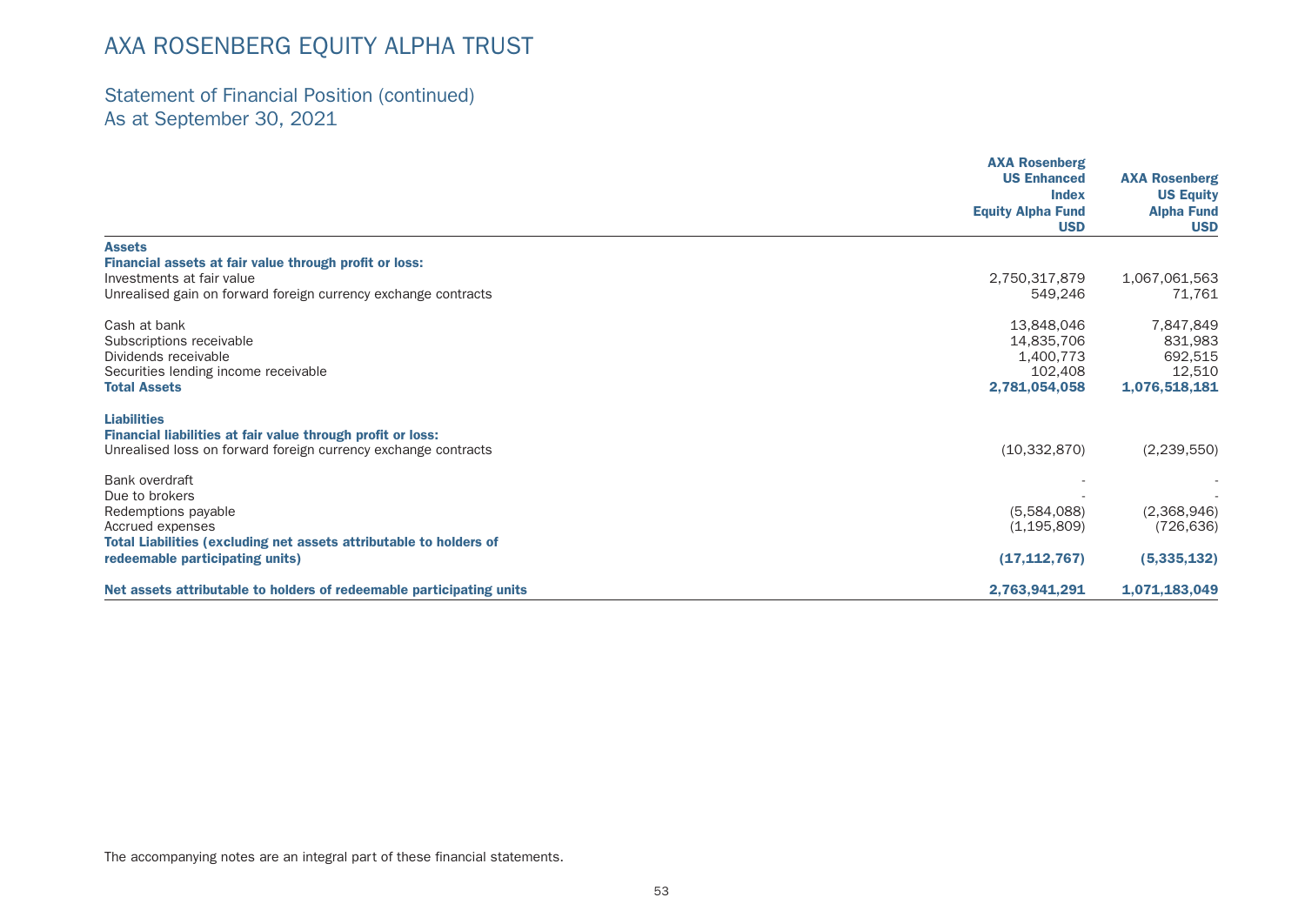## Statement of Financial Position (continued) As at March 31, 2021

|                                                                      | <b>AXA Rosenberg</b><br><b>All-Country Asia</b><br><b>Pacific Ex-Japan</b><br><b>Equity Alpha Fund</b> | <b>Country Asia</b><br><b>Pacific Ex-Japan</b> | <b>AXA Rosenberg</b><br><b>Eurobloc Equity</b> | <b>AXA Rosenberg</b><br><b>Global Emerging</b> |
|----------------------------------------------------------------------|--------------------------------------------------------------------------------------------------------|------------------------------------------------|------------------------------------------------|------------------------------------------------|
|                                                                      |                                                                                                        | <b>Small Cap Alpha</b><br><b>Fund</b>          | <b>Alpha</b><br><b>Fund</b>                    | <b>Markets</b><br><b>Equity Alpha Fund</b>     |
|                                                                      | <b>USD</b>                                                                                             | <b>USD</b>                                     | <b>EUR</b>                                     | <b>USD</b>                                     |
| <b>Assets</b>                                                        |                                                                                                        |                                                |                                                |                                                |
| Financial assets at fair value through profit or loss:               |                                                                                                        |                                                |                                                |                                                |
| Investments at fair value                                            | 13,784,942                                                                                             | 136,887,215                                    | 105,150,081                                    | 88,702,484                                     |
| Unrealised gain on forward foreign currency exchange contracts       |                                                                                                        |                                                |                                                | 242                                            |
| Cash at bank                                                         | 174,372                                                                                                |                                                | 983,366                                        | 831,876                                        |
| Subscriptions receivable                                             | 8.751                                                                                                  | 7,077,203                                      |                                                | 241,954                                        |
| Dividends receivable                                                 | 53,304                                                                                                 | 591,833                                        | 266,557                                        | 230,575                                        |
| Securities lending income receivable                                 |                                                                                                        | 7,156                                          | 11,633                                         |                                                |
| <b>Total Assets</b>                                                  | 14,021,369                                                                                             | 144,563,407                                    | 106,411,637                                    | 90,007,131                                     |
| <b>Liabilities</b>                                                   |                                                                                                        |                                                |                                                |                                                |
| Financial liabilities at fair value through profit or loss:          |                                                                                                        |                                                |                                                |                                                |
| Unrealised loss on forward foreign currency exchange contracts       |                                                                                                        | (52, 974)                                      |                                                | (3,304)                                        |
| Bank overdraft                                                       |                                                                                                        | (3,896,375)                                    |                                                |                                                |
| Due to brokers                                                       |                                                                                                        | (828, 809)                                     |                                                |                                                |
| Redemptions payable                                                  |                                                                                                        | (431, 166)                                     | (129, 412)                                     | (68, 579)                                      |
| Accrued expenses                                                     | (65,006)                                                                                               | (646, 422)                                     | (149, 548)                                     | (385, 592)                                     |
| Total Liabilities (excluding net assets attributable to holders of   |                                                                                                        |                                                |                                                |                                                |
| redeemable participating units)                                      | (65,006)                                                                                               | (5,855,746)                                    | (278,960)                                      | (457, 475)                                     |
| Net assets attributable to holders of redeemable participating units | 13,956,363                                                                                             | 138,707,661                                    | 106,132,677                                    | 89,549,656                                     |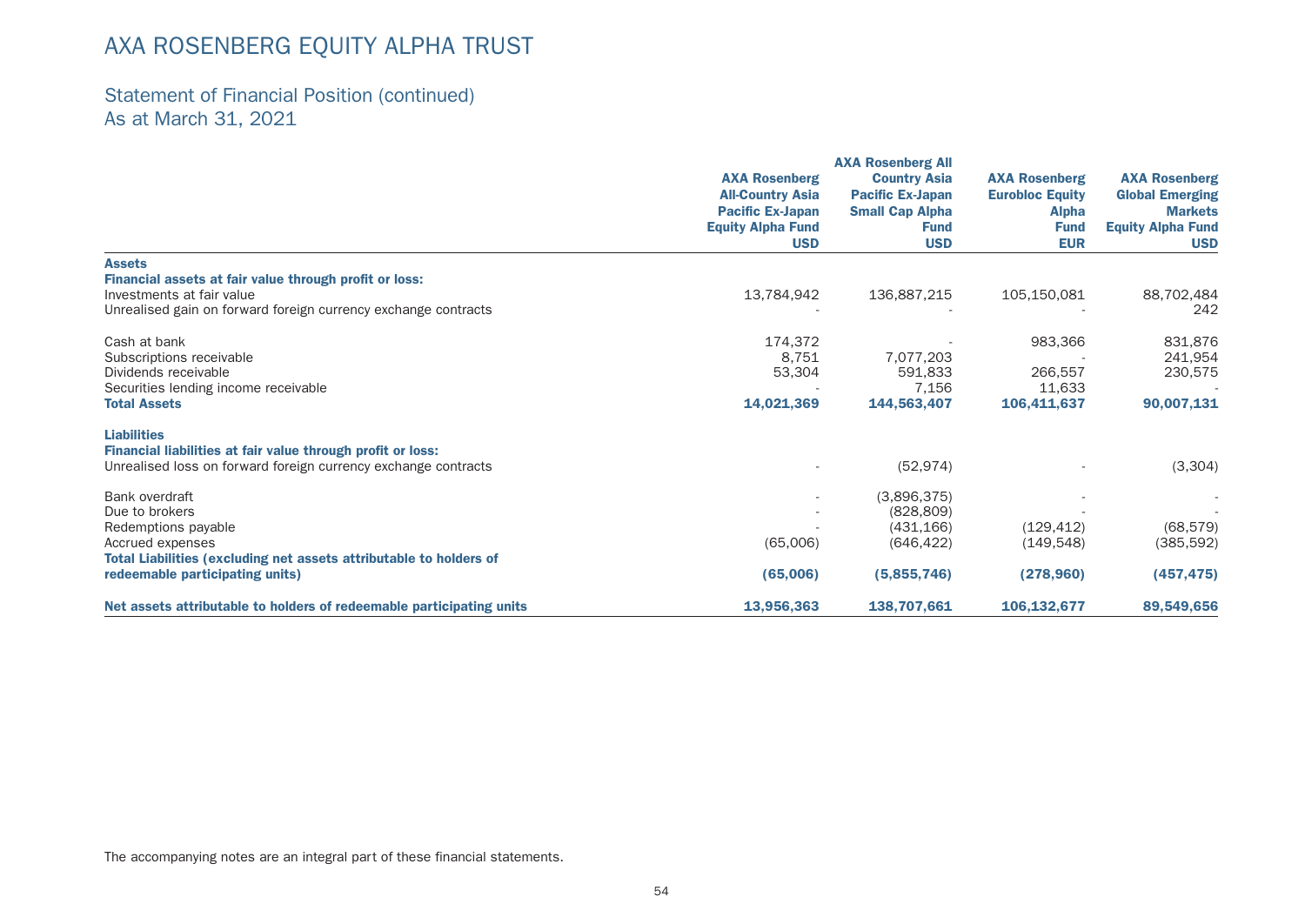## Statement of Financial Position (continued) As at March 31, 2021

|                                                                      | <b>AXA Rosenberg</b><br><b>Global Equity</b><br><b>Alpha Fund</b><br><b>USD</b> | <b>AXA Rosenberg</b><br><b>Global Small Cap</b><br><b>Alpha Fund</b><br><b>USD</b> | <b>AXA Rosenberg</b><br><b>Japan Enhanced</b><br><b>Index</b><br><b>Equity Alpha Fund</b><br><b>JPY</b> | <b>AXA Rosenberg</b><br><b>Japan Equity</b><br><b>Alpha Fund</b><br><b>JPY</b> |
|----------------------------------------------------------------------|---------------------------------------------------------------------------------|------------------------------------------------------------------------------------|---------------------------------------------------------------------------------------------------------|--------------------------------------------------------------------------------|
| <b>Assets</b>                                                        |                                                                                 |                                                                                    |                                                                                                         |                                                                                |
| Financial assets at fair value through profit or loss:               |                                                                                 |                                                                                    |                                                                                                         |                                                                                |
| Investments at fair value                                            | 542,992,101                                                                     | 166,136,555                                                                        | 11,208,436,595                                                                                          | 12,850,437,613                                                                 |
| Unrealised gain on forward foreign currency exchange contracts       |                                                                                 | 1,425                                                                              | 68,515,914                                                                                              | 288,181                                                                        |
| Cash at bank                                                         | 2,469,762                                                                       | 1,487,869                                                                          | 153,411,838                                                                                             | 50,674,964                                                                     |
| Subscriptions receivable                                             | 508,459                                                                         | 1,360,595                                                                          | 457,930                                                                                                 | 6,115,158                                                                      |
| Dividends receivable                                                 | 1,602,324                                                                       | 432,069                                                                            | 88,099,482                                                                                              | 109,053,607                                                                    |
| Securities lending income receivable                                 | 47,274                                                                          | 16,129                                                                             |                                                                                                         | 2,155,615                                                                      |
| <b>Total Assets</b>                                                  | 547,619,920                                                                     | 169,434,642                                                                        | 11,518,921,759                                                                                          | 13,018,725,138                                                                 |
| <b>Liabilities</b>                                                   |                                                                                 |                                                                                    |                                                                                                         |                                                                                |
| Financial liabilities at fair value through profit or loss:          |                                                                                 |                                                                                    |                                                                                                         |                                                                                |
| Unrealised loss on forward foreign currency exchange contracts       |                                                                                 | (97, 633)                                                                          | (1,362,804)                                                                                             | (4,593)                                                                        |
| Bank overdraft                                                       |                                                                                 |                                                                                    |                                                                                                         |                                                                                |
| Due to brokers                                                       |                                                                                 |                                                                                    |                                                                                                         |                                                                                |
| Redemptions payable                                                  | (217, 948)                                                                      | (539, 487)                                                                         | (2,612)                                                                                                 | (24, 392, 242)                                                                 |
| Accrued expenses                                                     | (636, 637)                                                                      | (215, 976)                                                                         | (5,413,578)                                                                                             | (15,663,278)                                                                   |
| Total Liabilities (excluding net assets attributable to holders of   |                                                                                 |                                                                                    |                                                                                                         |                                                                                |
| redeemable participating units)                                      | (854, 585)                                                                      | (853,096)                                                                          | (6,778,994)                                                                                             | (40,060,113)                                                                   |
| Net assets attributable to holders of redeemable participating units | 546,765,335                                                                     | 168,581,546                                                                        | 11,512,142,765                                                                                          | 12,978,665,025                                                                 |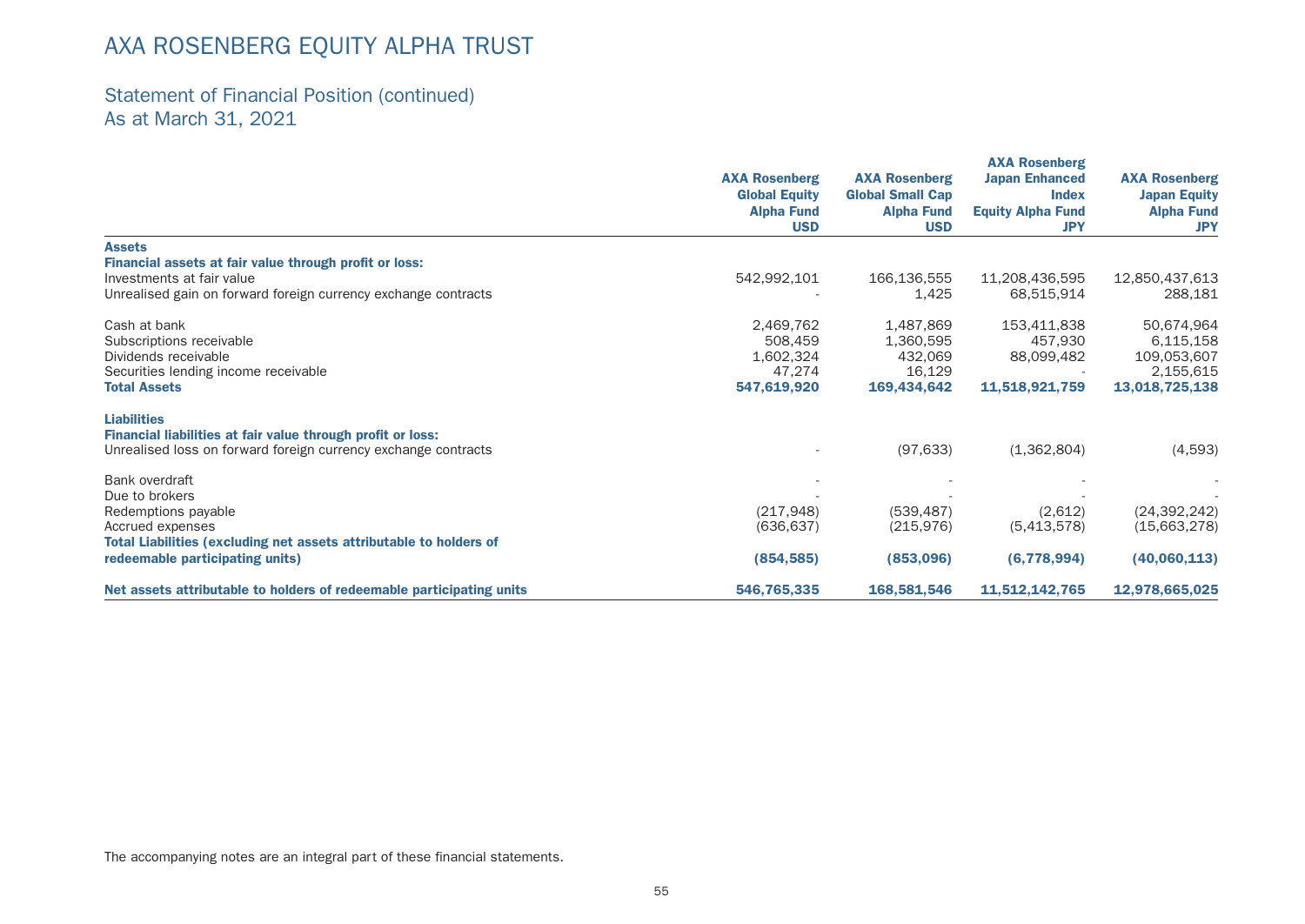## Statement of Financial Position (continued) As at March 31, 2021

|                                                                      | <b>AXA Rosenberg</b><br><b>Japan Small Cap</b><br><b>Alpha Fund</b> | <b>AXA Rosenberg</b><br><b>Pacific Ex-Japan</b><br><b>Equity Alpha</b><br><b>Fund</b> | <b>AXA Rosenberg</b><br><b>Pan-European</b><br><b>Enhanced Index</b><br><b>Equity Alpha Fund</b> | <b>AXA Rosenberg</b><br><b>Pan-European</b><br><b>Equity Alpha</b><br><b>Fund</b> |
|----------------------------------------------------------------------|---------------------------------------------------------------------|---------------------------------------------------------------------------------------|--------------------------------------------------------------------------------------------------|-----------------------------------------------------------------------------------|
|                                                                      | <b>JPY</b>                                                          | <b>USD</b>                                                                            | <b>EUR</b>                                                                                       | <b>EUR</b>                                                                        |
| <b>Assets</b>                                                        |                                                                     |                                                                                       |                                                                                                  |                                                                                   |
| Financial assets at fair value through profit or loss:               |                                                                     |                                                                                       |                                                                                                  |                                                                                   |
| Investments at fair value                                            | 8,579,407,815                                                       | 144,157,308                                                                           | 35,637,656                                                                                       | 35,795,690                                                                        |
| Unrealised gain on forward foreign currency exchange contracts       | 2,809,611                                                           |                                                                                       |                                                                                                  |                                                                                   |
| Cash at bank                                                         | 105,640,513                                                         | 997,839                                                                               | 70,392                                                                                           | 144,104                                                                           |
| Subscriptions receivable                                             | 5,159,217                                                           |                                                                                       |                                                                                                  | 47,761                                                                            |
| Dividends receivable                                                 | 73,688,036                                                          | 256,487                                                                               | 166,249                                                                                          | 191,997                                                                           |
| Securities lending income receivable                                 | 1,711,951                                                           | 4,043                                                                                 | 1,456                                                                                            | 2,763                                                                             |
| <b>Total Assets</b>                                                  | 8,768,417,143                                                       | 145,415,677                                                                           | 35,875,753                                                                                       | 36, 182, 315                                                                      |
| <b>Liabilities</b>                                                   |                                                                     |                                                                                       |                                                                                                  |                                                                                   |
| Financial liabilities at fair value through profit or loss:          |                                                                     |                                                                                       |                                                                                                  |                                                                                   |
| Unrealised loss on forward foreign currency exchange contracts       |                                                                     |                                                                                       |                                                                                                  |                                                                                   |
| Bank overdraft                                                       |                                                                     |                                                                                       |                                                                                                  |                                                                                   |
| Due to brokers                                                       |                                                                     |                                                                                       |                                                                                                  |                                                                                   |
| Redemptions payable                                                  | (16,803,882)                                                        | (73, 643)                                                                             | (3,594)                                                                                          |                                                                                   |
| Accrued expenses                                                     | (12,886,010)                                                        | (129, 901)                                                                            | (17, 555)                                                                                        | (55, 542)                                                                         |
| Total Liabilities (excluding net assets attributable to holders of   |                                                                     |                                                                                       |                                                                                                  |                                                                                   |
| redeemable participating units)                                      | (29, 689, 892)                                                      | (203, 544)                                                                            | (21, 149)                                                                                        | (55, 542)                                                                         |
| Net assets attributable to holders of redeemable participating units | 8,738,727,251                                                       | 145,212,133                                                                           | 35,854,604                                                                                       | 36,126,773                                                                        |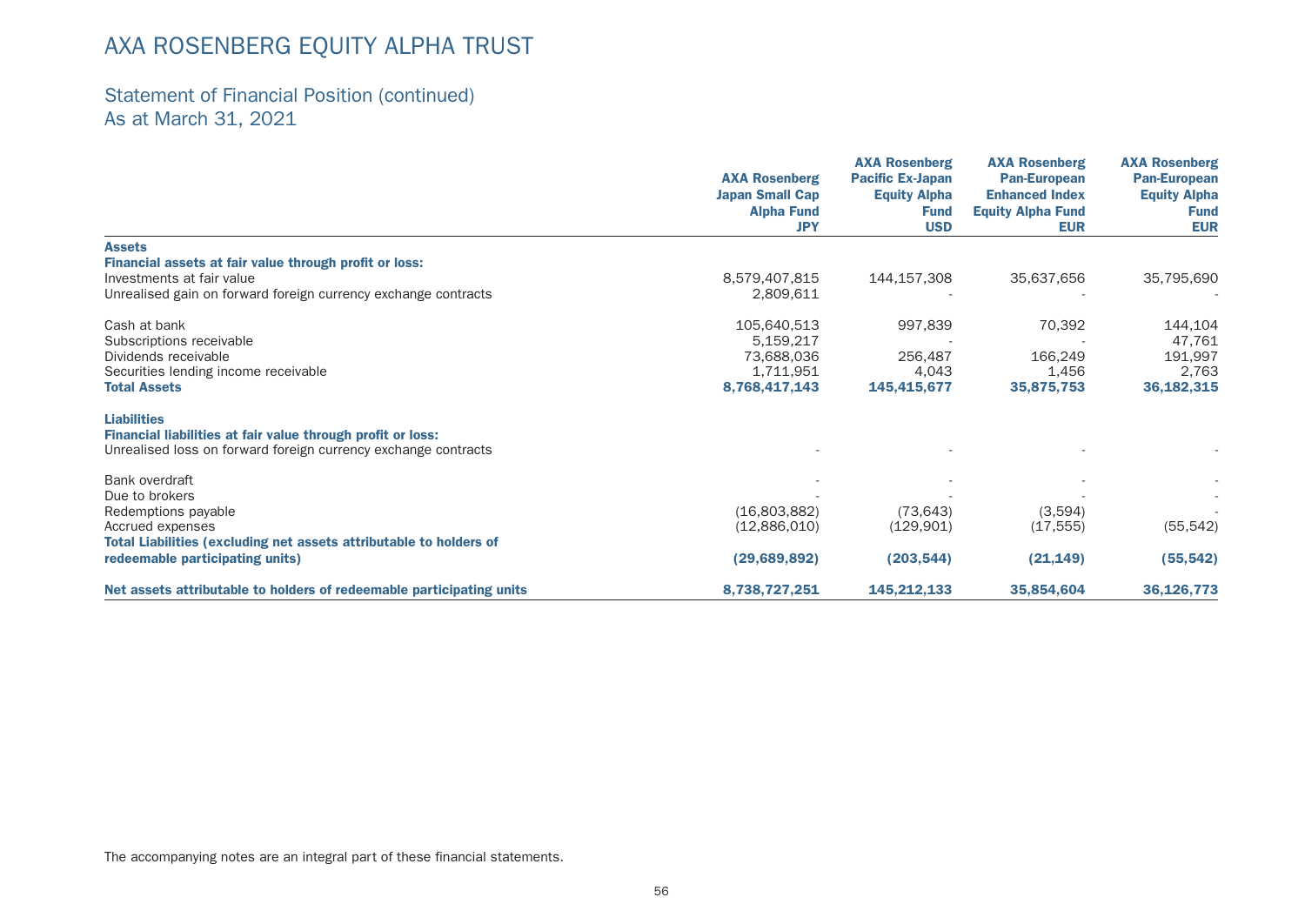## Statement of Financial Position (continued) As at March 31, 2021

|                                                                                                       | <b>AXA Rosenberg</b><br><b>US Enhanced</b> | <b>AXA Rosenberg</b>            |
|-------------------------------------------------------------------------------------------------------|--------------------------------------------|---------------------------------|
|                                                                                                       | <b>Index</b>                               | <b>US Equity</b>                |
|                                                                                                       | <b>Equity Alpha Fund</b><br><b>USD</b>     | <b>Alpha Fund</b><br><b>USD</b> |
| <b>Assets</b>                                                                                         |                                            |                                 |
| Financial assets at fair value through profit or loss:<br>Investments at fair value                   | 2,577,004,565                              | 868,845,751                     |
| Unrealised gain on forward foreign currency exchange contracts                                        | 202,935                                    | 33,540                          |
| Cash at bank                                                                                          | 18,019,349                                 |                                 |
| Subscriptions receivable                                                                              | 4,568,516                                  | 27,035,318                      |
| Dividends receivable                                                                                  | 1,239,074                                  | 620,706                         |
| Securities lending income receivable<br><b>Total Assets</b>                                           | 111.932                                    | 13,943                          |
|                                                                                                       | 2,601,146,371                              | 896,549,258                     |
| <b>Liabilities</b>                                                                                    |                                            |                                 |
| Financial liabilities at fair value through profit or loss:                                           |                                            |                                 |
| Unrealised loss on forward foreign currency exchange contracts                                        | (12,905,118)                               | (2,010,185)                     |
| Bank overdraft                                                                                        |                                            | (17, 439, 796)                  |
| Due to brokers                                                                                        |                                            |                                 |
| Redemptions payable                                                                                   | (17, 271, 825)                             | (1,736,682)                     |
| Accrued expenses                                                                                      | (1, 173, 029)                              | (582, 500)                      |
| Total Liabilities (excluding net assets attributable to holders of<br>redeemable participating units) | (31, 349, 972)                             | (21, 769, 163)                  |
| Net assets attributable to holders of redeemable participating units                                  | 2,569,796,399                              | 874,780,095                     |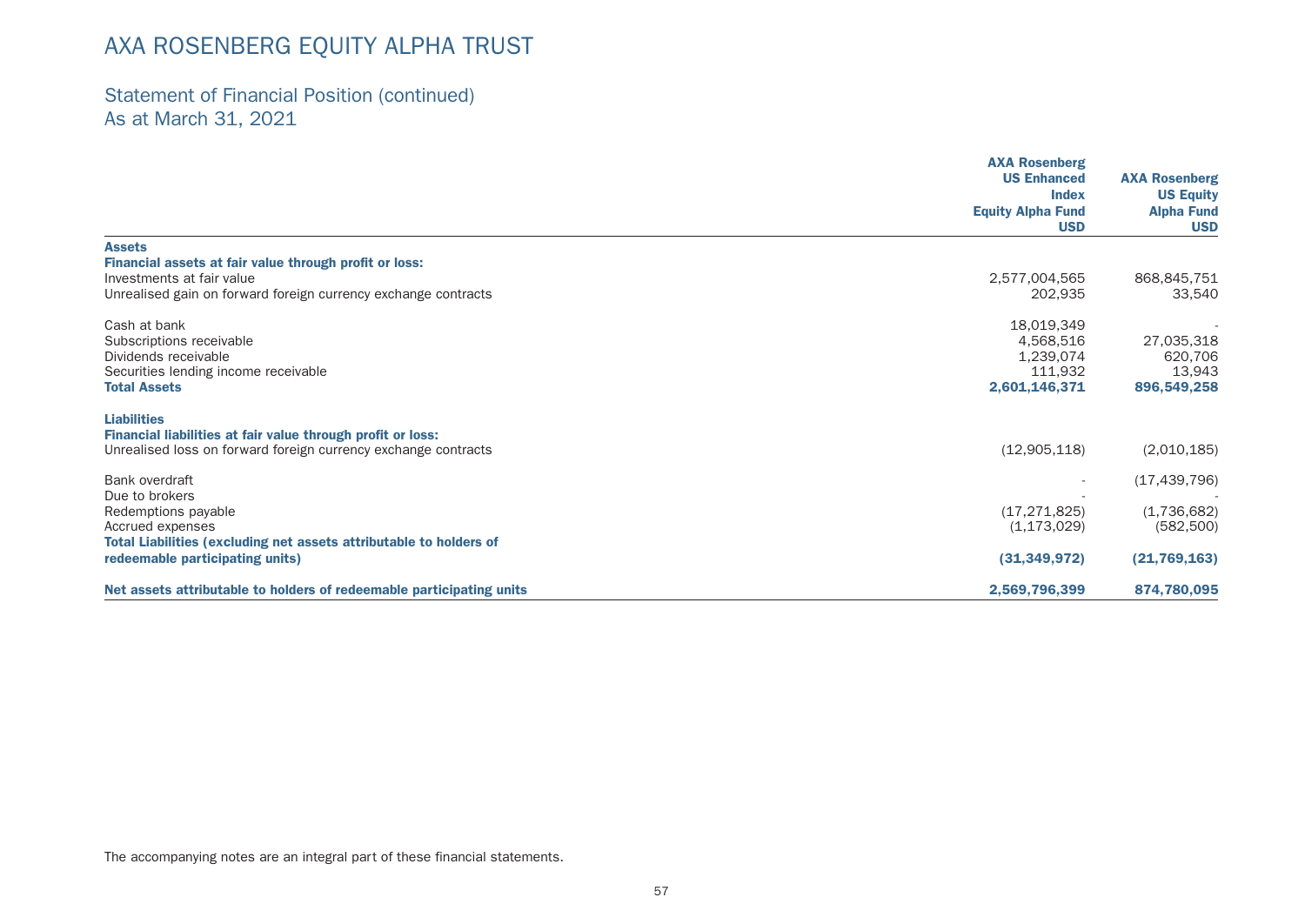## Statement of Changes in Net Assets Attributable to Holders of Redeemable Participating Units For the period ended September 30, 2021

|                                                                       | <b>AXA Rosenberg</b><br><b>All-Country Asia</b><br><b>Pacific Ex-Japan</b><br><b>Equity Alpha</b><br>$Fund*$<br><b>USD</b> | <b>AXA Rosenberg All</b><br><b>Country Asia</b><br><b>Pacific Ex-Japan</b><br><b>Small Cap Alpha</b><br><b>Fund</b><br><b>USD</b> | <b>AXA Rosenberg</b><br><b>Eurobloc Equity</b><br><b>Alpha</b><br><b>Fund</b><br><b>EUR</b> | <b>AXA Rosenberg</b><br><b>Global Emerging</b><br><b>Markets</b><br><b>Equity Alpha Fund</b><br><b>USD</b> |
|-----------------------------------------------------------------------|----------------------------------------------------------------------------------------------------------------------------|-----------------------------------------------------------------------------------------------------------------------------------|---------------------------------------------------------------------------------------------|------------------------------------------------------------------------------------------------------------|
|                                                                       |                                                                                                                            |                                                                                                                                   |                                                                                             |                                                                                                            |
| <b>Balance at beginning of period</b>                                 | 13,956,363                                                                                                                 | 138.707.661                                                                                                                       | 106.132.677                                                                                 | 89,549,656                                                                                                 |
| Net movement in net assets from operations attributable to holders of |                                                                                                                            |                                                                                                                                   |                                                                                             |                                                                                                            |
| redeemable participating units                                        | 152.179                                                                                                                    | 5.176.132                                                                                                                         | 7.992.756                                                                                   | (5,393,647)                                                                                                |
| Issue of redeemable units during the period                           | 424.069                                                                                                                    | 75,882,029                                                                                                                        | 9.690.734                                                                                   | 9,729,705                                                                                                  |
| Redemption of redeemable units during the period                      | (14,532,611)                                                                                                               | (79, 766, 575)                                                                                                                    | (3,989,420)                                                                                 | (6,892,029)                                                                                                |
| <b>Balance at end of period</b>                                       |                                                                                                                            | 139,999.247                                                                                                                       | 119,826.747                                                                                 | 86,993,685                                                                                                 |

|                                                                       | <b>AXA Rosenberg</b><br><b>Global Equity</b><br><b>Alpha Fund</b><br><b>USD</b> | <b>AXA Rosenberg</b><br><b>Global Small Cap</b><br><b>Alpha Fund</b><br><b>USD</b> | <b>AXA Rosenberg</b><br><b>Japan Enhanced</b><br><b>Index</b><br><b>Equity Alpha</b><br>Fund <sup>**</sup><br><b>JPY</b> | <b>AXA Rosenberg</b><br><b>Japan Equity</b><br><b>Alpha Fund</b><br><b>JPY</b> |
|-----------------------------------------------------------------------|---------------------------------------------------------------------------------|------------------------------------------------------------------------------------|--------------------------------------------------------------------------------------------------------------------------|--------------------------------------------------------------------------------|
| <b>Balance at beginning of period</b>                                 | 546,765,335                                                                     | 168,581,546                                                                        | 11,512,142,765                                                                                                           | 12.978.665.025                                                                 |
| Net movement in net assets from operations attributable to holders of |                                                                                 |                                                                                    |                                                                                                                          |                                                                                |
| redeemable participating units                                        | 29.375.022                                                                      | 6.893.283                                                                          | (65, 154, 221)                                                                                                           | 747.970.250                                                                    |
| Issue of redeemable units during the period                           | 40.796.149                                                                      | 66.537.358                                                                         | 17.229.441                                                                                                               | 7.805.012.522                                                                  |
| Redemption of redeemable units during the period                      | (28, 370, 834)                                                                  | (26, 268, 320)                                                                     | (11, 464, 217, 985)                                                                                                      | (646,061,142)                                                                  |
| <b>Balance at end of period</b>                                       | 588,565,672                                                                     | 215,743,867                                                                        |                                                                                                                          | 20,885,586,655                                                                 |

\*AXA Rosenberg All-Country Asia Pacific Ex-Japan Equity Alpha Fund terminated on July 30, 2021.

\*\*AXA Rosenberg Japan Enhanced Index Equity Alpha Fund terminated on June 30, 2021.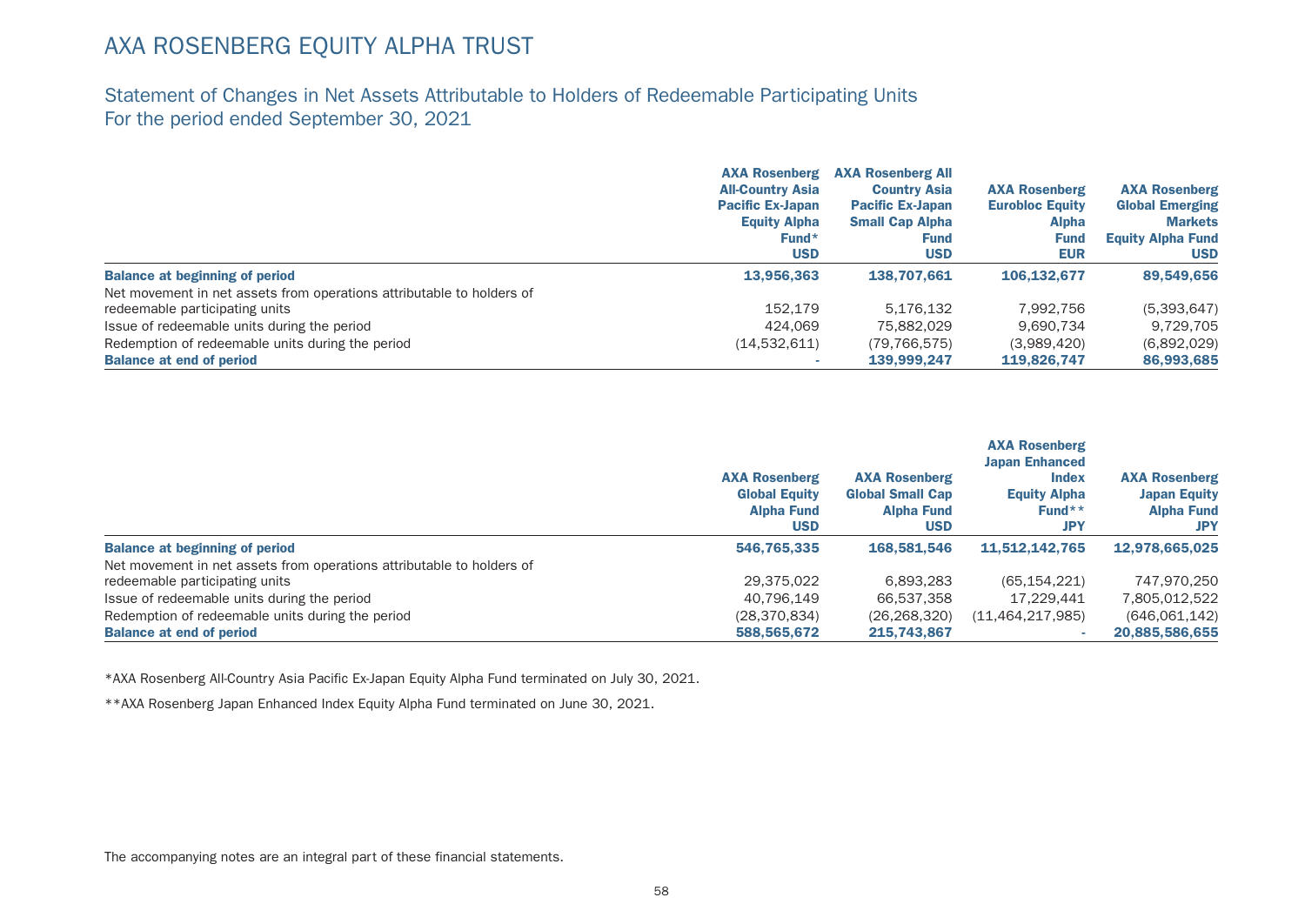Statement of Changes in Net Assets Attributable to Holders of Redeemable Participating Units (continued) For the period ended September 30, 2021

|                                                                       | <b>AXA Rosenberg</b><br><b>Japan Small Cap</b><br><b>Alpha Fund</b><br><b>JPY</b> | <b>AXA Rosenberg</b><br><b>Pacific Ex-Japan</b><br><b>Equity Alpha</b><br>Fund<br><b>USD</b> | <b>AXA Rosenberg</b><br><b>Pan-European</b><br><b>Enhanced Index</b><br><b>Equity Alpha</b><br>Fund*<br><b>EUR</b> | <b>AXA Rosenberg</b><br><b>Pan-European</b><br><b>Equity Alpha</b><br><b>Fund</b><br><b>EUR</b> |
|-----------------------------------------------------------------------|-----------------------------------------------------------------------------------|----------------------------------------------------------------------------------------------|--------------------------------------------------------------------------------------------------------------------|-------------------------------------------------------------------------------------------------|
| <b>Balance at beginning of period</b>                                 | 8,738,727,251                                                                     | 145.212.133                                                                                  | 35,854,604                                                                                                         | 36,126,773                                                                                      |
| Net movement in net assets from operations attributable to holders of |                                                                                   |                                                                                              |                                                                                                                    |                                                                                                 |
| redeemable participating units                                        | 183,373,063                                                                       | 324.648                                                                                      | 1,983,936                                                                                                          | 2,157,865                                                                                       |
| Issue of redeemable units during the period                           | 190.584.014                                                                       | 13.654.160                                                                                   | 492.727                                                                                                            | 17,258,198                                                                                      |
| Redemption of redeemable units during the period                      | (360, 635, 714)                                                                   | (16,522,258)                                                                                 | (38, 331, 267)                                                                                                     | (6, 157, 648)                                                                                   |
| <b>Balance at end of period</b>                                       | 8,752,048,614                                                                     | 142,668,683                                                                                  |                                                                                                                    | 49,385,188                                                                                      |

|                                                                       | <b>AXA Rosenberg</b><br><b>US Enhanced</b><br><b>Index</b> | <b>AXA Rosenberg</b><br><b>US Equity</b> |
|-----------------------------------------------------------------------|------------------------------------------------------------|------------------------------------------|
|                                                                       | <b>Equity Alpha Fund</b><br><b>USD</b>                     | <b>Alpha Fund</b><br><b>USD</b>          |
| <b>Balance at beginning of period</b>                                 | 2,569,796,399                                              | 874,780,095                              |
| Net movement in net assets from operations attributable to holders of |                                                            |                                          |
| redeemable participating units                                        | 182,382,464                                                | 54.490.273                               |
| Issue of redeemable units during the period                           | 340,043,224                                                | 199,735,231                              |
| Redemption of redeemable units during the period                      | (328, 280, 796)                                            | (57,822,550)                             |
| <b>Balance at end of period</b>                                       | 2.763.941.291                                              | 1,071,183,049                            |

\*AXA Rosenberg Pan-European Enhanced Index Equity Alpha Fund terminated on June 30, 2021.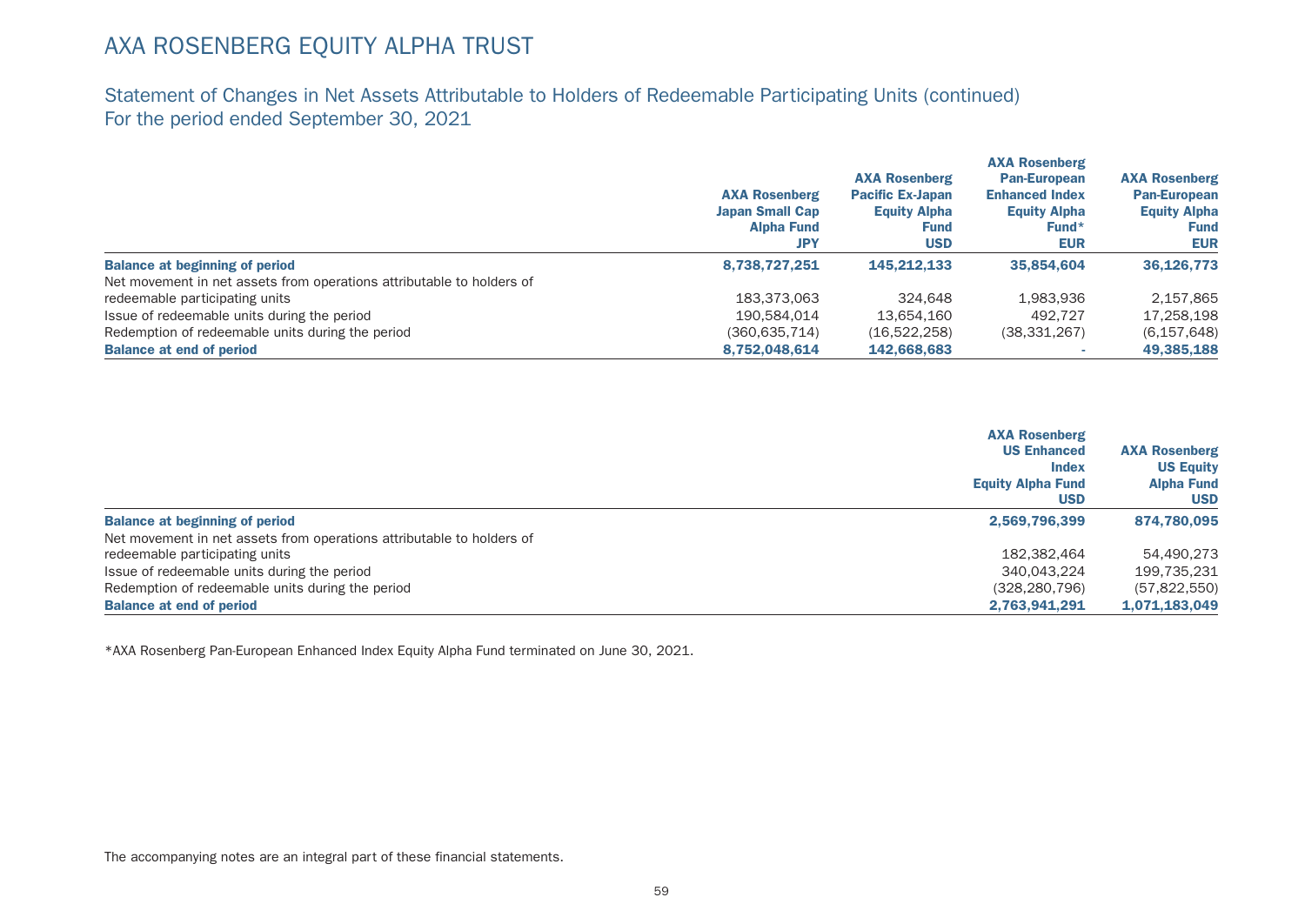## Statement of Changes in Net Assets Attributable to Holders of Redeemable Participating Units (continued) For the period ended September 30, 2020

|                                                                       | <b>AXA Rosenberg</b><br><b>All-Country Asia</b><br><b>Pacific Ex-Japan</b><br><b>Equity Alpha Fund</b><br><b>USD</b> | <b>AXA Rosenberg All</b><br><b>Country Asia</b><br><b>Pacific Ex-Japan</b><br><b>Small Cap Alpha</b><br><b>Fund</b><br><b>USD</b> | <b>AXA Rosenberg</b><br><b>Eurobloc Equity</b><br><b>Alpha</b><br><b>Fund</b><br><b>EUR</b> | <b>AXA Rosenberg</b><br><b>Global Emerging</b><br><b>Markets</b><br><b>Equity Alpha Fund</b><br><b>USD</b> |
|-----------------------------------------------------------------------|----------------------------------------------------------------------------------------------------------------------|-----------------------------------------------------------------------------------------------------------------------------------|---------------------------------------------------------------------------------------------|------------------------------------------------------------------------------------------------------------|
| <b>Balance at beginning of period</b>                                 | 15,034,782                                                                                                           | 79.832.732                                                                                                                        | 78,957,385                                                                                  | 45,101,449                                                                                                 |
| Net movement in net assets from operations attributable to holders of |                                                                                                                      |                                                                                                                                   |                                                                                             |                                                                                                            |
| redeemable participating units                                        | 4.587.277                                                                                                            | 33.989.488                                                                                                                        | 13,143,478                                                                                  | 15,598,529                                                                                                 |
| Issue of redeemable units during the period                           | 1.316.568                                                                                                            | 16.701.033                                                                                                                        | 2.050.915                                                                                   | 13,453,905                                                                                                 |
| Redemption of redeemable units during the period                      | (4,549,875)                                                                                                          | (15, 431, 978)                                                                                                                    | (5,944,851)                                                                                 | (1,859,719)                                                                                                |
| <b>Balance at end of period</b>                                       | 16,388,752                                                                                                           | 115,091,275                                                                                                                       | 88,206,927                                                                                  | 72,294,164                                                                                                 |

|                                                                       | <b>AXA Rosenberg</b><br><b>Global Equity</b><br><b>Alpha Fund</b><br><b>USD</b> | <b>AXA Rosenberg</b><br><b>Global Small Cap</b><br><b>Alpha Fund</b><br><b>USD</b> | <b>AXA Rosenberg</b><br><b>Japan Enhanced</b><br><b>Index</b><br><b>Equity Alpha Fund</b><br><b>JPY</b> | <b>AXA Rosenberg</b><br><b>Japan Equity</b><br><b>Alpha Fund</b><br><b>JPY</b> |
|-----------------------------------------------------------------------|---------------------------------------------------------------------------------|------------------------------------------------------------------------------------|---------------------------------------------------------------------------------------------------------|--------------------------------------------------------------------------------|
| <b>Balance at beginning of period</b>                                 | 345,726,809                                                                     | 121.111.354                                                                        | 10.382.904.586                                                                                          | 9.855.078.094                                                                  |
| Net movement in net assets from operations attributable to holders of |                                                                                 |                                                                                    |                                                                                                         |                                                                                |
| redeemable participating units                                        | 91.987.354                                                                      | 31,816,725                                                                         | 1,497,692,362                                                                                           | 1,342,976,255                                                                  |
| Issue of redeemable units during the period                           | 63,934,991                                                                      | 10.742.786                                                                         | 221.056.724                                                                                             | 225,595,237                                                                    |
| Redemption of redeemable units during the period                      | (32,923,406)                                                                    | (53, 784, 306)                                                                     | (2,313,537,569)                                                                                         | (445, 777, 923)                                                                |
| <b>Balance at end of period</b>                                       | 468.725.748                                                                     | 109,886,559                                                                        | 9.788.116.103                                                                                           | 10.977.871.663                                                                 |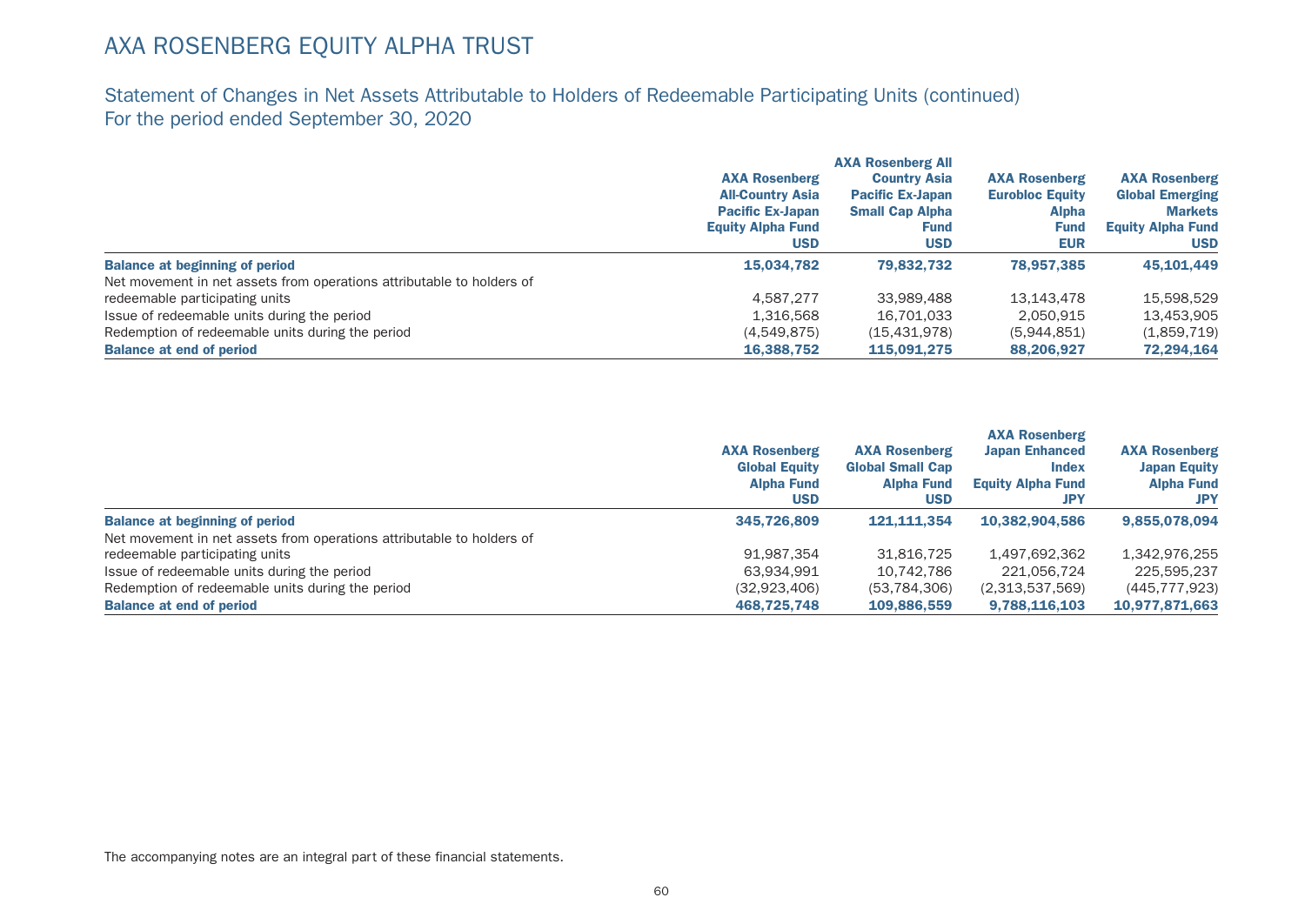## Statement of Changes in Net Assets Attributable to Holders of Redeemable Participating Units (continued) For the period ended September 30, 2020

|                                                                       |                        | <b>AXA Rosenberg</b>    | <b>AXA Rosenberg</b>     | <b>AXA Rosenberg</b> |
|-----------------------------------------------------------------------|------------------------|-------------------------|--------------------------|----------------------|
|                                                                       | <b>AXA Rosenberg</b>   | <b>Pacific Ex-Japan</b> | <b>Pan-European</b>      | <b>Pan-European</b>  |
|                                                                       | <b>Japan Small Cap</b> | <b>Equity Alpha</b>     | <b>Enhanced Index</b>    | <b>Equity Alpha</b>  |
|                                                                       | <b>Alpha Fund</b>      | Fund                    | <b>Equity Alpha Fund</b> | Fund                 |
|                                                                       | <b>JPY</b>             | <b>USD</b>              | <b>EUR</b>               | <b>EUR</b>           |
| <b>Balance at beginning of period</b>                                 | 6.621.994.924          | 102.517.332             | 27.205.821               | 34,423,471           |
| Net movement in net assets from operations attributable to holders of |                        |                         |                          |                      |
| redeemable participating units                                        | 1,089,239,442          | 28,468,123              | 3.589.409                | 3.814.222            |
| Issue of redeemable units during the period                           | 131,486,885            | 2.370.219               | 2.567.436                | 1,583,923            |
| Redemption of redeemable units during the period                      | (307, 782, 335)        | (16,080,931)            | (1,791,422)              | (5,030,995)          |
| <b>Balance at end of period</b>                                       | 7,534,938,916          | 117.274.743             | 31,571,244               | 34,790,621           |

|                                                                       | <b>AXA Rosenberg</b><br><b>US Enhanced</b><br><b>Index</b><br><b>Equity Alpha Fund</b><br><b>USD</b> | <b>AXA Rosenberg</b><br><b>US Equity</b><br><b>Alpha Fund</b><br><b>USD</b> |
|-----------------------------------------------------------------------|------------------------------------------------------------------------------------------------------|-----------------------------------------------------------------------------|
| <b>Balance at beginning of period</b>                                 | 1,975,087,895                                                                                        | 532,577,465                                                                 |
| Net movement in net assets from operations attributable to holders of |                                                                                                      |                                                                             |
| redeemable participating units                                        | 599,353,906                                                                                          | 143.041.156                                                                 |
| Issue of redeemable units during the period                           | 488,914,573                                                                                          | 133,567,841                                                                 |
| Redemption of redeemable units during the period                      | (712, 351, 472)                                                                                      | (145,850,270)                                                               |
| <b>Balance at end of period</b>                                       | 2,351,004,902                                                                                        | 663,336,192                                                                 |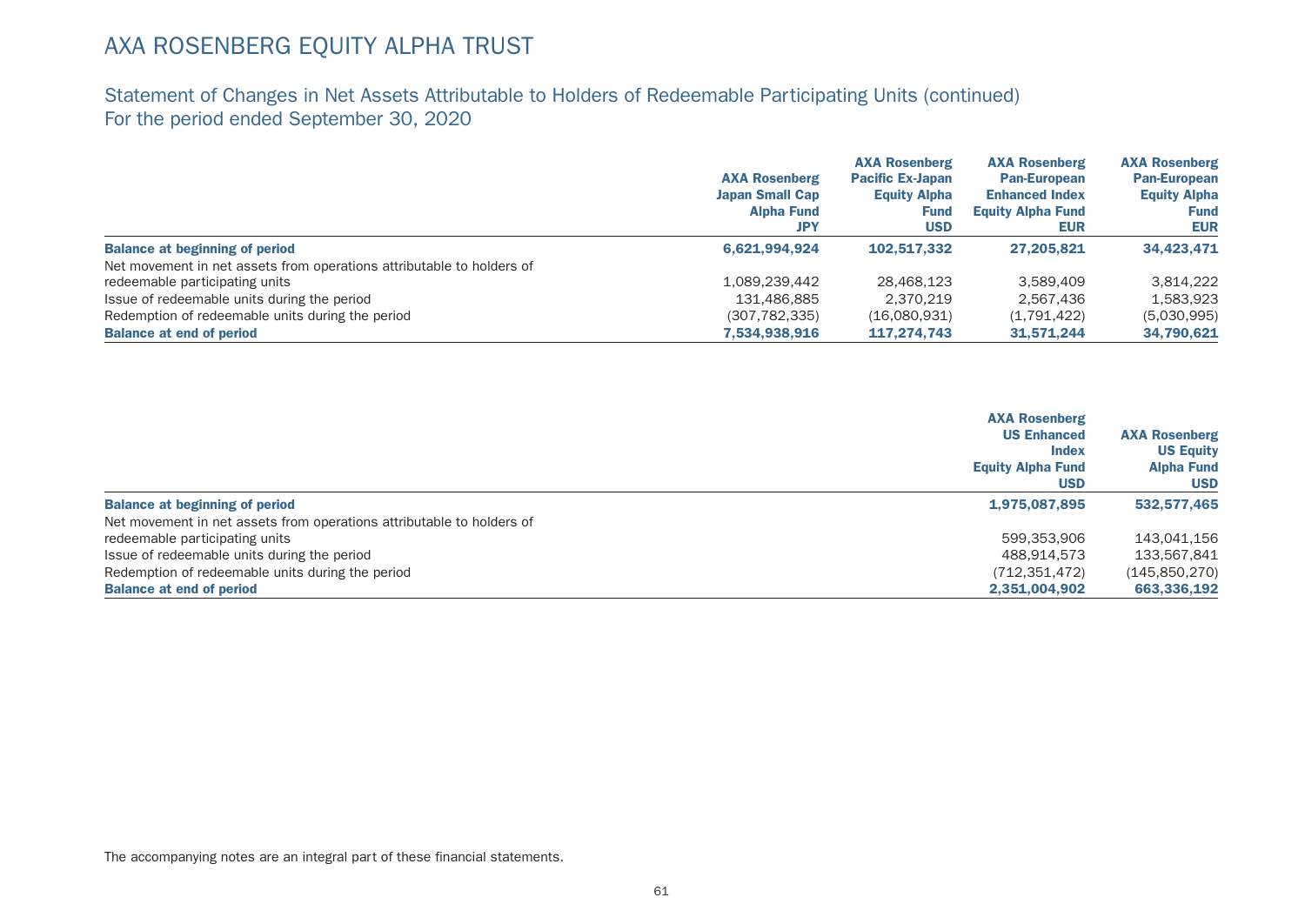## For the period ended September 30, 2021

#### 1. Organisation

AXA Rosenberg Equity Alpha Trust (the "Trust") was created on September 17, 1999 as an open-ended umbrella structure Unit Trust with segregated liability between its sub-funds ("Fund" or "Funds") under a Deed of Trust and is authorised by the Central Bank of Ireland (the "Central Bank") as an Undertaking for Collective Investment in Transferable Securities ("UCITS"). The Trust may be divided into different Funds with one or more class of unit. Creation of any new Fund or class of unit will require the prior approval of the Central Bank.

The following Funds were trading during the period ended September 30, 2021:

AXA Rosenberg All-Country Asia Pacific Ex-Japan Equity Alpha Fund\*

AXA Rosenberg All Country Asia Pacific Ex-Japan Small Cap Alpha Fund

- AXA Rosenberg Eurobloc Equity Alpha Fund
- AXA Rosenberg Global Emerging Markets Equity Alpha Fund
- AXA Rosenberg Global Equity Alpha Fund
- AXA Rosenberg Global Small Cap Alpha Fund
- AXA Rosenberg Japan Enhanced Index Equity Alpha Fund\*\*
- AXA Rosenberg Japan Equity Alpha Fund
- AXA Rosenberg Japan Small Cap Alpha Fund
- AXA Rosenberg Pacific Ex-Japan Equity Alpha Fund
- AXA Rosenberg Pan-European Enhanced Index Equity Alpha Fund\*\*
- AXA Rosenberg Pan-European Equity Alpha Fund
- AXA Rosenberg US Enhanced Index Equity Alpha Fund
- AXA Rosenberg US Equity Alpha Fund

\*AXA Rosenberg All-Country Asia Pacific Ex-Japan Equity Alpha Fund terminated on July 30, 2021.

\*\*AXA Rosenberg Japan Enhanced Index Equity Alpha Fund and AXA Rosenberg Pan-European Enhanced Index Equity Alpha Fund terminated on June 30, 2021.

#### 2. Significant Accounting Policies

#### Statement of Compliance

These condensed financial statements have been prepared in accordance with the Financial Reporting Standard 104 'Interim Financial Reporting' ("FRS 104") and the Irish statute comprising the European Communities (Undertakings for Collective Investment in Transferable Securities) Regulations, 2011 (as amended) and the Central Bank's (Supervision and Enforcement) Act 2013 (Section 48(1)) (Under takings For Collective Investment In Transferable Securities) Regulations 2019 (collectively the "UCITS Regulations").

The condensed unaudited Financial Statements should be read in conjunction with the Trust's annual audited Financial Statements for the year ended March 31, 2021, which have been prepared in accordance with Financial Reporting Standard 102 ("FRS 102") and the UCITS Regulations.

The financial statements of the below mentioned Funds have been prepared on a non-going concern basis.

1) AXA Rosenberg All Country Asia Pacific Ex-Japan Equity Alpha Fund which the Board of Directors of the Manager had resolved to liquidate. The last dealing day was on July 30, 2021.

2) AXA Rosenberg Japan Enhanced Index Equity Alpha Fund which the Board of Directors of the Manager had resolved to liquidate. The last dealing day was on June 30, 2021.

3) AXA Rosenberg Pan-European Enhanced Index Equity Alpha Fund which the Board of Directors of the Manager had resolved to liquidate. The last dealing day was on June 30, 2021.

The Trust has continued to avail of the exemption available to open-ended investment funds under FRS 102 and is not presenting a Cash Flow Statement.

#### Critical Accounting Estimates and Assumptions

Management makes fair value estimation and assumptions concerning the future. The resulting accounting estimates will, by definition, seldom equal the related actual results.

#### Accounting Period

The interim accounting period end is September 30 each year. These financial statements cover the six month period to September 30, 2021.

#### Historical Cost Convention

The financial statements have been prepared under the historical cost convention as modified by the revaluation of financial assets and financial liabilities (including derivative financial instruments) at fair value through profit or loss.

#### 3. Management

The Manager of the Trust is AXA Rosenberg Management Ireland Limited. Under the Trust Deed the Manager is entitled to fees, details of which are contained in Note 5.

The Manager has delegated the per formance of the investment management functions of the Trust to the Investment Manager, who in turn has outsourced some of these functions to the Sub-Investment Managers, details of which are contained in Note 5 to the condensed financial statements.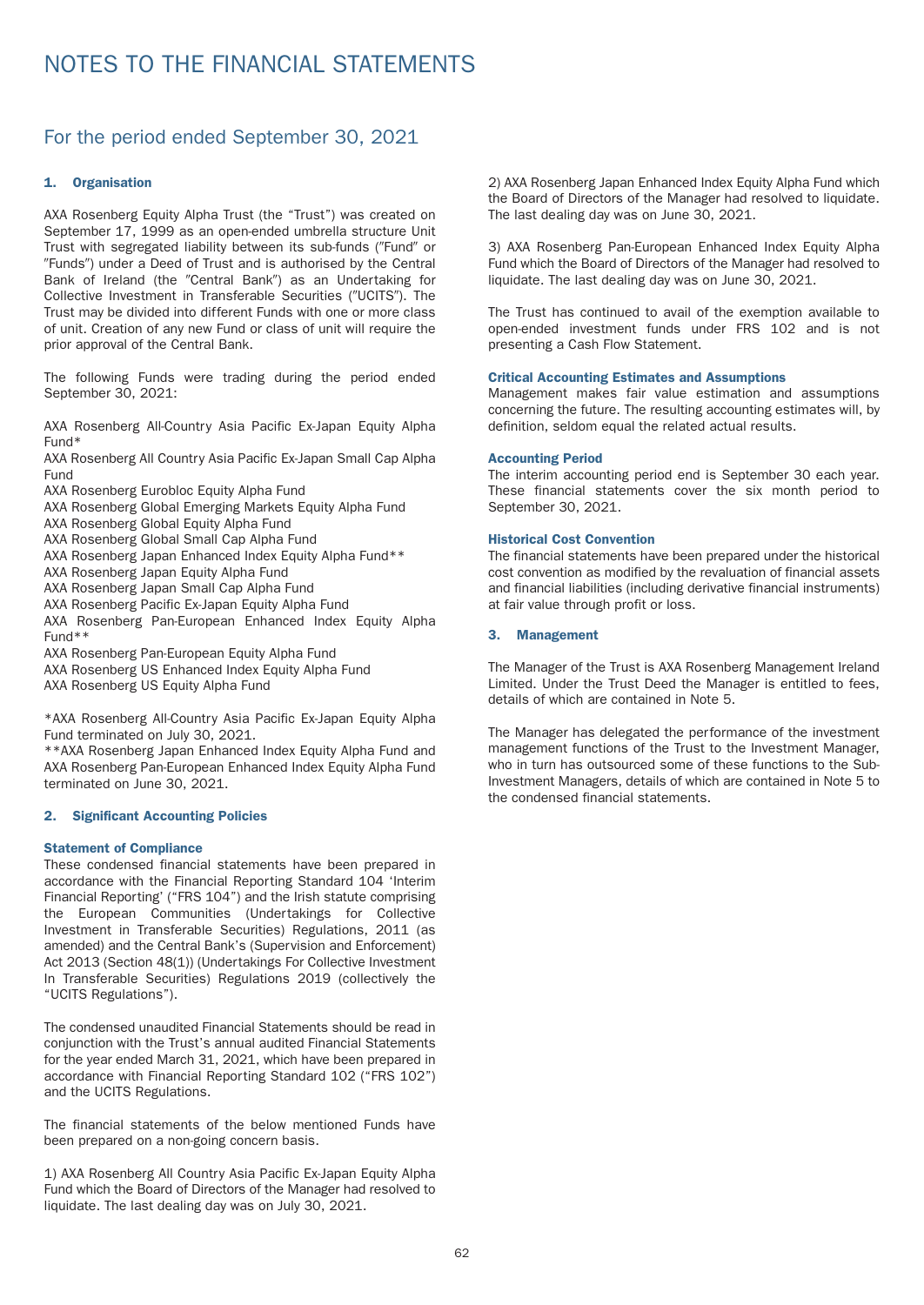## For the period ended September 30, 2021

#### 4. Gains/(Losses) on Investments and Foreign Currency

#### For the period ended September 30, 2021

|                                                                      |                                | <b>Unrealised gain</b><br>on investments &    | Realised gain/(loss)<br>on investments &      | Net gain on<br>investments &                  |
|----------------------------------------------------------------------|--------------------------------|-----------------------------------------------|-----------------------------------------------|-----------------------------------------------|
| <b>Fund</b>                                                          | <b>Base</b><br><b>Currency</b> | foreign currency<br><b>September 30, 2021</b> | foreign currency<br><b>September 30, 2021</b> | foreign currency<br><b>September 30, 2021</b> |
| AXA Rosenberg All-Country Asia Pacific Ex-Japan Equity Alpha Fund*   | <b>USD</b>                     | (3,368,045)                                   | 3,464,356                                     | 96,311                                        |
| AXA Rosenberg All Country Asia Pacific Ex-Japan Small Cap Alpha Fund | <b>USD</b>                     | (12,667,905)                                  | 16,555,868                                    | 3,887,963                                     |
| AXA Rosenberg Eurobloc Equity Alpha Fund                             | <b>EUR</b>                     | (2,008,433)                                   | 8.526.769                                     | 6,518,336                                     |
| AXA Rosenberg Global Emerging Markets Equity Alpha Fund              | <b>USD</b>                     | (9,216,559)                                   | 2,957,184                                     | (6, 259, 375)                                 |
| AXA Rosenberg Global Equity Alpha Fund                               | <b>USD</b>                     | (20, 639, 799)                                | 47,789,854                                    | 27,150,055                                    |
| AXA Rosenberg Global Small Cap Alpha Fund                            | <b>USD</b>                     | (7,763,938)                                   | 13,846,501                                    | 6,082,563                                     |
| AXA Rosenberg Japan Enhanced Index Equity Alpha Fund**               | <b>JPY</b>                     | (2,098,579,007)                               | 2,035,202,695                                 | (63, 376, 312)                                |
| AXA Rosenberg Japan Equity Alpha Fund                                | <b>JPY</b>                     | 108,585,836                                   | 507,782,018                                   | 616,367,854                                   |
| AXA Rosenberg Japan Small Cap Alpha Fund                             | JPY                            | (133, 355, 532)                               | 282,904,092                                   | 149,548,560                                   |
| AXA Rosenberg Pacific Ex-Japan Equity Alpha Fund                     | <b>USD</b>                     | (14, 164, 502)                                | 11,040,023                                    | (3, 124, 479)                                 |
| AXA Rosenberg Pan-European Enhanced Index Equity Alpha Fund**        | <b>EUR</b>                     | (4,498,715)                                   | 6,167,471                                     | 1,668,756                                     |
| AXA Rosenberg Pan-European Equity Alpha Fund                         | <b>EUR</b>                     | (1,284,052)                                   | 2,889,007                                     | 1,604,955                                     |
| AXA Rosenberg US Enhanced Index Equity Alpha Fund                    | <b>USD</b>                     | (33,816,442)                                  | 205,834,892                                   | 172,018,450                                   |
| AXA Rosenberg US Equity Alpha Fund                                   | <b>USD</b>                     | (22,697,925)                                  | 74,878,069                                    | 52,180,144                                    |

\*AXA Rosenberg All-Country Asia Pacific Ex-Japan Equity Alpha Fund terminated on July 30, 2021.

\*\*AXA Rosenberg Japan Enhanced Index Equity Alpha Fund and AXA Rosenberg Pan-European Enhanced Index Equity Alpha Fund terminated on June 30, 2021.

#### For the period ended September 30, 2020

|                                                                      |                                | <b>Unrealised gain</b><br>on investments &    | Realised gain/(loss)<br>on investments &      | Net gain on<br>investments &                  |
|----------------------------------------------------------------------|--------------------------------|-----------------------------------------------|-----------------------------------------------|-----------------------------------------------|
| <b>Fund</b>                                                          | <b>Base</b><br><b>Currency</b> | foreign currency<br><b>September 30, 2020</b> | foreign currency<br><b>September 30, 2020</b> | foreign currency<br><b>September 30, 2020</b> |
| AXA Rosenberg All-Country Asia Pacific Ex-Japan Equity Alpha Fund    | <b>USD</b>                     | 3,387,739                                     | 882.844                                       | 4,270,583                                     |
| AXA Rosenberg All Country Asia Pacific Ex-Japan Small Cap Alpha Fund | <b>USD</b>                     | 28,543,188                                    | 4,094,079                                     | 32,637,267                                    |
| AXA Rosenberg Eurobloc Equity Alpha Fund                             | <b>EUR</b>                     | 12.986.502                                    | (763.320)                                     | 12,223,182                                    |
| AXA Rosenberg Global Emerging Markets Equity Alpha Fund              | <b>USD</b>                     | 12,243,343                                    | 2,513,169                                     | 14,756,512                                    |
| AXA Rosenberg Global Equity Alpha Fund                               | <b>USD</b>                     | 73,868,921                                    | 16,635,642                                    | 90,504,563                                    |
| AXA Rosenberg Global Small Cap Alpha Fund                            | <b>USD</b>                     | 37.044.791                                    | (5,771,533)                                   | 31,273,258                                    |
| AXA Rosenberg Japan Enhanced Index Equity Alpha Fund                 | <b>JPY</b>                     | 1,436,476,659                                 | (4,492,080)                                   | 1,431,984,579                                 |
| AXA Rosenberg Japan Equity Alpha Fund                                | <b>JPY</b>                     | 1,577,034,226                                 | (299, 759, 651)                               | 1,277,274,575                                 |
| AXA Rosenberg Japan Small Cap Alpha Fund                             | <b>JPY</b>                     | 1,299,170,896                                 | (233, 814, 615)                               | 1,065,356,281                                 |
| AXA Rosenberg Pacific Ex-Japan Equity Alpha Fund                     | <b>USD</b>                     | 26,921,886                                    | (588, 698)                                    | 26,333,188                                    |
| AXA Rosenberg Pan-European Enhanced Index Equity Alpha Fund          | <b>EUR</b>                     | 4,150,354                                     | (927, 318)                                    | 3,223,036                                     |
| AXA Rosenberg Pan-European Equity Alpha Fund                         | <b>EUR</b>                     | 4,335,901                                     | (844, 930)                                    | 3,490,971                                     |
| AXA Rosenberg US Enhanced Index Equity Alpha Fund                    | <b>USD</b>                     | 483.741.234                                   | 103,145,970                                   | 586,887,204                                   |
| AXA Rosenberg US Equity Alpha Fund                                   | <b>USD</b>                     | 90.678.829                                    | 49.746.482                                    | 140,425,311                                   |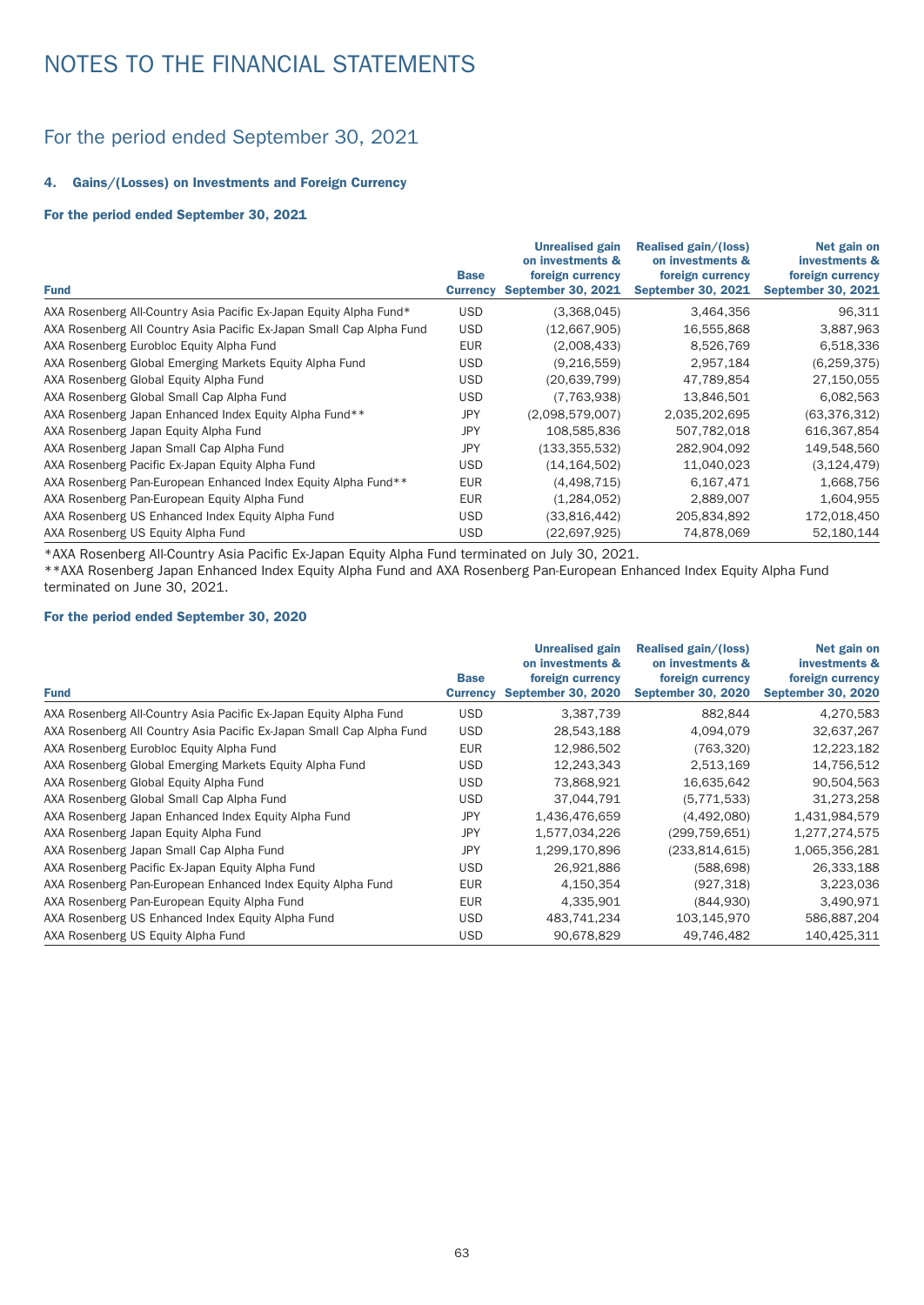### For the period ended September 30, 2021

#### 5. Fees and Expenses

#### Management Fees

The Manager has entered into a Trust Deed with the Trustee. Under this Trust Deed, the Manager is entitled to a fee expressed as a percentage of the daily NAV of each respective unit class for the period where the relevant unit class was active during the year, which is calculated daily and payable monthly in arrears. The Manager will be responsible for discharging, from this fee, all fees of the Investment Manager (who will in turn, discharge from its fees, the fees of any sub-investment managers). The out of pocket expenses of the Manager, Investment Manager and Sub-Investment Managers will be borne by the Trust.

The annual rates below apply to the period ended September 30, 2021.

|                                                                 |       |                          |       |       |                   |                          | A€    | B€                                 | E€                       | M€     |                |                          |       |             |                          |          |                |     |       |        |
|-----------------------------------------------------------------|-------|--------------------------|-------|-------|-------------------|--------------------------|-------|------------------------------------|--------------------------|--------|----------------|--------------------------|-------|-------------|--------------------------|----------|----------------|-----|-------|--------|
| <b>Fund</b>                                                     | $A^*$ | A€                       | AS    | в۰    | $B \in$           | E€                       |       | <b>Hedged Hedged Hedged Hedged</b> |                          |        | - M            | M€                       | M£    | A£          | B£.                      | $AD \in$ | Ι€             | IS. | Ι¥    | 'S*    |
| AXA Rosenberg All-Country Asia Pacific Ex-Japan Equity Alpha    |       | 0.70% 0.70%              |       | .35%  | 1.35% 1.35%       |                          | 0.70% |                                    |                          |        | 0.00%          |                          |       |             |                          |          |                |     |       |        |
| Fund <sup>**</sup>                                              |       |                          |       |       |                   |                          |       |                                    |                          |        |                |                          |       |             |                          |          |                |     |       |        |
| AXA Rosenberg All Country Asia Pacific Ex-Japan Small Cap Alpha |       | 0.80% 0.80%              |       |       | 1.50% 1.50% 1.50% |                          | 0.80% |                                    |                          |        | 0.00%          | $\overline{\phantom{a}}$ |       | 0.80%       |                          |          |                |     |       |        |
| Fund                                                            |       |                          |       |       |                   |                          |       |                                    |                          |        |                |                          |       |             |                          |          |                |     |       |        |
| AXA Rosenberg Eurobloc Equity Alpha Fund                        | 0.70% |                          |       | .35%  |                   | 1.35%                    |       |                                    |                          |        | 0.00%          |                          |       |             |                          |          |                |     |       |        |
| AXA Rosenberg Global Emerging Markets Equity Alpha Fund         |       | 0.70% 0.70%              |       |       | 35% 1.35%         |                          |       |                                    | 1.35%                    | $\sim$ | 0.00%          | $\overline{\phantom{a}}$ | 0.00% | 0.70%       |                          |          |                |     |       | 0.25%  |
| AXA Rosenberg Global Equity Alpha Fund                          |       | 0.70% 0.70%              |       |       | 1.35% 1.35% 1.35% |                          |       |                                    |                          |        | $\sim$         | 0.00%                    |       | 0.70% 1.35% |                          |          |                |     |       |        |
| AXA Rosenberg Global Small Cap Alpha Fund                       |       | 0.80% 0.80%              |       |       | 1.50% 1.50% 1.50% |                          | 0.80% |                                    |                          |        | 0.00%          | $\overline{\phantom{a}}$ |       | 0.80%       | $\overline{\phantom{0}}$ | 0.80%    |                |     |       |        |
| AXA Rosenberg Japan Enhanced Index Equity Alpha Fund***         | 0.35% | $\overline{\phantom{a}}$ |       | 0.80% |                   |                          | 0.35% |                                    | $\overline{\phantom{a}}$ | 0.00%  | 0.00%          |                          |       |             |                          |          | 0.25%          |     | 0.25% |        |
| AXA Rosenberg Japan Equity Alpha Fund                           | 0.70% |                          |       |       | 1.35% 1.35% 1.35% |                          | 0.70% | 1.35%                              | $\overline{\phantom{0}}$ | 0.00%  | 0.00%          |                          |       |             |                          |          |                |     |       |        |
| AXA Rosenberg Japan Small Cap Alpha Fund                        |       | 0.80% 0.80%              |       |       | 1.50% 1.50% 1.50% |                          | 0.80% |                                    | $\overline{\phantom{a}}$ |        | 0.00%          |                          |       | 0.80%       |                          |          |                |     |       |        |
| AXA Rosenberg Pacific Ex-Japan Equity Alpha Fund                |       | 0.70% 0.70%              |       |       | 1.35% 1.35% 1.35% |                          | 0.70% |                                    |                          |        | $0.00\%$ 0.00% |                          |       |             |                          |          |                |     |       |        |
| AXA Rosenberg Pan-European Enhanced Index Equity Alpha          | 0.35% |                          |       | 0.80% |                   |                          |       |                                    |                          |        | 0.00%          |                          |       |             |                          |          | 0.25%          |     |       | 0.125% |
| $Fund***$                                                       |       |                          |       |       |                   |                          |       |                                    |                          |        |                |                          |       |             |                          |          |                |     |       |        |
| AXA Rosenberg Pan-European Equity Alpha Fund                    | 0.70% |                          | 0.70% | .35%  |                   | 35%                      |       |                                    |                          |        | $0.00\%$       |                          |       |             |                          |          |                |     |       |        |
| AXA Rosenberg US Enhanced Index Equity Alpha Fund               |       | 0.35% 0.35%              |       |       | 0.80% 0.80%       |                          | 0.35% | 0.80%                              | 0.80%                    |        | 0.00% 0.00%    |                          |       | 0.35%       |                          |          | $0.25\%$ 0.25% |     |       |        |
| AXA Rosenberg US Equity Alpha Fund                              | 0.70% |                          |       |       | 1.35% 1.35%       | $\overline{\phantom{a}}$ | 0.70% | 1.35%                              | 1.35%                    |        | 0.00%          |                          |       |             |                          |          |                |     |       |        |

\*Class is denominated in the Fund's base currency.

\*\*AXA Rosenberg All-Country Asia Pacific Ex-Japan Equity Alpha Fund terminated on July 30, 2021.

\*\*\*AXA Rosenberg Japan Enhanced Index Equity Alpha Fund and AXA Rosenberg Pan-European Enhanced Index Equity Alpha Fund terminated on June 30, 2021.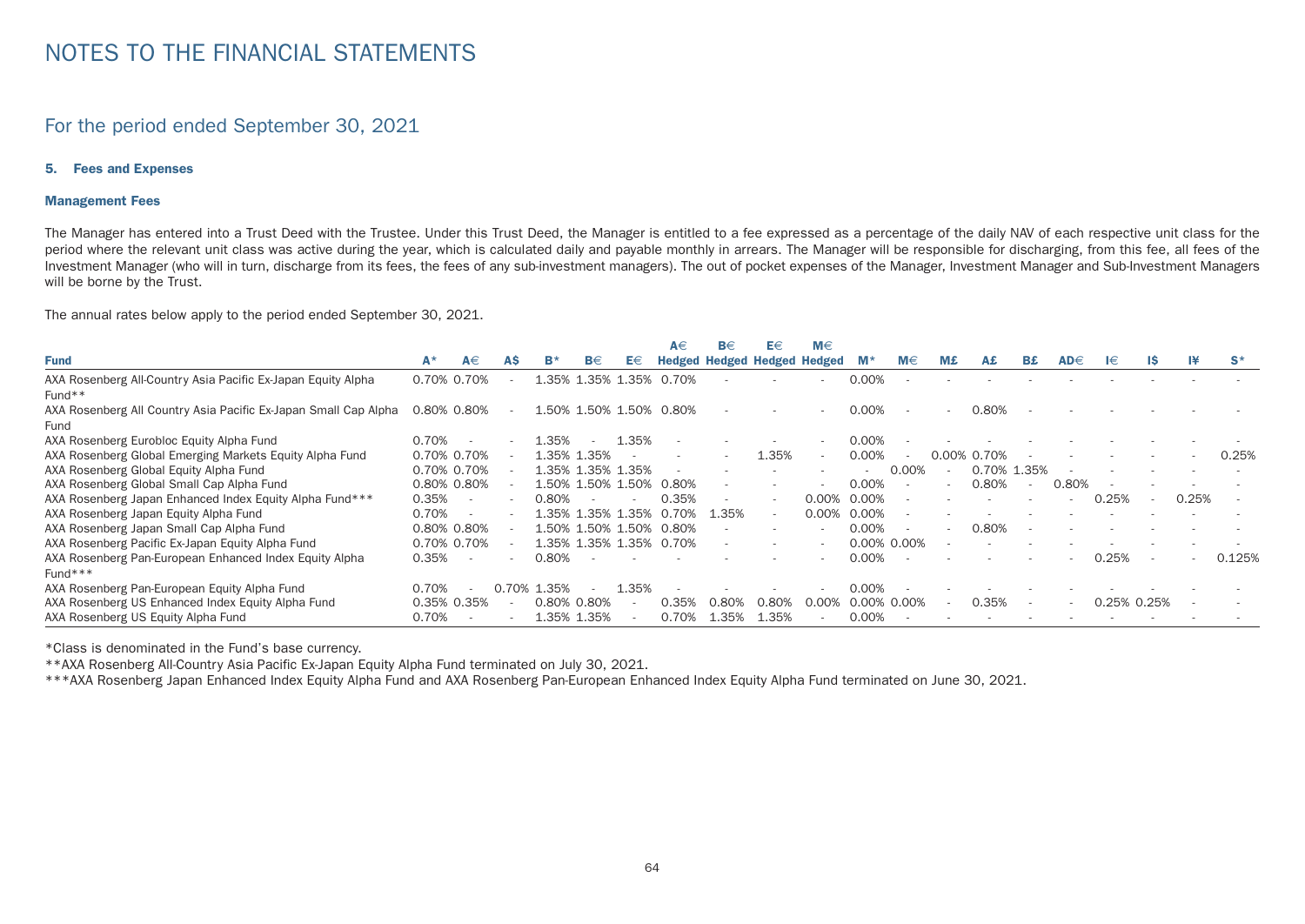## For the period ended September 30, 2021

#### 5. Fees and Expenses (continued)

#### Administration Fees

State Street Fund Services (Ireland) Limited, the Administrator, shall be entitled to a fee calculated as a percentage per annum of the NAV of each Fund paid out of the assets of the applicable Fund. This annual fee is calculated based upon each Fund's daily average net assets and payable monthly in arrears in an amount of 0.03% for those Funds with less than USD100 million of average net assets. For those Funds with over USD100 million of average net assets, the rate is 0.0365% on the first USD200 million of average net assets, 0.02% on the next USD300 million of average net assets and 0.01% of average net assets above USD500 million.

The Administrator shall also be entitled to receive a transfer agency fee of USD10 for each automated, or USD25 for each manual, transfer agency transaction including each subscription, redemption, transfer, conversion and distribution.

The Administrator shall also be entitled to be reimbursed for all properly vouched reasonable expenses incurred by the Administrator on behalf of the Trust.

#### Trustee and Custody Fees

The Trustee shall be entitled to fees calculated as a percentage per annum of the NAV of each Fund payable out of the assets of each Fund based on the average NAV of each Fund of 0.01% of average net assets per annum, which is calculated daily and payable monthly in arrears.

The Trustee shall be entitled to be reimbursed for all agreed subcustodian fees, expenses and transaction charges (which will be charged at normal commercial rates), together with reasonable and properly vouched out-of-pocket expenses incurred by the Trustee in the performance of its duties under the Trust Deed out of the assets of each Fund.

#### Transaction costs

For the period ended September 30, 2021 and September 30, 2020 each Fund incurred transactions costs were as follows:

|                                                                      |                 | <b>Transaction Costs</b><br>for the period ended | <b>Transaction Costs</b><br>for the period ended |
|----------------------------------------------------------------------|-----------------|--------------------------------------------------|--------------------------------------------------|
| <b>Fund</b>                                                          | <b>Currency</b> | <b>September 30, 2021</b>                        | <b>September 30, 2020</b>                        |
| AXA Rosenberg All-Country Asia Pacific Ex-Japan Equity Alpha Fund*   | <b>USD</b>      | 49.310                                           | 37.797                                           |
| AXA Rosenberg All Country Asia Pacific Ex-Japan Small Cap Alpha Fund | <b>USD</b>      | 433.215                                          | 173,532                                          |
| AXA Rosenberg Eurobloc Equity Alpha Fund                             | <b>EUR</b>      | 132.122                                          | 86,876                                           |
| AXA Rosenberg Global Emerging Markets Equity Alpha Fund              | <b>USD</b>      | 180.391                                          | 104.277                                          |
| AXA Rosenberg Global Equity Alpha Fund                               | <b>USD</b>      | 187.739                                          | 154.956                                          |
| AXA Rosenberg Global Small Cap Alpha Fund                            | <b>USD</b>      | 155.130                                          | 78.607                                           |
| AXA Rosenberg Japan Enhanced Index Equity Alpha Fund**               | <b>JPY</b>      | 5.284.700                                        | 3,660,663                                        |
| AXA Rosenberg Japan Equity Alpha Fund                                | <b>JPY</b>      | 8.571.660                                        | 3,806,239                                        |
| AXA Rosenberg Japan Small Cap Alpha Fund                             | JPY             | 3.816.213                                        | 2,833,843                                        |
| AXA Rosenberg Pacific Ex-Japan Equity Alpha Fund                     | <b>USD</b>      | 167,364                                          | 90,179                                           |
| AXA Rosenberg Pan-European Enhanced Index Equity Alpha Fund**        | <b>EUR</b>      | 25,832                                           | 36.635                                           |
| AXA Rosenberg Pan-European Equity Alpha Fund                         | <b>EUR</b>      | 93.490                                           | 42.289                                           |
| AXA Rosenberg US Enhanced Index Equity Alpha Fund                    | <b>USD</b>      | 273,560                                          | 343,476                                          |
| AXA Rosenberg US Equity Alpha Fund                                   | <b>USD</b>      | 180.909                                          | 153,420                                          |

\*AXA Rosenberg All-Country Asia Pacific Ex-Japan Equity Alpha Fund terminated on July 30, 2021.

\*\*AXA Rosenberg Japan Enhanced Index Equity Alpha Fund and AXA Rosenberg Pan-European Enhanced Index Equity Alpha Fund terminated on June 30, 2021.

#### Distribution Fees

The Manager has appointed the Investment Manager as Master Distributor for the Trust. The Distributor is entitled to a distribution fee in respect of all the active classes of units (except for class E), which will be payable by the Manager out of its own assets. The fee payable in respect of class E units shall be payable out of the assets attributable to the class E units of the relevant Fund only. This distribution fee is calculated daily and paid monthly in arrears, at an annual rate of up to a maximum of 0.75% per annum on the relevant Units and calculated on the average daily NAV of the relevant units.

#### 6. Distributions

The Directors of the Manager are empowered to declare dividends on any class of units in respect of any Fund. Generally, it is intended that the classes of units shall be accumulating classes and, therefore, it is not intended to distribute dividends to unitholders in these classes. In the absence of such a declaration, the net revenue from these classes will be accumulated and reinvested on behalf of unitholders.

However, the Directors may create classes of units that are distributing units. In respect of these units, the Directors have resolved that distributions should be paid out of the interest and dividends earned by the relevant Funds, which are attributable to the relevant distributing unit class. These dividends will be declared and paid as set out in the relevant Funds' details (in the Trust's Prospectus) which will also set out the relevant distribution dates and payment frequencies. Any distribution or other monies payable in respect of any unit (excluding any fees) will be paid by CHAPS, SWIFT, telegraphic or federal wire transfer to the bank account of the relevant unitholder as indicated on the Application Form for the units or as otherwise advised or agreed between the Manager and the unitholder.

#### 7. Soft Commissions and Directed Brokerage Services

During the period ended September 30, 2021 and the year ended March 31, 2021 the Trust did not enter into any soft commission or directed brokerage services arrangements.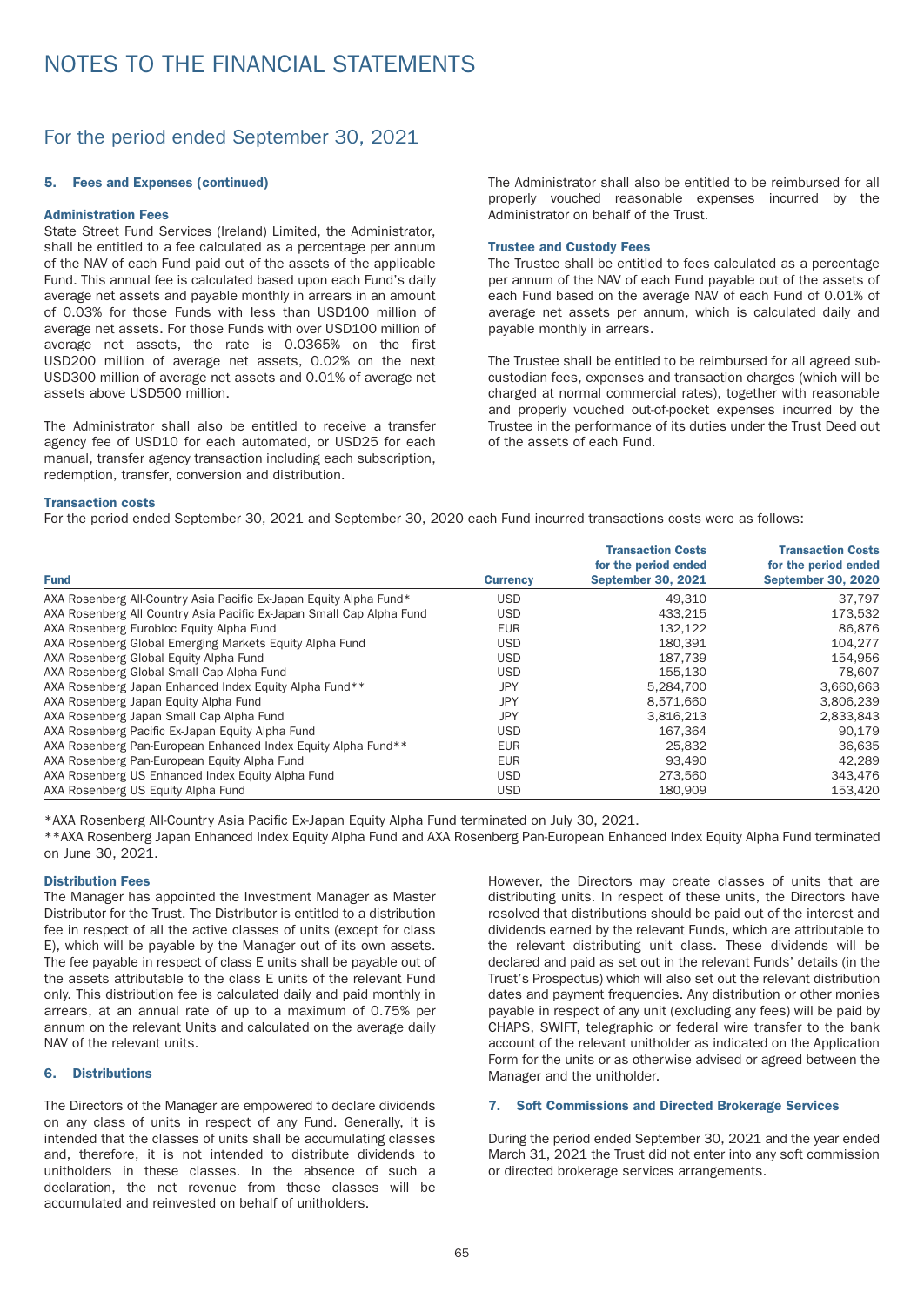## For the period ended September 30, 2021

#### 8. Securities Lending

The Trust may employ techniques and instruments relating to transferable securities for efficient por tfolio management purposes including security lending arrangements.

The Funds may utilise stock lending agreements. In such a transaction, the Funds may temporarily transfer their securities to a borrower, with agreement by the borrower to return equivalent securities to the Funds. In entering into such a transaction a Fund will be endeavouring to increase the returns of its portfolio of securities by receiving a fee for lending its securities to the borrower, while retaining the securities potential for capital appreciation.

The Manager on behalf of the Funds has appointed AXA Investment Managers GS Ltd to act as its agent for the purpose of lending securities to brokers, dealers and other financial institutions. The agent earns a fee equal to 20% of the security lending income earned on the transaction.

Securities lending income is received net of fees as shown in the Statement of Comprehensive Income for each Fund. Securities lending income receivable is accounted for on an accruals basis and shown in the Statement of Financial Position.

Collateral received, can take the form of cash and highly-rated government debt. The collateral is maintained for the Funds at a minimum margin of 105% of the value of the security on loan and marked to market daily. There was no cash collateral received as at September 30, 2021 and March 31, 2021.

As of September 30, 2021 the value of outstanding securities on loan, the value of collateral received and the % of collateral of value of securities on loan recorded by the Funds were as follows:

September 30, 2021

| <b>Fund</b>                                       | <b>Currency</b> | <b>Value of</b><br><b>Ouststanding</b><br><b>Securities on</b><br>Loan | <b>Value of</b><br><b>Collateral</b> | % of Collateral<br>of Value of Securities<br>on Loan |
|---------------------------------------------------|-----------------|------------------------------------------------------------------------|--------------------------------------|------------------------------------------------------|
| AXA Rosenberg Eurobloc Equity Alpha Fund          | <b>EUR</b>      | 6.910.229                                                              | 7.407.985                            | 107                                                  |
| AXA Rosenberg Global Equity Alpha Fund            | <b>USD</b>      | 34,484,314                                                             | 40.194.679                           | 117                                                  |
| AXA Rosenberg Global Small Cap Alpha Fund         | <b>USD</b>      | 4.710.574                                                              | 5.189.058                            | 110                                                  |
| AXA Rosenberg Japan Equity Alpha Fund             | JPY             | 3.431.537.490                                                          | 4.172.216.349                        | 122                                                  |
| AXA Rosenberg Japan Small Cap Alpha Fund          | JPY             | 346,188,499                                                            | 419.827.334                          | 121                                                  |
| AXA Rosenberg Pan-European Equity Alpha Fund      | <b>EUR</b>      | 1.840.074                                                              | 1.991.769                            | 108                                                  |
| AXA Rosenberg US Enhanced Index Equity Alpha Fund | <b>USD</b>      | 63.038.316                                                             | 66.202.011                           | 105                                                  |
| AXA Rosenberg US Equity Alpha Fund                | <b>USD</b>      | 17,598,477                                                             | 18,481,689                           | 105                                                  |

\*AXA Rosenberg Japan Enhanced Index Equity Alpha Fund and AXA Rosenberg Pan-European Enhanced Index Equity Alpha Fund terminated on June 30, 2021.

As of March 31, 2021 the value of outstanding securities on loan, the value of collateral received and the % of collateral of value of securities on loan recorded by the Funds was as follows:

March 31, 2021

| <b>Fund</b>                                                 | <b>Currency</b> | <b>Value of</b><br><b>Ouststanding</b><br><b>Securities on</b><br>Loan | <b>Value of</b><br><b>Collateral</b> | % of Collateral<br>of Value of Securities<br>on Loan |
|-------------------------------------------------------------|-----------------|------------------------------------------------------------------------|--------------------------------------|------------------------------------------------------|
| AXA Rosenberg Eurobloc Equity Alpha Fund                    | <b>EUR</b>      | 3.300.960                                                              | 3.590.285                            | 109                                                  |
| AXA Rosenberg Global Equity Alpha Fund                      | <b>USD</b>      | 35.984.817                                                             | 38,553,608                           | 107                                                  |
| AXA Rosenberg Global Small Cap Alpha Fund                   | <b>USD</b>      | 2.908.995                                                              | 3.184.230                            | 109                                                  |
| AXA Rosenberg Japan Enhanced Index Equity Alpha Fund        | JPY             | 1.568.541.912                                                          | 1.696.993.417                        | 108                                                  |
| AXA Rosenberg Japan Equity Alpha Fund                       | JPY             | 2.314.951.277                                                          | 2.499.757.125                        | 108                                                  |
| AXA Rosenberg Japan Small Cap Alpha Fund                    | JPY             | 511.067.791                                                            | 559.180.168                          | 109                                                  |
| AXA Rosenberg Pan-European Enhanced Index Equity Alpha Fund | <b>EUR</b>      | 2.099.199                                                              | 2.271.462                            | 108                                                  |
| AXA Rosenberg Pan-European Equity Alpha Fund                | <b>EUR</b>      | 2.474.715                                                              | 2.680.878                            | 108                                                  |
| AXA Rosenberg US Enhanced Index Equity Alpha Fund           | <b>USD</b>      | 29.710.550                                                             | 31.615.539                           | 106                                                  |
| AXA Rosenberg US Equity Alpha Fund                          | <b>USD</b>      | 1.048.813                                                              | 1.115.654                            | 106                                                  |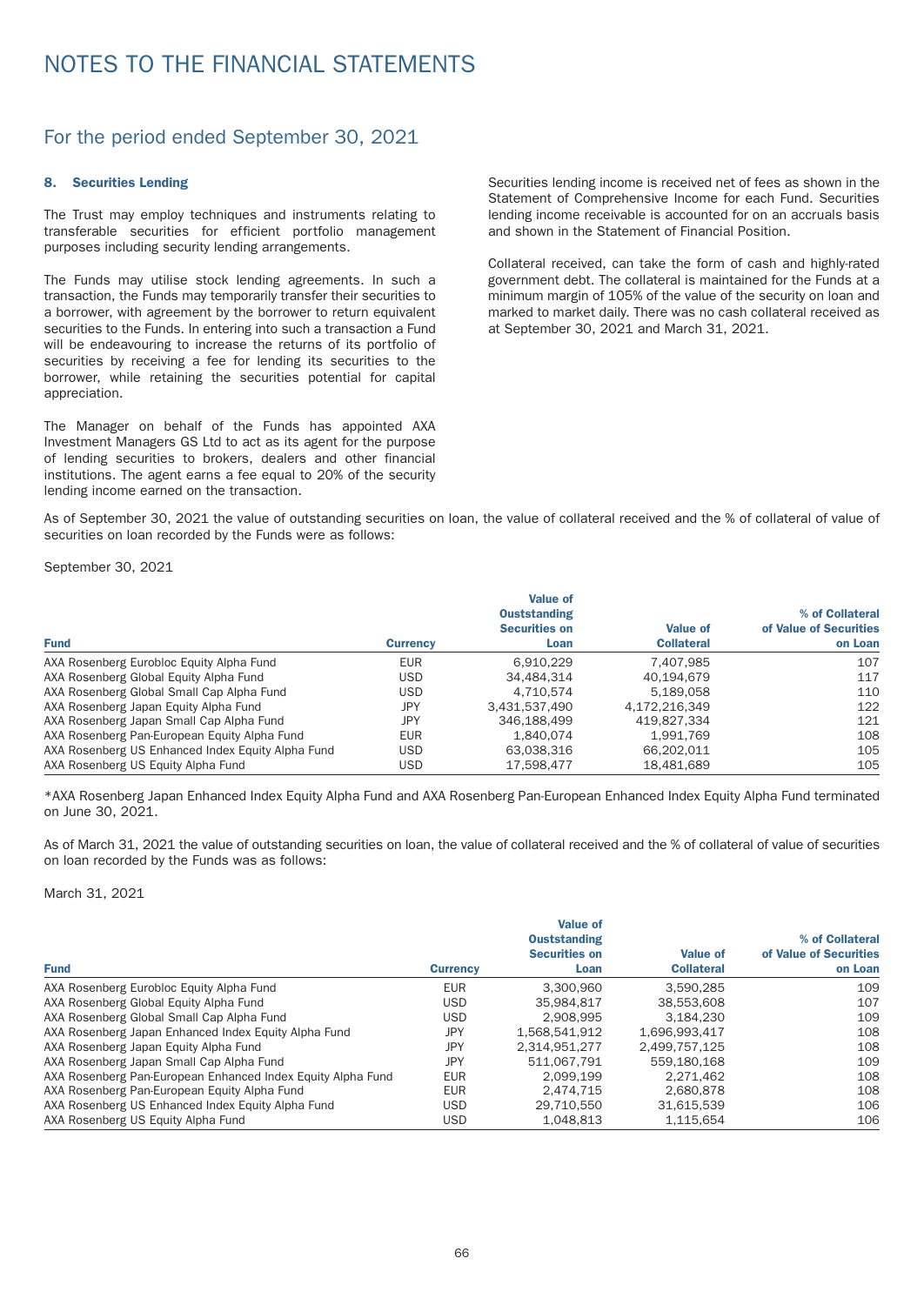## For the period ended September 30, 2021

#### 8. Securities Lending (continued)

Collateral is marked to market daily and as such, it is reported to the Trustee and the Investment Manager on a daily basis. Details of collateral and amount of securities on loan are provided on pages 68 to 71. The tables below identify the counterparty names and percentage of collateral exposures as at September 30, 2021 and March 31, 2021.

| <b>Counterparties</b>           | <b>Standard &amp; Poors</b><br><b>Credit Rating</b><br>September 30,<br>2021 | $%$ of<br><b>Collateral</b><br><b>September 30, 2021</b> | <b>Standard &amp; Poors</b><br><b>Credit Rating</b><br>March 31.<br>2021 | $%$ of<br><b>Collateral</b><br><b>March 31, 2021</b> |
|---------------------------------|------------------------------------------------------------------------------|----------------------------------------------------------|--------------------------------------------------------------------------|------------------------------------------------------|
| <b>Barclays Capital Inc</b>     | A                                                                            | 20.61                                                    | A                                                                        | 28.17                                                |
| Citigroup Global Markets Ltd    | $A+$                                                                         | 16.92                                                    | $A+$                                                                     | 8.86                                                 |
| Credit Suisse AG                | $A+$                                                                         | 0.10                                                     | $A+$                                                                     | 0.93                                                 |
| JPMorgan Securities Plc         |                                                                              | $\overline{\phantom{a}}$                                 | $A+$                                                                     | 2.11                                                 |
| Merrill Lynch International     |                                                                              | $\sim$                                                   | $A+$                                                                     | 23.10                                                |
| <b>MUFG Securities EMEA Plc</b> |                                                                              | $\sim$                                                   | A                                                                        | 20.41                                                |
| Natixis SA                      | A                                                                            | 57.31                                                    | $A+$                                                                     | 15.97                                                |
| Societe Generale SA             | A                                                                            | 1.38                                                     | $\overline{\phantom{a}}$                                                 |                                                      |
| UBS AG                          | $A+$                                                                         | 3.68                                                     | $A+$                                                                     | 0.45                                                 |
| <b>Total</b>                    |                                                                              | 100.00                                                   |                                                                          | 100.00                                               |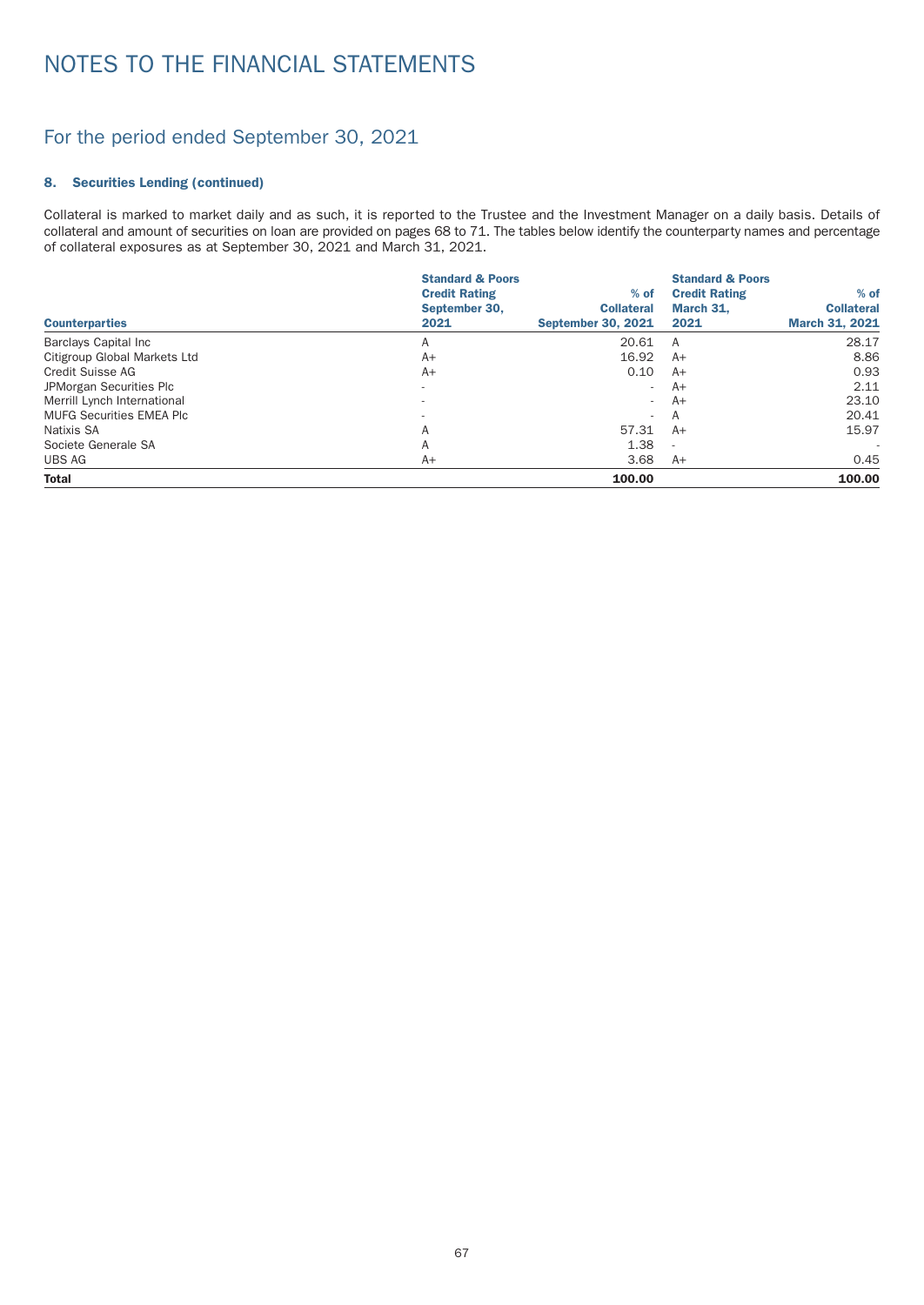## For the period ended September 30, 2021

#### 8. Securities Lending (continued)

The table below details the value of securities on loan by Fund and by counterparty at September 30, 2021.

|                                                      |                 | <b>Barclays</b><br><b>Capital Inc</b> | <b>Citigroup</b><br><b>Global</b><br><b>Markets Ltd</b> | <b>Credit</b><br><b>Suisse AG</b> | <b>Natixis SA</b> | <b>Societe</b><br><b>Generale SA</b> | <b>UBS AG</b>            | <b>Total</b>  |
|------------------------------------------------------|-----------------|---------------------------------------|---------------------------------------------------------|-----------------------------------|-------------------|--------------------------------------|--------------------------|---------------|
| <b>Standard &amp; Poors Credit Rating</b>            | <b>Currency</b> | A                                     | $A+$                                                    | $A+$                              | A                 | А                                    | A+                       |               |
| AXA Rosenberg Eurobloc Equity Alpha<br>Fund          | <b>EUR</b>      | $\overline{\phantom{a}}$              |                                                         | $\overline{\phantom{0}}$          | 4,781,401         | 945,690                              | 1,183,138                | 6,910,229     |
| AXA Rosenberg Global Equity Alpha Fund               | <b>USD</b>      | 12,419,418                            | 8.676.480                                               | $\overline{\phantom{a}}$          | 9,580,237         |                                      | 3,808,179                | 34,484,314    |
| AXA Rosenberg Global Small Cap Alpha<br>Fund         | <b>USD</b>      |                                       | 1,350,198                                               |                                   | 2,038,533         | 1,281,225                            | 40,618                   | 4,710,574     |
| AXA Rosenberg Japan Equity Alpha Fund                | <b>JPY</b>      | 1,951,533,118                         | 1.468.954.294                                           | 11,050,078                        |                   |                                      |                          | 3,431,537,490 |
| AXA Rosenberg Japan Small Cap Alpha<br>Fund          | <b>JPY</b>      | 116,837,309                           | 220,125,580                                             | 9,225,610                         |                   |                                      | $\overline{\phantom{a}}$ | 346,188,499   |
| AXA Rosenberg Pan-European Equity<br>Alpha Fund      | <b>EUR</b>      |                                       | 42,144                                                  |                                   | 1.378.904         | $\overline{\phantom{a}}$             | 419.026                  | 1,840,074     |
| AXA Rosenberg US Enhanced Index<br>Equity Alpha Fund | <b>USD</b>      | $\overline{\phantom{a}}$              |                                                         | $\sim$                            | 63,038,316        |                                      |                          | 63,038,316    |
| AXA Rosenberg US Equity Alpha Fund                   | <b>USD</b>      |                                       |                                                         | $\overline{\phantom{0}}$          | 17,598,477        |                                      | $\overline{\phantom{0}}$ | 17.598.477    |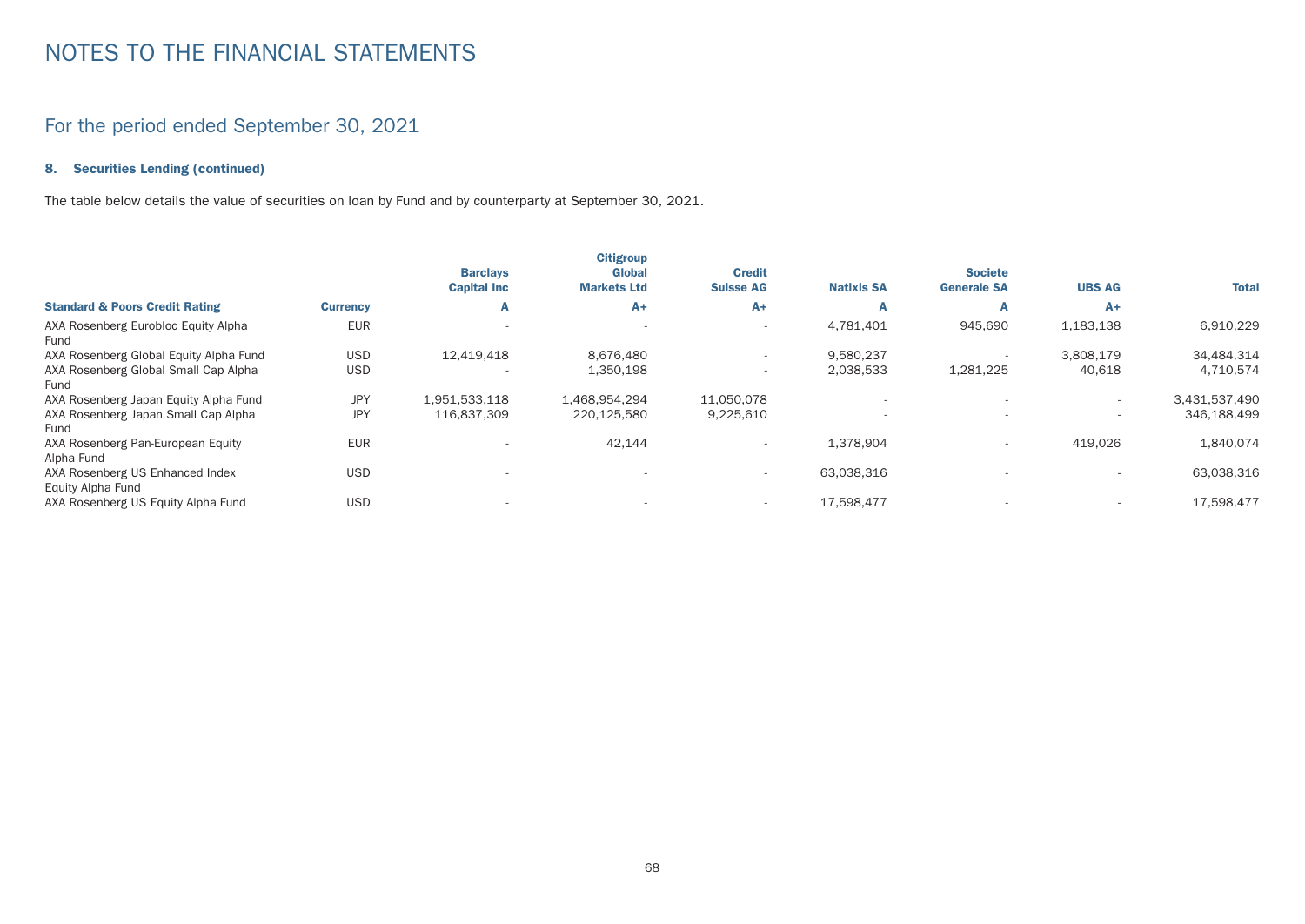## For the period ended September 30, 2021

#### 8. Securities Lending (continued)

The table below details the value of securities on loan by Fund and by counterparty at March 31, 2021.

|                                                                |                 | <b>Barclays</b><br><b>Capital Inc</b> | <b>Citigroup</b><br><b>Global</b><br><b>Markets Ltd</b> | <b>Credit</b><br><b>Suisse AG</b> | <b>JPMorgan</b><br><b>Securities Plc</b> | <b>Merrill Lynch</b><br><b>International</b> | <b>MUFG Securities</b><br><b>EMEA PIC</b> | <b>Natixis SA</b> | <b>UBS AG</b> | <b>Total</b>  |
|----------------------------------------------------------------|-----------------|---------------------------------------|---------------------------------------------------------|-----------------------------------|------------------------------------------|----------------------------------------------|-------------------------------------------|-------------------|---------------|---------------|
| <b>Standard &amp; Poors Credit Rating</b>                      | <b>Currency</b> | A                                     | $A+$                                                    | $A+$                              | $A+$                                     | $A+$                                         | A                                         | $A+$              | $A+$          |               |
| AXA Rosenberg Eurobloc Equity Alpha<br>Fund                    | <b>EUR</b>      | 1,343,056                             | 135,329                                                 |                                   |                                          |                                              |                                           | 1,598,526         | 224,049       | 3,300,960     |
| AXA Rosenberg Global Equity Alpha Fund                         | <b>USD</b>      | 10,152,978                            | 3,712,158                                               |                                   | 2,260,894                                | 11,764,531                                   | 3,993,352                                 | 4,100,904         |               | 35,984,817    |
| AXA Rosenberg Global Small Cap Alpha<br>Fund                   | <b>USD</b>      | 271,218                               | 1,054,739                                               | 133,235                           |                                          | 146,210                                      |                                           | 1,161,666         | 141,927       | 2,908,995     |
| AXA Rosenberg Japan Enhanced Index<br>Equity Alpha Fund        | <b>JPY</b>      | 796,073,554                           | 152,100,171                                             | 21,032,087                        |                                          | 599,336,100                                  |                                           |                   |               | 1,568,541,912 |
| AXA Rosenberg Japan Equity Alpha Fund                          | <b>JPY</b>      | 1,081,451,611                         | 223,687,761                                             | 26,475,685                        |                                          | 983,336,220                                  |                                           |                   |               | 2,314,951,277 |
| AXA Rosenberg Japan Small Cap Alpha<br>Fund                    | <b>JPY</b>      | 99,881,077                            | 196,238,905                                             | 34,119,968                        |                                          | 180,827,841                                  |                                           |                   |               | 511,067,791   |
| AXA Rosenberg Pan-European Enhanced<br>Index Equity Alpha Fund | <b>EUR</b>      | 1,176,999                             | 223,247                                                 |                                   | 50,123                                   |                                              |                                           | 648,830           |               | 2,099,199     |
| AXA Rosenberg Pan-European Equity<br>Alpha Fund                | <b>EUR</b>      | 1,360,974                             | 63,449                                                  | $\overline{\phantom{a}}$          | 196,055                                  |                                              |                                           | 801,209           | 53,028        | 2,474,715     |
| AXA Rosenberg US Enhanced Index<br>Equity Alpha Fund           | <b>USD</b>      |                                       |                                                         |                                   |                                          | $\overline{\phantom{a}}$                     | 20,461,378                                | 9,249,172         |               | 29,710,550    |
| AXA Rosenberg US Equity Alpha Fund                             | <b>USD</b>      |                                       |                                                         |                                   |                                          |                                              |                                           | 1,048,813         |               | 1,048,813     |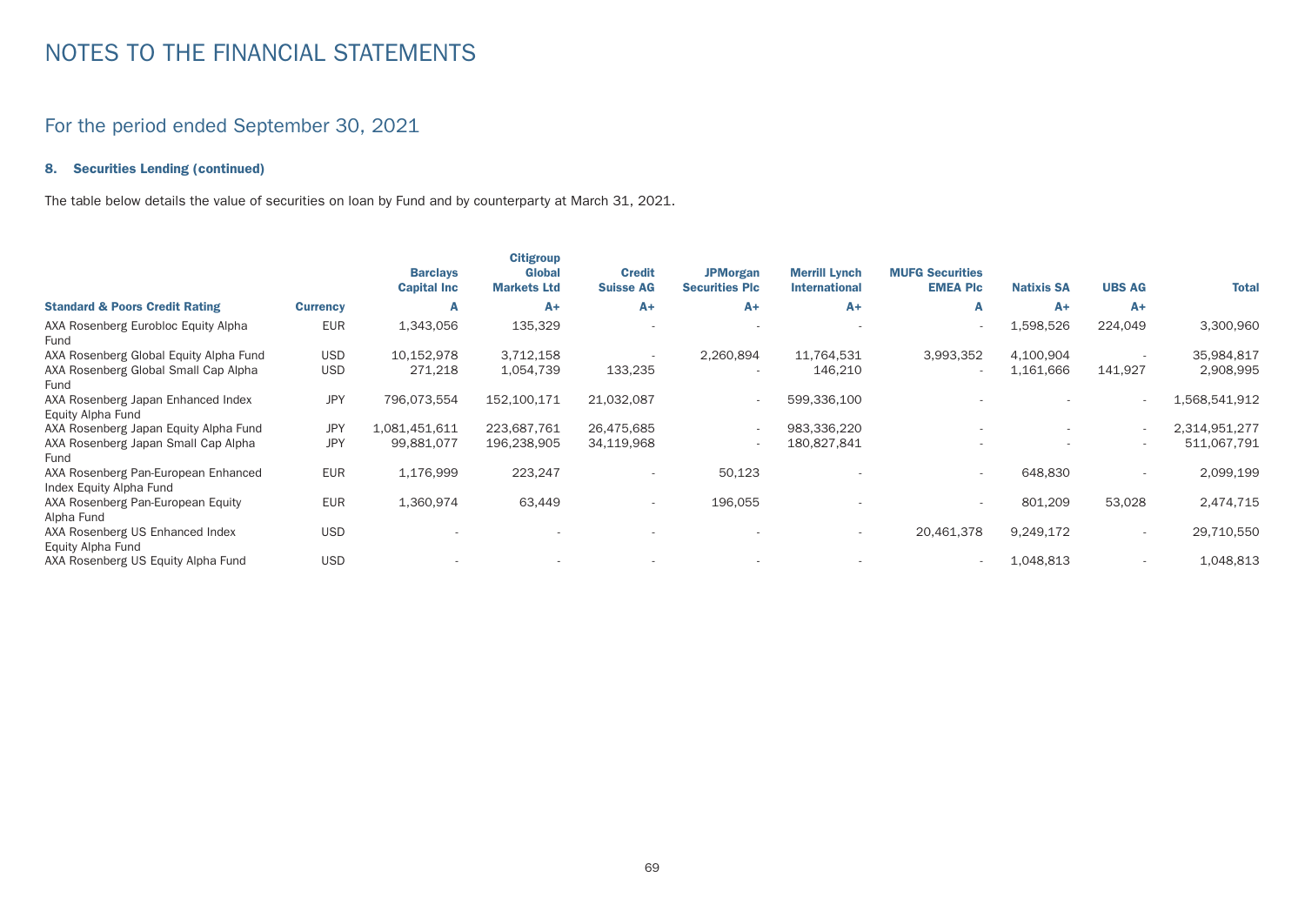## For the period ended September 30, 2021

#### 8. Securities Lending (continued)

The table below details the value of collateral received for securities on loan by Fund and by counterparty at September 30, 2021.

|                                                      |                 | <b>Barclays</b><br><b>Capital Inc</b> | <b>Citigroup</b><br><b>Global</b><br><b>Markets Ltd</b> | <b>Credit</b><br><b>Suisse AG</b> | <b>Natixis SA</b> | <b>Societe</b><br><b>Generale SA</b> | <b>UBS AG</b>            | <b>Total</b>  |
|------------------------------------------------------|-----------------|---------------------------------------|---------------------------------------------------------|-----------------------------------|-------------------|--------------------------------------|--------------------------|---------------|
| <b>Standard &amp; Poors Credit Rating</b>            | <b>Currency</b> | A                                     | $A+$                                                    | A+                                | А                 |                                      | $A+$                     |               |
| AXA Rosenberg Eurobloc Equity Alpha<br>Fund          | <b>EUR</b>      | $\overline{\phantom{a}}$              |                                                         | $\overline{\phantom{0}}$          | 5,021,365         | 996,965                              | 1,389,655                | 7,407,985     |
| AXA Rosenberg Global Equity Alpha Fund               | <b>USD</b>      | 15,058,885                            | 10.601.857                                              |                                   | 10,061,039        |                                      | 4.472.898                | 40,194,679    |
| AXA Rosenberg Global Small Cap Alpha<br>Fund         | <b>USD</b>      | $\overline{\phantom{a}}$              | 1,649,817                                               | $\overline{\phantom{a}}$          | 2,140,841         | 1,350,692                            | 47,708                   | 5,189,058     |
| AXA Rosenberg Japan Equity Alpha Fund                | <b>JPY</b>      | 2,366,287,557                         | 1,794,926,445                                           | 11,002,347                        |                   |                                      | $\overline{\phantom{a}}$ | 4,172,216,349 |
| AXA Rosenberg Japan Small Cap Alpha<br>Fund          | <b>JPY</b>      | 141,668,449                           | 268.973.124                                             | 9,185,761                         |                   |                                      | $\overline{\phantom{a}}$ | 419,827,334   |
| AXA Rosenberg Pan-European Equity<br>Alpha Fund      | <b>EUR</b>      |                                       | 51,496                                                  |                                   | 1.448.106         | $\overline{\phantom{a}}$             | 492,167                  | 1,991,769     |
| AXA Rosenberg US Enhanced Index<br>Equity Alpha Fund | <b>USD</b>      | $\overline{\phantom{a}}$              |                                                         | $\sim$                            | 66,202,011        |                                      | $\overline{\phantom{0}}$ | 66,202,011    |
| AXA Rosenberg US Equity Alpha Fund                   | <b>USD</b>      |                                       |                                                         | $\overline{\phantom{0}}$          | 18,481,689        |                                      | $\overline{\phantom{0}}$ | 18,481,689    |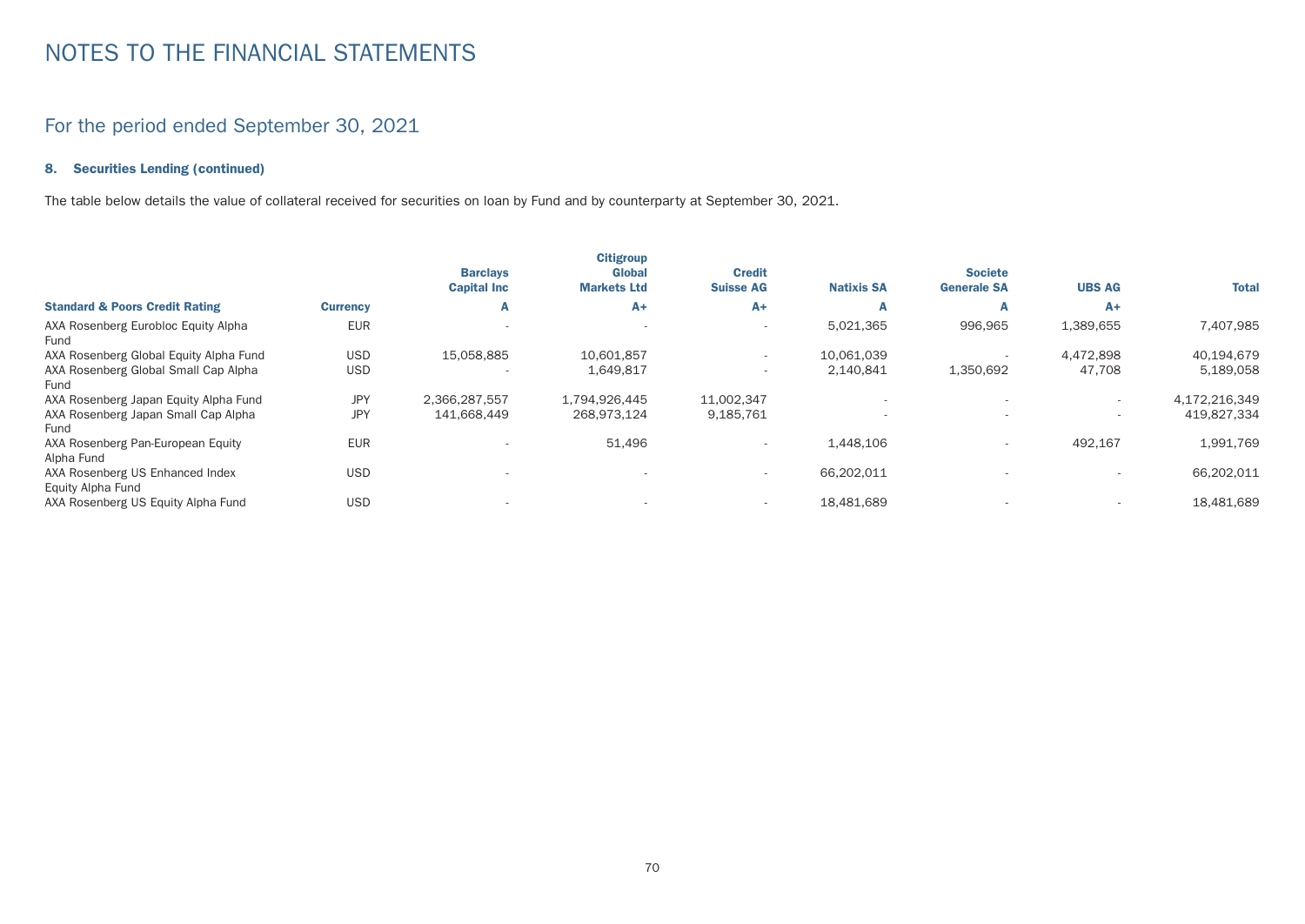### For the period ended September 30, 2021

### 8. Securities Lending (continued)

The table below details the value of collateral received for securities on loan by Fund and by counterparty at March 31, 2021.

|                                                                |                 | <b>Barclays</b><br><b>Capital Inc.</b> | <b>Citigroup</b><br><b>Global</b><br><b>Markets Ltd</b> | <b>Credit</b><br><b>Suisse AG</b> | <b>JPMorgan</b><br><b>Securities Plc</b> | <b>Merrill Lynch</b><br><b>International</b> | <b>MUFG Securities</b><br><b>EMEA PIC</b> | <b>Natixis SA</b> | <b>UBS AG</b> | <b>Total</b>  |
|----------------------------------------------------------------|-----------------|----------------------------------------|---------------------------------------------------------|-----------------------------------|------------------------------------------|----------------------------------------------|-------------------------------------------|-------------------|---------------|---------------|
| <b>Standard &amp; Poors Credit Rating</b>                      | <b>Currency</b> | A                                      | $A+$                                                    | $A+$                              | $A+$                                     | $A+$                                         | A                                         | $A+$              | $A+$          |               |
| AXA Rosenberg Eurobloc Equity Alpha<br>Fund                    | <b>EUR</b>      | 1,468,119                              | 146,542                                                 |                                   |                                          |                                              |                                           | 1,700,401         | 275,223       | 3,590,285     |
| AXA Rosenberg Global Equity Alpha Fund                         | <b>USD</b>      | 11,098,405                             | 4,019,747                                               |                                   | 2,387,751                                | 12,435,349                                   | 4,250,099                                 | 4,362,257         |               | 38,553,608    |
| AXA Rosenberg Global Small Cap Alpha<br>Fund                   | <b>USD</b>      | 296,473                                | 1,142,135                                               | 181,032                           |                                          | 154,547                                      |                                           | 1,235,699         | 174,344       | 3,184,230     |
| AXA Rosenberg Japan Enhanced Index<br>Equity Alpha Fund        | <b>JPY</b>      | 870,202,474                            | 164,703,198                                             | 28,577,259                        | $\overline{\phantom{a}}$                 | 633,510,486                                  |                                           |                   |               | 1,696,993,417 |
| AXA Rosenberg Japan Equity Alpha Fund                          | <b>JPY</b>      | 1,182,154,415                          | 242,222,538                                             | 35,973,725                        | $\overline{\phantom{0}}$                 | 1,039,406,447                                |                                           |                   |               | 2,499,757,125 |
| AXA Rosenberg Japan Small Cap Alpha<br>Fund                    | <b>JPY</b>      | 109,181,821                            | 212,499,268                                             | 46,360,361                        |                                          | 191,138,718                                  |                                           |                   |               | 559,180,168   |
| AXA Rosenberg Pan-European Enhanced<br>Index Equity Alpha Fund | <b>EUR</b>      | 1,286,599                              | 241,746                                                 |                                   | 52,936                                   |                                              |                                           | 690,181           |               | 2,271,462     |
| AXA Rosenberg Pan-European Equity<br>Alpha Fund                | <b>EUR</b>      | 1,487,705                              | 68,706                                                  |                                   | 207,056                                  |                                              |                                           | 852,271           | 65,140        | 2,680,878     |
| AXA Rosenberg US Enhanced Index<br>Equity Alpha Fund           | <b>USD</b>      |                                        |                                                         |                                   |                                          | $\overline{\phantom{a}}$                     | 21,776,912                                | 9,838,627         |               | 31,615,539    |
| AXA Rosenberg US Equity Alpha Fund                             | <b>USD</b>      |                                        |                                                         |                                   |                                          |                                              |                                           | 1,115,654         |               | 1,115,654     |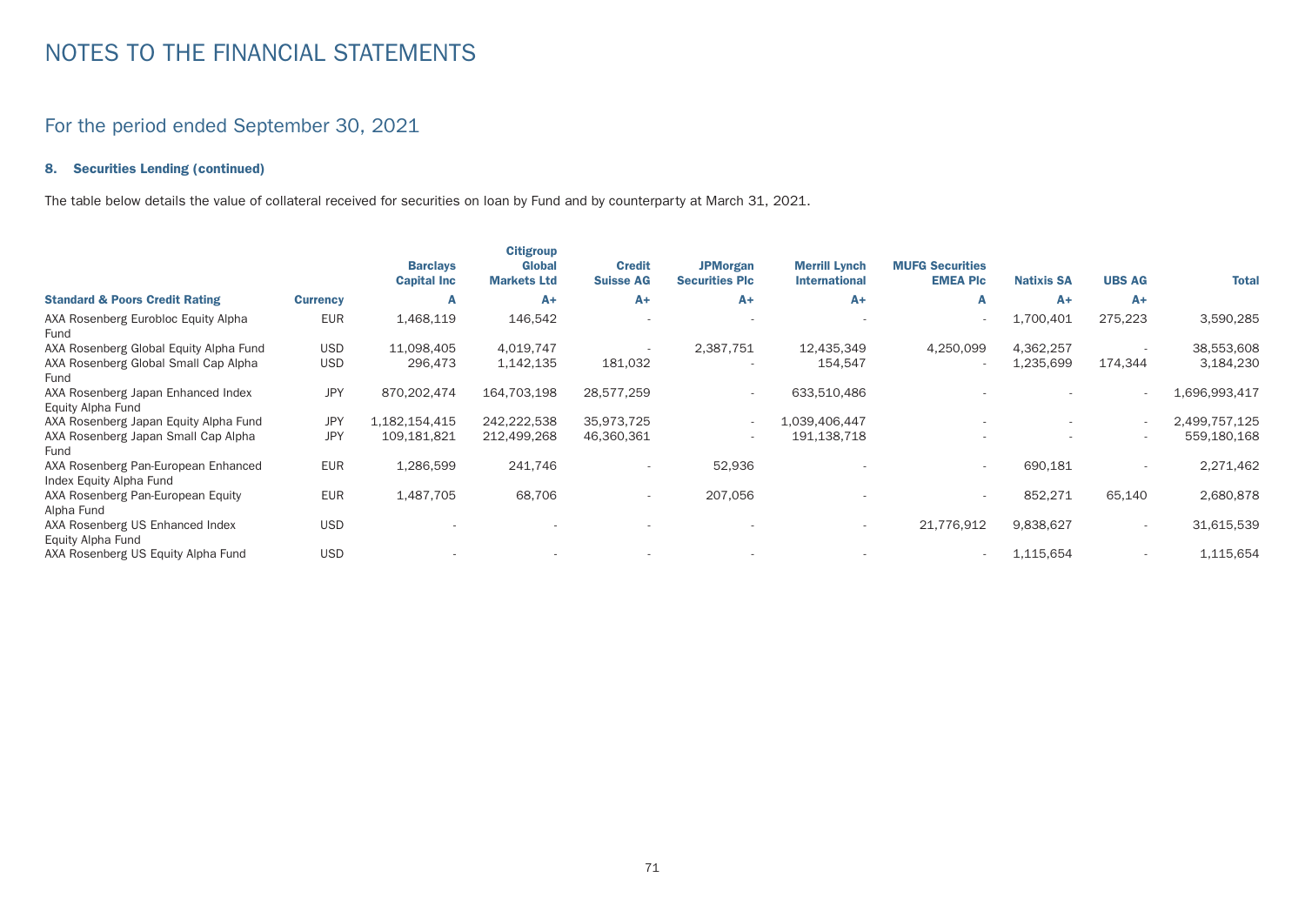### For the period ended September 30, 2021

#### 9. Exchange Rates

The following exchange rates detail the foreign currency equivalent to USD1. These rates were used to translate assets and liabilities into USD at September 30, 2021.

| <b>Currency</b>               | Rate       | <b>Currency</b>             | Rate    |
|-------------------------------|------------|-----------------------------|---------|
| Australian Dollar             | 1.3844     | Malaysian Ringgit           | 4.1865  |
| <b>Brazilian Real</b>         | 5.4489     | Mexican Peso                | 20.5445 |
| <b>British Pound</b>          | 0.7416     | New Zealand Dollar          | 1.4496  |
| Canadian Dollar               | 1.2669     | Norwegian Krone             | 8.7293  |
| Chilean Peso                  | 812.2000   | <b>Philippine Peso</b>      | 51.0100 |
| Chinese Yuan                  | 6.4622     | Polish Zloty                | 3.9713  |
| Colombian Peso                | 3,811.9300 | Singapore Dollar            | 1.3576  |
| Czech Koruna                  | 21.8672    | South African Rand          | 15.0450 |
| Danish Krone                  | 6.4161     | South Korean Won 1,184.0000 |         |
| Euro                          | 0.8629     | Swedish Krona               | 8.7486  |
| Hong Kong Dollar              | 7.7847     | Swiss Franc                 | 0.9329  |
| Hungarian Forint              | 309.9487   | <b>Taiwan Dollar</b>        | 27.8605 |
| Indian Rupee                  | 74.2275    | <b>Thailand Baht</b>        | 33.8350 |
| Indonesian Rupiah 14,312.5000 |            | <b>Turkish Lira</b>         | 8.8843  |
| <b>Israeli Shekel</b>         | 3.2262     | <b>United Arab</b>          | 3.6732  |
| Japanese Yen                  | 111.5750   | <b>Emirates Dirham</b>      |         |

The following exchange rates detail the foreign currency equivalent to EUR1. These rates were used to translate assets and liabilities into EUR at September 30, 2021.

| <b>Currency</b>      | Rate    | <b>Currency</b> | Rate    |
|----------------------|---------|-----------------|---------|
| <b>British Pound</b> | 0.8595  | Swedish Krona   | 10.1391 |
| Danish Krone         | 7.4359  | Swiss Franc     | 1.0811  |
| Norwegian Krone      | 10.1168 | US Dollar       | 1.1589  |

The following exchange rates detail the foreign currency equivalent to JPY1. These rates were used to translate assets and liabilities into JPY at September 30, 2021.

| <b>Currency</b>      | Rate   | <b>Currency</b> | Rate   |
|----------------------|--------|-----------------|--------|
| <b>British Pound</b> | 0.0066 | US Dollar       | 0.0090 |
| Euro                 | 0.0077 |                 |        |

The following exchange rates detail the foreign currency equivalent to USD1. These rates were used to translate assets and liabilities into USD at March 31, 2021.

| <b>Currency</b>               | Rate       | <b>Currency</b>             | Rate    |
|-------------------------------|------------|-----------------------------|---------|
| Australian Dollar             | 1.3129     | Malaysian Ringgit           | 4.1465  |
| <b>Brazilian Real</b>         | 5.6430     | Mexican Peso                | 20.4605 |
| <b>British Pound</b>          | 0.7248     | New Zealand Dollar          | 1.4279  |
| Canadian Dollar               | 1.2569     | Norwegian Krone             | 8.5364  |
| Chilean Peso                  | 718,4000   | <b>Philippine Peso</b>      | 48.5375 |
| Chinese Yuan                  | 6.5550     | Polish Zloty                | 3.9460  |
| Colombian Peso                | 3.675.0000 | Singapore Dollar            | 1.3436  |
| Czech Koruna                  | 22.2242    | South African Rand          | 14.7663 |
| Danish Krone                  | 6.3280     | South Korean Won 1,131.7500 |         |
| Euro                          | 0.8508     | Swedish Krona               | 8.7163  |
| Hong Kong Dollar              | 7.7745     | Swiss Franc                 | 0.9412  |
| Hungarian Forint              | 308.2150   | Taiwan Dollar               | 28.5330 |
| Indian Rupee                  | 73.1138    | <b>Thailand Baht</b>        | 31.2500 |
| Indonesian Rupiah 14,525.0000 |            | Turkish Lira                | 8.2763  |
| <b>Israeli Shekel</b>         | 3.3347     | United Arab                 | 3.6732  |
| Japanese Yen                  | 110.5000   | <b>Emirates Dirham</b>      |         |

The following exchange rates detail the foreign currency equivalent to EUR1. These rates were used to translate assets and liabilities into EUR at March 31, 2021.

| <b>Currency</b>      | Rate    | <b>Currency</b>      | Rate    |
|----------------------|---------|----------------------|---------|
| <b>British Pound</b> | 0.8519  | Swedish Krona        | 10.2443 |
| Danish Krone         | 7.4372  | Swiss Franc          | 1.1061  |
| Norwegian Krone      | 10.0328 | United States Dollar | 1.1753  |

The following exchange rates detail the foreign currency equivalent to JPY1. These rates were used to translate assets and liabilities into JPY at March 31, 2021.

| <b>Currency</b>      | Rate   | <b>Currency</b>      | Rate   |
|----------------------|--------|----------------------|--------|
| <b>British Pound</b> | 0.0066 | United States Dollar | 0.0090 |
| Euro                 | 0.0077 |                      |        |

#### 10. Taxation

Under current law and practice the Trust qualifies as an investment under taking as defined in Section 739B of the Taxes Consolidation Act, 1997, as amended. On that basis, it is not chargeable to Irish tax on its income or gains.

However, Irish tax may arise on the happening of a "chargeable event". A chargeable event includes any distribution payments to unitholders, any encashment, redemption, cancellation or transfer of units and the holding of units at the end of each eight year period beginning with the acquisition of such units. No Irish tax will arise on the Trust in respect of chargeable events in respect of:

- (a) a unitholder who is neither Irish resident nor ordinarily resident in Ireland for tax purposes, at the time of the chargeable event, provided appropriate valid declarations in accordance with the provisions of the Taxes Consolidation Act, 1997, as amended, are held by the Trust or the Trust has been authorised by the Irish Revenue to make gross payments in the absence of appropriate declarations; and
- (b) certain exempted Irish tax resident unitholders who have provided the Trust with the necessary signed statutory declarations.

Dividends, interest and capital gains (if any) received on investments made by the Trust may be subject to withholding taxes imposed by the country from which the investment income/ gains are received and such taxes may not be recoverable by the Trust or its unitholders.

### 11. Accessibility to Information

Month-end portfolio listings can be made available to unitholders 30 days after that date, in line with the Investment Manager's disclosure policy.

### 12. Transactions with Related Parties

In accordance with FRS 104 the following note summarises the related parties and related party transactions during the period ended September 30, 2021 and the period ended September 30, 2020.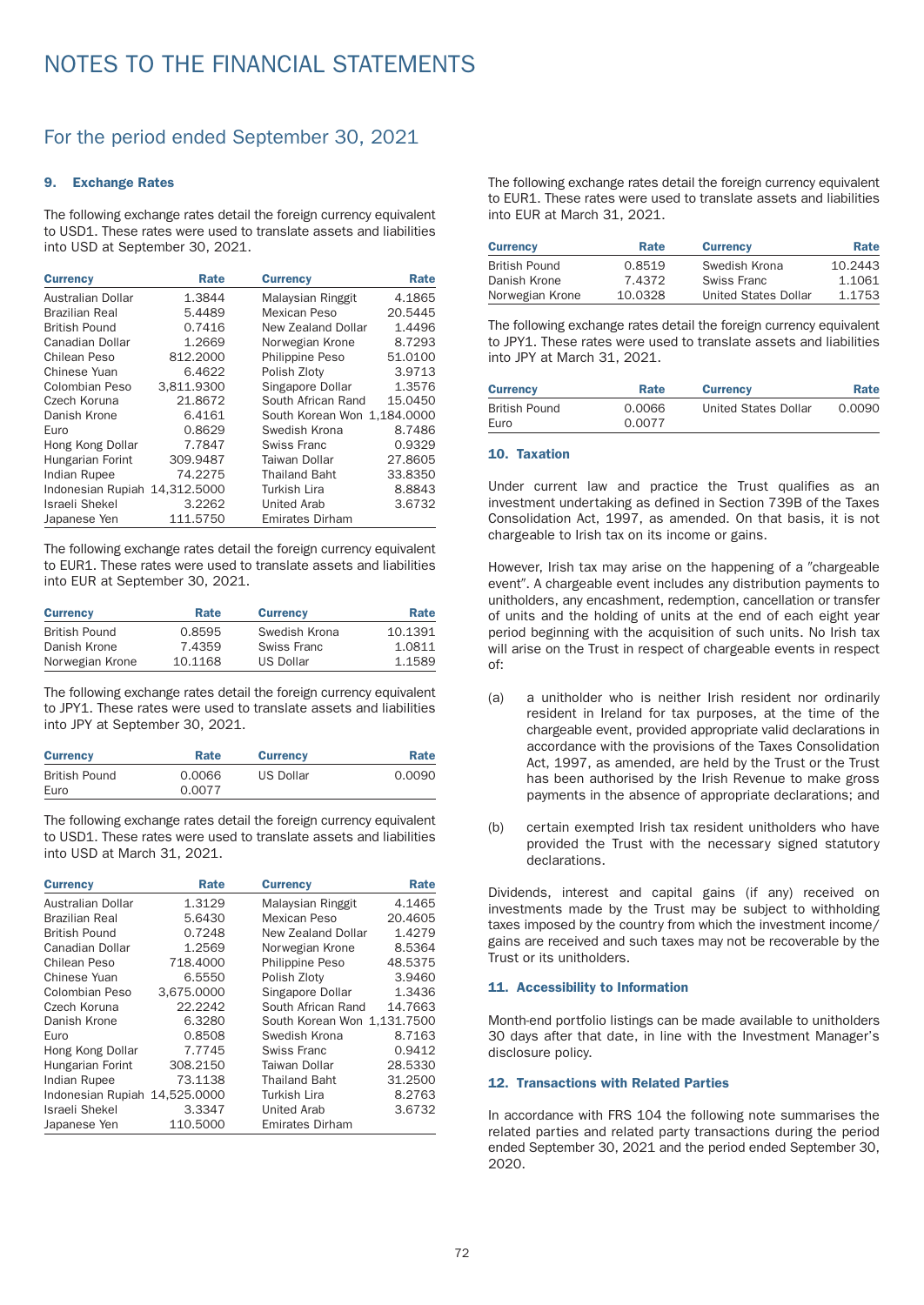### For the period ended September 30, 2021

#### 12. Transactions with Related Parties (continued)

#### Transactions with Parties who have significant influence

a) The Manager has entered into a Trust Deed with the Trustee. Under this Trust Deed, the Manager is entitled to a fee expressed as a percentage of the daily NAV of each respective class, which calculated daily and payable monthly in arrears. The Manager will be responsible for discharging, from this fee, all fees of the Investment Manager (who will in turn, discharge from its fees, the fees of any Sub-Investment Managers). The Manager earned USD14,701,497 (September 30, 2020: USD10,605,169) for the period ended September 30, 2021, of which USD2,475,593 (March 31, 2021: USD2,158,772) was payable at periodend. Please refer to Note 5 to the financial statements for additional information.

#### Transactions with Securities Lending Agent

b) Please refer to Note 8 to the financial statements for details of balances at year end the securities lending agent, AXA Investment Managers GS Limited. Please refer to Statement of Comprehensive Income for details on the securities lending income balances and to the Statements of Financial Position for details on the securities lending receivable balances.

#### Directors' Fees

c) Directors' fees for services rendered are paid by the Manager, AXA Rosenberg Management Ireland Limited. The amount charged during the period ended June 30, 2021 was USD32,242, (June 30, 2020: USD22,081), of which USDNil (December 31, 2020: USDNil) was payable at year-end. There were no other Director emoluments charged during the year period ended June 30, 2021 and the year ended December 31, 2020. The amounts for the six month period ended June 30, are disclosed because these are sourced from the latest available financial statements of the Manager, which cover the year ended June 30, 2021 which is the best available information at the time of approval of the Trust's financial statements.

#### Transactions with Other Related Parties

d) Unitholdings held by related entities of the Manager at September 30, 2021 are listed below.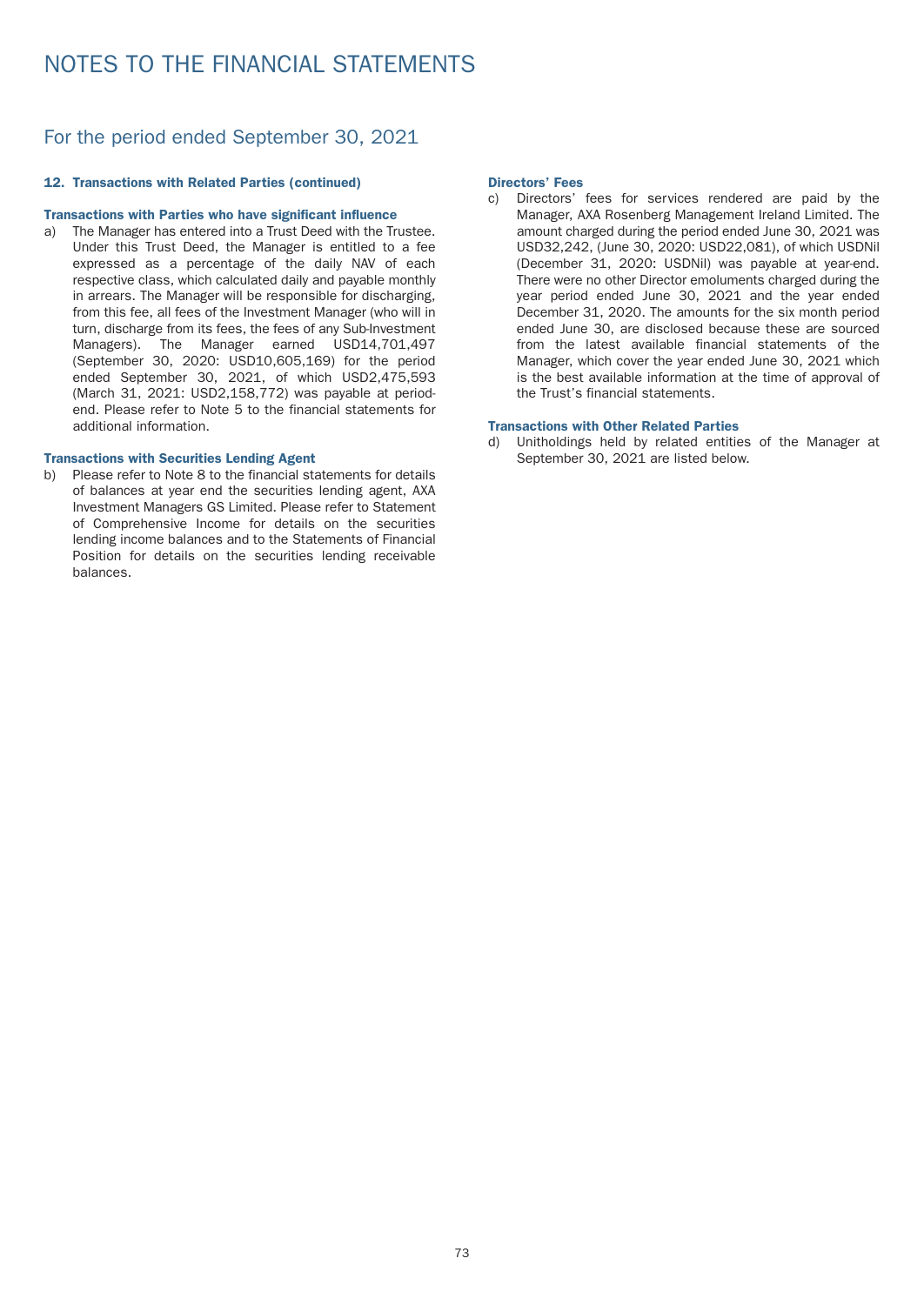### For the period ended September 30, 2021

#### 12. Transactions with Related Parties (continued)

#### Transactions with Other Related Parties (continued)

Transactions with related entities of the Manager during the period ended September 30, 2021 are disclosed in below table:

| <b>Fund</b>                                                          | <b>Currency</b> | <b>Opening balance</b> | % of Ownership | Subscriptions* | Redemptions*    | <b>Closing balance</b> | % of Ownership | <b>Period end</b><br>receivable/<br>(payable)<br>for capital<br>transactions |
|----------------------------------------------------------------------|-----------------|------------------------|----------------|----------------|-----------------|------------------------|----------------|------------------------------------------------------------------------------|
| AXA Rosenberg All-Country Asia Pacific Ex-Japan Equity Alpha Fund**  | <b>USD</b>      | 1,981,804              | 14.20          |                | (1,997,635)     |                        |                |                                                                              |
| AXA Rosenberg All Country Asia Pacific Ex-Japan Small Cap Alpha Fund | <b>USD</b>      | 49,782,180             | 35.89          | 2,140,967      | (3,665,914)     | 48,537,740             | 34.67          |                                                                              |
| AXA Rosenberg Eurobloc Equity Alpha Fund                             | <b>EUR</b>      | 7,970,564              | 7.51           | 5,219,091      | (5,892,042)     | 7,968,479              | 6.65           |                                                                              |
| AXA Rosenberg Global Emerging Markets Equity Alpha Fund              | <b>USD</b>      | 62,828,039             | 70.16          | 6,662,700      | (1,612,950)     | 64,723,301             | 74.40          | 13,237                                                                       |
| AXA Rosenberg Global Equity Alpha Fund                               | USD             | 228,985,325            | 41.88          | 27,749,538     | (9,632,606)     | 263,147,712            | 44.71          | 373,833                                                                      |
| AXA Rosenberg Global Small Cap Alpha Fund                            | <b>USD</b>      | 18,729,409             | 11.11          | 6,108,514      | (8,463,243)     | 11,369,702             | 5.27           | 110,426                                                                      |
| AXA Rosenberg Japan Enhanced Index Equity Alpha Fund***              | JPY             | 5,411,858,313          | 47.01          |                | (3,262,361,878) |                        |                |                                                                              |
| AXA Rosenberg Japan Equity Alpha Fund                                | <b>JPY</b>      | 3,543,175,553          | 27.30          | 3,689,500,844  | (31, 408, 853)  | 9,519,650,400          | 45.58          | 1,612,136                                                                    |
| AXA Rosenberg Japan Small Cap Alpha Fund                             | <b>JPY</b>      | 180,891,654            | 2.07           | 37,038         | (3,410,401)     | 173,290,563            | 1.98           |                                                                              |
| AXA Rosenberg Pacific Ex-Japan Equity Alpha Fund                     | <b>USD</b>      | 53,510,670             | 36.85          | 2,750,145      | (346, 689)      | 55,612,254             | 38.98          | 11,468                                                                       |
| AXA Rosenberg Pan-European Enhanced Index Equity Alpha Fund***       | <b>EUR</b>      | 12,452,304             | 34.73          |                | (10, 361, 504)  |                        |                |                                                                              |
| AXA Rosenberg Pan-European Equity Alpha Fund                         | <b>EUR</b>      | 15,364,717             | 42.53          | 4,795,251      | (1,210,677)     | 20,252,866             | 41.01          |                                                                              |
| AXA Rosenberg US Enhanced Index Equity Alpha Fund                    | USD.            | 798,692,720            | 31.08          | 54,049,580     | (102, 010, 545) | 768,375,679            | 27.80          | 912,529                                                                      |
| AXA Rosenberg US Equity Alpha Fund                                   | <b>USD</b>      | 257,010,392            | 29.38          | 34,315,303     | (25, 390, 676)  | 289,862,135            | 27.06          | 395,411                                                                      |

\*The subscription and redemption figures include transfers between unitholder accounts within the unit classes. The transfers are not included in the Statement of Changes in Net Assets Attributable to Holders of Redeemable Participating Units.

\*\*AXA Rosenberg All-Country Asia Pacific Ex-Japan Equity Alpha Fund terminated on July 30, 2021.

\*\*\*AXA Rosenberg Japan Enhanced Index Equity Alpha Fund and AXA Rosenberg Pan-European Enhanced Index Equity Alpha Fund terminated on June 30, 2021.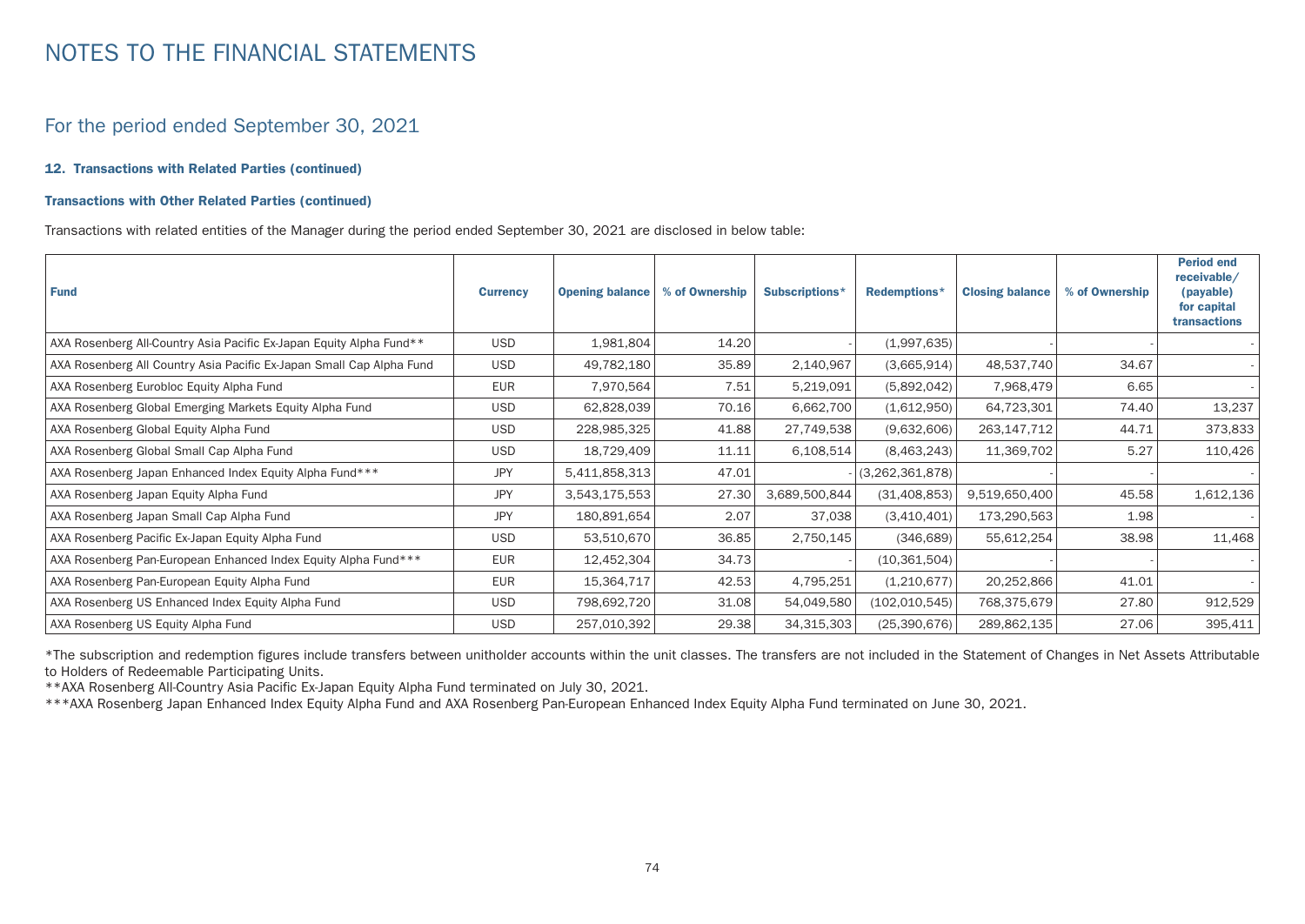### For the period ended September 30, 2021

#### 12. Transactions with Related Parties (continued)

#### Transactions with Other Related Parties (continued)

Transactions with related entities of the Manager during the year ended March 31, 2021 are disclosed in below table:

| <b>Fund</b>                                                          | <b>Currency</b> | <b>Opening balance</b> | % of Ownership | Subscriptions* | Redemptions*                | <b>Closing balance</b> | % of Ownership | Year end<br>receivable/<br>(payable)<br>for capital<br>transactions |
|----------------------------------------------------------------------|-----------------|------------------------|----------------|----------------|-----------------------------|------------------------|----------------|---------------------------------------------------------------------|
| AXA Rosenberg All-Country Asia Pacific Ex-Japan Equity Alpha Fund    | <b>USD</b>      | 1,253,901              | 8.34           | 178,943        | (515,905)                   | 1,981,804              | 14.20          |                                                                     |
| AXA Rosenberg All Country Asia Pacific Ex-Japan Small Cap Alpha Fund | USD             | 38,016,347             | 47.62          | 1,331,305      | (16,895,927)                | 49,782,180             | 35.89          |                                                                     |
| AXA Rosenberg Eurobloc Equity Alpha Fund                             | <b>EUR</b>      | 53,304,132             | 67.51          | 1,830,947      | (57, 873, 596)              | 7,970,564              | 7.51           |                                                                     |
| AXA Rosenberg Global Emerging Markets Equity Alpha Fund              | <b>USD</b>      | 40,762,690             | 90.38          | 19,649,357     | (21, 102, 441)              | 62,828,039             | 70.16          | 240,123                                                             |
| AXA Rosenberg Global Equity Alpha Fund                               | <b>USD</b>      | 155,957,364            | 45.11          | 55,499,195     | (65, 441, 627)              | 228,985,325            | 41.88          | 397,482                                                             |
| AXA Rosenberg Global Small Cap Alpha Fund                            | <b>USD</b>      | 3,996,676              | 3.30           | 4,939,211      | (2,200,051)                 | 18,729,409             | 11.11          | 3,729                                                               |
| AXA Rosenberg Japan Enhanced Index Equity Alpha Fund                 | <b>JPY</b>      | 5,432,335,679          | 52.32          |                | 872,010,376 (2,580,306,345) | 5,411,858,313          | 47.01          |                                                                     |
| AXA Rosenberg Japan Equity Alpha Fund                                | <b>JPY</b>      | 4,668,350,494          | 47.37          |                | 50,630,177 (2,547,710,022)  | 3,543,175,553          | 27.30          | 3,239,677                                                           |
| AXA Rosenberg Japan Small Cap Alpha Fund                             | <b>JPY</b>      | 1,574,048,192          | 23.77          |                | 1,772,685 (1,677,592,296)   | 180,891,654            | 2.07           |                                                                     |
| AXA Rosenberg Pacific Ex-Japan Equity Alpha Fund                     | USD             | 50,838,346             | 49.59          | 3,587,820      | (31,509,654)                | 53,510,670             | 36.85          |                                                                     |
| AXA Rosenberg Pan-European Enhanced Index Equity Alpha Fund          | <b>EUR</b>      | 9,320,714              | 34.26          | 394,825        | (391,078)                   | 12,452,304             | 34.73          |                                                                     |
| AXA Rosenberg Pan-European Equity Alpha Fund                         | <b>EUR</b>      | 8,512,925              | 24.73          | 7,360,255      | (2,518,352)                 | 15,364,717             | 42.53          |                                                                     |
| AXA Rosenberg US Enhanced Index Equity Alpha Fund                    | USD.            | 813,143,687            | 41.17          | 220,271,288    | (777, 191, 980)             | 798,692,720            | 31.08          | 33,541                                                              |
| AXA Rosenberg US Equity Alpha Fund                                   | <b>USD</b>      | 171,543,201            | 32.21          | 184,960,093    | (199, 703, 585)             | 257,010,392            | 29.38          | 669                                                                 |

\*The subscription and redemption figures include transfers between unitholder accounts within the unit classes. The transfers are not included in the Statement of Changes in Net Assets Attributable to Holders of Redeemable Participating Units.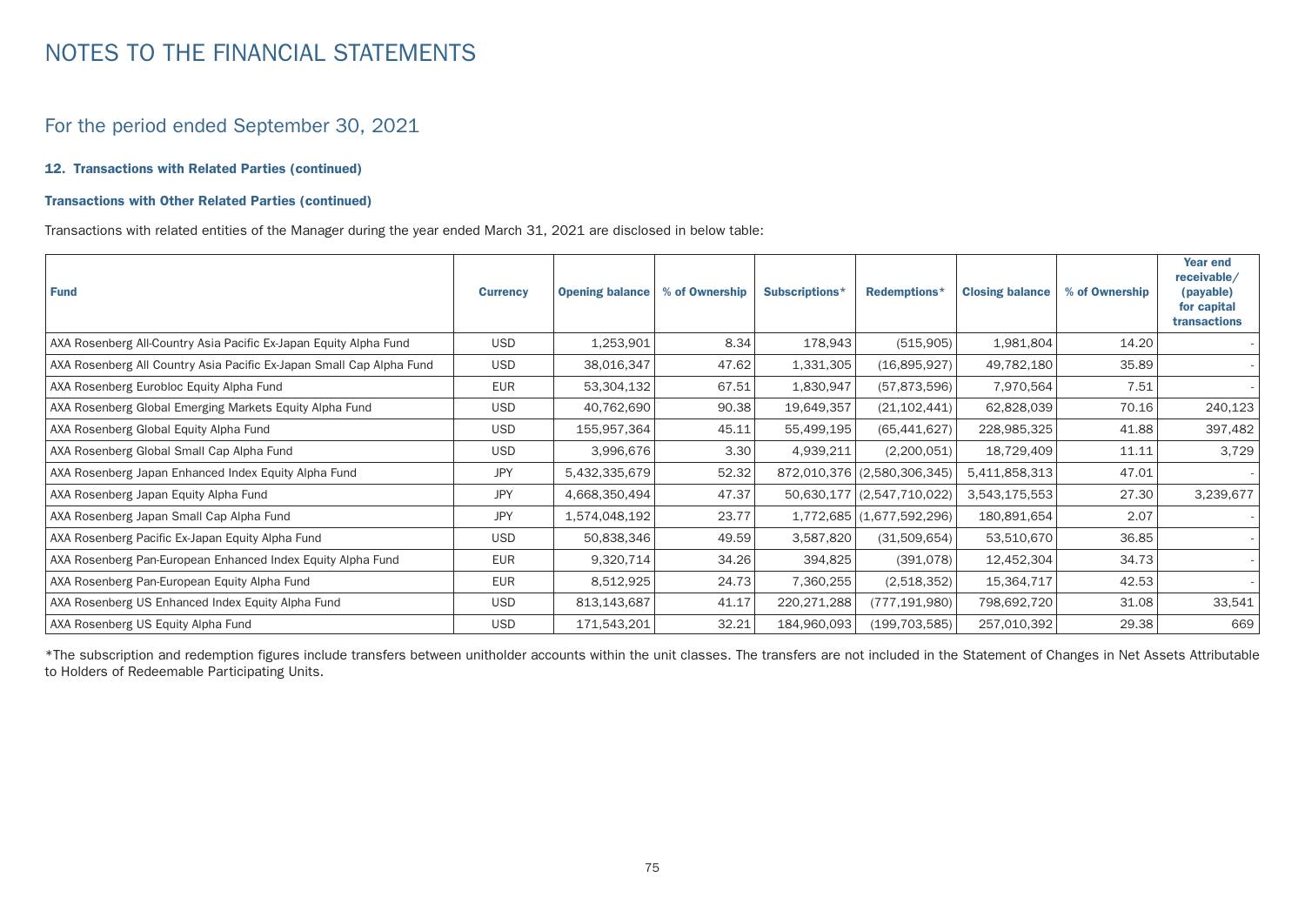### For the period ended September 30, 2021

#### 12. Transactions with Related Parties (continued)

#### Transactions with Other Related Parties (continued)

Transactions with the unitholders who are not related to the Manager with unitholdings in excess of 20% during the period ended September 30, 2021 are disclosed in below table:

| <b>Fund</b>                                      | <b>Currency</b> | <b>Opening balance</b> | % of Ownership | Subscriptions* | Redemptions*  | <b>Closing balance</b> | % of Ownership | <b>Period end</b><br>receivable/<br>(payable)<br>for capital<br><b>transactions</b> |
|--------------------------------------------------|-----------------|------------------------|----------------|----------------|---------------|------------------------|----------------|-------------------------------------------------------------------------------------|
| AXA Rosenberg Eurobloc Equity Alpha Fund         | <b>EUR</b>      | 88.684.465             | 83.56          | 9.413.454      | (2,759,979)   | 101.625.064            | 84.81          | (45, 414)                                                                           |
| AXA Rosenberg Global Small Cap Alpha Fund        | <b>USD</b>      | 81.087.724             | 48.10          | 51.262.975     | (33,000)      | 142.002.613            | 65.82          |                                                                                     |
| AXA Rosenberg Japan Small Cap Alpha Fund         | <b>JPY</b>      | 3,675,508,682          | 42.06          | 73,847,704     | (116,899,842) | 3,710,868,612          | 42.40          | 369,389                                                                             |
| AXA Rosenberg Pacific Ex-Japan Equity Alpha Fund | <b>USD</b>      | 63,254,405             | 43.56          | 30,685         | (12,862,313)  | 31,829,383             | 22.31          | 8,313                                                                               |
| AXA Rosenberg Pan-European Equity Alpha Fund     | <b>EUR</b>      | 41,792,052             | 28.78          | 2,402,294      | (3,979,168)   | 14,494,553             | 29.35          | 3,121                                                                               |

\*The subscription and redemption figures include transfers between unitholder accounts within the unit classes. The transfers are not included in the Statement of Changes in Net Assets Attributable to Holders of Redeemable Participating Units.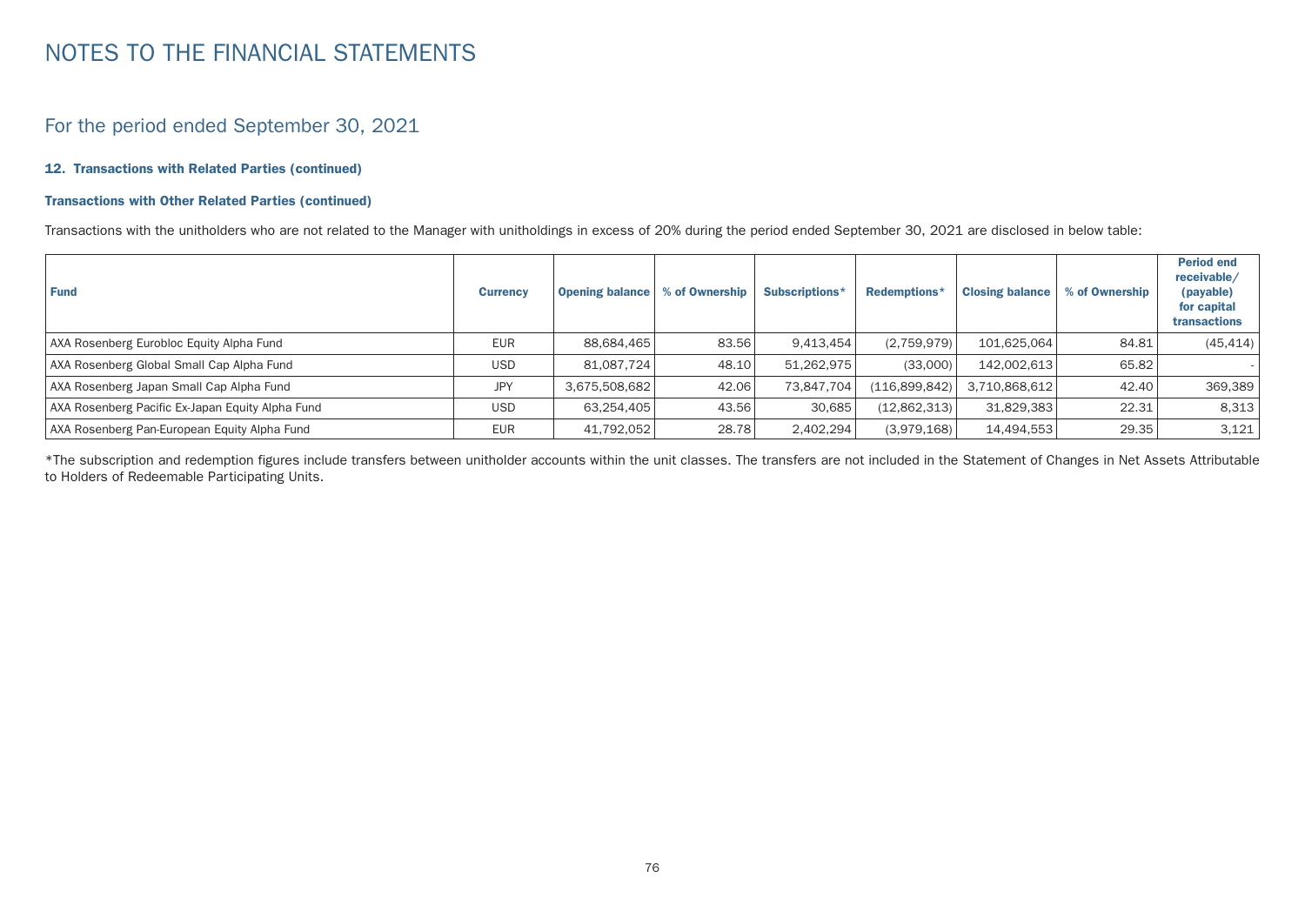### For the period ended September 30, 2021

#### 12. Transactions with Related Parties (continued)

#### Transactions with Other Related Parties (continued)

Transactions with the unitholders who are not related to the Manager with unitholdings in excess of 20% during the year ended March 31, 2021 are disclosed in below table:

| <b>Fund</b>                                                       | <b>Currency</b> | <b>Opening balance</b> | % of Ownership | Subscriptions* | Redemptions*    | <b>Closing balance</b> | % of Ownership | Year end<br>receivable/<br>(payable)<br>for capital<br>transactions |
|-------------------------------------------------------------------|-----------------|------------------------|----------------|----------------|-----------------|------------------------|----------------|---------------------------------------------------------------------|
| AXA Rosenberg All-Country Asia Pacific Ex-Japan Equity Alpha Fund | <b>USD</b>      | 5,012,597              | 33.34          | 654,720        | (2,482,111)     | 7,371,751              | 52.82          |                                                                     |
| AXA Rosenberg Eurobloc Equity Alpha Fund                          | <b>EUR</b>      | 17,591,705             | 22.28          | 58,553,686     | (6, 195, 651)   | 88,684,465             | 83.56          |                                                                     |
| AXA Rosenberg Global Equity Alpha Fund                            | <b>USD</b>      | 72,948,357             | 21.10          |                |                 | 109,571,773            | 20.04          |                                                                     |
| AXA Rosenberg Global Small Cap Alpha Fund                         | <b>USD</b>      | 24,222                 | 0.02           | 75,561,212     |                 | 81,087,724             | 48.10          |                                                                     |
| AXA Rosenberg Japan Enhanced Index Equity Alpha Fund              | <b>JPY</b>      |                        |                | 1,886,597,554  |                 | 2,376,106,267          | 20.64          |                                                                     |
| AXA Rosenberg Japan Equity Alpha Fund                             | <b>JPY</b>      |                        |                | 2,447,639,340  |                 | 2,854,008,439          | 21.99          |                                                                     |
| AXA Rosenberg Japan Small Cap Alpha Fund                          | <b>JPY</b>      | 1,448,892,489          | 21.88          | 1,777,313,304  | (222, 799, 177) | 3,675,508,682          | 42.06          | 27,218                                                              |
| AXA Rosenberg Pacific Ex-Japan Equity Alpha Fund                  | USD             | 32,774,791             | 31.97          | 24,664,527     | (11, 677, 299)  | 63,254,405             | 43.56          |                                                                     |
| AXA Rosenberg Pan-European Equity Alpha Fund                      | <b>EUR</b>      | 17,734,972             | 51.52          | 1,276,834      | (11,330,226)    | 14,331,491             | 39.67          | 2,569                                                               |
| AXA Rosenberg US Equity Alpha Fund                                | <b>USD</b>      |                        |                | 142,326,625    |                 | 148,975,050            | 17.03          |                                                                     |

\*The subscription and redemption figures include transfers between unitholder accounts within the unit classes. The transfers are not included in the Statement of Changes in Net Assets Attributable to Holders of Redeemable Participating Units.

There was no income distribution in relation to the transactions for the period ended September 30, 2021 and year ended March 31, 2021.

There was no investments in investment funds that are also managed by AXA during period ended September 30, 2021 and year ended March 31, 2021.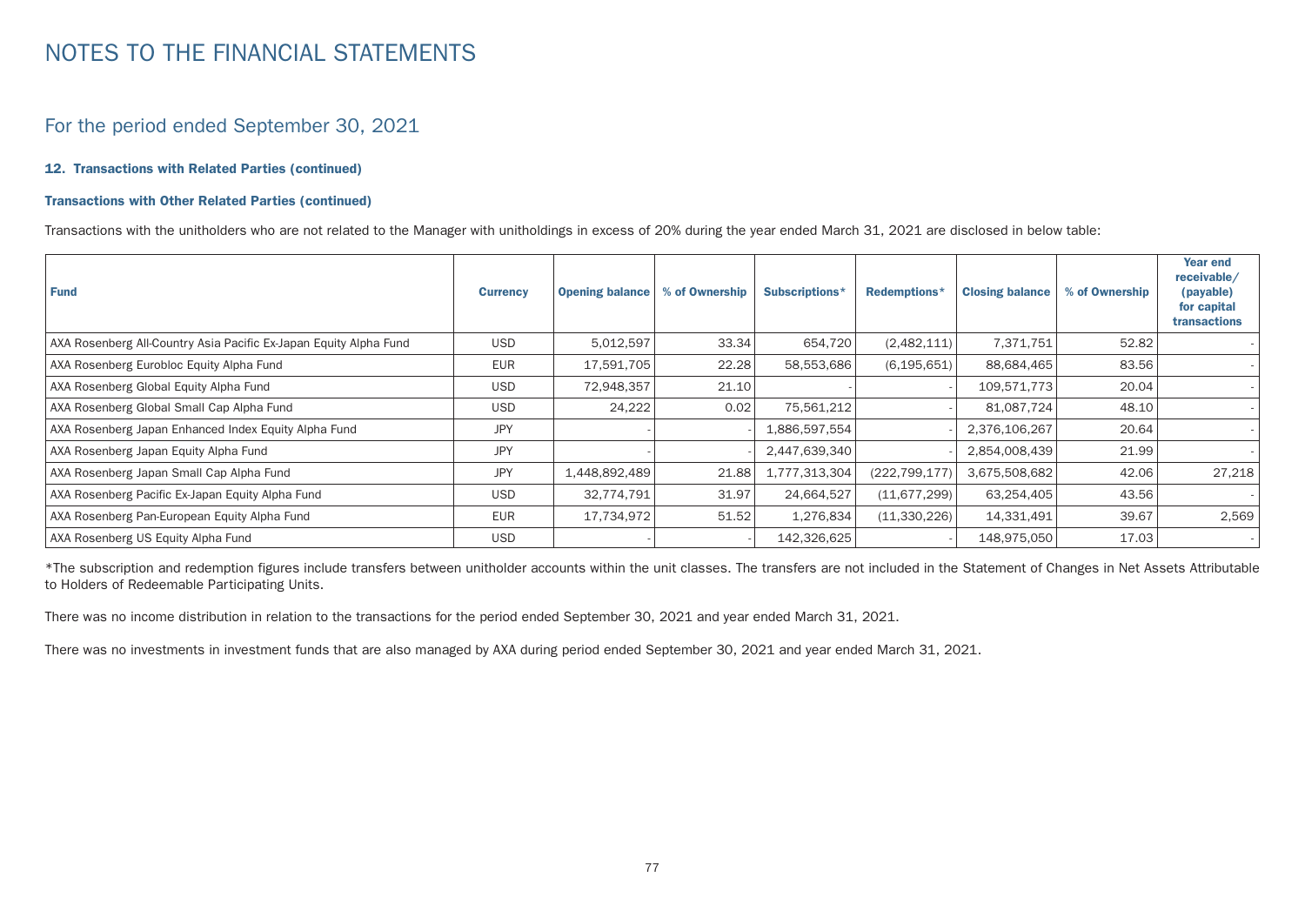### For the period ended September 30, 2021

#### 12. Transactions with Related Parties (continued)

#### Connected Persons

In accordance with Regulation 43 of the UCITS Regulations "Restrictions of transactions with connected persons" states that "A responsible person shall ensure that any transaction between a UCITS and a connected person is conducted a) at arm's length, and b) in the best interest of the unit-holders of the UCITS". Such transactions must be in the best interests of the Trust's unitholders.

Unitholders should refer to the Prospectus which identifies in the Conflicts of Interest Section, many of the transactions with connected persons and the general nature of the contractual arrangements with the principal connected parties but it is not exhaustive of all transactions with connected persons.

As required under UCITS Regulation 81.4, the Board of Directors of the Manager, as responsible persons, are satisfied that there are arrangements in place, evidenced by written procedures, to ensure that the obligations that are prescribed by Regulation 43(1) are applied to all transactions with a connected party; and all transactions with connected parties that were entered into during the period to which the report relates, complied with the obligations that are prescribed by Regulation 43(1).

Note 12 to the financial statements details related party transactions in the period as required by the financial reporting standards. However, Unitholders should understand that not all "connected persons" are related parties as such latter expression is defined by those financial reporting standards. Details of fees paid to related parties and certain connected persons are set out in Notes 5 and 8 to the financial statements.

The following transactions are transactions with connected persons:

- (i) Foreign exchange transactions with State Street Bank and Trust Company;
- (ii) Stock lending activity with AXA Investment Managers GS Limited as agent for the Manager;
- (iii) Belgian paying agent fees paid to AXA Bank Europe SA and (iv) the production of Key Information Documents in respect of the Fund by Deloitte Luxembourg.

#### 13. Financial Risks Management Process

#### Oversight and Implementation

The activities of the Trust expose it to various financial risks such as market risk (including market price risk, interest rate risk, and currency risk), credit risk and liquidity risk. The Trust's overall risk management process focuses on the unpredictability of financial markets and seeks to minimise potential adverse effects on the Trust's financial performance. The Trust's financial risk management objectives and policies are consistent with those disclosed in the Trust's audited financial statements as at and for the year ended March 31, 2021.

#### Fair Value Estimation

The Trust is required to classify financial assets and financial liabilities using a three-level fair value hierarchy for the inputs used in valuation techniques to measure fair value.

The Funds classify fair value measurements using a fair value hierarchy that reflects the significance of the inputs used in making the measurements. The daily implementation of the fair value policy is delegated to the Administrator by the Manager. The fair value hierarchy has the following levels:

- Level 1 Quoted prices (unadjusted) in active markets for identical assets or liabilities.
- Level 2 Inputs other than quoted prices included within Level 1 that are observable for the asset or liability, either directly (that is, as prices) or indirectly (that is, derived from prices).
- Level 3 Inputs for the asset or liability that are not based on observable market data (that is, unobservable inputs).

The level in the fair value hierarchy within which the fair value measurement is categorised in its entirety is determined on the basis of the lowest level input that is significant to the fair value measurement in its entirety. For this purpose, the significance of an input is assessed against the fair value measurement in its entirety. If a fair value measurement uses observable inputs that require significant adjustment based on unobservable inputs, that measurement is a Level 3 measurement. Assessing the significance of a particular input to the fair value measurement in its entirety requires judgement, considering factors specific to the asset or liability.

The determination of what constitutes 'observable' requires significant judgement by the Manager. The Manager considers observable data to be that market data that is readily available, regularly distributed or updated, reliable and verifiable, not proprietary, and provided by independent sources that are actively involved in the relevant market.

Please refer to the tables below which disclose the fair value hierarchy levels for the Funds as at September 30, 2021 and March 31, 2021.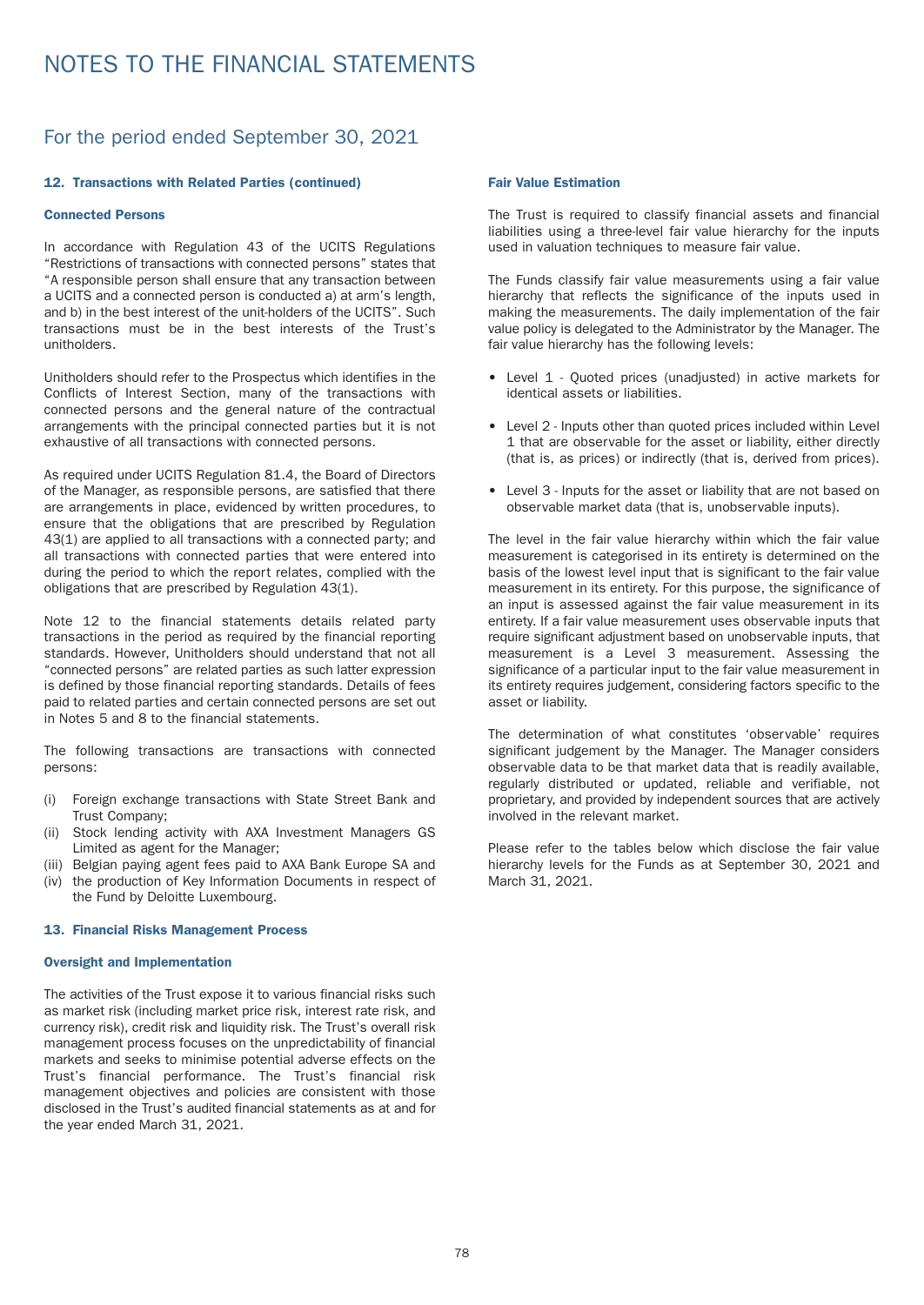### For the period ended September 30, 2021

### 13. Financial Risks Management Process (continued)

### Fair Value Estimation (continued)

As at September 30, 2021, all of the Funds' holdings are classified as Level 1 except for the following Funds:

| AXA Rosenberg All-Country Asia Pacific Ex-Japan Equity Alpha Fund                                                   | Level 1<br><b>USD</b>        | <b>Level 2</b><br><b>USD</b> | Level <sub>3</sub><br><b>USD</b> | <b>Total</b><br><b>USD</b>     |
|---------------------------------------------------------------------------------------------------------------------|------------------------------|------------------------------|----------------------------------|--------------------------------|
| <b>Financial Assets:</b><br>Equities                                                                                |                              |                              | 18,755                           | 18,755                         |
| <b>Financial Assets</b>                                                                                             |                              |                              | 18,755                           | 18,755                         |
| AXA Rosenberg All Country Asia Pacific Ex-Japan Small Cap Alpha Fund                                                | Level 1<br><b>USD</b>        | <b>Level 2</b><br><b>USD</b> | Level <sub>3</sub><br><b>USD</b> | <b>Total</b><br><b>USD</b>     |
| <b>Financial Assets:</b><br>Equities<br>Warrants                                                                    | 138,352,774<br>2,086         |                              | 636,727<br>2                     | 138,989,501<br>2,088           |
| Open Forward Foreign Currency Exchange Contracts                                                                    |                              | 2,341                        | $\overline{a}$                   | 2,341                          |
| <b>Financial Assets</b>                                                                                             | 138,354,860                  | 2,341                        | 636,729                          | 138,993,930                    |
| <b>Financial Liabilities:</b><br>Open Forward Foreign Currency Exchange Contracts                                   |                              | (50,001)                     |                                  | (50,001)                       |
| <b>Financial Liabilities</b>                                                                                        | L,                           | (50,001)                     |                                  | (50,001)                       |
| <b>AXA Rosenberg Global Emerging Markets Equity Alpha Fund</b>                                                      | Level 1<br><b>USD</b>        | <b>Level 2</b><br><b>USD</b> | Level <sub>3</sub><br><b>USD</b> | <b>Total</b><br><b>USD</b>     |
| <b>Financial Assets:</b><br>Equities<br><b>Investment Funds</b><br>Open Forward Foreign Currency Exchange Contracts | 83,218,337<br>3,196,325      | 178                          | 125,658                          | 83,343,995<br>3,196,325<br>178 |
| <b>Financial Assets</b>                                                                                             | 86,414,662                   | 178                          | 125,658                          | 86.540.498                     |
| <b>Financial Liabilities:</b><br>Open Forward Foreign Currency Exchange Contracts                                   |                              | (1,966)                      |                                  | (1,966)                        |
| <b>Financial Liabilities</b>                                                                                        |                              | (1,966)                      |                                  | (1,966)                        |
| <b>AXA Rosenberg Global Small Cap Alpha Fund</b>                                                                    | Level 1<br><b>USD</b>        | <b>Level 2</b><br><b>USD</b> | Level <sub>3</sub><br><b>USD</b> | <b>Total</b><br><b>USD</b>     |
| <b>Financial Assets:</b><br>Equities                                                                                | 212,587,053                  |                              |                                  | 212,587,053                    |
| Open Forward Foreign Currency Exchange Contracts                                                                    |                              | 62,007                       |                                  | 62,007                         |
| <b>Financial Assets</b>                                                                                             | 212,587,053                  | 62,007                       |                                  | 212,649,060                    |
| <b>Financial Liabilities:</b><br>Open Forward Foreign Currency Exchange Contracts                                   |                              | (66, 588)                    |                                  | (66, 588)                      |
| <b>Financial Liabilities</b>                                                                                        |                              | (66, 588)                    |                                  | (66, 588)                      |
| <b>AXA Rosenberg Japan Equity Alpha Fund</b>                                                                        | <b>Level 1</b><br><b>JPY</b> | <b>Level 2</b><br><b>JPY</b> | Level <sub>3</sub><br><b>JPY</b> | <b>Total</b><br><b>JPY</b>     |
| <b>Financial Assets:</b><br>Equities<br>Open Forward Foreign Currency Exchange Contracts                            | 20,557,723,267               | 239,647                      |                                  | 20,557,723,267<br>239,647      |
| <b>Financial Assets</b>                                                                                             | 20,557,723,267               | 239,647                      |                                  | 20,557,962,914                 |
| <b>Financial Liabilities:</b><br>Open Forward Foreign Currency Exchange Contracts                                   |                              | (14,539,800)                 |                                  | (14,539,800)                   |
| <b>Financial Liabilities</b>                                                                                        | ä,                           | (14, 539, 800)               |                                  | (14, 539, 800)                 |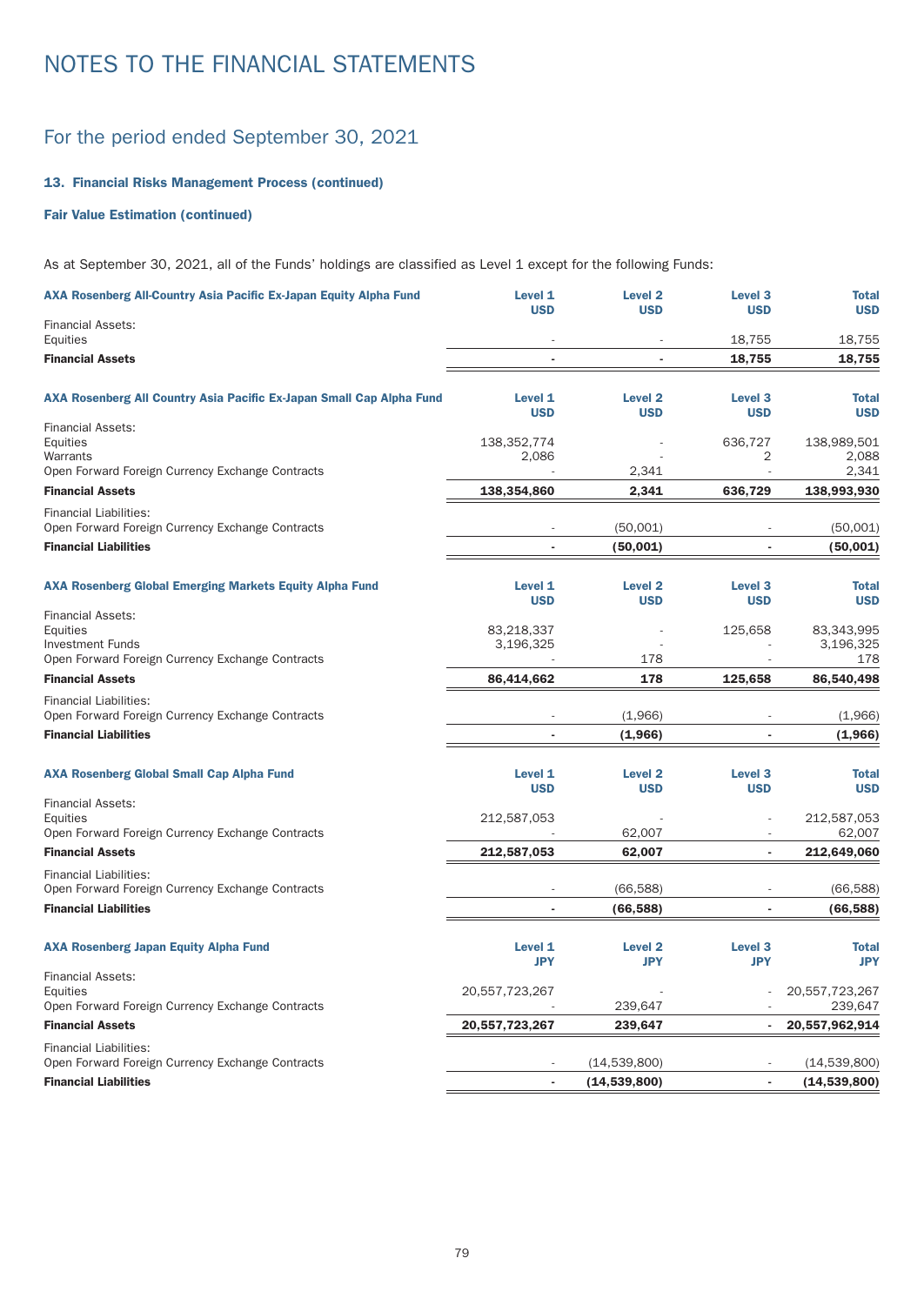### For the period ended September 30, 2021

### 13. Financial Risks Management Process (continued)

### Fair Value Estimation (continued)

| <b>AXA Rosenberg Japan Small Cap Alpha Fund</b>                                          | Level 1<br><b>JPY</b> | Level <sub>2</sub><br><b>JPY</b> | Level <sub>3</sub><br><b>JPY</b> | <b>Total</b><br><b>JPY</b> |
|------------------------------------------------------------------------------------------|-----------------------|----------------------------------|----------------------------------|----------------------------|
| <b>Financial Assets:</b><br>Equities                                                     | 8,641,158,400         |                                  |                                  | 8,641,158,400              |
| Open Forward Foreign Currency Exchange Contracts                                         |                       | 28,038                           |                                  | 28,038                     |
| <b>Financial Assets</b>                                                                  | 8,641,158,400         | 28,038                           |                                  | 8,641,186,438              |
| <b>Financial Liabilities:</b><br>Open Forward Foreign Currency Exchange Contracts        |                       | (2,305,327)                      |                                  | (2,305,327)                |
| <b>Financial Liabilities</b>                                                             |                       | (2,305,327)                      |                                  | (2,305,327)                |
| <b>AXA Rosenberg Pacific Ex-Japan Equity Alpha Fund</b>                                  | Level 1<br><b>USD</b> | Level <sub>2</sub><br><b>USD</b> | Level <sub>3</sub><br><b>USD</b> | <b>Total</b><br><b>USD</b> |
| <b>Financial Assets:</b><br>Equities                                                     | 140,571,380           |                                  | 439,801                          | 141,011,181                |
| <b>Financial Assets</b>                                                                  | 140,571,380           |                                  | 439,801                          | 141,011,181                |
| <b>AXA Rosenberg US Enhanced Index Equity Alpha Fund</b>                                 | Level 1<br><b>USD</b> | Level <sub>2</sub><br><b>USD</b> | Level <sub>3</sub><br><b>USD</b> | <b>Total</b><br><b>USD</b> |
| <b>Financial Assets:</b><br>Equities                                                     | 2,750,317,879         |                                  |                                  | 2,750,317,879              |
| Open Forward Foreign Currency Exchange Contracts<br><b>Financial Assets</b>              | 2,750,317,879         | 549,246<br>549,246               | ٠                                | 549,246<br>2,750,867,125   |
| <b>Financial Liabilities:</b><br>Open Forward Foreign Currency Exchange Contracts        |                       | (10, 332, 870)                   |                                  | (10, 332, 870)             |
| <b>Financial Liabilities</b>                                                             |                       | (10, 332, 870)                   |                                  | (10, 332, 870)             |
| <b>AXA Rosenberg US Equity Alpha Fund</b>                                                | Level 1<br><b>USD</b> | <b>Level 2</b><br><b>USD</b>     | Level <sub>3</sub><br><b>USD</b> | <b>Total</b><br><b>USD</b> |
| <b>Financial Assets:</b><br>Equities<br>Open Forward Foreign Currency Exchange Contracts | 1,067,061,563         | 71,761                           |                                  | 1,067,061,563<br>71,761    |
| <b>Financial Assets</b>                                                                  | 1,067,061,563         | 71,761                           |                                  | 1,067,133,324              |
| <b>Financial Liabilities:</b><br>Open Forward Foreign Currency Exchange Contracts        |                       | (2, 239, 550)                    |                                  | (2, 239, 550)              |
| <b>Financial Liabilities</b>                                                             |                       | (2, 239, 550)                    |                                  | (2, 239, 550)              |

As at March 31, 2021, all of the Funds' holdings are classified as Level 1 except for the following Funds:

| AXA Rosenberg All-Country Asia Pacific Ex-Japan Equity Alpha Fund                 | Level 1<br><b>USD</b>    | Level <sub>2</sub><br><b>USD</b> | Level <sub>3</sub><br><b>USD</b> | <b>Total</b><br><b>USD</b> |
|-----------------------------------------------------------------------------------|--------------------------|----------------------------------|----------------------------------|----------------------------|
| <b>Financial Assets:</b><br>Equities                                              | 13,766,163               |                                  | 18,779                           | 13,784,942                 |
| <b>Financial Assets</b>                                                           | 13,766,163               |                                  | 18,779                           | 13,784,942                 |
| AXA Rosenberg All Country Asia Pacific Ex-Japan Small Cap Alpha Fund              | Level 1<br><b>USD</b>    | Level <sub>2</sub><br><b>USD</b> | Level <sub>3</sub><br><b>USD</b> | <b>Total</b><br><b>USD</b> |
| <b>Financial Assets:</b><br>Equities<br>Warrants                                  | 136,249,650              |                                  | 637.563<br>2                     | 136.887.213                |
| <b>Financial Assets</b>                                                           | 136,249,650              |                                  | 637,565                          | 136,887,215                |
| <b>Financial Liabilities:</b><br>Open Forward Foreign Currency Exchange Contracts | $\overline{\phantom{a}}$ | (52, 974)                        |                                  | (52, 974)                  |
| <b>Financial Liabilities</b>                                                      |                          | (52, 974)                        |                                  | (52, 974)                  |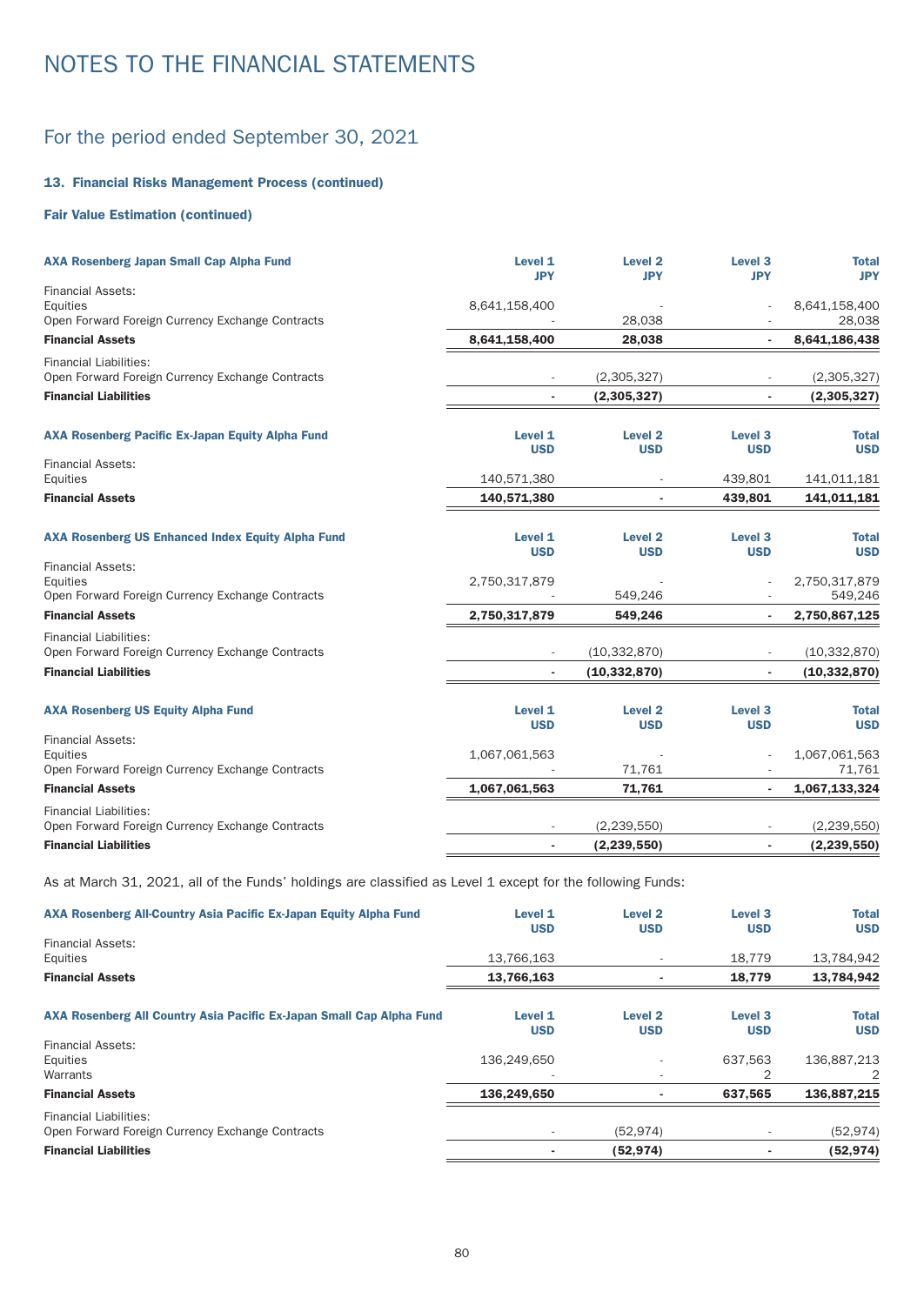### For the period ended September 30, 2021

### 13. Financial Risks Management Process (continued)

### Fair Value Estimation (continued)

| <b>AXA Rosenberg Global Emerging Markets Equity Alpha Fund</b>                    | Level 1<br><b>USD</b>   | <b>Level 2</b><br><b>USD</b>     | Level <sub>3</sub><br><b>USD</b> | <b>Total</b><br><b>USD</b> |
|-----------------------------------------------------------------------------------|-------------------------|----------------------------------|----------------------------------|----------------------------|
| <b>Financial Assets:</b>                                                          |                         |                                  |                                  |                            |
| Equities<br><b>Investment Funds</b>                                               | 85,879,737<br>2,696,925 |                                  | 125,822                          | 86,005,559<br>2,696,925    |
| Open Forward Foreign Currency Exchange Contracts                                  |                         | 242                              |                                  | 242                        |
| <b>Financial Assets</b>                                                           | 88,576,662              | 242                              | 125,822                          | 88,702,726                 |
| <b>Financial Liabilities:</b>                                                     |                         |                                  |                                  |                            |
| Open Forward Foreign Currency Exchange Contracts                                  |                         | (3,304)                          |                                  | (3,304)                    |
| <b>Financial Liabilities</b>                                                      |                         | (3,304)                          |                                  | (3, 304)                   |
|                                                                                   |                         |                                  |                                  |                            |
| <b>AXA Rosenberg Global Small Cap Alpha Fund</b>                                  | Level 1<br><b>USD</b>   | Level <sub>2</sub><br><b>USD</b> | Level <sub>3</sub><br><b>USD</b> | <b>Total</b><br><b>USD</b> |
| <b>Financial Assets:</b>                                                          |                         |                                  |                                  |                            |
| Equities                                                                          | 166,136,555             |                                  |                                  | 166,136,555                |
| Open Forward Foreign Currency Exchange Contracts                                  |                         | 1,425                            | $\overline{\phantom{a}}$         | 1,425                      |
| <b>Financial Assets</b>                                                           | 166,136,555             | 1,425                            |                                  | 166,137,980                |
| <b>Financial Liabilities:</b>                                                     |                         |                                  |                                  |                            |
| Open Forward Foreign Currency Exchange Contracts                                  |                         | (97, 633)                        |                                  | (97, 633)                  |
| <b>Financial Liabilities</b>                                                      |                         | (97, 633)                        |                                  | (97, 633)                  |
| <b>AXA Rosenberg Japan Enhanced Index Equity Alpha Fund</b>                       | Level 1                 | Level <sub>2</sub>               | Level <sub>3</sub>               | <b>Total</b>               |
|                                                                                   | <b>JPY</b>              | <b>JPY</b>                       | <b>JPY</b>                       | <b>JPY</b>                 |
| <b>Financial Assets:</b><br>Equities                                              | 11,208,436,595          |                                  |                                  | 11,208,436,595             |
| Open Forward Foreign Currency Exchange Contracts                                  |                         | 68,515,914                       |                                  | 68,515,914                 |
| <b>Financial Assets</b>                                                           | 11,208,436,595          | 68,515,914                       |                                  | 11,276,952,509             |
| <b>Financial Liabilities:</b>                                                     |                         |                                  |                                  |                            |
| Open Forward Foreign Currency Exchange Contracts                                  |                         | (1,362,804)                      |                                  | (1,362,804)                |
| <b>Financial Liabilities</b>                                                      |                         | (1,362,804)                      |                                  | (1,362,804)                |
|                                                                                   |                         |                                  |                                  |                            |
| <b>AXA Rosenberg Japan Equity Alpha Fund</b>                                      | Level 1<br>JPY          | <b>Level 2</b><br><b>JPY</b>     | Level <sub>3</sub><br>JPY        | <b>Total</b><br><b>JPY</b> |
| <b>Financial Assets:</b>                                                          |                         |                                  |                                  |                            |
| Equities                                                                          | 12,850,437,613          |                                  |                                  | 12,850,437,613             |
| Open Forward Foreign Currency Exchange Contracts                                  |                         | 288,181                          |                                  | 288,181                    |
| <b>Financial Assets</b>                                                           | 12,850,437,613          | 288,181                          |                                  | 12,850,725,794             |
| <b>Financial Liabilities:</b><br>Open Forward Foreign Currency Exchange Contracts |                         | (4,593)                          |                                  | (4,593)                    |
| <b>Financial Liabilities</b>                                                      |                         | (4, 593)                         |                                  | (4,593)                    |
|                                                                                   |                         |                                  |                                  |                            |
| <b>AXA Rosenberg Japan Small Cap Alpha Fund</b>                                   | Level 1                 | <b>Level 2</b>                   | Level 3                          | <b>Total</b>               |
|                                                                                   | <b>JPY</b>              | <b>JPY</b>                       | <b>JPY</b>                       | <b>JPY</b>                 |
| <b>Financial Assets:</b><br>Equities                                              | 8,579,407,815           |                                  |                                  | 8,579,407,815              |
| Open Forward Foreign Currency Exchange Contracts                                  |                         | 2,809,611                        |                                  | 2,809,611                  |
| <b>Financial Assets</b>                                                           | 8,579,407,815           | 2,809,611                        | ٠                                | 8,582,217,426              |
|                                                                                   |                         |                                  |                                  |                            |
| <b>AXA Rosenberg Pacific Ex-Japan Equity Alpha Fund</b>                           | Level 1                 | <b>Level 2</b>                   | Level 3                          | <b>Total</b>               |
| <b>Financial Assets:</b>                                                          | <b>USD</b>              | <b>USD</b>                       | <b>USD</b>                       | <b>USD</b>                 |
| Equities                                                                          | 143,716,930             |                                  | 440,378                          | 144,157,308                |
| <b>Financial Assets</b>                                                           | 143,716,930             | $\overline{\phantom{a}}$         | 440,378                          | 144,157,308                |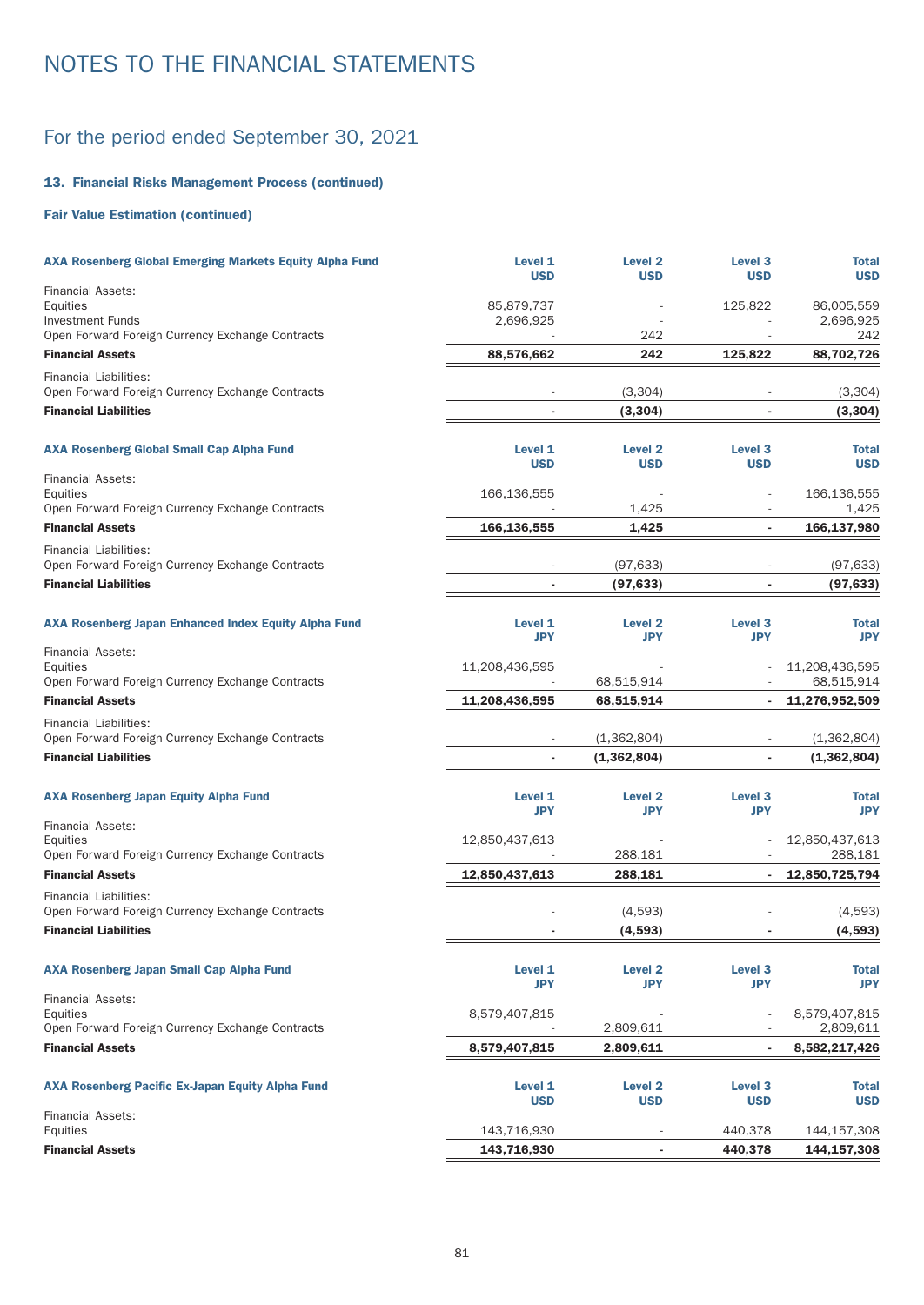### For the period ended September 30, 2021

### 13. Financial Risks Management Process (continued)

### Fair Value Estimation (continued)

| <b>AXA Rosenberg US Enhanced Index Equity Alpha Fund</b>                          | Level 1<br><b>USD</b>    | Level <sub>2</sub><br><b>USD</b> | Level <sub>3</sub><br><b>USD</b> | Total<br><b>USD</b> |
|-----------------------------------------------------------------------------------|--------------------------|----------------------------------|----------------------------------|---------------------|
| <b>Financial Assets:</b><br>Equities                                              | 2,577,004,565            |                                  |                                  | 2,577,004,565       |
| Open Forward Foreign Currency Exchange Contracts                                  |                          | 202,935                          |                                  | 202,935             |
| <b>Financial Assets</b>                                                           | 2,577,004,565            | 202,935                          |                                  | 2,577,207,500       |
| <b>Financial Liabilities:</b><br>Open Forward Foreign Currency Exchange Contracts |                          | (12,905,118)                     |                                  | (12,905,118)        |
| <b>Financial Liabilities</b>                                                      |                          | (12, 905, 118)                   |                                  | (12, 905, 118)      |
| <b>AXA Rosenberg US Equity Alpha Fund</b>                                         | Level 1<br><b>USD</b>    | Level <sub>2</sub><br><b>USD</b> | Level <sub>3</sub><br><b>USD</b> | Total<br><b>USD</b> |
| <b>Financial Assets:</b>                                                          |                          |                                  |                                  |                     |
| Equities                                                                          | 868,845,751              |                                  |                                  | 868,845,751         |
| Open Forward Foreign Currency Exchange Contracts                                  |                          | 33,540                           |                                  | 33,540              |
| <b>Financial Assets</b>                                                           | 868,845,751              | 33,540                           |                                  | 868,879,291         |
| <b>Financial Liabilities:</b>                                                     |                          |                                  |                                  |                     |
| Open Forward Foreign Currency Exchange Contracts                                  | $\overline{\phantom{a}}$ | (2,010,185)                      |                                  | (2,010,185)         |
| <b>Financial Liabilities</b>                                                      |                          | (2,010,185)                      |                                  | (2,010,185)         |
|                                                                                   |                          |                                  |                                  |                     |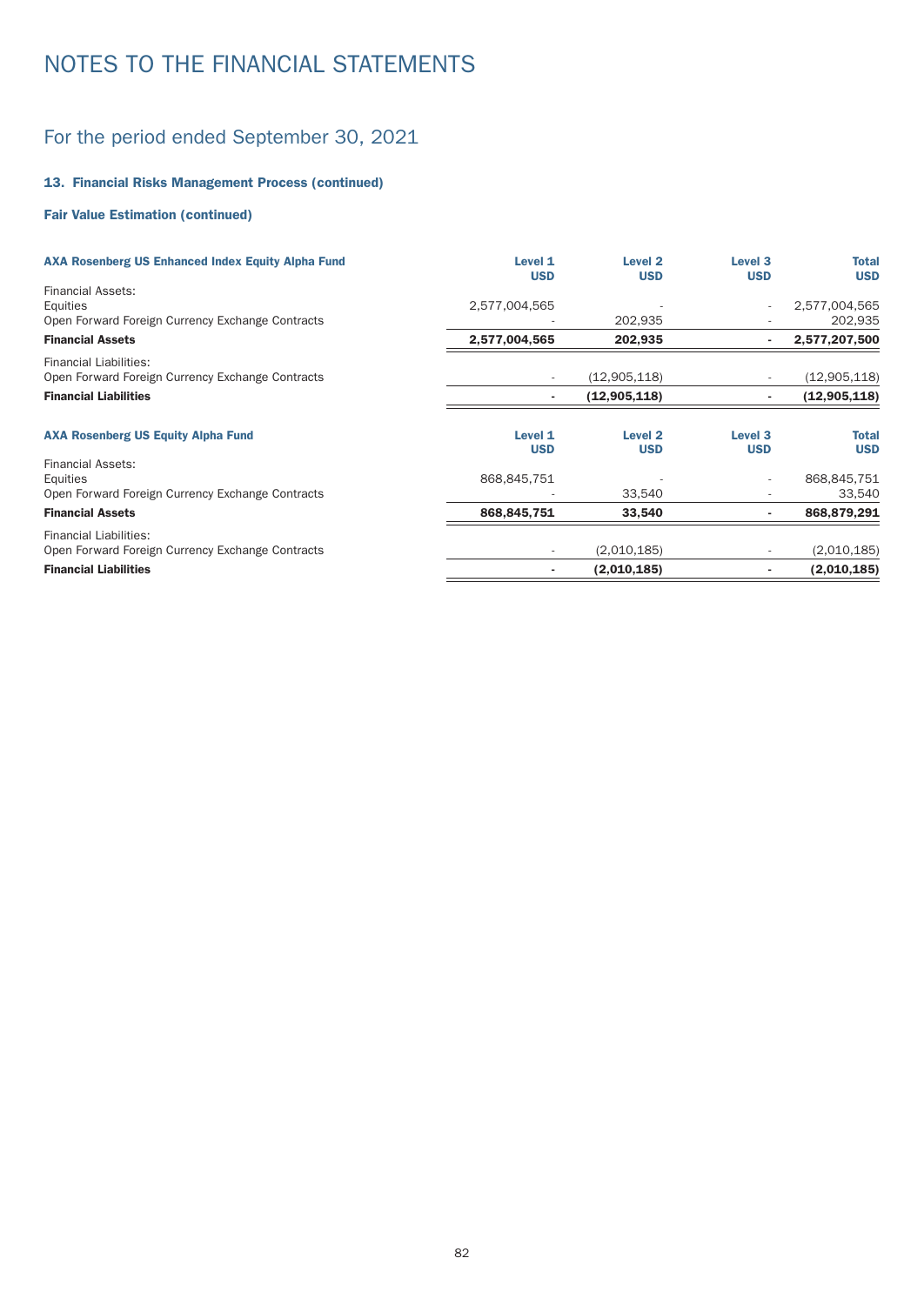### For the period ended September 30, 2021

#### 14. Seasonal and cyclical changes

The Funds has not been subject to seasonal or cyclical changes during the period, please refer to the Investment Manager's Report for further information.

#### 15. Reconciliation to dealing NAV

No reconciliation required for period ended September 30, 2021.

For year ended March 31, 2021, the dealing NAV differed from the NAV per the financial statements. The difference related to:

- an investment which was fair valued post year end in accordance with procedures established by and under the supervision of the Board of Directors and reviewed by the Administrator in conjunction with the Depository. An adjustment had been reflected in the financial statements of the relevant Funds to reflect this valuation as the market trading for this investment was suspended on 30 March 2021; and

- an accrual for Capital gains tax included in the NAV per financial statements. An adjustment had been reflected in the financial statements of the relevant Funds to reflect the year end Indian Capital Gains Tax Accrual.

The table below reconciles the NAV as per the financial statements to the dealing NAV for these Funds for year ended 31 March 2021.

|                                                           | <b>Currency</b> | <b>NAV per</b><br>financial<br><b>statements</b> | <b>Valuation</b><br>adiustment | <b>Accrual of</b><br><b>Capital gains</b><br>tax | <b>NAV as</b><br>calculated in<br>accordance with<br>the Prospectus<br>(dealing NAV) |
|-----------------------------------------------------------|-----------------|--------------------------------------------------|--------------------------------|--------------------------------------------------|--------------------------------------------------------------------------------------|
| AXA Rosenberg All-Country Asia Pacific Ex-Japan Equity    | USD             | 13.956.363                                       | 18,600                         | 25.542                                           | 14.000.505                                                                           |
| Alpha Fund                                                |                 |                                                  |                                |                                                  |                                                                                      |
| AXA Rosenberg All Country Asia Pacific Ex-Japan Small Cap | USD             | 138.707.661                                      | 631.450                        | 241.663                                          | 139,580,774                                                                          |
| Alpha Fund                                                |                 |                                                  |                                |                                                  |                                                                                      |
| AXA Rosenberg Global Emerging Markets Equity Alpha Fund   | <b>USD</b>      | 89.549.656                                       | 124.616                        | 69.480                                           | 89.743.752                                                                           |
| AXA Rosenberg Pacific Ex-Japan Equity Alpha Fund          | USD             | 145.212.133                                      | 436.156                        |                                                  | 145.648.289                                                                          |

#### 16. Significant Events and Material Changes to Prospectus During the Period

AXA Rosenberg All-Country Asia Pacific Ex-Japan Equity Alpha Fund terminated on July 30, 2021. Consequently, the financial statements for this Fund has been prepared on a non-going concern basis.

AXA Rosenberg Japan Enhanced Index Equity Alpha Fund and AXA Rosenberg Pan-European Enhanced Index Equity Alpha Fund terminated on June 30, 2021. Consequently, the financial statements for these Funds have been prepared on a non-going concern basis.

#### COVID-19

Following the worldwide emergence of the COVID-19 virus in January 2020 AXA Investment Managers has taken appropriate (and successful) measures as part of its Business Continuity Plan ("BCP"), which is an impor tant par t of its Operational Resilience framework, in order to continue to provide a good level of services to its investors whilst the crisis lasts.

### 17. Post Statement of Financial Position Events

There have been no material post Statement of Financial Position events that would require disclosure or adjustment to these financial statements.

#### 18. Approval of Financial Statements

The financial statements were approved by the Directors of the Manager on November 24, 2021.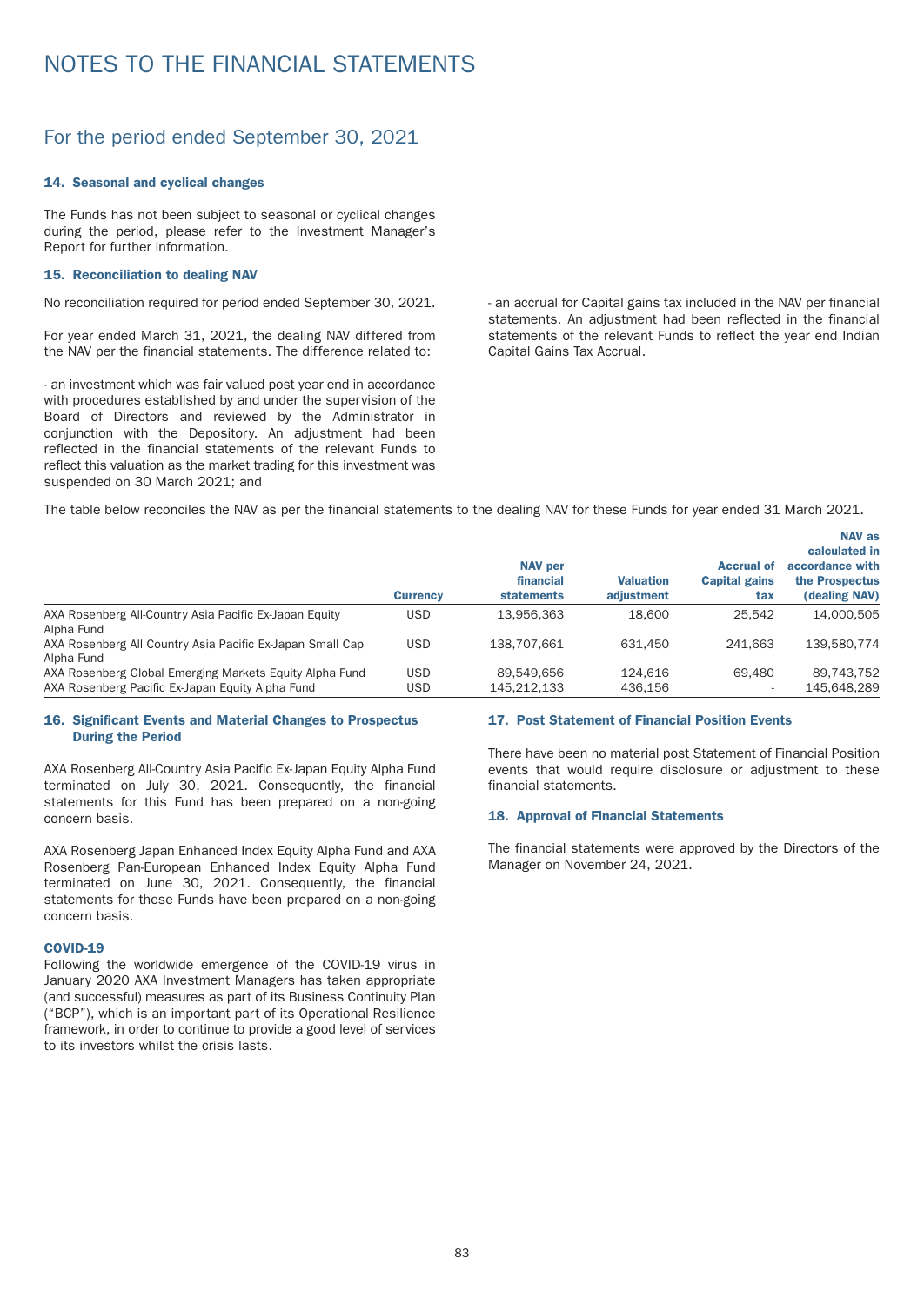# AXA ROSENBERG ALL-COUNTRY ASIA PACIFIC EX-JAPAN EQUITY ALPHA FUND

### Schedule of Investments As at September 30, 2021

|                                                                                        |                  |                   | $%$ of        |
|----------------------------------------------------------------------------------------|------------------|-------------------|---------------|
|                                                                                        | <b>Number of</b> | <b>Fair Value</b> | <b>Net</b>    |
|                                                                                        | <b>Shares</b>    | <b>USD</b>        | <b>Assets</b> |
| Equities - Nil (March 31, 2021: 98.77%)<br>Australia - Nil (March 31, 2021: 11.24%)    |                  |                   |               |
| China - Nil (March 31, 2021: 35.85%)                                                   |                  |                   |               |
| Hong Kong - Nil (March 31, 2021: 6.66%)<br><b>Brilliance China Automotive Holdings</b> |                  |                   |               |
| Ltd                                                                                    | 40,000           | 18,755            | 0.00          |
| India - Nil (March 31, 2021: 9.55%)                                                    |                  |                   |               |
| Indonesia - Nil (March 31, 2021: 0.05%)                                                |                  |                   |               |
| Korea - Nil (March 31, 2021: 14.92%)                                                   |                  |                   |               |
| Macau - Nil (March 31, 2021: 0.25%)                                                    |                  |                   |               |
| Malaysia - Nil (March 31, 2021: 0.33%)                                                 |                  |                   |               |
| New Zealand - Nil (March 31, 2021: 0.64%)                                              |                  |                   |               |
| Singapore - Nil (March 31, 2021: 2.19%)                                                |                  |                   |               |
| Taiwan - Nil (March 31, 2021: 14.70%)                                                  |                  |                   |               |
| Thailand - Nil (March 31, 2021: 2.39%)                                                 |                  |                   |               |

|                                                                  |                                 | $%$ of                      |
|------------------------------------------------------------------|---------------------------------|-----------------------------|
|                                                                  | <b>Fair Value</b><br><b>USD</b> | <b>Net</b><br><b>Assets</b> |
|                                                                  |                                 |                             |
| Total financial assets at fair value                             |                                 |                             |
| through profit or loss                                           | 18,755                          | 0.00                        |
| Cash at bank                                                     | 40,473                          | 0.00                        |
|                                                                  |                                 |                             |
| <b>Other Net Liabilities</b>                                     | (59, 228)                       | 0.00                        |
|                                                                  |                                 |                             |
| Net Assets attributable to<br>holders of redeemable              |                                 |                             |
| participating units                                              |                                 | 0.00                        |
|                                                                  |                                 |                             |
|                                                                  |                                 | $%$ of                      |
|                                                                  |                                 | <b>Total</b>                |
| <b>Analysis of Total Assets</b>                                  |                                 | <b>Assets</b>               |
| Transferable securities admitted to an official exchange listing |                                 | 31.22                       |
| <b>Current Assets</b>                                            |                                 | 68.78                       |
| <b>Total Assets</b>                                              |                                 | 100.00                      |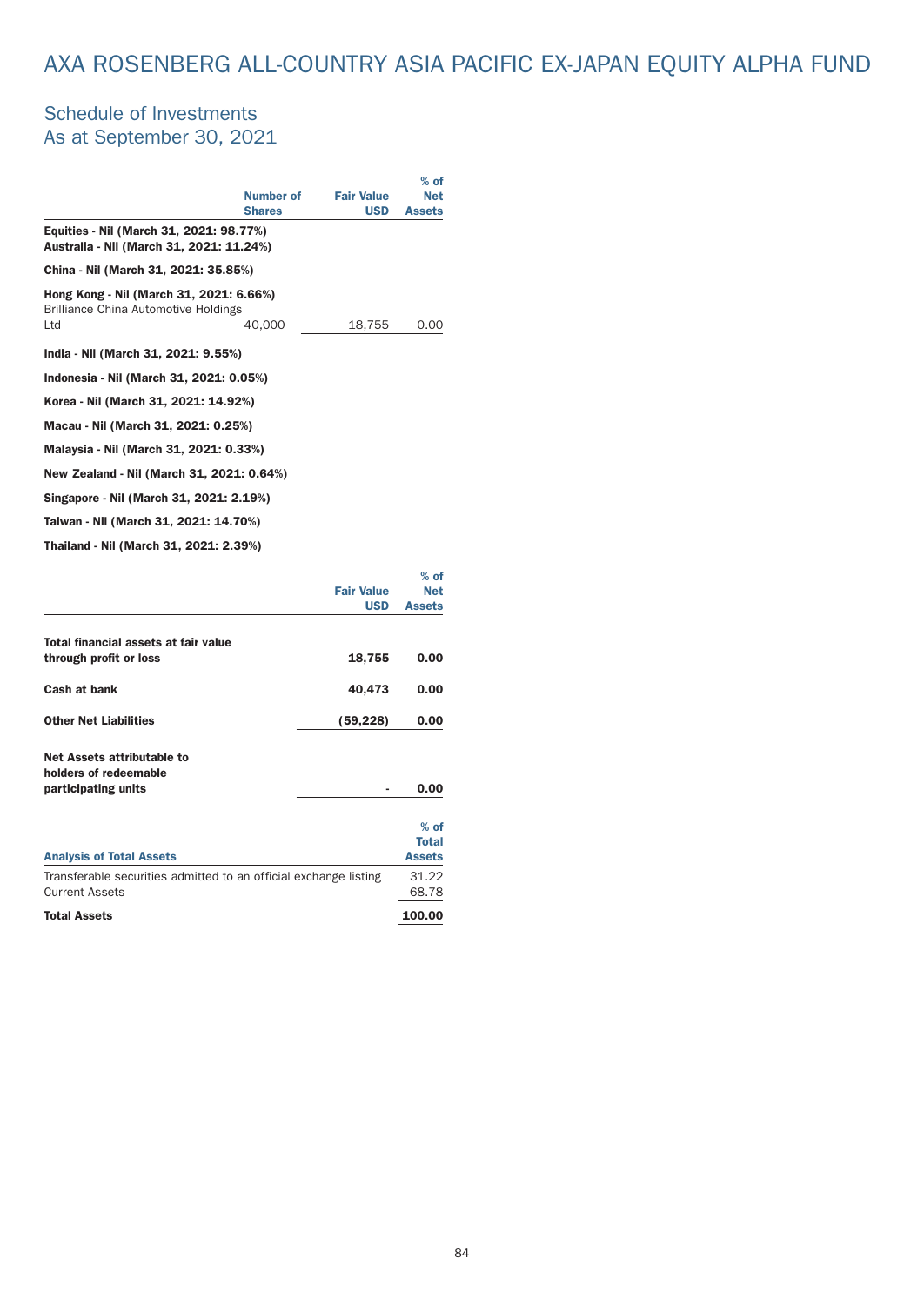### AXA ROSENBERG ALL COUNTRY ASIA PACIFIC EX-JAPAN SMALL CAP ALPHA FUND Schedule of Investments As at September 30, 2021

|                                                                              |                      |                      | $%$ of        |                                                            |                      |                    | $%$ of        |
|------------------------------------------------------------------------------|----------------------|----------------------|---------------|------------------------------------------------------------|----------------------|--------------------|---------------|
|                                                                              | <b>Number of</b>     | <b>Fair Value</b>    | <b>Net</b>    |                                                            | <b>Number of</b>     | <b>Fair Value</b>  | <b>Net</b>    |
|                                                                              | <b>Shares</b>        | <b>USD</b>           | <b>Assets</b> |                                                            | <b>Shares</b>        | <b>USD</b>         | <b>Assets</b> |
| Equities - 99.28% (March 31, 2021: 98.69%)                                   |                      |                      |               | Consun Pharmaceutical Group Ltd                            | 726,000              | 333,406            | 0.24<br>0.5C  |
| Australia - 21.62% (March 31, 2021: 19.01%)<br>Ainsworth Game Technology Ltd | 241,657              | 212,092              | 0.15          | Legend Holdings Corp<br>Lonking Holdings Ltd               | 360,100<br>1,159,000 | 698,029<br>350,619 | 0.25          |
| ALS Ltd                                                                      | 213,275              | 1,953,471            | 1.40          | NetDragon Websoft Holdings Ltd                             | 588,500              | 1,331,272          | 0.95          |
| Ampol Ltd                                                                    | 3,651                | 73,713               | 0.05          | Sinotrans Ltd                                              | 200,000              | 78,488             | 0.05          |
| Ansell Ltd                                                                   | 71,128               | 1,754,347            | 1.25          | Xiamen International Port Co Ltd                           | 544,000              | 59,748             | 0.04          |
| <b>ARB Corp Ltd</b>                                                          | 51,573               | 1,823,572            | 1.30          | Xinhua Winshare Publishing and                             |                      |                    |               |
| Bank of Queensland Ltd                                                       | 202,935              | 1,372,817            | 0.98          | Media Co Ltd                                               | 969,000              | 730,673            | 0.52          |
| Bendigo & Adelaide Bank Ltd                                                  | 62,207               | 424,413              | 0.30          | Zhejiang Expressway Co Ltd                                 | 98,000               | 80,695             | 0.06          |
| <b>Brickworks Ltd</b>                                                        | 82,361               | 1,484,363            | 1.06          |                                                            |                      | 5,366,023          |               |
| Centuria Capital Group                                                       | 48,294               | 119,133              | 0.09          |                                                            |                      |                    | 3.83          |
| Champion Iron Ltd                                                            | 199,392              | 694,949              | 0.50          | Hong Kong - 11.36% (March 31, 2021: 10.14%)                |                      |                    |               |
| Charter Hall Group (REIT)                                                    | 154,127              | 1,908,259            | 1.36          | <b>APAC Resources Ltd</b>                                  | 560,000              | 96,754             | 0.07          |
| City Chic Collective Ltd                                                     | 60,559               | 285,216              | 0.20          | <b>Bright Smart Securities &amp;</b>                       |                      |                    |               |
| <b>Clinuvel Pharmaceuticals Ltd</b>                                          | 3,143                | 97,284               | 0.07          | Commodities Group Ltd                                      | 1,360,000            | 252,445            | 0.18          |
| <b>CSR Ltd</b>                                                               | 84,235               | 340,136              | 0.24          | <b>Brilliance China Automotive</b>                         |                      |                    |               |
| De Grey Mining Ltd                                                           | 166,987              | 117,004              | 0.08          | <b>Holdings Ltd</b>                                        | 1,358,000            | 636,727            | 0.45          |
| Eagers Automotive Ltd                                                        | 58,301               | 632,759              | 0.45          | Build King Holdings Ltd                                    | 800,000              | 101,225            | 0.07          |
| <b>Eclipx Group Ltd</b>                                                      | 144,685              | 258,148              | 0.18          | China Foods Ltd                                            | 916,000              | 330,646            | 0.24          |
| Emeco Holdings Ltd                                                           | 513,412              | 390,334              | 0.28          | China Overseas Grand Oceans                                |                      |                    |               |
| Estia Health Ltd                                                             | 210,057              | 348,990              | 0.25          | Group Ltd                                                  | 2,152,000            | 1,315,861          | 0.94          |
| <b>EVENT Hospitality and</b>                                                 |                      |                      |               | China Resources Pharmaceutical                             |                      |                    |               |
| <b>Entertainment Ltd</b>                                                     | 8,433                | 92,836               | 0.07          | Group Ltd                                                  | 2,059,500            | 1,011,939          | 0.72          |
| Genworth Mortgage Insurance                                                  |                      |                      |               | Chinese Estates Holdings Ltd                               | 181,500              | 68,430             | 0.05          |
| Australia Ltd                                                                | 174,444              | 281,002              | 0.20          | Crystal International Group Ltd                            | 268,000              | 96,739             | 0.07          |
| HT&E Ltd                                                                     | 182,032              | 212,358              | 0.15          | Eagle Nice International Holdings                          |                      |                    |               |
| Image Resources NL                                                           | 572,760              | 67,232               | 0.05          | Ltd                                                        | 334,000              | 205,300            | 0.15          |
| Imugene Ltd                                                                  | 744,223              | 259,387              | 0.19          | Essex Bio-technology Ltd                                   | 530,000              | 391,816            | 0.28          |
| Incitec Pivot Ltd                                                            | 152,899              | 325,265              | 0.23          | Genertec Universal Medical Group                           |                      |                    |               |
| JB Hi-Fi Ltd                                                                 | 24,994               | 821,566              | 0.59          | Co Ltd                                                     | 217,000              | 169,343            | 0.12          |
| Mesoblast Ltd                                                                | 261,698              | 316,165              | 0.23          | Great Eagle Holdings Ltd                                   | 143,000              | 390,352            | 0.28          |
| Metcash Ltd                                                                  | 641,965              | 1,824,752            | 1.30          | <b>G-Resources Group Ltd</b>                               | 382,000              | 143,532            | 0.10          |
| Mineral Resources Ltd                                                        | 27,880               | 903,139              | 0.65          | Haitong International Securities                           |                      |                    |               |
| Nufarm Ltd                                                                   | 116,633              | 403,136              | 0.29          | Group Ltd                                                  | 1,295,000            | 341,024            | 0.24          |
| Oil Search Ltd                                                               | 26,521               | 83,814               | 0.06          | Hang Lung Group Ltd                                        | 573,000              | 1,337,428          | 0.96          |
| <b>OZ Minerals Ltd</b>                                                       | 31,977               | 518,794              | 0.37          | Hi Sun Technology China Ltd                                | 2,097,000            | 342,108            | 0.24          |
| Pacific Current Group Ltd                                                    | 43,618               | 233,155              | 0.17          | Hung Hing Printing Group Ltd                               | 298,000              | 49,190             | 0.04          |
| Pact Group Holdings Ltd                                                      | 314,971              | 861,161              | 0.62          | Johnson Electric Holdings Ltd                              | 502,500              | 1,074,114          | 0.77          |
| Pendal Group Ltd<br>Perseus Mining Ltd                                       | 116,408<br>1,160,923 | 695,402<br>1,178,223 | 0.50<br>0.84  | Kingboard Holdings Ltd                                     | 171,000              | 773,763            | 0.55          |
| Qube Holdings Ltd                                                            | 41,359               | 98,889               | 0.07          | Lee's Pharmaceutical Holdings Ltd                          | 533,000              | 265,314            | 0.19          |
| Red 5 Ltd                                                                    | 1,439,816            | 221,011              | 0.16          | Luk Fook Holdings International Ltd 169,000                |                      | 433,971            | 0.31          |
| Reliance Worldwide Corp Ltd                                                  | 395,158              | 1,480,019            | 1.06          | Pacific Basin Shipping Ltd                                 | 2,361,000            | 1,096,390          | 0.78          |
| Resimac Group LTD                                                            | 126,593              | 188,833              | 0.13          | SAS Dragon Holdings Ltd                                    | 300,000              | 181,126            | 0.13          |
| Sandfire Resources Ltd                                                       | 175,545              | 691,721              | 0.49          | Sinofert Holdings Ltd                                      | 2,298,000            | 397,039            | 0.28          |
| Sims Ltd                                                                     | 158,865              | 1,529,700            | 1.09          | Skyworth Group Ltd                                         | 2,774,000            | 835,623            | 0.60<br>0.04  |
| Sub Sandfire Resources                                                       | 175,545              | 5,072                | 0.00          | Stella International Holdings Ltd<br>Sun Hung Kai & Co Ltd | 40,000<br>1,687,000  | 51,178<br>871,168  | 0.62          |
| Super Retail Group Ltd                                                       | 188,993              | 1,662,803            | 1.19          | <b>TCL Electronics Holdings Ltd</b>                        | 1,241,000            | 620,129            | 0.44          |
| Viva Energy Group Ltd                                                        | 549,035              | 945,880              | 0.68          | <b>Texwinca Holdings Ltd</b>                               | 624,000              | 127,451            | 0.09          |
| Zip Co Ltd                                                                   | 13,518               | 68,988               | 0.05          | United Laboratories International                          |                      |                    |               |
|                                                                              |                      |                      |               | Holdings Ltd                                               | 482,000              | 320,419            | 0.23          |
|                                                                              |                      | 30,261,303           | 21.62         | Untrade Youyuan Holdings                                   | 643,000              |                    | 0.0C          |
| China - 3.83% (March 31, 2021: 3.46%)                                        |                      |                      |               | <b>VSTECS Holdings Ltd</b>                                 | 500,000              | 449,924            | 0.32          |
| Asia Cement China Holdings Corp                                              | 137,000              | 109,024              | 0.08          | VTech Holdings Ltd                                         | 117,000              | 855,559            | 0.61          |
| <b>BAIC Motor Corp Ltd</b>                                                   | 1,851,000            | 640,805              | 0.46          | Yip's Chemical Holdings Ltd                                | 442,000              | 272,820            | 0.2C          |
| Chaowei Power Holdings Ltd                                                   | 1,200,000            | 345,295              | 0.24          |                                                            |                      |                    |               |
| China Harmony Auto Holding Ltd                                               | 444,500              | 234,394              | 0.17          |                                                            |                      | 15,906,847         | 11.36         |
| China Modern Dairy Holdings Ltd                                              | 421,000              | 79,769               | 0.06          | India - 15.32% (March 31, 2021: 15.06%)                    |                      |                    |               |
| China Sanjiang Fine Chemicals Co                                             |                      |                      |               | Ashoka Buildcon Ltd                                        | 273,499              | 363,026            | 0.26          |
| Ltd                                                                          | 609,000              | 212,788              | 0.15          | Canara Bank                                                | 426,793              | 992,559            | 0.71          |
| China Shineway Pharmaceutical                                                |                      |                      |               | Century Enka Ltd                                           | 22,159               | 133,144            | 0.09          |
| Group Ltd                                                                    | 85,000               | 81,018               | 0.06          | CG Power & Industrial Solutions Ltd 67,972                 |                      | 112,382            | 0.08          |
|                                                                              |                      |                      |               |                                                            |                      |                    |               |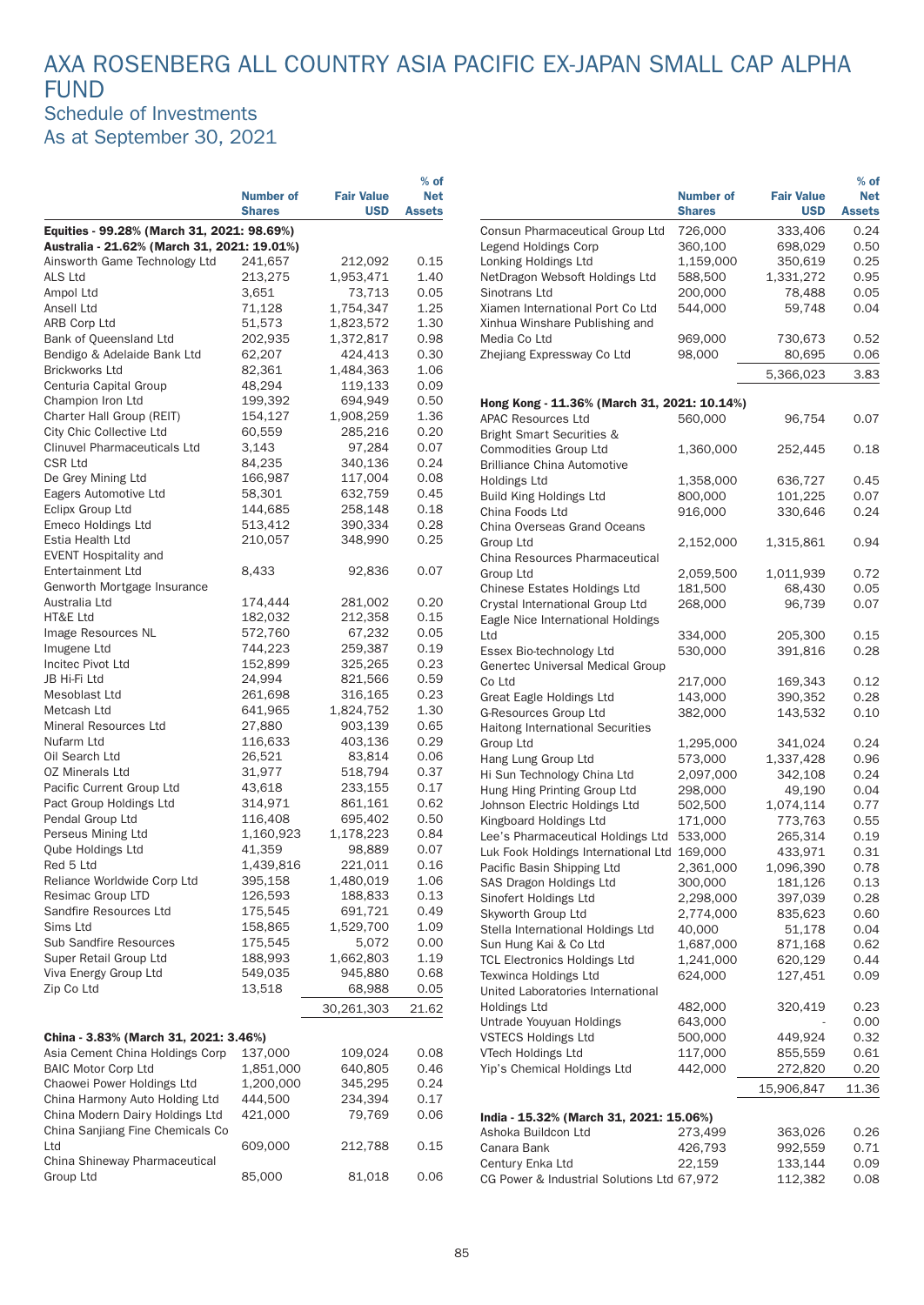### AXA ROSENBERG ALL COUNTRY ASIA PACIFIC EX-JAPAN SMALL CAP ALPHA **FUND** Schedule of Investments (continued)

As at September 30, 2021

|                                                        |                  |                   | $%$ of        |
|--------------------------------------------------------|------------------|-------------------|---------------|
|                                                        | <b>Number of</b> | <b>Fair Value</b> | <b>Net</b>    |
|                                                        | <b>Shares</b>    | <b>USD</b>        | <b>Assets</b> |
| Equities - 99.28% (March 31, 2021: 98.69%) (continued) |                  |                   |               |
| India - 15.32% (March 31, 2021: 15.06%) (continued)    |                  |                   |               |
| <b>Chambal Fertilizers and Chemicals</b>               |                  |                   |               |
| Ltd                                                    | 88,842           | 403,082           | 0.29          |
| Cochin Shipyard Ltd                                    | 39,642           | 193,837           | 0.14          |
| Coromandel International Ltd                           | 56,177           | 601,295           | 0.43          |
| Cosmo Films Ltd                                        | 7,046            | 142,102           | 0.10          |
| EID Parry India Ltd                                    | 160,270          | 905,719           | 0.65          |
| Emami Ltd                                              | 14,723           | 113,263           | 0.08          |
| <b>Exide Industries Ltd</b>                            | 178,316          | 428,388           | 0.31          |
| <b>Federal Bank Ltd</b>                                | 94,198           | 106,885           | 0.08          |
| Finolex Industries Ltd                                 | 47,052           | 132,261           | 0.09          |
| <b>GHCL Ltd</b>                                        | 102,254          | 612,883           | 0.44          |
| Glenmark Pharmaceuticals Ltd                           | 121,609          | 834,605           | 0.60          |
| Gujarat State Fertilizers &                            |                  |                   |               |
| <b>Chemicals Ltd</b>                                   | 357,012          | 623,938           | 0.44          |
| JB Chemicals & Pharmaceuticals                         |                  |                   |               |
| Ltd                                                    | 23,246           | 584,137           | 0.42          |
| Kalyani Steels Ltd                                     | 42,240           | 218,249           | 0.15          |
| Kirloskar Industries Ltd                               | 4,816            | 109,726           | 0.08          |
| KPR Mill Ltd                                           | 86,845           | 499,408           | 0.36          |
| Mahanagar Gas Ltd                                      | 19,563           | 284,507           | 0.20          |
| Maharashtra Seamless Ltd                               | 57,501           | 245,819           | 0.17          |
| Marksans Pharma Ltd                                    | 118,838          | 110,509           | 0.08          |
| NMDC Ltd                                               | 726,464          | 1,400,029         | 1.00          |
| <b>Oracle Financial Services Software</b>              |                  |                   |               |
| Ltd                                                    | 27,430           | 1,677,155         | 1.20          |
| Pfizer Ltd                                             | 8,607            | 646,848           | 0.46          |
| Phillips Carbon Black Ltd                              | 147,823          | 541,585           | 0.39          |
| PTC India Ltd                                          | 169,574          | 264,033           | 0.19          |
| Rajesh Exports Ltd                                     | 201,226          | 1,594,505         | 1.14          |
| REC Ltd                                                | 480,337          | 1,020,176         | 0.73          |
| Redington India Ltd                                    | 203,553          | 383,577           | 0.27          |
| SH Kelkar & Co Ltd                                     | 74,704           | 161,052           | 0.11          |
| Sharda Cropchem Ltd                                    | 77,632           | 344,848           | 0.25          |
| Sonata Software Ltd                                    | 34,276           | 407,085           | 0.29          |
| Sun TV Network Ltd                                     | 99,219           | 674,660           | 0.48          |
| Tata Chemicals Ltd                                     | 7,999            | 99,107            | 0.07          |
| Tata Steel BSL Ltd                                     | 1,040,671        | 1,187,846         | 0.85          |
| Union Bank of India                                    | 3,233,873        | 1,576,038         | 1.12          |
| Usha Martin Ltd                                        | 273,030          | 316,609           | 0.23          |
| Vardhman Textiles Ltd                                  | 16,246           | 404,796           | 0.29          |
|                                                        |                  | 21,451,673        | 15.32         |
| Indonesia - Nil (March 31, 2021: 0.18%)                |                  |                   |               |
| Korea - 13.33% (March 31, 2021: 17.46%)                |                  |                   |               |
| Aekyung Petrochemical Co Ltd                           | 16,492           | 202,319           | 0.14          |

| Aekyung Petrochemical Co Ltd   | 16,492  | 202,319   | 0.14 |
|--------------------------------|---------|-----------|------|
| <b>Bioneer Corp</b>            | 5,626   | 310.048   | 0.22 |
| <b>BNK Financial Group Inc</b> | 65,902  | 491.482   | 0.35 |
| Cheil Worldwide Inc.           | 26,727  | 514.111   | 0.37 |
| Chongkundang Holdings Corp     | 4.605   | 332.151   | 0.24 |
| CNH Co Ltd                     | 31,938  | 89,084    | 0.06 |
| Daewon San Up Co Ltd           | 19,922  | 111.641   | 0.08 |
| Daishin Securities Co Ltd      | 52,182  | 911.202   | 0.65 |
| Daou Technology Inc            | 44.812  | 928.221   | 0.66 |
| DB Financial Investment Co Ltd | 40.363  | 227.553   | 0.16 |
| DGB Financial Group Inc        | 191,941 | 1.608.965 | 1.15 |
| <b>GS Holdings Corp</b>        | 2,017   | 76.191    | 0.05 |
| Haesung Industrial Co Ltd      | 17.843  | 227.935   | 0.16 |
| Handsome Co Ltd                | 3,272   | 109,366   | 0.08 |
| Hanyang Securities Co Ltd      | 12.401  | 193.504   | 0.14 |

|                                                                   |                  |                   | $%$ of        |
|-------------------------------------------------------------------|------------------|-------------------|---------------|
|                                                                   | <b>Number of</b> | <b>Fair Value</b> | <b>Net</b>    |
|                                                                   | <b>Shares</b>    | <b>USD</b>        | <b>Assets</b> |
| <b>HDC Holdings Co Ltd</b>                                        | 56,861           | 527,069           | 0.38          |
| Hitejinro Holdings Co Ltd                                         | 18,486           | 220,536           | 0.16          |
| Hyosung TNC Corp                                                  | 321              | 175,005           | 0.12          |
| Hyundai Glovis Co Ltd                                             | 2,016            | 283,926           | 0.20          |
| JB Financial Group Co Ltd                                         | 217,756          | 1,639,607         | 1.17          |
| Kangnam Jevisco Co Ltd                                            | 6,333            | 141,209           | 0.10          |
| Kangwon Land Inc                                                  | 2,883            | 69,701            | 0.05          |
| Kolon Corp                                                        | 9,658            | 320,370           | 0.23          |
| Korea Gas Corp                                                    | 9,738            | 400,335           | 0.29          |
| LG Innotek Co Ltd                                                 | 6,290            | 1,108,984         | 0.79          |
| LG Uplus Corp                                                     | 4,990            | 63,323            | 0.05          |
| <b>LOTTE Fine Chemical Co Ltd</b>                                 | 17,280           | 1,331,757         | 0.95          |
| LS Corp                                                           | 12,436           | 673,266           | 0.48          |
| LX Semicon Co Ltd                                                 | 6,809            | 582,273           | 0.42          |
| Meritz Financial Group Inc                                        | 12,846           | 364,820           | 0.26          |
| Meritz Securities Co Ltd                                          | 273,657          | 1,145,245         | 0.82          |
| <b>NEOWIZ Holdings Corp</b>                                       | 5,686            | 115,377           | 0.08          |
| NH Investment & Securities Co Ltd                                 | 37,147           | 403,942           | 0.29          |
| Posco International Corp                                          | 53,129           | 1,071,330         | 0.77          |
| Sajodaerim Corp                                                   | 6,310            | 149,356           | 0.11          |
| Shinyoung Securities Co Ltd                                       | 6,822            | 362,131           | 0.26          |
| SIMMTECH Holdings Co Ltd                                          | 48,024           | 117,525           | 0.08          |
| Unid Co Ltd                                                       | 8,658            | 959,766           | 0.69          |
| Youngone Corp                                                     | 2,458            | 91,864            | 0.07          |
|                                                                   |                  |                   |               |
|                                                                   |                  | 18,652,490        | 13.33         |
| Luxembourg - 0.05% (March 31, 2021: 0.06%)                        |                  |                   |               |
| L'Occitane International SA                                       |                  |                   |               |
|                                                                   | 20,000           | 67,505            | 0.05          |
| Macau - Nil (March 31, 2021: 0.17%)                               |                  |                   |               |
|                                                                   |                  |                   |               |
| Malaysia - 2.29% (March 31, 2021: 2.16%)                          |                  |                   |               |
| Genting Malaysia Bhd                                              | 108,700          | 78,283            | 0.06          |
| Insas Bhd                                                         | 251,600          | 59,647            | 0.04          |
| Magni-Tech Industries Bhd                                         | 441,533          | 222,006           | 0.16          |
| Malaysia Building Society Bhd                                     | 5,926,400        | 859,976           | 0.61          |
| <b>MNRB Holdings Bhd</b>                                          | 219.200          | 66,757            | 0.05          |
| <b>OSK Holdings Bhd</b>                                           | 1,910,400        | 392,438           | 0.28          |
| <b>RCE Capital Bhd</b>                                            | 271,700          | 209,624           | 0.15          |
| Sime Darby Bhd                                                    | 2,339,100        | 1,273,892         | 0.91          |
| Syarikat Takaful Malaysia Keluarga                                |                  |                   |               |
| <b>Bhd</b>                                                        | 47,300           | 47,622            | 0.03          |
|                                                                   |                  | 3,210,245         | 2.29          |
|                                                                   |                  |                   |               |
| New Zealand - 2.73% (March 31, 2021: 1.14%)                       |                  |                   |               |
| Argosy Property Ltd                                               | 300,004          | 331,650           | 0.24          |
| Comvita Ltd                                                       | 60,325           | 148,150           | 0.10          |
| Fletcher Building Ltd                                             | 73,974           | 366,658           | 0.26          |
| Hallenstein Glasson Holdings Ltd                                  | 51,266           | 245,439           | 0.17          |
| <b>Heartland Group Holdings Ltd</b>                               | 502,786          | 806,419           | 0.58          |
| Property for Industry Ltd                                         | 427,320          | 866,673           | 0.62          |
| Skellerup Holdings Ltd                                            | 33,837           | 138,188           | 0.10          |
| SKYCITY Entertainment Group Ltd                                   | 36,456           | 80,100            | 0.06          |
| Warehouse Group Ltd                                               | 296,303          | 840,103           | 0.60          |
|                                                                   |                  |                   |               |
|                                                                   |                  | 3,823,380         | 2.73          |
|                                                                   |                  |                   |               |
| Philippines - 1.07% (March 31, 2021: 1.16%)<br>China Banking Corp | 377,300          | 178,443           | 0.13          |
| East West Banking Corp                                            | 412,500          | 72,173            | 0.05          |
| Ginebra San Miguel Inc                                            | 320,290          | 715,488           | 0.51          |
| Puregold Price Club Inc                                           | 606,400          | 528,119           | 0.38          |
|                                                                   |                  |                   |               |
|                                                                   |                  | 1,494,223         | 1.07          |
|                                                                   |                  |                   |               |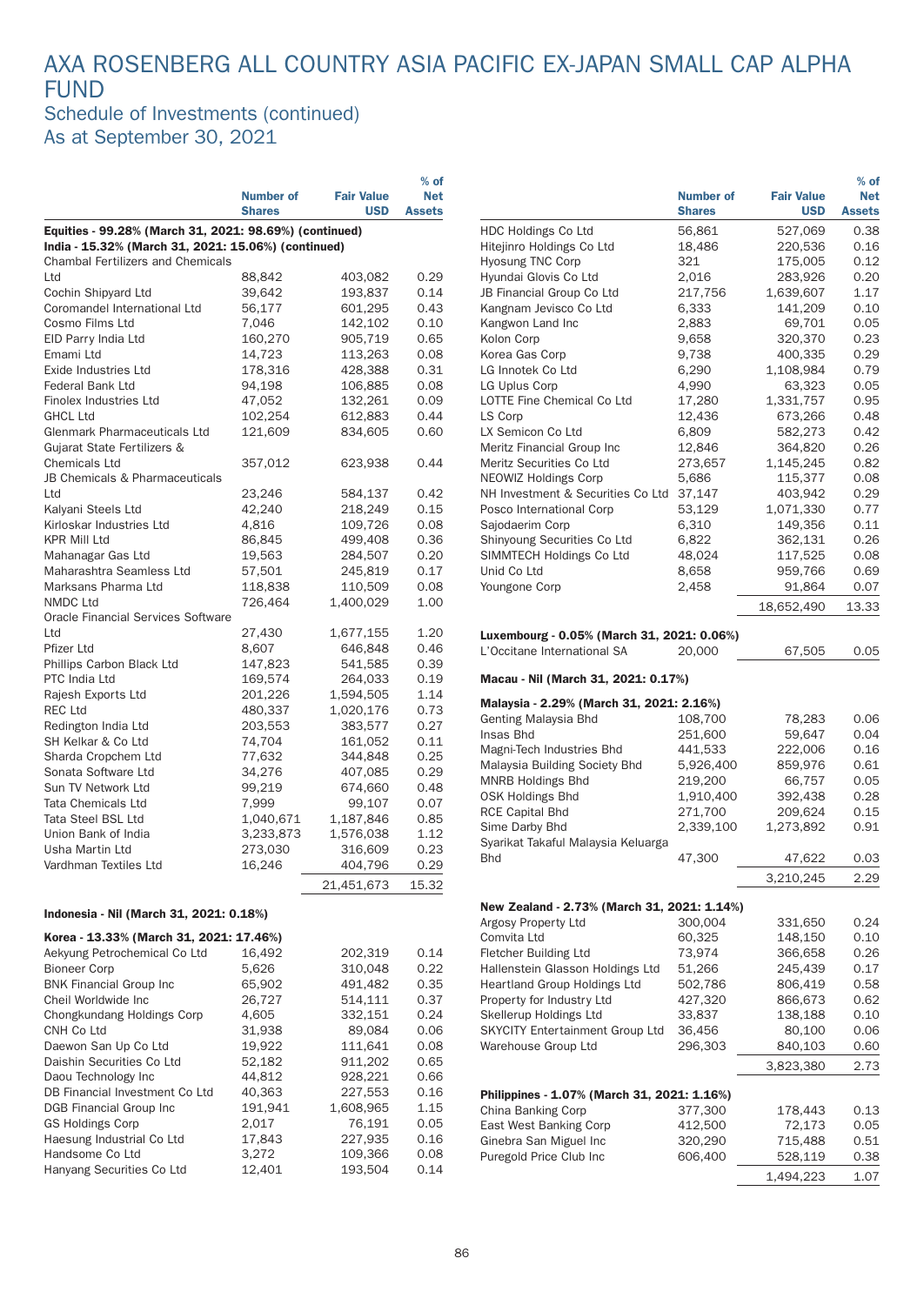### AXA ROSENBERG ALL COUNTRY ASIA PACIFIC EX-JAPAN SMALL CAP ALPHA FUND Schedule of Investments (continued)

% of

As at September 30, 2021

|                                                                |                  |                   | $%$ of        |                                                                  |                      |                   | $%$ of        |
|----------------------------------------------------------------|------------------|-------------------|---------------|------------------------------------------------------------------|----------------------|-------------------|---------------|
|                                                                | <b>Number of</b> | <b>Fair Value</b> | <b>Net</b>    |                                                                  | <b>Number of</b>     | <b>Fair Value</b> | <b>Net</b>    |
|                                                                | <b>Shares</b>    | <b>USD</b>        | <b>Assets</b> |                                                                  | <b>Shares</b>        | <b>USD</b>        | <b>Assets</b> |
| Equities - 99.28% (March 31, 2021: 98.69%) (continued)         |                  |                   |               | Kuo Yang Construction Co Ltd                                     | 390,000              | 367,456           | 0.26          |
| Singapore - 4.56% (March 31, 2021: 4.81%)                      |                  |                   |               | Long Bon International Co Ltd                                    | 337,000              | 218,635           | 0.16          |
| Avarga Ltd                                                     | 536,000          | 111,535           | 0.08          | Medtecs International Corp Ltd                                   | 443,000              | 126,446           | 0.09          |
| <b>BRC Asia Ltd</b>                                            | 143,800          | 156,235           | 0.11          | Nantex Industry Co Ltd                                           | 122,000              | 400,018           | 0.29          |
| <b>Bukit Sembawang Estates Ltd</b>                             | 54,200           | 193,628           | 0.14          | Pou Chen Corp                                                    | 1,320,000            | 1,600,223         | 1.14          |
| Civmec Ltd                                                     | 249,600          | 107,095           | 0.08          | Powertech Technology Inc                                         | 386,000              | 1,444,357         | 1.03          |
| Dasin Retail Trust                                             | 278,000          | 77,302            | 0.06          | Promate Electronic Co Ltd                                        | 175,000              | 244,185           | 0.17          |
| EC World (REIT)                                                | 846,100          | 497,028           | 0.35          | Sigurd Microelectronics Corp                                     | 481,000              | 1,026,380         | 0.73          |
| Fraser and Neave Ltd                                           | 77,000           | 79,688            | 0.06          | Sitronix Technology Corp                                         | 66,000               | 578,615           | 0.41          |
| Frencken Group Ltd                                             | 126,500          | 216,641           | 0.15          | Supreme Electronics Co Ltd                                       | 330,000              | 524,425           | 0.37          |
| <b>GP Industries Ltd</b>                                       | 102,400          | 40,542            | 0.03          | Synnex Technology International                                  |                      |                   |               |
| Ho Bee Land Ltd                                                | 89,100           | 184,422           | 0.13          | Corp                                                             | 701,000              | 1,312,150         | 0.94          |
| Hong Leong Asia Ltd                                            | 686,700          | 408,449           | 0.29          | <b>Taiwan Surface Mounting</b>                                   |                      |                   |               |
| Hour Glass Ltd                                                 | 233,200          | 268,826           | 0.19          | <b>Technology Corp</b>                                           | 91,000               | 333,976           | 0.24          |
| <b>HRnetgroup Ltd</b>                                          | 159,200          | 90,001            | 0.06          | Topco Scientific Co Ltd                                          | 175,000              | 865,248           | 0.62          |
| Hutchison Port Holdings Trust                                  | 660,500          | 156,869           | 0.11          | <b>TXC Corp</b>                                                  | 302,000              | 1,135,461         | 0.81          |
| IGG Inc                                                        | 64,000           | 60,221            | 0.04          | Unitech Computer Co Ltd                                          | 91,000               | 119,791           | 0.09          |
| InnoTek Ltd                                                    | 188,200          | 111,248           | 0.08          | <b>UPC Technology Corp</b>                                       | 1,283,000            | 1,170,843         | 0.84          |
| <b>ISDN Holdings Ltd</b>                                       | 343,600          | 158,816           | 0.11          | Wah Lee Industrial Corp                                          | 257,040              | 750,532           | 0.54          |
| Japfa Ltd                                                      | 752,000          | 380,819           | 0.27          | WPG Holdings Ltd                                                 | 319,000              | 555,606           | 0.40          |
| <b>LHN Ltd</b>                                                 | 346,400          | 85,477            | 0.06          | WT Microelectronics Co Ltd                                       | 741,000              | 1,610,436         | 1.15          |
| Maxi-Cash Financial Services Corp                              |                  |                   |               | Yem Chio Co Ltd                                                  | 559,342              | 321,726           | 0.23          |
| Ltd                                                            | 646,100          | 81,619            | 0.06          |                                                                  |                      |                   |               |
| Multi-Chem Ltd                                                 | 40,100           | 53,315            | 0.04          |                                                                  |                      | 28,586,482        | 20.42         |
| Olam International Ltd                                         | 378,600          | 489,425           | 0.35          | Thailand - 2.57% (March 31, 2021: 3.97%)                         |                      |                   |               |
| QAF Ltd                                                        | 86,700           | 55,561            | 0.04          | AP Thailand PCL - NVDR                                           | 3,134,900            | 757,435           | 0.54          |
| Riverstone Holdings Ltd                                        | 427,900          | 281,306           | 0.20          | Haad Thip PCL - NVDR                                             | 154,500              | 159,249           | 0.12          |
| Sabana Shari'ah Compliant                                      |                  |                   |               | Kang Yong Electric PCL - NVDR                                    | 12,200               | 135,756           | 0.10          |
| Industrial (REIT)                                              | 554,700          | 176,715           | 0.13          | Lalin Property PCL - NVDR                                        | 822,200              | 218,095           | 0.16          |
| Samudera Shipping Line Ltd                                     | 461,700          | 202,351           | 0.14          | Muramoto Electron Thailand PCL -                                 |                      |                   |               |
| Sheng Siong Group Ltd                                          | 75,400           | 81,920            | 0.06          | <b>NVDR</b>                                                      | 16,500               | 131,181           | 0.09          |
| Silverlake Axis Ltd                                            | 946,100          | 203,841           | 0.15          | Noble Development PCL - NVDR                                     | 1,227,000            | 234,811           | 0.17          |
| Straits Trading Co Ltd                                         | 142,800          | 324,498           | 0.23          | Regional Container Lines PCL -                                   |                      |                   |               |
| UOB-Kay Hian Holdings Ltd                                      | 107,900          | 124,384           | 0.09          | <b>NVDR</b>                                                      | 84,100               |                   | 0.08          |
| Valuemax Group Ltd                                             | 673,200          | 176,036           | 0.13          | Siam Global House PCL - NVDR                                     | 159,900              | 116,512<br>98,534 | 0.07          |
| Wing Tai Holdings Ltd                                          | 561,400          | 752,613           | 0.54          |                                                                  |                      |                   |               |
|                                                                |                  |                   |               | Siamgas & Petrochemicals PCL -<br><b>NVDR</b>                    |                      | 662,148           |               |
|                                                                |                  | 6,388,426         | 4.56          | SPCG PCL - NVDR                                                  | 1,518,900<br>857,700 | 439,814           | 0.47<br>0.32  |
|                                                                |                  |                   |               |                                                                  |                      |                   |               |
| Taiwan - 20.42% (March 31, 2021: 19.91%)                       |                  |                   | 0.06          | Sri Trang Agro Industry PCL - NVDR 61,500<br>Thai Oil PCL - NVDR |                      | 61,118            | 0.04<br>0.06  |
| Acer Inc                                                       | 95,000           | 84,479            |               |                                                                  | 56,500               | 87,459            |               |
| <b>Ardentec Corp</b>                                           | 477,000          | 1,002,435         | 0.72          | Thai Rayon PCL - NVDR                                            | 18,700               | 28,049            | 0.02          |
| <b>Basso Industry Corp</b>                                     | 119,000          | 185,160           | 0.13          | Thai Union Group PCL - NVDR                                      | 288,100              | 184,347           | 0.13          |
| Chicony Power Technology Co Ltd<br>China Life Insurance Co Ltd | 251,000          | 604,065           | 0.43          | Thantawan Industry PCL - NVDR                                    | 90,100               | 82,883            | 0.06          |
|                                                                | 367,000          | 382,340           | 0.27          | Tisco Financial Group PCL - NVDR                                 | 73,800               | 199,850           | 0.14          |
| China Motor Corp                                               | 104,000          | 275,113           | 0.20          |                                                                  |                      | 3,597,241         | 2.57          |
| Chipbond Technology Corp                                       | 497,000          | 1,205,016         | 0.86          |                                                                  |                      |                   |               |
| ChipMOS Technologies Inc.                                      | 688,000          | 1,179,778         | 0.84          | United States - 0.13% (March 31, 2021: Nil)                      |                      |                   |               |
| Compal Electronics Inc                                         | 1,565,000        | 1,327,080         | 0.95          | Coronado Global Resources Inc                                    | 197,482              | 183,663           | 0.13          |
| Edom Technology Co Ltd                                         | 214,500          | 223,466           | 0.16          | <b>Total Equities</b>                                            |                      | 138,989,501       | 99.28         |
| Everlight Electronics Co Ltd                                   | 388,000          | 665,688           | 0.48          | Warrants - 0.00% (March 31, 2021: 0.00%)                         |                      |                   |               |
| FocalTech Systems Co Ltd                                       | 86,000           | 479,227           | 0.34          | Hong Kong - 0.00% (March 31, 2021: Nil)                          |                      |                   |               |
| General Interface Solution Holding                             |                  |                   |               | <b>APAC Resources Ltd</b>                                        | 112,000              | 2,086             | 0.00          |
| Ltd                                                            | 318,000          | 1,089,467         | 0.78          |                                                                  |                      |                   |               |
| Global Brands Manufacture Ltd                                  | 524,000          | 625,836           | 0.45          | Singapore - 0.00% (March 31, 2021: 0.00%)                        |                      |                   |               |
| Global Mixed Mode Technology Inc                               | 29,000           | 240,708           | 0.17          | Ezion Holdings Ltd                                               | 2,872,200            | 2                 | 0.00          |
| Goldsun Building Materials Co Ltd                              | 178,000          | 156,210           | 0.11          |                                                                  |                      |                   |               |
| <b>Grand Pacific Petrochemical</b>                             | 1,070,000        | 1,110,883         | 0.79          | <b>Total Warrants</b>                                            |                      | 2,088             | 0.00          |
| HannStar Display Corp                                          | 1,801,000        | 984,197           | 0.70          | <b>Total value of Investments</b>                                |                      |                   |               |
| Horizon Securities Co Ltd                                      | 284,000          | 181,192           | 0.13          | excluding Financial                                              |                      |                   |               |
| Innolux Corp                                                   | 732,000          | 447,311           | 0.32          | <b>Derivative Instruments</b>                                    |                      | 138,991,589       | 99.28         |
| International Games System Co Ltd 51,000                       |                  | 1,201,755         | 0.86          |                                                                  |                      |                   |               |
| <b>ITE Technology Inc</b>                                      | 64,000           | 228,567           | 0.16          |                                                                  |                      |                   |               |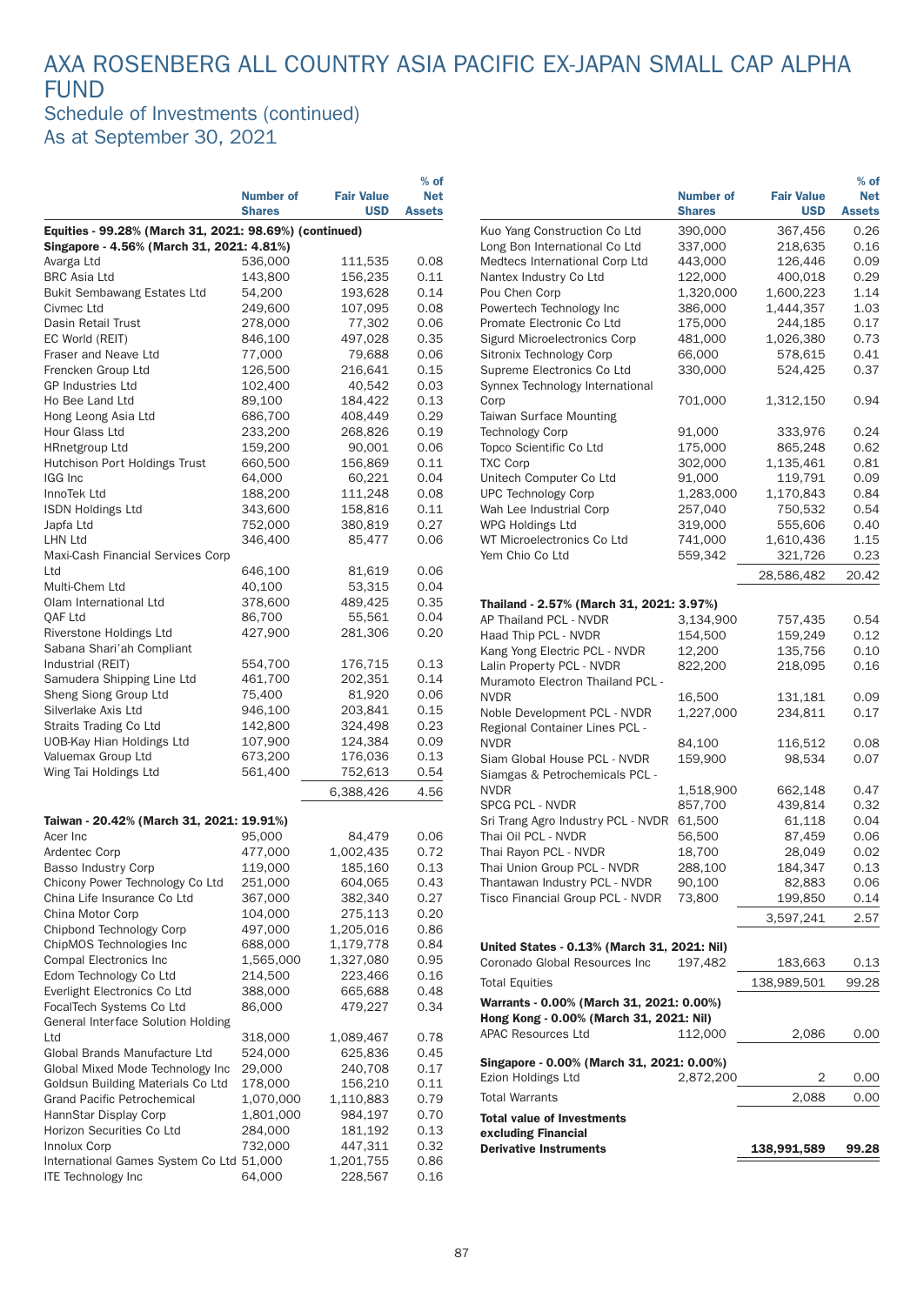### AXA ROSENBERG ALL COUNTRY ASIA PACIFIC EX-JAPAN SMALL CAP ALPHA FUND Schedule of Investments (continued)

As at September 30, 2021

#### Financial Derivative Instruments - (0.03%) (March 31, 2021: (0.04%)) Open Forward Foreign Currency Exchange Contracts\* - (0.03%) (March 31, 2021: (0.04%))

|                      |                                                                     |                   | <b>Unrealised</b> | $%$ of        |
|----------------------|---------------------------------------------------------------------|-------------------|-------------------|---------------|
|                      |                                                                     | <b>Settlement</b> | Gain/(Loss)       | <b>Net</b>    |
| <b>Currency Sold</b> | <b>Currency Bought</b>                                              | <b>Date</b>       | <b>USD</b>        | <b>Assets</b> |
| EUR 85,951           | USD 101.018                                                         | 20 October 2021   | 1.375             | 0.00          |
| EUR 39.069           | USD 46.258                                                          | 20 October 2021   | 966               | 0.00          |
| USD 2.034.274        | EUR 1.717.919                                                       | 20 October 2021   | (42, 703)         | (0.03)        |
| USD 264,240          | EUR 225,000                                                         | 20 October 2021   | (3,400)           | (0.00)        |
| USD 106.796          | EUR 90.384                                                          | 20 October 2021   | (2,015)           | (0.00)        |
| USD 88.830           | EUR 75,000                                                          | 20 October 2021   | (1,883)           | (0.00)        |
|                      | Unrealised gain on open forward foreign currency exchange contracts |                   | 2.341             | 0.00          |
|                      | Unrealised loss on open forward foreign currency exchange contracts |                   | (50,001)          | (0.03)        |
|                      |                                                                     |                   |                   |               |

#### Net unrealised loss on open forward foreign currency exchange contracts (47,660) (47,660) (0.03)

|                                                                            | <b>Fair Value</b><br><b>USD</b> | $%$ of<br><b>Net</b><br><b>Assets</b> |
|----------------------------------------------------------------------------|---------------------------------|---------------------------------------|
| Total financial assets at fair value                                       |                                 |                                       |
| through profit or loss                                                     | 138,943,929                     | 99.25                                 |
| Cash at bank                                                               | 3.974.459                       | 2.84                                  |
| <b>Other Net Liabilities</b>                                               | (2,919,141)                     | (2.09)                                |
| Net Assets attributable to<br>holders of redeemable<br>participating units | 139,999,247                     | 100.00                                |

\*The counterpar ty for the open forward foreign contracts is State Street Bank and Trust Company.

#### Abbreviations used:

NVDR - Non-Voting Depository Receipt REIT – Real Estate Investment Trust

| <b>Analysis of Total Assets</b>                                                           | $%$ of<br><b>Total</b><br><b>Assets</b> |
|-------------------------------------------------------------------------------------------|-----------------------------------------|
| Transferable securities admitted to an official exchange listing<br><b>Current Assets</b> | 95.71<br>4.29                           |
| <b>Total Assets</b>                                                                       | 100.00                                  |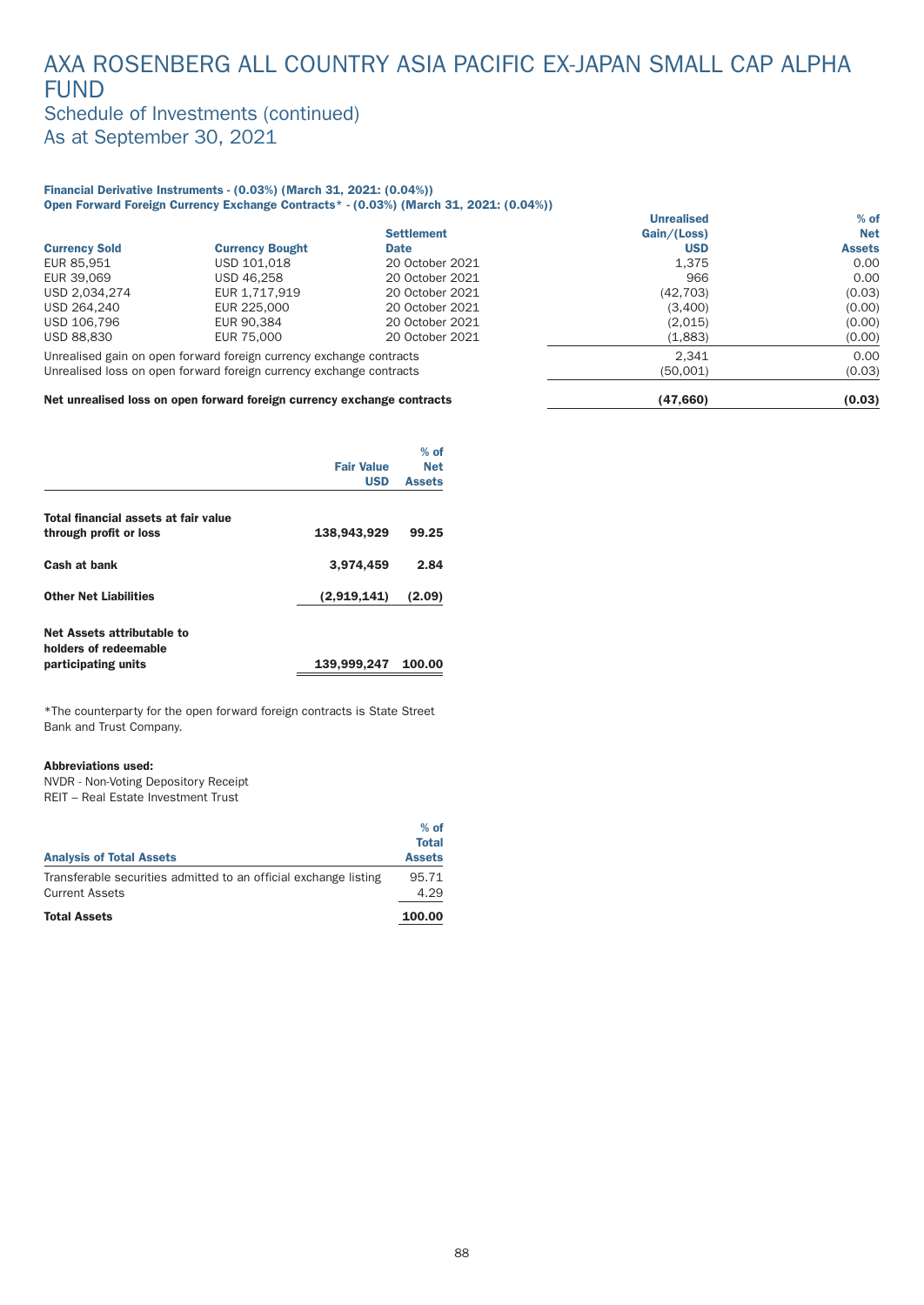# AXA ROSENBERG EUROBLOC EQUITY ALPHA FUND

### Schedule of Investments As at September 30, 2021

|                                                                                       |                  |                   | $%$ of        |  |  |
|---------------------------------------------------------------------------------------|------------------|-------------------|---------------|--|--|
|                                                                                       | <b>Number of</b> | <b>Fair Value</b> | <b>Net</b>    |  |  |
|                                                                                       | <b>Shares</b>    | <b>EUR</b>        | <b>Assets</b> |  |  |
| Equities - 99.65% (March 31, 2021: 99.07%)<br>Austria - 2.73% (March 31, 2021: 1.89%) |                  |                   |               |  |  |
| <b>ANDRITZ AG</b>                                                                     | 21,611           | 1,026,306         | 0.86          |  |  |
| OMV AG                                                                                | 28,170           | 1,464,277         | 1.22          |  |  |
| Palfinger AG                                                                          | 2,863            | 109,152           | 0.09          |  |  |
| Strabag SE                                                                            | 7,093            | 278,577           | 0.23          |  |  |
| Telekom Austria AG                                                                    | 12,310           | 91,833            | 0.08          |  |  |
| Vienna Insurance Group AG Wiener                                                      |                  |                   |               |  |  |
| Versicherung Gruppe                                                                   | 12,244           | 304,876           | 0.25          |  |  |
|                                                                                       |                  |                   |               |  |  |
|                                                                                       |                  | 3,275,021         | 2.73          |  |  |
| Belgium - 3.11% (March 31, 2021: 2.90%)                                               |                  |                   |               |  |  |
| Ageas SA                                                                              | 3,990            | 170,872           | 0.14          |  |  |
| <b>Bekaert SA</b>                                                                     | 2,654            | 95,464            | 0.08          |  |  |
| <b>KBC Group NV</b>                                                                   | 17,486           | 1,363,383         | 1.14          |  |  |
| Solvay SA                                                                             | 11,387           | 1,225,526         | 1.02          |  |  |
| <b>UCB SA</b>                                                                         | 1,869            | 180,714           | 0.15          |  |  |
| Umicore SA                                                                            | 13,495           | 691,349           | 0.58          |  |  |
|                                                                                       |                  |                   |               |  |  |
|                                                                                       |                  | 3,727,308         | 3.11          |  |  |
| Finland - 4.57% (March 31, 2021: 3.83%)                                               |                  |                   |               |  |  |
| Kemira OYJ                                                                            | 44,841           | 597,058           | 0.50          |  |  |
| Kesko OYJ                                                                             | 40,198           | 1,197,096         | 1.00          |  |  |
| Metsa Board OYJ                                                                       | 62,606           | 507,265           | 0.42          |  |  |
| Nokia OYJ                                                                             | 239,252          | 1,136,686         | 0.95          |  |  |
| Outokumpu OYJ                                                                         | 52,028           | 275,072           | 0.23          |  |  |
| TietoEVRY OYJ                                                                         | 24,956           | 648,357           | 0.54          |  |  |
| Uponor OYJ                                                                            | 8,387            | 180,237           | 0.15          |  |  |
| Valmet OYJ                                                                            | 29,887           | 937,854           | 0.78          |  |  |
|                                                                                       |                  |                   |               |  |  |
|                                                                                       |                  | 5,479,625         | 4.57          |  |  |
| France - 29.57% (March 31, 2021: 31.10%)                                              |                  |                   |               |  |  |
| Accor SA                                                                              | 12,335           | 381,645           | 0.32          |  |  |
| Amundi SA                                                                             | 13,626           | 992,995           | 0.83          |  |  |
| Arkema SA                                                                             | 9,220            | 1,055,229         | 0.88          |  |  |
| <b>BNP Paribas SA</b>                                                                 | 31,825           | 1,763,741         | 1.47          |  |  |
| Capgemini SE                                                                          | 8,626            | 1,553,758         | 1.30          |  |  |
| Carrefour SA                                                                          | 78,818           | 1,225,029         | 1.02          |  |  |
| Cie Generale des Etablissements                                                       |                  |                   |               |  |  |
| Michelin SCA                                                                          | 12,340           | 1,638,135         | 1.37          |  |  |
| Credit Agricole SA                                                                    | 5,369            | 64,138            | 0.05          |  |  |
| Dassault Systemes SE                                                                  | 16,260           | 739,302           | 0.62          |  |  |
| Electricite de France SA                                                              | 72,970           | 794,461           | 0.66          |  |  |
| Elior Group SA                                                                        | 41,113           | 283,988           | 0.24          |  |  |
| EssilorLuxottica SA                                                                   | 5,470            | 906,160           | 0.76          |  |  |
| Fnac Darty SA                                                                         | 10,729           | 609,139           | 0.51          |  |  |
| <b>IPSOS</b>                                                                          | 29,085           | 1,145,222         | 0.96          |  |  |
| Kering SA                                                                             | 3,253            | 2,003,848         | 1.67          |  |  |
| La Francaise des Jeux SAEM                                                            | 9,217            | 410,203           | 0.34          |  |  |
| Legrand SA                                                                            | 3,487            | 323,384           | 0.27          |  |  |
| L'Oreal SA                                                                            | 8,857            | 3,164,606         | 2.64          |  |  |
| LVMH Moet Hennessy Louis Vuitton<br>SE                                                | 6,414            | 3,977,642         | 3.32          |  |  |
| Metropole Television SA                                                               | 27,612           | 495,635           | 0.42          |  |  |
| Pernod Ricard SA                                                                      | 2,364            | 450,874           | 0.38          |  |  |
| Publicis Groupe SA                                                                    | 25,773           | 1,501,277         | 1.25          |  |  |
| Rexel SA                                                                              | 43,126           | 722,792           | 0.60          |  |  |
| Sanofi                                                                                | 38,671           | 3,213,560         | 2.68          |  |  |
| Schneider Electric SE                                                                 | 18,644           | 2,682,499         | 2.24          |  |  |
| Societe BIC SA                                                                        | 16,967           | 866,589           | 0.72          |  |  |
| Societe Generale SA                                                                   | 34,090           | 926,992           | 0.77          |  |  |
|                                                                                       |                  |                   |               |  |  |

|                                                           |                                   |                                 | $%$ of                      |
|-----------------------------------------------------------|-----------------------------------|---------------------------------|-----------------------------|
|                                                           | <b>Number of</b><br><b>Shares</b> | <b>Fair Value</b><br><b>EUR</b> | <b>Net</b><br><b>Assets</b> |
| Sodexo SA                                                 | 5,228                             | 396,335                         | 0.33                        |
| Television Francaise 1                                    | 41,364                            | 351,801                         | 0.29                        |
| <b>TotalEnergies SE</b>                                   | 19,140                            | 791,152                         | 0.66                        |
|                                                           |                                   | 35,432,131                      | 29.57                       |
| Germany - 24.50% (March 31, 2021: 25.28%)                 |                                   |                                 |                             |
| adidas AG                                                 | 4,002                             | 1,091,846                       | 0.91                        |
| <b>Allianz SE</b>                                         | 15,406                            | 3,013,260                       | 2.51                        |
| <b>BASF SE</b>                                            | 39,211                            | 2,583,025                       | 2.16                        |
| Bayerische Motoren Werke AG                               | 21,970                            | 1,828,453                       | 1.53                        |
| <b>Brenntag SE</b>                                        | 13,152                            | 1,059,920                       | 0.88                        |
| Covestro AG<br>Daimler AG                                 | 24,891<br>36,198                  | 1,478,028<br>2,794,486          | 1.23<br>2.33                |
| Deutsche Bank AG                                          | 35,159                            | 389,105                         | 0.33                        |
| Deutsche Lufthansa AG                                     | 11,928                            | 71,186                          | 0.06                        |
| Deutsche Post AG                                          | 43,046                            | 2,356,768                       | 1.97                        |
| Deutsche Telekom AG                                       | 34,250                            | 598,450                         | 0.50                        |
| Draegerwerk AG & Co KGaA                                  | 3,037                             | 214,488                         | 0.18                        |
| E.ON SE                                                   | 106,793                           | 1,127,627                       | 0.94                        |
| Fresenius Medical Care AG & Co                            |                                   |                                 |                             |
| KGaA                                                      | 1,260                             | 76,759                          | 0.06                        |
| Fresenius SE & Co KGaA                                    | 1,402                             | 58,316                          | 0.05                        |
| KION Group AG                                             | 11,161                            | 903,706                         | 0.75                        |
| Kloeckner & Co SE                                         | 79.126                            | 863,660                         | 0.72                        |
| <b>LANXESS AG</b><br>Merck KGaA                           | 6,777<br>6,256                    | 399,165<br>1,171,905            | 0.33<br>0.98                |
| SAP SE                                                    | 35,246                            | 4,128,716                       | 3.45                        |
| Sartorius AG                                              | 799                               | 440,569                         | 0.37                        |
| Schaeffler AG                                             | 150,036                           | 999,240                         | 0.83                        |
| Siemens AG                                                | 5,866                             | 836,316                         | 0.70                        |
| Siemens Healthineers AG                                   | 2,054                             | 115,599                         | 0.10                        |
| United Internet AG                                        | 22,466                            | 756,767                         | 0.63                        |
|                                                           |                                   | 29,357,360                      | 24.50                       |
| Ireland - 3.11% (March 31, 2021: 2.48%)                   |                                   |                                 |                             |
| <b>CRH PLC</b>                                            | 44,242                            | 1,794,677                       | 1.50                        |
| <b>Flutter Entertainment PLC</b>                          | 5,309                             | 909,432                         | 0.76                        |
| Glanbia PLC                                               | 8,544                             | 121,496                         | 0.10                        |
| Smurfit Kappa Group PLC                                   | 19,709                            | 893,507                         | 0.75                        |
|                                                           |                                   | 3,719,112                       | 3.11                        |
| Italy - 5.46% (March 31, 2021: 6.40%)                     |                                   |                                 |                             |
| Anima Holding SpA                                         | 133,161                           | 552,086                         | 0.46                        |
| Autogrill SpA                                             | 44,544                            | 314,748                         | 0.26                        |
| Azimut Holding SpA                                        | 51,850                            | 1,232,215                       | 1.03                        |
| Banca Mediolanum SpA                                      | 38,760                            | 363,181                         | 0.30                        |
| Enel SpA                                                  | 15,043                            | 100,495                         | 0.09                        |
| Eni SpA                                                   | 11,624                            | 134,525                         | 0.11                        |
| Interpump Group SpA                                       | 20,952                            | 1,177,502                       | 0.98                        |
| Intesa Sanpaolo SpA<br>Poste Italiane SpA                 | 287,332<br>103,580                | 706,837<br>1,236,227            | 0.59<br>1.03                |
| Reply SpA                                                 | 3,351                             | 536,495                         | 0.45                        |
| UniCredit SpA                                             | 16,617                            | 191,677                         | 0.16                        |
|                                                           |                                   | 6,545,988                       | 5.46                        |
| Luxemburg - Nil (March 31, 2021: 0.72%)                   |                                   |                                 |                             |
|                                                           |                                   |                                 |                             |
| Netherlands - 15.84% (March 31, 2021: 15.97%)<br>Adyen NV | 218                               | 527,015                         | 0.44                        |
| Aegon NV                                                  | 287,985                           | 1,284,989                       | 1.07                        |
| Airbus SE                                                 | 9,090                             | 1,046,441                       | 0.87                        |

9,090 1,046,441 0.87<br>3,447 325,224 0.27

Akzo Nobel NV 3,447 325,224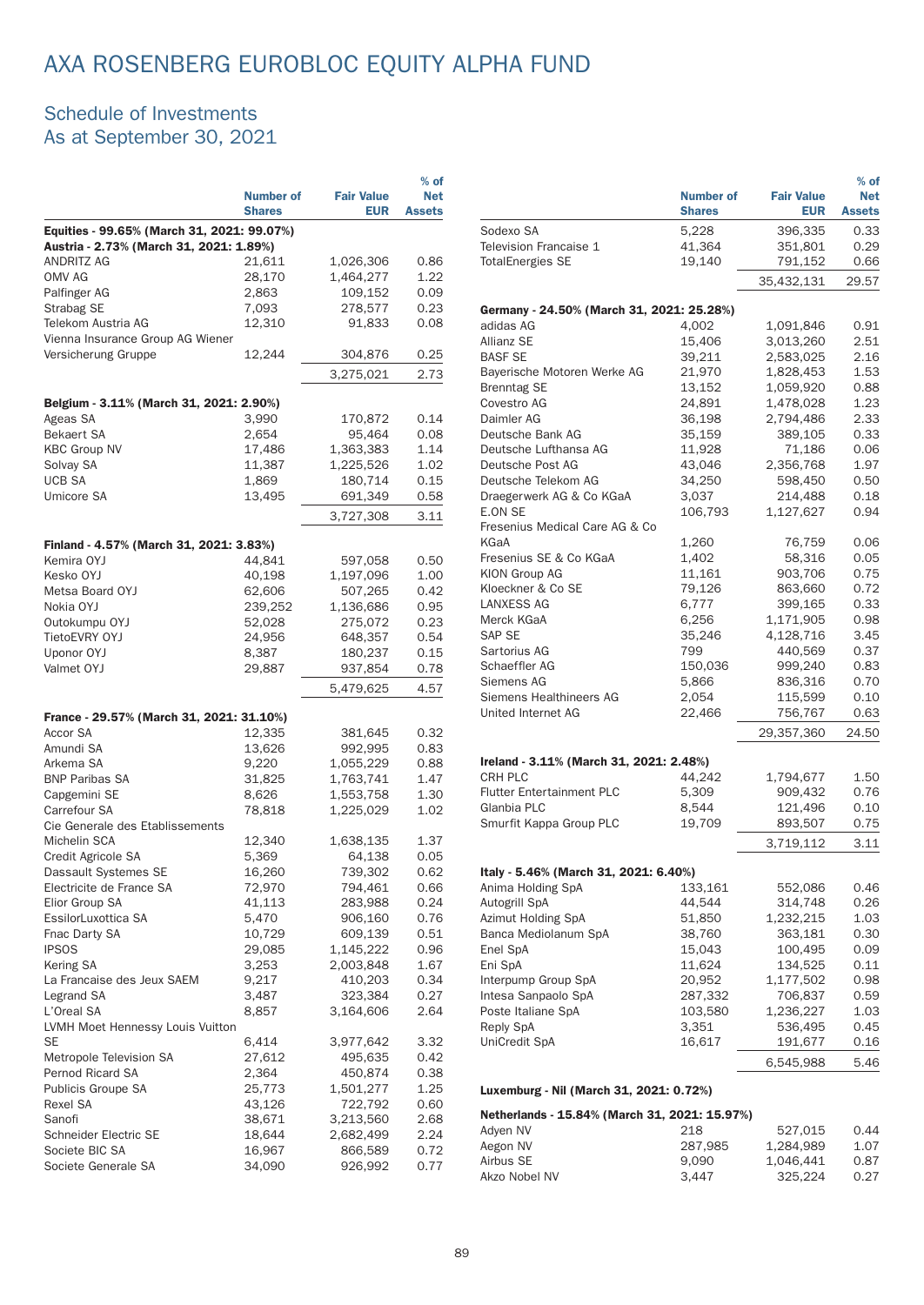# AXA ROSENBERG EUROBLOC EQUITY ALPHA FUND

|                                                                                           | <b>Number of</b><br><b>Shares</b> | <b>Fair Value</b><br><b>EUR</b> | $%$ of<br><b>Net</b><br><b>Assets</b> |
|-------------------------------------------------------------------------------------------|-----------------------------------|---------------------------------|---------------------------------------|
| Equities - 99.65% (March 31, 2021: 99.07%) (continued)                                    |                                   |                                 |                                       |
| Netherlands - 15.84% (March 31, 2021: 15.97%) (continued)                                 |                                   |                                 |                                       |
| Argenx SE                                                                                 | 298                               | 77,346                          | 0.07                                  |
| <b>ASML Holding NV</b>                                                                    | 7,175                             | 4,646,530                       | 3.88                                  |
| <b>ASR Nederland NV</b>                                                                   | 28,000                            | 1,106,420                       | 0.92                                  |
| Basic-Fit NV<br><b>CNH Industrial NV</b>                                                  | 7,721                             | 305,752                         | 0.26<br>0.63                          |
| <b>ING Groep NV</b>                                                                       | 51,581<br>69,290                  | 758,885<br>870,906              | 0.73                                  |
| Koninklijke Ahold Delhaize NV                                                             | 68,564                            | 1,970,358                       | 1.64                                  |
| Koninklijke Philips NV                                                                    | 2.676                             | 102,658                         | 0.09                                  |
| <b>Mediaset NV</b>                                                                        | 131,462                           | 326,683                         | 0.27                                  |
| <b>NN Group NV</b>                                                                        | 32,795                            | 1,484,302                       | 1.24                                  |
| PostNL NV                                                                                 | 33,639                            | 140,376                         | 0.12                                  |
| Randstad NV                                                                               | 19,278                            | 1,119,473                       | 0.93                                  |
| <b>Signify NV</b>                                                                         | 7,813                             | 337,053                         | 0.28                                  |
| <b>STMicroelectronics NV</b>                                                              | 35,274                            | 1,331,329                       | 1.11                                  |
| <b>Wolters Kluwer NV</b>                                                                  | 13,358                            | 1,222,257                       | 1.02                                  |
|                                                                                           |                                   | 18,983,997                      | 15.84                                 |
| Portugal - 0.62% (March 31, 2021: Nil)                                                    |                                   |                                 |                                       |
| Jeronimo Martins SGPS SA                                                                  | 43,199                            | 744.427                         | 0.62                                  |
|                                                                                           |                                   |                                 |                                       |
| Spain - 10.14% (March 31, 2021: 8.50%)<br>Acerinox SA                                     | 46,980                            | 520,891                         | 0.44                                  |
| ACS Actividades de Construccion y                                                         |                                   |                                 |                                       |
| Servicios SA                                                                              | 4,279                             | 100,321                         | 0.08                                  |
| Banco Bilbao Vizcaya Argentaria SA                                                        | 390,293                           | 2,231,500                       | 1.86                                  |
| <b>Banco Santander SA</b>                                                                 | 755,200                           | 2,368,496                       | 1.98                                  |
| <b>CIE Automotive SA</b>                                                                  | 7,616                             | 165,953                         | 0.14                                  |
| Iberdrola SA                                                                              | 252,868                           | 2,195,653                       | 1.83                                  |
| Mapfre SA                                                                                 | 504,656                           | 951,150                         | 0.79                                  |
| Melia Hotels International SA                                                             | 42,602                            | 273,974                         | 0.23                                  |
| Repsol SA                                                                                 | 146,295                           | 1,652,548                       | 1.38                                  |
| Telefonica SA                                                                             | 416,008                           | 1,683,480                       | 1.41                                  |
|                                                                                           |                                   | 12,143,966                      | 10.14                                 |
|                                                                                           |                                   | <b>Fair Value</b><br><b>EUR</b> | $%$ of<br><b>Net</b><br><b>Assets</b> |
|                                                                                           |                                   |                                 |                                       |
| Total financial assets at fair value<br>through profit or loss                            |                                   | 119,408,935                     | 99.65                                 |
| <b>Cash at bank</b>                                                                       |                                   | 363,588                         | 0.30                                  |
| <b>Other Net Assets</b>                                                                   |                                   | 54,224                          | 0.05                                  |
| Net Assets attributable to<br>holders of redeemable<br>participating units                |                                   | 119,826,747                     | 100.00                                |
|                                                                                           |                                   |                                 |                                       |
|                                                                                           |                                   |                                 | $%$ of                                |
|                                                                                           |                                   |                                 | <b>Total</b>                          |
| <b>Analysis of Total Assets</b>                                                           |                                   |                                 | <b>Assets</b>                         |
| Transferable securities admitted to an official exchange listing<br><b>Current Assets</b> |                                   |                                 | 99.48                                 |
| <b>Total Assets</b>                                                                       |                                   |                                 | 0.52<br>100.00                        |
|                                                                                           |                                   |                                 |                                       |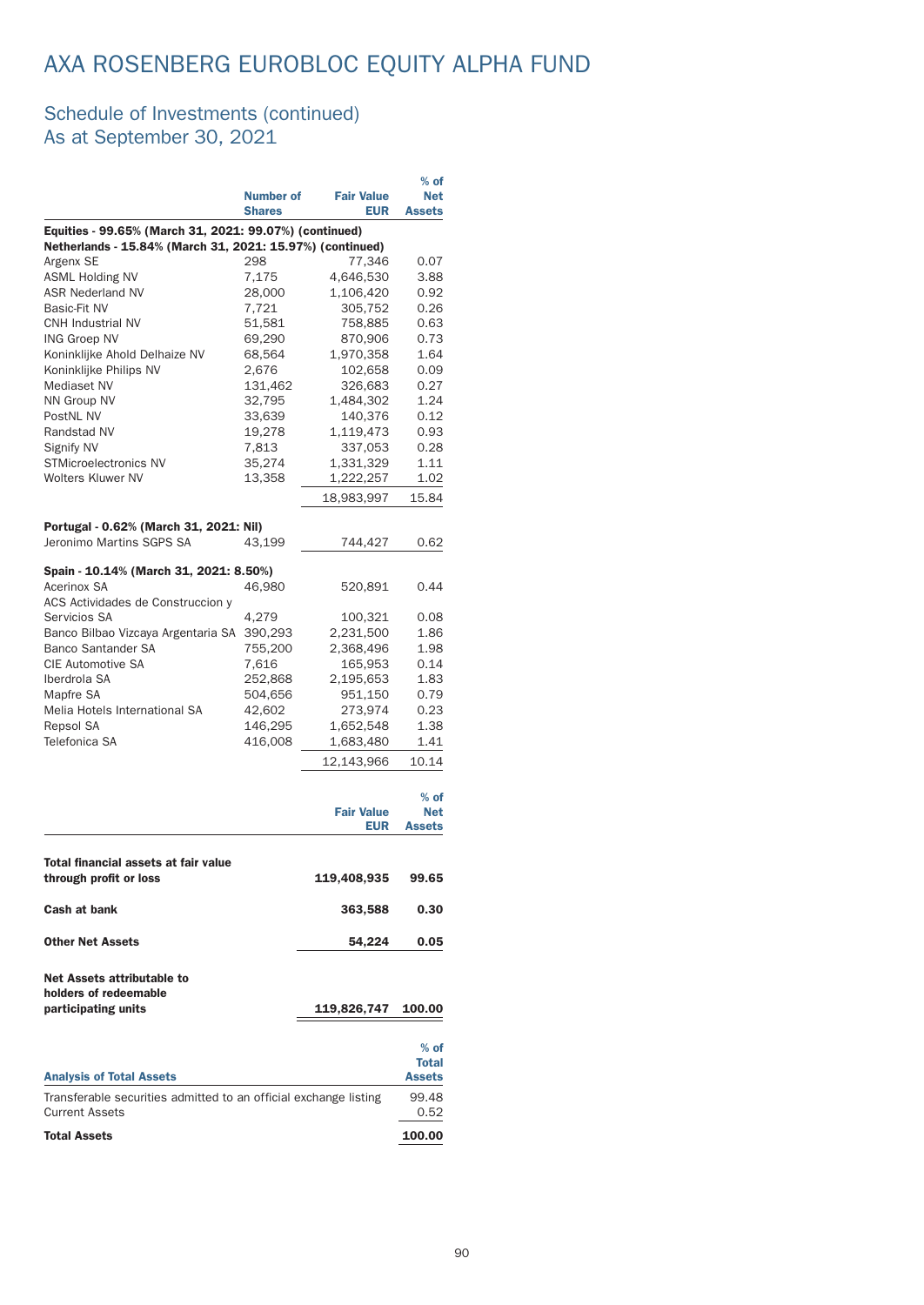### Schedule of Investments As at September 30, 2021

|                                                                                      |                                   |                                 | $%$ of                      |
|--------------------------------------------------------------------------------------|-----------------------------------|---------------------------------|-----------------------------|
|                                                                                      | <b>Number of</b><br><b>Shares</b> | <b>Fair Value</b><br><b>USD</b> | <b>Net</b><br><b>Assets</b> |
| Equities - 95.81% (March 31, 2021: 96.04%)<br>Brazil - 3.85% (March 31, 2021: 3.82%) |                                   |                                 |                             |
| Banco Bradesco SA (Preference                                                        |                                   |                                 |                             |
| Shares)                                                                              | 146,800                           | 560,781                         | 0.64                        |
| <b>Banco BTG Pactual SA</b>                                                          | 5,600                             | 15,853                          | 0.02                        |
| Banco BTG Pactual SA Unit                                                            | 123,000                           | 567,607                         | 0.65                        |
| Banco do Brasil SA                                                                   | 78,400                            | 415,748                         | 0.48                        |
| Banco Santander Brasil SA                                                            | 61,100                            | 397,174                         | 0.46                        |
| Braskem SA (Preference Shares)                                                       | 19,600                            | 213,234                         | 0.25                        |
| Localiza Rent a Car SA                                                               | 22,700                            | 226,983                         | 0.26                        |
| Marfrig Global Foods SA                                                              | 32,100                            | 151,195                         | 0.17                        |
| Neoenergia SA                                                                        | 44,800                            | 126,082                         | 0.15                        |
| Petroleo Brasileiro SA (Preference                                                   |                                   |                                 |                             |
| Shares)                                                                              | 78,500                            | 392,363                         | 0.45                        |
| Porto Seguro SA                                                                      | 11,500                            | 104,428                         | 0.12                        |
| Usinas Siderurgicas de Minas<br>Gerais SA Usiminas (Preference                       |                                   |                                 |                             |
| Shares)                                                                              | 58,800                            | 173,900                         | 0.20                        |
|                                                                                      |                                   | 3,345,348                       | 3.85                        |
| Cayman Islands - Nil (March 31, 2021: 0.12%)                                         |                                   |                                 |                             |
| Chile - 0.46% (March 31, 2021: 0.99%)                                                |                                   |                                 |                             |
| AntarChile SA                                                                        | 18,341                            | 152,145                         | 0.18                        |
| CAP SA                                                                               | 7,441                             | 78,972                          | 0.09                        |
| Cia Sud Americana de Vapores SA                                                      | 2,407,061                         | 169,209                         | 0.19                        |
|                                                                                      |                                   | 400,326                         | 0.46                        |
|                                                                                      |                                   |                                 |                             |
| China - 33.76% (March 31, 2021: 35.71%)                                              |                                   |                                 |                             |
| Agile Group Holdings Ltd                                                             | 27,892                            | 26,066                          | 0.03                        |
| Agricultural Bank of China Ltd                                                       | 2,849,000                         | 978,987                         | 1.13                        |
| Alibaba Group Holding Ltd - ADR                                                      | 21,200                            | 3,138,448                       | 3.61                        |
| Autohome Inc - ADR                                                                   | 11,500                            | 538,890                         | 0.62                        |
| <b>BAIC Motor Corp Ltd</b>                                                           | 394,000                           | 136,400                         | 0.16                        |
| Baidu Inc - ADR                                                                      | 3,100                             | 476,424                         | 0.55                        |
| Bank of Beijing Co Ltd                                                               | 659,800                           | 445,676                         | 0.51                        |
| Bank of China Ltd                                                                    | 3,422,000                         | 1,211,051                       | 1.39                        |
| Bank of Communications Co Ltd                                                        | 1,605,000                         | 951,498                         | 1.09                        |
| Bank of Guiyang Co Ltd                                                               | 85,600                            | 89,347                          | 0.10                        |
| Bank of Jiangsu Co Ltd                                                               | 458,400                           | 413,203                         | 0.47                        |
| <b>Bluefocus Intelligent</b>                                                         |                                   |                                 |                             |
| Communications Group Co Ltd                                                          | 112,300                           | 97,578                          | 0.11                        |
| C&S Paper Co Ltd                                                                     | 35,831                            | 95,841                          | 0.11                        |
| China CITIC Bank Corp Ltd                                                            | 1,675,000                         | 755,236                         | 0.87                        |
| <b>China Communications Services</b>                                                 |                                   |                                 |                             |
| Corp Ltd                                                                             | 292,000<br>2,170,000              | 161,667                         | 0.19                        |
| China Construction Bank Corp<br>China Lesso Group Holdings Ltd                       | 77,000                            | 1,552,658<br>123,245            | 1.78<br>0.14                |
| China Life Insurance Co Ltd                                                          | 76,000                            | 124,866                         | 0.14                        |
| <b>China National Accord Medicines</b>                                               |                                   |                                 |                             |
| Corp Ltd                                                                             | 38,000                            | 204,608                         | 0.24                        |
| China Railway Group Ltd                                                              | 952,000                           | 473,881                         | 0.54                        |
| China Yongda Automobiles Services                                                    |                                   |                                 |                             |
| Holdings Ltd                                                                         | 43,000                            | 62,197                          | 0.07                        |
| Chongqing Zhifei Biological Products                                                 |                                   |                                 |                             |
| Co Ltd                                                                               | 6,400                             | 157,466                         | 0.18                        |
| <b>CNHTC Jinan Truck Co Ltd</b>                                                      | 31,920                            | 73,179                          | 0.08                        |
| COSCO SHIPPING Holdings Co Ltd                                                       | 215,800                           | 330,714                         | 0.38                        |
| Daqo New Energy Corp - ADR                                                           | 2,100                             | 119,501                         | 0.14                        |
| Dongfeng Motor Group Co Ltd                                                          | 388,000                           | 345,901                         | 0.40                        |
| G-bits Network Technology Xiamen                                                     |                                   |                                 |                             |
| Co Ltd                                                                               | 3,400                             | 205,871                         | 0.24                        |

|                                          | <b>Number of</b><br><b>Shares</b> | <b>Fair Value</b><br><b>USD</b> | $%$ of<br><b>Net</b><br><b>Assets</b> |
|------------------------------------------|-----------------------------------|---------------------------------|---------------------------------------|
| Guangzhou Kingmed Diagnostics            |                                   |                                 |                                       |
| Group Co Ltd                             | 20,000                            | 316,969                         | 0.36                                  |
| Hello Group Inc - ADR                    | 9,100                             | 96,233                          | 0.11                                  |
| Huaxia Bank Co Ltd                       | 486,400                           | 419,625                         | 0.48                                  |
| Industrial & Commercial Bank of          |                                   |                                 |                                       |
| China Ltd                                | 2,146,000                         | 1,192,276                       | 1.37                                  |
| iQIYI Inc - ADR                          | 30,400                            | 244,264                         | 0.28                                  |
| JCET Group Co Ltd                        | 22,429                            | 111,292                         | 0.13                                  |
| Jiangsu Zhongtian Technology Co          |                                   |                                 |                                       |
| Ltd                                      | 84,300                            | 118,776                         | 0.14                                  |
| JiuGui Liquor Co Ltd                     | 3,600                             | 138,011                         | 0.16                                  |
| Legend Holdings Corp                     | 108,500                           | 210,320                         | 0.24                                  |
| Li Auto Inc - ADR                        | 13,500                            | 354,848                         | 0.41                                  |
| Li Ning Co Ltd                           | 32,000                            | 370,370                         | 0.43                                  |
| Lonking Holdings Ltd                     | 118,000                           | 35,697                          | 0.04                                  |
| Maccura Biotechnology Co Ltd             | 23,000                            | 102,594                         | 0.12                                  |
| Mango Excellent Media Co Ltd             | 32,300                            | 217,902                         | 0.25                                  |
| Meituan                                  | 47,200                            | 1,494,582                       | 1.72                                  |
| NetEase Inc - ADR                        | 3,400                             | 290,173                         | 0.33                                  |
| NIO Inc - ADR                            | 20,400                            | 727,056                         | 0.84                                  |
| Pinduoduo Inc - ADR                      | 5,000                             | 453,100                         | 0.52                                  |
| Ping An Insurance Group Co of            |                                   |                                 |                                       |
| China Ltd                                | 28,500                            | 194,859                         | 0.22                                  |
| RiseSun Real Estate Development          |                                   |                                 |                                       |
| Co Ltd                                   | 219,400                           | 163,816                         | 0.19                                  |
| Shanxi Xinghuacun Fen Wine               |                                   |                                 |                                       |
| Factory Co Ltd                           | 17,400                            | 849,247                         | 0.98                                  |
| Shenzhen Mindray Bio-Medical             |                                   |                                 |                                       |
| Electronics Co Ltd                       | 4,600                             | 274,353                         | 0.32                                  |
| Sino Wealth Electronic Ltd               | 11,900                            | 114,882                         | 0.13                                  |
| Sinopharm Group Co Ltd                   | 137,200                           | 358,216                         | 0.41                                  |
| Sinotrans Ltd                            | 589,000                           | 231,147                         | 0.27                                  |
| TangShan Port Group Co Ltd               | 281,230                           | 120,767                         | 0.14                                  |
| <b>TCL Technology Group Corp</b>         | 254,800                           | 247,026                         | 0.28                                  |
| Tencent Holdings Ltd                     | 62,300                            | 3,693,352                       | 4.25                                  |
| Tianma Microelectronics Co Ltd           | 114,100                           | 239,689                         | 0.28                                  |
| Tongkun Group Co Ltd                     | 100,277                           | 340,378                         | 0.39                                  |
| Weifu High-Technology Group Co Ltd       |                                   |                                 |                                       |
| (Group A)                                | 45,000                            | 144,043                         | 0.17                                  |
| Weifu High-Technology Group Co Ltd       |                                   |                                 |                                       |
| (Group B)                                | 18,933                            | 36,335                          | 0.04                                  |
| Wuxi Biologics Cayman Inc                | 85,500                            | 1,388,820                       | 1.60                                  |
| Xiaomi Corp                              | 80,800                            | 221,341                         | 0.25                                  |
| XPeng Inc - ADR                          | 9,900                             | 351,945                         | 0.40                                  |
| Zhejiang Expressway Co Ltd               | 104,000                           | 85,635                          | 0.10                                  |
| ZTE Corp                                 | 37,800                            | 124,428                         | 0.14                                  |
|                                          |                                   |                                 |                                       |
|                                          |                                   | 29,364,766                      | 33.76                                 |
| Columbia - 0.34% (March 31, 2021: 0.38%) |                                   |                                 |                                       |
| Corp Financiera Colombiana SA            | 12,600                            | 94,931                          | 0.11                                  |
| Ecopetrol SA - ADR                       | 14,200                            | 203,557                         | 0.23                                  |
|                                          |                                   |                                 |                                       |
|                                          |                                   | 298,488                         | 0.34                                  |
|                                          |                                   |                                 |                                       |
| Greece - 0.56% (March 31, 2021: 0.49%)   |                                   |                                 |                                       |
| FF Group                                 | 1,999                             |                                 | 0.00                                  |
| <b>Hellenic Telecommunications</b>       |                                   |                                 |                                       |
| Organization SA                          | 21,705                            | 407,134                         | 0.47                                  |
| <b>JUMBO SA</b>                          | 4,799                             | 78,393                          | 0.09                                  |
|                                          |                                   | 485,527                         | 0.56                                  |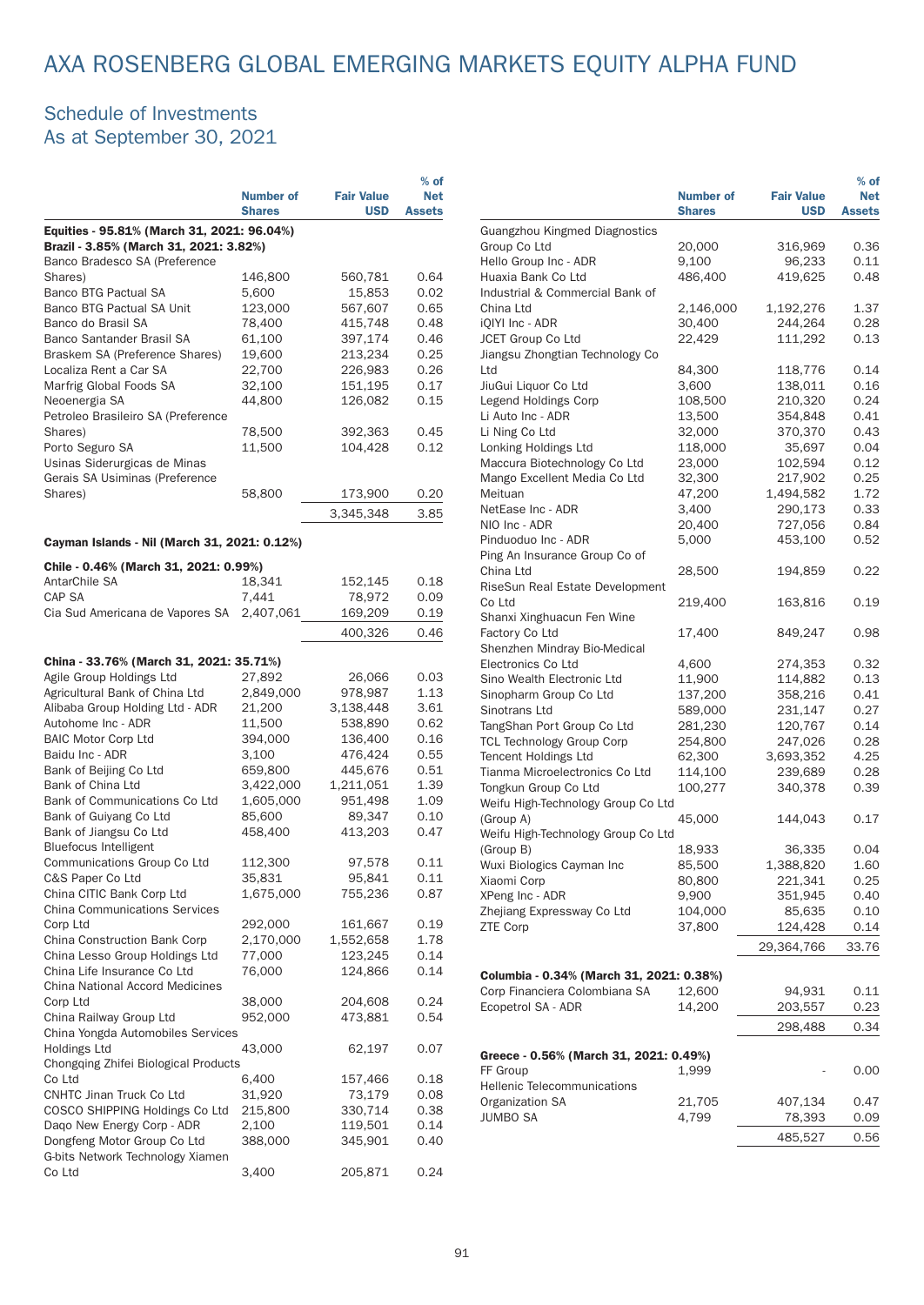|                                                                                                     |                   |                    | $%$ of        |  |  |
|-----------------------------------------------------------------------------------------------------|-------------------|--------------------|---------------|--|--|
|                                                                                                     | Number of         | <b>Fair Value</b>  | <b>Net</b>    |  |  |
|                                                                                                     | <b>Shares</b>     | <b>USD</b>         | <b>Assets</b> |  |  |
| Equities - 95.81% (March 31, 2021: 96.04%) (continued)<br>Hong Kong - 1.66% (March 31, 2021: 1.28%) |                   |                    |               |  |  |
| <b>Brilliance China Automotive</b>                                                                  |                   |                    |               |  |  |
| Holdings Ltd                                                                                        | 268,000           | 125,658            | 0.14          |  |  |
| China Resources Pharmaceutical                                                                      |                   |                    |               |  |  |
| Group Ltd<br>Kingboard Holdings Ltd                                                                 | 220,000           | 108,097<br>108,598 | 0.12<br>0.13  |  |  |
| Kunlun Energy Co Ltd                                                                                | 24,000<br>360,000 | 375,740            | 0.43          |  |  |
| Lenovo Group Ltd                                                                                    | 490,000           | 527,159            | 0.61          |  |  |
| Sinotruk Hong Kong Ltd                                                                              | 135,000           | 200,992            | 0.23          |  |  |
|                                                                                                     |                   |                    |               |  |  |
|                                                                                                     |                   | 1.446.244          | 1.66          |  |  |
| Hungary - 0.24% (March 31, 2021: 0.15%)                                                             |                   |                    |               |  |  |
| MOL Hungarian Oil & Gas PLC                                                                         | 25,137            | 209,158            | 0.24          |  |  |
| India - 11.06% (March 31, 2021: 11.34%)                                                             |                   |                    |               |  |  |
| Axis Bank Ltd                                                                                       | 36,230            | 374,344            | 0.43          |  |  |
| Canara Bank                                                                                         | 67,144            | 156,151            | 0.18          |  |  |
| Cipla Ltd                                                                                           | 10,131            | 134,050            | 0.15          |  |  |
| Emami Ltd                                                                                           | 16,350            | 125,779            | 0.15          |  |  |
| <b>GAIL India Ltd</b>                                                                               | 193,103           | 412,793            | 0.48          |  |  |
| <b>HCL Technologies Ltd</b>                                                                         | 34,117            | 588,093            | 0.68          |  |  |
| Housing Development Finance Corp                                                                    |                   |                    |               |  |  |
| Ltd                                                                                                 | 21,666            | 801,112            | 0.92          |  |  |
| <b>ICICI Bank Ltd</b>                                                                               | 67,969            | 642,673            | 0.74          |  |  |
| <b>Indus Towers Ltd</b>                                                                             | 98,515            | 406,456            | 0.47          |  |  |
| Infosys Ltd                                                                                         | 36,590            | 827,554            | 0.95          |  |  |
| NMDC Ltd                                                                                            | 132,794           | 255,918            | 0.29          |  |  |
| <b>Oracle Financial Services Software</b>                                                           |                   |                    |               |  |  |
| Ltd                                                                                                 | 3,432             | 209,843            | 0.24          |  |  |
| Piramal Enterprises Ltd                                                                             | 10,458            | 366,078            | 0.42          |  |  |
| Power Grid Corp of India Ltd                                                                        | 232,065           | 591,906            | 0.68          |  |  |
| REC Ltd                                                                                             | 101,243           | 215,028            | 0.25          |  |  |
| Reliance Industries Ltd                                                                             | 7,034             | 238,008            | 0.27          |  |  |
| Schaeffler India Ltd                                                                                | 1,466             | 150,496            | 0.17          |  |  |
| Sun Pharmaceutical Industries Ltd                                                                   | 66,551            | 733,000            | 0.84          |  |  |
| <b>Tata Steel Ltd</b>                                                                               | 36,142            | 626,152            | 0.72          |  |  |
| Tech Mahindra Ltd                                                                                   | 34,530            | 642,697            | 0.74          |  |  |
| Union Bank of India                                                                                 | 155,189           | 75,632             | 0.09          |  |  |
| Wipro Ltd                                                                                           | 121,908           | 1,043,841          | 1.20          |  |  |
|                                                                                                     |                   | 9,617,604          | 11.06         |  |  |
|                                                                                                     |                   |                    |               |  |  |
| Indonesia - 0.09% (March 31, 2021: 0.22%)<br>Bank CIMB Niaga Tbk PT                                 | 1,107,900         | 75,279             | 0.09          |  |  |
|                                                                                                     |                   |                    |               |  |  |
| Korea - 10.30% (March 31, 2021: 13.27%)                                                             |                   |                    |               |  |  |
| AMOREPACIFIC Group                                                                                  | 2,823             | 117,247            | 0.14          |  |  |
| Cheil Worldwide Inc                                                                                 | 2,920             | 56,168             | 0.06          |  |  |
| CJ CheilJedang Corp                                                                                 | 723               | 250,211            | 0.29          |  |  |
| Doosan Heavy Industries &                                                                           |                   |                    |               |  |  |
| <b>Construction Co Ltd</b>                                                                          | 3,653             | 63,480             | 0.07          |  |  |
| Doosan Infracore Co Ltd                                                                             | 2,403             | 19,392             | 0.02          |  |  |
| <b>GS Holdings Corp</b>                                                                             | 3,659             | 138,217            | 0.16          |  |  |
| Hyundai Mobis Co Ltd                                                                                | 2,286             | 488,961            | 0.56          |  |  |
| Hyundai Motor Co                                                                                    | 908               | 153,187            | 0.18          |  |  |
| Kia Corp                                                                                            | 11,823            | 810,335            | 0.93          |  |  |
| LG Chem Ltd                                                                                         | 1,251             | 820,440            | 0.94          |  |  |
| LG Display Co Ltd                                                                                   | 18,372            | 294,433            | 0.34          |  |  |
| LG Innotek Co Ltd                                                                                   | 1,338             | 235,902            | 0.27          |  |  |
| LS Corp                                                                                             | 700               | 37,897             | 0.04          |  |  |
| Meritz Fire & Marine Insurance Co                                                                   |                   |                    |               |  |  |
| Ltd                                                                                                 | 4,600             | 118,594            | 0.14          |  |  |

|                                                          |                  |                   | $%$ of        |
|----------------------------------------------------------|------------------|-------------------|---------------|
|                                                          | <b>Number of</b> | <b>Fair Value</b> | <b>Net</b>    |
|                                                          | <b>Shares</b>    | <b>USD</b>        | <b>Assets</b> |
| <b>NAVER Corp</b>                                        | 613              | 201,011           | 0.23          |
| Posco International Corp                                 | 5,143            | 103,707           | 0.12          |
| Samsung Electronics Co Ltd                               | 61,018           | 3,821,355         | 4.39          |
| SK Hynix Inc                                             | 10,236           | 892,624           | 1.03          |
| S-Oil Corp                                               | 2,561            | 239,012           | 0.28          |
| Youngone Corp                                            | 2,520            | 94,181            | 0.11          |
|                                                          |                  | 8,956,354         | 10.30         |
| Malaysia - 0.94% (March 31, 2021: 0.13%)                 |                  |                   |               |
| Hartalega Holdings Bhd                                   | 56,200           | 82,223            | 0.09          |
| <b>IHH Healthcare Bhd</b>                                | 295,600          | 472,014           | 0.54          |
| Kossan Rubber Industries                                 | 140,000          | 77,583            | 0.09          |
| Sime Darby Bhd                                           | 196,400          | 106,961           | 0.12          |
| Supermax Corp Bhd                                        | 144,700          | 82,952            | 0.10          |
|                                                          |                  | 821,733           | 0.94          |
| Mexico - 2.40% (March 31, 2021: 1.11%)                   |                  |                   |               |
| Arca Continental SAB de CV                               | 65,300           | 400,280           | 0.46          |
| Fomento Economico Mexicano SAB                           |                  |                   |               |
| de CV                                                    | 77,700           | 677,665           | 0.78          |
| Grupo Bimbo SAB de CV<br>Grupo Financiero Banorte SAB de | 188,100          | 531,811           | 0.61          |
| CV                                                       | 55,400           | 357,257           | 0.41          |
| Wal-Mart de Mexico SAB de CV                             | 36,200           | 123,457           | 0.14          |
|                                                          |                  | 2,090,470         | 2.40          |
| Netherlands - 0.44% (March 31, 2021: Nil)                |                  |                   |               |
| X5 Retail Group NV                                       | 11,873           | 385,694           | 0.44          |
| Philippines - 0.17% (March 31, 2021: 0.39%)              |                  |                   |               |
| Puregold Price Club Inc                                  | 91,100           | 79,340            | 0.09          |
| San Miguel Food and Beverage Inc                         | 29,950           | 44,476            | 0.05          |
| Vista Land & Lifescapes Inc                              | 397,000          | 27,045            | 0.03          |
|                                                          |                  | 150,861           | 0.17          |
| Poland - 0.81% (March 31, 2021: 1.41%)                   |                  |                   |               |
| <b>Cyfrowy Polsat SA</b>                                 | 32,532           | 291,631           | 0.34          |
| Polski Koncern Naftowy ORLEN SA                          | 19.971           | 412,520           | 0.47          |
|                                                          |                  | 704,151           | 0.81          |
|                                                          |                  |                   |               |
| Russia - 4.33% (March 31, 2021: 2.19%)                   |                  |                   |               |
| Gazprom PJSC - ADR                                       | 185,172          | 1,839,684         | 2.11          |
| LUKOIL PJSC - ADR                                        | 10,211           | 966,778           | 1.11          |
| Novolipetsk Steel PJSC                                   | 11,270           | 335,846           | 0.39          |
| Surgutneftegas PJSC - ADR                                | 124,685          | 624,048           | 0.72          |
|                                                          |                  | 3,766,356         | 4.33          |
| South Africa - 3.85% (March 31, 2021: 3.69%)             |                  |                   |               |
| Absa Group Ltd                                           | 30,572           | 310,251           | 0.36          |
| African Rainbow Minerals Ltd                             | 7,721            | 97,309            | 0.11          |
| Anglo American Platinum Ltd                              | 1,215            | 105,346           | 0.12          |
| <b>Bid Corp Ltd</b>                                      | 8,736            | 187,175           | 0.22          |
| <b>Bidvest Group Ltd</b>                                 | 20,174           | 262,845           | 0.30          |
| Impala Platinum Holdings Ltd                             | 32,368           | 369,473           | 0.42          |
| <b>Investec Ltd</b>                                      | 39,000           | 169,648           | 0.19          |
| Kumba Iron Ore Ltd                                       | 11,146           | 367,218           | 0.42          |
| MultiChoice Group                                        | 24,958           | 189,570           | 0.22          |
| Nedbank Group Ltd                                        | 26,139           | 304,112           | 0.35          |
| Netcare Ltd                                              | 88,000           | 94,902            | 0.11          |
| Old Mutual Ltd                                           | 285,096          | 314,089           | 0.36          |
| Sibanye Stillwater Ltd                                   | 134,023          | 414,496           | 0.48          |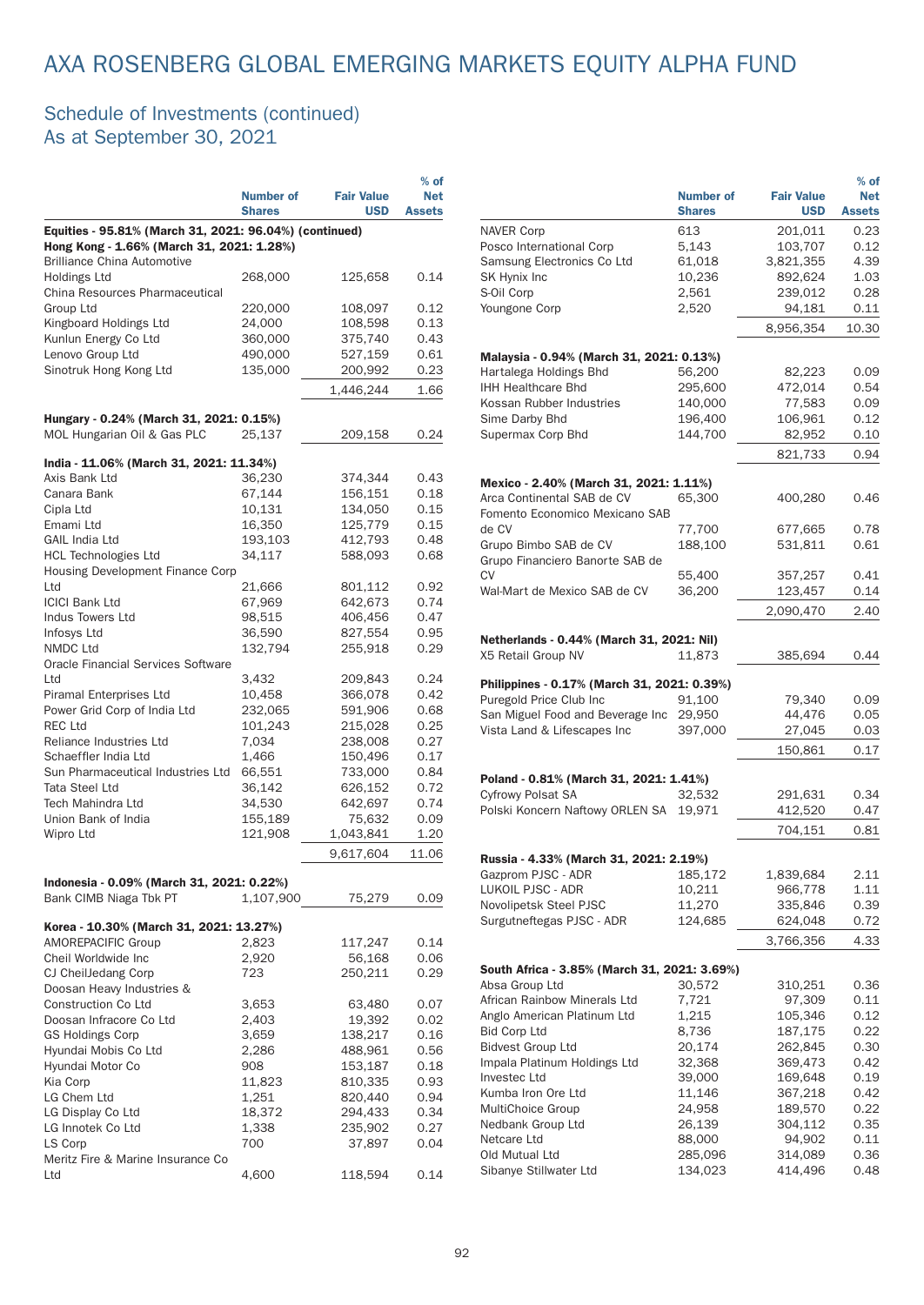### Schedule of Investments (continued) As at September 30, 2021

|                                                                                                                    | <b>Number of</b><br><b>Shares</b> | <b>Fair Value</b><br><b>USD</b> | $%$ of<br><b>Net</b><br><b>Assets</b> |
|--------------------------------------------------------------------------------------------------------------------|-----------------------------------|---------------------------------|---------------------------------------|
| Equities - 95.81% (March 31, 2021: 96.04%) (continued)<br>South Africa - 3.85% (March 31, 2021: 3.69%) (continued) |                                   |                                 |                                       |
| Telkom SA SOC Ltd                                                                                                  | 15,000                            | 44,003                          | 0.05                                  |
| Woolworths Holdings Ltd                                                                                            | 30,430                            | 119,465                         | 0.14                                  |
|                                                                                                                    |                                   | 3,349,902                       | 3.85                                  |
| Taiwan - 15.73% (March 31, 2021: 14.52%)                                                                           |                                   |                                 |                                       |
| Acer Inc                                                                                                           | 170,000                           | 151,173                         | 0.17                                  |
| ASE Technology Holding Co Ltd                                                                                      | 142,000                           | 556,828                         | 0.64                                  |
| Asustek Computer Inc                                                                                               | 28,000                            | 327,381                         | 0.38                                  |
| AU Optronics Corp                                                                                                  | 538,000                           | 341,313                         | 0.39                                  |
| Cathay Financial Holding Co Ltd                                                                                    | 406,000                           | 844,482                         | 0.97                                  |
| <b>Compal Electronics Inc</b>                                                                                      | 269,000                           | 228,105                         | 0.26                                  |
| Evergreen Marine Corp Taiwan Ltd                                                                                   | 131,000                           | 591,276                         | 0.68                                  |
| Fubon Financial Holding Co Ltd                                                                                     | 399,300                           | 1,099,990                       | 1.26                                  |
| Fubon Financial Holding Co Ltd                                                                                     |                                   |                                 |                                       |
| (Rights LV3)                                                                                                       | 8,417                             |                                 | 0.00                                  |
| Fubon Financial Holding Co Ltd                                                                                     |                                   |                                 |                                       |
| (Rights)                                                                                                           | 13.837                            | 8,865                           | 0.01                                  |
| Hon Hai Precision Industry Co Ltd                                                                                  | 259,000                           | 978,437                         | 1.13                                  |
| Innolux Corp                                                                                                       | 391,000                           | 238,932                         | 0.27                                  |
| MediaTek Inc                                                                                                       | 20,000                            | 650,024                         | 0.75                                  |
| Nanya Technology Corp                                                                                              | 140,000                           | 331,401                         | 0.38                                  |
| Novatek Microelectronics Corp                                                                                      | 29,000                            | 427,290                         | 0.49                                  |
| Pegatron Corp                                                                                                      | 143,000                           | 343,635                         | 0.40                                  |
| Pou Chen Corp                                                                                                      | 163,000                           | 197,603                         | 0.23                                  |
| Powertech Technology Inc                                                                                           | 44,000                            | 164,642                         | 0.19                                  |
| Shin Kong Financial Holding Co Ltd<br>Synnex Technology International                                              | 755,000                           | 252,430                         | 0.29                                  |
| Corp                                                                                                               | 85,000                            | 159,105                         | 0.18                                  |
| Taiwan Semiconductor                                                                                               |                                   |                                 |                                       |
| Manufacturing Co Ltd                                                                                               | 234,000                           | 4,875,613                       | 5.60                                  |
| United Microelectronics Corp                                                                                       | 157,000                           | 360,936                         | 0.42                                  |
| <b>Winbond Electronics Corp</b>                                                                                    | 230,000                           | 218,975                         | 0.25                                  |
| <b>Wistron Corp</b>                                                                                                | 168,000                           | 165,676                         | 0.19                                  |
| WPG Holdings Ltd                                                                                                   | 99,000                            | 172,430                         | 0.20                                  |
|                                                                                                                    |                                   | 13,686,542                      | 15.73                                 |

|                                                                            |                                   |                                 | $\%$ OT                     |
|----------------------------------------------------------------------------|-----------------------------------|---------------------------------|-----------------------------|
|                                                                            | <b>Number of</b><br><b>Shares</b> | <b>Fair Value</b><br><b>USD</b> | <b>Net</b><br><b>Assets</b> |
| Thailand - 2.22% (March 31, 2021: 2.05%)                                   |                                   |                                 |                             |
| Krung Thai Bank PCL - NVDR                                                 | 735,100                           | 240,072                         | 0.28                        |
| PTT Global Chemical PCL - NVDR                                             | 204.500                           | 381.530                         | 0.44                        |
| PTT PCL - NVDR                                                             | 743.300                           | 854.021                         | 0.98                        |
| Siam Cement PCL - NVDR                                                     | 33,000                            | 393,054                         | 0.45                        |
| Tisco Financial Group PCL - NVDR                                           | 23,000                            | 62,284                          | 0.07                        |
|                                                                            |                                   | 1,930,961                       | 2.22                        |
| Turkey - 1.52% (March 31, 2021: 1.86%)                                     |                                   |                                 |                             |
| <b>Akbank TAS</b>                                                          | 195,481                           | 117,386                         | 0.14                        |
| Arcelik A/S                                                                | 32,853                            | 120,736                         | 0.14                        |
| BIM Birlesik Magazalar A/S                                                 | 29,686                            | 213.600                         | 0.25                        |
| KOC Holding A/S                                                            | 93,589                            | 238,601                         | 0.27                        |
| Turk Hava Yollari AO                                                       | 35,156                            | 55,222                          | 0.06                        |
| Turk Telekomunikasyon A/S                                                  | 139,203                           | 117,279                         | 0.13                        |
| Turkiye Garanti Bankasi A/S                                                | 222,637                           | 231,427                         | 0.27                        |
| Turkiye Sise ve Cam Fabrikalari A/S 167,045                                |                                   | 153.897                         | 0.18                        |
| Turkiye Vakiflar Bankasi TAO                                               | 190,318                           | 69,943                          | 0.08                        |
|                                                                            |                                   | 1,318,091                       | 1.52                        |
| United Arab Emirates - 1.08% (March 31, 2021: 0.92%)                       |                                   |                                 |                             |
| <b>Emaar Development PJSC</b>                                              | 168,650                           | 177,229                         | 0.20                        |
| Emirates NBD Bank PJSC                                                     | 198,392                           | 762,911                         | 0.88                        |
|                                                                            |                                   | 940,140                         | 1.08                        |
| <b>Total Equities</b>                                                      |                                   | 83,343,995                      | 95.81                       |
| Investment Funds - 3.67% (March 31, 2021: 3.01%)                           |                                   |                                 |                             |
| Ireland - 3.67% (March 31, 2021: 3.01%)<br>Invesco MSCI Saudi Arabia UCITS |                                   |                                 |                             |
| ETF                                                                        | 110,000                           | 3,196,325                       | 3.67                        |
| <b>Total Investment Funds</b>                                              |                                   | 3,196,325                       | 3.67                        |
| <b>Total value of Investments</b>                                          |                                   |                                 |                             |
| excluding Financial                                                        |                                   |                                 |                             |
| <b>Derivative Instruments</b>                                              |                                   | 86,540,320                      | 99.48                       |

 $\sim$ 

#### Financial Derivative Instruments - (0.00%) (March 31, 2021: (0.00%)) Open Forward Foreign Currency Exchange Contracts\* - (0.00%) (March 31, 2021: (0.00%))

|                                                                     |                                                                         |                   | <b>Unrealised</b> | $%$ of        |
|---------------------------------------------------------------------|-------------------------------------------------------------------------|-------------------|-------------------|---------------|
|                                                                     |                                                                         | <b>Settlement</b> | Gain/(Loss)       | <b>Net</b>    |
| <b>Currency Sold</b>                                                | <b>Currency Bought</b>                                                  | <b>Date</b>       | <b>USD</b>        | <b>Assets</b> |
| EUR 3.977                                                           | USD 4.710                                                               | 20 October 2021   | 100               | 0.00          |
| EUR 3.105                                                           | USD 3.649                                                               | 20 October 2021   | 50                | 0.00          |
| EUR 1,131                                                           | USD 1,339                                                               | 20 October 2021   | 28                | 0.00          |
| USD 88,381                                                          | EUR 74,637                                                              | 20 October 2021   | (1,855)           | (0.00)        |
| <b>USD 4,823</b>                                                    | EUR 4.065                                                               | 20 October 2021   | (111)             | (0.00)        |
|                                                                     | Unrealised gain on open forward foreign currency exchange contracts     |                   | 178               | 0.00          |
| Unrealised loss on open forward foreign currency exchange contracts |                                                                         | (1,966)           | (0.00)            |               |
|                                                                     | Net unrealised loss on open forward foreign currency exchange contracts |                   | (1,788)           | (0.00)        |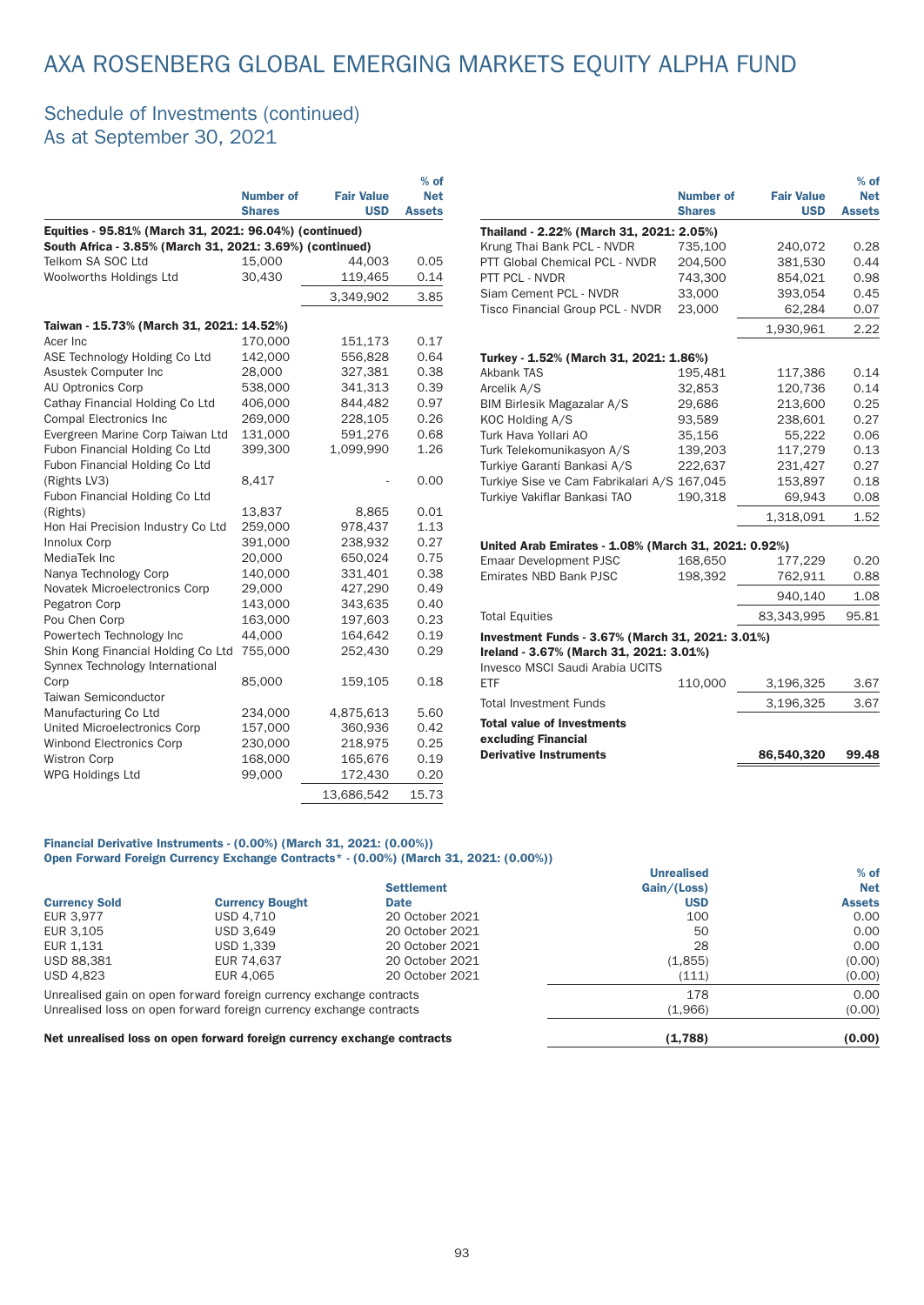### Schedule of Investments (continued) As at September 30, 2021

|                                                     |                   | $%$ of        |
|-----------------------------------------------------|-------------------|---------------|
|                                                     | <b>Fair Value</b> | <b>Net</b>    |
|                                                     | <b>USD</b>        | <b>Assets</b> |
| Total financial assets at fair value                |                   |               |
| through profit or loss                              | 86,538,532        | 99.48         |
| Cash at bank                                        | 704,262           | 0.81          |
| <b>Other Net Liabilities</b>                        | (249, 109)        | (0.29)        |
| Net Assets attributable to<br>holders of redeemable |                   |               |
| participating units                                 | 86,993,685        | 100.00        |

\*The counterpar ty for the open forward foreign contracts is State Street Bank and Trust Company.

#### Abbreviations used:

ADR – American Depository Receipt NVDR - Non-Voting Depository Receipt

| <b>Analysis of Total Assets</b>                                  | $%$ of<br><b>Total</b><br><b>Assets</b> |
|------------------------------------------------------------------|-----------------------------------------|
| Transferable securities admitted to an official exchange listing | 95.34                                   |
| Other transferable securities of the type referred to in         |                                         |
| Regulation $68(1)(a)$ , (b) and (c)                              | 0.01                                    |
| Investment Funds                                                 | 3.65                                    |
| <b>Current Assets</b>                                            | 1.00                                    |
| <b>Total Assets</b>                                              | 100.00                                  |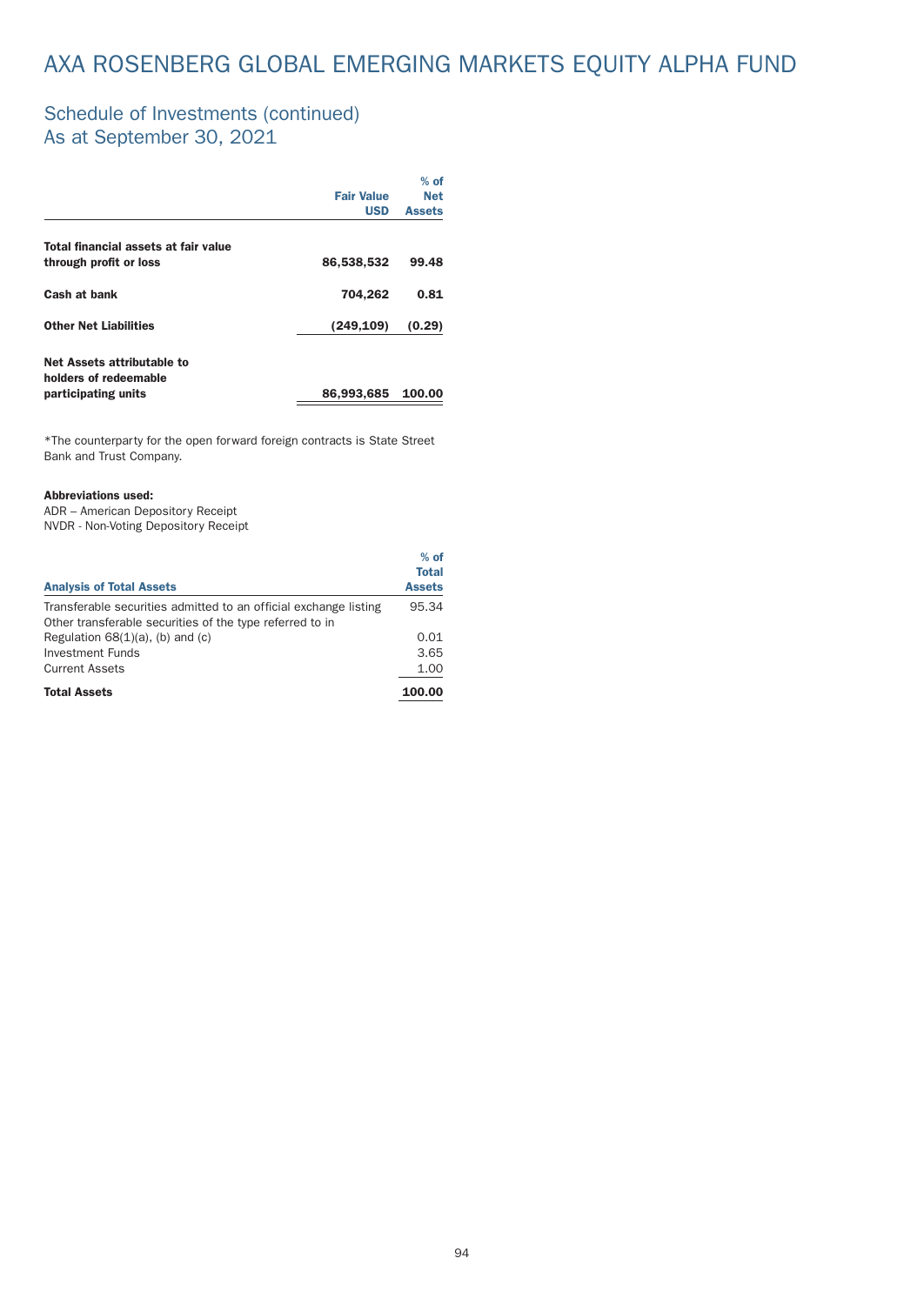### Schedule of Investments As at September 30, 2021

|                                                                                         |                                   |                                 | $%$ of                      |
|-----------------------------------------------------------------------------------------|-----------------------------------|---------------------------------|-----------------------------|
|                                                                                         | <b>Number of</b><br><b>Shares</b> | <b>Fair Value</b><br><b>USD</b> | <b>Net</b><br><b>Assets</b> |
| Equities - 99.16% (March 31, 2021: 99.31%)<br>Australia - 1.65% (March 31, 2021: 2.22%) |                                   |                                 |                             |
| <b>ALS Ltd</b>                                                                          | 48.921                            | 448,087                         | 0.08                        |
| <b>BlueScope Steel Ltd</b>                                                              | 58,475                            | 866,119                         | 0.15                        |
| Charter Hall Group (REIT)                                                               | 23,225                            | 287,551                         | 0.05                        |
| Commonwealth Bank of Australia                                                          | 9,286                             | 699,182                         | 0.12                        |
| Fortescue Metals Group Ltd                                                              | 246,941                           | 2,669,425                       | 0.45                        |
| Goodman Group (REIT)                                                                    | 69,021                            | 1,079,162                       | 0.18                        |
| Mineral Resources Ltd                                                                   | 19,608                            | 635,177                         | 0.11                        |
| Rio Tinto Ltd                                                                           |                                   |                                 |                             |
|                                                                                         | 41,517                            | 3,004,230                       | 0.51                        |
|                                                                                         |                                   | 9,688,933                       | 1.65                        |
| Austria - 0.39% (March 31, 2021: Nil)                                                   |                                   |                                 |                             |
| ANDRITZ AG                                                                              | 10,338                            | 568,989                         | 0.10                        |
| OMV AG                                                                                  | 28,916                            | 1,741,964                       | 0.29                        |
|                                                                                         |                                   | 2,310,953                       | 0.39                        |
|                                                                                         |                                   |                                 |                             |
| Belgium - 0.46% (March 31, 2021: 0.20%)                                                 |                                   |                                 |                             |
| Solvay SA                                                                               | 11,499                            | 1,434,293                       | 0.25                        |
| <b>UCB SA</b>                                                                           | 11,180                            | 1,252,818                       | 0.21                        |
|                                                                                         |                                   | 2,687,111                       | 0.46                        |
| Bermuda - 0.20% (March 31, 2021: Nil)                                                   |                                   |                                 |                             |
| Orient Overseas International Ltd                                                       | 66,500                            | 1,153,658                       |                             |
|                                                                                         |                                   |                                 | 0.20                        |
| Canada - 4.62% (March 31, 2021: 6.09%)                                                  |                                   |                                 |                             |
| Alimentation Couche-Tard Inc                                                            | 24,100                            | 921,787                         | 0.16                        |
| <b>Bank of Montreal</b>                                                                 | 32,600                            | 3,257,041                       | 0.55                        |
| Canadian Tire Corp Ltd                                                                  | 6,900                             | 964,235                         | 0.16                        |
| Canfor Corp                                                                             | 13,000                            | 285,377                         | 0.05                        |
| CGI Inc                                                                                 | 32,700                            | 2,782,023                       | 0.47                        |
| Gildan Activewear Inc                                                                   | 10,600                            | 389,201                         | 0.07                        |
| iA Financial Corp Inc                                                                   | 12,500                            | 709,289                         | 0.12                        |
| Manulife Financial Corp                                                                 | 254,200                           | 4,889,966                       | 0.83                        |
| National Bank of Canada                                                                 | 40,000                            | 3,073,608                       | 0.52                        |
| Nutrien Ltd                                                                             | 42,700                            | 2,769,087                       | 0.47                        |
| Royal Bank of Canada                                                                    | 52,000                            | 5,174,141                       | 0.88                        |
| <b>Toronto-Dominion Bank</b>                                                            | 30,000                            | 1,986,344                       | 0.34                        |
|                                                                                         |                                   | 27,202,099                      | 4.62                        |
|                                                                                         |                                   |                                 |                             |
| Cayman Islands - 0.07% (March 31, 2021: 0.20%)                                          |                                   |                                 |                             |
| Chow Tai Fook Jewellery Group Ltd 223,000                                               |                                   | 427,114                         | 0.07                        |
| Denmark - 1.01% (March 31, 2021: 0.80%)                                                 |                                   |                                 |                             |
| AP Moller - Maersk A/S                                                                  | 657                               | 1,704,937                       | 0.29                        |
| Carlsberg A/S                                                                           | 6,563                             | 1,074,296                       | 0.18                        |
| Novo Nordisk A/S                                                                        | 32,688                            | 3,164,563                       | 0.54                        |
|                                                                                         |                                   | 5,943,796                       | 1.01                        |
|                                                                                         |                                   |                                 |                             |
| Finland - 0.19% (March 31, 2021: Nil)<br>Kesko OYJ                                      | 16,389                            | 565,642                         | 0.09                        |
| Valmet OYJ                                                                              | 15,623                            | 568,175                         | 0.10                        |
|                                                                                         |                                   | 1,133,817                       | 0.19                        |
|                                                                                         |                                   |                                 |                             |
| France - 2.11% (March 31, 2021: 2.37%)                                                  |                                   |                                 |                             |
| Kering SA                                                                               | 3,336                             | 2,381,614                       | 0.40                        |
| L'Oreal SA                                                                              | 1,928                             | 798,371                         | 0.14                        |
| Publicis Groupe SA                                                                      | 16,512                            | 1,114,706                       | 0.19                        |
| Rexel SA                                                                                | 31,700                            | 615,741                         | 0.10                        |
| Sanofi                                                                                  | 20,498                            | 1,974,137                       | 0.34                        |

|                                                                             |                                   |                                 | $%$ of                      |
|-----------------------------------------------------------------------------|-----------------------------------|---------------------------------|-----------------------------|
|                                                                             | <b>Number of</b><br><b>Shares</b> | <b>Fair Value</b><br><b>USD</b> | <b>Net</b><br><b>Assets</b> |
| Schneider Electric SE                                                       | 33,184                            | 5,533,423                       | 0.94                        |
|                                                                             |                                   | 12,417,992                      | 2.11                        |
| Germany - 2.13% (March 31, 2021: 2.37%)                                     |                                   |                                 |                             |
| <b>Allianz SE</b>                                                           | 14,762                            | 3,346,236                       | 0.57                        |
| Bayerische Motoren Werke AG                                                 | 12,249                            | 1,181,460                       | 0.20                        |
| <b>Brenntag SE</b>                                                          | 3,438                             | 321,108                         | 0.05                        |
| Covestro AG                                                                 | 18,359                            | 1,263,438                       | 0.21                        |
| Daimler AG                                                                  | 25,994                            | 2,325,708                       | 0.39                        |
| Deutsche Post AG                                                            | 6,999                             | 444,104                         | 0.08                        |
| <b>SAP SE</b>                                                               | 21,053                            | 2,858,143                       | 0.49                        |
| Schaeffler AG                                                               | 69,283                            | 534,768                         | 0.09                        |
| Siemens AG                                                                  | 1,723                             | 284,694                         | 0.05                        |
|                                                                             |                                   | 12,559,659                      | 2.13                        |
| Hong Kong - 1.24% (March 31, 2021: 1.15%)<br>Hong Kong Exchanges & Clearing |                                   |                                 |                             |
| Ltd                                                                         | 48,500                            | 2,988,008                       | 0.51                        |
| Kingboard Holdings Ltd                                                      | 113,000                           | 511,317                         | 0.09                        |
| SITC International Holdings Co Ltd                                          | 293,000                           | 1,052,928                       | 0.18                        |
| Techtronic Industries Co Ltd                                                | 106,000                           | 2,111,245                       | 0.36                        |
| Xinyi Glass Holdings Ltd                                                    | 202,000                           | 603,951                         | 0.10                        |
|                                                                             |                                   | 7,267,449                       | 1.24                        |
|                                                                             |                                   |                                 |                             |
| Ireland - 1.02% (March 31, 2021: 1.39%)                                     |                                   |                                 |                             |
| <b>CRH PLC</b>                                                              | 11,504                            | 540,835                         | 0.09                        |
| DCC PLC                                                                     | 11,537                            | 964,000                         | 0.16                        |
| <b>Experian PLC</b>                                                         | 23,546                            | 987,212                         | 0.17                        |
| Medtronic PLC                                                               | 12,500                            | 1,566,688                       | 0.27                        |
| <b>Pentair PLC</b>                                                          | 13,200                            | 959,046                         | 0.16                        |
| Seagate Technology Holdings PLC<br>Smurfit Kappa Group PLC                  | 3,800                             | 313,614                         | 0.05<br>0.12                |
|                                                                             | 12,809                            | 672,998<br>6,004,393            | 1.02                        |
|                                                                             |                                   |                                 |                             |
| Israel - 0.28% (March 31, 2021: 0.58%)<br>Bank Leumi Le-Israel BM           | 168,604                           |                                 | 0.24                        |
| Plus500 Ltd                                                                 | 11,621                            | 1,435,628<br>217,763            | 0.04                        |
|                                                                             |                                   |                                 |                             |
|                                                                             |                                   | 1,653,391                       | 0.28                        |
| Italy - 0.54% (March 31, 2021: 0.41%)<br>Banca Mediolanum SpA               |                                   |                                 |                             |
| Interpump Group SpA                                                         | 51,632                            | 560,690                         | 0.10                        |
| Poste Italiane SpA                                                          | 11,156<br>138,319                 | 726,624<br>1,913,238            | 0.12<br>0.32                |
|                                                                             |                                   |                                 |                             |
|                                                                             |                                   | 3,200,552                       | 0.54                        |
| Japan - 9.66% (March 31, 2021: 8.61%)                                       |                                   |                                 |                             |
| Aisin Corp                                                                  | 29,200                            | 1,064,495                       | 0.18                        |
| Canon Inc                                                                   | 122,100                           | 2,996,826                       | 0.51                        |
| Fujitsu Ltd                                                                 | 6,400                             | 1,164,705                       | 0.20                        |
| Hitachi Ltd                                                                 | 40,900                            | 2,431,823                       | 0.41                        |
| Honda Motor Co Ltd                                                          | 161,500                           | 5,004,582                       | 0.85                        |
| Idemitsu Kosan Co Ltd                                                       | 13,700                            | 362,223                         | 0.06                        |
| Inpex Corp                                                                  | 52,500                            | 412,189                         | 0.07                        |
| JFE Holdings Inc                                                            | 61,800                            | 939,116                         | 0.16                        |
| Kajima Corp                                                                 | 46,300                            | 598,176                         | 0.10                        |
| Kawasaki Kisen Kaisha Ltd                                                   | 9,700                             | 526,838                         | 0.09                        |
| <b>KDDI Corp</b>                                                            | 82,400                            | 2,729,558                       | 0.46                        |
| Mitsubishi Chemical Holdings Corp                                           | 158,200                           | 1,452,264                       | 0.25                        |
| Mitsubishi Electric Corp                                                    | 248,900                           | 3,473,334                       | 0.59                        |
| Mitsubishi HC Capital Inc                                                   | 99,600                            | 525,338                         | 0.09                        |
| Mitsui & Co Ltd                                                             | 214,300                           | 4,736,400                       | 0.81                        |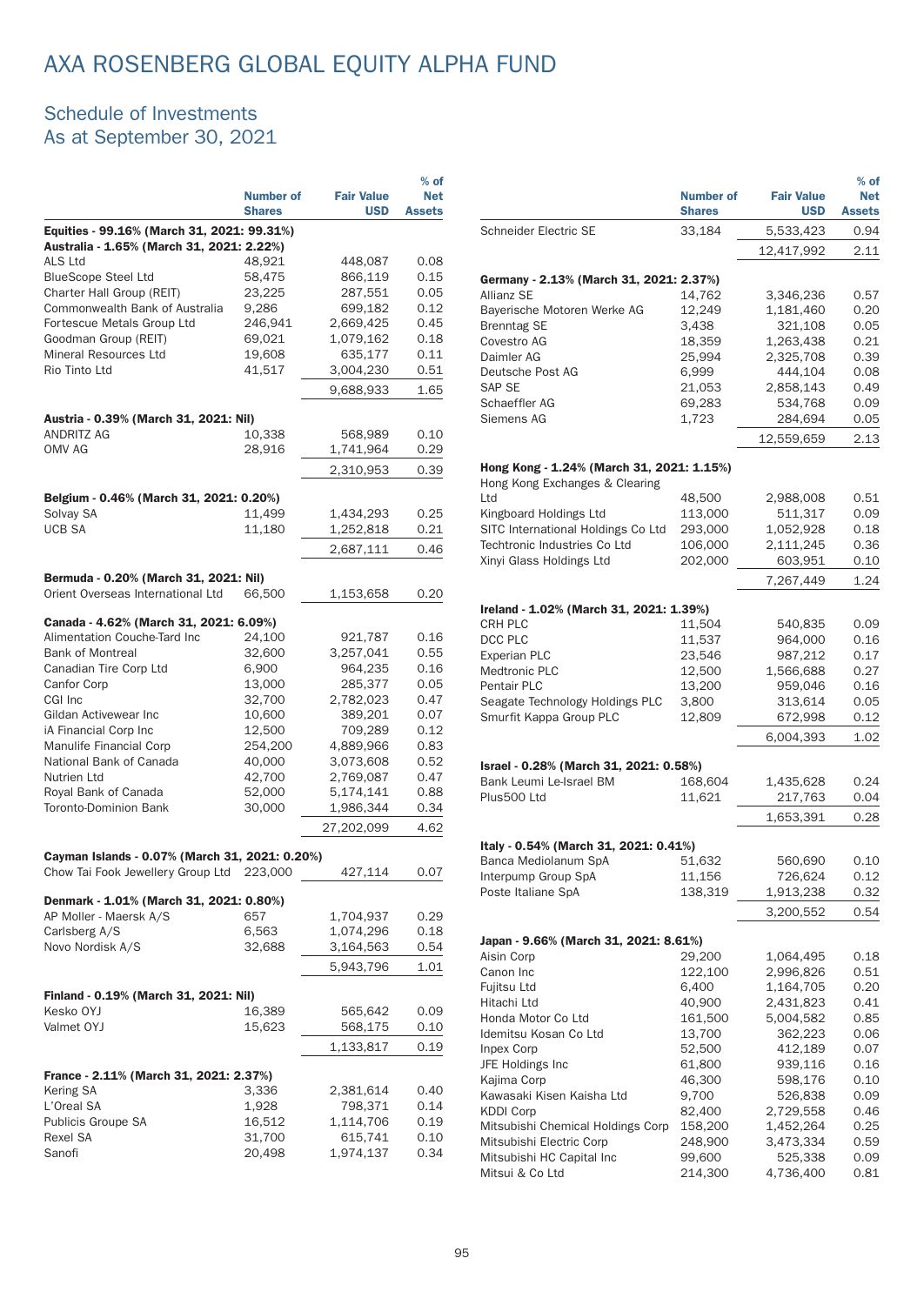|                                                        |                  |                   | $%$ of        |
|--------------------------------------------------------|------------------|-------------------|---------------|
|                                                        | <b>Number of</b> | <b>Fair Value</b> | <b>Net</b>    |
|                                                        | <b>Shares</b>    | <b>USD</b>        | <b>Assets</b> |
| Equities - 99.16% (March 31, 2021: 99.31%) (continued) |                  |                   |               |
| Japan - 9.66% (March 31, 2021: 8.61%) (continued)      |                  |                   |               |
| Mitsui Chemicals Inc                                   | 22,400           | 755,868           | 0.13          |
| Mitsui OSK Lines Ltd                                   | 12,500           | 845,844           | 0.14          |
| <b>MS&amp;AD Insurance Group Holdings</b>              |                  |                   |               |
| Inc                                                    | 62,500           | 2,105,366         | 0.36          |
| Nintendo Co Ltd                                        | 400              | 193,843           | 0.03          |
| Nippon Telegraph & Telephone Corp                      | 184,700          | 5,109,357         | 0.87          |
| Nippon Yusen KK                                        | 18,800           | 1,421,268         | 0.24          |
| Nitto Denko Corp                                       | 17,400           | 1,246,812         | 0.21          |
| Nomura Holdings Inc                                    | 380,300          | 1,887,781         | 0.32          |
| Open House Co Ltd                                      | 13,200           | 784,369           | 0.13          |
| <b>ORIX Corp</b>                                       | 98,600           | 1,862,862         | 0.32          |
| Otsuka Holdings Co Ltd                                 | 10,900           | 468,483           | 0.08          |
| Sawai Group Holdings Co Ltd                            | 4,600            | 213,766           | 0.04          |
| Sekisui House Ltd                                      | 77,200           | 1,627,548         | 0.28          |
| Sumitomo Chemical Co Ltd                               | 151,000          | 791,033           | 0.13          |
| Sumitomo Electric Industries Ltd                       | 44,600           | 597,898           | 0.10          |
| Sumitomo Forestry Co Ltd                               | 18,400           | 353,570           | 0.06          |
| Sumitomo Heavy Industries Ltd                          | 11,700           | 308,609           | 0.05          |
| Sumitomo Mitsui Financial Group Inc 72,400             |                  | 2,559,550         | 0.44          |
| Sumitomo Rubber Industries Ltd                         | 27,400           | 349,944           | 0.06          |
| <b>Teijin Ltd</b>                                      | 22,000           | 314,497           | 0.05          |
| <b>Tokyo Electron Ltd</b>                              | 1.800            | 802,518           | 0.14          |
| <b>Tosoh Corp</b>                                      | 28,600           | 521,247           | 0.09          |
| Toyo Seikan Group Holdings Ltd                         | 19,900           | 236,678           | 0.04          |
| <b>Toyo Tire Corp</b>                                  | 14,500           | 260,305           | 0.04          |
| Toyota Boshoku Corp                                    | 19,400           | 345,836           | 0.06          |
| Toyota Motor Corp                                      | 109,000          | 1,956,041         | 0.33          |
| Yamada Holdings Co Ltd                                 | 52,100           | 219,700           | 0.04          |
| Yokohama Rubber Co Ltd                                 | 16,800           | 303,326           | 0.05          |
|                                                        |                  | 56,861,786        | 9.66          |
| Liberia - Nil (March 31, 2021: 0.14%)                  |                  |                   |               |
| Macau - Nil (March 31, 2021: 0.20%)                    |                  |                   |               |
| Netherlands - 2.06% (March 31, 2021: 1.85%)            |                  |                   |               |

| $\frac{1}{2}$                               |         |            |      |
|---------------------------------------------|---------|------------|------|
| Airbus SE                                   | 6.977   | 930,860    | 0.16 |
| Koninklijke Ahold Delhaize NV               | 135,605 | 4.516.369  | 0.77 |
| LyondellBasell Industries NV                | 42,400  | 3,978,180  | 0.67 |
| Randstad NV                                 | 12,096  | 814,063    | 0.14 |
| Signify NV                                  | 13,800  | 689,960    | 0.12 |
| <b>Wolters Kluwer NV</b>                    | 11,232  | 1,191,085  | 0.20 |
|                                             |         | 12,120,517 | 2.06 |
| New Zealand - 0.12% (March 31, 2021: 0.22%) |         |            |      |
| Mainfreight Ltd                             | 10,475  | 696,496    | 0.12 |
|                                             |         |            |      |
| Norway - 0.21% (March 31, 2021: 0.24%)      |         |            |      |
| Gjensidige Forsikring ASA                   | 55,396  | 1,229,859  | 0.21 |
| Puerto Rico - 0.05% (March 31, 2021: Nil)   |         |            |      |
| <b>EVERTEC Inc</b>                          | 6,600   | 301,851    | 0.05 |
| Singapore - 1.12% (March 31, 2021: 0.33%)   |         |            |      |
| DBS Group Holdings Ltd                      | 215,800 | 4,821,165  | 0.82 |
| Flex Ltd                                    | 34,500  | 610,133    | 0.10 |
|                                             |         |            |      |
| United Overseas Bank Ltd                    | 60,800  | 1,157,018  | 0.20 |
|                                             |         | 6,588,316  | 1.12 |
|                                             |         |            |      |

|                                                 |                  |                   | $%$ of        |
|-------------------------------------------------|------------------|-------------------|---------------|
|                                                 | <b>Number of</b> | <b>Fair Value</b> | <b>Net</b>    |
|                                                 | <b>Shares</b>    | <b>USD</b>        | <b>Assets</b> |
| Spain - 1.30% (March 31, 2021: 0.76%)           |                  |                   |               |
| Banco Bilbao Vizcaya Argentaria SA 97,863       |                  | 648,469           | 0.11          |
| <b>Banco Santander SA</b>                       | 71,471           | 259,780           | 0.04          |
| Iberdrola SA                                    | 145,268          | 1,461,855         | 0.25          |
| Mapfre SA                                       | 311,828          | 681,136           | 0.12          |
| Repsol SA                                       | 114,725          | 1,501,922         | 0.26          |
| Telefonica SA                                   | 654,412          | 3,069,180         | 0.52          |
|                                                 |                  |                   |               |
|                                                 |                  | 7,622,342         | 1.30          |
| Sweden - 1.20% (March 31, 2021: 2.52%)          |                  |                   |               |
| Assa Abloy AB                                   | 11,527           | 336,776           | 0.06          |
| Atlas Copco AB                                  | 17,968           | 1,092,019         | 0.18          |
| <b>Boliden AB</b>                               | 10,429           | 336,644           | 0.06          |
| Electrolux AB                                   | 21,286           | 491,971           | 0.08          |
| Getinge AB                                      | 28,367           | 1,135,517         | 0.19          |
| Sandvik AB                                      |                  |                   |               |
|                                                 | 24,451           | 562,885           | 0.10          |
| Securitas AB                                    | 45,000           | 715,876           | 0.12          |
| Skanska AB                                      | 46,369           | 1,167,632         | 0.20          |
| <b>SKF AB</b>                                   | 52,549           | 1,246,369         | 0.21          |
|                                                 |                  | 7,085,689         | 1.20          |
|                                                 |                  |                   |               |
| Switzerland - 0.95% (March 31, 2021: 1.04%)     |                  |                   |               |
| Adecco Group AG                                 | 1,480            | 74,607            | 0.01          |
| Coca-Cola HBC AG                                | 40,054           | 1,295,354         | 0.22          |
| Geberit AG                                      | 420              | 310,165           | 0.05          |
| Roche Holding AG                                | 9,940            | 3,643,388         | 0.62          |
| <b>SFS Group AG</b>                             | 2,124            | 289,507           | 0.05          |
|                                                 |                  | 5,613,021         | 0.95          |
|                                                 |                  |                   |               |
| United Kingdom - 3.52% (March 31, 2021: 3.98%)  |                  |                   |               |
| Coca-Cola Europacific Partners PLC              | 14,700           | 812,396           | 0.14          |
| Ferguson PLC                                    | 10,452           | 1,456,860         | 0.25          |
| GlaxoSmithKline PLC                             | 156,712          | 2,965,633         | 0.50          |
| <b>HSBC Holdings PLC</b>                        | 32,264           | 169,673           | 0.03          |
| <b>IMI PLC</b>                                  | 27,979           | 626,432           | 0.11          |
| Legal & General Group PLC                       | 231,501          | 877,594           | 0.15          |
| Nielsen Holdings PLC                            | 41,400           | 794,259           | 0.14          |
| Rio Tinto PLC                                   | 27,019           | 1,790,132         | 0.30          |
| Royal Dutch Shell PLC (Class A                  |                  |                   |               |
| Shares)                                         | 227,803          | 5,128,703         | 0.87          |
| Spirax-Sarco Engineering PLC                    | 1,954            | 394,345           | 0.07          |
| Unilever PLC                                    | 42,577           | 2,302,296         | 0.39          |
| Unilever PLC (GBP)                              | 28,200           | 1,522,935         | 0.26          |
| WPP PLC                                         | 137,202          | 1,850,426         | 0.31          |
|                                                 |                  | 20,691,684        | 3.52          |
|                                                 |                  |                   |               |
| United States - 63.06% (March 31, 2021: 61.64%) |                  |                   |               |
| 3M Co                                           | 12,900           | 2,263,305         | 0.38          |
| AbbVie Inc                                      | 60,100           | 6,480,583         | 1.10          |
| <b>ABM Industries Inc</b>                       | 6,800            | 306,034           | 0.05          |
| <b>Acuity Brands Inc</b>                        | 3,700            | 641,876           | 0.11          |
| Adobe Inc                                       | 12,200           | 7,021,527         | 1.19          |
| <b>Advanced Micro Devices Inc</b>               | 46,100           | 4,742,537         | 0.81          |
| <b>AECOM</b>                                    | 17,000           | 1,073,635         | 0.18          |
| <b>AGCO Corp</b>                                | 7,100            | 869,715           | 0.15          |
| Alphabet Inc                                    | 4,900            | 13,094,784        | 2.22          |
| Amazon.com Inc                                  | 4,300            | 14,127,392        | 2.40          |
| Amdocs Ltd                                      | 14,200           | 1,075,437         | 0.18          |
| Apple Inc                                       | 163,500          | 23,108,272        | 3.93          |
| Applied Materials Inc                           | 7,300            | 939,473           | 0.16          |
| AT&T Inc                                        | 231,100          | 6,243,166         | 1.06          |
|                                                 |                  |                   |               |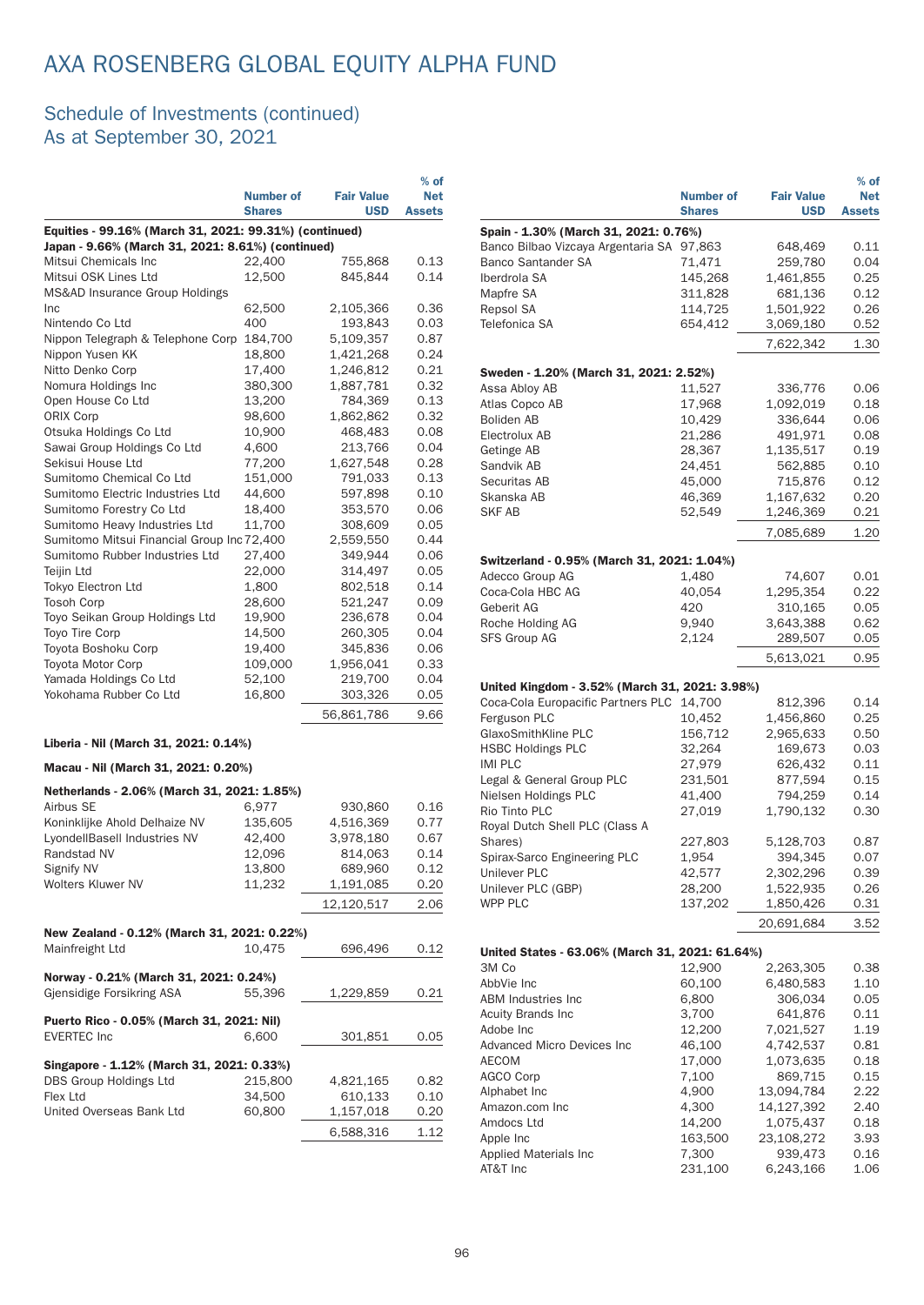|                                                             |                                   |                                 | $%$ of                      |                                  |                                   |                                 | $%$ of                      |
|-------------------------------------------------------------|-----------------------------------|---------------------------------|-----------------------------|----------------------------------|-----------------------------------|---------------------------------|-----------------------------|
|                                                             | <b>Number of</b><br><b>Shares</b> | <b>Fair Value</b><br><b>USD</b> | <b>Net</b><br><b>Assets</b> |                                  | <b>Number of</b><br><b>Shares</b> | <b>Fair Value</b><br><b>USD</b> | <b>Net</b><br><b>Assets</b> |
| Equities - 99.16% (March 31, 2021: 99.31%) (continued)      |                                   |                                 |                             | Houlihan Lokey Inc               | 7,200                             | 663,336                         | 0.11                        |
| United States - 63.06% (March 31, 2021: 61.64%) (continued) |                                   |                                 |                             | HP Inc                           | 161,600                           | 4,420,568                       | 0.75                        |
| Autodesk Inc                                                | 3,100                             | 883,795                         | 0.15                        | Huntsman Corp                    | 18,700                            | 553,427                         | 0.09                        |
| Automatic Data Processing Inc.                              | 5,800                             | 1,159,217                       | 0.20                        | <b>IDEXX Laboratories Inc.</b>   | 7,300                             | 4,539,213                       | 0.77                        |
| <b>AutoNation Inc</b>                                       | 9,300                             | 1,132,414                       | 0.19                        | Intel Corp                       | 69,400                            | 3,697,285                       | 0.63                        |
| Avnet Inc                                                   | 8,400                             | 310,632                         | 0.05                        | Intuit Inc                       | 4,200                             | 2,265,606                       | 0.39                        |
| Bank of America Corp                                        | 56,200                            | 2,384,847                       | 0.41                        | Invesco Ltd                      | 45,500                            | 1,096,777                       | 0.19                        |
| Becton Dickinson and Co                                     | 9,000                             | 2,212,740                       | 0.38                        | Iron Mountain Inc (REIT)         | 29,900                            | 1,298,706                       | 0.22                        |
| Berkshire Hathaway Inc                                      | 9,200                             | 2,510,588                       | 0.43                        | Jack Henry & Associates Inc      | 2,600                             | 426,660                         | 0.07                        |
| Best Buy Co Inc                                             | 8,800                             | 930,204                         | 0.16                        | Johnson & Johnson                | 23,900                            | 3,858,296                       | 0.66                        |
| Booz Allen Hamilton Holding Corp                            | 5,600                             | 444,500                         | 0.08                        | Jones Lang LaSalle Inc           | 3,400                             | 843,523                         | 0.14                        |
| <b>Boyd Gaming Corp</b>                                     | 11,700                            | 739,967                         | 0.13                        | JPMorgan Chase & Co              | 26,900                            | 4,404,202                       | 0.75                        |
| Bristol-Myers Squibb Co                                     | 95,200                            | 5,631,556                       | 0.96                        | Kellogg Co                       | 38,400                            | 2,454,720                       | 0.42                        |
| Broadridge Financial Solutions Inc                          | 3,000                             | 499,935                         | 0.09                        | KeyCorp                          | 109,800                           | 2,374,425                       | 0.40                        |
| Brown & Brown Inc                                           | 31,200                            | 1,730,196                       | 0.29                        | Kroger Co                        | 94,200                            | 3,807,093                       | 0.65                        |
| Cadence Design Systems Inc                                  | 15,900                            | 2,408,055                       | 0.41                        | Landstar System Inc              | 2,600                             | 410,397                         | 0.07                        |
| Capital One Financial Corp                                  | 23,400                            | 3,788,226                       | 0.64                        | LGI Homes Inc                    | 1,700                             | 241,689                         | 0.04                        |
| Cardinal Health Inc                                         | 33,000                            | 1,632,345                       | 0.28                        | Lincoln National Corp            | 21,800                            | 1,497,987                       | 0.25                        |
| Cerner Corp                                                 | 4,200                             | 296,100                         | 0.05                        | Louisiana-Pacific Corp           | 10,900                            | 669,097                         | 0.11                        |
| CH Robinson Worldwide Inc                                   | 3,700                             | 321,956                         | 0.05                        | Lowe's Cos Inc                   | 23,500                            | 4,764,860                       | 0.81                        |
| Chegg Inc                                                   | 7,100                             | 483,262                         | 0.08                        | ManpowerGroup Inc                | 5,700                             | 616,940                         | 0.10                        |
| Cincinnati Financial Corp                                   | 18,400                            | 2,101,096                       | 0.36                        | MarketAxess Holdings Inc         | 4,400                             | 1,850,376                       | 0.31                        |
| Cisco Systems Inc                                           | 72,444                            | 3,942,040                       | 0.67                        | Masco Corp                       | 30,300                            | 1,683,013                       | 0.29                        |
| Citigroup Inc                                               | 12,200                            | 856,013                         | 0.15                        | Mastercard Inc                   | 9,800                             | 3,405,941                       | 0.58                        |
| Comfort Systems USA Inc                                     | 3,800                             | 270,997                         | 0.05                        | Medifast Inc                     | 1,200                             | 231,312                         | 0.04                        |
| ConocoPhillips                                              | 5,600                             | 379,540                         | 0.06                        | Medpace Holdings Inc             | 3,700                             | 700,503                         | 0.12                        |
| Crane Co                                                    | 5,700                             | 540,617                         | 0.09                        | Merck & Co Inc                   | 43,600                            | 3,274,578                       | 0.56                        |
| Crocs Inc                                                   | 7,100                             | 1,018,672                       | 0.17                        | Mettler-Toledo International Inc | 3,100                             | 4,268,312                       | 0.73                        |
| Cummins Inc                                                 | 20,100                            | 4,515,967                       | 0.77                        | Micron Technology Inc            | 25,000                            | 1,774,125                       | 0.30                        |
| <b>CVS Health Corp</b>                                      | 4,700                             | 398,678                         | 0.07                        | Microsoft Corp                   | 82,300                            | 23,184,321                      | 3.94                        |
| Deckers Outdoor Corp<br><b>DENTSPLY SIRONA Inc.</b>         | 2,600                             | 936,806                         | 0.16                        | Monolithic Power Systems Inc     | 5,200                             | 2,520,180                       | 0.43<br>0.04                |
| Domino's Pizza Inc                                          | 19,700<br>1,900                   | 1,143,289<br>905,977            | 0.19<br>0.15                | Moog Inc<br>Mosaic Co            | 3,200<br>43,200                   | 244,096<br>1,542,456            | 0.26                        |
| Dropbox Inc                                                 | 46,800                            | 1,367,262                       | 0.23                        | NetApp Inc                       | 12,700                            | 1,140,396                       | 0.19                        |
| Edison International                                        | 1,100                             | 61,001                          | 0.01                        | NortonLifeLock Inc               | 65,700                            | 1,662,538                       | 0.28                        |
| Edwards Lifesciences Corp                                   | 11,800                            | 1,335,760                       | 0.23                        | Nucor Corp                       | 9,900                             | 974,704                         | 0.17                        |
| <b>EMCOR Group Inc</b>                                      | 5,700                             | 657,837                         | 0.11                        | <b>NVIDIA Corp</b>               | 31,800                            | 6,585,144                       | 1.12                        |
| Entegris Inc                                                | 13,900                            | 1,749,384                       | 0.30                        | Old Dominion Freight Line Inc    | 6,500                             | 1,858,285                       | 0.32                        |
| Envista Holdings Corp                                       | 6,900                             | 288,731                         | 0.05                        | Olin Corp                        | 14,500                            | 699,553                         | 0.12                        |
| <b>EPAM Systems Inc</b>                                     | 3,200                             | 1,825,200                       | 0.31                        | Omnicom Group Inc                | 12,100                            | 876,464                         | 0.15                        |
| Evercore Inc                                                | 4,300                             | 574,996                         | 0.10                        | OneMain Holdings Inc             | 12,200                            | 674,721                         | 0.11                        |
| Expeditors International of                                 |                                   |                                 |                             | Oracle Corp                      | 71,600                            | 6,238,150                       | 1.06                        |
| Washington Inc                                              | 19,300                            | 2,299,595                       | 0.39                        | <b>Owens Corning</b>             | 12,000                            | 1,025,580                       | 0.17                        |
| Facebook Inc                                                | 21,100                            | 7,159,019                       | 1.22                        | PACCAR Inc                       | 12,200                            | 962,763                         | 0.16                        |
| <b>Federated Hermes Inc</b>                                 | 10,600                            | 344,553                         | 0.06                        | Patterson Cos Inc                | 11,200                            | 337,736                         | 0.06                        |
| <b>Fidelity National Information</b>                        |                                   |                                 |                             | Paychex Inc                      | 6,200                             | 697,159                         | 0.12                        |
| Services Inc                                                | 8,200                             | 997,366                         | 0.17                        | Paylocity Holding Corp           | 3,800                             | 1,065,425                       | 0.18                        |
| FleetCor Technologies Inc                                   | 1,800                             | 470,421                         | 0.08                        | Penske Automotive Group Inc      | 8,400                             | 844,746                         | 0.14                        |
| Ford Motor Co                                               | 262,200                           | 3,711,441                       | 0.63                        | Pfizer Inc                       | 37,900                            | 1,629,889                       | 0.28                        |
| Fortinet Inc                                                | 4,600                             | 1,342,786                       | 0.23                        | Pool Corp                        | 4,600                             | 1,997,918                       | 0.34                        |
| Fox Factory Holding Corp                                    | 1,800                             | 259,893                         | 0.04                        | PotlatchDeltic Corp (REIT)       | 7,000                             | 361,060                         | 0.06                        |
| Franklin Resources Inc                                      | 55,500                            | 1,649,737                       | 0.28                        | Power Integrations Inc.          | 6,300                             | 624,078                         | 0.11                        |
| Generac Holdings Inc                                        | 4,400                             | 1,797,906                       | 0.31                        | Premier Inc                      | 12,700                            | 491,998                         | 0.08                        |
| <b>General Motors Co</b>                                    | 102,800                           | 5,417,046                       | 0.92                        | Principal Financial Group Inc    | 28,500                            | 1,834,830                       | 0.31                        |
| Genpact Ltd                                                 | 6,400                             | 304,032                         | 0.05                        | Prudential Financial Inc         | 26,200                            | 2,756,502                       | 0.47                        |
| Gilead Sciences Inc                                         | 78,600                            | 5,489,424                       | 0.93                        | PVH Corp                         | 2,600                             | 267,111                         | 0.05                        |
| Global Payments Inc                                         | 4,400                             | 693,484                         | 0.12                        | Qorvo Inc                        | 9,500                             | 1,587,830                       | 0.27                        |
| H&R Block Inc                                               | 20,400                            | 510,102                         | 0.09                        | Quest Diagnostics Inc            | 6,000                             | 871,620                         | 0.15                        |
| Hanesbrands Inc                                             | 24,000                            | 411,720                         | 0.07                        | Regal Beloit Corp                | 4,300                             | 646,226                         | 0.11                        |
| Henry Schein Inc                                            | 16,500                            | 1,256,887                       | 0.21                        | Regeneron Pharmaceuticals Inc    | 5,300                             | 3,205,996                       | 0.54                        |
| Hewlett Packard Enterprise Co                               | 173,800                           | 2,479,257                       | 0.42                        | Rent-A-Center Inc                | 5,500                             | 309,018                         | 0.05                        |
| Hill-Rom Holdings Inc                                       | 5,400                             | 810,027                         | 0.14                        | Repligen Corp                    | 4,300                             | 1,241,904                       | 0.21                        |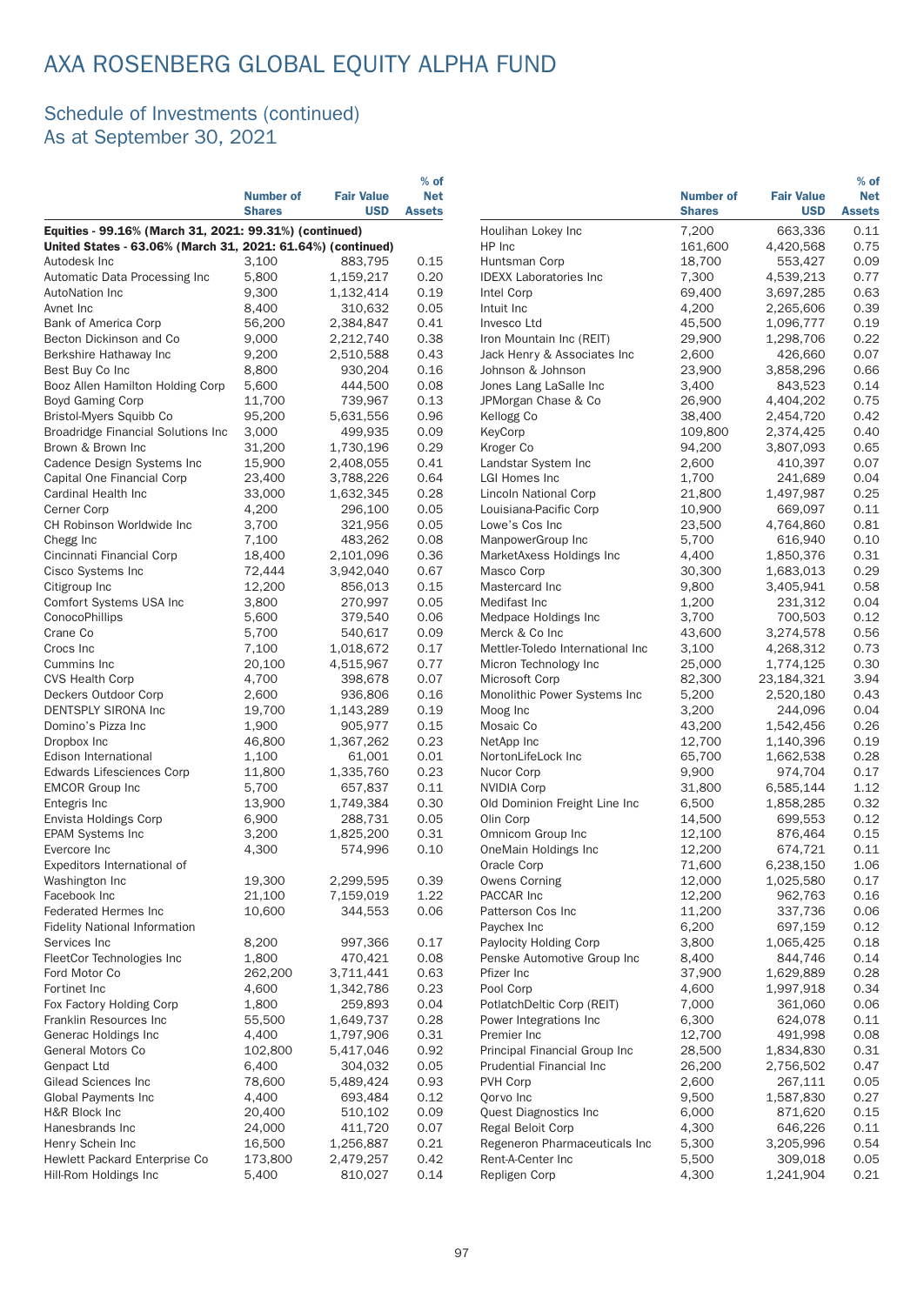### Schedule of Investments (continued) As at September 30, 2021

|                                                             |                                   |                                 | $%$ of                      |
|-------------------------------------------------------------|-----------------------------------|---------------------------------|-----------------------------|
|                                                             | <b>Number of</b><br><b>Shares</b> | <b>Fair Value</b><br><b>USD</b> | <b>Net</b><br><b>Assets</b> |
| Equities - 99.16% (March 31, 2021: 99.31%) (continued)      |                                   |                                 |                             |
| United States - 63.06% (March 31, 2021: 61.64%) (continued) |                                   |                                 |                             |
| Robert Half International Inc                               | 12,800                            | 1,284,224                       | 0.22                        |
| S&P Global Inc                                              | 9,700                             | 4,119,832                       | 0.70                        |
| Seagen Inc                                                  | 11,200                            | 1,901,368                       | 0.32                        |
| Sealed Air Corp                                             | 6,200                             | 339,791                         | 0.06                        |
| ServiceNow Inc                                              | 9,100                             | 5,660,564                       | 0.96                        |
| SiteOne Landscape Supply Inc                                | 4,500                             | 897,863                         | 0.15                        |
| SPS Commerce Inc                                            | 3,700                             | 596,533                         | 0.10                        |
| <b>STAAR Surgical Co</b>                                    | 4,900                             | 629,430                         | 0.11                        |
| Stanley Black & Decker Inc                                  | 3,700                             | 648,629                         | 0.11                        |
| <b>Steel Dynamics Inc</b>                                   | 15,700                            | 918,214                         | 0.16                        |
| <b>Synchrony Financial</b>                                  | 42,500                            | 2,077,187                       | 0.35                        |
| Synopsys Inc                                                | 13,700                            | 4,101,643                       | 0.70                        |
| T Rowe Price Group Inc                                      | 12,900                            | 2,537,494                       | 0.43                        |
| Tandem Diabetes Care Inc                                    | 6,500                             | 775,775                         | 0.13                        |
| <b>TEGNA Inc</b>                                            | 23,100                            | 455,648                         | 0.08                        |
| Telephone and Data Systems Inc                              | 12,100                            | 235,769                         | 0.04                        |
| Teradvne Inc                                                | 16,800                            | 1,833,636                       | 0.31                        |
| Tesla Inc                                                   | 6,000                             | 4,650,960                       | 0.79                        |
| <b>TopBuild Corp</b>                                        | 1,300                             | 266,325                         | 0.05                        |
| <b>Tractor Supply Co</b>                                    | 2,500                             | 506,663                         | 0.09                        |
| <b>TriNet Group Inc</b>                                     | 3,800                             | 359,385                         | 0.06                        |
| <b>TTEC Holdings Inc</b>                                    | 4,700                             | 439,333                         | 0.07                        |
| Ubiquiti Inc                                                | 3,000                             | 894,795                         | 0.15                        |
| United Therapeutics Corp                                    | 2,700                             | 498,488                         | 0.08                        |
| Uniti Group Inc (REIT)                                      | 24,100                            | 297,997                         | 0.05                        |
| Veeva Systems Inc                                           | 5,400                             | 1,555,848                       | 0.26                        |
| Verizon Communications Inc                                  | 53,200                            | 2,873,066                       | 0.49                        |
| Vertex Pharmaceuticals Inc                                  | 18,900                            | 3,428,932                       | 0.58                        |
| Vertiv Holdings Co                                          | 36,700                            | 883,920                         | 0.15                        |
| Viatris Inc                                                 | 138,200                           | 1,873,301                       | 0.32                        |
| <b>VICI Properties Inc (REIT)</b>                           | 52,000                            | 1,477,060                       | 0.25                        |
| Visa Inc                                                    | 18,400                            | 4,097,588                       | 0.70                        |
| Vishay Intertechnology Inc                                  | 15,300                            | 307,454                         | 0.05                        |
| West Pharmaceutical Services Inc                            | 6,000                             | 2,547,180                       | 0.43                        |
| Western Alliance Bancorp                                    | 10,300                            | 1,120,279                       | 0.19                        |
| Western Digital Corp                                        | 35,100                            | 1,981,570                       | 0.34                        |
| Weyerhaeuser Co (REIT)                                      | 18,600                            | 661,509                         | 0.11                        |
| <b>Whirlpool Corp</b>                                       | 7,200                             | 1,467,756                       | 0.25                        |
| Williams-Sonoma Inc                                         | 7,900                             | 1,401,065                       | 0.24                        |
| Workday Inc                                                 | 1,100                             | 275,028                         | 0.05                        |
| YETI Holdings Inc                                           | 9,100                             | 779,734                         | 0.13                        |
| Zebra Technologies Corp                                     | 1,300                             | 669,838                         | 0.11                        |
|                                                             |                                   | 371,144,868                     | 63.06                       |
|                                                             |                                   |                                 | $%$ of                      |
|                                                             |                                   | <b>Fair Value</b>               | <b>Net</b>                  |
|                                                             |                                   | USD                             | <b>Assets</b>               |
|                                                             |                                   |                                 |                             |

through profit or loss 583,607,346 99.16

Cash at bank 4,185,584 0.71 Other Net Assets 772,742 0.13

Total financial assets at fair value

Net Assets attributable to holders of redeemable

### Abbreviations used:

REIT – Real Estate Investment Trust

| <b>Analysis of Total Assets</b>                                  | $%$ of<br><b>Total</b><br><b>Assets</b> |
|------------------------------------------------------------------|-----------------------------------------|
| Transferable securities admitted to an official exchange listing | 98.96                                   |
| <b>Current Assets</b>                                            | 1.04                                    |
| <b>Total Assets</b>                                              | 100.00                                  |

participating units 588,565,672 100.00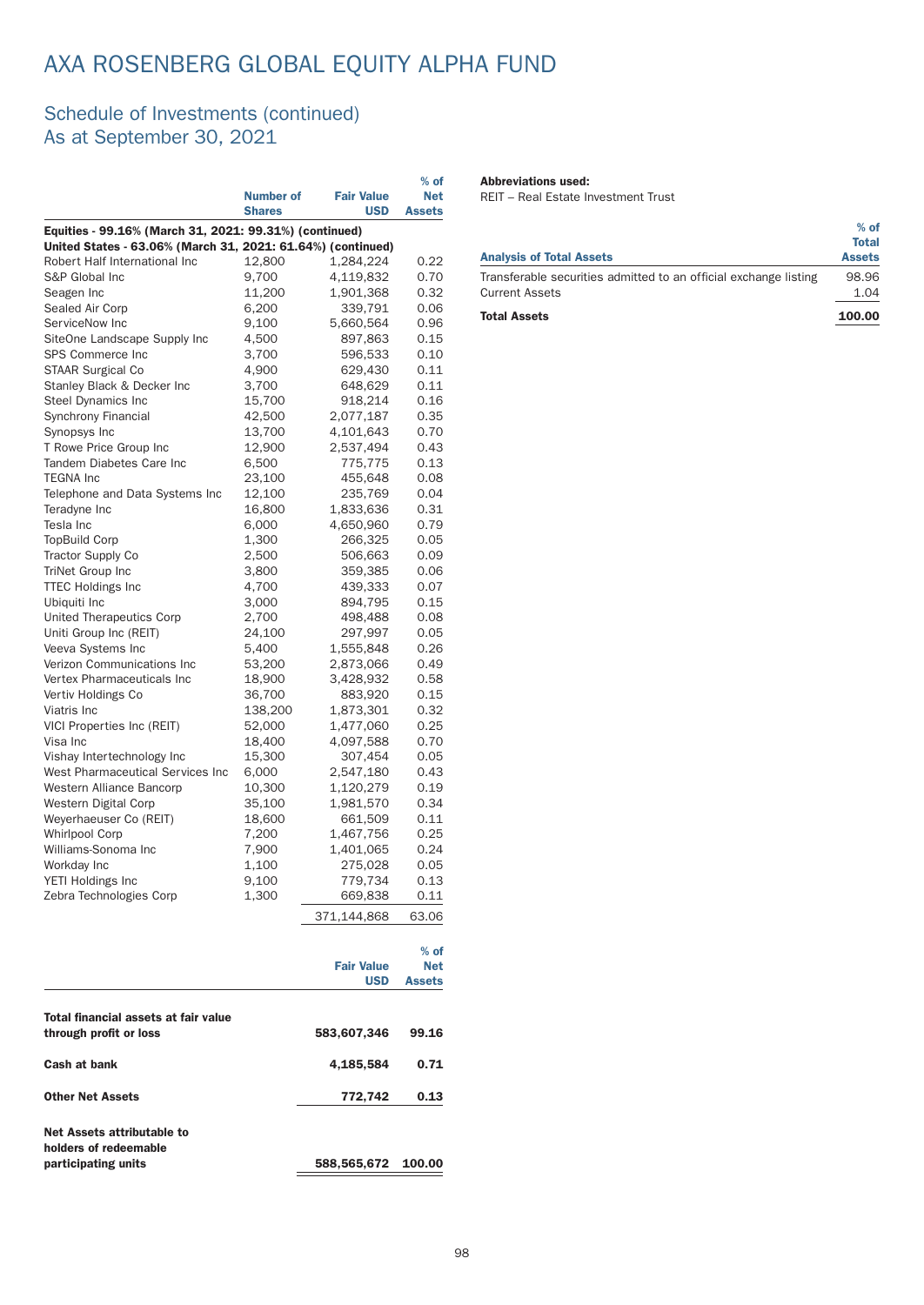### Schedule of Investments As at September 30, 2021

|                                            | <b>Number of</b><br><b>Shares</b> | <b>Fair Value</b><br><b>USD</b> | $%$ of<br><b>Net</b><br><b>Assets</b> |  |  |  |
|--------------------------------------------|-----------------------------------|---------------------------------|---------------------------------------|--|--|--|
| Equities - 98.53% (March 31, 2021: 98.55%) |                                   |                                 |                                       |  |  |  |
| Australia - 3.43% (March 31, 2021: 3.54%)  |                                   |                                 |                                       |  |  |  |
| Accent Group Ltd                           | 86,792                            | 139,808                         | 0.07                                  |  |  |  |
| ALS Ltd                                    | 106,120                           | 971,996                         | 0.45                                  |  |  |  |
| Centuria Office (REIT)                     | 83,610                            | 150,687                         | 0.07                                  |  |  |  |
| Champion Iron Ltd                          | 32,780                            | 114,249                         | 0.05                                  |  |  |  |
| Charter Hall Retail (REIT)                 | 159,133                           | 459,224                         | 0.21                                  |  |  |  |
| Codan Ltd<br>CSR Ltd                       | 21,236<br>57,784                  | 195,583<br>233,328              | 0.09<br>0.11                          |  |  |  |
| Downer EDI Ltd                             | 46,012                            | 215,042                         | 0.10                                  |  |  |  |
| <b>EVENT Hospitality and Entertainment</b> |                                   |                                 |                                       |  |  |  |
| Ltd                                        | 9,198                             | 101,257                         | 0.05                                  |  |  |  |
| Flight Centre Travel Group Ltd             | 8,726                             | 135,204                         | 0.06                                  |  |  |  |
| Grange Resources Ltd                       | 361,035                           | 140,177                         | 0.07                                  |  |  |  |
| Growthpoint Properties Australia Ltd       |                                   |                                 |                                       |  |  |  |
| (REIT)<br>Harvey Norman Holdings Ltd       | 142,995<br>175,187                | 428,147<br>635,263              | 0.20<br>0.29                          |  |  |  |
| JB Hi-Fi Ltd                               | 10,322                            | 339,290                         | 0.16                                  |  |  |  |
| Metcash Ltd                                | 272,709                           | 775,161                         | 0.36                                  |  |  |  |
| Mineral Resources Ltd                      | 17,607                            | 570,358                         | 0.26                                  |  |  |  |
| Pact Group Holdings Ltd                    | 50.039                            | 136,811                         | 0.06                                  |  |  |  |
| Sandfire Resources Ltd                     | 43,903                            | 172,996                         | 0.08                                  |  |  |  |
| Seven West Media Ltd                       | 760,812                           | 225,325                         | 0.10                                  |  |  |  |
| Sims Ltd                                   | 60,328                            | 580,894                         | 0.27                                  |  |  |  |
| <b>Sub Sandfire Resources</b>              | 43,903                            | 1,269                           | 0.00                                  |  |  |  |
| Super Retail Group Ltd                     | 35,471                            | 312,082                         | 0.15                                  |  |  |  |
| Viva Energy Group Ltd                      | 87,567                            | 150,861                         | 0.07                                  |  |  |  |
| <b>Worley Ltd</b>                          | 26,658                            | 190,639                         | 0.09                                  |  |  |  |
| Zimplats Holdings Ltd                      | 1,959                             | 29,179                          | 0.01                                  |  |  |  |
|                                            |                                   | 7,404,830                       | 3.43                                  |  |  |  |
| Austria - 0.70% (March 31, 2021: 0.81%)    |                                   |                                 |                                       |  |  |  |
| ANDRITZ AG                                 | 14,758                            | 812,259                         | 0.38                                  |  |  |  |
| Semperit AG Holding                        | 4,635                             | 163,838                         | 0.07                                  |  |  |  |
| Vienna Insurance Group AG Wiener           |                                   |                                 |                                       |  |  |  |
| Versicherung Gruppe                        | 18,916                            | 545,875                         | 0.25                                  |  |  |  |
|                                            |                                   | 1,521,972                       | 0.70                                  |  |  |  |
| Belgium - 0.68% (March 31, 2021: 0.74%)    |                                   |                                 |                                       |  |  |  |
| <b>AGFA-Gevaert NV</b>                     | 41,473                            | 191,179                         | 0.09                                  |  |  |  |
| <b>Bekaert SA</b>                          | 11,514                            | 479,989                         | 0.22                                  |  |  |  |
| Econocom Group SA/NV                       | 55,137                            | 212,631                         | 0.10                                  |  |  |  |
| Montea NV (REIT)                           | 1,304                             | 172,889                         | 0.08                                  |  |  |  |
| Proximus SADP                              | 10,278                            | 204,196                         | 0.10                                  |  |  |  |
| <b>Telenet Group Holding NV</b>            | 5,330                             | 204,157                         | 0.09                                  |  |  |  |
|                                            |                                   | 1,465,041                       | 0.68                                  |  |  |  |
| Bermuda - 0.14% (March 31, 2021: 0.17%)    |                                   |                                 |                                       |  |  |  |
| <b>Assured Guaranty Ltd</b>                | 6,600                             | 309,045                         | 0.14                                  |  |  |  |
| Canada - 3.30% (March 31, 2021: 3.35%)     |                                   |                                 |                                       |  |  |  |
| <b>ARC Resources Ltd</b>                   | 30,500                            | 285,776                         | 0.13                                  |  |  |  |
| <b>Baytex Energy Corp</b>                  | 24,500                            | 66,817                          | 0.03                                  |  |  |  |
| Canadian Western Bank                      | 26,900                            | 779,173                         | 0.36                                  |  |  |  |
| Canfor Corp                                | 26,400                            | 579,535                         | 0.27                                  |  |  |  |
| Capstone Mining Corp                       | 51,800                            | 201,991                         | 0.09                                  |  |  |  |
| <b>Crescent Point Energy Corp</b>          | 34,700                            | 159,962                         | 0.07                                  |  |  |  |
| E-L Financial Corp Ltd                     | 300                               | 219,758                         | 0.10                                  |  |  |  |
| <b>Enerplus Corp</b>                       | 23,800                            | 190,685                         | 0.09                                  |  |  |  |
| Equitable Group Inc                        | 3,800                             | 428,893                         | 0.20                                  |  |  |  |
| First National Financial Corp              | 17,100                            | 587,502                         | 0.27                                  |  |  |  |
| H&R (REIT)                                 | 42,400                            | 523,118                         | 0.24                                  |  |  |  |

|                                              |                  |                   | $%$ of        |
|----------------------------------------------|------------------|-------------------|---------------|
|                                              | <b>Number of</b> | <b>Fair Value</b> | <b>Net</b>    |
|                                              | <b>Shares</b>    | <b>USD</b>        | <b>Assets</b> |
| iA Financial Corp Inc                        | 9,600            | 544,734           | 0.25          |
| Interfor Corp                                | 15,900           | 392,589           | 0.18          |
| Leon's Furniture Ltd                         | 11,300           | 207,340           | 0.10          |
| Martinrea International Inc                  | 21,100           | 187,791           | 0.09          |
| NuVista Energy Ltd                           | 84,300           | 342,031           | 0.16          |
| Paramount Resources Ltd                      | 15,100           | 223,487           | 0.10          |
| Stantec Inc                                  | 5,300            | 248,736           | 0.12          |
| Stelco Holdings Inc                          | 6,600            | 193,830           | 0.09          |
| Tamarack Valley Energy Ltd                   | 119,200          | 301,564           | 0.14          |
| Vermilion Energy Inc                         | 16,400           | 162,078           | 0.08          |
|                                              | 54,000           |                   |               |
| Whitecap Resources Inc                       |                  | 299,443           | 0.14          |
|                                              |                  | 7,126,833         | 3.30          |
| Cayman Islands - 0.10% (March 31, 2021: Nil) |                  |                   |               |
| Theravance Biopharma Inc                     | 28,000           | 207,340           | 0.10          |
| Denmark - 0.72% (March 31, 2021: 1.16%)      |                  |                   |               |
| Matas A/S                                    | 15,869           | 299,765           | 0.14          |
| Royal Unibrew A/S                            | 2.846            |                   | 0.16          |
| Spar Nord Bank A/S                           |                  | 343,280           |               |
|                                              | 46,775           | 546,405           | 0.25          |
| Sydbank A/S                                  | 12,209           | 366,397           | 0.17          |
|                                              |                  | 1,555,847         | 0.72          |
| Finland - 0.37% (March 31, 2021: 0.73%)      |                  |                   |               |
| Atria OYJ                                    | 11,292           | 139,899           | 0.07          |
| Outokumpu OYJ                                | 58,163           | 356,386           | 0.17          |
| Scanfil OYJ                                  | 15,084           | 138,105           | 0.06          |
| Verkkokauppa.com OYJ                         | 17,286           | 159,367           | 0.07          |
|                                              |                  |                   |               |
|                                              |                  | 793,757           | 0.37          |
| France - 2.38% (March 31, 2021: 2.73%)       |                  |                   |               |
| ALD SA                                       | 13,522           | 184,765           | 0.08          |
| Axway Software SA                            | 3,768            | 119,872           | 0.05          |
| Criteo SA - ADR                              | 6,600            | 242,022           | 0.11          |
| Eramet                                       | 2,510            | 191,410           | 0.09          |
| Fnac Darty SA                                | 7,110            |                   | 0.22          |
|                                              |                  | 467,834           |               |
| Groupe LDLC                                  | 2,474            | 163,719           | 0.08          |
| <b>IPSOS</b>                                 | 14,916           | 680,671           | 0.31          |
| Mersen SA                                    | 5,685            | 210,507           | 0.10          |
| Metropole Television SA                      | 24,928           | 518,581           | 0.24          |
| Nexans SA                                    | 2,897            | 271,536           | 0.13          |
| Rexel SA                                     | 59,440           | 1,154,563         | 0.53          |
| Sopra Steria Group                           | 794              | 147,739           | 0.07          |
| Television Francaise 1                       | 63,332           | 624,255           | 0.29          |
| Trigano SA                                   | 867              | 163,332           | 0.08          |
|                                              |                  | 5,140,806         | 2.38          |
|                                              |                  |                   |               |
| Germany - 2.91% (March 31, 2021: 2.31%)      |                  |                   |               |
| Aurubis AG                                   | 7,356            | 560,449           | 0.26          |
| <b>Bilfinger SE</b>                          | 6,548            | 229,865           | 0.11          |
| Deutsche Lufthansa AG                        | 5,656            | 39,120            | 0.02          |
| <b>HUGO BOSS AG</b>                          | 3,501            | 211,801           | 0.10          |
| Jungheinrich AG (Preference shares) 5,935    |                  | 277,817           | 0.13          |
| $K+SAG$                                      | 32,686           | 529,583           | 0.24          |
| Kloeckner & Co SE                            | 33,937           | 429,301           | 0.20          |
|                                              |                  |                   |               |
| Krones AG                                    | 2,358            | 231,469           | 0.11          |
| LANXESS AG                                   | 3,881            | 264,925           | 0.12          |
| ProSiebenSat.1 Media SE                      | 28,392           | 524,340           | 0.24          |
| PSI Software AG                              | 1,560            | 67,979            | 0.03          |
| Rheinmetall AG                               | 3,740            | 368,213           | 0.17          |
| Salzgitter AG                                | 17,009           | 576,987           | 0.27          |
|                                              |                  |                   |               |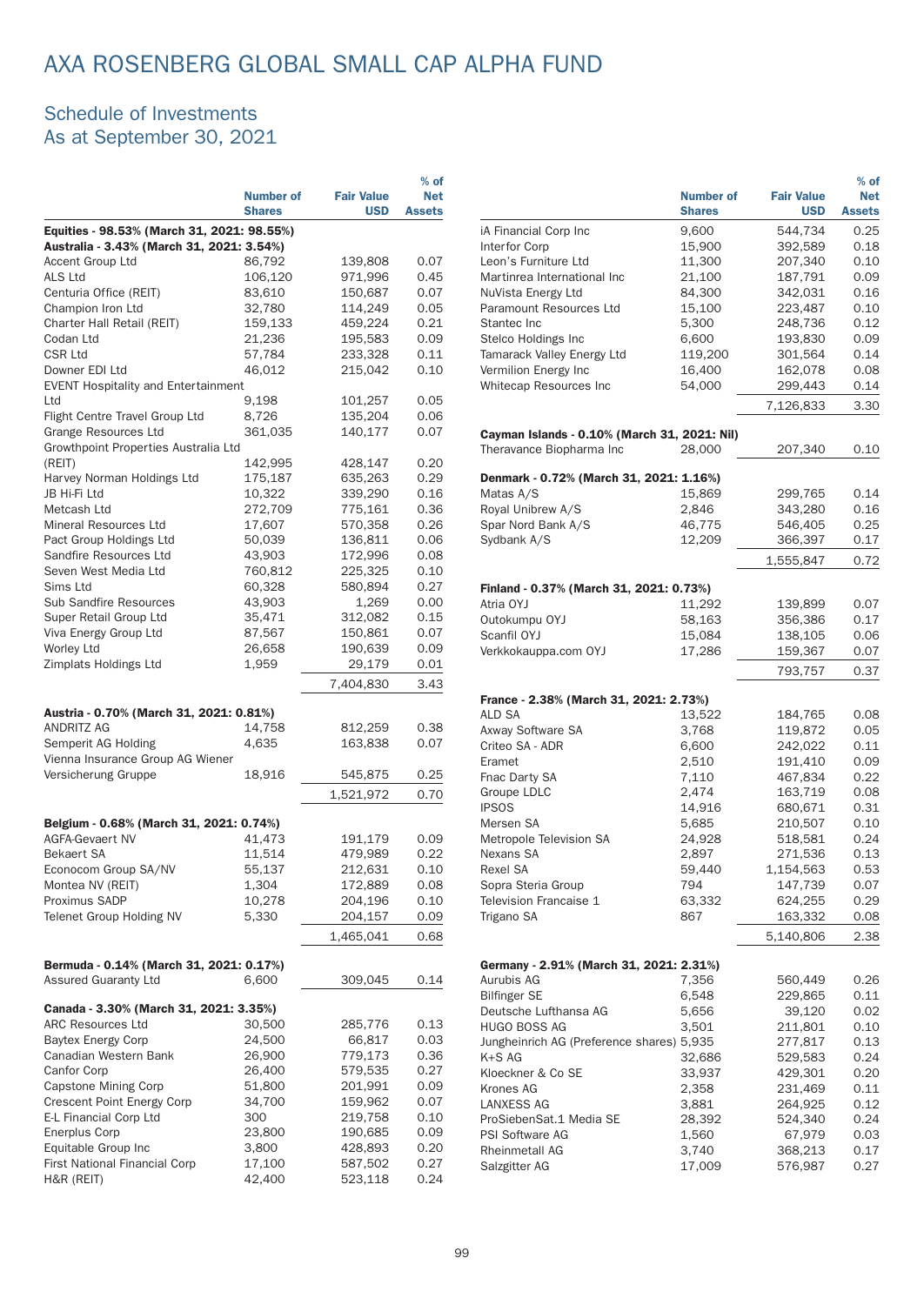|                                                                                                               |                                   |                                 | $%$ of                      |
|---------------------------------------------------------------------------------------------------------------|-----------------------------------|---------------------------------|-----------------------------|
|                                                                                                               | <b>Number of</b><br><b>Shares</b> | <b>Fair Value</b><br><b>USD</b> | <b>Net</b><br><b>Assets</b> |
| Equities - 98.53% (March 31, 2021: 98.55%) (continued)<br>Germany - 2.91% (March 31, 2021: 2.31%) (continued) |                                   |                                 |                             |
| Schaeffler AG                                                                                                 | 120,890                           | 933,102                         | 0.43                        |
| <b>Takkt AG</b>                                                                                               | 26,385                            | 422,295                         | 0.19                        |
| United Internet AG                                                                                            | 3,182                             | 124,223                         | 0.06                        |
| VERBIO Vereinigte BioEnergie AG                                                                               | 3,645                             | 240,367                         | 0.11                        |
| Wacker Chemie AG                                                                                              | 1,345                             | 251,121                         | 0.12                        |
|                                                                                                               |                                   | 6,282,957                       | 2.91                        |
| Gibraltar - 0.28% (March 31, 2021: 0.33%)                                                                     |                                   |                                 |                             |
| 888 Holdings PLC                                                                                              | 102,820                           | 596,002                         | 0.28                        |
| Greece - 0.13% (March 31, 2021: Nil)                                                                          |                                   |                                 |                             |
| <b>Star Bulk Carriers Corp</b>                                                                                | 11,500                            | 276,575                         | 0.13                        |
| Hong Kong - 0.97% (March 31, 2021: 0.65%)<br><b>Haitong International Securities</b>                          |                                   |                                 |                             |
| Group Ltd                                                                                                     | 1,039,000                         | 273,609                         | 0.13                        |
| Hi Sun Technology China Ltd                                                                                   | 1,107,000                         | 180.598                         | 0.08                        |
| K Wah International Holdings Ltd                                                                              | 824,000                           | 336,072                         | 0.15                        |
| Kowloon Development Co Ltd                                                                                    | 108,000                           | 120,491                         | 0.06                        |
| Pacific Basin Shipping Ltd                                                                                    | 513,000                           | 238,224                         | 0.11                        |
| SITC International Holdings Co Ltd                                                                            | 48,000                            | 172,493                         | 0.08                        |
| Skyworth Group Ltd                                                                                            | 628,000                           | 189,175                         | 0.09                        |
| Yip's Chemical Holdings Ltd                                                                                   | 300,000                           | 185,172                         | 0.09                        |
| Yue Yuen Industrial Holdings Ltd                                                                              | 194,500                           | 393,765                         | 0.18                        |
|                                                                                                               |                                   | 2,089,599                       | 0.97                        |
| Ireland - 1.09% (March 31, 2021: 0.42%)                                                                       |                                   |                                 |                             |
| Alkermes PLC                                                                                                  | 35,600                            | 1,098,260                       | 0.51                        |
| Perrigo Co PLC                                                                                                | 22,500                            | 1,064,587                       | 0.49                        |
| Prothena Corp PLC                                                                                             | 2,700                             | 192,227                         | 0.09                        |
|                                                                                                               |                                   | 2,355,074                       | 1.09                        |
| Israel - 0.94% (March 31, 2021: 0.69%)                                                                        |                                   |                                 |                             |
| Clal Insurance Enterprises Holdings                                                                           |                                   |                                 |                             |
| Ltd                                                                                                           | 14,580                            | 311,313                         | 0.15                        |
| Delek Automotive Systems Ltd                                                                                  | 8,250                             | 104,834                         | 0.05                        |
| Delek Group Ltd                                                                                               |                                   |                                 |                             |
| Gazit-Globe Ltd                                                                                               | 5,916<br>57,889                   | 418,740<br>412,077              | 0.19<br>0.19                |
|                                                                                                               |                                   | 211,428                         |                             |
| <b>Israel Discount Bank Ltd</b>                                                                               | 39,819                            |                                 | 0.10                        |
| Magic Software Enterprises Ltd                                                                                | 15,069                            | 300,250                         | 0.14                        |
| Phoenix Holdings Ltd                                                                                          | 23,380                            | 267,234                         | 0.12                        |
|                                                                                                               |                                   | 2,025,876                       | 0.94                        |
| Italy - 0.60% (March 31, 2021: 0.77%)                                                                         |                                   |                                 |                             |
| Anima Holding SpA                                                                                             | 86,123                            | 413,822                         | 0.19                        |
| Banco BPM SpA                                                                                                 | 67,957                            | 214,460                         | 0.10                        |
| <b>Brunello Cucinelli SpA</b>                                                                                 | 2,375                             | 131,542                         | 0.06                        |
| Iren SpA                                                                                                      | 178,050                           | 529,497                         | 0.25                        |
|                                                                                                               |                                   | 1,289,321                       | 0.60                        |
| Japan - 10.35% (March 31, 2021: 9.89%)                                                                        |                                   |                                 |                             |
| Activia Properties Inc (REIT)                                                                                 | 51                                | 209,119                         | 0.10                        |
| Adastria Co Ltd                                                                                               | 10,200                            | 187,865                         | 0.09                        |
| <b>AEON Financial Service Co Ltd</b>                                                                          | 15,300                            | 196,229                         | 0.09                        |
| <b>AEON Investment Corp (REIT)</b>                                                                            | 312                               | 419,309                         | 0.19                        |
| Aisan Industry Co Ltd                                                                                         | 37,400                            | 283,580                         | 0.13                        |
| Akatsuki Inc                                                                                                  | 4,200                             | 121,022                         | 0.06                        |
| Amada Co Ltd                                                                                                  | 25,100                            | 262,079                         | 0.12                        |
| Asahi Co Ltd                                                                                                  | 13,400                            | 160,452                         | 0.07                        |
|                                                                                                               |                                   |                                 |                             |

|                                               |                  |                    | $%$ of        |
|-----------------------------------------------|------------------|--------------------|---------------|
|                                               | <b>Number of</b> | <b>Fair Value</b>  | <b>Net</b>    |
|                                               | <b>Shares</b>    | <b>USD</b>         | <b>Assets</b> |
| Asics Corp                                    | 19,100           | 438,149            | 0.20          |
| Belluna Co Ltd                                | 34,200           | 261,615            | 0.12          |
| Benefit One Inc.                              | 14,800           | 700,372            | 0.32          |
| BeNext-Yumeshin Group Co                      | 11,600           | 136,247            | 0.06          |
| Daito Pharmaceutical Co Ltd                   | 4,100            | 123,836            | 0.06          |
| Descente Ltd                                  | 4,700            | 165,232            | 0.08          |
| Digital Holdings Inc                          | 14,500           | 241,851            | 0.11          |
| Doshisha Co Ltd                               | 12,700           | 200,218            | 0.09          |
| <b>EDION Corp</b>                             | 10,300           | 97,300             | 0.05          |
| Eiken Chemical Co Ltd                         | 12,900           | 243,374            | 0.11          |
| Eizo Corp                                     | 4,800            | 184,235            | 0.09          |
| en Japan Inc                                  | 10,500           | 383,251            | 0.18          |
| <b>Exedy Corp</b>                             | 14,200           | 217,629            | 0.10          |
| Fuji Corp                                     | 17,700           | 454,735            | 0.21          |
| Fujio Food Group Inc                          | 2,100            | 26,510             | 0.01          |
| Furuno Electric Co Ltd<br>Furuya Metal Co Ltd | 13,300           | 151,387            | 0.07          |
| Globeride Inc                                 | 3,100<br>5,600   | 241,582<br>198,127 | 0.11<br>0.09  |
| GungHo Online Entertainment Inc               | 24,500           | 450,146            | 0.21          |
| Heiwado Co Ltd                                | 20,600           | 402,769            | 0.19          |
| HIS Co Ltd                                    | 5,000            | 132,333            | 0.06          |
| Hulic Inc (REIT)                              | 124              | 195,322            | 0.09          |
| Inageya Co Ltd                                | 8,800            | 108,329            | 0.05          |
| Infocom Corp                                  | 5,700            | 121,867            | 0.06          |
| Infomart Corp                                 | 12,800           | 116,385            | 0.05          |
| Iyo Bank Ltd                                  | 24,700           | 127,512            | 0.06          |
| Izumi Co Ltd                                  | 7,400            | 247,385            | 0.11          |
| <b>JAC Recruitment Co Ltd</b>                 | 17,600           | 346,558            | 0.16          |
| Japan Aviation Electronics Industry           |                  |                    |               |
| Ltd                                           | 16,600           | 243,030            | 0.11          |
| Japan Excellent Inc (REIT)                    | 326              | 399,410            | 0.19          |
| Japan Metropolitan Fund Invest                |                  |                    |               |
| (REIT)                                        | 336              | 322,976            | 0.15          |
| Japan Prime Realty Investment                 |                  |                    |               |
| (REIT)                                        | 145              | 527,302            | 0.24          |
| Kamei Corp                                    | 12,100           | 136,535            | 0.06          |
| Kenedix Office Investment Corp                |                  |                    |               |
| (REIT)                                        | 22               | 151,333            | 0.07          |
| Kenedix Retail Corp (REIT)                    | 130              | 337,132            | 0.16          |
| Konica Minolta Inc                            | 91,200           | 494,111            | 0.23          |
| Kyoei Steel Ltd                               | 8,200            | 102,009            | 0.05          |
| Kyoritsu Maintenance Co Ltd                   | 2,800            | 109,478            | 0.05          |
| Mitsui-Soko Holdings Co Ltd                   | 9,400            | 212,980            | 0.10          |
| Mori Hills Investment Corp (REIT)             | 275              | 372,664            | 0.17          |
| NEC Networks & System Integration             |                  |                    |               |
| Corp                                          | 12,600           | 238,674            | 0.11          |
| NHK Spring Co Ltd                             | 43,100           | 309,996            | 0.14          |
| Nojima Corp                                   | 11,500           | 296,789            | 0.14          |
| Noritsu Koki Co Ltd                           | 5,900            | 134,789            | 0.06          |
| Noritz Corp<br>NSD Co Ltd                     | 18,800<br>21,100 | 308,517<br>386,542 | 0.14<br>0.18  |
| Open House Co Ltd                             | 7,900            | 469,433            | 0.22          |
| Rakus Co Ltd                                  | 9,600            | 339,646            | 0.16          |
| Relia Inc                                     | 20,000           | 210,531            | 0.10          |
| Rengo Co Ltd                                  | 31,100           | 244,591            | 0.11          |
| Round One Corp                                | 10,400           | 146,294            | 0.07          |
| Sanwa Holdings Corp                           | 62,200           | 811,401            | 0.38          |
| Sawai Group Holdings Co Ltd                   | 7,800            | 362,474            | 0.17          |
| Shibuya Corp                                  | 8,300            | 229,305            | 0.11          |
| Sumitomo Forestry Co Ltd                      | 33,300           | 639,885            | 0.30          |
| Sumitomo Heavy Industries Ltd                 | 5,300            | 139,797            | 0.06          |
| Sumitomo Riko Co Ltd                          | 33,700           | 231,362            | 0.11          |
|                                               |                  |                    |               |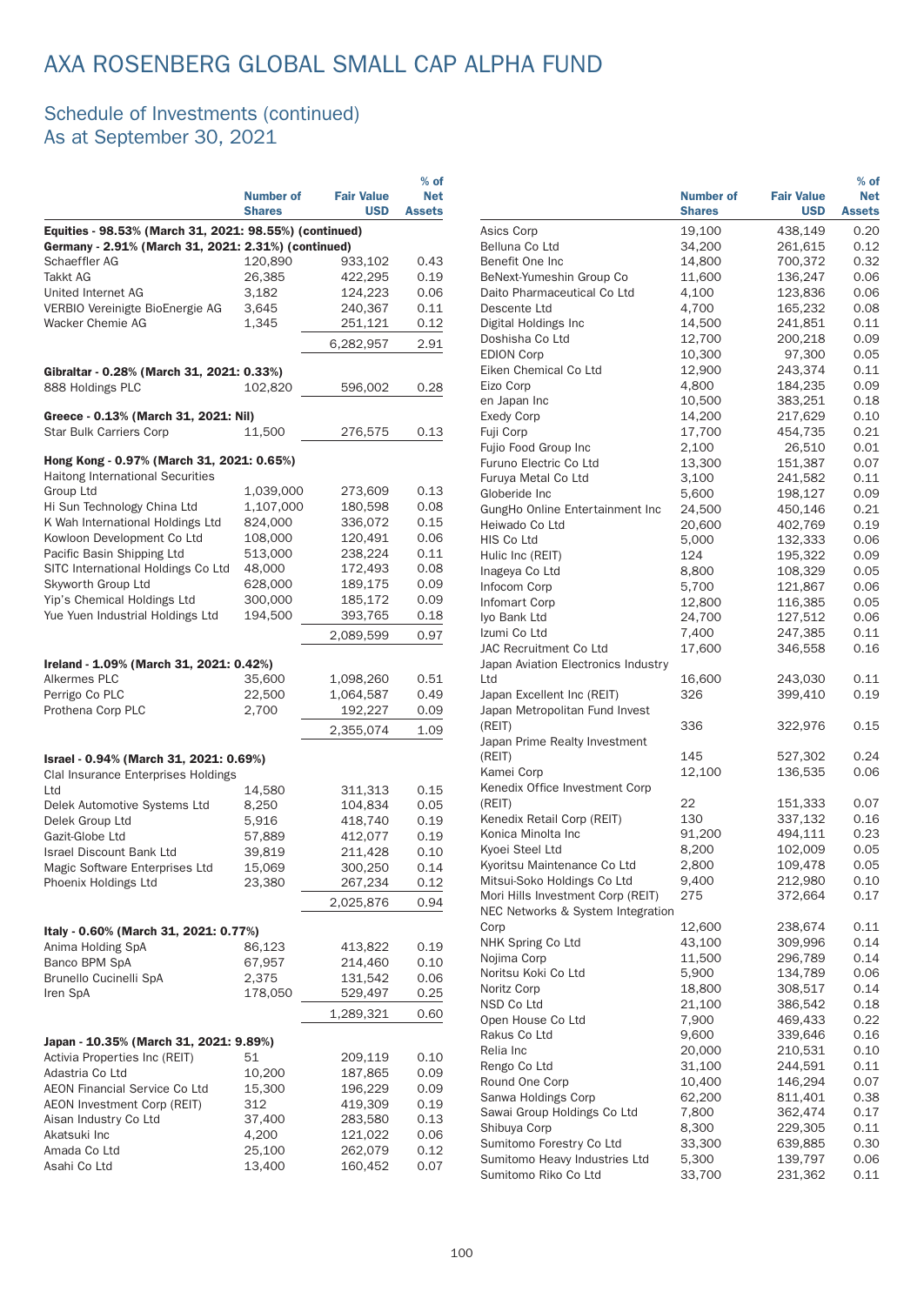|                                                                                 | Number of<br><b>Shares</b> | <b>Fair Value</b><br><b>USD</b> | $%$ of<br><b>Net</b><br><b>Assets</b> |
|---------------------------------------------------------------------------------|----------------------------|---------------------------------|---------------------------------------|
| Equities - 98.53% (March 31, 2021: 98.55%) (continued)                          |                            |                                 |                                       |
| Japan - 10.35% (March 31, 2021: 9.89%) (continued)                              |                            |                                 |                                       |
| Sumitomo Rubber Industries Ltd                                                  | 34,000                     | 434,237                         | 0.20                                  |
| Taiyo Yuden Co Ltd                                                              | 2,700                      | 159,834                         | 0.07                                  |
| Teijin Ltd                                                                      | 29,500                     | 421,712                         | 0.20                                  |
| Tokyo Ohka Kogyo Co Ltd<br>Tomy Co Ltd                                          | 8,800<br>45,600            | 543,419<br>466,728              | 0.25<br>0.22                          |
| Towa Pharmaceutical Co Ltd                                                      | 12,500                     | 355,702                         | 0.16                                  |
| Toyo Seikan Group Holdings Ltd                                                  | 43,600                     | 518,550                         | 0.24                                  |
| TS Tech Co Ltd                                                                  | 31,000                     | 401.896                         | 0.19                                  |
| United Urban Investment Co (REIT)                                               | 132                        | 178,228                         | 0.08                                  |
| ValueCommerce Co Ltd                                                            | 9,200                      | 393,314                         | 0.18                                  |
| YAMABIKO Corp                                                                   | 11,000                     | 122,545                         | 0.06                                  |
| Yamada Holdings Co Ltd                                                          | 59,800                     | 252,170                         | 0.12                                  |
| Yokohama Rubber Co Ltd                                                          | 34,200                     | 617,485                         | 0.29                                  |
|                                                                                 |                            | 22,328,717                      | 10.35                                 |
|                                                                                 |                            |                                 |                                       |
| Jersey, Channel Islands - Nil (March 31, 2021: 0.08%)                           |                            |                                 |                                       |
| Luxembourg - 0.08% (March 31, 2021: 0.20%)<br>L'Occitane International SA       |                            |                                 | 0.08                                  |
|                                                                                 | 53,000                     | 178,887                         |                                       |
| Macau - 0.02% (March 31, 2021: Nil)                                             |                            |                                 |                                       |
| MGM China Holdings Ltd                                                          | 75,600                     | 47,052                          | 0.02                                  |
| Malta - 0.27% (March 31, 2021: 0.40%)                                           |                            |                                 |                                       |
| Kindred Group PLC                                                               | 38,051                     | 573,904                         | 0.27                                  |
|                                                                                 |                            |                                 |                                       |
| Marshall Islands - 0.12% (March 31, 2021: Nil)<br><b>DHT Holdings Inc</b>       | 38,600                     |                                 |                                       |
|                                                                                 |                            | 251,865                         | 0.12                                  |
| Monaco - Nil (March 31, 2021: 0.16%)                                            |                            |                                 |                                       |
| Netherlands - 0.91% (March 31, 2021: 0.95%)                                     |                            |                                 |                                       |
| Aegon NV                                                                        | 164,251                    | 849,380                         | 0.39                                  |
| Heijmans NV                                                                     | 9,909                      | 137,349                         | 0.06                                  |
| PostNL NV                                                                       | 101,775                    | 492,214                         | 0.23                                  |
| Signify NV                                                                      | 9,814                      | 490,672                         | 0.23                                  |
|                                                                                 |                            | 1,969,615                       | 0.91                                  |
|                                                                                 |                            |                                 |                                       |
| New Zealand - 0.23% (March 31, 2021: 0.29%)                                     |                            |                                 |                                       |
| Air New Zealand Ltd                                                             | 68,174                     | 76,659                          | 0.03                                  |
| Fletcher Building Ltd                                                           | 34,588                     | 171,438                         | 0.08                                  |
| Property for Industry Ltd<br>Warehouse Group Ltd                                | 120,790                    | 244,981                         | 0.11                                  |
|                                                                                 | 4,470                      | 12,674                          | 0.01                                  |
|                                                                                 |                            | 505,752                         | 0.23                                  |
| Norway - 0.63% (March 31, 2021: 0.19%)                                          |                            |                                 |                                       |
| ABG Sundal Collier Holding ASA                                                  | 194,857                    | 205,700                         | 0.09                                  |
| Aker BP ASA                                                                     | 8,373                      | 272,697                         | 0.13                                  |
| DNO ASA                                                                         | 332,358                    | 380,836                         | 0.18                                  |
| FLEX LNG Ltd                                                                    | 20,541                     | 369,675                         | 0.17                                  |
| Odfjell Drilling Ltd                                                            | 62,239                     | 139,961                         | 0.06                                  |
|                                                                                 |                            | 1,368,869                       | 0.63                                  |
|                                                                                 |                            |                                 |                                       |
| Portugal - 0.40% (March 31, 2021: 0.08%)<br><b>Banco Comercial Portugues SA</b> | 3,610,424                  | 656,308                         | 0.30                                  |
| NOS SGPS SA                                                                     | 54,300                     | 218,685                         | 0.10                                  |
|                                                                                 |                            |                                 |                                       |
|                                                                                 |                            | 874,993                         | 0.40                                  |

|                                                | <b>Number of</b><br><b>Shares</b> | <b>Fair Value</b><br><b>USD</b> | $%$ of<br><b>Net</b><br><b>Assets</b> |
|------------------------------------------------|-----------------------------------|---------------------------------|---------------------------------------|
| Puerto Rico - 0.49% (March 31, 2021: 0.30%)    |                                   |                                 |                                       |
| <b>EVERTEC Inc</b>                             | 20,600                            | 942,141                         | 0.44                                  |
| Popular Inc                                    | 1,500                             | 116,587                         | 0.05                                  |
|                                                |                                   | 1,058,728                       | 0.49                                  |
|                                                |                                   |                                 |                                       |
| Singapore - 0.40% (March 31, 2021: 0.40%)      |                                   |                                 |                                       |
| <b>AEM Holdings Ltd</b><br><b>BW LPG Ltd</b>   | 62,400<br>28,921                  | 185,922<br>159,162              | 0.09<br>0.07                          |
| Flex Ltd                                       | 11,600                            | 205,146                         | 0.09                                  |
| Hong Leong Asia Ltd                            | 383,200                           | 227,928                         | 0.11                                  |
| Singapore Airlines Ltd                         | 21,500                            | 79,738                          | 0.04                                  |
|                                                |                                   | 857,896                         | 0.40                                  |
|                                                |                                   |                                 |                                       |
| Spain - 0.76% (March 31, 2021: 0.35%)          |                                   |                                 |                                       |
| Acciona SA                                     | 847                               | 140,520                         | 0.06                                  |
| Indra Sistemas SA                              | 20,352                            | 218,769                         | 0.10                                  |
| Mapfre SA                                      | 589,939                           | 1,288,622                       | 0.60                                  |
|                                                |                                   | 1,647,911                       | 0.76                                  |
| Sweden - 2.13% (March 31, 2021: 2.39%)         |                                   |                                 |                                       |
| AcadeMedia AB                                  | 26,709                            | 183,483                         | 0.09                                  |
| Arjo AB                                        | 17,233                            | 212,937                         | 0.10                                  |
| Bergman & Beving AB                            | 9,027                             | 152,401                         | 0.07                                  |
| Betsson AB                                     | 35,091                            | 292,005                         | 0.14                                  |
| Boliden AB                                     | 8,260                             | 266,630                         | 0.12                                  |
| Dios Fastigheter AB                            | 15,737                            | 154,068                         | 0.07                                  |
| Dometic Group AB                               | 13,042                            | 197,712                         | 0.09                                  |
| Dustin Group AB                                | 16,413                            | 177,055                         | 0.08                                  |
| Getinge AB                                     | 12,308                            | 492,683                         | 0.23                                  |
| Intrum AB<br>Inwido AB                         | 17,219<br>13,393                  | 469,911<br>224,121              | 0.22<br>0.10                          |
| Lindab International AB                        | 14,274                            | 363,680                         | 0.17                                  |
| Securitas AB                                   | 27,980                            | 445,116                         | 0.21                                  |
| SSAB AB                                        | 193,271                           | 958,010                         | 0.44                                  |
|                                                |                                   | 4,589,812                       | 2.13                                  |
|                                                |                                   |                                 |                                       |
| Switzerland - 1.46% (March 31, 2021: 1.65%)    |                                   |                                 |                                       |
| Basellandschaftliche Kantonalbank 215          |                                   | 211,347                         | 0.10                                  |
| Medmix AG                                      | 8,334                             | 392,199                         | 0.18                                  |
| <b>SFS Group AG</b><br>Sulzer AG               | 8,224<br>8,334                    | 1,120,954<br>797,128            | 0.52<br>0.37                          |
| Valiant Holding AG                             | 1,778                             | 169,156                         | 0.08                                  |
| Zehnder Group AG                               | 4,237                             | 450,112                         | 0.21                                  |
|                                                |                                   | 3,140,896                       | 1.46                                  |
|                                                |                                   |                                 |                                       |
| United Kingdom - 5.63% (March 31, 2021: 5.95%) |                                   |                                 |                                       |
| AO World PLC<br><b>CMC Markets PLC</b>         | 45,146<br>53,488                  | 132,276                         | 0.06                                  |
| Computacenter PLC                              | 24,999                            | 205,003<br>916,504              | 0.10<br>0.43                          |
| Cushman & Wakefield PLC                        | 27,800                            | 517,358                         | 0.24                                  |
| Dixons Carphone PLC                            | 116,223                           | 209,285                         | 0.10                                  |
| Drax Group PLC                                 | 90,022                            | 586,150                         | 0.27                                  |
| easyJet PLC                                    | 9,817                             | 87,760                          | 0.04                                  |
| Ferrexpo PLC                                   | 147,787                           | 652,206                         | 0.30                                  |
| Georgia Capital PLC                            | 21,642                            | 174,211                         | 0.08                                  |
| Greggs PLC                                     | 5,264                             | 209,276                         | 0.10                                  |
| <b>IMI PLC</b>                                 | 27,407                            | 613,625                         | 0.28                                  |
| IP Group PLC                                   | 274,556                           | 517,536                         | 0.24                                  |
| <b>ITV PLC</b>                                 | 131,669                           | 189,386                         | 0.09                                  |
| Johnson Matthey PLC                            | 13,120                            | 474,898                         | 0.22                                  |
| Marks & Spencer Group PLC                      | 288,011                           | 712,701                         | 0.33                                  |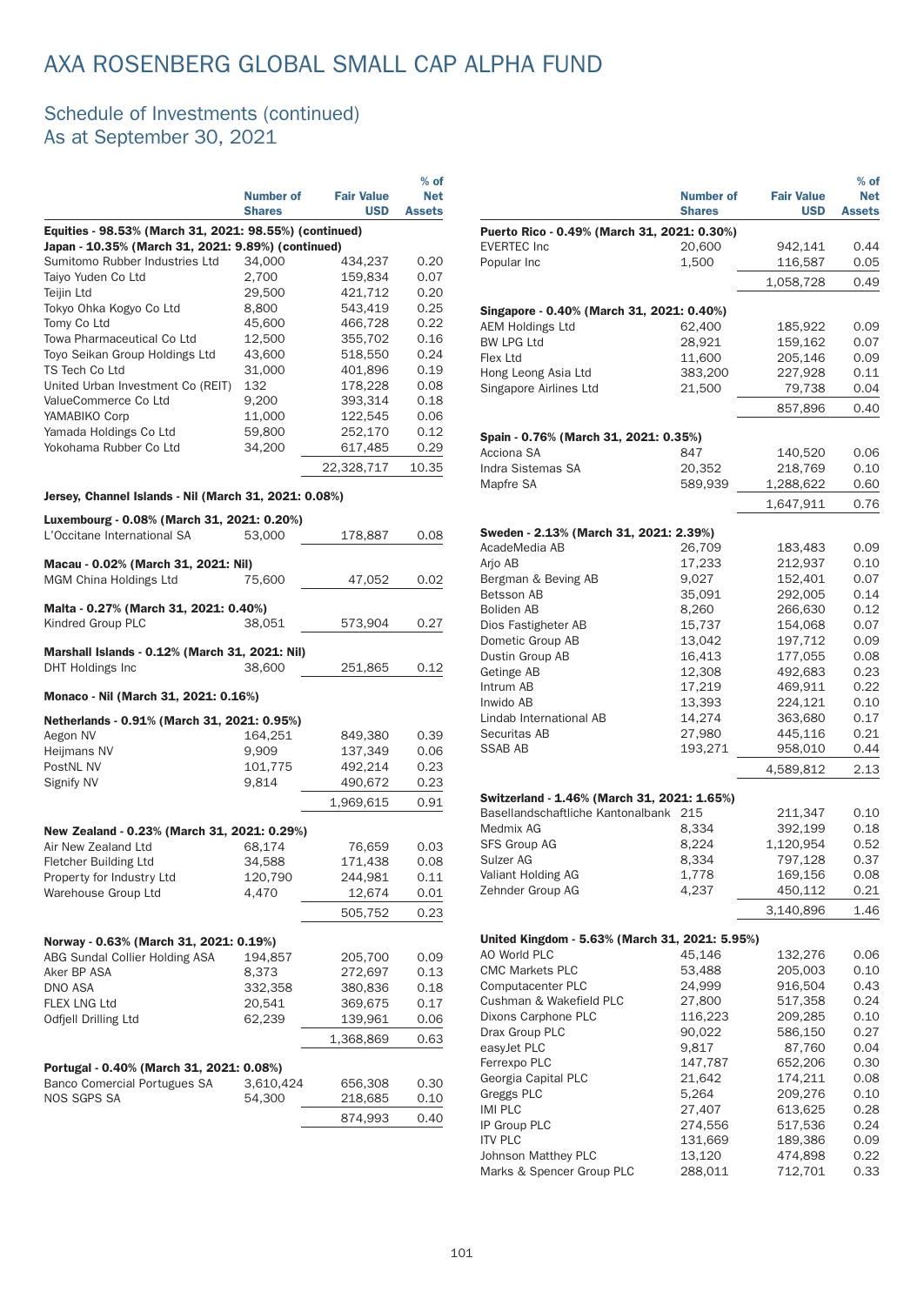|                                                                                                                      |                  |                    | $%$ of        |                                           |
|----------------------------------------------------------------------------------------------------------------------|------------------|--------------------|---------------|-------------------------------------------|
|                                                                                                                      | <b>Number of</b> | <b>Fair Value</b>  | <b>Net</b>    |                                           |
|                                                                                                                      | <b>Shares</b>    | <b>USD</b>         | <b>Assets</b> |                                           |
| Equities - 98.53% (March 31, 2021: 98.55%) (continued)<br>United Kingdom - 5.63% (March 31, 2021: 5.95%) (continued) |                  |                    |               | Computer<br><b>Inc</b>                    |
| Nielsen Holdings PLC                                                                                                 | 54,400           | 1,043,664          | 0.48          | ConnectOr                                 |
| <b>OSB Group PLC</b>                                                                                                 | 60,838           | 410,360            | 0.19          | Conn's Inc                                |
| Paragon Banking Group PLC                                                                                            | 91,328           | 672,048            | 0.31          | Covenant                                  |
| Premier Foods PLC                                                                                                    | 203,827          | 320,727            | 0.15          | Crawford &                                |
| Quilter PLC                                                                                                          | 104,676          | 201,195            | 0.09          | Credit Acc                                |
| Reach PLC                                                                                                            | 82,572           | 389,676            | 0.18          | Crocs Inc                                 |
| Royal Mail PLC                                                                                                       | 168,612          | 957,363            | 0.44          | <b>CSG Syste</b>                          |
| Serco Group PLC                                                                                                      | 239,858          | 433,535            | 0.20          | Cullen/Fro                                |
| Synthomer PLC                                                                                                        | 97,258           | 652,673            | 0.30          | Deckers O                                 |
| <b>Travis Perkins PLC</b>                                                                                            | 18,403           | 381,076            | 0.18          | Del Taco R                                |
| Virgin Money UK PLC                                                                                                  | 97,981           | 270,104            | 0.13          | Denali The                                |
| Wincanton PLC                                                                                                        | 43,245           | 207,582            | 0.10          | Devon Ene                                 |
|                                                                                                                      |                  | 12,138,178         | 5.63          | Dick's Spo                                |
|                                                                                                                      |                  |                    |               | Dine Bran                                 |
| United States - 55.91% (March 31, 2021: 56.87%)                                                                      |                  |                    |               | Diodes Inc                                |
| Abercrombie & Fitch Co                                                                                               | 17,700           | 666,670            | 0.31          | Donnelley                                 |
| <b>ABM Industries Inc.</b>                                                                                           | 14,300           | 643,571            | 0.30          | <b>East West</b>                          |
| <b>Acuity Brands Inc</b>                                                                                             | 3,900            | 676,572            | 0.31          | Easterly G                                |
| <b>AGCO Corp</b>                                                                                                     | 9,500            | 1,163,702          | 0.54          | (REIT)                                    |
| Alaska Air Group Inc                                                                                                 | 1,900            | 111,312            | 0.05          | Ecovyst In                                |
| Allscripts Healthcare Solutions Inc                                                                                  | 34,000           | 454,410            | 0.21          | Edgewell F                                |
| <b>AMC Networks Inc</b>                                                                                              | 5,200            | 242,450            | 0.11          | Editas Me                                 |
| Amdocs Ltd                                                                                                           | 14,600           | 1,105,731          | 0.51          | <b>EMCOR Gr</b>                           |
| Ameresco Inc                                                                                                         | 2,900            | 169,563            | 0.08          | Ensign Gro                                |
| American Software Inc                                                                                                | 9,100            | 216,216            | 0.10          | Entegris Ir                               |
| <b>AMN Healthcare Services Inc</b>                                                                                   | 3,100            | 355,787            | 0.16          | Entravisior                               |
| Apple Hospitality Inc (REIT)                                                                                         | 47,900           | 753,227            | 0.35          | Envista Ho                                |
| ArcBest Corp                                                                                                         | 2,900            | 237,003            | 0.11          | ePlus Inc                                 |
| Artesian Resources Corp                                                                                              | 3,500            | 133,438            | 0.06          | Fair Isaac                                |
| Atkore Inc                                                                                                           | 4,300            | 373,778            | 0.17          | <b>Fiesta Res</b>                         |
| Aura Minerals Inc                                                                                                    | 15,300           | 165,156            | 0.08          | <b>First Amer</b>                         |
| <b>AutoNation Inc</b>                                                                                                | 2,200            | 267,883            | 0.12          | <b>First Citize</b><br><b>First Finan</b> |
| Avanos Medical Inc                                                                                                   | 15,600           | 487,032            | 0.23          | <b>First Horiz</b>                        |
| Aviat Networks Inc                                                                                                   | 4,600            | 151,363            | 0.07          | FNB Corp                                  |
| Belden Inc                                                                                                           | 11,000           | 641,025            | 0.30          | Foot Locke                                |
| Biglari Holdings Inc                                                                                                 | 265              | 220,495            | 0.10          | Fox Factor                                |
| BJ's Wholesale Club Holdings Inc                                                                                     | 18,800           | 1,032,402          | 0.48          | FTI Consul                                |
| Bloomin' Brands Inc<br>Boise Cascade Co                                                                              | 27,500           | 687,912            | 0.32<br>0.22  | Gaming ar                                 |
|                                                                                                                      | 8,700            | 469,800            | 0.27          | (REIT)                                    |
| Boot Barn Holdings Inc<br>BorgWarner Inc                                                                             | 6,600<br>4,300   | 586,575<br>185,782 | 0.09          | Generac H                                 |
| Boyd Gaming Corp                                                                                                     | 11,900           | 752,615            | 0.35          | Genpact L                                 |
| Brightcove Inc                                                                                                       | 21,100           | 243,600            | 0.11          | Glacier Ba                                |
| BrightView Holdings Inc                                                                                              | 10,200           | 150,501            | 0.07          | GoPro Inc                                 |
| <b>Brooks Automation Inc</b>                                                                                         | 9,000            | 921,555            | 0.43          | Greif Inc                                 |
| <b>Bruker Corp</b>                                                                                                   | 14,800           | 1,156,398          | 0.54          | Griffon Co                                |
| <b>Builders FirstSource Inc</b>                                                                                      | 10,800           | 558,954            | 0.26          | Group 1 A                                 |
| Camping World Holdings Inc                                                                                           | 11,900           | 462,374            | 0.21          | Guess? In                                 |
| Carter's Inc                                                                                                         | 2,800            | 272,342            | 0.13          | Hackett G                                 |
| Cerence Inc                                                                                                          | 2,600            | 250,081            | 0.12          | Halozyme                                  |
| CEVA Inc                                                                                                             | 5,500            | 234,548            | 0.11          | Haverty Fu                                |
| ChannelAdvisor Corp                                                                                                  | 6,600            | 166,485            | 0.08          | Hawaiian I                                |
| Cheesecake Factory Inc                                                                                               | 2,600            | 122,213            | 0.06          | Hemisphe                                  |
| Cinemark Holdings Inc                                                                                                | 5,900            | 113,369            | 0.05          | Henry Sch                                 |
| Clarus Corp                                                                                                          | 8,100            | 207,725            | 0.10          | Herman M                                  |
| Clean Harbors Inc                                                                                                    | 11,600           | 1,205,182          | 0.56          | Hill-Rom H                                |
| Colfax Corp                                                                                                          | 17,000           | 780,300            | 0.36          | HollyFronti                               |
| Comerica Inc                                                                                                         | 2,800            | 225,442            | 0.10          | Horizon Te                                |
| Comfort Systems USA Inc                                                                                              | 10,300           | 734,544            | 0.34          | Huntsman                                  |
| CommVault Systems Inc                                                                                                | 9,200            | 693,082            | 0.32          | <b>ICF</b> Interna                        |

|                                                  | <b>Number of</b><br><b>Shares</b> | <b>Fair Value</b><br><b>USD</b> | $%$ of<br><b>Net</b><br><b>Assets</b> |
|--------------------------------------------------|-----------------------------------|---------------------------------|---------------------------------------|
| <b>Computer Programs and Systems</b>             |                                   |                                 |                                       |
| <b>Inc</b>                                       | 8,500                             | 301,495                         | 0.14                                  |
| ConnectOne Bancorp Inc                           | 7,600                             | 228,190                         | 0.11                                  |
| Conn's Inc                                       | 13,100                            | 299,270                         | 0.14                                  |
| Covenant Logistics Group Inc                     | 9,800                             | 271,460                         | 0.13                                  |
| Crawford & Co                                    | 10,600                            | 94,499                          | 0.04                                  |
| Credit Acceptance Corp                           | 700                               | 409,265                         | 0.19                                  |
| Crocs Inc                                        | 3,500                             | 502,162                         | 0.23                                  |
| CSG Systems International Inc                    | 12,800                            | 617,152                         | 0.29                                  |
| Cullen/Frost Bankers Inc<br>Deckers Outdoor Corp | 1,500<br>4,000                    | 177,870<br>1,441,240            | 0.08<br>0.67                          |
| Del Taco Restaurants Inc                         | 15,700                            | 136,983                         | 0.06                                  |
| Denali Therapeutics Inc                          | 2,300                             | 115,978                         | 0.05                                  |
| Devon Energy Corp                                | 3,600                             | 127,800                         | 0.06                                  |
| Dick's Sporting Goods Inc                        | 1,600                             | 191,672                         | 0.09                                  |
| Dine Brands Global Inc                           | 6,000                             | 486,960                         | 0.23                                  |
| Diodes Inc                                       | 10,600                            | 960,678                         | 0.45                                  |
| Donnelley Financial Solutions Inc                | 12,300                            | 426,502                         | 0.20                                  |
| East West Bancorp Inc                            | 5,300                             | 411,094                         | 0.19                                  |
| Easterly Government Properties Inc               |                                   |                                 |                                       |
| (REIT)                                           | 10,900                            | 225,249                         | 0.10                                  |
| Ecovyst Inc                                      | 43,800                            | 511,365                         | 0.24                                  |
| Edgewell Personal Care Co                        | 7,500                             | 272,213                         | 0.13                                  |
| Editas Medicine Inc                              | 3,700                             | 151,867                         | 0.07                                  |
| <b>EMCOR Group Inc</b>                           | 10,800                            | 1,246,428                       | 0.58                                  |
| Ensign Group Inc                                 | 11,000                            | 823,735                         | 0.38                                  |
| Entegris Inc                                     | 12,200                            | 1,535,431                       | 0.71                                  |
| <b>Entravision Communications Corp</b>           | 38,000                            | 269,990                         | 0.12                                  |
| Envista Holdings Corp                            | 27,000                            | 1,129,815                       | 0.52                                  |
| ePlus Inc<br>Fair Isaac Corp                     | 1,941<br>700                      | 199,506<br>278,520              | 0.09<br>0.13                          |
| Fiesta Restaurant Group Inc                      | 8,800                             | 96,492                          | 0.04                                  |
| First American Financial Corp                    | 6,300                             | 422,446                         | 0.20                                  |
| <b>First Citizens BancShares Inc</b>             | 1,100                             | 928,482                         | 0.43                                  |
| First Financial Bankshares Inc                   | 3,500                             | 160,773                         | 0.07                                  |
| First Horizon Corp                               | 10,800                            | 175,986                         | 0.08                                  |
| FNB Corp                                         | 11,100                            | 129,038                         | 0.06                                  |
| Foot Locker Inc                                  | 11,800                            | 538,729                         | 0.25                                  |
| Fox Factory Holding Corp                         | 4,100                             | 591,978                         | 0.27                                  |
| FTI Consulting Inc                               | 5,400                             | 727,515                         | 0.34                                  |
| Gaming and Leisure Properties Inc                |                                   |                                 |                                       |
| (REIT)                                           | 15,100                            | 699,658                         | 0.32                                  |
| Generac Holdings Inc                             | 2,100                             | 858,091                         | 0.40                                  |
| Genpact Ltd                                      | 2,100                             | 99,761                          | 0.05                                  |
| Glacier Bancorp Inc                              | 2,800                             | 154,924                         | 0.07                                  |
| GoPro Inc                                        | 47,600                            | 445,774                         | 0.21                                  |
| Greif Inc                                        | 5,400                             | 348,867                         | 0.16                                  |
| <b>Griffon Corp</b>                              | 8,900                             | 218,985                         | 0.10                                  |
| Group 1 Automotive Inc<br>Guess? Inc             | 3,400<br>17,000                   | 638,418<br>357,255              | 0.30<br>0.17                          |
| Hackett Group Inc                                | 12,200                            | 239,486                         | 0.11                                  |
| Halozyme Therapeutics Inc                        | 18,800                            | 764,878                         | 0.35                                  |
| Haverty Furniture Cos Inc                        | 5,800                             | 195,779                         | 0.09                                  |
| Hawaiian Electric Industries Inc                 | 9,500                             | 387,838                         | 0.18                                  |
| Hemisphere Media Group Inc                       | 10,500                            | 128,048                         | 0.06                                  |
| Henry Schein Inc                                 | 11,500                            | 876,012                         | 0.41                                  |
| Herman Miller Inc                                | 16,900                            | 637,045                         | 0.29                                  |
| Hill-Rom Holdings Inc                            | 6,400                             | 960,032                         | 0.44                                  |
| <b>HollyFrontier Corp</b>                        | 5,500                             | 182,188                         | 0.08                                  |
| Horizon Technology Finance Corp                  | 9,600                             | 155,808                         | 0.07                                  |
| Huntsman Corp                                    | 35,600                            | 1,053,582                       | 0.49                                  |
| ICF International Inc                            | 6,600                             | 589,545                         | 0.27                                  |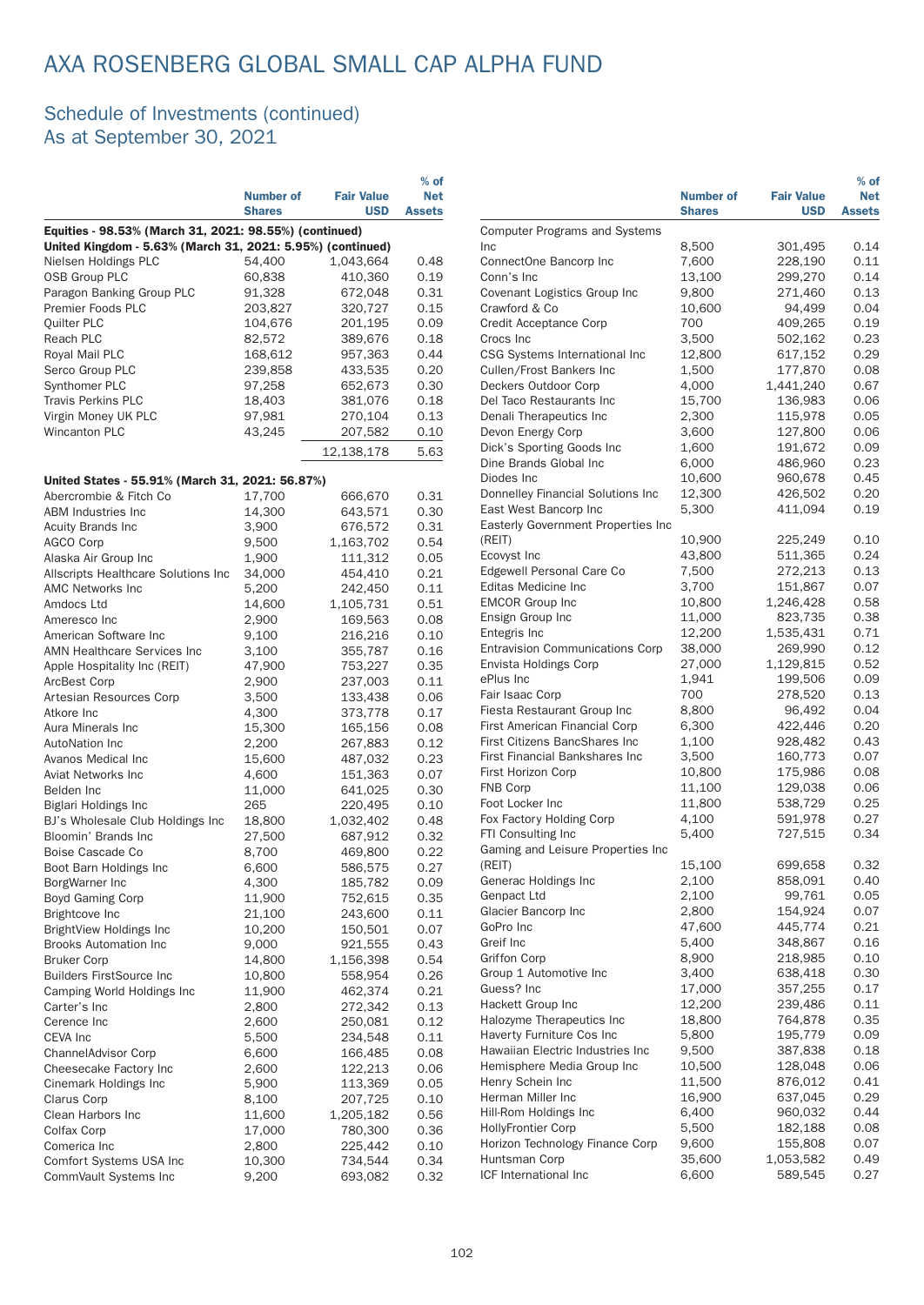### Schedule of Investments (continued) As at September 30, 2021

|                                                                                                                       |                                   |                                 | $%$ of                      |                                            |                                   |                                 | $%$ of               |
|-----------------------------------------------------------------------------------------------------------------------|-----------------------------------|---------------------------------|-----------------------------|--------------------------------------------|-----------------------------------|---------------------------------|----------------------|
|                                                                                                                       | <b>Number of</b><br><b>Shares</b> | <b>Fair Value</b><br><b>USD</b> | <b>Net</b><br><b>Assets</b> |                                            | <b>Number of</b><br><b>Shares</b> | <b>Fair Value</b><br><b>USD</b> | <b>Net</b><br>Assets |
| Equities - 98.53% (March 31, 2021: 98.55%) (continued)<br>United States - 55.91% (March 31, 2021: 56.87%) (continued) |                                   |                                 |                             | Power Integrations Inc<br>Premier Inc      | 10,500<br>28,300                  | 1,040,130<br>1,096,342          | 0.48<br>0.51         |
| Integer Holdings Corp                                                                                                 | 4,300                             | 383.947                         | 0.18                        | Primerica Inc                              | 8,400                             | 1,290,828                       | 0.60                 |
| Iridium Communications Inc                                                                                            | 4,900                             | 195,241                         | 0.09                        | Progress Software Corp                     | 14,800                            | 728,308                         | 0.34                 |
| Iron Mountain Inc (REIT)                                                                                              | 10,500                            | 456,067                         | 0.21                        | Prosperity Bancshares Inc.                 | 3,500                             | 249,008                         | 0.12                 |
| Ironwood Pharmaceuticals Inc                                                                                          | 21,300                            | 278,391                         | 0.13                        | PVH Corp                                   | 2,100                             | 215,744                         | 0.1C                 |
| Jack in the Box Inc                                                                                                   | 6,500                             | 632,937                         | 0.29                        | Qualys Inc                                 | 1,900                             | 211,584                         | 0.10                 |
| JetBlue Airways Corp                                                                                                  | 6,200                             | 94,767                          | 0.04                        | Quanta Services Inc                        | 12,200                            | 1,389,397                       | 0.64                 |
| Johnson Outdoors Inc                                                                                                  | 1,900                             | 201,343                         | 0.09                        | Ralph Lauren Corp                          | 4,200                             | 466,347                         | 0.22                 |
| Jones Lang LaSalle Inc                                                                                                | 5,600                             | 1,389,332                       | 0.64                        | Rambus Inc                                 | 36,100                            | 801,600                         | 0.37                 |
| Jounce Therapeutics Inc                                                                                               | 29,100                            | 216,650                         | 0.10                        | Range Resources Corp                       | 11,400                            | 258,039                         | 0.12                 |
| Kforce Inc                                                                                                            | 6,100                             | 363,987                         | 0.17                        | Regal Beloit Corp                          | 6,900                             | 1,036,966                       | 0.48                 |
| Kilroy Realty Corp (REIT)                                                                                             | 8,900                             | 589,313                         | 0.27                        | Rent-A-Center Inc                          | 4,700                             | 264,070                         | 0.12                 |
| Kimco Realty Corp (REIT)                                                                                              | 40,700                            | 844,728                         | 0.39                        | Repay Holdings Corp                        | 5,500                             | 126,775                         | 0.06                 |
| Kontoor Brands Inc                                                                                                    | 4,000                             | 199,820                         | 0.09                        | Repligen Corp                              | 3,100                             | 895,326                         | 0.41                 |
| Kulicke & Soffa Industries Inc                                                                                        | 14,800                            | 863,432                         | 0.40                        | Resideo Technologies Inc                   | 13,600                            | 337,484                         | 0.16                 |
| Lamar Advertising Co (REIT)                                                                                           | 2,600                             | 294,892                         | 0.14                        | Resources Connection Inc                   | 19,500                            | 307,418                         | 0.14                 |
| <b>LGI Homes Inc</b>                                                                                                  | 2,400                             | 341,208                         | 0.16                        | <b>REX American Resources Corp</b>         | 1,700                             | 136,085                         | 0.06                 |
| Lifetime Brands Inc                                                                                                   | 12,400                            | 225,246                         | 0.10                        | <b>RH</b>                                  | 1,300                             | 866,131                         | 0.4C                 |
| <b>Liquidity Services Inc</b>                                                                                         | 9,200                             | 198,536                         | 0.09                        | Rimini Street Inc                          | 19,800                            | 190,971                         | 0.09                 |
| Malibu Boats Inc                                                                                                      | 2,400                             | 167,796                         | 0.08                        | RLJ Lodging Trust (REIT)                   | 39,000                            | 579,345                         | 0.27                 |
| Manhattan Associates Inc                                                                                              | 2,100                             | 321,552                         | 0.15                        | RMR Group Inc                              | 5,500                             | 184,085                         | 0.09                 |
| ManpowerGroup Inc                                                                                                     | 4,700                             | 508,704                         | 0.24                        | Rush Enterprises Inc                       | 21,700                            | 980,406                         | 0.45                 |
| Marathon Oil Corp                                                                                                     | 23,900                            | 326,833                         | 0.15                        | Sabra Health Care Inc (REIT)               | 43,800                            | 644.079                         | 0.3C                 |
| MarineMax Inc                                                                                                         | 4,200                             | 203,574                         | 0.09                        | ScanSource Inc                             | 7,708                             | 268,046                         | 0.12                 |
| MasTec Inc                                                                                                            | 9,000                             | 776,655                         | 0.36                        | Seres Therapeutics Inc                     | 44,400                            | 308,802                         | 0.14                 |
| Maximus Inc                                                                                                           | 2,400                             | 199,740                         | 0.09                        | Signature Bank                             | 1,100                             | 299,668                         | 0.14                 |
| Medifast Inc                                                                                                          | 3,200                             | 616,832                         | 0.29                        | Silgan Holdings Inc                        | 14,500                            | 556,147                         | 0.26                 |
| Medpace Holdings Inc                                                                                                  | 6,400                             | 1,211,680                       | 0.56                        | SiteOne Landscape Supply Inc               | 8,600                             | 1,715,915                       | 0.8C                 |
| Merit Medical Systems Inc                                                                                             | 2,600                             | 186,797                         | 0.09                        | SJW Group                                  | 5,900                             | 389,724                         | 0.18                 |
| <b>MGIC Investment Corp</b>                                                                                           | 28,200                            | 421,731                         | 0.20                        | Smith & Wesson Brands Inc                  | 8,200                             | 170,109                         | 0.08                 |
| Minerals Technologies Inc                                                                                             | 7,900                             | 551,459                         | 0.26                        | Sonic Automotive Inc                       | 5,100                             | 267,776                         | 0.12                 |
| Monolithic Power Systems Inc                                                                                          | 400                               | 193,860                         | 0.09                        | South State Corp                           | 2,000                             | 149,370                         | 0.07                 |
| Moog Inc                                                                                                              | 9,400                             | 717,032                         | 0.33                        | Southwestern Energy Co                     | 30,900                            | 171,341                         | 0.08                 |
| MYR Group Inc                                                                                                         | 4,000                             | 398,600                         | 0.18                        | Spectrum Pharmaceuticals Inc               | 97,900                            | 213,912                         | 0.1C                 |
| National Bank Holdings Corp                                                                                           | 12,400                            | 502,262                         | 0.23                        | Sprouts Farmers Market Inc                 | 9,300                             | 215,528                         | 0.10                 |
| National HealthCare Corp                                                                                              | 4,500                             | 315,270                         | 0.15                        | SPS Commerce Inc                           | 7,800                             | 1,257,555                       | 0.58                 |
| National Storage Affiliates Trust                                                                                     |                                   |                                 |                             | <b>SPX Corp</b>                            | 10,700                            | 572,129                         | 0.26                 |
| (REIT)                                                                                                                | 7,800                             | 411,645                         | 0.19                        | STAAR Surgical Co                          | 8,000                             | 1,027,640                       | 0.48                 |
| Natus Medical Inc                                                                                                     | 11,100                            | 278,555                         | 0.13                        | <b>Standard Motor Products Inc.</b>        | 6,500                             | 284,148                         | 0.13                 |
| NetScout Systems Inc                                                                                                  | 5,600                             | 151,004                         | 0.07                        | SuRo Capital Corp                          | 14,600                            | 188,194                         | 0.09                 |
| NexPoint Residential Trust Inc (REIT) 1,600                                                                           |                                   | 99,064                          | 0.05                        | <b>SYNNEX Corp</b>                         | 10,400                            | 1,082,796                       | 0.5C                 |
| NextGen Healthcare Inc                                                                                                | 27,000                            | 380,970                         | 0.18                        | Synovus Financial Corp                     | 3,500                             | 153,633                         | 0.07                 |
| Nu Skin Enterprises Inc                                                                                               | 4,200                             | 170,037                         | 0.08                        | <b>TEGNA Inc</b>                           | 53,300                            | 1,051,342                       | 0.49                 |
| Oceaneering International Inc                                                                                         | 25,400                            | 338,201                         | 0.16                        | Tempur Sealy International Inc             | 22,500                            | 1,044,675                       | 0.48                 |
| Olin Corp                                                                                                             | 11,200                            | 540,344                         | 0.25                        | Teradata Corp                              | 20,900                            | 1,198,510                       | 0.56                 |
| Orthofix Medical Inc                                                                                                  | 3,200                             | 122,128                         | 0.06                        | <b>Terex Corp</b>                          | 13,300                            | 559,863                         | 0.26                 |
| OSI Systems Inc                                                                                                       | 6,600                             | 625,251                         | 0.29                        | Timken Co                                  | 10,600                            | 693,293                         | 0.32                 |
| Ovintiv Inc                                                                                                           | 9,100                             | 299,251                         | 0.14                        | <b>TopBuild Corp</b>                       | 3,100                             | 635,081                         | 0.29                 |
| Owens & Minor Inc                                                                                                     | 17,700                            | 553,744                         | 0.26                        | Toro Co                                    | 3,700                             | 360,510                         | 0.17                 |
| Patterson Cos Inc                                                                                                     | 26,600                            | 802,123                         | 0.37                        | <b>Tredegar Corp</b>                       | 18,800                            | 228,890                         | 0.11                 |
| Paylocity Holding Corp                                                                                                | 7,000                             | 1,962,625                       | 0.91                        | Trex Co Inc                                | 14,100                            | 1,438,270                       | 0.67                 |
| PC Connection Inc                                                                                                     | 9,900                             | 436,491                         | 0.20                        | TriNet Group Inc                           | 14,600                            | 1,380,795                       | 0.64                 |
| Penske Automotive Group Inc                                                                                           | 2,600                             | 261,469                         | 0.12                        | TrueBlue Inc                               | 9,600                             | 259,920                         | 0.12                 |
| Penumbra Inc                                                                                                          | 2,100                             | 559,744                         | 0.26                        | <b>TTEC Holdings Inc</b>                   | 10,200                            | 953,445                         | 0.44                 |
| Perficient Inc                                                                                                        | 7,900                             | 914,583                         | 0.42                        | UMH Properties Inc (REIT)                  | 9,900                             | 226,760                         | 0.10                 |
| Piedmont Office Inc (REIT)                                                                                            | 12,000                            | 208,980                         | 0.10                        | <b>UniFirst Corp</b>                       | 2,000                             | 425,250                         | 0.2C                 |
| Pinnacle Financial Partners Inc                                                                                       | 1,400                             | 131,775                         | 0.06                        | United Therapeutics Corp                   | 2,693                             | 497,195                         | 0.23                 |
| PJT Partners Inc                                                                                                      | 7,400                             | 585,451                         | 0.27                        | Uniti Group Inc (REIT)                     | 45,500                            | 562,607                         | 0.26                 |
| Pool Corp                                                                                                             | 400                               | 173,732                         | 0.08                        | Universal Electronics Inc                  | 6,800                             | 335,240                         | 0.16                 |
| Portland General Electric Co                                                                                          | 7,600                             | 357,238                         | 0.17                        | Urstadt Biddle Properties Inc (REIT) 5,798 |                                   | 101,204                         | 0.05                 |
| PotlatchDeltic Corp (REIT)                                                                                            | 11,800                            | 608,644                         | 0.28                        | <b>US Foods Holding Corp</b>               | 35,900                            | 1,243,755                       | 0.58                 |
|                                                                                                                       |                                   |                                 |                             |                                            |                                   |                                 |                      |

% of Net Assets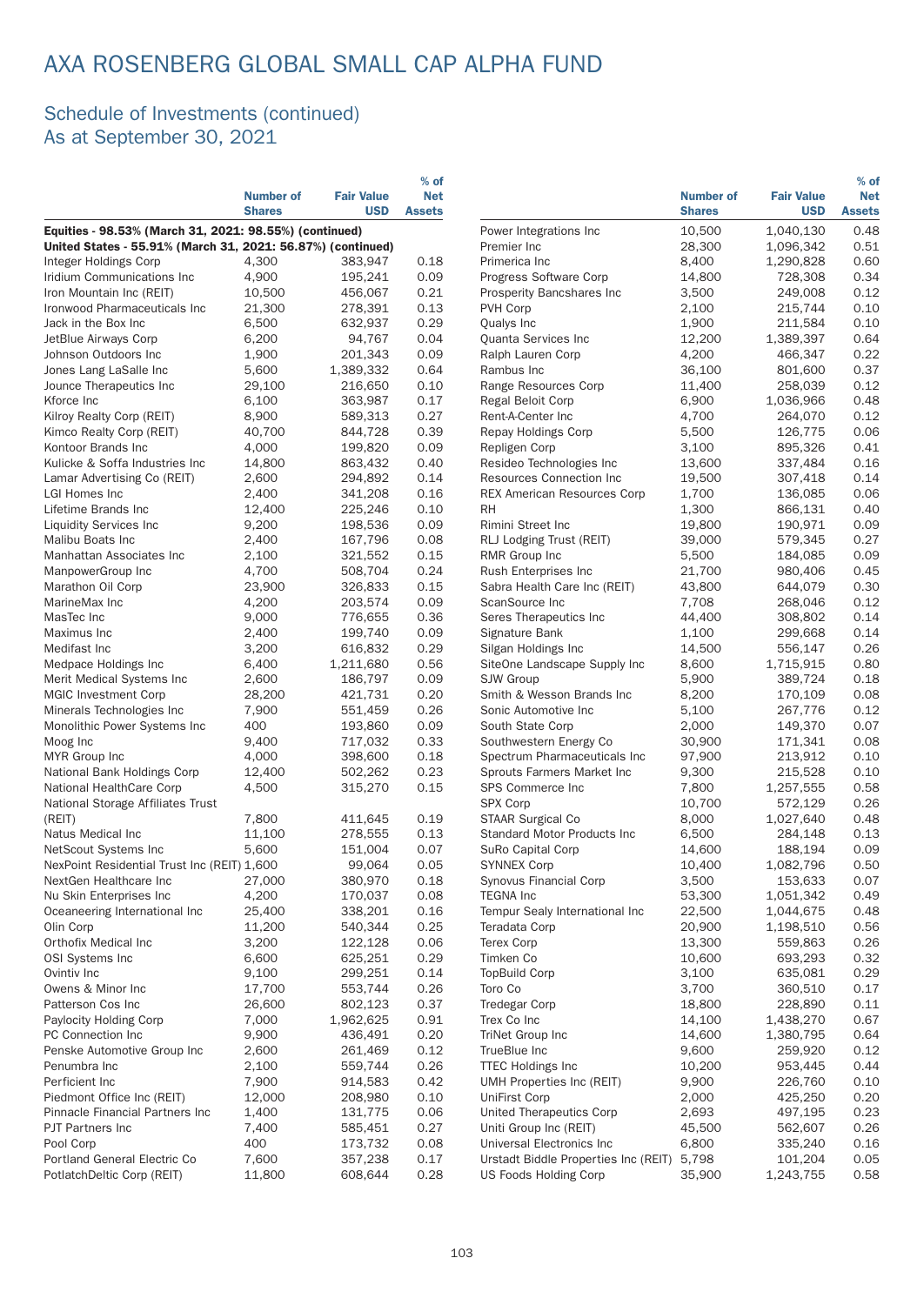### Schedule of Investments (continued) As at September 30, 2021

|                                                             |               |                   | $%$ of        |
|-------------------------------------------------------------|---------------|-------------------|---------------|
|                                                             | Number of     | <b>Fair Value</b> | <b>Net</b>    |
|                                                             | <b>Shares</b> | <b>USD</b>        | <b>Assets</b> |
| Equities - 98.53% (March 31, 2021: 98.55%) (continued)      |               |                   |               |
| United States - 55.91% (March 31, 2021: 56.87%) (continued) |               |                   |               |
| <b>Valley National Bancorp</b>                              | 19,000        | 252,985           | 0.12          |
| Varex Imaging Corp                                          | 11,400        | 321,309           | 0.15          |
| Verint Systems Inc                                          | 15,600        | 698.802           | 0.32          |
| Vishay Intertechnology Inc                                  | 37,500        | 753.562           | 0.35          |
| Vista Outdoor Inc.                                          | 5.200         | 209.794           | 0.10          |
| <b>VSE Corp</b>                                             | 3.200         | 154.496           | 0.07          |
| <b>Webster Financial Corp</b>                               | 1,800         | 98.064            | 0.05          |
| Weis Markets Inc                                            | 6.000         | 315,360           | 0.15          |
| WESCO International Inc.                                    | 3.400         | 392.207           | 0.18          |
| Western Alliance Bancorp                                    | 12,600        | 1.370.439         | 0.63          |
| WhiteHorse Finance Inc                                      | 12.800        | 194.688           | 0.09          |

|                                                          |                  |                   | $%$ of        |
|----------------------------------------------------------|------------------|-------------------|---------------|
|                                                          | <b>Number of</b> | <b>Fair Value</b> | <b>Net</b>    |
|                                                          | <b>Shares</b>    | <b>USD</b>        | <b>Assets</b> |
| Williams-Sonoma Inc                                      | 3.500            | 620.725           | 0.29          |
| <b>Wintrust Financial Corp</b>                           | 13.900           | 1,115,822         | 0.52          |
| World Fuel Services Corp                                 | 13.400           | 450.575           | 0.21          |
| XRAY-TWOLF HoldCo Corp                                   | 4.400            | 82.940            | 0.04          |
| YETI Holdings Inc                                        | 12,200           | 1,045,357         | 0.48          |
| <b>Zions Bancorp</b>                                     | 3.200            | 197.968           | 0.09          |
| Zumiez Inc                                               | 3.300            | 131.274           | 0.06          |
|                                                          |                  | 120.613.103       | 55.91         |
| <b>Total value of Investments</b><br>excluding Financial |                  |                   |               |
| <b>Derivative Instruments</b>                            |                  | 212.587.053       | 98.53         |
|                                                          |                  |                   |               |

Unrealised

% of

% of

#### Financial Derivative Instruments - (0.00%) (March 31, 2021: (0.06%)) Open Forward Foreign Currency Exchange Contracts\* - (0.00%) (March 31, 2021: (0.06%))

|                                                                     |                        | <b>Settlement</b> | Gain/(Loss) | <b>Net</b>    |
|---------------------------------------------------------------------|------------------------|-------------------|-------------|---------------|
| <b>Currency Sold</b>                                                | <b>Currency Bought</b> | <b>Date</b>       | <b>USD</b>  | <b>Assets</b> |
| EUR 2,137,362                                                       | USD 2,531,491          | 20 October 2021   | 53.664      | 0.03          |
| EUR 160,322                                                         | USD 190.179            | 20 October 2021   | 4,318       | 0.00          |
| EUR 140.471                                                         | USD 165.521            | 20 October 2021   | 2.675       | 0.00          |
| EUR 44.970                                                          | USD 53.245             | 20 October 2021   | 1,112       | 0.00          |
| EUR 8.900                                                           | USD 10.538             | 20 October 2021   | 220         | 0.00          |
| <b>EUR 852</b>                                                      | USD 1.006              | 20 October 2021   | 18          | 0.00          |
| USD 3.052.699                                                       | EUR 2.577.966          | 20 October 2021   | (64, 082)   | (0.03)        |
| USD 111.765                                                         | EUR 94.563             | 20 October 2021   | (2, 139)    | (0.00)        |
| USD 9.470                                                           | EUR 8.018              | 20 October 2021   | (175)       | (0.00)        |
| <b>USD 9.076</b>                                                    | EUR 7.663              | 20 October 2021   | (192)       | (0.00)        |
| Unrealised gain on open forward foreign currency exchange contracts |                        |                   | 62.007      | 0.03          |
| Unrealised loss on open forward foreign currency exchange contracts |                        |                   | (66.588)    | (0.03)        |

Net unrealised loss on open forward foreign currency exchange contracts (4,581) (0.00)

|                                                                | <b>Fair Value</b><br><b>USD</b> | $%$ of<br><b>Net</b><br><b>Assets</b> |
|----------------------------------------------------------------|---------------------------------|---------------------------------------|
| Total financial assets at fair value<br>through profit or loss | 212,582,472                     | 98.53                                 |
| Cash at bank                                                   | 2,577,078                       | 1.19                                  |
| <b>Other Net Assets</b>                                        | 584,317                         | 0.28                                  |
| Net Assets attributable to<br>holders of redeemable            |                                 |                                       |
| participating units                                            | 215,743,867                     | 100.00                                |

\*The counterpar ty for the open forward foreign contracts is State Street Bank and Trust Company.

#### Abbreviations used:

ADR – American Depository Receipt REIT – Real Estate Investment Trust

| <b>Analysis of Total Assets</b>                                  | <b>Total</b><br><b>Assets</b> |
|------------------------------------------------------------------|-------------------------------|
| Transferable securities admitted to an official exchange listing | 98.35                         |
| Over the counter financial derivative instruments                | 0.03                          |
| <b>Current Assets</b>                                            | 1.62                          |
| <b>Total Assets</b>                                              | 100.00                        |
|                                                                  |                               |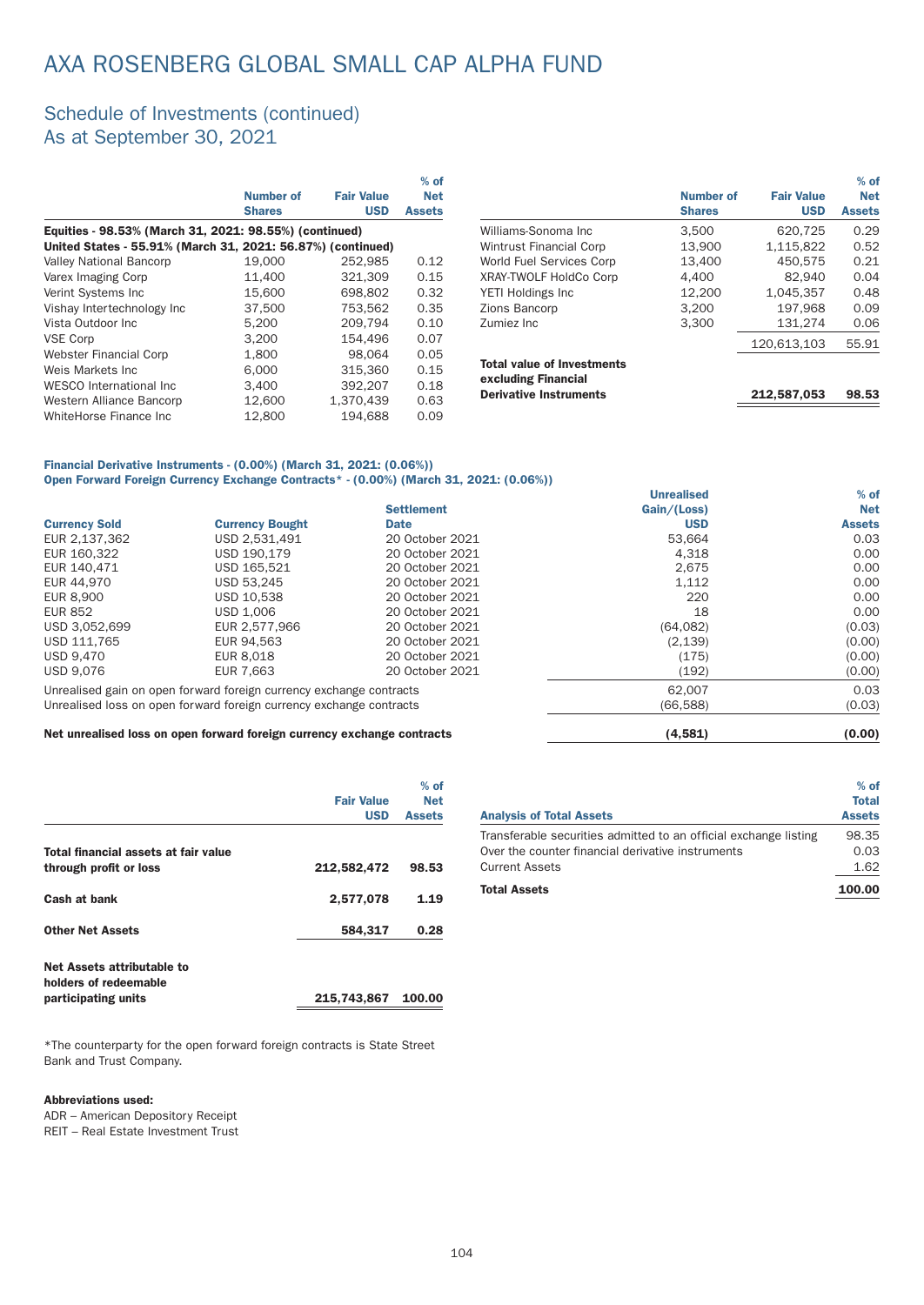# AXA ROSENBERG JAPAN EQUITY ALPHA FUND

### Schedule of Investments As at September 30, 2021

|                                                                                               | <b>Number of</b><br><b>Shares</b> | <b>Fair Value</b><br><b>JPY</b> | $%$ of<br><b>Net</b><br><b>Assets</b> |
|-----------------------------------------------------------------------------------------------|-----------------------------------|---------------------------------|---------------------------------------|
| Equities - 98.43% (March 31, 2021: 99.01%)                                                    |                                   |                                 |                                       |
| Aerospace and Defense - 0.09% (March 31, 2021: 0.42%)                                         |                                   |                                 |                                       |
| <b>IHI Corp</b>                                                                               | 6,900                             | 19,806,450                      | 0.09                                  |
| Agriculture - 0.09% (March 31, 2021: Nil)                                                     |                                   |                                 |                                       |
| Feed One Co Ltd                                                                               | 24,200                            | 18,271,000                      | 0.09                                  |
| Airlines - Nil (March 31, 2021: 0.38%)                                                        |                                   |                                 |                                       |
| Auto Components - 6.93% (March 31, 2021: 3.52%)                                               |                                   |                                 |                                       |
| Aisin Corp                                                                                    | 55,300                            | 224,932,750                     | 1.08                                  |
| <b>Exedy Corp</b>                                                                             | 30,700                            | 52,497,000                      | 0.25                                  |
| FCC Co Ltd                                                                                    | 34,800                            | 54,897,000                      | 0.26                                  |
| <b>JTEKT Corp</b><br><b>KYB Corp</b>                                                          | 122,700<br>6,600                  | 120,061,950<br>20,064,000       | 0.57<br>0.10                          |
| Marujun Co Ltd                                                                                | 5,500                             | 4,873,000                       | 0.02                                  |
| <b>NGK Insulators Ltd</b>                                                                     | 71,300                            | 135,683,900                     | 0.65                                  |
| NGK Spark Plug Co Ltd                                                                         | 24,700                            | 43,274,400                      | 0.21                                  |
| Nichirin Co Ltd                                                                               | 3.600                             | 6,390,000                       | 0.03                                  |
| Sumitomo Electric Industries Ltd                                                              | 144,900                           | 216,734,175                     | 1.04                                  |
| Sumitomo Riko Co Ltd                                                                          | 17,500                            | 13,405,000                      | 0.06                                  |
| Sumitomo Rubber Industries Ltd                                                                | 96,800                            | 137,940,000                     | 0.66                                  |
| Toyo Tire Corp                                                                                | 59.200                            | 118,577,600                     | 0.57                                  |
| Toyota Boshoku Corp                                                                           | 56,400                            | 112,179,600                     | 0.54                                  |
| TS Tech Co Ltd                                                                                | 44,300                            | 64,079,950                      | 0.31                                  |
| Yokohama Rubber Co Ltd                                                                        | 60,700                            | 122,280,150                     | 0.58                                  |
|                                                                                               |                                   | 1,447,870,475                   | 6.93                                  |
| Automobiles - 5.24% (March 31, 2021: 5.59%)<br>Honda Motor Co Ltd<br><b>Toyota Motor Corp</b> | 123,200<br>333,500                | 425,964,000<br>667,750,375      | 2.04<br>3.20                          |
|                                                                                               |                                   | 1,093,714,375                   | 5.24                                  |
| Banks - 5.27% (March 31, 2021: 4.63%)                                                         |                                   |                                 |                                       |
| Hyakugo Bank Ltd                                                                              | 14,500                            | 4,741,500                       | 0.02                                  |
| Japan Post Bank Co Ltd                                                                        | 241,100                           | 231,335,450                     | 1.11                                  |
| Mitsubishi UFJ Financial Group Inc                                                            | 846,000                           | 556,921,800                     | 2.66                                  |
| Mizuho Financial Group Inc                                                                    | 1,500                             | 2,377,125                       | 0.01                                  |
| Nanto Bank Ltd                                                                                | 9.200                             | 18,487,400                      | 0.09                                  |
| Sumitomo Mitsui Financial Group Inc 72,900                                                    |                                   | 287,554,050                     | 1.38                                  |
|                                                                                               |                                   | 1,101,417,325                   | 5.27                                  |
|                                                                                               |                                   |                                 |                                       |
| Beverages - 0.57% (March 31, 2021: 0.55%)<br>Suntory Beverage & Food Ltd                      | 25,600                            | 118,592,000                     | 0.57                                  |
| Biotechnology - 0.62% (March 31, 2021: 0.14%)                                                 |                                   |                                 |                                       |
| Eiken Chemical Co Ltd                                                                         | 7,500                             | 15,787,500                      | 0.07                                  |
| Takara Bio Inc                                                                                | 36,200                            | 114,573,000                     | 0.55                                  |
|                                                                                               |                                   | 130,360,500                     | 0.62                                  |
|                                                                                               |                                   |                                 |                                       |
| Building Products - 1.21% (March 31, 2021: 1.59%)                                             |                                   |                                 |                                       |
| Cleanup Corp                                                                                  | 7,700                             | 4,485,250                       | 0.02                                  |
| Daikin Industries Ltd                                                                         | 3,900                             | 95,550,000                      | 0.46                                  |
| <b>Endo Lighting Corp</b>                                                                     | 2,500                             | 2,563,750                       | 0.01                                  |
| Nichireki Co Ltd                                                                              | 15,200                            | 20,732,800                      | 0.10                                  |
| Noritz Corp                                                                                   | 24,700                            | 45,225,700                      | 0.22                                  |
| Sanwa Holdings Corp                                                                           | 57,900                            | 84,273,450                      | 0.40                                  |
|                                                                                               |                                   | 252,830,950                     | 1.21                                  |
| Chemicals - 4.35% (March 31, 2021: 5.33%)                                                     |                                   |                                 |                                       |
| Asahi Kasei Corp                                                                              | 90,000                            | 107,662,500                     | 0.52                                  |
| C Uyemura & Co Ltd                                                                            | 7,000                             | 31,762,500                      | 0.15                                  |

|                                                                  | <b>Number of</b> | <b>Fair Value</b>         | $%$ of<br><b>Net</b> |
|------------------------------------------------------------------|------------------|---------------------------|----------------------|
|                                                                  | <b>Shares</b>    | JPY                       | <b>Assets</b>        |
| Kuraray Co Ltd                                                   | 19,800           | 21,344,400                | 0.10                 |
| Mitsubishi Chemical Holdings Corp                                | 107,600          | 110,209,300               | 0.53                 |
| Mitsui Chemicals Inc                                             | 5,400            | 20,331,000                | 0.10                 |
| Nissan Chemical Corp                                             | 9,400<br>27,800  | 61,570,000<br>222,261,000 | 0.30<br>1.06         |
| Nitto Denko Corp<br>Parker Corp                                  | 10,800           | 6,080,400                 | 0.03                 |
| Shin-Etsu Chemical Co Ltd                                        | 5,100            | 96,492,000                | 0.46                 |
| Soken Chemical & Engineering Co                                  |                  |                           |                      |
| Ltd                                                              | 4,700            | 10,448,100                | 0.05                 |
| Sumitomo Chemical Co Ltd                                         | 352,800          | 206,211,600               | 0.99                 |
| <b>Tosoh Corp</b>                                                | 6,600            | 13,421,100                | 0.06                 |
|                                                                  |                  | 907,793,900               | 4.35                 |
| Commercial Services and Supplies - 5.69% (March 31, 2021: 2.75%) |                  |                           |                      |
| Ajis Co Ltd                                                      | 3,400            | 10,965,000                | 0.05                 |
| Altech Corp                                                      | 5,500            | 11,349,250                | 0.05                 |
| Benefit One Inc                                                  | 38,000           | 200,640,000               | 0.96                 |
| BeNext-Yumeshin Group Co                                         | 20,400           | 26,734,200                | 0.13                 |
| Creek & River Co Ltd                                             | 13,200           | 24,340,800                | 0.12                 |
| Dai Nippon Printing Co Ltd                                       | 30,300           | 82,173,600                | 0.39                 |
| <b>FULLCAST Holdings Co Ltd</b>                                  | 11,300           | 25,780,950                | 0.12                 |
| Hakuhodo DY Holdings Inc                                         | 89,300           | 172,661,550               | 0.83                 |
| JAC Recruitment Co Ltd                                           | 29,100           | 63,932,700                | 0.31                 |
| Nihon M&A Center Inc                                             | 6,200            | 20,398,000                | 0.10                 |
| Pasona Group Inc                                                 | 5,700            | 18,111,750                | 0.09                 |
| Recruit Holdings Co Ltd                                          | 69,547           | 475,771,027               | 2.28                 |
| San Holdings Inc                                                 | 3,000            | 4,546,500                 | 0.02                 |
| Subaru Enterprise Co Ltd                                         | 600              | 4,899,000                 | 0.02                 |
| TechnoPro Holdings Inc                                           | 13,900           | 47,121,000                | 0.22                 |
|                                                                  |                  | 1,189,425,327             | 5.69                 |
| Computers and Peripherals - 4.59% (March 31, 2021: 3.19%)        |                  |                           |                      |
| <b>Business Engineering Corp</b>                                 | 1,000            | 3,402,500                 | 0.02                 |
| DTS Corp                                                         | 19,500           | 50,193,000                | 0.24                 |
| Ferrotec Holdings Corp                                           | 9,800            | 31,237,500                | 0.15                 |
| Fujitsu Ltd                                                      | 17,200           | 349,246,000               | 1.67                 |
| <b>JBCC Holdings Inc</b>                                         | 17,400           | 27,961,800                | 0.13                 |
| JFE Systems Inc                                                  | 1,000            | 1,752,500                 | 0.01                 |
| NEC Networks & System Integration<br>Corp                        | 56,300           | 118,990,050               | 0.57                 |
| Nomura Research Institute Ltd                                    | 44,000           | 182,490,000               | 0.87                 |
| NSD Co Ltd                                                       | 15,300           | 31,273,200                | 0.15                 |
| Otsuka Corp                                                      | 3,500            | 20,090,000                | 0.10                 |
| Scala Inc                                                        | 23,100           | 17,313,450                | 0.08                 |
| <b>SCSK Corp</b>                                                 | 53,100           | 125,554,950               | 0.60                 |
|                                                                  |                  | 959,504,950               | 4.59                 |
|                                                                  |                  |                           |                      |
| Construction and Engineering - 0.63% (March 31, 2021: 0.59%)     |                  | 18,521,450                |                      |
| Chodai Co Ltd<br>EJ Holdings Inc                                 | 8,300<br>5,300   | 7,094,050                 | 0.09<br>0.03         |
| Miyaji Engineering Group Inc                                     | 6,300            | 16,364,250                | 0.08                 |
| Taikisha Ltd                                                     | 17,100           | 57,456,000                | 0.27                 |
| <b>TOA ROAD Corp</b>                                             | 7,100            | 32,873,000                | 0.16                 |
|                                                                  |                  | 132,308,750               | 0.63                 |
|                                                                  |                  |                           |                      |
| Containers and Packaging - 0.51% (March 31, 2021: 0.11%)         |                  |                           |                      |
| Rengo Co Ltd                                                     | 39,900           | 35,012,250                | 0.17                 |
| Toyo Seikan Group Holdings Ltd                                   | 53,700           | 71,259,900                | 0.34                 |
|                                                                  |                  | 106,272,150               | 0.51                 |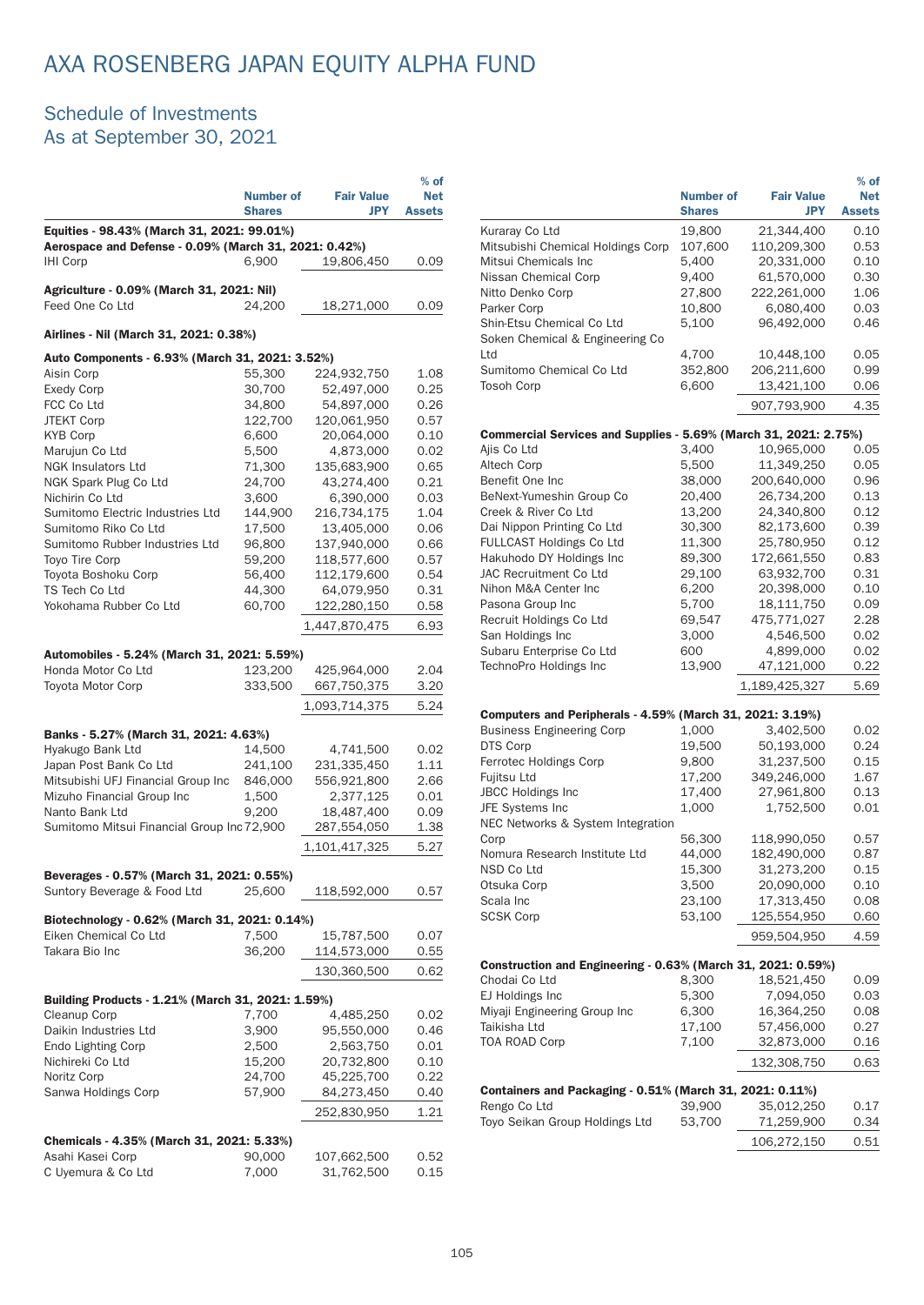# AXA ROSENBERG JAPAN EQUITY ALPHA FUND

### Schedule of Investments (continued) As at September 30, 2021

|                                                            |                  |                   | $%$ of        |
|------------------------------------------------------------|------------------|-------------------|---------------|
|                                                            | <b>Number of</b> | <b>Fair Value</b> | <b>Net</b>    |
|                                                            | <b>Shares</b>    | <b>JPY</b>        | <b>Assets</b> |
| Equities - 98.43% (March 31, 2021: 99.01%) (continued)     |                  |                   |               |
| Distribution and Wholesale - 3.15% (March 31, 2021: 2.01%) |                  |                   |               |
| Arata Corp                                                 | 12.600           | 55,566,000        | 0.27          |
| Doshisha Co Ltd                                            | 30,500           | 53.649.500        | 0.26          |
| <b>GSI Creos Corp</b>                                      | 17,800           | 19.019.300        | 0.09          |
| Inabata & Co Ltd                                           | 28,500           | 49.419.000        | 0.24          |
| Mitsui & Co Ltd                                            | 137.400          | 338,828,400       | 1.62          |
| Mitsui-Soko Holdings Co Ltd                                | 20.100           | 50.812.800        | 0.24          |
| Sala Corp                                                  | 4.500            | 2.904.750         | 0.01          |
| Toyota Tsusho Corp                                         | 14.600           | 69.532.500        | 0.33          |
| Tsuzuki Denki Co Ltd                                       | 10.400           | 18,558,800        | 0.09          |
|                                                            |                  | 658.291.050       | 3.15          |

#### Diversified Financials - Nil (March 31, 2021: 2.05%)

| Electrical Equipment - 1.05% (March 31, 2021: 3.53%) |        |             |      |
|------------------------------------------------------|--------|-------------|------|
| Amada Co Ltd                                         | 73.100 | 85.161.500  | 0.41 |
| <b>Brother Industries Ltd</b>                        | 42,200 | 104.065.200 | 0.50 |
| Iwasaki Electric Co Ltd                              | 6.100  | 12.489.750  | 0.06 |
| YAMABIKO Corp                                        | 14.200 | 17.650.600  | 0.08 |
|                                                      |        | 219.367.050 | 1.05 |

### Electronic Equipment and Instruments - 5.49% (March 31,

| 2021: 6.44%)                |        |               |      |
|-----------------------------|--------|---------------|------|
| A&D Co Ltd                  | 18,000 | 18,981,000    | 0.09 |
| Chiyoda Integre Co Ltd      | 7,400  | 15,121,900    | 0.07 |
| Furuno Electric Co Ltd      | 23,600 | 29.972.000    | 0.15 |
| Hochiki Corp                | 9,800  | 11.823.700    | 0.06 |
| Hoya Corp                   | 27.700 | 484.542.250   | 2.32 |
| Murata Manufacturing Co Ltd | 39,400 | 389.823.600   | 1.87 |
| Nidec Corp                  | 6,600  | 81.922.500    | 0.39 |
| Taiyo Yuden Co Ltd          | 2.300  | 15.191.500    | 0.07 |
| Tokyo Seimitsu Co Ltd       | 9,600  | 44,280,000    | 0.21 |
| <b>Tomen Devices Corp</b>   | 2.000  | 10.910.000    | 0.05 |
| Wacom Co Ltd                | 61,100 | 43,625,400    | 0.21 |
|                             |        | 1.146.193.850 | 5.49 |

#### Entertainment - Nil (March 31, 2021: 0.68%)

| Food Products - 0.79% (March 31, 2021: 0.83%)                      |        |             |      |
|--------------------------------------------------------------------|--------|-------------|------|
| Eco's Co Ltd                                                       | 13,300 | 26,174,400  | 0.13 |
| Heiwado Co Ltd                                                     | 27,300 | 59.554.950  | 0.28 |
| Life Corp                                                          | 4,700  | 21,103,000  | 0.10 |
| Morinaga Milk Industry Co Ltd                                      | 7,100  | 49,735,500  | 0.24 |
| Nitto Fuji Flour Milling Co Ltd                                    | 2,400  | 7.944.000   | 0.04 |
|                                                                    |        | 164,511,850 | 0.79 |
|                                                                    |        |             |      |
| Health Care Equipment and Supplies - 1.17% (March 31, 2021: 0.28%) |        |             |      |
| Fukuda Denshi Co Ltd                                               | 8,100  | 78,894,000  | 0.38 |
| Olympus Corp                                                       | 23,200 | 56,909,600  | 0.27 |
| Techno Medica Co Ltd                                               | 2,200  | 3,777,400   | 0.02 |
| Terumo Corp                                                        | 19,900 | 105,420,250 | 0.50 |
|                                                                    |        | 245.001.250 | 1.17 |
| Home Builders - 0.82% (March 31, 2021: 0.97%)                      |        |             |      |
| Haseko Corp                                                        | 82,700 | 124,215,400 | 0.59 |
| Hinokiya Group Co Ltd                                              | 5,700  | 13,306,650  | 0.06 |
| Ichiken Co Ltd                                                     | 1,700  | 3,316,700   | 0.02 |
| Open House Co Ltd                                                  | 4,700  | 31,161,000  | 0.15 |
|                                                                    |        | 171,999,750 | 0.82 |
|                                                                    |        |             |      |

|                                                                         |                                   |                                 | $%$ of                      |
|-------------------------------------------------------------------------|-----------------------------------|---------------------------------|-----------------------------|
|                                                                         | <b>Number of</b><br><b>Shares</b> | <b>Fair Value</b><br><b>JPY</b> | <b>Net</b><br><b>Assets</b> |
| Hotels, Restaurants and Leisure - 1.39% (March 31, 2021: 0.24%)         |                                   |                                 |                             |
| Globeride Inc                                                           | 16,600                            | 65,528,500                      | 0.31                        |
| Shimano Inc                                                             | 4,800                             | 158,064,000                     | 0.76                        |
| Yamaha Motor Co Ltd                                                     | 21.200                            | 66,303,000                      | 0.32                        |
|                                                                         |                                   | 289,895,500                     | 1.39                        |
| Household Durables - 4.07% (March 31, 2021: 4.45%)                      |                                   |                                 |                             |
| Eizo Corp                                                               | 15,900                            | 68,091,750                      | 0.33                        |
| Janome Sewing Machine Co Ltd                                            | 24,700                            | 18,191,550                      | 0.09                        |
| Mitsubishi Pencil Co Ltd                                                | 3,500                             | 5,040,000                       | 0.02<br>0.74                |
| Panasonic Corp                                                          | 111,800                           | 155,178,400<br>42,124,500       | 0.20                        |
| Pilot Corp<br>Sony Group Corp                                           | 9,900<br>45,015                   | 561,111,975                     | 2.69                        |
|                                                                         |                                   | 849,738,175                     | 4.07                        |
|                                                                         |                                   |                                 |                             |
| Insurance - 2.30% (March 31, 2021: Nil)                                 |                                   |                                 |                             |
| Advance Create Co Ltd                                                   | 11,700                            | 12,390,300                      | 0.06                        |
| Dai-ichi Life Holdings Inc<br><b>MS&amp;AD Insurance Group Holdings</b> | 70,100                            | 173,462,450                     | 0.83                        |
| Inc                                                                     | 78,200                            | 293,914,700                     | 1.41                        |
|                                                                         |                                   | 479,767,450                     | 2.30                        |
| Internet Software and Services - 1.12% (March 31, 2021: 1.52%)          |                                   |                                 |                             |
| CyberAgent Inc                                                          | 20,700                            | 44,825,850                      | 0.22                        |
| Digital Holdings Inc                                                    | 17,100                            | 31,823,100                      | 0.15                        |
| en Japan Inc                                                            | 22,100                            | 90,002,250                      | 0.43                        |
| ValueCommerce Co Ltd                                                    | 13,900                            | 66,303,000                      | 0.32                        |
|                                                                         |                                   | 232,954,200                     | 1.12                        |
| Machinery - 9.20% (March 31, 2021: 10.26%)                              |                                   |                                 |                             |
| Ebara Corp                                                              | 6,000                             | 33,330,000                      | 0.16                        |
| <b>FANUC Corp</b>                                                       | 3,800                             | 93,527,500                      | 0.45                        |
| Fuji Corp                                                               | 15,800                            | 45,290,700                      | 0.22                        |
| Hitachi Ltd                                                             | 47,000                            | 311,798,000                     | 1.49                        |
| <b>Keyence Corp</b><br>Komatsu Ltd                                      | 6,700                             | 447,057,500                     | 2.14<br>0.37                |
| Kubota Corp                                                             | 28,800<br>23,200                  | 77,673,600<br>55,517,600        | 0.27                        |
| Maezawa Industries Inc                                                  | 24,600                            | 19,397,100                      | 0.09                        |
| Mitsubishi Electric Corp                                                | 172,500                           | 268,582,500                     | 1.29                        |
| Nippon Sharyo Ltd                                                       | 8,600                             | 18,163,200                      | 0.09                        |
| Omron Corp                                                              | 9,300                             | 103,462,500                     | 0.49                        |
| <b>SMC Corp</b>                                                         | 4,100                             | 287,020,500                     | 1.37                        |
| Sumitomo Heavy Industries Ltd                                           | 41,700                            | 122,723,100                     | 0.59                        |
| Tsugami Corp                                                            | 11,100                            | 18,942,150                      | 0.09                        |
| Tsurumi Manufacturing Co Ltd                                            | 10,600                            | 18,640,100                      | 0.09                        |
|                                                                         |                                   | 1,921,126,050                   | 9.20                        |
| Metals and Mining - 0.56% (March 31, 2021: 0.36%)                       |                                   |                                 |                             |
| Nippon Light Metal Holdings Co Ltd 38,900                               |                                   | 76,068,950                      | 0.36                        |
| Onoken Co Ltd                                                           | 15,600                            | 26,052,000                      | 0.13                        |
| Tokyo Tekko Co Ltd                                                      | 9,700                             | 15,500,600                      | 0.07                        |
|                                                                         |                                   | 117,621,550                     | 0.56                        |
| Office Electronics - 2.48% (March 31, 2021: 1.53%)                      |                                   |                                 |                             |
| Canon Inc                                                               | 111,100                           | 304,247,350                     | 1.46                        |
| Canon Marketing Japan Inc                                               | 42,100                            | 109,649,450                     | 0.52                        |
| Konica Minolta Inc                                                      | 172,100                           | 104,034,450                     | 0.50                        |
|                                                                         |                                   | 517,931,250                     | 2.48                        |
| Oil and Gas - 0.23% (March 31, 2021: 0.84%)                             |                                   |                                 |                             |
| <b>Inpex Corp</b>                                                       | 54,100                            | 47,391,600                      | 0.23                        |
|                                                                         |                                   |                                 |                             |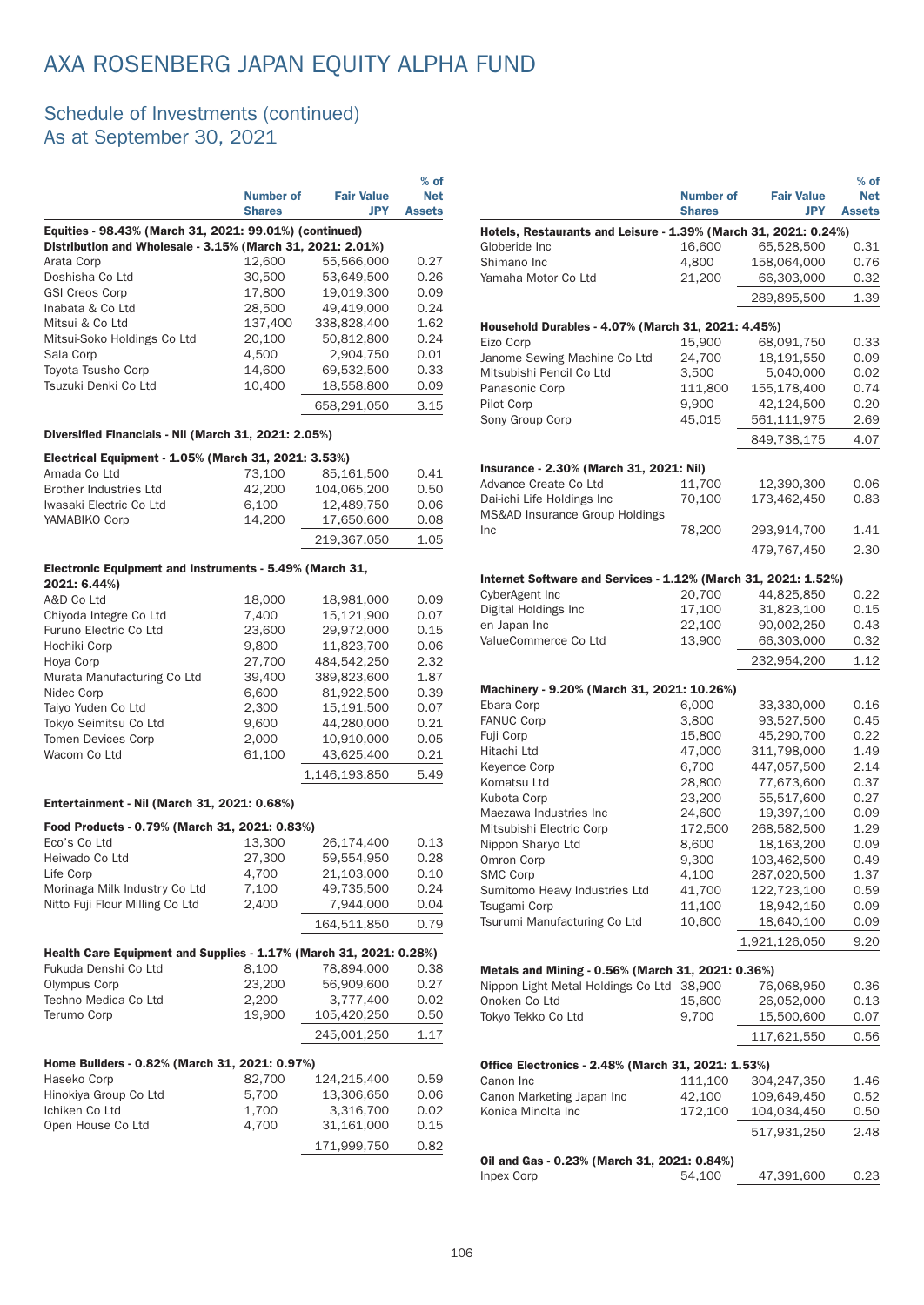### Schedule of Investments (continued) As at September 30, 2021

|                                                           | <b>Number of</b><br><b>Shares</b> | <b>Fair Value</b><br><b>JPY</b> | $%$ of<br><b>Net</b><br><b>Assets</b> |
|-----------------------------------------------------------|-----------------------------------|---------------------------------|---------------------------------------|
| Equities - 98.43% (March 31, 2021: 99.01%) (continued)    |                                   |                                 |                                       |
| Paper and Forest Products - 0.76% (March 31, 2021: 0.90%) |                                   |                                 |                                       |
| Oji Holdings Corp                                         | 56,800                            | 32,120,400                      | 0.15                                  |
| Sumitomo Forestry Co Ltd                                  | 59,100                            | 126,710,400                     | 0.61                                  |
|                                                           |                                   | 158,830,800                     | 0.76                                  |
| Personal Products - 0.77% (March 31, 2021: 0.31%)         |                                   |                                 |                                       |
| Earth Corp                                                | 9,800                             | 66.787.000                      | 0.32                                  |
| Pigeon Corp                                               | 31,700                            | 82,467,550                      | 0.40                                  |
| Soiken Holdings Inc                                       | 32,100                            | 11,202,900                      | 0.05                                  |
|                                                           |                                   | 160,457,450                     | 0.77                                  |
| Pharmaceuticals - 6.38% (March 31, 2021: 7.57%)           |                                   |                                 |                                       |
| Astellas Pharma Inc                                       | 53,400                            | 98,496,300                      | 0.47                                  |
| Chugai Pharmaceutical Co Ltd                              | 73,200                            | 300,559,200                     | 1.44                                  |
| Daiichi Sankyo Co Ltd                                     | 10,500                            | 31,332,000                      | 0.15                                  |
| Eisai Co Ltd                                              | 13,100                            | 110,164,450                     | 0.53                                  |
| Kaken Pharmaceutical Co Ltd                               | 2,000                             | 9,200,000                       | 0.05                                  |
| <b>Medipal Holdings Corp</b>                              | 32,100                            | 67,650,750                      | 0.32                                  |
| Nippon Shinyaku Co Ltd                                    | 3,600                             | 33,462,000                      | 0.16                                  |
| Ono Pharmaceutical Co Ltd                                 | 97,600                            | 249,270,400                     | 1.19                                  |
| Otsuka Holdings Co Ltd                                    | 58,600                            | 281,016,300                     | 1.35                                  |
| Takeda Pharmaceutical Co Ltd                              | 21,300                            | 78,863,250                      | 0.38                                  |
| Towa Pharmaceutical Co Ltd                                | 22,600                            | 71,755,000                      | 0.34                                  |
|                                                           |                                   | 1,331,769,650                   | 6.38                                  |
| Real Estate - 1.42% (March 31, 2021: 2.90%)               |                                   |                                 |                                       |
| Hulic Co Ltd                                              | 137,300                           | 171,419,050                     | 0.82                                  |
| NAC Co Ltd                                                | 900                               | 877,950                         | 0.00                                  |
| Tokyo Tatemono Co Ltd                                     | 70,100                            | 124,497,600                     | 0.60                                  |
|                                                           |                                   | 296,794,600                     | 1.42                                  |
| Retail - 3.90% (March 31, 2021: 7.07%)                    |                                   |                                 |                                       |
| Adastria Co Ltd                                           | 19,500                            | 40,072,500                      | 0.19                                  |
| Aeon Kyushu Co Ltd                                        | 200                               | 400,100                         | 0.00                                  |
| Asahi Co Ltd                                              | 18,800                            | 25,116,800                      | 0.12                                  |
| Belluna Co Ltd                                            | 66,300                            | 56,587,050                      | 0.27                                  |
| <b>EDION Corp</b>                                         | 35,000                            | 36,890,000                      | 0.18                                  |
| Goldwin Inc                                               | 7,600                             | 55,442,000                      | 0.26                                  |
| H2O Retailing Corp                                        | 22,400                            | 21,739,200                      | 0.10                                  |
| Joshin Denki Co Ltd                                       | 19,800                            | 50,004,900                      | 0.24                                  |
| Kohnan Shoji Co Ltd                                       | 4,900                             | 18,081,000                      | 0.09                                  |
| Kojima Co Ltd                                             | 47,900                            | 32,380,400                      | 0.15                                  |
| Komatsu Wall Industry Co Ltd                              | 4,100                             | 7,974,500                       | 0.04                                  |
| Makiya Co Ltd                                             | 2,500                             | 2,151,250                       | 0.01                                  |
| Maruzen CHI Holdings Co Ltd                               | 60,300                            | 23,305,950                      | 0.11                                  |
| Matsumotokiyoshi Holdings Co Ltd                          | 26,800                            | 135,206,000                     | 0.65                                  |
| MrMax Holdings Ltd                                        | 27,500                            | 18,755,000                      | 0.09                                  |
| New Art Holdings Co Ltd                                   | 1,500                             | 1,819,500                       | 0.01                                  |
| Nojima Corp                                               | 24,100                            | 69,395,950                      | 0.33                                  |
| Scroll Corp                                               | 26,500                            | 23,015,250                      | 0.11                                  |

|                                                                         | <b>Shares</b> | JPY                       | Assets |
|-------------------------------------------------------------------------|---------------|---------------------------|--------|
| Yamada Holdings Co Ltd                                                  | 291,100       | 136,962,550               | 0.66   |
| Yellow Hat Ltd                                                          | 30,600        | 59,731,200                | 0.29   |
|                                                                         |               | 815,031,100               | 3.90   |
|                                                                         |               |                           |        |
| Semiconductor Equipment and Products - 3.59% (March 31,<br>2021: 4.97%) |               |                           |        |
| <b>Advantest Corp</b>                                                   | 18,800        | 188,752,000               | 0.90   |
| Lasertec Corp                                                           | 4,800         | 122,688,000               | 0.59   |
| Tokyo Electron Ltd                                                      | 8,800         | 437,756,000               | 2.10   |
|                                                                         |               | 749,196,000               | 3.59   |
|                                                                         |               |                           |        |
| Software - 2.29% (March 31, 2021: 1.03%)                                |               |                           |        |
| Akatsuki Inc                                                            | 14,100        | 45,331,500                | 0.22   |
| <b>CAC Holdings Corp</b>                                                | 6,100         | 10,089,400                | 0.05   |
| Capcom Co Ltd                                                           | 17,600        | 54,692,000                | 0.26   |
| GungHo Online Entertainment Inc                                         | 34,100        | 69,905,000                | 0.33   |
| Medical System Network Co Ltd                                           | 25,700        | 18,131,350                | 0.09   |
| Oracle Corp Japan<br>Transcosmos Inc                                    | 24,400        | 239,486,000               | 1.15   |
|                                                                         | 10,900        | 39,975,750                | 0.19   |
|                                                                         |               | 477,611,000               | 2.29   |
| Telecommunications - 4.67% (March 31, 2021: 5.48%)                      |               |                           |        |
| CONEXIO Corp                                                            | 1,700         | 2,654,550                 | 0.01   |
| <b>KDDI Corp</b>                                                        | 27,800        | 102,748,800               | 0.49   |
| Nippon Telegraph & Telephone Corp 68,500                                |               | 211,425,250               | 1.01   |
| SoftBank Corp                                                           | 193,900       | 293,661,550               | 1.41   |
| SoftBank Group Corp                                                     | 56,200        | 364,569,400               | 1.75   |
|                                                                         |               | 975,059,550               | 4.67   |
|                                                                         |               |                           |        |
| Textiles and Apparel - 0.97% (March 31, 2021: Nil)<br>Asics Corp        | 38,800        | 99,308,600                | 0.48   |
| Teijin Ltd                                                              | 64,700        | 103,196,500               | 0.49   |
|                                                                         |               |                           | 0.97   |
|                                                                         |               | 202,505,100               |        |
| Toys, Games and Hobbies - 2.16% (March 31, 2021: 2.71%)                 |               |                           |        |
| Nintendo Co Ltd                                                         | 6,997         | 378,327,790               | 1.81   |
| Tomy Co Ltd                                                             | 64,500        | 73,659,000                | 0.35   |
|                                                                         |               | 451,986,790               | 2.16   |
|                                                                         |               |                           |        |
| Transportation - 1.91% (March 31, 2021: 1.29%)<br>Mitsui OSK Lines Ltd  | 6.000         |                           | 0.22   |
| Nippon Yusen KK                                                         | 14,400        | 45,300,000<br>121,464,000 | 0.58   |
| Senko Group Holdings Co Ltd                                             | 60,600        | 62,236,200                | 0.30   |
| SG Holdings Co Ltd                                                      | 51,000        | 162,307,500               | 0.78   |
| Shin-Keisei Electric Railway Co Ltd                                     | 3,400         | 7,214,800                 | 0.03   |
|                                                                         |               |                           |        |
|                                                                         |               | 398,522,500               | 1.91   |
| <b>Total value of Investments</b><br>excluding Financial                |               |                           |        |
| <b>Derivative Instruments</b>                                           |               | 20,557,723,267            | 98.43  |
|                                                                         |               |                           |        |

Number of

Fair Value

% of Net

#### Financial Derivative Instruments - (0.07)% (March 31, 2021: 0.00%) Open Forward Foreign Currency Exchange Contracts\* - (0.07)% (March 31, 2021: 0.00%)

|                      |                        |                   | <b>Unrealised</b> | $%$ of     |
|----------------------|------------------------|-------------------|-------------------|------------|
|                      |                        | <b>Settlement</b> | Gain/(Loss)       | <b>Net</b> |
| <b>Currency Sold</b> | <b>Currency Bought</b> | <b>Date</b>       | <b>JPY</b>        | Assets     |
| EUR 281,068          | JPY 36.590.969         | 20 October 2021   | 239.176           | 0.00       |
| EUR 119              | JPY 15.517             | 20 October 2021   | 102               | 0.00       |
| <b>EUR 38</b>        | JPY 4.950              | 20 October 2021   | 33                | 0.00       |
| JPY 2.040.859.016    | EUR 15.675.414         | 20 October 2021   | (13, 488, 434)    | (0.06)     |
|                      |                        |                   |                   |            |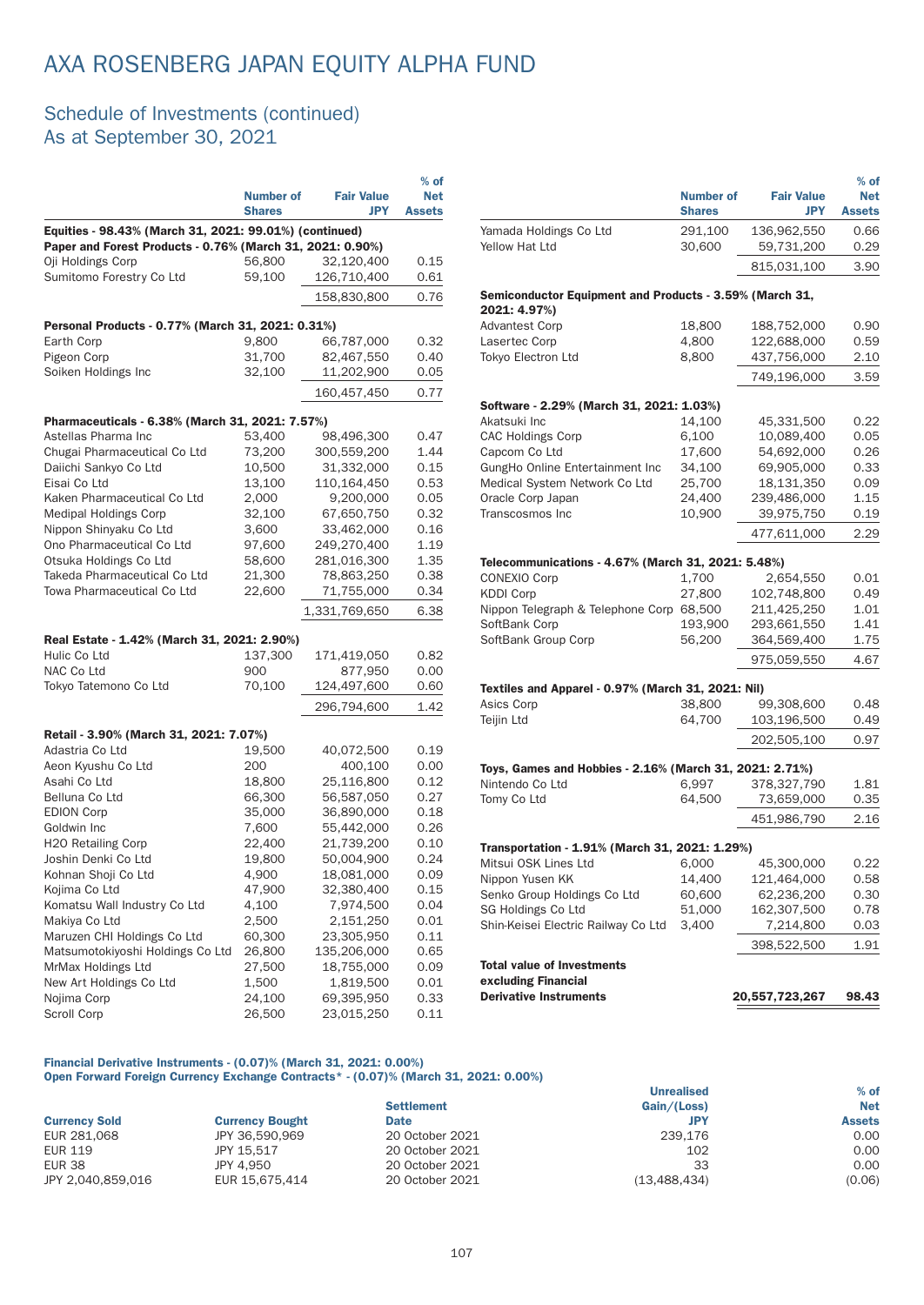#### Schedule of Investments (continued) As at September 30, 2021

#### Financial Derivative Instruments - (0.07)% (March 31, 2021: 0.00%) (continued) Open Forward Foreign Currency Exchange Contracts\* - (0.07)% (March 31, 2021: 0.00%) (continued)

|                      |                                                                     |                   | <b>Unrealised</b> | $%$ of        |
|----------------------|---------------------------------------------------------------------|-------------------|-------------------|---------------|
|                      |                                                                     | <b>Settlement</b> | Gain/(Loss)       | <b>Net</b>    |
| <b>Currency Sold</b> | <b>Currency Bought</b>                                              | <b>Date</b>       | JPY               | <b>Assets</b> |
| JPY 98,734,345       | EUR 755,826                                                         | 20 October 2021   | (979, 991)        | (0.01)        |
| JPY 7.586.970        | EUR 58.274                                                          | 20 October 2021   | (50, 144)         | (0.00)        |
| JPY 2.576.370        | EUR 19.789                                                          | 20 October 2021   | (17,028)          | (0.00)        |
| JPY 405.722          | EUR 3.140                                                           | 20 October 2021   | 336               | 0.00          |
| JPY 333.878          | EUR 2.561                                                           | 20 October 2021   | (2,649)           | (0.00)        |
| JPY 130.755          | EUR 1,007                                                           | 20 October 2021   | (513)             | (0.00)        |
| JPY 109.359          | <b>EUR 837</b>                                                      | 20 October 2021   | (1,041)           | (0.00)        |
|                      | Unrealised gain on open forward foreign currency exchange contracts |                   | 239.647           | 0.00          |
|                      | Unrealised loss on open forward foreign currency exchange contracts |                   | (14,539,800)      | (0.07)        |
| $ -$                 |                                                                     |                   | $\cdots$          |               |

#### Net unrealised loss on open forward foreign currency exchange contracts (14,300,153) (0.07)

|                                                     |                   | $%$ of        |
|-----------------------------------------------------|-------------------|---------------|
|                                                     | <b>Fair Value</b> | <b>Net</b>    |
|                                                     | <b>JPY</b>        | <b>Assets</b> |
| Total financial assets at fair value                |                   |               |
| through profit or loss                              | 20,543,423,114    | 98.36         |
| Cash at bank                                        | 221,527,842       | 1.06          |
| <b>Other Net Assets</b>                             | 120,635,699       | 0.58          |
| Net Assets attributable to<br>holders of redeemable |                   |               |
| participating units                                 | 20,885,586,655    | 100.00        |

\*The counterpar ty for the open forward foreign contracts is State Street Bank and Trust Company.

| <b>Analysis of Total Assets</b>                                  | $%$ of<br><b>Total</b><br><b>Assets</b> |
|------------------------------------------------------------------|-----------------------------------------|
| Transferable securities admitted to an official exchange listing | 98.19                                   |
| <b>Current Assets</b>                                            | 1.81                                    |
| <b>Total Assets</b>                                              | 100.00                                  |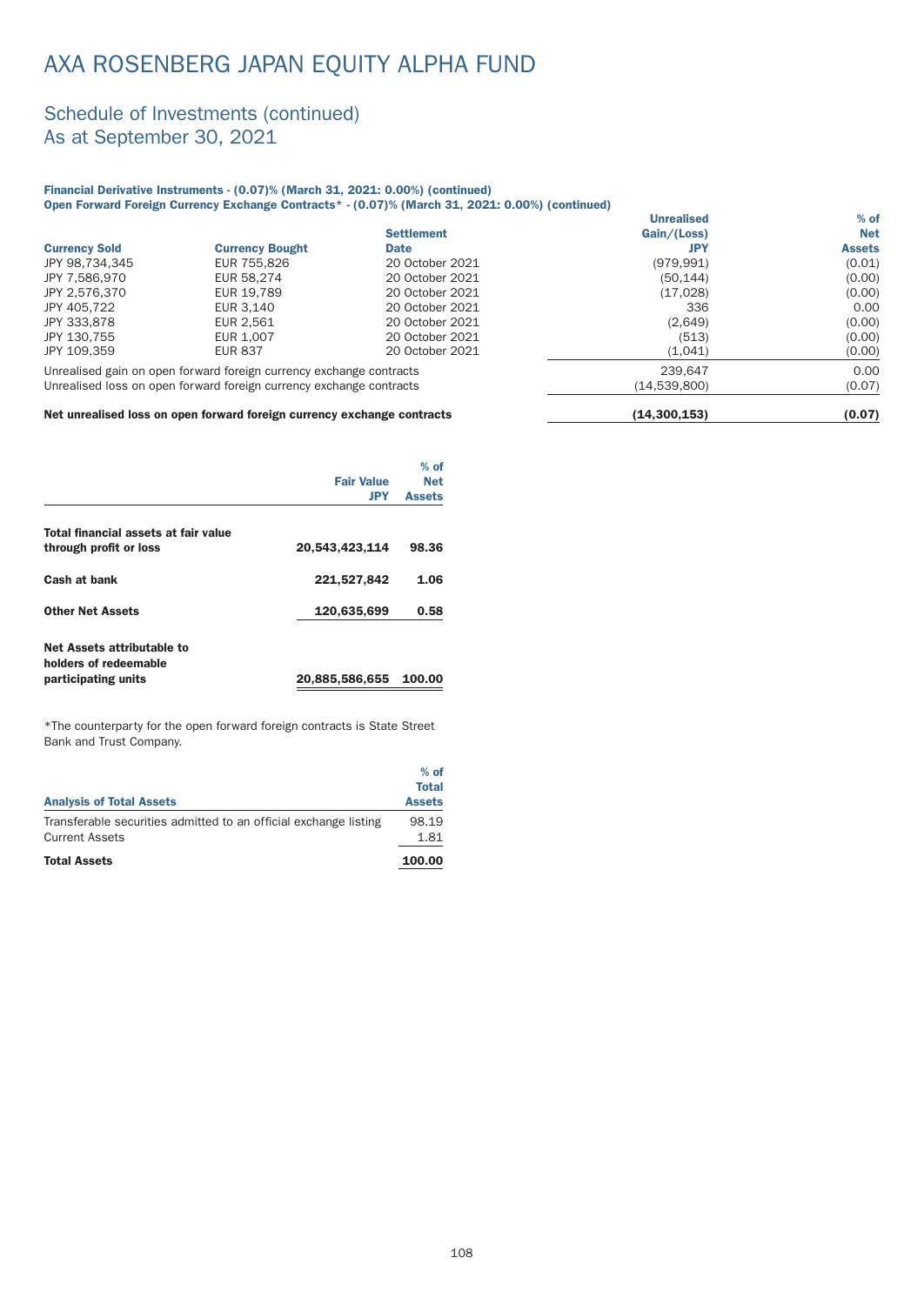### Schedule of Investments As at September 30, 2021

|                                                                                                     |                  |                         | $%$ of        |
|-----------------------------------------------------------------------------------------------------|------------------|-------------------------|---------------|
|                                                                                                     | <b>Number of</b> | <b>Fair Value</b>       | <b>Net</b>    |
|                                                                                                     | <b>Shares</b>    | <b>JPY</b>              | <b>Assets</b> |
| Equities - 98.73% (March 31, 2021: 98.18%)<br>Aerospace and Defense - 0.10% (March 31, 2021: 0.45%) |                  |                         |               |
| <b>IHI Corp</b>                                                                                     | 3,000            | 8,611,500               | 0.10          |
| Agriculture - Nil (March 31, 2021: 0.10%)                                                           |                  |                         |               |
| Auto Components - 8.29% (March 31, 2021: 4.46%)                                                     |                  |                         |               |
| <b>Exedy Corp</b>                                                                                   | 43,500           | 74,385,000              | 0.85          |
| FCC Co Ltd                                                                                          | 45,900           | 72,407,250              | 0.83          |
| <b>JTEKT Corp</b>                                                                                   | 33,100           | 32,388,350              | 0.37          |
| <b>KYB Corp</b>                                                                                     | 12,100           | 36,784,000              | 0.42          |
| Marujun Co Ltd                                                                                      | 6,000            | 5,316,000               | 0.06          |
| Sumitomo Riko Co Ltd                                                                                | 57,300           | 43,891,800              | 0.50          |
| Sumitomo Rubber Industries Ltd                                                                      | 80,600           | 114,855,000             | 1.31          |
| Toyo Tire Corp                                                                                      | 49,000           | 98,147,000              | 1.12          |
| Toyota Boshoku Corp                                                                                 | 43,300           | 86,123,700              | 0.98          |
| TS Tech Co Ltd                                                                                      | 33,600           | 48,602,400              | 0.56          |
| Yokohama Rubber Co Ltd                                                                              | 56,100           | 113,013,450             | 1.29          |
|                                                                                                     |                  | 725,913,950             | 8.29          |
| Automobiles - 0.60% (March 31, 2021: Nil)                                                           |                  |                         |               |
| Kyokuto Kaihatsu Kogyo Co Ltd                                                                       | 31,800           | 52,167,900              | 0.60          |
| Banks - 2.19% (March 31, 2021: 0.79%)                                                               |                  |                         |               |
| AEON Financial Service Co Ltd                                                                       | 66,100           | 94,589,100              | 1.08          |
| Juroku Bank Ltd                                                                                     | 22,900           | 50,047,950              | 0.57          |
| Nanto Bank Ltd                                                                                      | 23,600           | 47,424,200              | 0.54          |
|                                                                                                     |                  | 192,061,250             | 2.19          |
|                                                                                                     |                  |                         |               |
| Beverages - 0.63% (March 31, 2021: 0.23%)<br>DyDo Group Holdings Inc                                | 9,700            | 55,290,000              | 0.63          |
|                                                                                                     |                  |                         |               |
| Biotechnology - 1.42% (March 31, 2021: 0.46%)                                                       |                  |                         |               |
| Eiken Chemical Co Ltd                                                                               | 26,000           | 54,730,000              | 0.62          |
| Takara Bio Inc                                                                                      | 22,100           | 69,946,500              | 0.80          |
|                                                                                                     |                  | 124,676,500             | 1.42          |
| Building Products - 2.66% (March 31, 2021: 1.36%)                                                   |                  |                         |               |
| Cleanup Corp                                                                                        | 43,600           | 25,397,000              | 0.29          |
| <b>Endo Lighting Corp</b>                                                                           | 11,400           | 11,690,700              | 0.13          |
| Nichireki Co Ltd                                                                                    | 6,300            | 8,593,200               | 0.10          |
| Noritz Corp                                                                                         | 40,300           | 73,789,300              | 0.84          |
| Sanwa Holdings Corp                                                                                 | 77,900           | 113,383,450             | 1.30          |
|                                                                                                     |                  | 232,853,650             | 2.66          |
|                                                                                                     |                  |                         |               |
| Chemicals - 4.21% (March 31, 2021: 4.19%)                                                           |                  |                         |               |
| C Uyemura & Co Ltd                                                                                  | 21,200           | 96,195,000              | 1.10          |
| Cemedine Co Ltd<br>Denka Co Ltd                                                                     | 4,500            | 3,750,750<br>59,812,000 | 0.04          |
| <b>JCU Corp</b>                                                                                     | 15,200<br>16,700 | 74,440,250              | 0.68<br>0.85  |
| Kuraray Co Ltd                                                                                      | 102,100          | 110,063,800             | 1.26          |
| Parker Corp                                                                                         | 10,000           | 5,630,000               | 0.07          |
| Soken Chemical & Engineering Co                                                                     |                  |                         |               |
| Ltd                                                                                                 | 8,400            | 18,673,200              | 0.21          |
|                                                                                                     |                  | 368,565,000             | 4.21          |
|                                                                                                     |                  |                         |               |
| Commercial Services and Supplies - 7.16% (March 31, 2021: 6.31%)                                    |                  |                         |               |
| Ajis Co Ltd<br>Altech Corp                                                                          | 8,600<br>3,800   | 27,735,000<br>7,841,300 | 0.32<br>0.09  |
| Benefit One Inc                                                                                     | 22,700           | 119,856,000             | 1.37          |
| BeNext-Yumeshin Group Co                                                                            | 29,600           | 38,790,800              | 0.44          |
| Business Brain Showa-Ota Inc                                                                        | 4,800            | 8,611,200               | 0.10          |
|                                                                                                     |                  |                         |               |

|                                                              | <b>Number of</b><br><b>Shares</b> | <b>Fair Value</b><br><b>JPY</b> | $%$ of<br><b>Net</b><br><b>Assets</b> |
|--------------------------------------------------------------|-----------------------------------|---------------------------------|---------------------------------------|
| CMC Corp                                                     | 3,200                             | 4,304,000                       | 0.05                                  |
| Creek & River Co Ltd                                         | 3,500                             | 6,454,000                       | 0.07                                  |
| <b>FULLCAST Holdings Co Ltd</b>                              | 33,800                            | 77,114,700                      | 0.88                                  |
| JAC Recruitment Co Ltd                                       | 47,300                            | 103,918,100                     | 1.19                                  |
| Outsourcing Inc                                              | 14,100                            | 28,552,500                      | 0.33                                  |
| Pasona Group Inc                                             | 28,500                            | 90,558,750                      | 1.03                                  |
| Quick Co Ltd                                                 | 800                               | 1,126,000                       | 0.01                                  |
| SHL-Japan Ltd                                                | 2,700                             | 7,067,250                       | 0.08                                  |
| TechnoPro Holdings Inc                                       | 27,000                            | 91,530,000                      | 1.05                                  |
| <b>WDB Holdings Co Ltd</b>                                   | 3,600                             | 12,780,000                      | 0.15                                  |
|                                                              |                                   | 626,239,600                     | 7.16                                  |
| Computers and Peripherals - 5.65% (March 31, 2021: 3.04%)    |                                   |                                 |                                       |
| <b>Business Engineering Corp</b>                             | 2,100                             | 7,145,250                       | 0.08                                  |
| DTS Corp                                                     | 38,200                            | 98,326,800                      | 1.12                                  |
| Ferrotec Holdings Corp                                       | 29,700                            | 94,668,750                      | 1.08                                  |
| Infocom Corp                                                 | 8,700                             | 20,753,850                      | 0.24                                  |
| <b>JBCC Holdings Inc</b>                                     | 10,000                            | 16,070,000                      | 0.19                                  |
| JFE Systems Inc                                              | 7.600                             | 13,319,000                      | 0.15                                  |
| NEC Networks & System Integration                            |                                   |                                 |                                       |
| Corp                                                         | 46,900                            | 99,123,150                      | 1.13                                  |
| NET One Systems Co Ltd                                       | 6,500                             | 23,952,500                      | 0.28                                  |
| NSD Co Ltd                                                   | 35,500                            | 72,562,000                      | 0.83                                  |
| SHIFT Inc                                                    | 700                               | 16,621,500                      | 0.19                                  |
| UT Group Co Ltd                                              | 9,400                             | 31,725,000                      | 0.36                                  |
|                                                              |                                   | 494,267,800                     | 5.65                                  |
| Construction and Engineering - 1.36% (March 31, 2021: 2.14%) |                                   |                                 |                                       |
| Miyaji Engineering Group Inc                                 | 6,000                             | 15,585,000                      | 0.18                                  |
| Nihon Dengi Co Ltd                                           | 2,800                             | 10,682,000                      | 0.12                                  |
| Taikisha Ltd                                                 | 10,800                            | 36,288,000                      | 0.42                                  |
| Techno Ryowa Ltd                                             | 6,400                             | 5,766,400                       | 0.07                                  |
| <b>Toenec Corp</b>                                           | 12,700                            | 46,577,250                      | 0.53                                  |
| Yondenko Corp                                                | 2,200                             | 3,801,600                       | 0.04                                  |
|                                                              |                                   | 118,700,250                     | 1.36                                  |
| Containers and Packaging - 2.30% (March 31, 2021: 1.67%)     |                                   |                                 |                                       |
| Fuji Seal International Inc                                  | 6.100                             | 14,798,600                      | 0.17                                  |
| Rengo Co Ltd                                                 | 110,800                           | 97,227,000                      | 1.11                                  |
| Toyo Seikan Group Holdings Ltd                               | 67,500                            | 89,572,500                      | 1.02                                  |
|                                                              |                                   | 201,598,100                     | 2.30                                  |
| Distribution and Wholesale - 4.21% (March 31, 2021: 4.62%)   |                                   |                                 |                                       |
| Arata Corp                                                   | 14,200                            | 62,622,000                      | 0.72                                  |
| Doshisha Co Ltd                                              | 36,700                            | 64,555,300                      | 0.74                                  |
| Inabata & Co Ltd                                             | 49,900                            | 86,526,600                      | 0.99                                  |
| Kamei Corp                                                   | 3,700                             | 4,658,300                       | 0.05                                  |
| Mimasu Semiconductor Industry Co                             |                                   |                                 |                                       |
| Ltd                                                          | 11,500                            | 28,232,500                      | 0.32                                  |
| Mitsui-Soko Holdings Co Ltd                                  | 28,400                            | 71,795,200                      | 0.82                                  |
| Sala Corp                                                    | 53,200                            | 34,340,600                      | 0.39                                  |
| Tsuzuki Denki Co Ltd                                         | 8,800                             | 15,703,600                      | 0.18                                  |
|                                                              |                                   | 368,434,100                     | 4.21                                  |
|                                                              |                                   |                                 |                                       |

#### Diversified Financials - Nil (March 31, 2021: 0.18%)

| Electric Utilities - 0.32% (March 31, 2021: 0.42%)   |        |            |      |
|------------------------------------------------------|--------|------------|------|
| West Holdings Corp                                   | 5.600  | 27,804,000 | 0.32 |
| Electrical Equipment - 1.17% (March 31, 2021: 3.63%) |        |            |      |
| Amada Co Ltd                                         | 67.700 | 78,870,500 | 0.90 |
| Iwasaki Electric Co Ltd                              | 9.000  | 18.427.500 | 0.21 |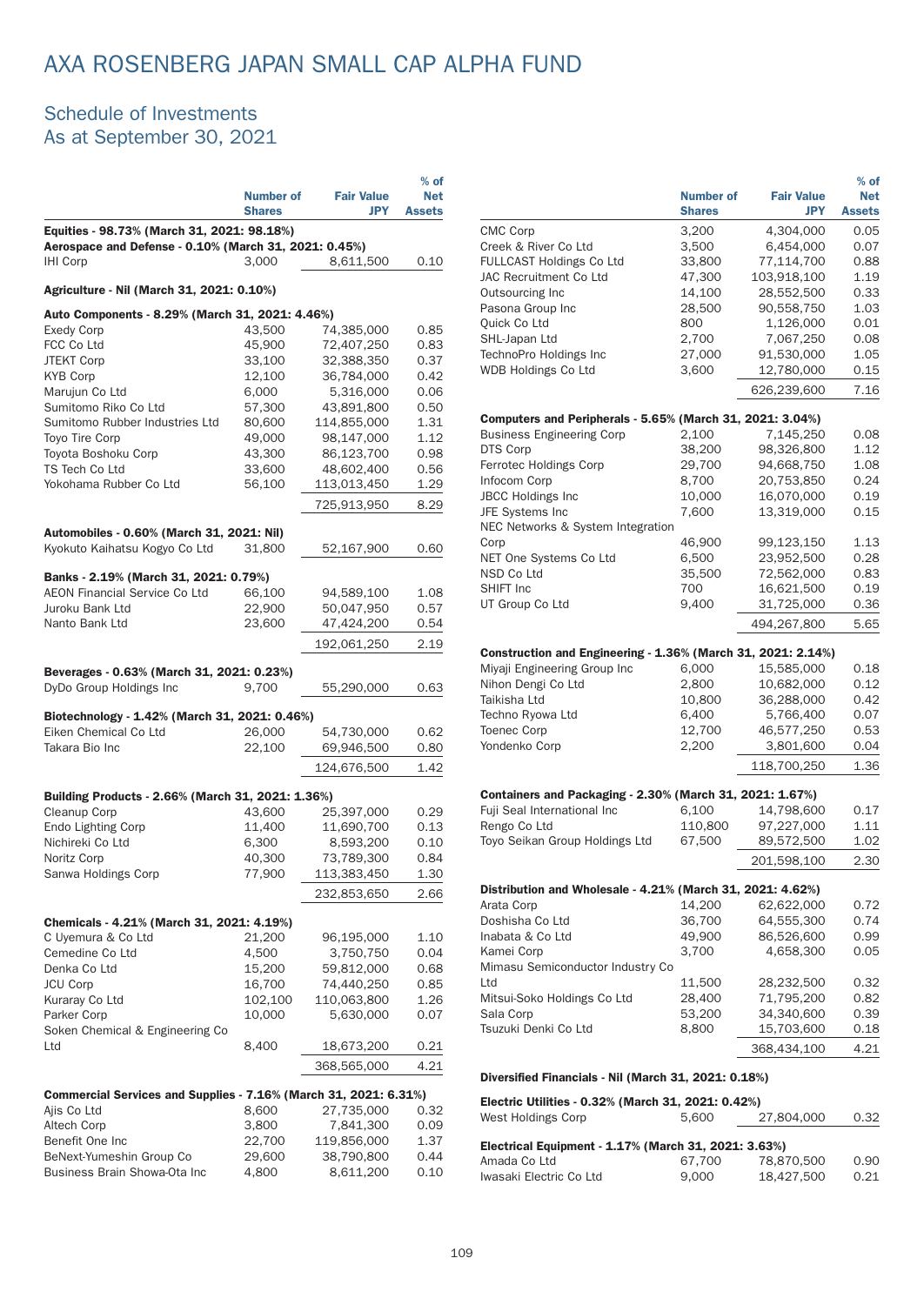### Schedule of Investments (continued) As at September 30, 2021

|                                                                                                  | Number of<br><b>Shares</b> | <b>Fair Value</b><br><b>JPY</b> | $%$ of<br><b>Net</b><br><b>Assets</b> |
|--------------------------------------------------------------------------------------------------|----------------------------|---------------------------------|---------------------------------------|
| Equities - 98.73% (March 31, 2021: 98.18%) (continued)                                           |                            |                                 |                                       |
| Electrical Equipment - 1.17% (March 31, 2021: 3.63%) (continued)<br>Nagoya Electric Works Co Ltd | 3,000                      | 5,520,000                       |                                       |
|                                                                                                  |                            |                                 | 0.06                                  |
|                                                                                                  |                            | 102,818,000                     | 1.17                                  |
| Electronic Equipment and Instruments - 4.00% (March 31,<br>2021: 5.53%)                          |                            |                                 |                                       |
| A&D Co Ltd                                                                                       | 26,900                     | 28.366.050                      | 0.32                                  |
| Anritsu Corp                                                                                     | 14,300                     | 28,592,850                      | 0.33                                  |
| Chiyoda Integre Co Ltd                                                                           | 3,000                      | 6,130,500                       | 0.07                                  |
| Furuno Electric Co Ltd                                                                           | 15,200                     | 19,304,000                      | 0.22                                  |
| Kaga Electronics Co Ltd                                                                          | 8,800                      | 26,664,000                      | 0.30                                  |
| Nitto Kogyo Corp                                                                                 | 19,700                     | 34,553,800                      | 0.40                                  |
| Riken Keiki Co Ltd                                                                               | 5,600                      | 17,178,000                      | 0.20                                  |
| Taiyo Yuden Co Ltd                                                                               | 4,700                      | 31,043,500                      | 0.35                                  |
| Takaoka Toko Co Ltd                                                                              | 7,900                      | 11,577,450                      | 0.13                                  |
| Tokyo Seimitsu Co Ltd                                                                            | 20,600                     | 95,017,500                      | 1.09                                  |
| Wacom Co Ltd                                                                                     | 72,900                     | 52,050,600                      | 0.59                                  |
|                                                                                                  |                            | 350,478,250                     | 4.00                                  |
| Entertainment - Nil (March 31, 2021: 0.19%)                                                      |                            |                                 |                                       |
| Food Products - 4.10% (March 31, 2021: 3.81%)                                                    |                            |                                 |                                       |
| Ebara Foods Industry Inc                                                                         | 16,600                     | 42,105,900                      | 0.48                                  |
| Eco's Co Ltd                                                                                     | 6,900                      | 13,579,200                      | 0.15                                  |
| Heiwado Co Ltd                                                                                   | 39,200                     | 85,514,800                      | 0.98                                  |
| Inageya Co Ltd                                                                                   | 5,500                      | 7,554,250                       | 0.09                                  |
| Life Corp                                                                                        | 6,800                      | 30,532,000                      | 0.35                                  |
| Mammy Mart Corp                                                                                  | 2,400                      | 5,598,000                       | 0.06                                  |
| Morinaga Milk Industry Co Ltd                                                                    | 14,700                     | 102,973,500                     | 1.18                                  |
| Nippon Suisan Kaisha Ltd                                                                         | 35,500                     | 23,146,000                      | 0.26                                  |
| Nitto Fuji Flour Milling Co Ltd<br>S&B Foods Inc                                                 | 9,000<br>3,900             | 29,790,000<br>17,969,250        | 0.34<br>0.21                          |
|                                                                                                  |                            |                                 | 4.10                                  |
|                                                                                                  |                            | 358,762,900                     |                                       |
| Health Care Equipment and Supplies - 1.17% (March 31, 2021: 1.22%)<br>A/S One Corp               | 500                        | 8.180.000                       | 0.09                                  |
| Fukuda Denshi Co Ltd                                                                             | 8,600                      | 83,764,000                      | 0.96                                  |
| Medikit Co Ltd                                                                                   | 2,500                      | 7,483,750                       | 0.09                                  |
| Techno Medica Co Ltd                                                                             | 1,500                      | 2,575,500                       | 0.03                                  |
|                                                                                                  |                            | 102,003,250                     | 1.17                                  |
|                                                                                                  |                            |                                 |                                       |
| Health Care Providers and Services - 0.30% (March 31, 2021: Nil)<br><b>BML</b> Inc               | 3,900                      | 16,545,750                      | 0.19                                  |
| H.U. Group Holdings Inc                                                                          | 3,300                      | 10,023,750                      | 0.11                                  |
|                                                                                                  |                            | 26,569,500                      | 0.30                                  |
|                                                                                                  |                            |                                 |                                       |
| Home Builders - 2.13% (March 31, 2021: 1.04%)                                                    |                            |                                 |                                       |
| Haseko Corp                                                                                      | 79,300                     | 119,108,600                     | 1.36                                  |
| Open House Co Ltd                                                                                | 10,200                     | 67,626,000                      | 0.77                                  |
|                                                                                                  |                            | 186,734,600                     | 2.13                                  |
| Hotels, Restaurants and Leisure - 0.85% (March 31, 2021: 0.99%)<br>Globeride Inc                 | 18,800                     | 74,213,000                      | 0.85                                  |
| Household Durables - 1.27% (March 31, 2021: 0.79%)                                               |                            |                                 |                                       |
| Eizo Corp                                                                                        | 16,800                     | 71,946,000                      | 0.82                                  |
| Janome Sewing Machine Co Ltd                                                                     | 23,100                     | 17,013,150                      | 0.20                                  |
| Mitsubishi Pencil Co Ltd                                                                         | 15,200                     | 21,888,000                      | 0.25                                  |
|                                                                                                  |                            | 110,847,150                     | 1.27                                  |

|                                                                                       |                  |                   | $%$ of        |
|---------------------------------------------------------------------------------------|------------------|-------------------|---------------|
|                                                                                       | <b>Number of</b> | <b>Fair Value</b> | <b>Net</b>    |
|                                                                                       | <b>Shares</b>    | <b>JPY</b>        | <b>Assets</b> |
| Internet Software and Services - 3.01% (March 31, 2021: 2.43%)                        |                  |                   |               |
| Digital Holdings Inc                                                                  | 27,300           | 50,805,300        | 0.58          |
| en Japan Inc                                                                          | 23,900           | 97,332,750        | 1.11          |
| Imagineer Co Ltd                                                                      | 11,900           | 12,120,150        | 0.14          |
| Proto Corp                                                                            | 5,500            | 8,459,000         | 0.10          |
| SMS Co Ltd                                                                            | 2,700            | 11,022,750        | 0.13          |
| ValueCommerce Co Ltd                                                                  | 17,500           | 83,475,000        | 0.95          |
|                                                                                       |                  | 263.214.950       | 3.01          |
|                                                                                       |                  |                   |               |
| Machinery - 5.28% (March 31, 2021: 7.56%)                                             |                  |                   |               |
| Daihen Corp                                                                           | 2,400            | 11,850,000        | 0.13          |
| Daiwa Industries Ltd                                                                  | 16,400           | 20,508,200        | 0.23          |
| Ebara Corp                                                                            | 3,400            | 18,887,000        | 0.22          |
| Fuji Corp                                                                             | 36,900           | 105,773,850       | 1.21          |
| Maezawa Industries Inc                                                                | 20,900           | 16,479,650        | 0.19          |
| Nissei ASB Machine Co Ltd                                                             | 5,600            | 21,560,000        | 0.25          |
| Obara Group Inc                                                                       | 12,800           | 50,016,000        | 0.57          |
| Organo Corp                                                                           | 2,900            | 19,952,000        | 0.23          |
| Sumitomo Heavy Industries Ltd                                                         | 39,100           | 115,071,300       | 1.31          |
| Takeuchi Manufacturing Co Ltd                                                         | 9,800            | 25,602,500        | 0.29          |
| Tsugami Corp                                                                          | 33,300           | 56,826,450        | 0.65          |
|                                                                                       |                  | 462,526,950       | 5.28          |
|                                                                                       |                  |                   |               |
| Metals and Mining - 1.37% (March 31, 2021: 1.41%)                                     |                  |                   |               |
| <b>KFC Ltd</b>                                                                        | 8,800            | 17,252,400        | 0.20          |
| Nippon Light Metal Holdings Co Ltd 44,800                                             |                  | 87,606,400        | 1.00          |
| Onoken Co Ltd                                                                         | 8,900            | 14,863,000        | 0.17          |
|                                                                                       |                  |                   | 1.37          |
|                                                                                       |                  | 119,721,800       |               |
| Miscellaneous Manufacturers - Nil (March 31, 2021: 1.22%)                             |                  |                   |               |
|                                                                                       |                  |                   |               |
| Office Electronics - 1.28% (March 31, 2021: Nil)                                      |                  |                   |               |
| Canon Marketing Japan Inc                                                             | 21,800           | 56,778,100        | 0.65          |
| Konica Minolta Inc                                                                    | 91,700           | 55,432,650        | 0.63          |
|                                                                                       |                  | 112,210,750       | 1.28          |
|                                                                                       |                  |                   |               |
| Oil and Gas - 0.21% (March 31, 2021: 2.16%)                                           |                  |                   |               |
| Hokkaido Gas Co Ltd                                                                   | 12,000           | 18,594,000        | 0.21          |
|                                                                                       |                  |                   |               |
| Paper and Forest Products - 1.30% (March 31, 2021: 1.32%)<br>Sumitomo Forestry Co Ltd | 53,000           | 113,632,000       | 1.30          |
|                                                                                       |                  |                   |               |
| Personal Products - 1.71% (March 31, 2021: 0.70%)                                     |                  |                   |               |
| Artnature Inc                                                                         | 8,200            | 5,998,300         | 0.07          |
| Earth Corp                                                                            | 13,600           | 92,684,000        | 1.06          |
| Pigeon Corp                                                                           | 16,000           | 41,624,000        | 0.47          |
| Soiken Holdings Inc                                                                   | 26,800           | 9,353,200         | 0.11          |
|                                                                                       |                  |                   |               |
|                                                                                       |                  | 149,659,500       | 1.71          |
| Pharmaceuticals - 2.41% (March 31, 2021: 4.04%)                                       |                  |                   |               |
| Rohto Pharmaceutical Co Ltd                                                           | 2,800            | 9,611,000         | 0.11          |
|                                                                                       |                  |                   |               |
| Sawai Group Holdings Co Ltd                                                           | 20,700           | 107,329,500       | 1.22          |
| Towa Pharmaceutical Co Ltd                                                            | 29,700           | 94,297,500        | 1.08          |
|                                                                                       |                  | 211,238,000       | 2.41          |
|                                                                                       |                  |                   |               |
| Real Estate - 5.35% (March 31, 2021: 6.04%)                                           |                  |                   |               |
| Daiwa Office Investment Corp (REIT) 27                                                |                  | 20,358,000        | 0.23          |
| Japan Metropolitan Fund Invest                                                        |                  |                   |               |
| (REIT)                                                                                | 576              | 61,776,000        | 0.70          |
| Japan Prime Realty Investment                                                         |                  |                   |               |
| (REIT)                                                                                | 164              | 66,543,000        | 0.76          |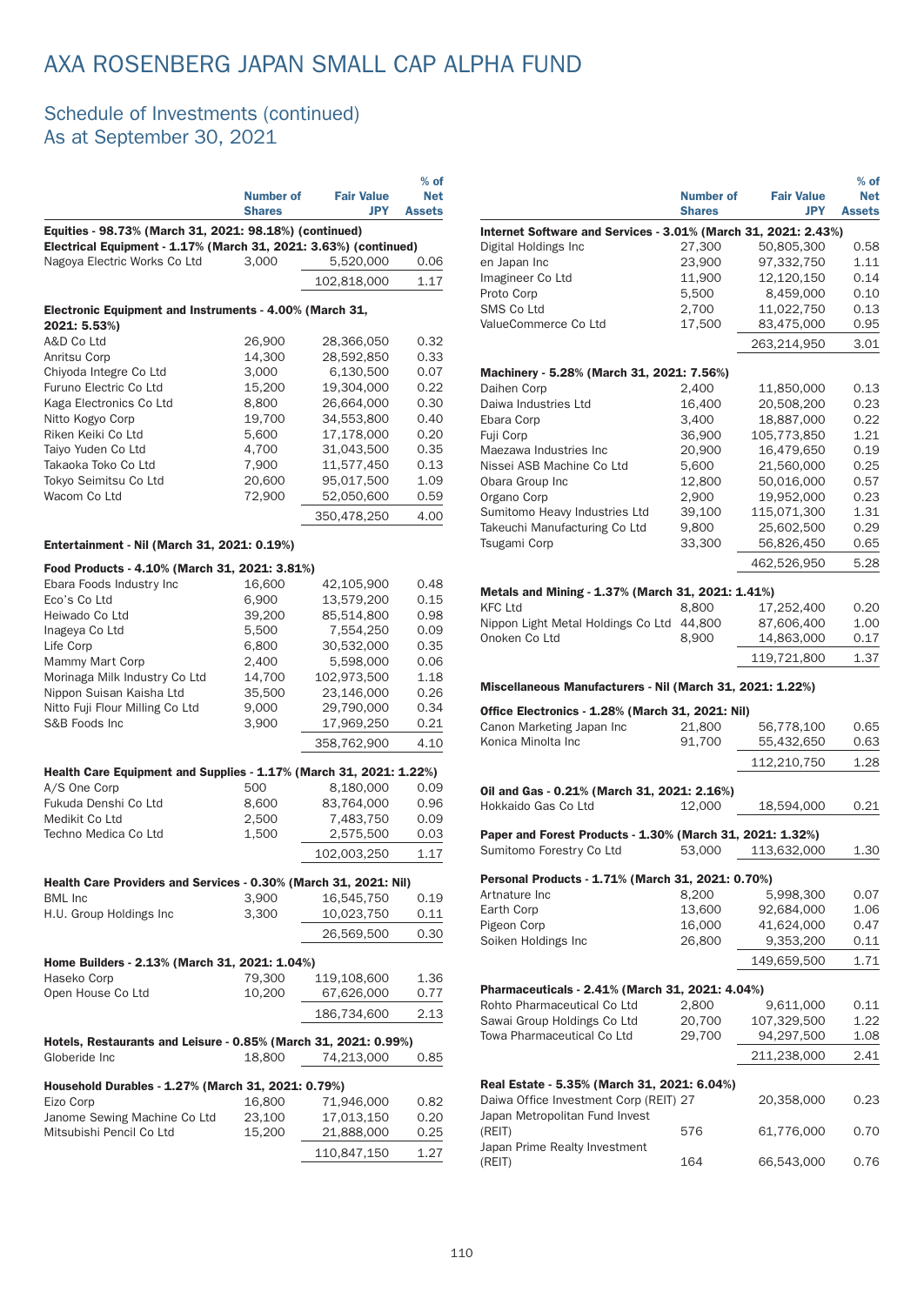#### Schedule of Investments (continued) As at September 30, 2021

|                                                                                                                   | <b>Number of</b><br><b>Shares</b> | <b>Fair Value</b><br><b>JPY</b> | $%$ of<br><b>Net</b><br><b>Assets</b> |
|-------------------------------------------------------------------------------------------------------------------|-----------------------------------|---------------------------------|---------------------------------------|
| Equities - 98.73% (March 31, 2021: 98.18%) (continued)<br>Real Estate - 5.35% (March 31, 2021: 6.04%) (continued) |                                   |                                 |                                       |
| Kenedix Office Investment Corp                                                                                    |                                   |                                 |                                       |
| (REIT)                                                                                                            | 60                                | 46,050,000                      | 0.53                                  |
| Kenedix Retail Corp (REIT)                                                                                        | 323                               | 93,460,050                      | 1.07                                  |
| Mori Hills Investment Corp (REIT)                                                                                 | 114                               | 17,236,800                      | 0.20                                  |
| <b>Starts Corp Inc</b>                                                                                            | 23,800                            | 63,343,700                      | 0.72                                  |
| Tokyo Tatemono Co Ltd                                                                                             | 56,100                            | 99,633,600                      | 1.14                                  |
|                                                                                                                   |                                   | 468,401,150                     | 5.35                                  |
| Retail - 10.39% (March 31, 2021: 15.16%)                                                                          |                                   |                                 |                                       |
| Adastria Co Ltd                                                                                                   | 27,000                            | 55,485,000                      | 0.63                                  |
| Aeon Kyushu Co Ltd                                                                                                | 1,600                             | 3,200,800                       | 0.04                                  |
| Arcland Sakamoto Co Ltd                                                                                           | 15.800                            | 27.586.800                      | 0.32                                  |
| Asahi Co Ltd                                                                                                      | 31,300                            | 41,816,800                      | 0.48                                  |
| Belluna Co Ltd                                                                                                    | 88,100                            | 75,193,350                      | 0.86                                  |
| Felissimo Corp                                                                                                    | 8,300                             | 14,554,050                      | 0.17                                  |
| Fuji Co Ltd                                                                                                       | 13,200                            | 28.861.800                      | 0.33                                  |
| Goldwin Inc                                                                                                       | 6,000                             | 43,770,000                      | 0.50                                  |
| <b>H2O Retailing Corp</b>                                                                                         | 51,500                            | 49,980,750                      | 0.57                                  |
| Izumi Co Ltd                                                                                                      | 9,900                             | 36,927,000                      | 0.42                                  |
| Joshin Denki Co Ltd                                                                                               | 24,300                            | 61,369,650                      | 0.70                                  |
| <b>KFC Holdings Japan Ltd</b>                                                                                     | 8,100                             | 23,899,050                      | 0.27                                  |
| Komatsu Wall Industry Co Ltd                                                                                      | 3.000                             | 5,835,000                       | 0.07                                  |
| Makiya Co Ltd                                                                                                     | 6,300                             | 5,421,150                       | 0.06                                  |
| Matsumotokiyoshi Holdings Co Ltd                                                                                  | 24,800                            | 125,116,000                     | 1.43                                  |
| MrMax Holdings Ltd                                                                                                | 22,900                            | 15,617,800                      | 0.18                                  |
| Nojima Corp                                                                                                       | 31,600                            | 90,992,200                      | 1.04                                  |
| Plenus Co Ltd                                                                                                     | 23,500                            | 51,194,750                      | 0.58                                  |
| Scroll Corp                                                                                                       | 22,900                            | 19,888,650                      | 0.23                                  |
| Yamada Holdings Co Ltd                                                                                            | 185,100                           | 87,089,550                      | 0.99                                  |
| Yellow Hat Ltd                                                                                                    | 23,100                            | 45,091,200                      | 0.52                                  |
|                                                                                                                   |                                   | 908,891,350                     | 10.39                                 |

|                                                         | <b>Number of</b><br><b>Shares</b> | <b>Fair Value</b><br><b>JPY</b> | <b>Net</b><br><b>Assets</b> |
|---------------------------------------------------------|-----------------------------------|---------------------------------|-----------------------------|
| Software - 2.94% (March 31, 2021: 2.49%)                |                                   |                                 |                             |
| Akatsuki Inc                                            | 5,800                             | 18,647,000                      | 0.21                        |
| <b>CAC Holdings Corp</b>                                | 19,100                            | 31,591,400                      | 0.36                        |
| Capcom Co Ltd                                           | 7,400                             | 22,995,500                      | 0.26                        |
| GungHo Online Entertainment Inc                         | 44,410                            | 91,040,500                      | 1.04                        |
| Medical System Network Co Ltd                           | 29,400                            | 20,741,700                      | 0.24                        |
| Pro-Ship Inc                                            | 4.600                             | 7.778.600                       | 0.09                        |
| Transcosmos Inc                                         | 17,700                            | 64,914,750                      | 0.74                        |
|                                                         |                                   | 257,709,450                     | 2.94                        |
| Telecommunications - 0.18% (March 31, 2021: 0.47%)      |                                   |                                 |                             |
| <b>CONEXIO Corp</b>                                     | 9,800                             | 15,302,700                      | 0.18                        |
| Textiles and Apparel - 2.01% (March 31, 2021: 0.62%)    |                                   |                                 |                             |
| Asics Corp                                              | 28,800                            | 73,713,600                      | 0.84                        |
| <b>Teijin Ltd</b>                                       | 64,200                            | 102,399,000                     | 1.17                        |
|                                                         |                                   | 176,112,600                     | 2.01                        |
| Toys, Games and Hobbies - 1.07% (March 31, 2021: 0.92%) |                                   |                                 |                             |
| Tomy Co Ltd                                             | 81,800                            | 93,415,600                      | 1.07                        |
| Transportation - 3.34% (March 31, 2021: 2.18%)          |                                   |                                 |                             |
| Kawasaki Kisen Kaisha Ltd                               | 7,200                             | 43,632,000                      | 0.50                        |
| Maruzen Showa Unyu Co Ltd                               | 10,500                            | 37,695,000                      | 0.43                        |
| Mitsui OSK Lines Ltd                                    | 14,200                            | 107,210,000                     | 1.23                        |
| Senko Group Holdings Co Ltd                             | 96,100                            | 98,694,700                      | 1.13                        |
| Shin-Keisei Electric Railway Co Ltd                     | 2,200                             | 4,668,400                       | 0.05                        |
|                                                         |                                   | 291,900,100                     | 3.34                        |
| <b>Total value of Investments</b>                       |                                   |                                 |                             |
| excluding Financial                                     |                                   |                                 |                             |
| <b>Derivative Instruments</b>                           |                                   | 8,641,158,400                   | 98.73                       |
|                                                         |                                   |                                 |                             |

% of

#### Semiconductor Equipment and Products - 0.79% (March 31, 2021: 1.84%) Shinko Electric Industries Co Ltd 8,500 31,811,250 0.36

|            | 0.43                |
|------------|---------------------|
| 69.017.250 | 0.79                |
|            | 37.206.000<br>5.400 |

#### Financial Derivative Instruments - (0.02)% (March 31, 2021: 0.03%)

Open Forward Foreign Currency Exchange Contracts\* - (0.02)% (March 31, 2021: 0.03%)

|                      |                                                                         |                   | <b>Unrealised</b> | $%$ of        |
|----------------------|-------------------------------------------------------------------------|-------------------|-------------------|---------------|
|                      |                                                                         | <b>Settlement</b> | Gain/(Loss)       | <b>Net</b>    |
| <b>Currency Sold</b> | <b>Currency Bought</b>                                                  | <b>Date</b>       | JPY               | <b>Assets</b> |
| EUR 111,308          | JPY 14.407.078                                                          | 20 October 2021   | 11,151            | 0.00          |
| EUR 4,817            | JPY 627.182                                                             | 20 October 2021   | 4.099             | 0.00          |
| JPY 324,017,459      | EUR 2.488.711                                                           | 20 October 2021   | (2, 141, 494)     | (0.02)        |
| JPY 16.506.238       | EUR 126.358                                                             | 20 October 2021   | (163, 833)        | (0.00)        |
| JPY 15.441.927       | EUR 119.494                                                             | 20 October 2021   | 12.788            | 0.00          |
|                      | Unrealised gain on open forward foreign currency exchange contracts     |                   | 28.038            | 0.00          |
|                      | Unrealised loss on open forward foreign currency exchange contracts     |                   | (2,305,327)       | (0.02)        |
|                      | Net unrealised loss on open forward foreign currency exchange contracts |                   | (2.277.289)       | (0.02)        |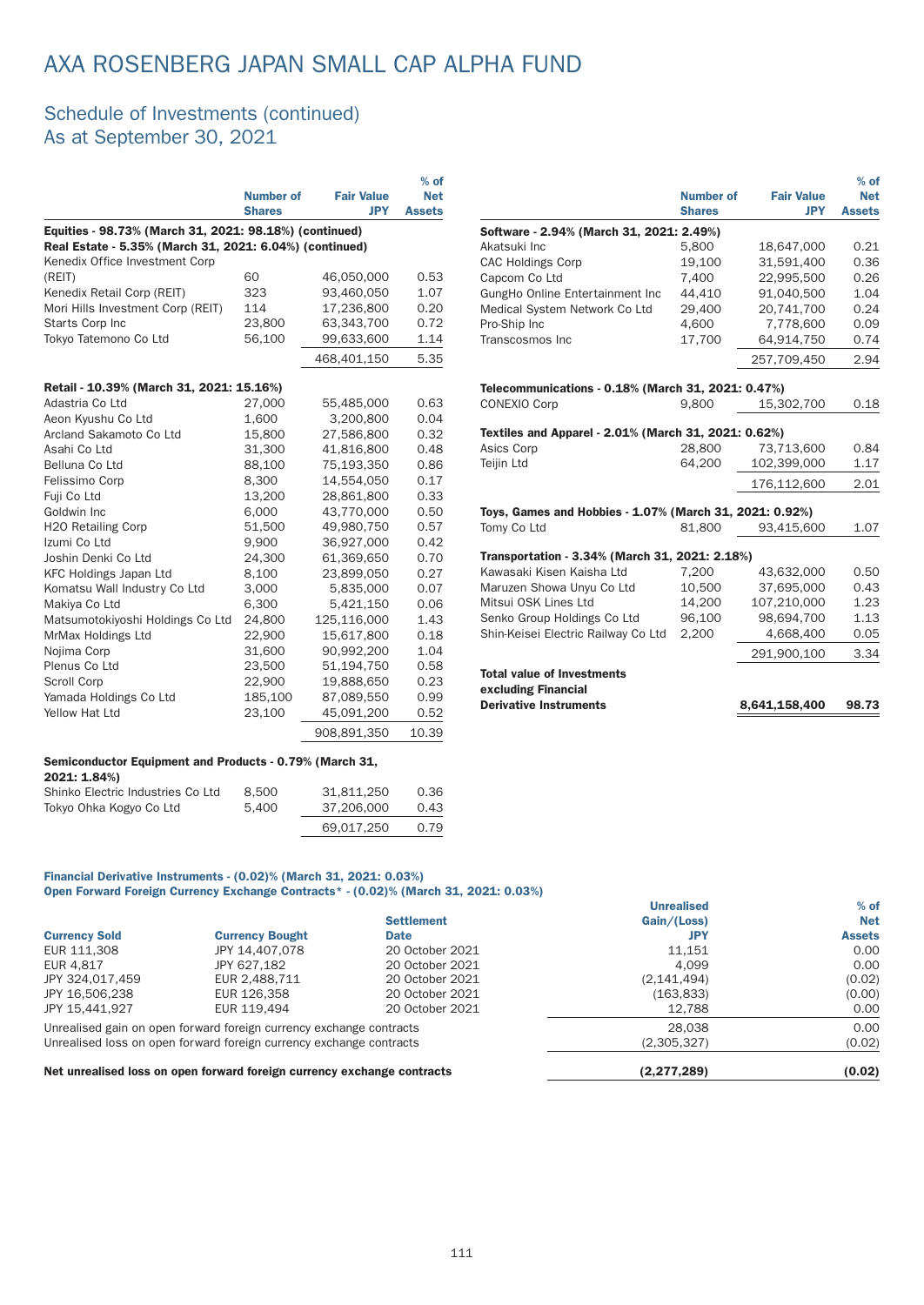### Schedule of Investments (continued) As at September 30, 2021

|                                                     |                   | $%$ of        |
|-----------------------------------------------------|-------------------|---------------|
|                                                     | <b>Fair Value</b> | <b>Net</b>    |
|                                                     | JPY               | <b>Assets</b> |
| Total financial assets at fair value                |                   |               |
| through profit or loss                              | 8,638,881,111     | 98.71         |
| Cash at bank                                        | 72,282,787        | 0.83          |
| <b>Other Net Assets</b>                             | 40,884,716        | 0.46          |
| Net Assets attributable to<br>holders of redeemable |                   |               |
| participating units                                 | 8,752,048,614     | 100.00        |
|                                                     |                   |               |

 $*$ The counterparty for the open forward foreign contracts is State Street Bank and Trust Company.

#### Abbreviations used:

REIT– Real Estate Investment Trust

|                                                                  | $%$ of        |
|------------------------------------------------------------------|---------------|
|                                                                  | <b>Total</b>  |
| <b>Analysis of Total Assets</b>                                  | <b>Assets</b> |
| Transferable securities admitted to an official exchange listing | 98.36         |
| <b>Current Assets</b>                                            | 1.64          |
| <b>Total Assets</b>                                              | 100.00        |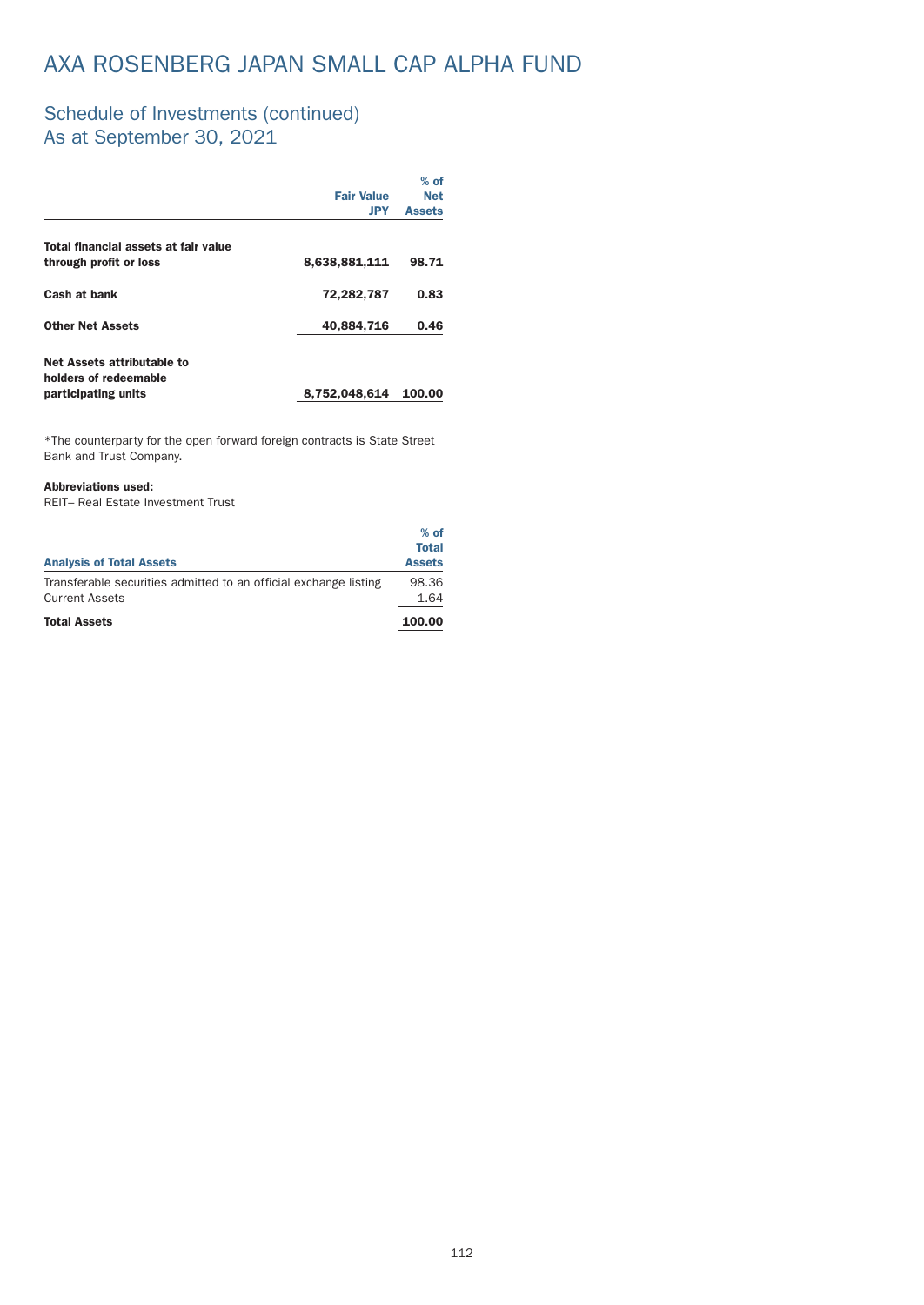# AXA ROSENBERG PACIFIC EX-JAPAN EQUITY ALPHA FUND

### Schedule of Investments As at September 30, 2021

|                                                                    | <b>Number of</b><br><b>Shares</b> | <b>Fair Value</b><br><b>USD</b> | $%$ of<br><b>Net</b><br><b>Assets</b> |               |  |
|--------------------------------------------------------------------|-----------------------------------|---------------------------------|---------------------------------------|---------------|--|
| Equities - 98.84% (March 31, 2021: 99.27%)                         |                                   |                                 |                                       |               |  |
| Australia - 60.09% (March 31, 2021: 55.74%)<br>Aeris Resources Ltd | 496,318                           | 58,259                          | 0.04                                  | Wo<br>Wo      |  |
| ALS Ltd                                                            | 108,596                           | 994,674                         | 0.70                                  | Wo            |  |
| Ansell Ltd                                                         | 30,530                            | 753,012                         | 0.53                                  |               |  |
| <b>ARB Corp Ltd</b>                                                | 21,318                            | 753,784                         | 0.53                                  |               |  |
| <b>ASX Ltd</b>                                                     | 37,747                            | 2,209,000                       | 1.55                                  |               |  |
| Atlas Arteria Ltd                                                  | 201,336                           | 944,601                         | 0.66                                  | Chi           |  |
| Australia & New Zealand Banking                                    |                                   |                                 |                                       | BAI<br>Chi    |  |
| Group Ltd                                                          | 319,738                           | 6,498,139                       | 4.55                                  |               |  |
| Bank of Queensland Ltd                                             | 117,159                           | 792,558                         | 0.56                                  | Dol<br>Leg    |  |
| <b>BHP Group Ltd</b>                                               | 146,446                           | 3,972,767                       | 2.78                                  | Sin           |  |
| <b>BlueScope Steel Ltd</b>                                         | 113,611                           | 1,682,782                       | 1.18                                  | Xin           |  |
| <b>Brambles Ltd</b>                                                | 299,135                           | 2,325,023                       | 1.63                                  | Me            |  |
| <b>Brickworks Ltd</b>                                              | 39,737                            | 716,166                         | 0.50                                  |               |  |
| Charter Hall Group (REIT)                                          | 80,482                            | 996,454                         | 0.70                                  |               |  |
| Charter Hall Long Wale (REIT)                                      | 164,766                           | 587,953                         | 0.41                                  | Ho            |  |
| Commonwealth Bank of Australia                                     | 108,389                           | 8,161,061                       | 5.72                                  | AIA           |  |
| <b>CSL Ltd</b>                                                     | 24,957                            | 5,285,450                       | 3.70                                  | Bar           |  |
| Dexus (REIT)                                                       | 239,784                           | 1,868,915                       | 1.31                                  | BO            |  |
| Downer EDI Ltd                                                     | 167,837                           | 784,404                         | 0.55                                  | Ltd           |  |
| Emeco Holdings Ltd                                                 | 142,449                           | 108,300                         | 0.08                                  | Brig          |  |
| Estia Health Ltd                                                   | 68,496                            | 113,800                         | 0.08                                  | Cor           |  |
| Fortescue Metals Group Ltd                                         | 183,476                           | 1,983,370                       | 1.39                                  | Bril          |  |
| Genworth Mortgage Insurance                                        |                                   |                                 |                                       | Ltd           |  |
| Australia Ltd                                                      | 108,766                           | 175,205                         | 0.12                                  | Caı           |  |
| Goodman Group (REIT)                                               | 80,402                            | 1,257,107                       | 0.88                                  | Grc           |  |
| <b>GrainCorp Ltd</b>                                               | 59,993                            | 274,967                         | 0.19                                  | Chi           |  |
| Grange Resources Ltd                                               | 283,824                           | 110,198                         | 0.08                                  | Gro           |  |
| Growthpoint Properties Australia Ltd                               |                                   |                                 |                                       | Chi           |  |
| (REIT)                                                             | 202,348                           | 605,859                         | 0.42                                  | Cho           |  |
| HT&E Ltd                                                           | 72,465                            | 84,537                          | 0.06                                  | Inte          |  |
| Incitec Pivot Ltd                                                  | 427,239                           | 908,875                         | 0.64                                  | Eag           |  |
| Macquarie Group Ltd                                                | 40,663                            | 5,342,936                       | 3.74                                  | Fai           |  |
| Metcash Ltd                                                        | 250,892                           | 713,148                         | 0.50                                  | Gio           |  |
| <b>Mineral Resources Ltd</b>                                       | 26,885                            | 870,907                         | 0.61<br>1.30                          | Gr $\epsilon$ |  |
| Mirvac Group (REIT)                                                | 859,698                           | 1,856,799                       |                                       | Hai           |  |
| National Australia Bank Ltd<br>Oil Search Ltd                      | 343,354                           | 6,899,968<br>562,527            | 4.84<br>0.39                          | Grc           |  |
| <b>OZ Minerals Ltd</b>                                             | 177,999<br>59,982                 | 973,147                         | 0.68                                  | Ha            |  |
| Pact Group Holdings Ltd                                            | 90,175                            | 246,547                         | 0.17                                  | Hi :          |  |
| Pendal Group Ltd                                                   | 77,881                            | 465,248                         | 0.33                                  | HK            |  |
| Perenti Global Ltd                                                 | 184,626                           | 110,026                         | 0.08                                  | Hol           |  |
| Perseus Mining Ltd                                                 | 321,506                           | 326,297                         | 0.23                                  | Ltd           |  |
| <b>OBE Insurance Group Ltd</b>                                     | 279,125                           | 2,346,927                       | 1.65                                  | Joh           |  |
| Qube Holdings Ltd                                                  | 379,251                           | 906,781                         | 0.64                                  | Kaı           |  |
| Reliance Worldwide Corp Ltd                                        | 200,343                           | 750,362                         | 0.53                                  | Keı           |  |
| Resolute Mining Ltd                                                | 289,377                           | 87,271                          | 0.06                                  | Kin           |  |
| Sandfire Resources Ltd                                             | 46,167                            | 181,917                         | 0.13                                  | Ler           |  |
| <b>SEEK Ltd</b>                                                    | 42,597                            | 956,946                         | 0.67                                  | Liu           |  |
| Service Stream Ltd                                                 | 144,053                           | 91,830                          | 0.06                                  | Luł<br>Pao    |  |
| Seven Group Holdings Ltd                                           | 65,559                            | 979,570                         | 0.69                                  | Po            |  |
| Sims Ltd                                                           | 53,745                            | 517,507                         | 0.36                                  | Pul           |  |
| SmartGroup Corp Ltd                                                | 33,952                            | 232,499                         | 0.16                                  | Reg           |  |
| Sonic Healthcare Ltd                                               | 85,167                            | 2,496,498                       | 1.75                                  | Hol           |  |
| Stockland (REIT)                                                   | 539,354                           | 1,747,367                       | 1.22                                  | Sh            |  |
| <b>Sub Sandfire Resources</b>                                      | 46,167                            | 1,334                           | 0.00                                  | Sm            |  |
| Suncorp Group Ltd                                                  | 107,263                           | 973,554                         | 0.68                                  | Hol           |  |
| Super Retail Group Ltd                                             | 59,199                            | 520,846                         | 0.37                                  | Ste           |  |
| Viva Energy Group Ltd                                              | 420,470                           | 724,388                         | 0.51                                  | Sur           |  |
| Wesfarmers Ltd                                                     | 34,259                            | 1,380,140                       | 0.97                                  | Sur           |  |
| <b>Westpac Banking Corp</b>                                        | 162,985                           | 3,059,861                       | 2.14                                  | $S_{1M}$      |  |

|                                                           | <b>Number of</b><br><b>Shares</b> | <b>Fair Value</b><br><b>USD</b> | $%$ of<br><b>Net</b><br><b>Assets</b> |
|-----------------------------------------------------------|-----------------------------------|---------------------------------|---------------------------------------|
| WiseTech Global Ltd                                       | 27,683                            | 1,070,930                       | 0.75                                  |
| Woodside Petroleum Ltd                                    | 118,322                           | 2,039,312                       | 1.43                                  |
| Woolworths Group Ltd                                      | 20,528                            | 583,127                         | 0.41                                  |
| <b>Worley Ltd</b>                                         | 98,857                            | 706,953                         | 0.50                                  |
|                                                           |                                   | 85,730,690                      | 60.09                                 |
| China - 2.20% (March 31, 2021: 4.93%)                     |                                   |                                 |                                       |
| <b>BAIC Motor Corp Ltd</b>                                | 2,032,000                         | 703,466                         | 0.49                                  |
| China CITIC Bank Corp Ltd                                 | 1,562,000                         | 704,286                         | 0.49                                  |
| Dongfeng Motor Group Co Ltd                               | 570,000                           | 508,154                         | 0.36                                  |
| Legend Holdings Corp                                      | 445,500                           | 863,571                         | 0.61                                  |
| Sinopharm Group Co Ltd                                    | 46,400                            | 121,146                         | 0.09                                  |
| Xinhua Winshare Publishing and<br>Media Co Ltd            |                                   |                                 |                                       |
|                                                           | 309,000                           | 233,001                         | 0.16                                  |
|                                                           |                                   | 3,133,624                       | 2.20                                  |
| Hong Kong - 25.53% (March 31, 2021: 27.37%)               |                                   |                                 |                                       |
| AIA Group Ltd<br>Bank of East Asia Ltd                    | 912,800                           | 10,544,281<br>901,980           | 7.39<br>0.63                          |
| <b>BOCOM International Holdings Co</b>                    | 558,600                           |                                 |                                       |
| Ltd                                                       | 500,000                           | 114,970                         | 0.08                                  |
| Bright Smart Securities &                                 |                                   |                                 |                                       |
| Commodities Group Ltd                                     | 442,000                           | 82,045                          | 0.06                                  |
| <b>Brilliance China Automotive Holdings</b>               |                                   |                                 |                                       |
| Ltd                                                       | 938,000                           | 439,801                         | 0.31                                  |
| <b>Canvest Environmental Protection</b>                   |                                   |                                 |                                       |
| Group Co Ltd<br>China Resources Pharmaceutical            | 467,000                           | 257,656                         | 0.18                                  |
| Group Ltd                                                 | 1,197,500                         | 588,394                         | 0.41                                  |
| Chinese Estates Holdings Ltd                              | 292,500                           | 110,280                         | 0.08                                  |
| Chow Sang Sang Holdings                                   |                                   |                                 |                                       |
| <b>International Ltd</b>                                  | 78,000                            | 116,730                         | 0.08                                  |
| Eagle Nice International Holdings Ltd54,000               |                                   | 33,192                          | 0.02                                  |
| Fairwood Holdings Ltd                                     | 33,500                            | 71,909                          | 0.05                                  |
| Giordano International Ltd                                | 246,000                           | 47,717                          | 0.03                                  |
| Great Eagle Holdings Ltd                                  | 50,000                            | 136,487                         | 0.10                                  |
| <b>Haitong International Securities</b>                   |                                   |                                 |                                       |
| Group Ltd                                                 | 1,755,000                         | 462,160                         | 0.32                                  |
| Hang Lung Group Ltd                                       | 335,000                           | 781,917                         | 0.55                                  |
| Hi Sun Technology China Ltd                               | 48,000                            | 7,831                           | 0.01                                  |
| <b>HKR International Ltd</b>                              | 158,400                           | 62,162                          | 0.04                                  |
| Hong Kong Exchanges & Clearing                            |                                   |                                 |                                       |
| Ltd                                                       | 124,100                           | 7,645,605                       | 5.36                                  |
| Johnson Electric Holdings Ltd                             | 237,000                           | 506,597                         | 0.36                                  |
| Karrie International Holdings Ltd<br>Kerry Properties Ltd | 354,000<br>288,000                | 66,392<br>761,190               | 0.05<br>0.53                          |
| Kingboard Holdings Ltd                                    | 16,000                            | 72,399                          | 0.05                                  |
| Lenovo Group Ltd                                          | 1,384,000                         | 1,488,956                       | 1.04                                  |
| Liu Chong Hing Investment Ltd                             | 10,000                            | 10,045                          | 0.01                                  |
| Luk Fook Holdings International Ltd                       | 154,000                           | 395,453                         | 0.28                                  |
| Pacific Basin Shipping Ltd                                | 324,000                           | 150,458                         | 0.11                                  |
| Power Assets Holdings Ltd                                 | 31,000                            | 182,185                         | 0.13                                  |
| Public Financial Holdings Ltd                             | 158,000                           | 49,422                          | 0.03                                  |
| Regina Miracle International                              |                                   |                                 |                                       |
| Holdings Ltd                                              | 64,000                            | 22,896                          | 0.02                                  |
| Shenzhen Investment Ltd                                   | 134,000                           | 33,652                          | 0.02                                  |
| SmarTone Telecommunications                               |                                   |                                 |                                       |
| Holdings Ltd                                              | 290,000                           | 164,099                         | 0.12                                  |
| Stella International Holdings Ltd                         | 63,000                            | 80,605                          | 0.06                                  |
| Sun Hung Kai & Co Ltd                                     | 520,000                           | 268,528                         | 0.19                                  |
| Sun Hung Kai Properties Ltd                               | 242,500                           | 3,036,448                       | 2.13                                  |
| Swire Pacific Ltd                                         | 234,500                           | 1,395,466                       | 0.98                                  |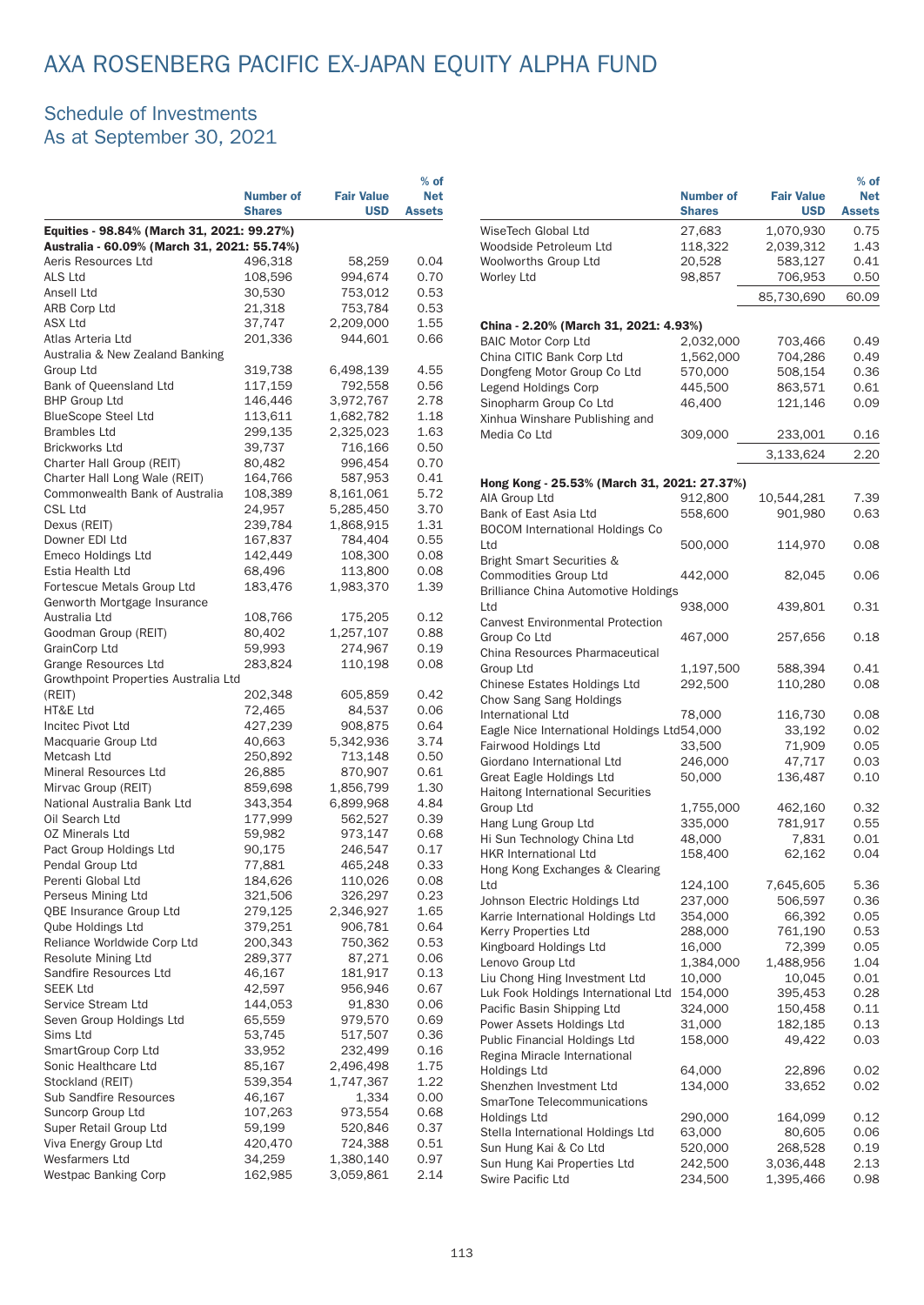# AXA ROSENBERG PACIFIC EX-JAPAN EQUITY ALPHA FUND

### Schedule of Investments (continued) As at September 30, 2021

|                                                                                       |                    |                   | $%$ of        |
|---------------------------------------------------------------------------------------|--------------------|-------------------|---------------|
|                                                                                       | <b>Number of</b>   | <b>Fair Value</b> | <b>Net</b>    |
|                                                                                       | <b>Shares</b>      | <b>USD</b>        | <b>Assets</b> |
| Equities - 98.84% (March 31, 2021: 99.27%) (continued)                                |                    |                   |               |
| Hong Kong - 25.53% (March 31, 2021: 27.37%) (continued)                               |                    |                   |               |
| Swire Properties Ltd                                                                  | 681,200            | 1,711,608         | 1.20          |
| Techtronic Industries Co Ltd                                                          | 109,000            | 2,170,997         | 1.52          |
| Texhong Textile Group Ltd                                                             | 240,000            | 346,836           | 0.24          |
| Texwinca Holdings Ltd<br>United Laboratories International                            | 338,000            | 69,036            | 0.05          |
|                                                                                       |                    | 320,419           | 0.22          |
| Holdings Ltd<br><b>VSTECS Holdings Ltd</b>                                            | 482,000<br>256,000 | 230,361           | 0.16          |
| VTech Holdings Ltd                                                                    | 41,100             | 300,542           | 0.21          |
| Xinyi Glass Holdings Ltd                                                              | 30,000             | 89,696            | 0.06          |
| Yip's Chemical Holdings Ltd                                                           | 144,000            | 88,883            | 0.06          |
|                                                                                       |                    |                   |               |
|                                                                                       |                    | 36,418,286        | 25.53         |
| Macau - 0.02% (March 31, 2021: 0.28%)                                                 |                    |                   |               |
| MGM China Holdings Ltd                                                                | 46,800             | 29,127            | 0.02          |
| New Zealand - 2.83% (March 31, 2021: 3.48%)                                           |                    |                   |               |
| Argosy Property Ltd                                                                   | 146,971            | 162,474           | 0.11          |
| <b>Fletcher Building Ltd</b>                                                          | 172,470            | 854,860           | 0.60          |
| Hallenstein Glasson Holdings Ltd                                                      | 15,317             | 73,331            | 0.05          |
| Heartland Group Holdings Ltd                                                          | 151,740            | 243,376           | 0.17          |
| Meridian Energy Ltd                                                                   | 424,551            | 1,443,882         | 1.01          |
| Property for Industry Ltd                                                             | 125,878            | 255,301           | 0.18          |
| Spark New Zealand Ltd                                                                 | 229,354            | 755,500           | 0.53          |
| Warehouse Group Ltd                                                                   | 90,514             | 256,633           | 0.18          |
|                                                                                       |                    | 4,045,357         | 2.83          |
|                                                                                       |                    |                   |               |
| Singapore - 8.14% (March 31, 2021: 7.47%)                                             |                    |                   |               |
| Centurion Corp Ltd                                                                    | 69,500             | 17,022            | 0.01          |
| Dasin Retail Trust                                                                    | 205,000            | 57,003            | 0.04          |
| DBS Group Holdings Ltd                                                                | 221,100            | 4,939,572         | 3.46          |
| EC World (REIT)                                                                       | 64,900             | 38,125            | 0.03          |
| Frencken Group Ltd<br>Great Eastern Holdings Ltd                                      | 52,000             | 89,054            | 0.06          |
| Hong Leong Asia Ltd                                                                   | 3,400              | 53,595            | 0.04<br>0.06  |
| Hour Glass Ltd                                                                        | 152,300<br>65,000  | 90,588<br>74,930  | 0.05          |
| Olam International Ltd                                                                | 263,300            | 340,374           | 0.24          |
| Oversea-Chinese Banking Corp Ltd                                                      | 220,200            | 1,864,466         | 1.31          |
| Sabana Shari'ah Compliant                                                             |                    |                   |               |
| Industrial (REIT)                                                                     | 258,300            | 82,288            | 0.06          |
| Straits Trading Co Ltd                                                                | 86,700             | 197,017           | 0.14          |
| United Overseas Bank Ltd                                                              | 186,900            | 3,556,689         | 2.49          |
| Wing Tai Holdings Ltd                                                                 | 160,300            | 214,898           | 0.15          |
|                                                                                       |                    | 11,615,621        | 8.14          |
|                                                                                       |                    |                   |               |
| Taiwan - 0.03% (March 31, 2021: Nil)<br>Medtecs International Corp Ltd                | 134,800            | 38,476            | 0.03          |
| <b>Total Equities</b>                                                                 |                    | 141,011,181       | 98.84         |
|                                                                                       |                    |                   |               |
| Warrants - 0.00% (March 31, 2021: 0.00%)<br>Singapore - 0.00% (March 31, 2021: 0.00%) |                    |                   |               |
| Ezion Holdings Ltd                                                                    | 196,800            |                   | 0.00          |
| <b>Total Warrants</b>                                                                 |                    |                   | 0.00          |
|                                                                                       |                    |                   |               |

| <b>Fair Value</b><br><b>USD</b> | $%$ of<br><b>Net</b><br><b>Assets</b> |
|---------------------------------|---------------------------------------|
|                                 |                                       |
| 141,011,181                     | 98.84                                 |
| 1,334,472                       | 0.94                                  |
| 323,030                         | 0.22                                  |
|                                 |                                       |
| 142,668,683                     | 100.00                                |
|                                 |                                       |

REIT – Real Estate Investment Trust

| <b>Analysis of Total Assets</b>                                  | $%$ of<br><b>Total</b><br><b>Assets</b> |
|------------------------------------------------------------------|-----------------------------------------|
| Transferable securities admitted to an official exchange listing | 98.72                                   |
| <b>Current Assets</b>                                            | 1.28                                    |
| <b>Total Assets</b>                                              | 100.00                                  |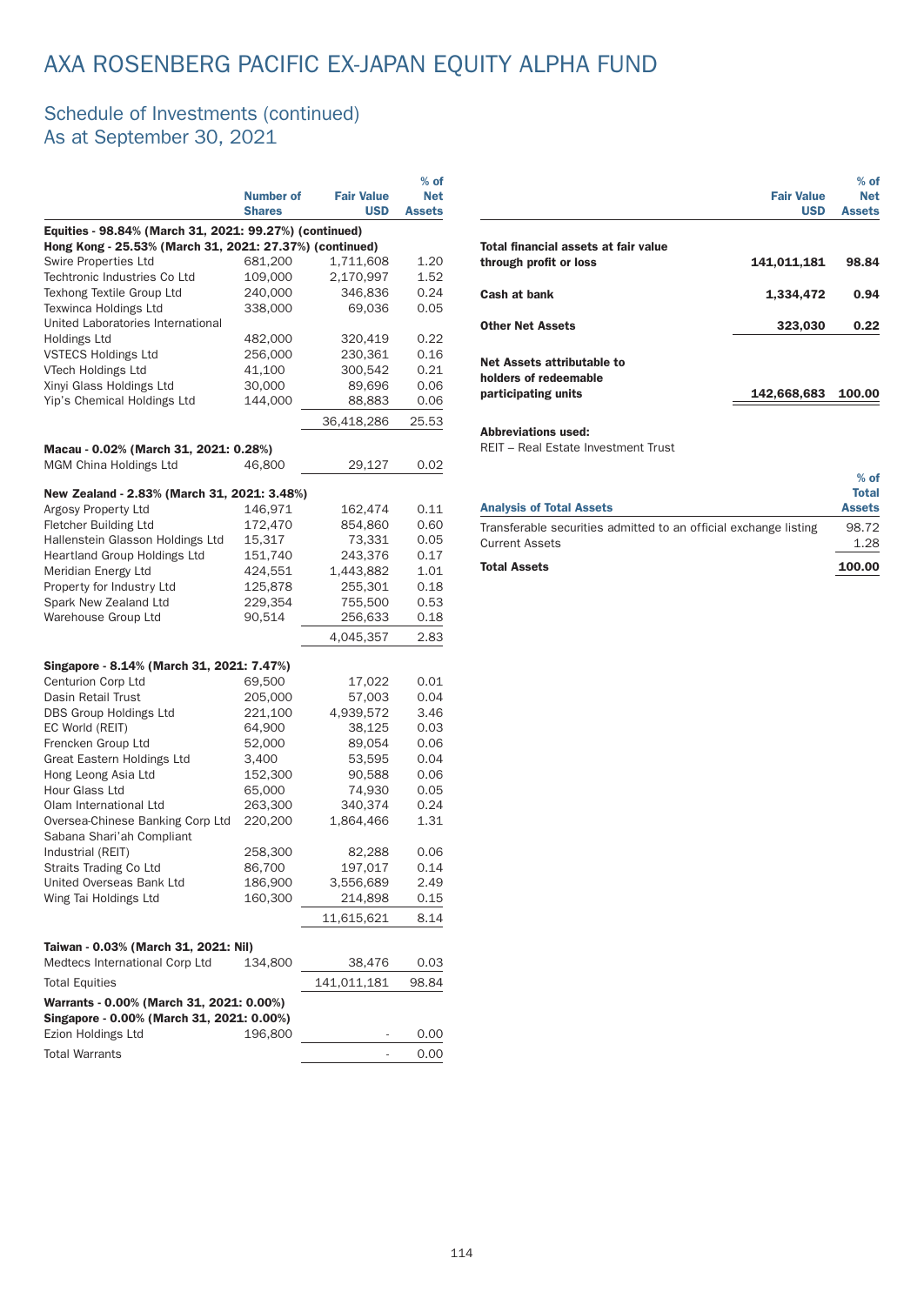### Schedule of Investments As at September 30, 2021

|                                                      | <b>Number of</b><br><b>Shares</b> | <b>Fair Value</b><br><b>EUR</b> | $%$ of<br><b>Net</b><br><b>Assets</b> |
|------------------------------------------------------|-----------------------------------|---------------------------------|---------------------------------------|
| Equities - 99.34% (March 31, 2021: 99.08%)           |                                   |                                 |                                       |
| Austria - 1.77% (March 31, 2021: 1.39%)              |                                   |                                 |                                       |
| ANDRITZ AG                                           | 9,337                             | 443,414                         | 0.90                                  |
| OMV AG<br>Palfinger AG                               | 5,005<br>940                      | 260,160<br>35,837               | 0.53<br>0.07                          |
| Telekom Austria AG                                   | 17,845                            | 133,124                         | 0.27                                  |
|                                                      |                                   | 872,535                         | 1.77                                  |
| Belgium - 2.19% (March 31, 2021: 2.13%)              |                                   |                                 |                                       |
| Colruyt SA                                           | 2,099                             | 92,367                          | 0.19                                  |
| <b>KBC Group NV</b>                                  | 2,750                             | 214,417                         | 0.43                                  |
| Solvay SA                                            | 4,299                             | 462,680                         | 0.94                                  |
| <b>UCB SA</b>                                        | 1,378                             | 133,239                         | 0.27                                  |
| Umicore SA                                           | 3,448                             | 176,641                         | 0.36                                  |
|                                                      |                                   | 1,079,344                       | 2.19                                  |
| Denmark - 4.64% (March 31, 2021: 2.93%)              |                                   |                                 |                                       |
| AP Moller - Maersk A/S                               | 224                               | 501,564                         | 1.02                                  |
| Carlsberg A/S                                        | 3,231                             | 456,346                         | 0.92                                  |
| Coloplast A/S                                        | 3,094                             | 420,248                         | 0.85                                  |
| Novo Nordisk A/S<br>Sydbank A/S                      | 10,081                            | 842,101                         | 1.70                                  |
|                                                      | 2,823                             | 73,100                          | 0.15                                  |
|                                                      |                                   | 2,293,359                       | 4.64                                  |
| Finland - 2.51% (March 31, 2021: 2.74%)              |                                   |                                 |                                       |
| Kemira OYJ                                           | 2,315                             | 30,824                          | 0.06                                  |
| Kesko OYJ                                            | 14,941                            | 444,943                         | 0.90                                  |
| Metsa Board OYJ                                      | 5,879                             | 47,634                          | 0.10                                  |
| Nokia OYJ                                            | 55,377                            | 263,096                         | 0.53                                  |
| Nordea Bank Abp<br>TietoEVRY OYJ                     | 3,887                             | 43,397                          | 0.09                                  |
| Valmet OYJ                                           | 1,566<br>11,749                   | 40,685<br>368,684               | 0.08<br>0.75                          |
|                                                      |                                   | 1,239,263                       | 2.51                                  |
|                                                      |                                   |                                 |                                       |
| France - 15.37% (March 31, 2021: 17.70%)<br>Accor SA | 3,843                             | 118,902                         | 0.24                                  |
| Amundi SA                                            | 2,685                             | 195,669                         | 0.40                                  |
| Arkema SA                                            | 1,355                             | 155,080                         | 0.31                                  |
| <b>BNP Paribas SA</b>                                | 5,938                             | 329,084                         | 0.67                                  |
| Capgemini SE                                         | 1,034                             | 186,249                         | 0.38                                  |
| Carrefour SA                                         | 27,827                            | 432,501                         | 0.88                                  |
| Cie Generale des Etablissements                      |                                   |                                 |                                       |
| Michelin SCA                                         | 3,865                             | 513,079                         | 1.04                                  |
| Electricite de France SA<br>EssilorLuxottica SA      | 25,698<br>1,027                   | 279,787<br>170,133              | 0.57<br>0.34                          |
| Hermes International                                 | 69                                | 82,541                          | 0.17                                  |
| <b>IPSOS</b>                                         | 11,940                            | 470,138                         | 0.95                                  |
| Kering SA                                            | 956                               | 588,896                         | 1.19                                  |
| La Francaise des Jeux SAEM                           | 2,885                             | 128,397                         | 0.26                                  |
| L'Oreal SA                                           | 2,479                             | 885,747                         | 1.79                                  |
| LVMH Moet Hennessy Louis Vuitton                     |                                   |                                 |                                       |
| SE<br>Metropole Television SA                        | 1,295<br>8,923                    | 803,094<br>160,168              | 1.63<br>0.32                          |
| Publicis Groupe SA                                   | 8,048                             | 468,796                         | 0.95                                  |
| Sanofi                                               | 9,766                             | 811,555                         | 1.64                                  |
| Schneider Electric SE                                | 2,165                             | 311,500                         | 0.63                                  |
| Societe BIC SA                                       | 4,031                             | 205,883                         | 0.42                                  |
| Sodexo SA                                            | 1,458                             | 110,531                         | 0.22                                  |
| Sopra Steria Group                                   | 229                               | 36,766                          | 0.07                                  |
| <b>TotalEnergies SE</b>                              | 3,541                             | 146,367                         | 0.30                                  |
|                                                      |                                   | 7,590,863                       | 15.37                                 |

|                                             | <b>Number of</b><br><b>Shares</b> | <b>Fair Value</b><br><b>EUR</b> | $%$ of<br><b>Net</b><br><b>Assets</b> |
|---------------------------------------------|-----------------------------------|---------------------------------|---------------------------------------|
| Germany - 12.45% (March 31, 2021: 12.29%)   |                                   |                                 |                                       |
| adidas AG                                   | 690                               | 188,249                         | 0.38                                  |
| <b>Allianz SE</b>                           | 3,935                             | 769,647                         | 1.56                                  |
| <b>BASF SE</b>                              | 10,841                            | 714,151                         | 1.45                                  |
| Bayerische Motoren Werke AG                 | 6,453                             | 537,051                         | 1.09                                  |
| <b>Brenntag SE</b>                          | 517                               | 41,665                          | 0.08                                  |
| Covestro AG                                 | 8,546                             | 507,462                         | 1.03                                  |
| Daimler AG                                  | 10,304                            | 795,469                         | 1.61                                  |
| Deutsche Lufthansa AG                       | 3,255                             | 19,426                          | 0.04                                  |
| Deutsche Post AG                            | 12,905                            | 706,549                         | 1.43                                  |
| Draegerwerk AG & Co KGaA                    | 631                               | 44,564                          | 0.09                                  |
| E.ON SE                                     | 11,258                            | 118,873                         | 0.24                                  |
| KION Group AG                               | 1,555                             | 125,908                         | 0.26                                  |
| Kloeckner & Co SE                           | 12,760                            | 139,275                         | 0.28                                  |
| Merck KGaA                                  | 1,459                             | 273,307                         | 0.55                                  |
| SAP SE                                      | 7,586                             | 888,624                         | 1.80                                  |
| Sartorius AG<br>Schaeffler AG               | 80                                | 44,112                          | 0.09<br>0.34                          |
| Siemens Healthineers AG                     | 25,507<br>629                     | 169,877                         | 0.07                                  |
| <b>United Internet AG</b>                   | 824                               | 35,400<br>27,756                | 0.06                                  |
|                                             |                                   |                                 |                                       |
|                                             |                                   | 6,147,365                       | 12.45                                 |
| Gibraltar - 0.22% (March 31, 2021: 0.17%)   |                                   |                                 |                                       |
| 888 Holdings PLC                            | 21,259                            | 106,328                         |                                       |
|                                             |                                   |                                 | 0.22                                  |
| Ireland - 4.06% (March 31, 2021: 2.81%)     |                                   |                                 |                                       |
| CRH PLC                                     | 10,082                            | 408,977                         | 0.83                                  |
| Dalata Hotel Group PLC                      | 11,082                            | 45,159                          | 0.09                                  |
| DCC PLC                                     | 6,533                             | 471,012                         | 0.95                                  |
| <b>Experian PLC</b>                         | 16,965                            | 613,737                         | 1.24                                  |
| <b>Flutter Entertainment PLC</b>            | 1,313                             | 224,917                         | 0.46                                  |
| Smurfit Kappa Group PLC                     | 5,336                             | 241,908                         | 0.49                                  |
|                                             |                                   | 2,005,710                       | 4.06                                  |
|                                             |                                   |                                 |                                       |
| Isle of Man - 0.35% (March 31, 2021: Nil)   |                                   |                                 |                                       |
| Entain PLC                                  | 7,065                             | 175,118                         | 0.35                                  |
|                                             |                                   |                                 |                                       |
| Italy - 3.53% (March 31, 2021: 3.42%)       |                                   |                                 |                                       |
| Anima Holding SpA                           | 10,550                            | 43,740                          | 0.09                                  |
| Autogrill SpA                               | 12,742                            | 90,035                          | 0.18                                  |
| Azimut Holding SpA                          | 20,384                            | 484,426                         | 0.98                                  |
| Banca Generali SpA                          | 1,036                             | 39,326                          | 0.08                                  |
| Banca Mediolanum SpA<br>Interpump Group SpA | 16,536<br>4,424                   | 154,942<br>248,629              | 0.31<br>0.50                          |
| Intesa Sanpaolo SpA                         | 35,774                            | 88,004                          | 0.18                                  |
| Poste Italiane SpA                          | 39,473                            | 471,110                         | 0.95                                  |
| <b>Reply SpA</b>                            | 577                               | 92,378                          | 0.19                                  |
| UnipolSai Assicurazioni SpA                 | 13,234                            | 32,331                          | 0.07                                  |
|                                             |                                   |                                 |                                       |
|                                             |                                   | 1,744,921                       | 3.53                                  |
| Luxemburg - Nil (March 31, 2021: 0.46%)     |                                   |                                 |                                       |
| Malta - 0.19% (March 31, 2021: 0.37%)       |                                   |                                 |                                       |
| Kambi Group PLC                             | 1,270                             | 26,179                          | 0.05                                  |
| Kindred Group PLC                           | 5,361                             | 69,768                          | 0.14                                  |
|                                             |                                   |                                 |                                       |
|                                             |                                   | 95,947                          | 0.19                                  |
| Netherlands - 7.66% (March 31, 2021: 8.18%) |                                   |                                 |                                       |
| Aegon NV                                    | 78,338                            | 349,544                         | 0.71                                  |
| <b>ASML Holding NV</b>                      | 1,007                             | 652,133                         | 1.32                                  |
| <b>ASR Nederland NV</b>                     | 12,528                            | 495,044                         | 1.00                                  |
| Basic-Fit NV                                | 2,956                             | 117,058                         | 0.24                                  |
|                                             |                                   |                                 |                                       |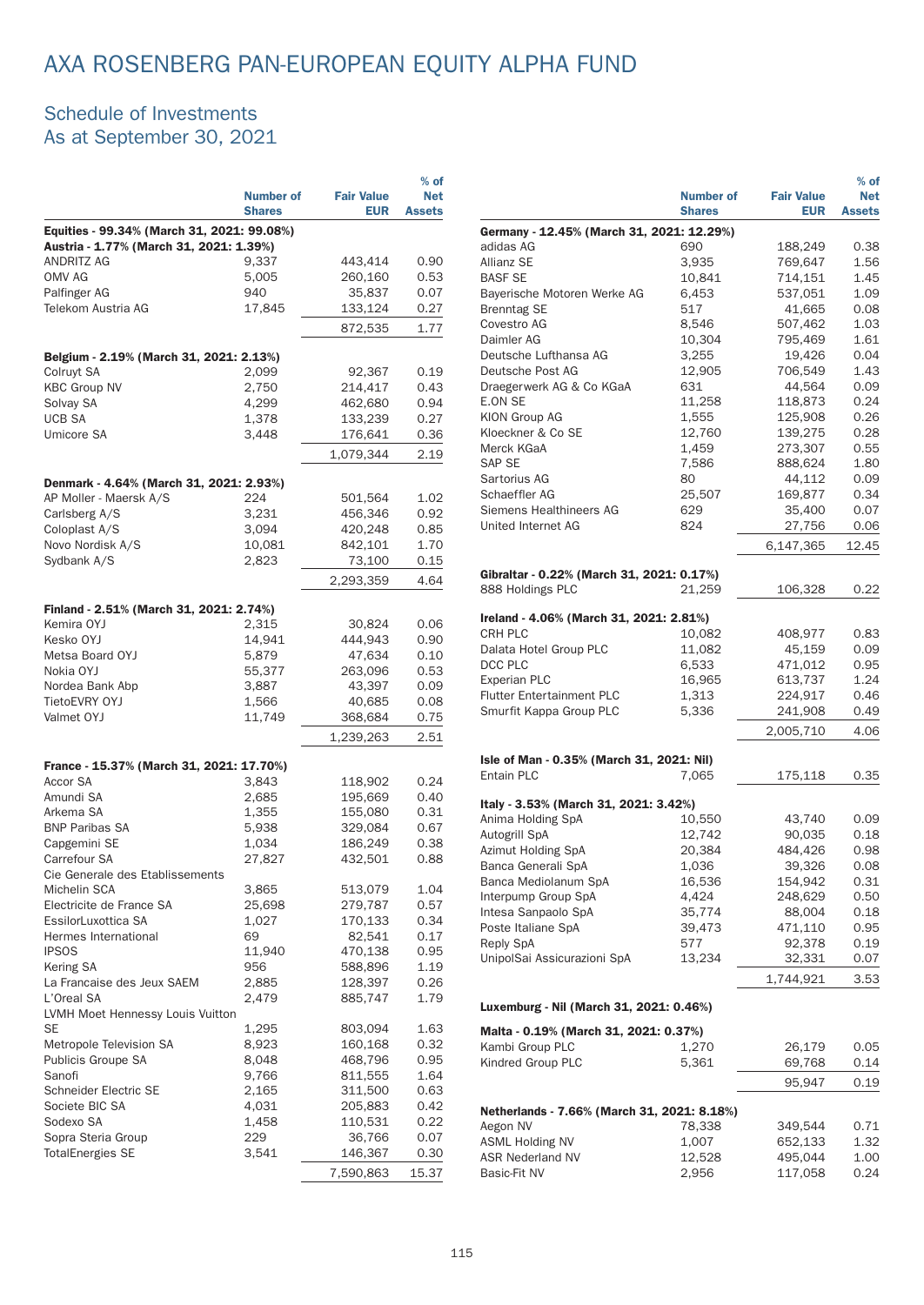### Schedule of Investments (continued) As at September 30, 2021

|                                                                                                                   |                  |                   | $%$ of        |  |  |  |
|-------------------------------------------------------------------------------------------------------------------|------------------|-------------------|---------------|--|--|--|
|                                                                                                                   | <b>Number of</b> | <b>Fair Value</b> | <b>Net</b>    |  |  |  |
|                                                                                                                   | <b>Shares</b>    | <b>EUR</b>        | <b>Assets</b> |  |  |  |
| Equities - 99.34% (March 31, 2021: 99.08%) (continued)<br>Netherlands - 7.66% (March 31, 2021: 8.18%) (continued) |                  |                   |               |  |  |  |
| <b>Flow Traders</b>                                                                                               | 4,157            | 138.719           | 0.28          |  |  |  |
| <b>ING Groep NV</b>                                                                                               | 8,535            | 107,277           | 0.22          |  |  |  |
| Koninklijke Ahold Delhaize NV                                                                                     | 22,261           | 639,726           | 1.29          |  |  |  |
| <b>Mediaset NV</b>                                                                                                | 15,081           | 37,476            | 0.08          |  |  |  |
| <b>NN Group NV</b>                                                                                                | 8,463            | 383,035           | 0.78          |  |  |  |
| Randstad NV                                                                                                       | 6.930            | 402,425           | 0.81          |  |  |  |
| <b>Wolters Kluwer NV</b>                                                                                          | 5,028            | 460,062           | 0.93          |  |  |  |
|                                                                                                                   |                  | 3,782,499         | 7.66          |  |  |  |
| Norway - 1.97% (March 31, 2021: 1.07%)                                                                            |                  |                   |               |  |  |  |
| <b>Equinor ASA</b>                                                                                                | 22,968           | 505,196           | 1.02          |  |  |  |
| Gjensidige Forsikring ASA                                                                                         | 22,630           | 433,508           | 0.88          |  |  |  |
| Sparebank 1 Oestlandet                                                                                            | 2,759            | 35,426            | 0.07          |  |  |  |
|                                                                                                                   |                  |                   |               |  |  |  |
|                                                                                                                   |                  | 974,130           | 1.97          |  |  |  |
| Portugal - 0.31% (March 31, 2021: Nil)                                                                            |                  |                   |               |  |  |  |
| <b>Banco Comercial Portugues SA</b>                                                                               | 258,182          | 40,496            | 0.08          |  |  |  |
| Jeronimo Martins SGPS SA                                                                                          | 6,431            | 110,822           | 0.23          |  |  |  |
|                                                                                                                   |                  | 151,318           | 0.31          |  |  |  |
|                                                                                                                   |                  |                   |               |  |  |  |
| Spain - 6.83% (March 31, 2021: 5.10%)                                                                             |                  |                   |               |  |  |  |
| Acciona SA                                                                                                        | 728              | 104.213           | 0.21          |  |  |  |
| Banco Bilbao Vizcaya Argentaria SA 114,507                                                                        |                  | 654,694           | 1.32          |  |  |  |
| <b>Banco Santander SA</b>                                                                                         | 235,762          | 739,409           | 1.50          |  |  |  |
| Iberdrola SA                                                                                                      | 60,382           | 524,297           | 1.06          |  |  |  |
| Mapfre SA                                                                                                         | 49,963           | 94,168            | 0.19          |  |  |  |
| Melia Hotels International SA                                                                                     | 17,334           | 111,475           | 0.23          |  |  |  |
| NH Hotel Group SA                                                                                                 | 12,831           | 43,465            | 0.09          |  |  |  |
| Red Electrica Corp SA                                                                                             | 9,586            | 165,886           | 0.34          |  |  |  |
| Repsol SA                                                                                                         | 35,157           | 397,133           | 0.80          |  |  |  |
| Telefonica SA                                                                                                     | 133,028          | 538,331           | 1.09          |  |  |  |
|                                                                                                                   |                  | 3,373,071         | 6.83          |  |  |  |
| Sweden - 6.79% (March 31, 2021: 8.28%)                                                                            |                  |                   |               |  |  |  |
| Assa Abloy AB                                                                                                     | 14,089           | 355,173           | 0.72          |  |  |  |
| Atlas Copco AB                                                                                                    | 3,924            | 205,776           | 0.42          |  |  |  |
| Axfood AB                                                                                                         | 13,586           | 281,458           | 0.57          |  |  |  |
| <b>Betsson AB</b>                                                                                                 | 11,334           | 81,379            | 0.17          |  |  |  |
| <b>Bilia AB</b>                                                                                                   | 3,918            | 61,422            | 0.12          |  |  |  |
| Boliden AB                                                                                                        | 6,593            | 183,631           | 0.37          |  |  |  |
| Evolution AB                                                                                                      | 1,624            | 213,797           | 0.43          |  |  |  |
| Getinge AB                                                                                                        | 10,579           | 365,393           | 0.74          |  |  |  |
| Pandox AB                                                                                                         | 5,106            | 70,201            | 0.14          |  |  |  |
| Sandvik AB                                                                                                        | 1,904            | 37,820            | 0.08          |  |  |  |
| Skanska AB                                                                                                        | 20,345           | 442,050           | 0.90          |  |  |  |
| SKF AB                                                                                                            | 22,513           | 460,735           | 0.93          |  |  |  |
| SkiStar AB                                                                                                        | 4,042            | 72,495            | 0.15          |  |  |  |
| <b>SSAB AB</b>                                                                                                    | 97,542           | 417,187           | 0.84          |  |  |  |
| Svenska Handelsbanken AB                                                                                          | 10,777           | 104,442           | 0.21          |  |  |  |
|                                                                                                                   |                  | 3,352,959         | 6.79          |  |  |  |
|                                                                                                                   |                  |                   |               |  |  |  |
| Switzerland - 12.83% (March 31, 2021: 11.86%)                                                                     |                  |                   |               |  |  |  |
| Adecco Group AG                                                                                                   | 5,194            | 225,920           | 0.46          |  |  |  |
| Alcon Inc                                                                                                         | 7,782            | 547,411           | 1.11          |  |  |  |
| <b>Bucher Industries AG</b>                                                                                       | 417              | 171,988           | 0.35          |  |  |  |
| Cie Financiere Richemont SA                                                                                       | 1,371            | 123,528           | 0.25          |  |  |  |
| Coca-Cola HBC AG                                                                                                  | 16,599           | 463,191           | 0.94          |  |  |  |
| Geberit AG<br>Julius Baer Group Ltd                                                                               | 584              | 372,128           | 0.75          |  |  |  |
|                                                                                                                   | 663              | 38,212            | 0.08          |  |  |  |

|                                                                            | <b>Number of</b><br><b>Shares</b> | <b>Fair Value</b><br><b>EUR</b> | $%$ of<br><b>Net</b><br><b>Assets</b> |
|----------------------------------------------------------------------------|-----------------------------------|---------------------------------|---------------------------------------|
| Kuehne + Nagel International AG                                            | 997                               | 294,500                         | 0.60                                  |
| Logitech International SA                                                  | 493                               | 37,962                          | 0.08                                  |
| Nestle SA                                                                  | 4,450                             | 463,800                         | 0.94                                  |
| Novartis AG                                                                | 11,706                            | 831,938                         | 1.68                                  |
| Roche Holding AG                                                           | 4,736                             | 1,497,842                       | 3.03                                  |
| <b>SFS Group AG</b>                                                        | 3,801                             | 447,031                         | 0.90                                  |
| <b>UBS Group AG</b>                                                        | 50,430                            | 699,570                         | 1.42                                  |
| Zehnder Group AG                                                           | 1,323                             | 121,271<br>6,336,292            | 0.24<br>12.83                         |
| United Kingdom - 15.67% (March 31, 2021: 18.18%)                           |                                   |                                 |                                       |
| 3i Group PLC                                                               | 2,936                             | 43,765                          | 0.09                                  |
| AstraZeneca PLC                                                            | 4,327                             | 450,908                         | 0.91                                  |
| Auto Trader Group PLC                                                      | 5,652                             | 38,711                          | 0.08                                  |
| <b>Barclays PLC</b>                                                        | 295,054                           | 650,914                         | 1.32                                  |
| BP PLC                                                                     | 29,005                            | 114,826                         | 0.23                                  |
| Compass Group PLC                                                          | 15,340                            | 271,943                         | 0.55                                  |
| Diageo PLC                                                                 | 2,014                             | 84,488                          | 0.17                                  |
| Domino's Pizza Group PLC                                                   | 19,807                            | 91,323                          | 0.19                                  |
| Ferguson PLC                                                               | 2,580                             | 310,294                         | 0.63                                  |
| Ferrexpo PLC                                                               | 26,054                            | 99,211                          | 0.20                                  |
| GlaxoSmithKline PLC                                                        | 36,309                            | 592,877                         | 1.20                                  |
| Greggs PLC                                                                 | 2,037                             | 69,876                          | 0.14                                  |
| <b>HSBC Holdings PLC</b><br><b>IMI PLC</b>                                 | 73,287<br>15,479                  | 332,550<br>299,033              | 0.67<br>0.61                          |
| InterContinental Hotels Group PLC                                          | 2,456                             | 135,882                         | 0.28                                  |
| J D Wetherspoon PLC                                                        | 6,113                             | 74,321                          | 0.15                                  |
| Kingfisher PLC                                                             | 101,314                           | 396,695                         | 0.80                                  |
| Legal & General Group PLC                                                  | 115,551                           | 377,963                         | 0.77                                  |
| Lloyds Banking Group PLC                                                   | 186,340                           | 100,949                         | 0.20                                  |
| Mitchells & Butlers PLC                                                    | 25,322                            | 69,791                          | 0.14                                  |
| Natwest Group PLC                                                          | 14,836                            | 38,810                          | 0.08                                  |
| Rio Tinto PLC                                                              | 2,221                             | 126,970                         | 0.26                                  |
| Royal Dutch Shell PLC                                                      | 34,560                            | 671,363                         | 1.36                                  |
| Royal Mail PLC                                                             | 7,737                             | 37,905                          | 0.08                                  |
| Serco Group PLC                                                            | 175,021                           | 272,958                         | 0.55                                  |
| Spectris PLC                                                               | 2,061                             | 92,855                          | 0.19                                  |
| Spirax-Sarco Engineering PLC                                               | 2,302                             | 400,860                         | 0.81                                  |
| <b>SSP Group PLC</b>                                                       | 25,344                            | 81,735                          | 0.17                                  |
| <b>Trainline PLC</b><br>Unilever PLC                                       | 20,790                            | 84,947<br>165,074               | 0.17                                  |
| Unilever PLC (GBP)                                                         | 3,538<br>18,916                   | 881,449                         | 0.33<br>1.78                          |
| <b>Whitbread PLC</b>                                                       | 3,485                             | 134,469                         | 0.27                                  |
| WPP PLC                                                                    | 12,162                            | 141,531                         | 0.29                                  |
|                                                                            |                                   | 7,737,246                       | 15.67                                 |
|                                                                            |                                   |                                 |                                       |
|                                                                            |                                   |                                 | $%$ of                                |
|                                                                            |                                   | <b>Fair Value</b><br><b>EUR</b> | <b>Net</b><br><b>Assets</b>           |
|                                                                            |                                   |                                 |                                       |
| Total financial assets at fair value<br>through profit or loss             |                                   | 49,058,268                      | 99.34                                 |
| Cash at bank                                                               |                                   | 271,141                         | 0.55                                  |
| <b>Other Net Assets</b>                                                    |                                   | 55,779                          | 0.11                                  |
| Net Assets attributable to<br>holders of redeemable<br>participating units |                                   | 49,385,188                      | 100.00                                |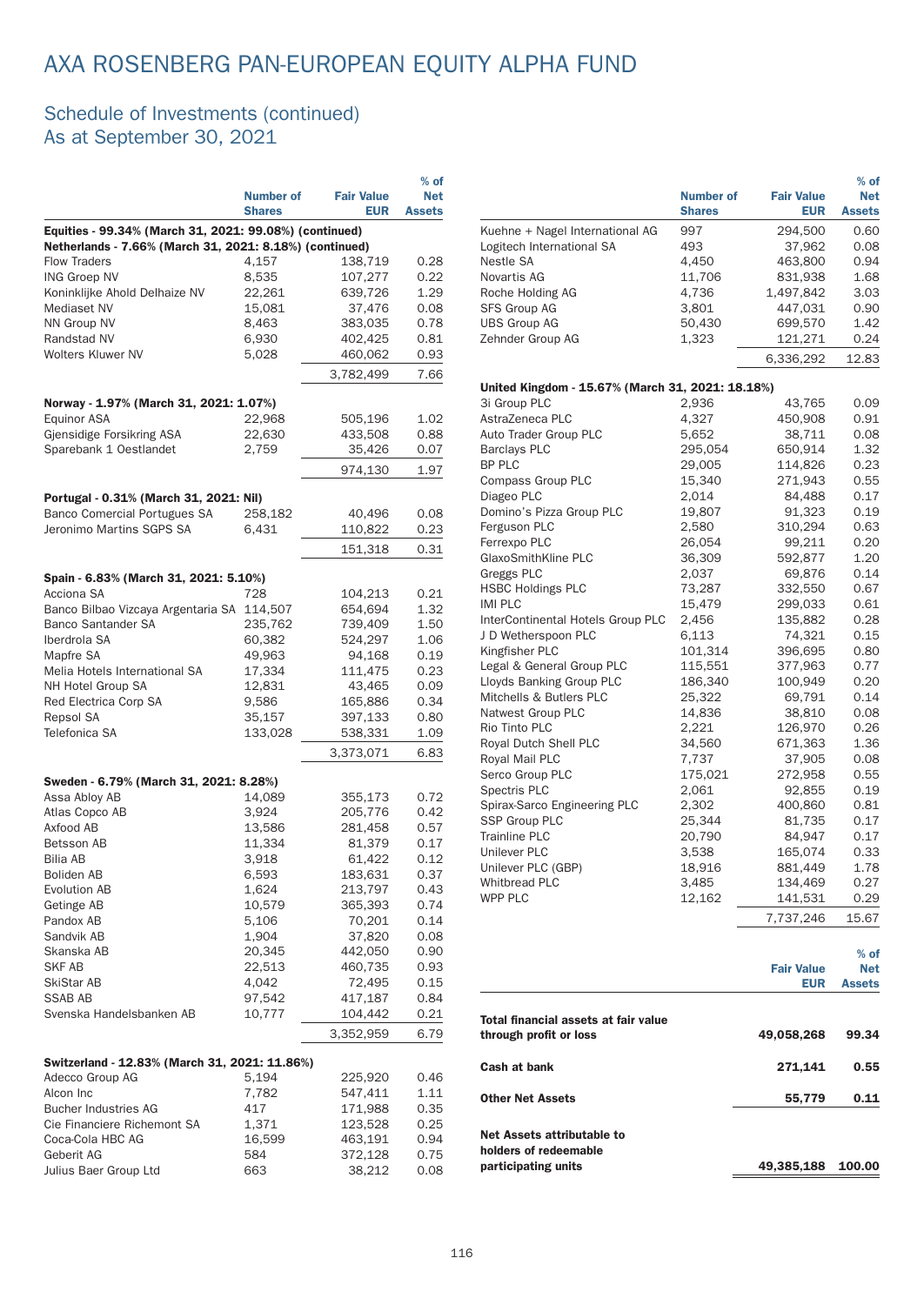### Schedule of Investments (continued) As at September 30, 2021

| <b>Analysis of Total Assets</b>                                                           | $%$ of<br>Total<br><b>Assets</b> |
|-------------------------------------------------------------------------------------------|----------------------------------|
| Transferable securities admitted to an official exchange listing<br><b>Current Assets</b> | 99.23<br>0.77                    |
| <b>Total Assets</b>                                                                       | 100.00                           |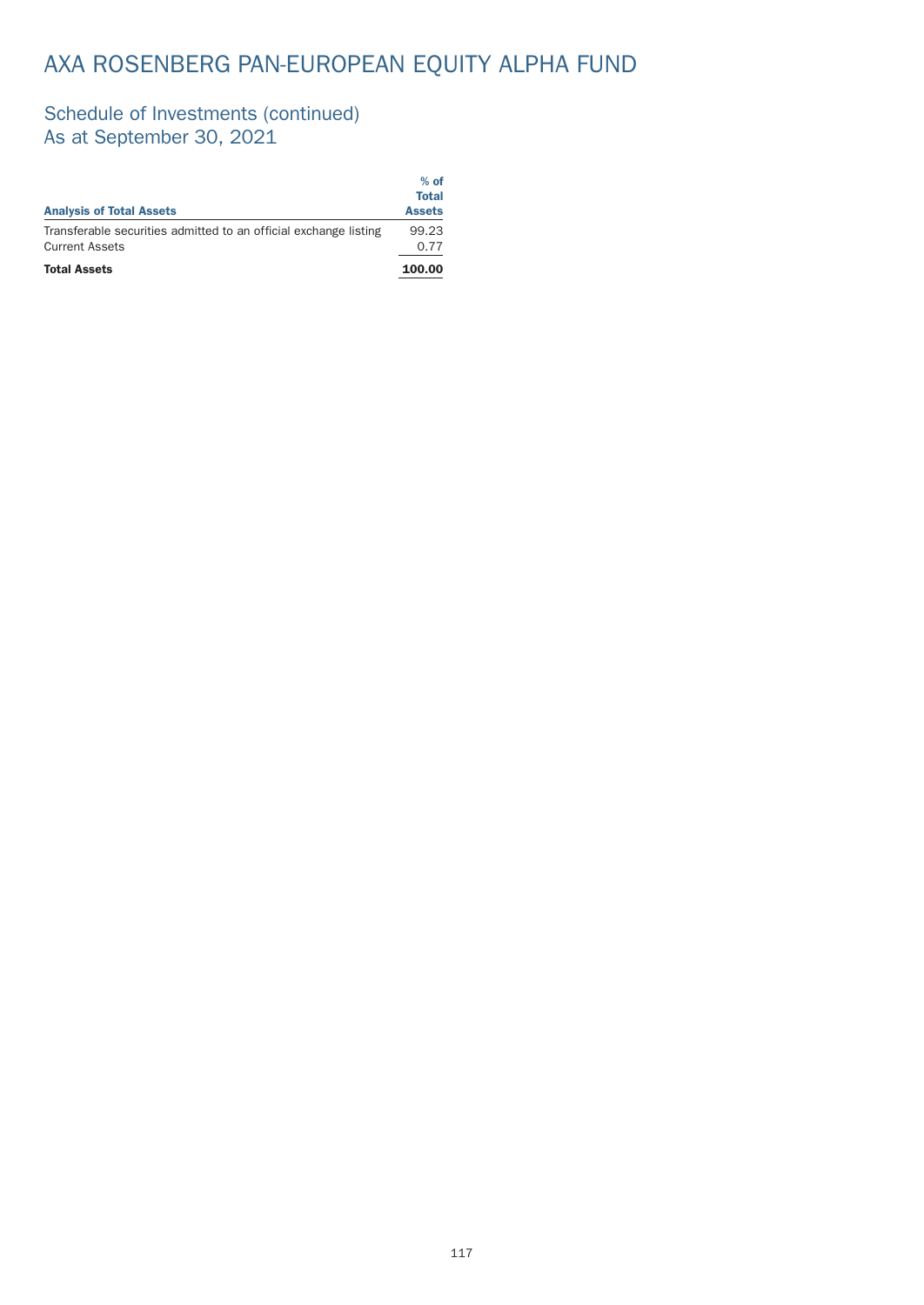#### Schedule of Investments As at September 30, 2021

|                                                                                                    | <b>Number of</b><br><b>Shares</b> | <b>Fair Value</b><br><b>USD</b> | $%$ of<br><b>Net</b><br><b>Assets</b> |
|----------------------------------------------------------------------------------------------------|-----------------------------------|---------------------------------|---------------------------------------|
| Equities - 99.51% (March 31, 2021: 100.28%)<br>Aerospace and Defense - Nil (March 31, 2021: 0.62%) |                                   |                                 |                                       |
| Agriculture - 0.54% (March 31, 2021: 0.55%)                                                        |                                   |                                 |                                       |
| Archer-Daniels-Midland Co                                                                          | 248.900                           | 14,937,734                      | 0.54                                  |
| Airlines - 0.07% (March 31, 2021: 0.24%)                                                           |                                   |                                 |                                       |
| Alaska Air Group Inc                                                                               | 32.400                            | 1,898,154                       | 0.07                                  |
| Auto Components - Nil (March 31, 2021: 0.33%)                                                      |                                   |                                 |                                       |
| Automobiles - 3.56% (March 31, 2021: 3.00%)                                                        |                                   |                                 |                                       |
| Cummins Inc                                                                                        | 60.400                            | 13,570,370                      | 0.49                                  |
| Ford Motor Co                                                                                      | 1,235,500                         | 17,488,503                      | 0.63                                  |
| General Motors Co                                                                                  | 394,100                           | 20,767,099                      | 0.75                                  |
| PACCAR Inc                                                                                         | 157,200                           | 12,405,438                      | 0.45                                  |
| Tesla Inc                                                                                          | 44,000                            | 34,107,040                      | 1.24                                  |
|                                                                                                    |                                   | 98.338.450                      | 3.56                                  |
| Banks - 4.18% (March 31, 2021: 4.89%)                                                              |                                   |                                 |                                       |
| <b>Bank of America Corp</b>                                                                        | 456.700                           | 19,380,064                      | 0.70                                  |
| Citigroup Inc                                                                                      | 124,700                           | 8,749,575                       | 0.32                                  |
| Citizens Financial Group Inc                                                                       | 90,900                            | 4,271,846                       | 0.15                                  |
| Comerica Inc                                                                                       | 90,900                            | 7,318,814                       | 0.26                                  |
| Goldman Sachs Group Inc                                                                            | 21,600                            | 8,163,288                       | 0.30                                  |
| JPMorgan Chase & Co                                                                                | 190,000                           | 31,107,750                      | 1.13                                  |
| KeyCorp                                                                                            | 543,800                           | 11,759,675                      | 0.43                                  |
| Morgan Stanley                                                                                     | 96,600                            | 9,398,214                       | 0.34                                  |
| PNC Financial Services Group Inc                                                                   | 25,400                            | 4,968,113                       | 0.18                                  |
| <b>Truist Financial Corp</b>                                                                       | 96,600                            | 5,662,209                       | 0.20                                  |
| <b>US Bancorp</b>                                                                                  | 78,800                            | 4,682,296                       | 0.17                                  |
|                                                                                                    |                                   | 115,461,844                     | 4.18                                  |
| Beverages - 0.92% (March 31, 2021: 0.96%)                                                          |                                   |                                 |                                       |
| Coca-Cola Co                                                                                       | 247,500                           | 12,982,613                      | 0.47                                  |
| PepsiCo Inc                                                                                        | 82,900                            | 12,468,989                      | 0.45                                  |
|                                                                                                    |                                   | 25,451,602                      | 0.92                                  |
| Biotechnology - 2.57% (March 31, 2021: 1.21%)                                                      |                                   |                                 |                                       |
| Amgen Inc                                                                                          | 37,986                            | 8,076,014                       | 0.29                                  |
| Gilead Sciences Inc                                                                                | 308,900                           | 21,573,576                      | 0.78                                  |
| Illumina Inc                                                                                       | 8,400                             | 3,405,612                       | 0.12                                  |
| Incyte Corp                                                                                        | 84,100                            | 5,783,557                       | 0.21                                  |
| Moderna Inc                                                                                        | 17,400                            | 6,698,739                       | 0.24                                  |
| Regeneron Pharmaceuticals Inc                                                                      | 15,400                            | 9,315,537                       | 0.34                                  |
| Vertex Pharmaceuticals Inc                                                                         | 89,600                            | 16,255,680                      | 0.59                                  |
|                                                                                                    |                                   | 71,108,715                      | 2.57                                  |
| Building Products - 0.33% (March 31, 2021: 0.38%)                                                  |                                   |                                 |                                       |
| Masco Corp                                                                                         | 164.400                           | 9,131,598                       | 0.33                                  |
| Chemicals - 1.28% (March 31, 2021: 1.29%)                                                          |                                   |                                 |                                       |
| CF Industries Holdings Inc                                                                         | 46,400                            | 2,589,352                       | 0.09                                  |
| Linde PLC                                                                                          | 29,400                            | 8,624,784                       | 0.31                                  |
| LyondellBasell Industries NV                                                                       | 125,700                           | 11,793,802                      | 0.43                                  |
| Mosaic Co                                                                                          | 230,000                           | 8,212,150                       | 0.30                                  |
| Sherwin-Williams Co                                                                                | 14,700                            | 4,112,619                       | 0.15                                  |
|                                                                                                    |                                   | 35,332,707                      | 1.28                                  |
|                                                                                                    |                                   |                                 |                                       |
| Commercial Services and Supplies - 3.64% (March 31, 2021: 2.91%)                                   |                                   |                                 |                                       |
| Automatic Data Processing Inc                                                                      | 40,100                            | 8,014,586                       | 0.29                                  |
| FleetCor Technologies Inc                                                                          | 11,100                            | 2,900,930                       | 0.10                                  |
| <b>Global Payments Inc</b>                                                                         | 29,100                            | 4,586,451                       | 0.16                                  |

|                                                                             | <b>Number of</b><br><b>Shares</b> | <b>Fair Value</b><br><b>USD</b> | $%$ of<br><b>Net</b><br><b>Assets</b> |
|-----------------------------------------------------------------------------|-----------------------------------|---------------------------------|---------------------------------------|
| MarketAxess Holdings Inc                                                    | 20,900                            | 8,789,286                       | 0.32                                  |
| Nielsen Holdings PLC                                                        | 322,900                           | 6,194,837                       | 0.22                                  |
| Omnicom Group Inc                                                           | 136,300                           | 9,872,890                       | 0.36                                  |
| PayPal Holdings Inc                                                         | 69,800                            | 18,158,470                      | 0.66                                  |
| <b>Pentair PLC</b>                                                          | 105,300                           | 7,650,572                       | 0.28                                  |
| Robert Half International Inc                                               | 95,400                            | 9,571,482                       | 0.35                                  |
| S&P Global Inc                                                              | 58,700                            | 24,931,357                      | 0.90                                  |
|                                                                             |                                   | 100,670,861                     | 3.64                                  |
| Computers and Peripherals - 7.90% (March 31, 2021: 8.65%)                   |                                   |                                 |                                       |
| <b>Accenture PLC</b>                                                        | 36,200                            | 11,578,389                      | 0.42                                  |
| Apple Inc<br>Cognizant Technology Solutions                                 | 1,158,700                         | 163,764,864                     | 5.93                                  |
| Corp                                                                        | 126,800                           | 9,409,194                       | 0.34                                  |
| Hewlett Packard Enterprise Co                                               | 795,600                           | 11,349,234                      | 0.41                                  |
| HP Inc                                                                      | 461,400                           | 12,621,597                      | 0.46                                  |
| <b>Western Digital Corp</b>                                                 | 167,600                           | 9,461,858                       | 0.34                                  |
|                                                                             |                                   | 218,185,136                     | 7.90                                  |
| Containers and Packaging - 0.22% (March 31, 2021: 0.20%)<br>Sealed Air Corp | 110,200                           | 6,039,511                       | 0.22                                  |
|                                                                             |                                   |                                 |                                       |
| Distribution and Wholesale - 0.69% (March 31, 2021: 0.35%)                  | 152,500                           | 7,674,563                       | 0.28                                  |
| LKO Corp<br>Pool Corp                                                       | 26,400                            | 11,466,312                      | 0.41                                  |
|                                                                             |                                   | 19,140,875                      | 0.69                                  |
|                                                                             |                                   |                                 |                                       |
| Diversified Financials - 5.21% (March 31, 2021: 3.83%)                      |                                   |                                 |                                       |
| American Express Co<br><b>BlackRock Inc</b>                                 | 39,063                            | 6,541,881<br>7,545,780          | 0.24<br>0.27                          |
| Capital One Financial Corp                                                  | 9,000<br>124,800                  | 20,203,872                      | 0.73                                  |
| Franklin Resources Inc                                                      | 272,100                           | 8,088,173                       | 0.29                                  |
| Invesco Ltd                                                                 | 275,600                           | 6,643,338                       | 0.24                                  |
| Mastercard Inc                                                              | 71,200                            | 24,745,204                      | 0.90                                  |
| Raymond James Financial Inc                                                 | 116,100                           | 10,710,225                      | 0.39                                  |
| <b>Synchrony Financial</b>                                                  | 255,700                           | 12,497,338                      | 0.45                                  |
| T Rowe Price Group Inc                                                      | 69,900                            | 13,749,679                      | 0.50                                  |
| Visa Inc                                                                    | 136,900                           | 30,486,945                      | 1.10                                  |
| Western Union Co                                                            | 131,400                           | 2,656,251                       | 0.10                                  |
|                                                                             |                                   | 143,868,686                     | 5.21                                  |
| Electric Utilities - 0.90% (March 31, 2021: 1.06%)                          |                                   |                                 |                                       |
| Edison International                                                        | 203,400                           | 11,279,547                      | 0.41                                  |
| NextEra Energy Inc                                                          | 125,200                           | 9,828,826                       | 0.35                                  |
| Southern Co                                                                 | 61,900                            | 3,835,634                       | 0.14                                  |
|                                                                             |                                   | 24,944,007                      | 0.90                                  |
| Electrical Equipment - 0.76% (March 31, 2021: 1.92%)                        |                                   |                                 |                                       |
| Snap-on Inc                                                                 | 40,600                            | 8,482,761                       | 0.31                                  |
| Stanley Black & Decker Inc                                                  | 71,400                            | 12,516,777                      | 0.45                                  |
|                                                                             |                                   | 20,999,538                      | 0.76                                  |
| Electronic Equipment and Instruments - 1.34% (March 31,<br>2021: 0.72%)     |                                   |                                 |                                       |
| Honeywell International Inc                                                 | 44,900                            | 9,532,046                       | 0.35                                  |
| Keysight Technologies Inc                                                   | 79,300                            | 13,028,593                      | 0.47                                  |
| Mettler-Toledo International Inc                                            | 10,500                            | 14,457,187                      | 0.52                                  |
|                                                                             |                                   | 37,017,826                      | 1.34                                  |
|                                                                             |                                   |                                 |                                       |

Energy Equipment and Services - Nil (March 31, 2021: 0.17%)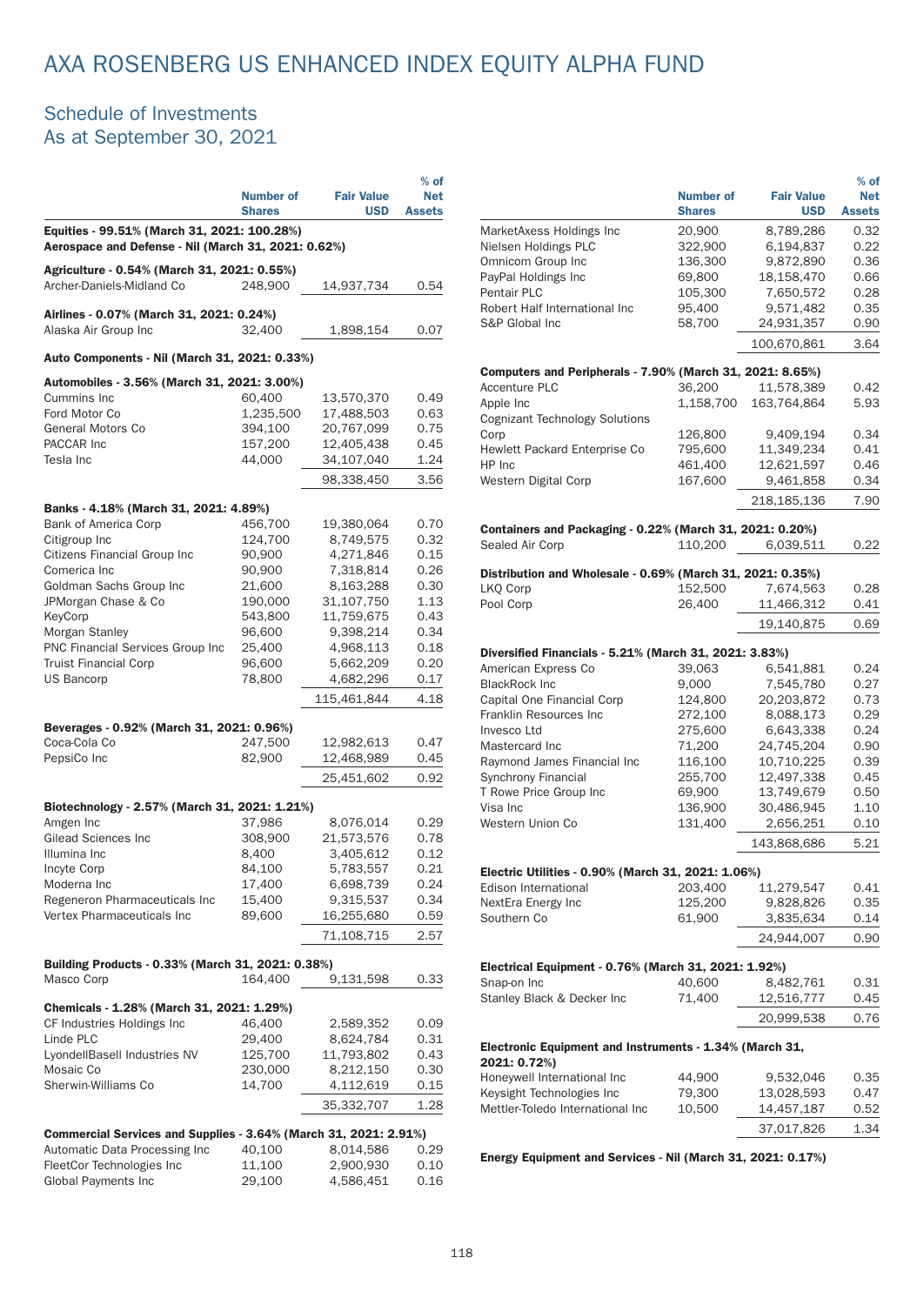### Schedule of Investments (continued) As at September 30, 2021

|                                                                                                        | <b>Number of</b><br><b>Shares</b> | <b>Fair Value</b><br><b>USD</b> | $%$ of<br><b>Net</b><br><b>Assets</b> |
|--------------------------------------------------------------------------------------------------------|-----------------------------------|---------------------------------|---------------------------------------|
| Equities - 99.51% (March 31, 2021: 100.28%) (continued)<br>Entertainment - Nil (March 31, 2021: 0.09%) |                                   |                                 |                                       |
| Food Products - 1.30% (March 31, 2021: 2.37%)                                                          |                                   |                                 |                                       |
| Kellogg Co                                                                                             | 159,300                           | 10,183,253                      | 0.37                                  |
| Kroger Co                                                                                              | 202,800                           | 8,196,162                       | 0.30                                  |
| Mondelez International Inc                                                                             | 91,400                            | 5,314,453                       | 0.19                                  |
| Tyson Foods Inc                                                                                        | 156,300                           | 12,339,103                      | 0.44                                  |
|                                                                                                        |                                   | 36,032,971                      | 1.30                                  |
| Health Care Equipment and Supplies - 4.31% (March 31, 2021: 4.28%)                                     |                                   |                                 |                                       |
| Abbott Laboratories                                                                                    | 106,000                           | 12,520,190                      | 0.45                                  |
| <b>Boston Scientific Corp</b>                                                                          | 83,600                            | 3,626,986                       | 0.13                                  |
| Danaher Corp                                                                                           | 36,400                            | 11,074,882                      | 0.40                                  |
| <b>DENTSPLY SIRONA Inc</b>                                                                             | 125,300                           | 7,271,786                       | 0.26                                  |
| <b>Edwards Lifesciences Corp</b>                                                                       | 183,600                           | 20,783,520                      | 0.75                                  |
| Henry Schein Inc                                                                                       | 101,800                           | 7,754,615                       | 0.28                                  |
| <b>IDEXX Laboratories Inc.</b>                                                                         | 27,500                            | 17,099,775                      | 0.62                                  |
| Intuitive Surgical Inc                                                                                 | 7,100                             | 7,056,158                       | 0.26                                  |
| <b>Medtronic PLC</b>                                                                                   | 76,700                            | 9,613,194                       | 0.35                                  |
| <b>Stryker Corp</b>                                                                                    | 19,000                            | 5,009,635                       | 0.18                                  |
| Thermo Fisher Scientific Inc                                                                           | 22,900                            | 13,079,449                      | 0.47                                  |
| West Pharmaceutical Services Inc.                                                                      | 10,200                            | 4,330,206                       | 0.16                                  |
|                                                                                                        |                                   |                                 |                                       |
|                                                                                                        |                                   | 119,220,396                     | 4.31                                  |
| Health Care Providers and Services - 1.67% (March 31, 2021: 1.39%)                                     |                                   |                                 |                                       |
| Anthem Inc                                                                                             | 15,100                            | 5,627,695                       | 0.20                                  |
| <b>HCA Healthcare Inc</b>                                                                              | 15,000                            | 3,639,675                       | 0.13                                  |
| Laboratory Corp of America                                                                             |                                   |                                 |                                       |
| Holdings                                                                                               | 24,100                            | 6,785,234                       | 0.25                                  |
| Quest Diagnostics Inc                                                                                  | 51,200                            | 7,437,824                       | 0.27                                  |
| UnitedHealth Group Inc                                                                                 | 58,000                            | 22,663,210                      | 0.82                                  |
|                                                                                                        |                                   | 46,153,638                      | 1.67                                  |
| Home Builders - 0.35% (March 31, 2021: Nil)                                                            |                                   |                                 |                                       |
| NVR Inc                                                                                                | 710                               | 3,409,278                       | 0.12                                  |
| PulteGroup Inc                                                                                         | 134,800                           | 6,187,994                       | 0.23                                  |
|                                                                                                        |                                   | 9,597,272                       | 0.35                                  |
|                                                                                                        |                                   |                                 |                                       |
| Hotels, Restaurants and Leisure - 0.06% (March 31, 2021: 0.67%)<br>Las Vegas Sands Corp                | 47,900                            | 1,752,901                       | 0.06                                  |
|                                                                                                        |                                   |                                 |                                       |
| Household Durables - 0.32% (March 31, 2021: 0.52%)<br><b>Whirlpool Corp</b>                            | 43.500                            | 8,867,693                       | 0.32                                  |
|                                                                                                        |                                   |                                 |                                       |
| Insurance - 4.53% (March 31, 2021: 5.09%)                                                              |                                   |                                 |                                       |
| Aon PLC                                                                                                | 12,800                            | 3,657,216                       | 0.13                                  |
| Berkshire Hathaway Inc                                                                                 | 124,100                           | 33,865,649                      | 1.23                                  |
| Chubb Ltd                                                                                              | 26,300                            | 4,564,234                       | 0.16                                  |
| Cincinnati Financial Corp                                                                              | 88,300                            | 10,082,977                      | 0.36                                  |
| Everest Re Group Ltd                                                                                   | 32,400                            | 8,124,462                       | 0.29                                  |
| Lincoln National Corp                                                                                  | 143,900                           | 9,888,088                       | 0.36                                  |
| Loews Corp                                                                                             | 169,000                           | 9,111,635                       | 0.33                                  |
| Marsh & McLennan Cos Inc                                                                               | 28,900                            | 4,375,027                       | 0.16                                  |
| MetLife Inc                                                                                            | 147,700                           | 9,116,782                       | 0.33                                  |
| Principal Financial Group Inc                                                                          | 174,300                           | 11,221,434                      | 0.41                                  |
| Prudential Financial Inc                                                                               | 138,700                           | 14,592,627                      | 0.53                                  |
| Unum Group                                                                                             | 259,400                           | 6,501,861                       | 0.24                                  |
|                                                                                                        |                                   | 125,101,992                     | 4.53                                  |
|                                                                                                        |                                   |                                 |                                       |

|                                                                             |                                   |                                 | $%$ of                      |
|-----------------------------------------------------------------------------|-----------------------------------|---------------------------------|-----------------------------|
|                                                                             | <b>Number of</b><br><b>Shares</b> | <b>Fair Value</b><br><b>USD</b> | <b>Net</b><br><b>Assets</b> |
| Internet Software and Services - 10.81% (March 31, 2021: 11.29%)            |                                   |                                 |                             |
| Alphabet Inc                                                                | 40,100                            | 107,163,440                     | 3.88                        |
| Amazon.com Inc                                                              | 31,500                            | 103,491,360                     | 3.74                        |
| <b>Booking Holdings Inc</b>                                                 | 2,500                             | 5.939.563                       | 0.22                        |
| Facebook Inc                                                                | 166,500                           | 56,491,785                      | 2.04                        |
| Netflix Inc                                                                 | 25,000                            | 15,256,250                      | 0.55                        |
| NortonLifeLock Inc                                                          | 416,500                           | 10,539,532                      | 0.38                        |
|                                                                             |                                   | 298,881,930                     | 10.81                       |
| Machinery - 0.50% (March 31, 2021: 0.94%)                                   |                                   |                                 |                             |
| Caterpillar Inc                                                             | 34,700                            | 6,658,583                       | 0.24                        |
| Deere & Co                                                                  | 21,600                            | 7,239,240                       | 0.26                        |
|                                                                             |                                   | 13,897,823                      | 0.50                        |
| Media - 1.42% (March 31, 2021: 1.91%)                                       |                                   |                                 |                             |
| <b>Charter Communications Inc</b>                                           | 8,500                             | 6,181,880                       | 0.23                        |
| <b>Comcast Corp</b>                                                         | 273,000                           | 15,267,525                      | 0.55                        |
| Walt Disney Co                                                              | 104,700                           | 17,709,481                      | 0.64                        |
|                                                                             |                                   | 39.158.886                      | 1.42                        |
| Metals and Mining - 0.28% (March 31, 2021: 0.24%)                           |                                   |                                 |                             |
| Nucor Corp                                                                  | 77,600                            | 7,640,108                       | 0.28                        |
|                                                                             |                                   |                                 |                             |
| Miscellaneous Manufacturers - 1.41% (March 31, 2021: 1.62%)<br>3M Co        | 140,200                           | 24,598,090                      | 0.89                        |
| Eaton Corp PLC                                                              | 23,300                            | 3,479,622                       | 0.12                        |
| <b>General Electric Co</b>                                                  | 64,025                            | 6,594,255                       | 0.24                        |
| Illinois Tool Works Inc                                                     | 21,200                            | 4,380,238                       | 0.16                        |
|                                                                             |                                   | 39,052,205                      | 1.41                        |
|                                                                             |                                   |                                 |                             |
| Office Electronics - 0.25% (March 31, 2021: Nil)<br>Zebra Technologies Corp | 13,400                            | 6,904,484                       | 0.25                        |
| Oil and Gas - 1.37% (March 31, 2021: 2.40%)                                 |                                   |                                 |                             |
| <b>APA Corp</b>                                                             | 98,000                            | 2,099,650                       | 0.07                        |
| Chevron Corp                                                                | 116,400                           | 11,811,690                      | 0.43                        |
| ConocoPhillips                                                              | 130,100                           | 8,817,527                       | 0.32                        |
| Exxon Mobil Corp                                                            | 257,200                           | 15,127,218                      | 0.55                        |
|                                                                             |                                   | 37,856,085                      | 1.37                        |
| Personal Products - 0.88% (March 31, 2021: 1.63%)                           |                                   |                                 |                             |
| Estee Lauder Cos Inc                                                        | 13,500                            | 4,047,975                       | 0.15                        |
| Procter & Gamble Co                                                         | 145,000                           | 20,267,375                      | 0.73                        |
|                                                                             |                                   | 24,315,350                      | 0.88                        |
|                                                                             |                                   |                                 |                             |
| Pharmaceuticals - 7.23% (March 31, 2021: 5.75%)                             |                                   |                                 |                             |
| AbbVie Inc                                                                  | 332,300                           | 35,831,909                      | 1.30                        |
| Becton Dickinson and Co<br><b>Bristol-Myers Squibb Co</b>                   | 82,700<br>462,500                 | 20,332,622<br>27,359,187        | 0.74<br>0.99                |
| Cardinal Health Inc                                                         | 172,400                           | 8,527,766                       | 0.31                        |
| Cigna Corp                                                                  | 22,300                            | 4,464,795                       | 0.16                        |
| <b>CVS Health Corp</b>                                                      | 110,500                           | 9,373,163                       | 0.34                        |
| Eli Lilly & Co                                                              | 48,500                            | 11,201,803                      | 0.40                        |
| Johnson & Johnson                                                           | 159,500                           | 25,748,882                      | 0.93                        |
| Merck & Co Inc                                                              | 369,700                           | 27,766,318                      | 1.00                        |
| Pfizer Inc                                                                  | 321,200                           | 13,813,206                      | 0.50                        |
| Viatris Inc                                                                 | 749,200                           | 10,155,406                      | 0.37                        |
| Zoetis Inc                                                                  | 27,400                            | 5,318,203                       | 0.19                        |
|                                                                             |                                   | 199,893,260                     | 7.23                        |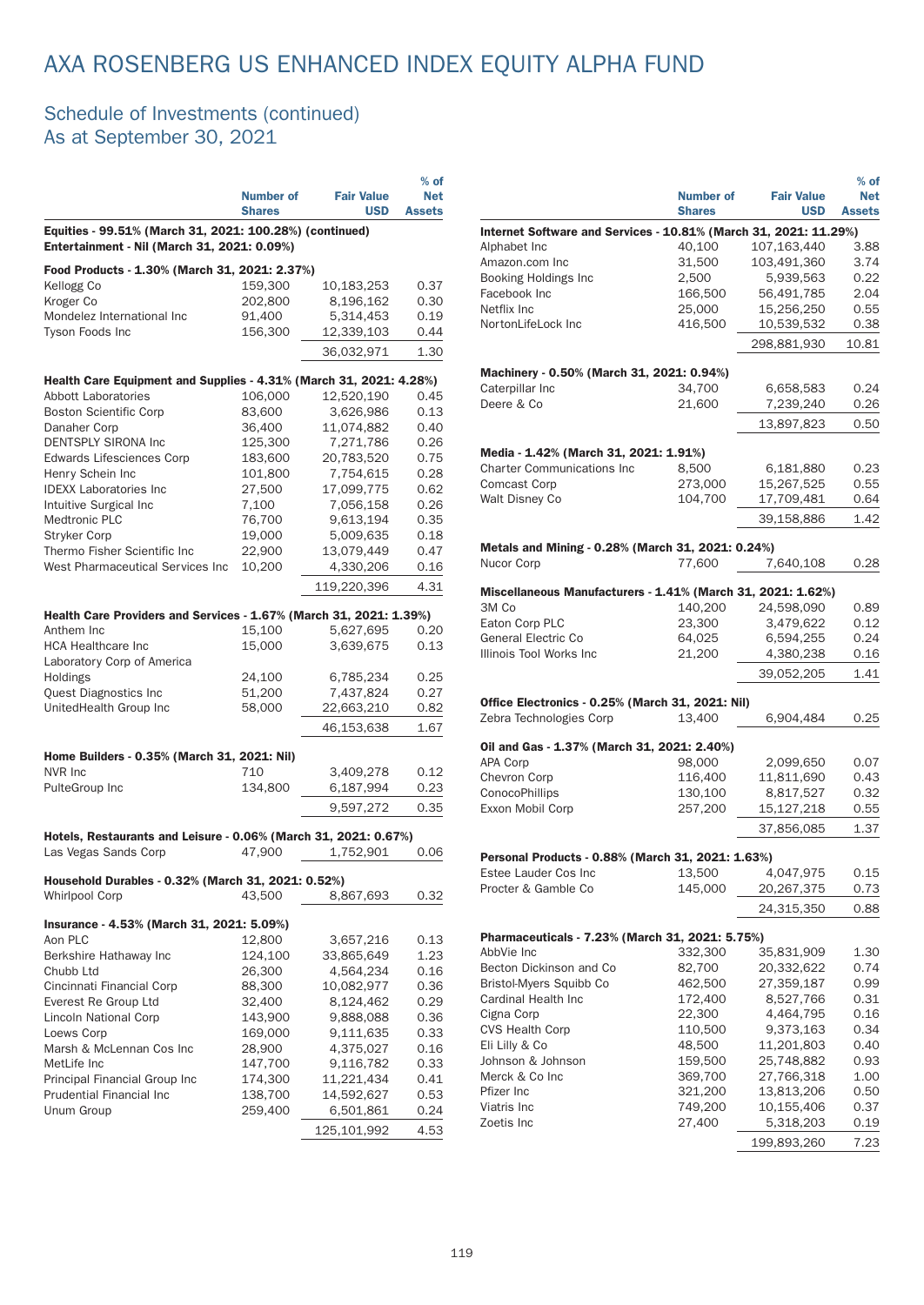#### Schedule of Investments (continued) As at September 30, 2021

|                                                         |                  |                   | $%$ of        |
|---------------------------------------------------------|------------------|-------------------|---------------|
|                                                         | <b>Number of</b> | <b>Fair Value</b> | <b>Net</b>    |
|                                                         | <b>Shares</b>    | <b>USD</b>        | <b>Assets</b> |
| Equities - 99.51% (March 31, 2021: 100.28%) (continued) |                  |                   |               |
| Real Estate - 1.09% (March 31, 2021: 0.97%)             |                  |                   |               |
| American Tower Corp (REIT)                              | 25,600           | 6,792,576         | 0.25          |
| Crown Castle International Corp                         |                  |                   |               |
| (REIT)                                                  | 24,800           | 4,297,220         | 0.15          |
| Equinix Inc (REIT)                                      | 5,200            | 4,106,726         | 0.15          |
| Iron Mountain Inc (REIT)                                | 160,700          | 6,980,004         | 0.25          |
| Prologis Inc (REIT)                                     | 46,200           | 5,792,787         | 0.21          |
| Weyerhaeuser Co (REIT)                                  | 62,900           | 2,237,039         | 0.08          |
|                                                         |                  | 30,206,352        | 1.09          |
| Retail - 4.32% (March 31, 2021: 3.03%)                  |                  |                   |               |
| Best Buy Co Inc                                         | 20,800           | 2,198,664         | 0.08          |
| <b>Costco Wholesale Corp</b>                            | 28,300           | 12,719,152        | 0.46          |
| Domino's Pizza Inc                                      | 20,600           | 9,822,698         | 0.36          |
| Home Depot Inc                                          | 64,500           | 21,173,737        | 0.77          |
| Lowe's Cos Inc                                          | 151,900          | 30,799,244        | 1.11          |
| McDonald's Corp                                         | 48,100           | 11,596,669        | 0.42          |
| <b>Starbucks Corp</b>                                   | 70,000           | 7,722,750         | 0.28          |
| <b>Target Corp</b>                                      | 33,400           | 7,638,246         | 0.28          |
| <b>TJX Cos Inc</b>                                      | 69,300           | 4,569,989         | 0.16          |
| <b>Walmart Inc</b>                                      | 80,000           | 11,147,600        | 0.40          |
|                                                         |                  | 119.388.749       | 4.32          |
| Semiconductor Equipment and Products - 6.65% (March 31, |                  |                   |               |
| 2021: 5.99%)                                            |                  |                   |               |
| <b>Advanced Micro Devices Inc</b>                       | 200,200          | 20,595,575        | 0.75          |
| Analog Devices Inc                                      | 21,400           | 3,583,965         | 0.13          |
| <b>Applied Materials Inc</b>                            | 53,000           | 6,820,835         | 0.25          |
|                                                         |                  |                   | 0.43          |
| Broadcom Inc                                            | 24,500           | 11,883,725        |               |
| Intel Corp                                              | 550,200          | 29,311,905        | 1.06          |
| Lam Research Corp                                       | 8,900            | 5,064,145         | 0.18          |
| Micron Technology Inc                                   | 246,600          | 17,499,969        | 0.63          |
| Monolithic Power Systems Inc                            | 24,600           | 11,922,390        | 0.43          |
| <b>NVIDIA Corp</b>                                      | 227,100          | 47,027,868        | 1.70          |
| <b>QUALCOMM Inc</b>                                     | 72,000           | 9,286,920         | 0.34          |
| Teradyne Inc                                            | 87,100           | 9,506,529         | 0.34          |
| Texas Instruments Inc                                   | 58,800           | 11,299,890        | 0.41          |
|                                                         |                  | 183,803,716       | 6.65          |
| Software - 11.52% (March 31, 2021: 11.38%)              |                  |                   |               |
| <b>Activision Blizzard Inc.</b>                         | 45,600           | 3,529,212         | 0.13          |
| Adobe Inc                                               | 58,300           | 33,553,690        | 1.21          |
| Autodesk Inc                                            | 12,600           | 3,592,197         | 0.13          |
|                                                         |                  |                   |               |

|                                                                    |                  |                   | $%$ of        |
|--------------------------------------------------------------------|------------------|-------------------|---------------|
|                                                                    | <b>Number of</b> | <b>Fair Value</b> | <b>Net</b>    |
|                                                                    | <b>Shares</b>    | <b>USD</b>        | <b>Assets</b> |
| Cadence Design Systems Inc<br><b>Fidelity National Information</b> | 46.700           | 7.072.715         | 0.26          |
| Services Inc                                                       | 56,900           | 6,920,747         | 0.25          |
| Fisery Inc.                                                        | 41,100           | 4,459,761         | 0.16          |
| Intuit Inc                                                         | 15,600           | 8,415,108         | 0.30          |
| Jack Henry & Associates Inc                                        | 14,600           | 2,395,860         | 0.09          |
| Microsoft Corp                                                     | 553,300          | 155,867,376       | 5.64          |
| Oracle Corp                                                        | 380,900          | 33,185,913        | 1.20          |
| Paychex Inc                                                        | 38,700           | 4,351,622         | 0.16          |
| salesforce.com Inc                                                 | 55,600           | 15,076,496        | 0.55          |
| ServiceNow Inc                                                     | 38,800           | 24,135,152        | 0.87          |
| Synopsys Inc                                                       | 52,800           | 15,807,792        | 0.57          |
|                                                                    |                  | 318,363,641       | 11.52         |
| Telecommunications - 2.71% (March 31, 2021: 2.82%)                 |                  |                   |               |
| AT&T Inc                                                           | 1,315,100        | 35,527,426        | 1.29          |
| Cisco Systems Inc                                                  | 239,400          | 13,026,951        | 0.47          |
| Lumen Technologies Inc                                             | 722,600          | 8,949,401         | 0.32          |
| T-Mobile US Inc.                                                   | 33.700           | 4.304.838         | 0.16          |
| Verizon Communications Inc.                                        | 240,400          | 12,982,802        | 0.47          |
|                                                                    |                  | 74,791,418        | 2.71          |
| Textiles and Apparel - 0.68% (March 31, 2021: 0.54%)               |                  |                   |               |
| Hanesbrands Inc.                                                   | 342,500          | 5,875,588         | 0.21          |
| <b>NIKE Inc</b>                                                    | 76,100           | 11,052,764        | 0.40          |
| PVH Corp                                                           | 18,000           | 1,849,230         | 0.07          |
|                                                                    |                  | 18,777,582        | 0.68          |
| Transportation - 1.74% (March 31, 2021: 2.08%)                     |                  |                   |               |
| CH Robinson Worldwide Inc                                          | 93,000           | 8,092,395         | 0.29          |
| <b>CSX Corp</b>                                                    | 137,400          | 4,084,215         | 0.15          |
| Expeditors International of                                        |                  |                   |               |
| Washington Inc                                                     | 101,400          | 12,081,810        | 0.44          |
| FedEx Corp                                                         | 15,400           | 3,376,219         | 0.12          |
| Norfolk Southern Corp                                              | 15,300           | 3,660,066         | 0.13          |
| Union Pacific Corp                                                 | 42,900           | 8,409,258         | 0.30          |
| United Parcel Service Inc                                          | 46,300           | 8,428,220         | 0.31          |
|                                                                    |                  | 48,132,183        | 1.74          |
| <b>Total value of Investments</b>                                  |                  |                   |               |
| excluding Financial                                                |                  |                   |               |
| <b>Derivative Instruments</b>                                      |                  | 2,750,317,879     | 99.51         |
|                                                                    |                  |                   |               |

#### Financial Derivative Instruments - (0.36)% (March 31, 2021: (0.49)%) Open Forward Foreign Currency Exchange Contracts\* - (0.36)% (March 31, 2021: (0.49)%)

|                      |                        |                   | <b>Unrealised</b> | $%$ of        |
|----------------------|------------------------|-------------------|-------------------|---------------|
|                      |                        | <b>Settlement</b> | Gain/(Loss)       | <b>Net</b>    |
| <b>Currency Sold</b> | <b>Currency Bought</b> | <b>Date</b>       | <b>USD</b>        | <b>Assets</b> |
| EUR 7.835.127        | USD 9.163.431          | 20 October 2021   | 80.229            | 0.00          |
| EUR 7,552,474        | USD 8.859.429          | 20 October 2021   | 103.904           | 0.00          |
| EUR 4.915.122        | USD 5.826.459          | 20 October 2021   | 128,396           | 0.00          |
| EUR 2.884.934        | USD 3.415.805          | 20 October 2021   | 71.323            | 0.00          |
| EUR 2,678,166        | USD 3.170.988          | 20 October 2021   | 66.211            | 0.00          |
| EUR 1.165.000        | USD 1.363.601          | 20 October 2021   | 13.025            | 0.00          |
| EUR 1.090.951        | USD 1,292,123          | 20 October 2021   | 27.391            | 0.00          |
| EUR 709,803          | USD 840.466            | 20 October 2021   | 17.596            | 0.00          |
| EUR 360,029          | USD 423.190            | 20 October 2021   | 5,811             | 0.00          |
| EUR 356,433          | USD 421.107            | 20 October 2021   | 7.897             | 0.00          |
| EUR 166,478          | USD 196.901            | 20 October 2021   | 3.904             | 0.00          |
| EUR 151,740          | USD 179.322            | 20 October 2021   | 3.411             | 0.00          |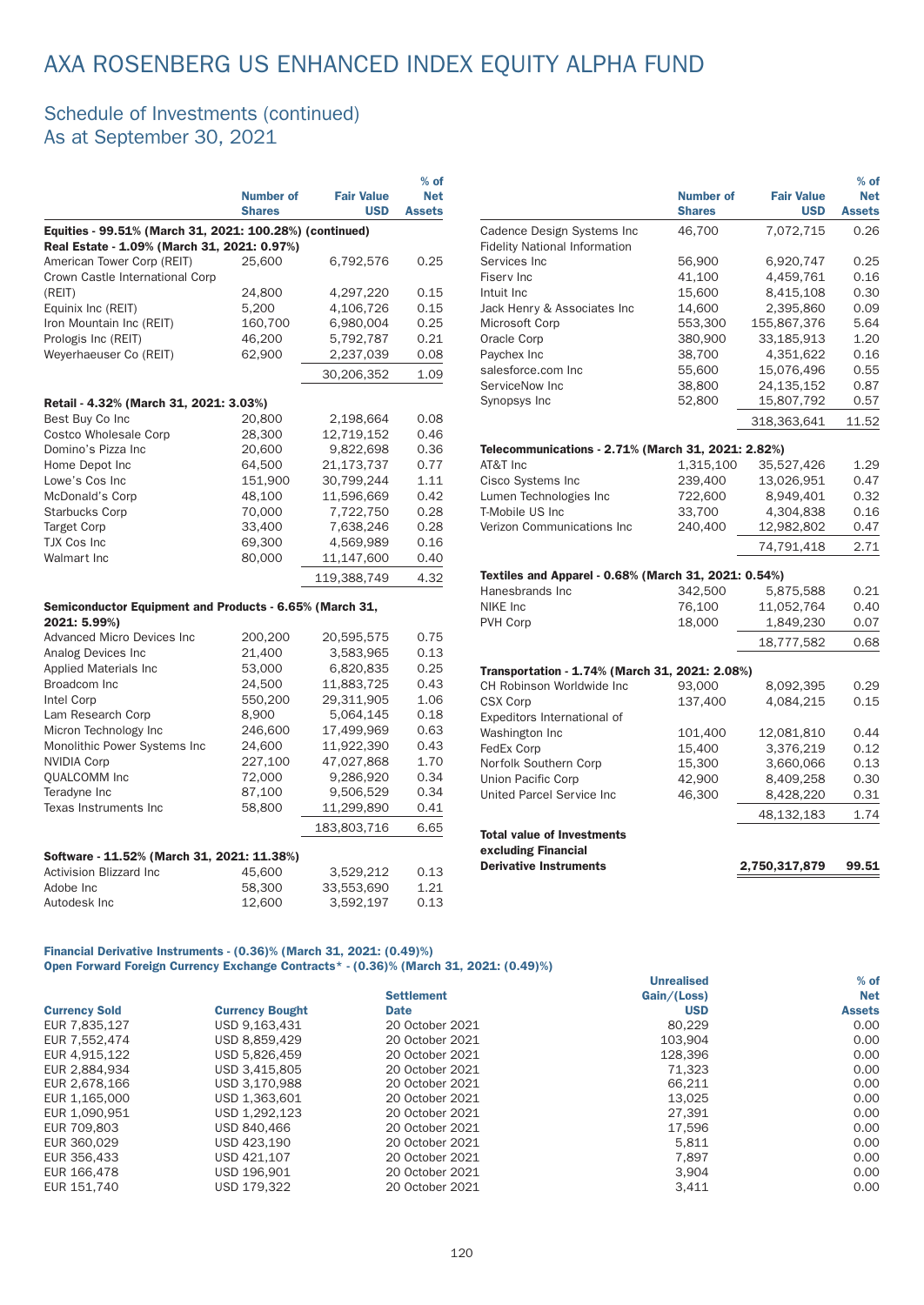#### Schedule of Investments (continued) As at September 30, 2021

#### Financial Derivative Instruments - (0.36)% (March 31, 2021: (0.49)%) (continued) Open Forward Foreign Currency Exchange Contracts\* - (0.36)% (March 31, 2021: (0.49)%) (continued)

|                            |                            |                                    | <b>Unrealised</b>      | % of             |
|----------------------------|----------------------------|------------------------------------|------------------------|------------------|
|                            |                            | <b>Settlement</b>                  | Gain/(Loss)            | <b>Net</b>       |
| <b>Currency Sold</b>       | <b>Currency Bought</b>     | <b>Date</b>                        | <b>USD</b>             | <b>Assets</b>    |
| EUR 148,815                | USD 176,200                | 20 October 2021                    | 3,679                  | 0.00             |
| EUR 106,395                | USD 125,973                | 20 October 2021                    | 2,630                  | 0.00             |
| EUR 104,471                | USD 123,079                | 20 October 2021                    | 1,967                  | 0.00             |
| EUR 102,800                | USD 120,041                | 20 October 2021                    | 866                    | 0.00             |
| EUR 74,731                 | USD 88,002                 | 20 October 2021                    | 1,367                  | 0.00             |
| EUR 69,585                 | USD 81,448                 | 20 October 2021                    | 778                    | 0.00             |
| EUR 53,296                 | USD 63,042                 | 20 October 2021                    | 1,256                  | 0.00             |
| EUR 52,095                 | USD 61,294                 | 20 October 2021                    | 900                    | 0.00             |
| EUR 43,468                 | USD 51,278                 | 20 October 2021                    | 887                    | 0.00             |
| EUR 40,926                 | USD 48,662                 | 20 October 2021                    | 1,217                  | 0.00             |
| EUR 40,072                 | USD 47,324                 | 20 October 2021                    | 869                    | 0.00             |
| EUR 25,808                 | USD 30,377                 | 20 October 2021                    | 457                    | 0.00             |
| EUR 21,305                 | USD 25,158                 | 20 October 2021                    | 460                    | 0.00             |
| EUR 20,740                 | USD 24,434                 | 20 October 2021                    | 390                    | 0.00             |
| EUR 20,000                 | USD 23,685                 | 20 October 2021                    | 499                    | 0.00             |
| EUR 18,000                 | USD 21,314                 | 20 October 2021                    | 446                    | 0.00             |
| EUR 15,559                 | USD 18,272                 | 20 October 2021                    | 234                    | 0.00             |
| EUR 14,047                 | USD 16,476                 | 20 October 2021                    | 192                    | 0.00             |
| EUR 14,000                 | USD 16,496                 | 20 October 2021                    | 266                    | 0.00             |
| EUR 13,026                 | USD 15,234                 | 20 October 2021                    | 133                    | 0.00             |
| EUR 7,453                  | <b>USD 8,806</b>           | 20 October 2021                    | 165                    | 0.00             |
| EUR 6,997                  | USD 8,310                  | 20 October 2021                    | 198                    | 0.00             |
| EUR 5,283                  | USD 6,243                  | 20 October 2021                    | 119                    | 0.00             |
| EUR 4,129                  | <b>USD 4,858</b>           | 20 October 2021                    | 71                     | 0.00             |
| EUR 3,043                  | <b>USD 3,599</b>           | 20 October 2021                    | 72                     | 0.00             |
| EUR 1,000                  | USD 1,176                  | 20 October 2021                    | 17                     | 0.00             |
| <b>EUR 641</b>             | <b>USD 752</b>             | 20 October 2021                    | 10                     | 0.00             |
| <b>EUR 195</b>             | <b>USD 229</b>             | 20 October 2021                    | 3                      | 0.00             |
| USD 226,832,249            | EUR 191,557,023            | 20 October 2021                    | (4,761,653)            | (0.17)           |
| USD 208,002,716            | EUR 175,655,716            | 20 October 2021                    | (4,366,384)            | (0.16)           |
| USD 12,391,374             | EUR 10,464,362             | 20 October 2021                    | (260, 119)             | (0.01)           |
| USD 9,743,269              | EUR 8,245,952              | 20 October 2021                    | (183, 799)             | (0.01)           |
| USD 9,196,570              | EUR 7,839,304              | 20 October 2021                    | (108, 524)             | (0.00)           |
| USD 8,751,299              | EUR 7,390,364              | 20 October 2021                    | (183, 707)             | (0.01)           |
| USD 5,025,782              | EUR 4,279,443              | 20 October 2021                    | (64, 657)              | (0.00)           |
| USD 4,774,906              | EUR 4,011,670              | 20 October 2021                    | (124, 208)             | (0.00)           |
| USD 3,288,556              | EUR 2,798,197              | 20 October 2021                    | (44, 627)              | (0.00)           |
| USD 1,570,409              | EUR 1,326,305              | 20 October 2021                    | (32, 834)              | (0.00)           |
| USD 1,141,458              | EUR 965,881                | 20 October 2021                    | (21, 719)              | (0.00)           |
| USD 956,532                | EUR 815,379                | 20 October 2021                    | (11, 270)              | (0.00)           |
| USD 672,849                | EUR 571,035                | 20 October 2021                    | (10, 852)              | (0.00)           |
| USD 669,743<br>USD 667,456 | EUR 566,346                | 20 October 2021                    | (13, 182)              | (0.00)           |
|                            | EUR 563,690<br>EUR 542.148 | 20 October 2021                    | (13, 974)              | (0.00)           |
| USD 643,871                |                            | 20 October 2021                    | (15, 363)              | (0.00)           |
| USD 623,782<br>USD 567,538 | EUR 527,471<br>EUR 479,876 | 20 October 2021<br>20 October 2021 | (12, 289)<br>(11, 221) | (0.00)<br>(0.00) |
| USD 526,433                | EUR 445,802                | 20 October 2021                    | (9,618)                | (0.00)           |
| USD 417,544                | EUR 355,226                | 20 October 2021                    | (5, 733)               | (0.00)           |
| USD 398,223                | EUR 340,224                | 20 October 2021                    | (3,804)                | (0.00)           |
| USD 395,508                | EUR 336,494                | 20 October 2021                    | (5, 413)               | (0.00)           |
| USD 387,809                | EUR 329,764                | 20 October 2021                    | (5, 517)               | (0.00)           |
| USD 348,525                | EUR 293,117                | 20 October 2021                    | (8, 716)               | (0.00)           |
| USD 322,391                | EUR 271,957                | 20 October 2021                    | (7, 114)               | (0.00)           |
| USD 319,494                | EUR 274,980                | 20 October 2021                    | (712)                  | (0.00)           |
| USD 271,867                | EUR 231,876                | 20 October 2021                    | (3,055)                | (0.00)           |
| USD 267,318                | EUR 226,148                | 20 October 2021                    | (5, 146)               | (0.00)           |
| USD 248,653                | EUR 211,823                | 20 October 2021                    | (3,088)                | (0.00)           |
| USD 227,229                | EUR 193,172                | 20 October 2021                    | (3,286)                | (0.00)           |
| USD 201,407                | EUR 170,246                | 20 October 2021                    | (4,042)                | (0.00)           |
| USD 164,796                | EUR 140,492                | 20 October 2021                    | (1,924)                | (0.00)           |
| USD 139,181                | EUR 117,923                | 20 October 2021                    | (2, 474)               | (0.00)           |
| USD 133,722                | EUR 113,154                | 20 October 2021                    | (2,544)                | (0.00)           |
| USD 130,350                | EUR 111,628                | 20 October 2021                    | (940)                  | (0.00)           |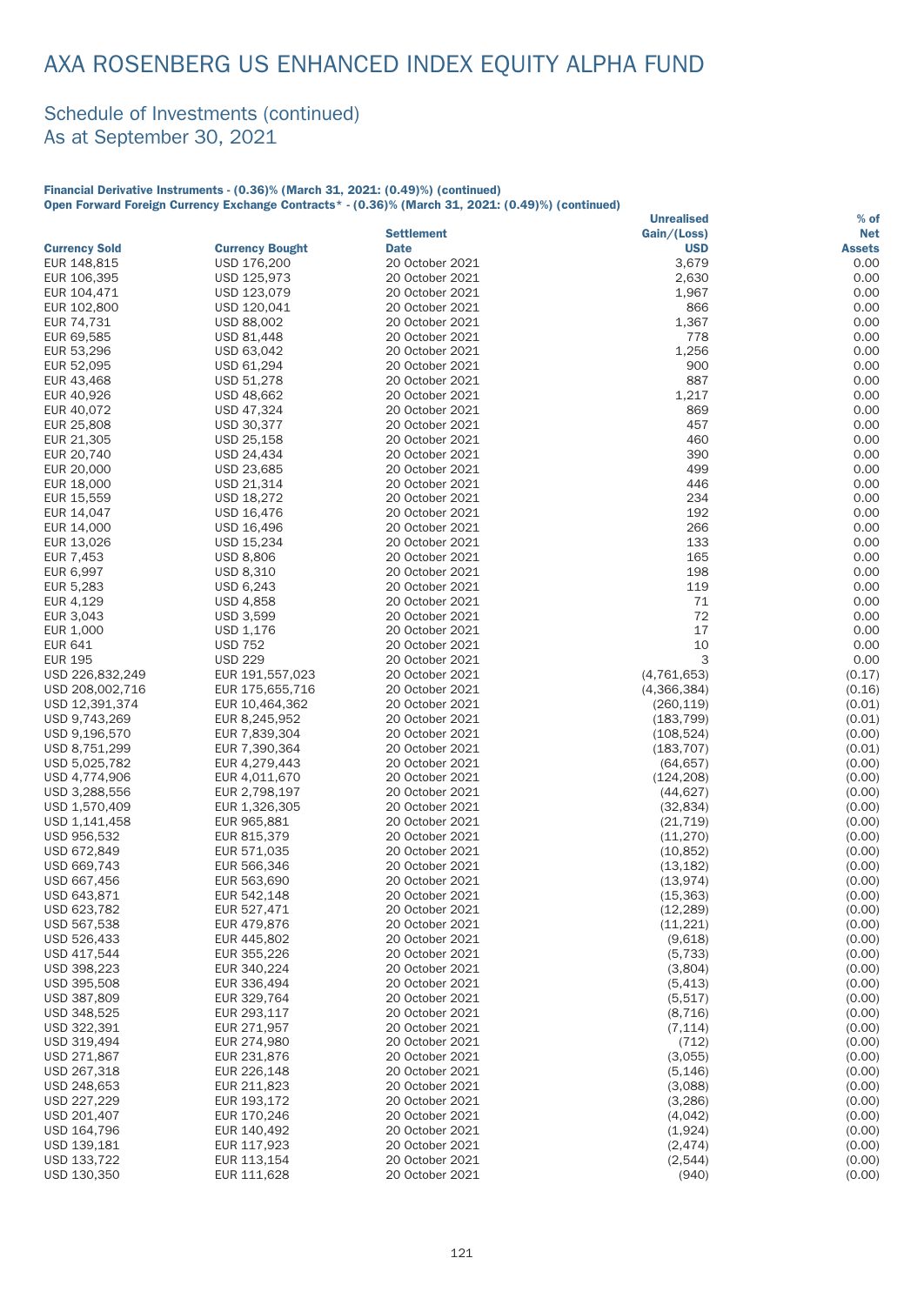#### Schedule of Investments (continued) As at September 30, 2021

#### Financial Derivative Instruments - (0.36)% (March 31, 2021: (0.49)%) (continued) Open Forward Foreign Currency Exchange Contracts\* - (0.36)% (March 31, 2021: (0.49)%) (continued)

|                                  |                                                                         |                                    | <b>Unrealised</b> | $%$ of           |
|----------------------------------|-------------------------------------------------------------------------|------------------------------------|-------------------|------------------|
|                                  |                                                                         | <b>Settlement</b>                  | Gain/(Loss)       | <b>Net</b>       |
| <b>Currency Sold</b>             | <b>Currency Bought</b>                                                  | <b>Date</b>                        | <b>USD</b>        | <b>Assets</b>    |
| USD 104,661                      | EUR 88,218                                                              | 20 October 2021                    | (2, 391)          | (0.00)           |
| USD 99,764                       | EUR 85,137                                                              | 20 October 2021                    | (1,065)           | (0.00)           |
| USD 92,788                       | EUR 78,585                                                              | 20 October 2021                    | (1,685)           | (0.00)           |
| USD 83,688                       | EUR 70,762                                                              | 20 October 2021                    | (1,655)           | (0.00)           |
| USD 76,129                       | EUR 64,902                                                              | 20 October 2021                    | (889)             | (0.00)           |
| USD 71,109                       | EUR 60,046                                                              | 20 October 2021                    | (1, 498)          | (0.00)           |
| USD 65,610                       | EUR 55,309                                                              | 20 October 2021                    | (1,490)           | (0.00)           |
| USD 52,999                       | EUR 44,868                                                              | 20 October 2021                    | (984)             | (0.00)           |
| USD 51,444                       | EUR 43,501                                                              | 20 October 2021                    | (1,013)           | (0.00)           |
| USD 49,119                       | EUR 41,361                                                              | 20 October 2021                    | (1, 169)          | (0.00)           |
| USD 44,316                       | EUR 37,903                                                              | 20 October 2021                    | (376)             | (0.00)           |
| USD 39,685                       | EUR 33,819                                                              | 20 October 2021                    | (479)             | (0.00)           |
| USD 33,668                       | EUR 28,700                                                              | 20 October 2021                    | (397)             | (0.00)           |
| USD 27,593                       | EUR 23,327                                                              | 20 October 2021                    | (550)             | (0.00)           |
| USD 25,382                       | EUR 21,370                                                              | 20 October 2021                    | (607)             | (0.00)           |
| USD 23,455                       | EUR 19,860                                                              | 20 October 2021                    | (431)             | (0.00)           |
| USD 15,430                       | EUR 13,197                                                              | 20 October 2021                    | (131)             | (0.00)           |
| USD 12,983                       | EUR 10,963                                                              | 20 October 2021                    | (273)             | (0.00)           |
| USD 11,777                       | EUR 9,947                                                               | 20 October 2021                    | (246)             | (0.00)           |
| USD 10,714                       | EUR 9,103                                                               | 20 October 2021                    | (161)             | (0.00)           |
| USD 10,304                       | EUR 8,723                                                               | 20 October 2021                    | (191)             | (0.00)           |
| USD 10,203                       | EUR 8,628                                                               | 20 October 2021                    | (201)             | (0.00)           |
| <b>USD 9,864</b>                 | EUR 8,379                                                               | 20 October 2021                    | (150)             | (0.00)           |
| USD 9,073                        | <b>EUR 7,707</b>                                                        | 20 October 2021                    | (138)             | (0.00)           |
| USD 9,002                        | EUR 7,580                                                               | 20 October 2021                    | (214)             | (0.00)           |
| USD 6,419                        | EUR 5,458                                                               | 20 October 2021                    | (91)              | (0.00)           |
| USD 6,417                        | EUR 5,446                                                               | 20 October 2021                    | (104)             | (0.00)           |
| USD 6,134                        | EUR 5,245                                                               | 20 October 2021                    | (54)              | (0.00)           |
| USD 6,106                        | EUR 5,164                                                               | 20 October 2021                    | (120)             | (0.00)           |
| USD 5,684                        | EUR 4,845                                                               | 20 October 2021                    | (67)              | (0.00)           |
| USD 4,684                        | EUR 4,032                                                               | 20 October 2021                    | (10)              | (0.00)           |
| USD 3,901                        | EUR 3,328                                                               | 20 October 2021                    | (44)              | (0.00)           |
| USD 3,262                        | EUR 2,780                                                               | 20 October 2021                    | (39)              | (0.00)           |
| USD 3,254                        | EUR 2,740                                                               | 20 October 2021                    | (78)              | (0.00)           |
| USD 2,349                        | EUR 2,000                                                               | 20 October 2021                    | (30)              | (0.00)           |
| USD 2,260                        | EUR 1,919                                                               | 20 October 2021                    | (35)              | (0.00)           |
| USD 2,177                        | EUR 1,841                                                               | 20 October 2021                    | (43)              | (0.00)           |
| USD 2,135                        | EUR 1,800                                                               | 20 October 2021                    | (49)              | (0.00)           |
| USD 1,985                        | EUR 1,680                                                               | 20 October 2021                    | (38)              | (0.00)<br>(0.00) |
| USD 1,983                        | EUR 1,670                                                               | 20 October 2021                    | (47)              |                  |
| USD 1,819                        | EUR 1,528                                                               | 20 October 2021                    | (47)              | (0.00)           |
| USD 1,275                        | EUR 1,080                                                               | 20 October 2021<br>20 October 2021 | (23)              | (0.00)           |
| <b>USD 936</b>                   | <b>EUR 787</b><br><b>EUR 720</b>                                        |                                    | (23)              | (0.00)           |
| <b>USD 846</b>                   | <b>EUR 418</b>                                                          | 20 October 2021<br>20 October 2021 | (12)              | (0.00)<br>(0.00) |
| <b>USD 496</b><br><b>USD 253</b> | <b>EUR 214</b>                                                          | 20 October 2021                    | (11)              | (0.00)           |
| <b>USD 215</b>                   | <b>EUR 182</b>                                                          | 20 October 2021                    | (6)<br>(4)        | (0.00)           |
| <b>USD 95</b>                    | <b>EUR 80</b>                                                           | 20 October 2021                    |                   | (0.00)           |
| <b>USD 47</b>                    | <b>EUR 40</b>                                                           | 20 October 2021                    | (2)<br>(1)        | (0.00)           |
| USD <sub>7</sub>                 | EUR 6                                                                   | 20 October 2021                    |                   | (0.00)           |
| USD <sub>5</sub>                 | EUR 4                                                                   | 20 October 2021                    |                   | (0.00)           |
| USD <sub>4</sub>                 | EUR <sub>3</sub>                                                        | 20 October 2021                    |                   | (0.00)           |
| USD <sub>2</sub>                 | EUR <sub>2</sub>                                                        | 20 October 2021                    |                   | (0.00)           |
|                                  |                                                                         |                                    |                   |                  |
|                                  | Unrealised gain on open forward foreign currency exchange contracts     |                                    | 549,246           | 0.00             |
|                                  | Unrealised loss on open forward foreign currency exchange contracts     |                                    | (10, 332, 870)    | (0.36)           |
|                                  | Net unrealised loss on open forward foreign currency exchange contracts |                                    | (9,783,624)       | (0.36)           |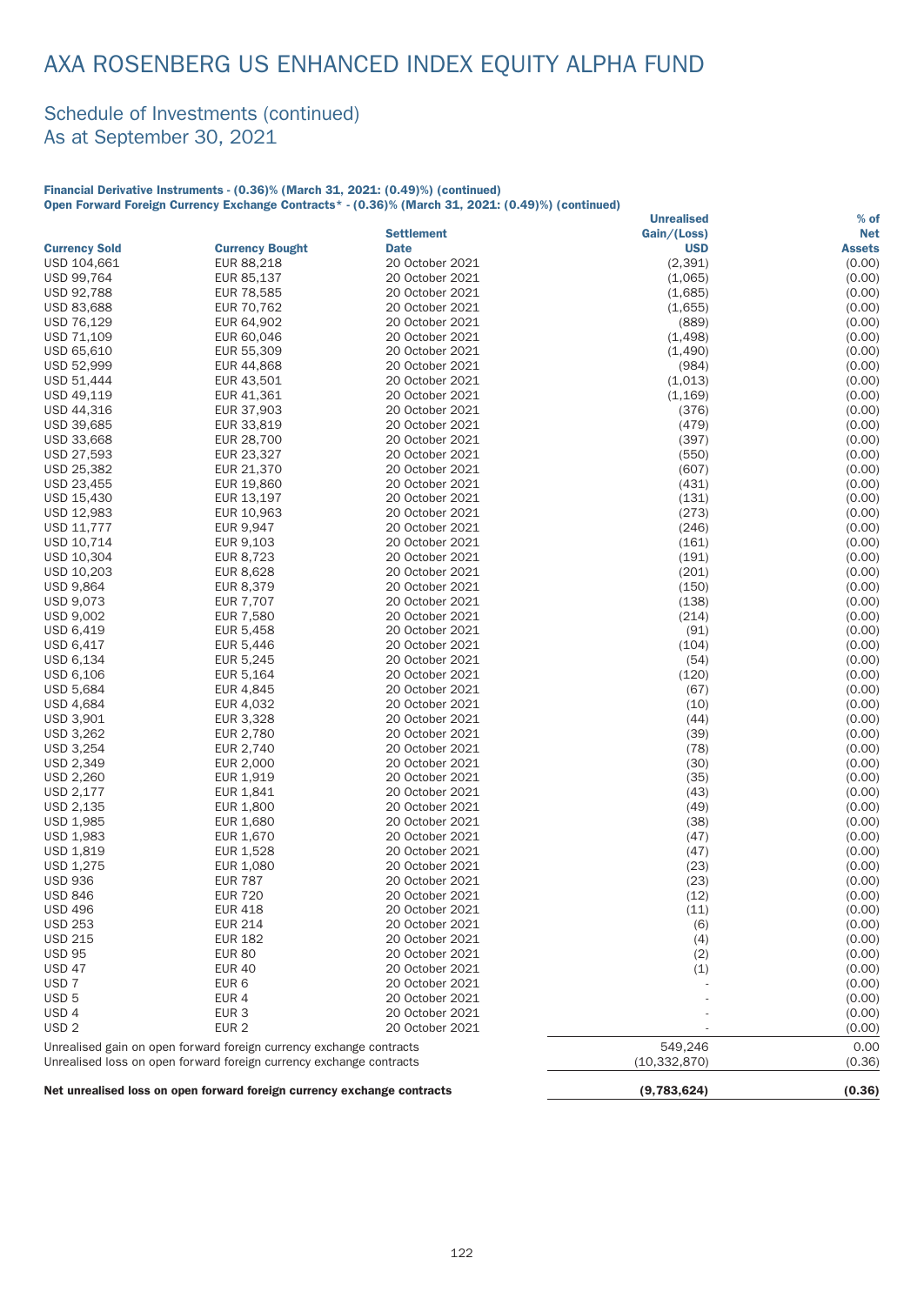#### Schedule of Investments (continued) As at September 30, 2021

|                                                     |                   | $%$ of        |
|-----------------------------------------------------|-------------------|---------------|
|                                                     | <b>Fair Value</b> | <b>Net</b>    |
|                                                     | <b>USD</b>        | <b>Assets</b> |
| Total financial assets at fair value                |                   |               |
| through profit or loss                              | 2,740,534,255     | 99.15         |
| Cash at bank                                        | 13,848,046        | 0.50          |
| <b>Other Net Assets</b>                             | 9,558,990         | 0.35          |
| Net Assets attributable to<br>holders of redeemable |                   |               |
| participating units                                 | 2,763,941,291     | 100.00        |
|                                                     |                   |               |

 $*$ The counterparty for the open forward foreign contracts is State Street Bank and Trust Company.

#### Abbreviations used:

REIT– Real Estate Investment Trust

|                                                                  | $%$ of        |
|------------------------------------------------------------------|---------------|
|                                                                  | <b>Total</b>  |
| <b>Analysis of Total Assets</b>                                  | <b>Assets</b> |
| Transferable securities admitted to an official exchange listing | 98.89         |
| Over the counter financial derivative instruments                | 0.02          |
| <b>Current Assets</b>                                            | 1.09          |
| <b>Total Assets</b>                                              | 100.00        |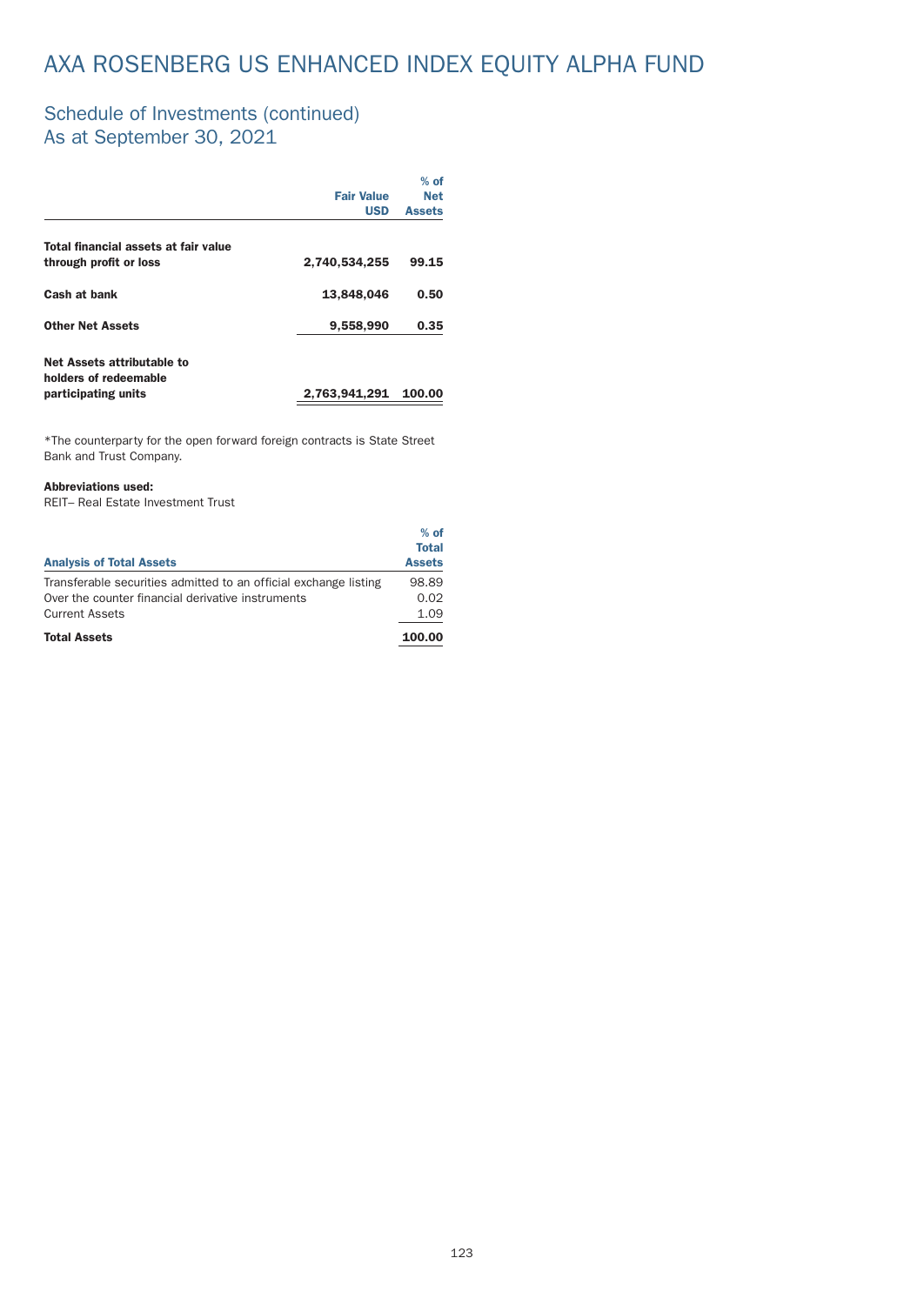### Schedule of Investments As at September 30, 2021

|                                                                                           |                                   |                                 | % of                        |  |
|-------------------------------------------------------------------------------------------|-----------------------------------|---------------------------------|-----------------------------|--|
|                                                                                           | <b>Number of</b><br><b>Shares</b> | <b>Fair Value</b><br><b>USD</b> | <b>Net</b><br><b>Assets</b> |  |
| Equities - 99.61% (March 31, 2021: 99.32%)<br>Agriculture - 0.59% (March 31, 2021: 0.91%) |                                   |                                 |                             |  |
| Archer-Daniels-Midland Co                                                                 | 105,300                           | 6,319,580                       | 0.59                        |  |
|                                                                                           |                                   |                                 |                             |  |
| Airlines - Nil (March 31, 2021: 0.27%)                                                    |                                   |                                 |                             |  |
| Automobiles - 4.69% (March 31, 2021: 3.85%)                                               |                                   |                                 |                             |  |
| Cummins Inc                                                                               | 60,700                            | 13,637,772                      | 1.27                        |  |
| Ford Motor Co                                                                             | 700,500                           | 9,915,578                       | 0.92                        |  |
| <b>General Motors Co</b><br>PACCAR Inc                                                    | 276,700<br>10,500                 | 14,580,706<br>828,608           | 1.36<br>0.08                |  |
| Tesla Inc                                                                                 | 14,600                            | 11,317,336                      | 1.06                        |  |
|                                                                                           |                                   | 50,280,000                      | 4.69                        |  |
|                                                                                           |                                   |                                 |                             |  |
| Banks - 2.86% (March 31, 2021: 4.35%)                                                     |                                   |                                 |                             |  |
| Bank of America Corp                                                                      | 164,000                           | 6,959,340                       | 0.65                        |  |
| Citigroup Inc                                                                             | 30,500                            | 2,140,033                       | 0.20                        |  |
| JPMorgan Chase & Co<br>KeyCorp                                                            | 71,700<br>395,800                 | 11,739,082<br>8,559,175         | 1.09<br>0.80                |  |
| New York Community Bancorp Inc                                                            | 99,400                            | 1,279,775                       | 0.12                        |  |
|                                                                                           |                                   | 30,677,405                      | 2.86                        |  |
|                                                                                           |                                   |                                 |                             |  |
| Beverages - 0.41% (March 31, 2021: 0.47%)                                                 |                                   |                                 |                             |  |
| Coca-Cola Europacific Partners PLC 78,900                                                 |                                   | 4,360,409                       | 0.41                        |  |
| Biotechnology - 2.70% (March 31, 2021: 1.38%)                                             |                                   |                                 |                             |  |
| Gilead Sciences Inc                                                                       | 137,000                           | 9,568,080                       | 0.89                        |  |
| Regeneron Pharmaceuticals Inc                                                             | 2,200                             | 1,330,791                       | 0.13                        |  |
| Seagen Inc                                                                                | 52,600                            | 8,929,639                       | 0.83                        |  |
| Vertex Pharmaceuticals Inc                                                                | 50,200                            | 9,107,535                       | 0.85                        |  |
|                                                                                           |                                   | 28,936,045                      | 2.70                        |  |
| Building Products - 0.34% (March 31, 2021: 1.99%)                                         |                                   |                                 |                             |  |
| <b>Owens Corning</b>                                                                      | 43,100                            | 3,683,542                       | 0.34                        |  |
|                                                                                           |                                   |                                 |                             |  |
| Chemicals - 1.95% (March 31, 2021: 0.43%)                                                 |                                   |                                 |                             |  |
| Huntsman Corp<br>LyondellBasell Industries NV                                             | 161,400<br>157,300                | 4,776,633<br>14,758,672         | 0.44<br>1.38                |  |
| Mosaic Co                                                                                 | 39,200                            | 1,399,636                       | 0.13                        |  |
|                                                                                           |                                   | 20,934,941                      | 1.95                        |  |
|                                                                                           |                                   |                                 |                             |  |
| Commercial Services and Supplies - 3.81% (March 31, 2021: 1.18%)                          |                                   |                                 |                             |  |
| Automatic Data Processing Inc                                                             | 14,100                            | 2,818,096                       | 0.26                        |  |
| FleetCor Technologies Inc                                                                 | 3,900                             | 1,019,246                       | 0.10                        |  |
| Global Payments Inc<br>MarketAxess Holdings Inc                                           | 10,200<br>11,300                  | 1,607,622<br>4,752,102          | 0.15<br>0.44                |  |
| Omnicom Group Inc                                                                         | 195,200                           | 14,139,312                      | 1.32                        |  |
| S&P Global Inc                                                                            | 38,700                            | 16,436,857                      | 1.54                        |  |
|                                                                                           |                                   | 40,773,235                      | 3.81                        |  |
|                                                                                           |                                   |                                 |                             |  |
| Computers and Peripherals - 11.23% (March 31, 2021: 11.17%)                               |                                   |                                 |                             |  |
| Amdocs Ltd<br>Apple Inc                                                                   | 166,000<br>455,000                | 12,572,010<br>64,307,425        | 1.17<br>6.00                |  |
| Genpact Ltd                                                                               | 10,700                            | 508,304                         | 0.05                        |  |
| Hewlett Packard Enterprise Co                                                             | 976,100                           | 13,924,066                      | 1.30                        |  |
| HP Inc                                                                                    | 534,100                           | 14,610,305                      | 1.36                        |  |
| NetApp Inc                                                                                | 14,500                            | 1,302,028                       | 0.12                        |  |
| <b>TTEC Holdings Inc</b>                                                                  | 11,300                            | 1,056,268                       | 0.10                        |  |
| Western Digital Corp                                                                      | 213,300                           | 12,041,851                      | 1.13                        |  |
|                                                                                           |                                   | 120,322,257                     | 11.23                       |  |

|                                                                                                |                                   |                                 | $%$ of                      |
|------------------------------------------------------------------------------------------------|-----------------------------------|---------------------------------|-----------------------------|
|                                                                                                | <b>Number of</b><br><b>Shares</b> | <b>Fair Value</b><br><b>USD</b> | <b>Net</b><br><b>Assets</b> |
| Distribution and Wholesale - 1.30% (March 31, 2021: 0.09%)                                     |                                   |                                 |                             |
| Copart Inc                                                                                     | 7.300                             | 1,012,437                       | 0.10                        |
| Pool Corp                                                                                      | 29,700                            | 12,899,601                      | 1.20                        |
|                                                                                                |                                   | 13,912,038                      | 1.30                        |
| Diversified Financials - 4.83% (March 31, 2021: 2.39%)                                         |                                   |                                 |                             |
| Capital One Financial Corp                                                                     | 65.100                            | 10,539,039                      | 0.98                        |
| Evercore Inc                                                                                   | 9,600                             | 1,283,712                       | 0.12                        |
| Franklin Resources Inc                                                                         | 207,500                           | 6,167,937                       | 0.58                        |
| Mastercard Inc                                                                                 | 25,100                            | 8,723,379                       | 0.81                        |
| OneMain Holdings Inc                                                                           | 31,100                            | 1,719,986                       | 0.16                        |
| Synchrony Financial                                                                            | 76,900                            | 3,758,488                       | 0.35                        |
| T Rowe Price Group Inc                                                                         | 44,900                            | 8,832,054                       | 0.83                        |
| Visa Inc                                                                                       | 48,200                            | 10,733,899                      | 1.00                        |
|                                                                                                |                                   | 51,758,494                      | 4.83                        |
|                                                                                                |                                   |                                 |                             |
| Electric Utilities - 0.18% (March 31, 2021: 1.00%)<br>Edison International                     | 9,074                             | 503,199                         | 0.05                        |
| Exelon Corp                                                                                    | 28,700                            | 1,387,214                       | 0.13                        |
|                                                                                                |                                   |                                 |                             |
|                                                                                                |                                   | 1,890,413                       | 0.18                        |
| Electrical Equipment - 1.19% (March 31, 2021: 2.13%)                                           |                                   |                                 |                             |
| Emerson Electric Co                                                                            | 110,900                           | 10,444,008                      | 0.97                        |
| Stanley Black & Decker Inc                                                                     | 13,200                            | 2,314,026                       | 0.22                        |
|                                                                                                |                                   | 12,758,034                      | 1.19                        |
| Electronic Equipment and Instruments - 1.52% (March 31,                                        |                                   |                                 |                             |
| 2021: 0.65%)                                                                                   |                                   |                                 |                             |
| Agilent Technologies Inc                                                                       |                                   |                                 |                             |
|                                                                                                |                                   |                                 |                             |
| Mettler-Toledo International Inc.                                                              | 56,500                            | 8,899,032                       | 0.83                        |
|                                                                                                | 5.400                             | 7,435,125                       | 0.69                        |
|                                                                                                |                                   | 16,334,157                      | 1.52                        |
| Energy Equipment and Services - Nil (March 31, 2021: 0.22%)                                    |                                   |                                 |                             |
| Entertainment - Nil (March 31, 2021: 0.23%)                                                    |                                   |                                 |                             |
| Food Products - 2.36% (March 31, 2021: 3.67%)                                                  |                                   |                                 |                             |
| Kellogg Co                                                                                     | 156,900                           | 10,029,832                      | 0.94                        |
| Kroger Co                                                                                      | 376,200                           | 15,204,123                      | 1.42                        |
|                                                                                                |                                   | 25,233,955                      | 2.36                        |
|                                                                                                |                                   |                                 |                             |
| Health Care Equipment and Supplies - 4.59% (March 31, 2021: 3.65%)<br>Baxter International Inc |                                   |                                 |                             |
| <b>DENTSPLY SIRONA Inc.</b>                                                                    | 94,900<br>43,000                  | 7,631,383<br>2,495,505          | 0.71<br>0.23                |

| Kellogg Co                                                         | 156,900 | 10,029,832 | 0.94 |
|--------------------------------------------------------------------|---------|------------|------|
| Kroger Co                                                          | 376,200 | 15,204,123 | 1.42 |
|                                                                    |         | 25,233,955 | 2.36 |
|                                                                    |         |            |      |
| Health Care Equipment and Supplies - 4.59% (March 31, 2021: 3.65%) |         |            |      |
| Baxter International Inc                                           | 94,900  | 7,631,383  | 0.71 |
| <b>DENTSPLY SIRONA Inc.</b>                                        | 43,000  | 2,495,505  | 0.23 |
| Edwards Lifesciences Corp                                          | 32,700  | 3,701,640  | 0.35 |
| Henry Schein Inc                                                   | 13,300  | 1,013,128  | 0.09 |
| Hill-Rom Holdings Inc                                              | 11,000  | 1,650,055  | 0.15 |
| <b>IDEXX Laboratories Inc.</b>                                     | 15,000  | 9,327,150  | 0.87 |
| Medtronic PLC                                                      | 54,400  | 6,818,224  | 0.64 |
| Novocure Ltd                                                       | 5,300   | 615,436    | 0.06 |
| <b>STAAR Surgical Co</b>                                           | 19,600  | 2,517,718  | 0.24 |
| Tandem Diabetes Care Inc                                           | 38,900  | 4,642,715  | 0.43 |
| West Pharmaceutical Services Inc                                   | 20,600  | 8,745,318  | 0.82 |
|                                                                    |         | 49,158,272 | 4.59 |
| Health Care Providers and Services - 1.08% (March 31, 2021: 1.28%) |         |            |      |
| Encompass Health Corp                                              | 23,800  | 1,786,547  | 0.17 |
| Laboratory Corp of America Holdings 9,300                          |         | 2,618,369  | 0.24 |
| Molina Healthcare Inc                                              | 3,900   | 1,058,577  | 0.10 |
| <b>Quest Diagnostics Inc.</b>                                      | 19,700  | 2,861,819  | 0.27 |
|                                                                    |         |            |      |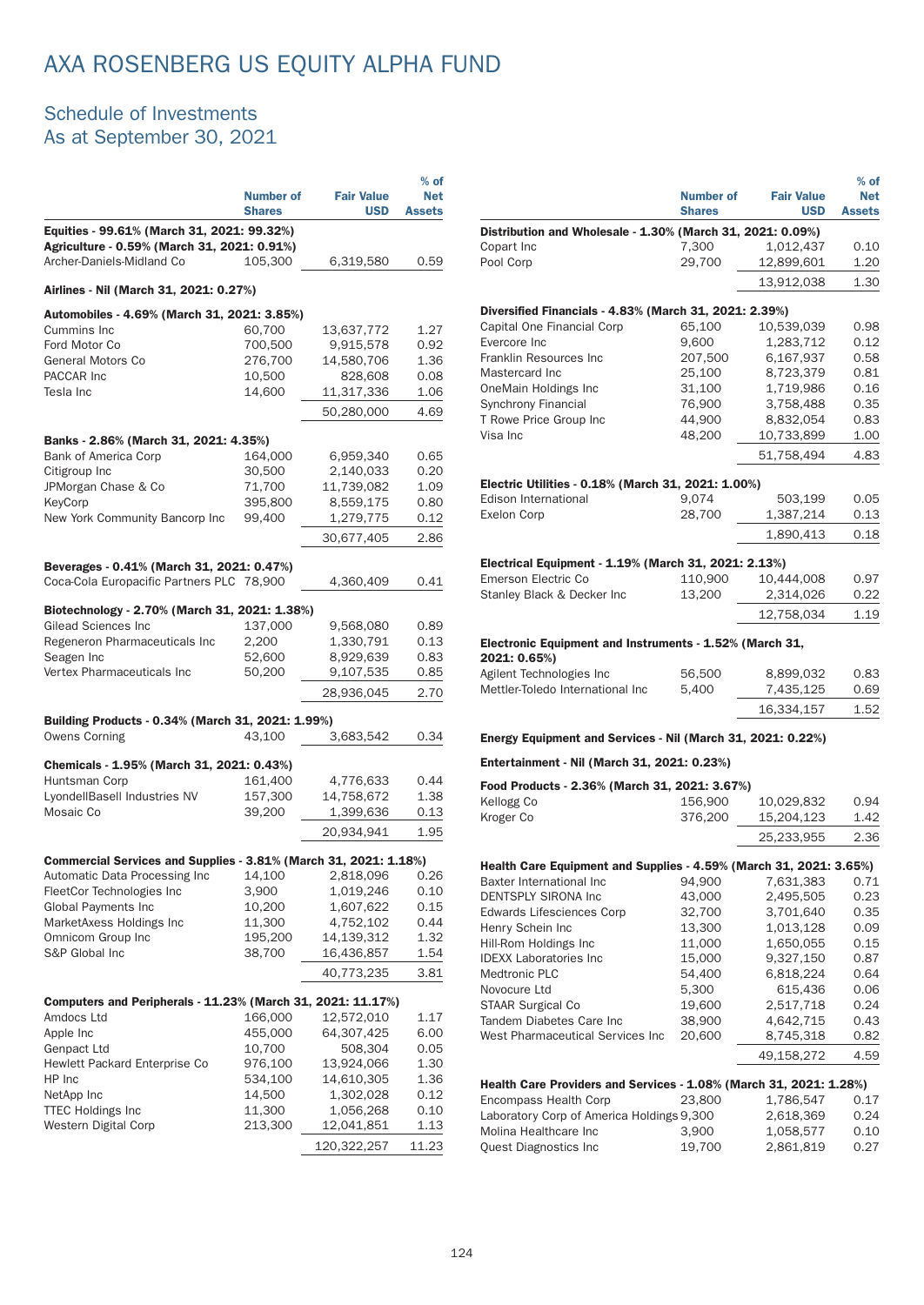### Schedule of Investments (continued) As at September 30, 2021

|                                                                                  |                                                                                                                              |                   | $%$ of        |  |  |
|----------------------------------------------------------------------------------|------------------------------------------------------------------------------------------------------------------------------|-------------------|---------------|--|--|
|                                                                                  | <b>Number of</b>                                                                                                             | <b>Fair Value</b> | <b>Net</b>    |  |  |
|                                                                                  | <b>Shares</b>                                                                                                                | <b>USD</b>        | <b>Assets</b> |  |  |
|                                                                                  | Equities - 99.61% (March 31, 2021: 99.32%) (continued)<br>Health Care Providers and Services - 1.08% (March 31, 2021: 1.28%) |                   |               |  |  |
| (continued)<br>UnitedHealth Group Inc                                            | 8,200                                                                                                                        | 3,204,109         | 0.30          |  |  |
|                                                                                  |                                                                                                                              | 11,529,421        | 1.08          |  |  |
|                                                                                  |                                                                                                                              |                   |               |  |  |
| Home Builders - 0.07% (March 31, 2021: 1.17%)<br>Meritage Homes Corp             | 7,700                                                                                                                        | 747,247           | 0.07          |  |  |
| Hotels, Restaurants and Leisure - Nil (March 31, 2021: 0.73%)                    |                                                                                                                              |                   |               |  |  |
| Household Durables - 0.47% (March 31, 2021: 0.30%)                               |                                                                                                                              |                   |               |  |  |
| <b>Whirlpool Corp</b>                                                            | 24,600                                                                                                                       | 5,014,833         | 0.47          |  |  |
| Insurance - 4.95% (March 31, 2021: 7.09%)                                        |                                                                                                                              |                   |               |  |  |
| Berkshire Hathaway Inc                                                           | 52,000                                                                                                                       | 14,190,280        | 1.33          |  |  |
| Brown & Brown Inc                                                                | 129,900                                                                                                                      | 7,203,605         | 0.67          |  |  |
| Cincinnati Financial Corp                                                        | 105,300                                                                                                                      | 12,024,207        | 1.12          |  |  |
| Markel Corp                                                                      | 1,550                                                                                                                        | 1,855,993         | 0.17          |  |  |
| Principal Financial Group Inc                                                    | 231,100                                                                                                                      | 14,878,218        | 1.39          |  |  |
| <b>Prudential Financial Inc.</b>                                                 | 27,600                                                                                                                       | 2,903,796         | 0.27          |  |  |
|                                                                                  |                                                                                                                              | 53,056,099        | 4.95          |  |  |
|                                                                                  |                                                                                                                              |                   |               |  |  |
| Internet Software and Services - 10.87% (March 31, 2021: 10.93%)<br>Alphabet Inc | 14,500                                                                                                                       | 38,749,872        | 3.62          |  |  |
| Amazon.com Inc                                                                   | 12,379                                                                                                                       | 40,670,462        | 3.79          |  |  |
| Facebook Inc                                                                     |                                                                                                                              | 23,003,862        | 2.15          |  |  |
| NortonLifeLock Inc                                                               | 67,800                                                                                                                       |                   | 1.31          |  |  |
|                                                                                  | 554,400                                                                                                                      | 14,029,092        |               |  |  |
|                                                                                  |                                                                                                                              | 116,453,288       | 10.87         |  |  |
| Machinery - 0.53% (March 31, 2021: 0.76%)                                        |                                                                                                                              |                   |               |  |  |
| AGCO Corp                                                                        | 45,900                                                                                                                       | 5,622,521         | 0.53          |  |  |
| Media - Nil (March 31, 2021: 0.93%)                                              |                                                                                                                              |                   |               |  |  |
| Metals and Mining - 0.89% (March 31, 2021: 0.48%)                                |                                                                                                                              |                   |               |  |  |
| Nucor Corp                                                                       | 96,800                                                                                                                       | 9,530,444         | 0.89          |  |  |
| Miscellaneous Manufacturers - 1.53% (March 31, 2021: 0.45%)                      |                                                                                                                              |                   |               |  |  |
| 3M Co                                                                            | 93,100                                                                                                                       | 16,334,395        | 1.53          |  |  |
| Oil and Gas - 1.54% (March 31, 2021: 2.67%)                                      |                                                                                                                              |                   |               |  |  |
| Chevron Corp                                                                     | 33,500                                                                                                                       | 3,399,413         | 0.32          |  |  |
| ConocoPhillips                                                                   | 45,800                                                                                                                       | 3,104,095         | 0.29          |  |  |
| Devon Energy Corp                                                                | 37,200                                                                                                                       | 1,320,600         | 0.12          |  |  |
| <b>EOG Resources Inc</b>                                                         | 22,200                                                                                                                       | 1,781,772         | 0.16          |  |  |
| Exxon Mobil Corp                                                                 | 96,700                                                                                                                       | 5,687,410         | 0.53          |  |  |
| Phillips 66                                                                      | 17,800                                                                                                                       | 1,246,445         | 0.12          |  |  |
|                                                                                  |                                                                                                                              | 16,539,735        | 1.54          |  |  |
|                                                                                  |                                                                                                                              |                   |               |  |  |
| Paper and Forest Products - 0.11% (March 31, 2021: Nil)                          |                                                                                                                              |                   |               |  |  |
| International Paper Co                                                           | 21,000                                                                                                                       | 1,174,215         | 0.11          |  |  |
| Personal Products - Nil (March 31, 2021: 1.21%)                                  |                                                                                                                              |                   |               |  |  |
| Pharmaceuticals - 7.12% (March 31, 2021: 5.61%)                                  |                                                                                                                              |                   |               |  |  |
| AbbVie Inc                                                                       | 128,900                                                                                                                      | 13,899,287        | 1.30          |  |  |
| Becton Dickinson and Co                                                          | 23,900                                                                                                                       | 5,876,054         | 0.55          |  |  |
| Bristol-Myers Squibb Co                                                          | 186,300                                                                                                                      | 11,020,576        | 1.03          |  |  |
| Cardinal Health Inc                                                              | 150,600                                                                                                                      | 7,449,429         | 0.69          |  |  |
| <b>CVS Health Corp</b>                                                           | 11,700                                                                                                                       | 992,453           | 0.09          |  |  |
| Johnson & Johnson                                                                | 68,100                                                                                                                       | 10,993,723        | 1.03          |  |  |
| Merck & Co Inc                                                                   | 153,100                                                                                                                      | 11,498,575        | 1.07          |  |  |
| Perrigo Co PLC                                                                   | 17,300                                                                                                                       | 818,550           | 0.08          |  |  |

Perrigo Co PLC

|                                                                | <b>Number of</b><br><b>Shares</b> | <b>Fair Value</b><br><b>USD</b> | $%$ of<br><b>Net</b><br><b>Assets</b> |
|----------------------------------------------------------------|-----------------------------------|---------------------------------|---------------------------------------|
| Pfizer Inc                                                     | 138,500                           | 5,956,193                       | 0.55                                  |
| Viatris Inc                                                    | 575,500                           | 7,800,902                       | 0.73                                  |
|                                                                |                                   | 76,305,742                      | 7.12                                  |
| Real Estate - 0.78% (March 31, 2021: 0.97%)                    |                                   |                                 |                                       |
| American Tower Corp (REIT)                                     | 4,800                             | 1,273,608                       | 0.12                                  |
| <b>CBRE</b> Group Inc<br>Gaming and Leisure Properties Inc     | 13,300                            | 1,294,622                       | 0.12                                  |
| (REIT)                                                         | 459                               | 21.268                          | 0.00                                  |
| Iron Mountain Inc (REIT)                                       | 58,100                            | 2,523,573                       | 0.23                                  |
| VICI Properties Inc (REIT)                                     | 82,000                            | 2,329,210                       | 0.22                                  |
| Weyerhaeuser Co (REIT)                                         | 26,600                            | 946,029                         | 0.09                                  |
|                                                                |                                   | 8,388,310                       | 0.78                                  |
| Retail - 3.23% (March 31, 2021: 3.06%)                         |                                   |                                 |                                       |
| <b>AutoNation Inc</b>                                          | 41,900                            | 5,101,953                       | 0.48                                  |
| Best Buy Co Inc<br>Domino's Pizza Inc                          | 12,100<br>12,400                  | 1,279,031<br>5,912,692          | 0.12<br>0.55                          |
| Lowe's Cos Inc                                                 | 89.800                            | 18,207,848                      | 1.70                                  |
| <b>Tractor Supply Co</b>                                       | 20,400                            | 4,134,366                       | 0.38                                  |
|                                                                |                                   | 34,635,890                      | 3.23                                  |
| Semiconductor Equipment and Products - 5.16% (March 31,        |                                   |                                 |                                       |
| 2021: 6.09%)                                                   |                                   |                                 |                                       |
| <b>Advanced Micro Devices Inc</b>                              | 127,900                           | 13,157,712                      | 1.23                                  |
| Entegris Inc                                                   | 36,200                            | 4,555,951                       | 0.43                                  |
| Intel Corp<br>Monolithic Power Systems Inc                     | 196,700<br>29,000                 | 10,479,193<br>14,054,850        | 0.98<br>1.31                          |
| <b>NVIDIA Corp</b>                                             | 31,200                            | 6,460,896                       | 0.60                                  |
| QUALCOMM Inc                                                   | 13,000                            | 1,676,805                       | 0.16                                  |
| Teradyne Inc                                                   | 44,600                            | 4,867,867                       | 0.45                                  |
|                                                                |                                   | 55,253,274                      | 5.16                                  |
| Software - 12.17% (March 31, 2021: 11.20%)                     |                                   |                                 |                                       |
| Adobe Inc                                                      | 36,100                            | 20,776,813                      | 1.94                                  |
| <b>Broadridge Financial Solutions Inc</b>                      | 6,200                             | 1,033,199                       | 0.09                                  |
| Cadence Design Systems Inc                                     | 11,800                            | 1,787,110                       | 0.17                                  |
| Cerner Corp                                                    | 41,100                            | 2,897,550                       | 0.27                                  |
| Dropbox Inc<br><b>Fidelity National Information</b>            | 157,400                           | 4,598,441                       | 0.43                                  |
| Services Inc                                                   | 20,000                            | 2,432,600                       | 0.23                                  |
| Jack Henry & Associates Inc                                    | 5,100                             | 836,910                         | 0.08                                  |
| Microsoft Corp                                                 | 231,500                           | 65,214,707                      | 6.09                                  |
| Oracle Corp                                                    | 213,300                           | 18,583,763                      | 1.73                                  |
| Paychex Inc                                                    | 13,600                            | 1,529,252                       | 0.14                                  |
| ServiceNow Inc                                                 | 8,500                             | 5,287,340                       | 0.49                                  |
| Synopsys Inc<br>Veeva Systems Inc                              | 13,900<br>4,400                   | 4,161,521<br>1,267,728          | 0.39<br>0.12                          |
|                                                                |                                   | 130,406,934                     | 12.17                                 |
|                                                                |                                   |                                 |                                       |
| Telecommunications - 2.42% (March 31, 2021: 2.48%)<br>AT&T Inc | 591,000                           | 15,965,865                      | 1.49                                  |
| Cisco Systems Inc                                              | 34,053                            | 1,852,994                       | 0.17                                  |
| Verizon Communications Inc                                     | 149,718                           | 8,085,521                       | 0.76                                  |
|                                                                |                                   | 25,904,380                      | 2.42                                  |
| Textiles and Apparel - 0.63% (March 31, 2021: 0.76%)           |                                   |                                 |                                       |
| Crocs Inc                                                      | 28,700                            | 4,117,732                       | 0.39                                  |
| PVH Corp                                                       | 6,300                             | 647,231                         | 0.06                                  |
| Under Armour Inc                                               | 48,300                            | 974,453                         | 0.09                                  |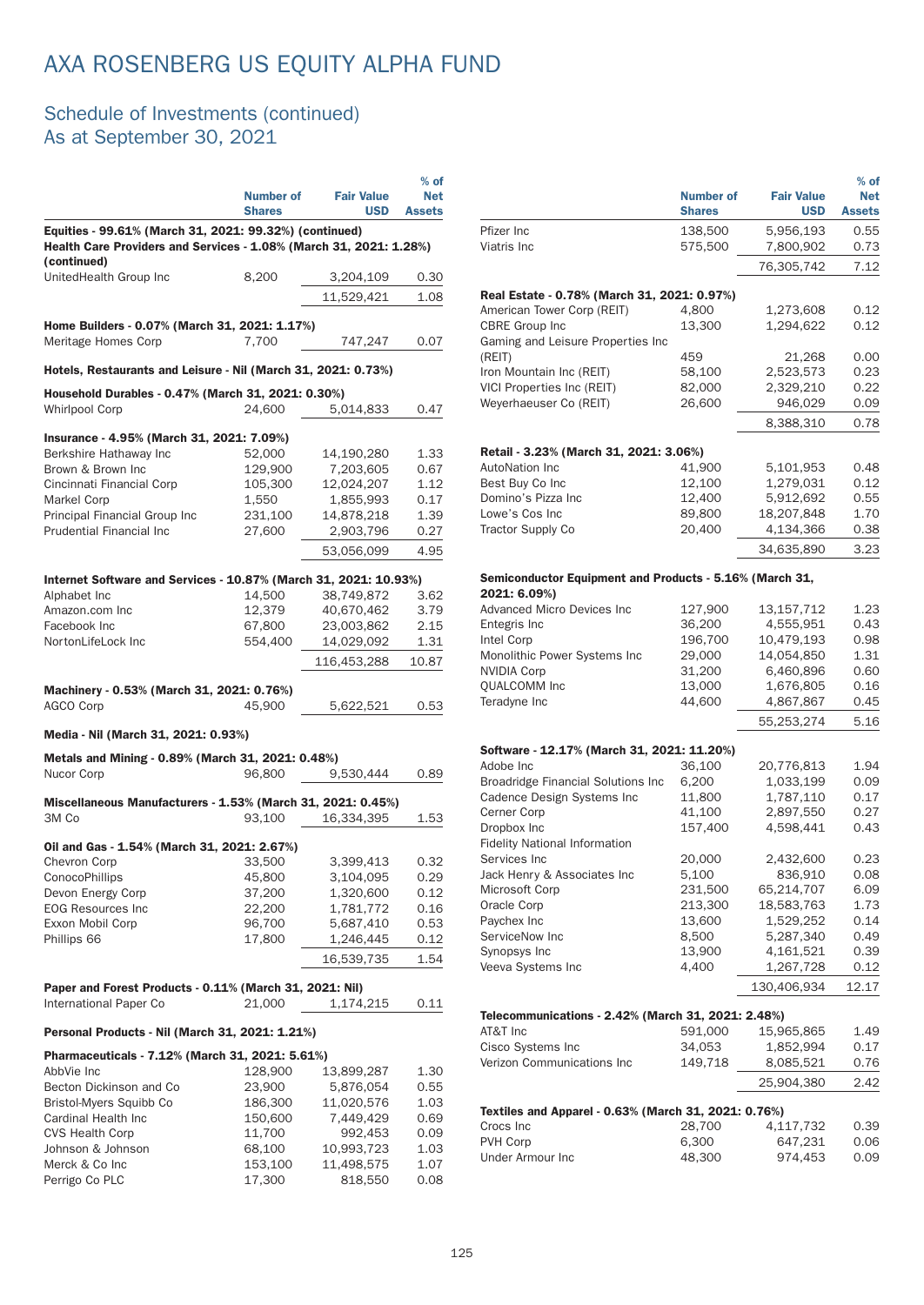### Schedule of Investments (continued) As at September 30, 2021

|                                                                  |               |                   | $%$ of        |
|------------------------------------------------------------------|---------------|-------------------|---------------|
|                                                                  | Number of     | <b>Fair Value</b> | <b>Net</b>    |
|                                                                  | <b>Shares</b> | <b>USD</b>        | <b>Assets</b> |
| Equities - 99.61% (March 31, 2021: 99.32%) (continued)           |               |                   |               |
| Textiles and Apparel - 0.63% (March 31, 2021: 0.76%) (continued) |               |                   |               |
| VF Corp                                                          | 14.400        | 964.728           | 0.09          |
|                                                                  |               | 6.704.144         | 0.63          |
| Transportation - 1.51% (March 31, 2021: 1.12%)                   |               |                   |               |
| Expeditors International of                                      |               |                   |               |
| Washington Inc                                                   | 95,000        | 11.319.250        | 1.06          |
| Old Dominion Freight Line Inc                                    | 13.700        | 3.916.693         | 0.37          |

|                                                                                           | <b>Number of</b><br><b>Shares</b> | <b>Fair Value</b><br><b>USD</b> | $%$ of<br><b>Net</b><br><b>Assets</b> |
|-------------------------------------------------------------------------------------------|-----------------------------------|---------------------------------|---------------------------------------|
| United Parcel Service Inc.                                                                | 4.900                             | 891.971                         | 0.08                                  |
|                                                                                           |                                   | 16.127.914                      | 1.51                                  |
| <b>Total value of Investments</b><br>excluding Financial<br><b>Derivative Instruments</b> |                                   | 1,067,061,563                   | 99.61                                 |

#### Financial Derivative Instruments - (0.20)% (March 31, 2021: (0.22)%) Open Forward Foreign Currency Exchange Contracts\* - (0.20)% (March 31, 2021: (0.22)%)

| <b>Open Forward Foreign Outfolley Exentings Opinitates</b> |                        | $\sim$ (0.20) /// (march 01. 2021. (0.22) // |                   |               |
|------------------------------------------------------------|------------------------|----------------------------------------------|-------------------|---------------|
|                                                            |                        |                                              | <b>Unrealised</b> | $%$ of        |
|                                                            |                        | <b>Settlement</b>                            | Gain/(Loss)       | <b>Net</b>    |
| <b>Currency Sold</b>                                       | <b>Currency Bought</b> | <b>Date</b>                                  | <b>USD</b>        | <b>Assets</b> |
| EUR 1,199,491                                              | USD 1,422,871          | 20 October 2021                              | 32,310            | 0.00          |
| EUR 1,026,109                                              | USD 1,214,929          | 20 October 2021                              | 25,368            | 0.00          |
| EUR 177,953                                                | USD 211,343            | 20 October 2021                              | 5,043             | 0.00          |
| EUR 155,647                                                | USD 184,288            | 20 October 2021                              | 3,848             | 0.00          |
| EUR 61,531                                                 | USD 71,492             | 20 October 2021                              | 159               | 0.00          |
| EUR 40,408                                                 | USD 47,669             | 20 October 2021                              | 824               | 0.00          |
| EUR 40,252                                                 | USD 47,659             | 20 October 2021                              | 995               | 0.00          |
| EUR 25,122                                                 | USD 29,681             | 20 October 2021                              | 557               | 0.00          |
| EUR 21,142                                                 | USD 25,041             | 20 October 2021                              | 531               | 0.00          |
| EUR 18,173                                                 | USD 21,382             | 20 October 2021                              | 314               | 0.00          |
| EUR 17,373                                                 | USD 20,186             | 20 October 2021                              | 45                | 0.00          |
| EUR 15,216                                                 | USD 17,968             | 20 October 2021                              | 328               | 0.00          |
| EUR 12,884                                                 | USD 15,064             | 20 October 2021                              | 128               | 0.00          |
| EUR 10,763                                                 | USD 12,649             | 20 October 2021                              | 172               | 0.00          |
| EUR 8,096                                                  | <b>USD 9,534</b>       | 20 October 2021                              | 148               | 0.00          |
| EUR 6,363                                                  | <b>USD 7,430</b>       | 20 October 2021                              | 54                | 0.00          |
| EUR 5,844                                                  | <b>USD 6,860</b>       | 20 October 2021                              | 85                | 0.00          |
| EUR 5,333                                                  | <b>USD 6,307</b>       | 20 October 2021                              | 125               | 0.00          |
| EUR 5,179                                                  | USD 6,118              | 20 October 2021                              | 114               | 0.00          |
| EUR 4,273                                                  | USD 5,034              | 20 October 2021                              | 80                | 0.00          |
| EUR 4,187                                                  | <b>USD 4,972</b>       | 20 October 2021                              | 119               | 0.00          |
| EUR 3,932                                                  | USD 4,613              | 20 October 2021                              | 54                | 0.00          |
| EUR 3,626                                                  | USD 4,254              | 20 October 2021                              | 50                | 0.00          |
| EUR 3,557                                                  | <b>USD 4,234</b>       | 20 October 2021                              | 110               | 0.00          |
| EUR 2,838                                                  | USD 3,364              | 20 October 2021                              | 74                | 0.00          |
| EUR 2,834                                                  | USD 3,335              | 20 October 2021                              | 50                | 0.00          |
| EUR 1,393                                                  | USD 1,638              | 20 October 2021                              | 24                | 0.00          |
| <b>EUR 641</b>                                             | <b>USD 754</b>         | 20 October 2021                              | 11                | 0.00          |
| <b>EUR 546</b>                                             | <b>USD 646</b>         | 20 October 2021                              | 13                | 0.00          |
| <b>EUR 537</b>                                             | <b>USD 628</b>         | 20 October 2021                              | 5                 | 0.00          |
| <b>EUR 454</b>                                             | <b>USD 536</b>         | 20 October 2021                              | 10                | 0.00          |
| <b>EUR 443</b>                                             | <b>USD 524</b>         | 20 October 2021                              | 10                | 0.00          |
| <b>EUR 115</b>                                             | <b>USD 136</b>         | 20 October 2021                              | 3                 | 0.00          |
| USD 78,562,974                                             |                        | 20 October 2021                              | (1,649,191)       | (0.15)        |
|                                                            | EUR 66,345,458         | 20 October 2021                              |                   | (0.02)        |
| USD 12,223,996                                             | EUR 10,323,013         |                                              | (256, 606)        |               |
| USD 4,115,439                                              | EUR 3,497,813          | 20 October 2021                              | (60, 451)         | (0.00)        |
| USD 3,922,868                                              | EUR 3,319,474          | 20 October 2021                              | (74, 627)         | (0.01)        |
| USD 3,714,880                                              | EUR 3,137,170          | 20 October 2021                              | (77, 983)         | (0.01)        |
| USD 3,033,328                                              | EUR 2,558,874          | 20 October 2021                              | (66, 844)         | (0.01)        |
| USD 993,865                                                | EUR 841,559            | 20 October 2021                              | (18, 252)         | (0.00)        |
| USD 303,116                                                | EUR 256,944            | 20 October 2021                              | (5, 242)          | (0.00)        |
| USD 267,746                                                | EUR 228,260            | 20 October 2021                              | (3, 126)          | (0.00)        |
| USD 220,155                                                | EUR 185,567            | 20 October 2021                              | (5,029)           | (0.00)        |
| USD 161,593                                                | EUR 137,589            | 20 October 2021                              | (2,086)           | (0.00)        |
| USD 102,924                                                | EUR 87,429             | 20 October 2021                              | (1,568)           | (0.00)        |
| USD 84,177                                                 | EUR 71,164             | 20 October 2021                              | (1,677)           | (0.00)        |
| USD 82,724                                                 | EUR 70,032             | 20 October 2021                              | (1,537)           | (0.00)        |
| USD 73,611                                                 | EUR 62,819             | 20 October 2021                              | (786)             | (0.00)        |
| USD 69,736                                                 | EUR 59,009             | 20 October 2021                              | (1, 327)          | (0.00)        |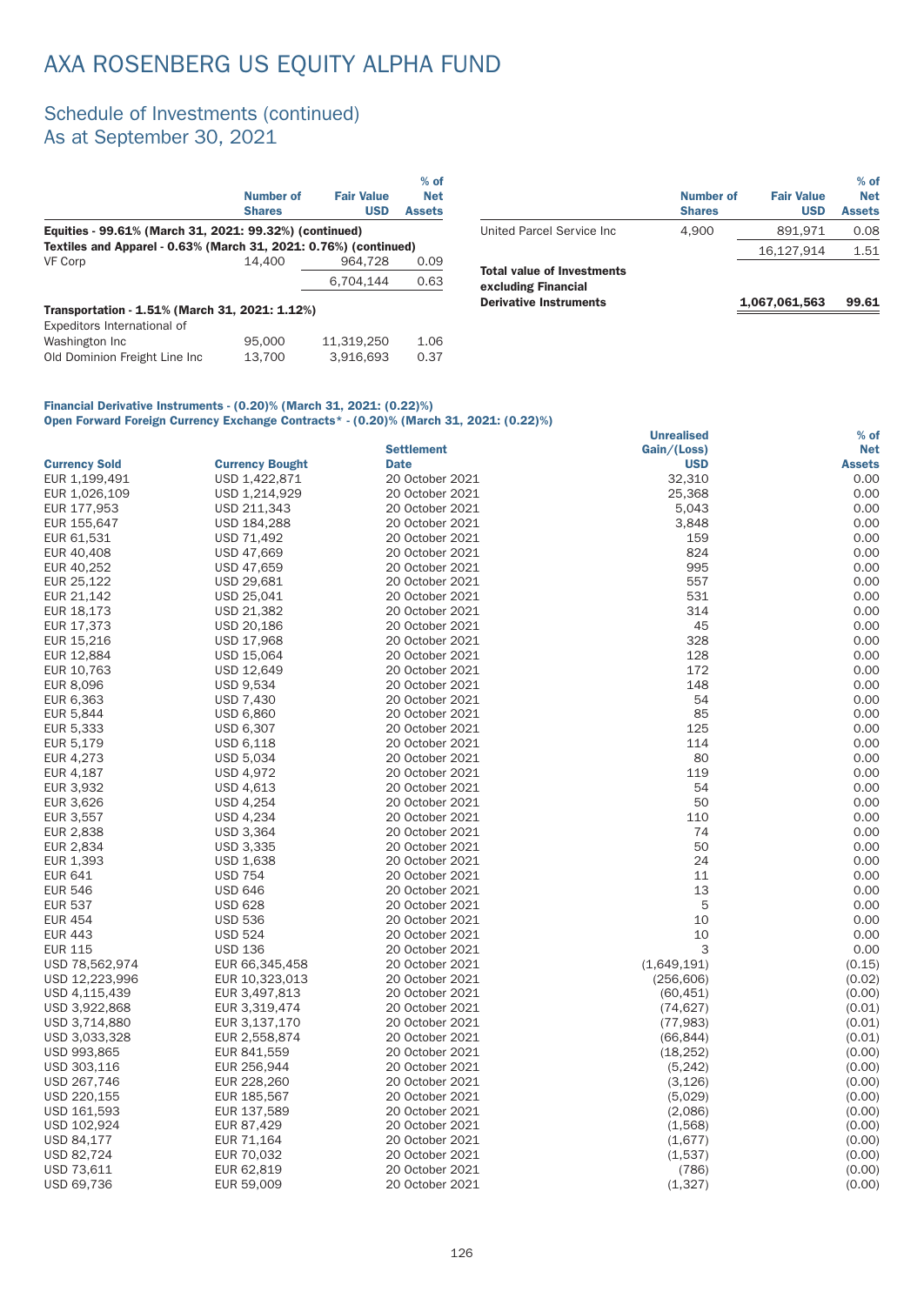#### Schedule of Investments (continued) As at September 30, 2021

#### Financial Derivative Instruments - (0.20)% (March 31, 2021: (0.22)%) (continued) Open Forward Foreign Currency Exchange Contracts\* - (0.20)% (March 31, 2021: (0.22)%) (continued)

|                      |                                                                     |                   | <b>Unrealised</b> | $%$ of        |
|----------------------|---------------------------------------------------------------------|-------------------|-------------------|---------------|
|                      |                                                                     | <b>Settlement</b> | Gain/(Loss)       | <b>Net</b>    |
| <b>Currency Sold</b> | <b>Currency Bought</b>                                              | <b>Date</b>       | <b>USD</b>        | <b>Assets</b> |
| USD 64,275           | EUR 54,220                                                          | 20 October 2021   | (1, 418)          | (0.00)        |
| USD 62,869           | EUR 53,081                                                          | 20 October 2021   | (1, 333)          | (0.00)        |
| USD 61,301           | EUR 52,261                                                          | 20 October 2021   | (716)             | (0.00)        |
| USD 60,180           | EUR 51,082                                                          | 20 October 2021   | (962)             | (0.00)        |
| USD 50,748           | EUR 42,954                                                          | 20 October 2021   | (952)             | (0.00)        |
| USD 37,373           | EUR 31,602                                                          | 20 October 2021   | (736)             | (0.00)        |
| USD 35,406           | EUR 30,173                                                          | 20 October 2021   | (427)             | (0.00)        |
| USD 28,551           | EUR 24,178                                                          | 20 October 2021   | (522)             | (0.00)        |
| USD 28,263           | EUR 23,934                                                          | 20 October 2021   | (516)             | (0.00)        |
| USD 27,722           | EUR 23,433                                                          | 20 October 2021   | (556)             | (0.00)        |
| USD 26,109           | EUR 21,985                                                          | 20 October 2021   | (622)             | (0.00)        |
| USD 24,277           | EUR 20,503                                                          | 20 October 2021   | (508)             | (0.00)        |
| USD 22,985           | EUR 19,653                                                          | 20 October 2021   | (201)             | (0.00)        |
| USD 19,683           | EUR 16,670                                                          | 20 October 2021   | (357)             | (0.00)        |
| USD 19,643           | EUR 16,726                                                          | 20 October 2021   | (253)             | (0.00)        |
| USD 18,132           | EUR 15,491                                                          | 20 October 2021   | (173)             | (0.00)        |
| USD 17,434           | EUR 14,805                                                          | 20 October 2021   | (271)             | (0.00)        |
| USD 17,343           | EUR 14,800                                                          | 20 October 2021   | (185)             | (0.00)        |
| USD 16,757           | EUR 14,136                                                          | 20 October 2021   | (369)             | (0.00)        |
| USD 16,555           | EUR 13,996                                                          | 20 October 2021   | (330)             | (0.00)        |
| USD 15,661           | EUR 13,202                                                          | 20 October 2021   | (356)             | (0.00)        |
| USD 14,870           | EUR 12,663                                                          | 20 October 2021   | (191)             | (0.00)        |
| USD 12,852           | EUR 11,007                                                          | 20 October 2021   | (93)              | (0.00)        |
| USD 12,026           | EUR 10,170                                                          | 20 October 2021   | (237)             | (0.00)        |
| USD 11,967           | EUR 10,183                                                          | 20 October 2021   | (162)             | (0.00)        |
| <b>USD 9,327</b>     | EUR 7,915                                                           | 20 October 2021   | (150)             | (0.00)        |
| USD 8,122            | EUR 6,924                                                           | 20 October 2021   | (95)              | (0.00)        |
| <b>USD 7,306</b>     | EUR 6,247                                                           | 20 October 2021   | (64)              | (0.00)        |
| <b>USD 7,096</b>     | EUR 6,012                                                           | 20 October 2021   | (126)             | (0.00)        |
| USD 5,932            | EUR 5,068                                                           | 20 October 2021   | (57)              | (0.00)        |
| USD 5,018            | EUR 4,297                                                           | 20 October 2021   | (36)              | (0.00)        |
| USD 4,066            | EUR 3,466                                                           | 20 October 2021   | (47)              | (0.00)        |
| USD 3,132            | EUR 2,663                                                           | 20 October 2021   | (45)              | (0.00)        |
| USD 2,856            | EUR 2,412                                                           | 20 October 2021   | (60)              | (0.00)        |
| USD 1,854            | EUR 1,559                                                           | 20 October 2021   | (46)              | (0.00)        |
| <b>USD 878</b>       | <b>EUR 739</b>                                                      | 20 October 2021   | (21)              | (0.00)        |
| <b>USD 569</b>       | <b>EUR 485</b>                                                      | 20 October 2021   | (7)               | (0.00)        |
| <b>USD 290</b>       | <b>EUR 245</b>                                                      | 20 October 2021   | (6)               | (0.00)        |
| <b>USD 183</b>       | <b>EUR 155</b>                                                      | 20 October 2021   | (3)               | (0.00)        |
| <b>USD 174</b>       | <b>EUR 148</b>                                                      | 20 October 2021   | (2)               | (0.00)        |
| <b>USD 128</b>       | <b>EUR 108</b>                                                      | 20 October 2021   | (3)               | (0.00)        |
| <b>USD 104</b>       | <b>EUR 88</b>                                                       | 20 October 2021   | (1)               | (0.00)        |
| <b>USD 72</b>        | <b>EUR 61</b>                                                       | 20 October 2021   | (1)               | (0.00)        |
| <b>USD 67</b>        | <b>EUR 57</b>                                                       | 20 October 2021   | (1)               | (0.00)        |
| <b>USD 64</b>        | <b>EUR 54</b>                                                       | 20 October 2021   | (1)               | (0.00)        |
| USD <sub>2</sub>     | EUR <sub>2</sub>                                                    | 20 October 2021   |                   | (0.00)        |
|                      |                                                                     |                   | 71,761            | 0.00          |
|                      | Unrealised gain on open forward foreign currency exchange contracts |                   |                   |               |
|                      | Unrealised loss on open forward foreign currency exchange contracts |                   | (2, 239, 550)     | (0.20)        |

Net unrealised loss on open forward foreign currency exchange contracts (2,167,789) (0.20)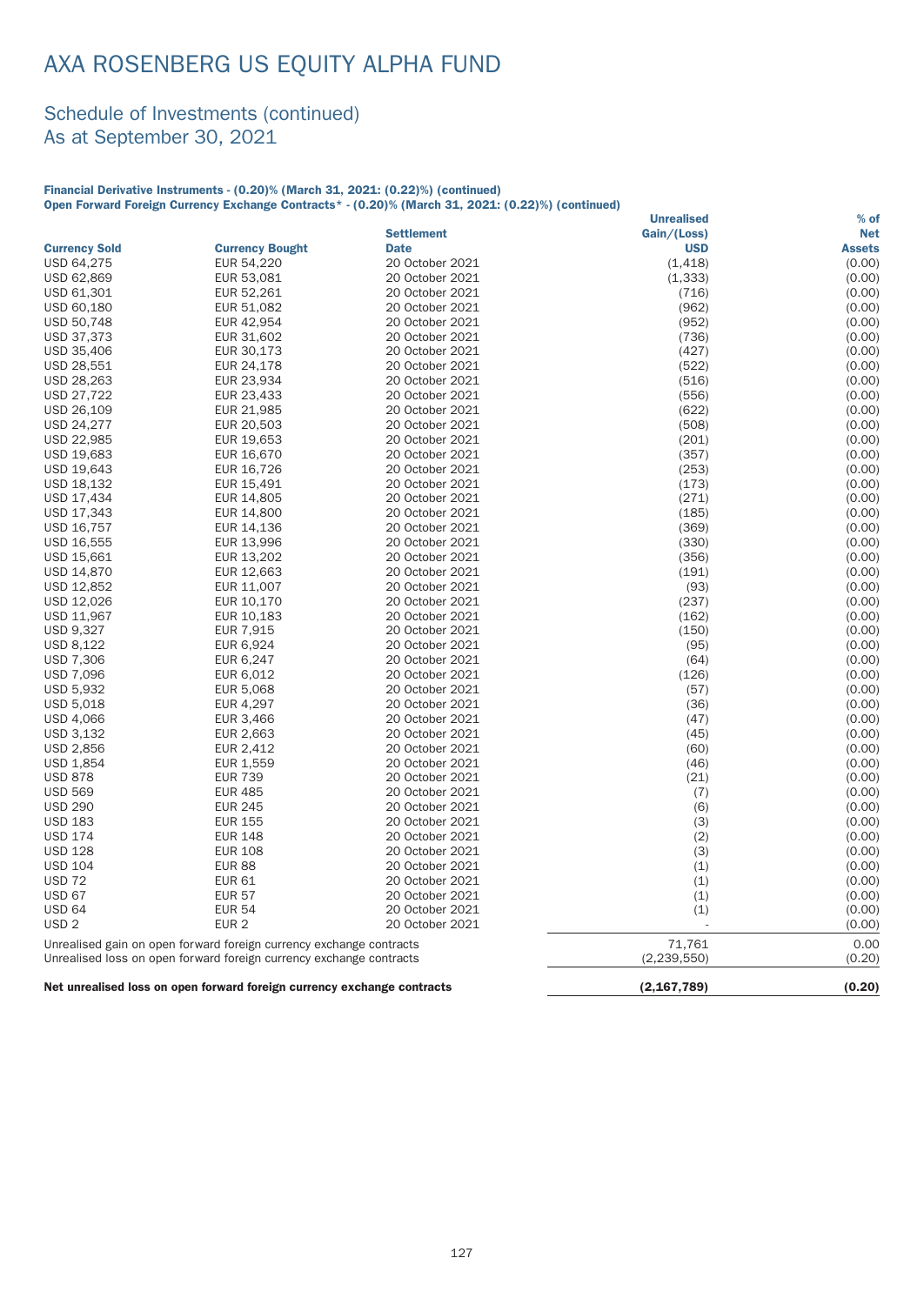### Schedule of Investments (continued) As at September 30, 2021

|                                                                            | <b>Fair Value</b><br><b>USD</b> | $%$ of<br><b>Net</b><br><b>Assets</b> |
|----------------------------------------------------------------------------|---------------------------------|---------------------------------------|
| Total financial assets at fair value                                       |                                 |                                       |
| through profit or loss                                                     | 1,064,893,774                   | 99.41                                 |
| Cash at bank                                                               | 7,847,849                       | 0.73                                  |
| <b>Other Net Liabilities</b>                                               | (1,558,574)                     | (0.14)                                |
| Net Assets attributable to<br>holders of redeemable<br>participating units | 1,071,183,049                   | 100.00                                |

\*The counterpar ty for the open forward foreign contracts is State Street Bank and Trust Company.

#### Abbreviations used:

REIT– Real Estate Investment Trust

| <b>Analysis of Total Assets</b>                                  | $%$ of<br><b>Total</b><br><b>Assets</b> |
|------------------------------------------------------------------|-----------------------------------------|
|                                                                  |                                         |
| Transferable securities admitted to an official exchange listing | 99.12                                   |
| Over the counter financial derivative instruments                | 0.01                                    |
| <b>Current Assets</b>                                            | 0.87                                    |
| <b>Total Assets</b>                                              | 100.00                                  |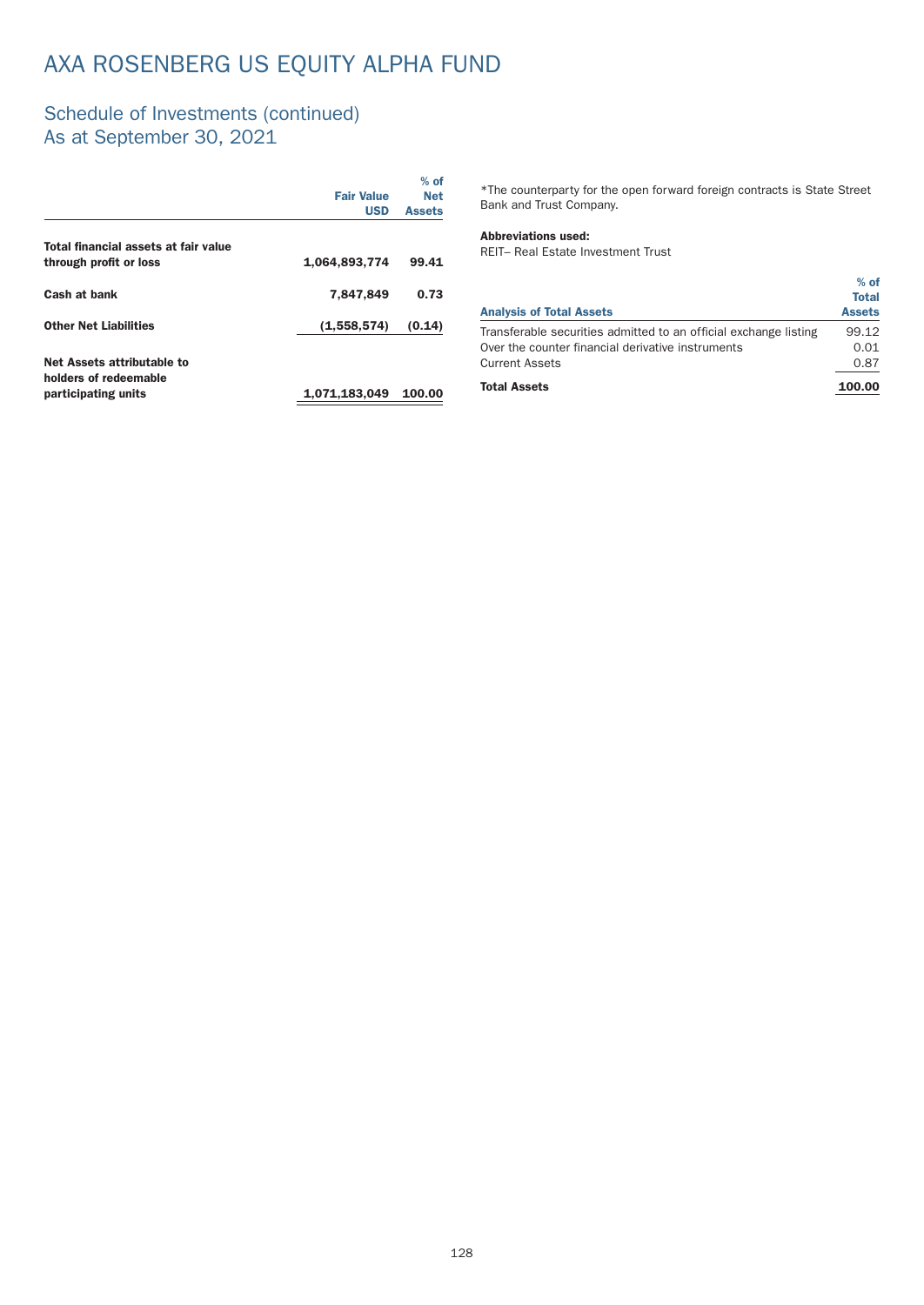### AXA ROSENBERG ALL-COUNTRY ASIA PACIFIC EX-JAPAN EQUITY ALPHA FUND\* Statement of Major Portfolio Changes for the Accounting Period to September 30, 2021

Listed below are all largest cumulative investment purchases and sales in excess of 1% of total purchases and sales for the period ended September 30, 2021. If there are fewer than twenty purchases or twenty sales that are greater than 1%, those purchases and such number of the next largest purchases/sales so that at least twenty purchases/sales are disclosed.

|                                                          |               | Cost       |
|----------------------------------------------------------|---------------|------------|
| <b>Major Purchases</b>                                   | <b>Shares</b> | <b>USD</b> |
| Agricultural Bank of China Ltd                           | 379,000       | 153,107    |
| Cathay Financial Holding Co Ltd                          | 78,000        | 140,650    |
| <b>China Construction Bank Corp</b>                      | 164,000       | 137,569    |
| <b>BHP Group Ltd</b>                                     | 3,700         | 135,113    |
| National Australia Bank Ltd                              | 5,586         | 115,057    |
| <b>CTBC Financial Holding Co Ltd</b>                     | 134,000       | 108,808    |
| Quanta Computer Inc                                      | 31,000        | 107,694    |
| Sun Hung Kai Properties Ltd                              | 7,000         | 107,362    |
| Rio Tinto Ltd                                            | 1,161         | 106,995    |
| Industrial & Commercial Bank of China Ltd                | 163,000       | 106,474    |
| Shenzhen Mindray Bio-Medical Electronics<br>Co Ltd       | 1,200         | 89,529     |
| Pinduoduo Inc - ADR                                      | 700           | 88,995     |
| <b>Tata Consultancy Services Ltd</b>                     | 1,965         | 83,103     |
| Australia & New Zealand Banking Group                    | 3,564         | 77,482     |
| Ltd                                                      |               |            |
| Ping An Insurance Group Co of China Ltd                  | 7,500         | 76,626     |
| NetEase Inc - ADR                                        | 700           | 75,694     |
| Woodside Petroleum Ltd                                   | 4,139         | 73,185     |
| China Overseas Land & Investment Ltd                     | 26,000        | 66,680     |
| Lenovo Group Ltd                                         | 58,000        | 66,645     |
| SITC International Holdings Co Ltd                       | 18,000        | 61,674     |
| Tata Steel Ltd                                           | 4,002         | 61,339     |
| <b>SEEK Ltd</b>                                          | 2,587         | 61,173     |
| AU Optronics Corp                                        | 77,000        | 60,648     |
| Dongfeng Motor Group Co Ltd                              | 64,000        | 60,050     |
| Acer Inc                                                 | 50,000        | 59,214     |
| LG Display Co Ltd                                        | 2,765         | 57,380     |
| Industrial Bank Co Ltd                                   | 16,400        | 55,428     |
| Tongkun Group Co Ltd                                     | 15,600        | 54,453     |
| Novatek Microelectronics Corp                            | 3,000         | 52,260     |
| COSCO SHIPPING Holdings Co Ltd                           | 33,500        | 51,611     |
| China Taiping Insurance Holdings Co Ltd                  | 27,000        | 50,925     |
| Macquarie Group Ltd                                      | 390           | 46,617     |
| Zoomlion Heavy Industry Science and<br>Technology Co Ltd | 31,000        | 44,827     |
| Seazen Group Ltd                                         | 46,000        | 44,306     |
| United Microelectronics Corp                             | 26,000        | 44,102     |
| Colgate-Palmolive India Ltd                              | 1,933         | 43,444     |
| China Medical System Holdings Ltd                        | 19,000        | 43,367     |
|                                                          |               |            |

|                                               |               | <b>Proceeds</b> |
|-----------------------------------------------|---------------|-----------------|
| <b>Major Sales</b>                            | <b>Shares</b> | <b>USD</b>      |
| Taiwan Semiconductor Manufacturing Co<br>ht I | 43,000        | 911,870         |
| <b>Tencent Holdings Ltd</b>                   | 11,000        | 828,024         |
| Alibaba Group Holding Ltd - ADR               | 3,600         | 811,769         |
| Samsung Electronics Co Ltd                    | 6,354         | 452,348         |
| Hong Kong Exchanges & Clearing Ltd            | 4,900         | 298,862         |
| Infosys Ltd                                   | 13,210        | 272,789         |
| Rio Tinto Ltd                                 | 3,036         | 268,283         |
| China Construction Bank Corp                  | 345,000       | 266,206         |
| Wesfarmers Ltd                                | 6,039         | 258,212         |
| SK Hynix Inc                                  | 2,308         | 252,278         |
| <b>Tata Consultancy Services Ltd</b>          | 5,277         | 235,049         |
| Shanxi Xinghuacun Fen Wine Factory Co<br>Ltd  | 3,620         | 233,712         |
| Fortescue Metals Group Ltd                    | 13,530        | 231,645         |
| Hon Hai Precision Industry Co Ltd             | 57,000        | 230,526         |
| Macquarie Group Ltd                           | 1,812         | 211,406         |
| Bank of China Ltd                             | 588,000       | 210,432         |
| Bank of Communications Co Ltd                 | 315,000       | 207,274         |
| Luzhou Laojiao Co Ltd                         | 5,700         | 205,517         |
| <b>LG Electronics Inc.</b>                    | 1,322         | 187,233         |
| Fubon Financial Holding Co Ltd                | 71,000        | 185,402         |

\*AXA Rosenberg All-Country Asia Pacific Ex-Japan Equity Alpha Fund terminated on July 30, 2021.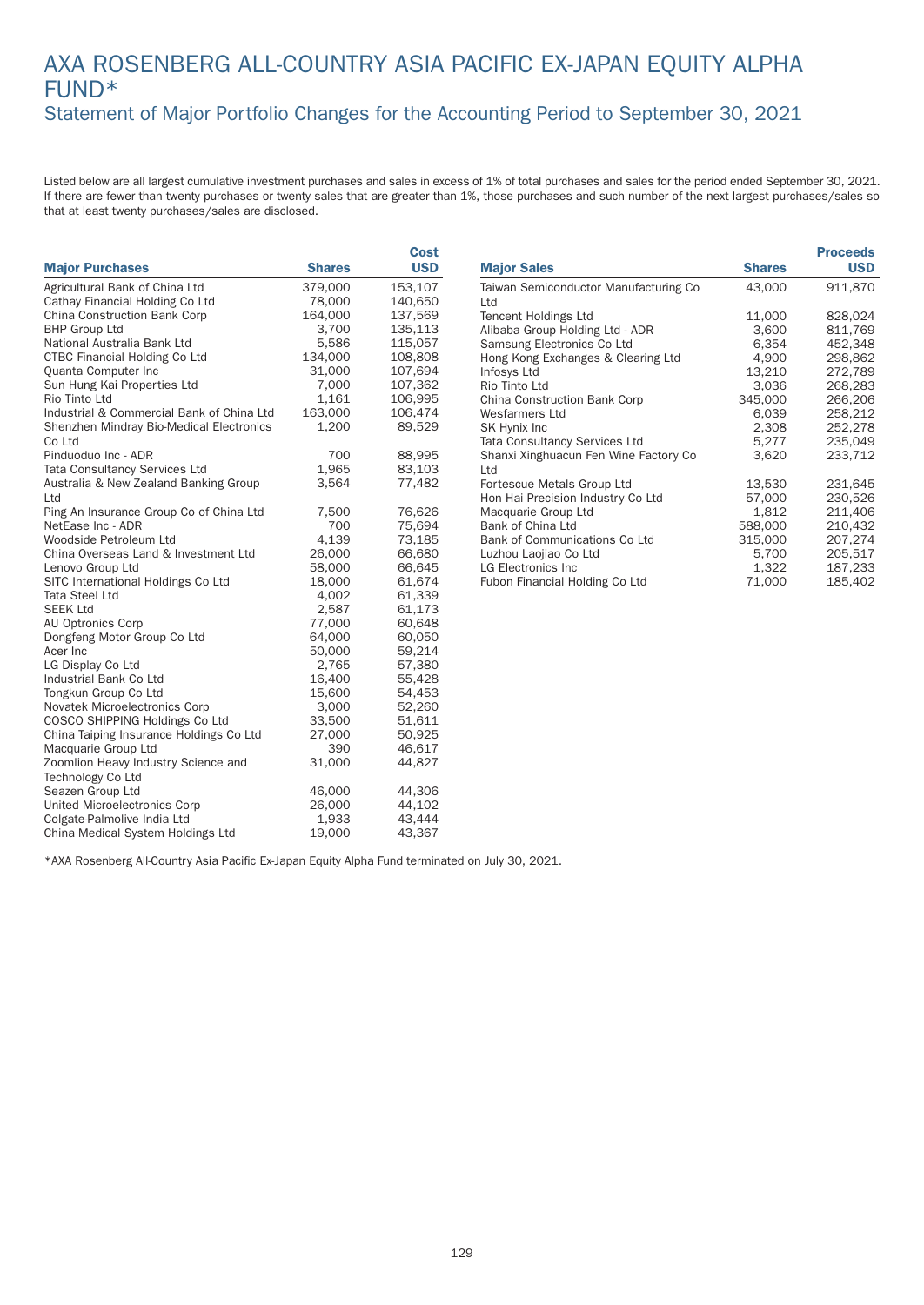#### AXA ROSENBERG ALL COUNTRY ASIA PACIFIC EX-JAPAN SMALL CAP ALPHA FUND Statement of Major Portfolio Changes for the Accounting Period to September 30, 2021

|                                        |               | <b>Cost</b> |
|----------------------------------------|---------------|-------------|
| <b>Major Purchases</b>                 | <b>Shares</b> | <b>USD</b>  |
| King Yuan Electronics Co Ltd           | 1,337,000     | 2,111,395   |
| Charter Hall Group (REIT)              | 154,127       | 2,020,433   |
| <b>Boral Ltd</b>                       | 423,496       | 1,982,777   |
| <b>Brickworks Ltd</b>                  | 100.008       | 1.807.610   |
| Oracle Financial Services Software Ltd | 35,332        | 1,769,412   |
| Bank of Queensland Ltd                 | 271.117       | 1.766.457   |
| Lonking Holdings Ltd                   | 4,014,000     | 1,727,554   |
| <b>REC Ltd</b>                         | 936,467       | 1,655,992   |
| <b>Compal Electronics Inc.</b>         | 1,726,000     | 1.615.132   |
| Yue Yuen Industrial Holdings Ltd       | 631,000       | 1,610,971   |
| NetDragon Websoft Holdings Ltd         | 560,500       | 1,563,176   |
| <b>Heartland Group Holdings Ltd</b>    | 1,052,992     | 1,554,050   |
| Coromandel International Ltd           | 132.371       | 1,506,656   |
| Union Bank of India                    | 3,233,873     | 1,500,276   |
| <b>BNK Financial Group Inc.</b>        | 247,085       | 1,499,729   |
| Metcash Ltd                            | 509.462       | 1,473,505   |
| Hang Lung Group Ltd                    | 573,000       | 1,468,393   |
| Sitronix Technology Corp               | 142.000       | 1,415,883   |
| Union Bank Of Taiwan                   | 3,356,000     | 1,407,829   |
| <b>Capital Securities Corp</b>         | 2,334,000     | 1,399,986   |

|                                         |               | <b>Proceeds</b> |
|-----------------------------------------|---------------|-----------------|
| <b>Major Sales</b>                      | <b>Shares</b> | <b>USD</b>      |
| Boral Ltd                               | 522,152       | 2,738,361       |
| King Yuan Electronics Co Ltd            | 1,337,000     | 2,168,418       |
| Mineral Resources Ltd                   | 50,270        | 2.043.964       |
| YFY Inc                                 | 1,406,000     | 1,855,808       |
| JB Hi-Fi Ltd                            | 51,003        | 1,836,515       |
| Seven Group Holdings Ltd                | 111,732       | 1,779,868       |
| OZ Minerals Ltd                         | 88,274        | 1,614,388       |
| Shin Kong Financial Holding Co Ltd      | 4,315,000     | 1,525,608       |
| Elan Microelectronics Corp              | 233,000       | 1,495,917       |
| USI Corp                                | 1,177,000     | 1,492,874       |
| Hindustan Petroleum Corp Ltd            | 433,202       | 1,488,034       |
| VTech Holdings Ltd                      | 156,700       | 1,453,240       |
| Nantex Industry Co Ltd                  | 301,000       | 1,449,075       |
| Union Bank Of Taiwan                    | 3,356,000     | 1.436.305       |
| nib holdings Ltd                        | 276,326       | 1,407,411       |
| <b>Capital Securities Corp</b>          | 2,502,000     | 1,405,930       |
| Genertec Universal Medical Group Co Ltd | 1,569,000     | 1,369,199       |
| <b>ENNOSTAR Inc.</b>                    | 479,000       | 1,364,848       |
| Persistent Systems Ltd                  | 35,224        | 1,364,446       |
| Yue Yuen Industrial Holdings Ltd        | 631,000       | 1,347,739       |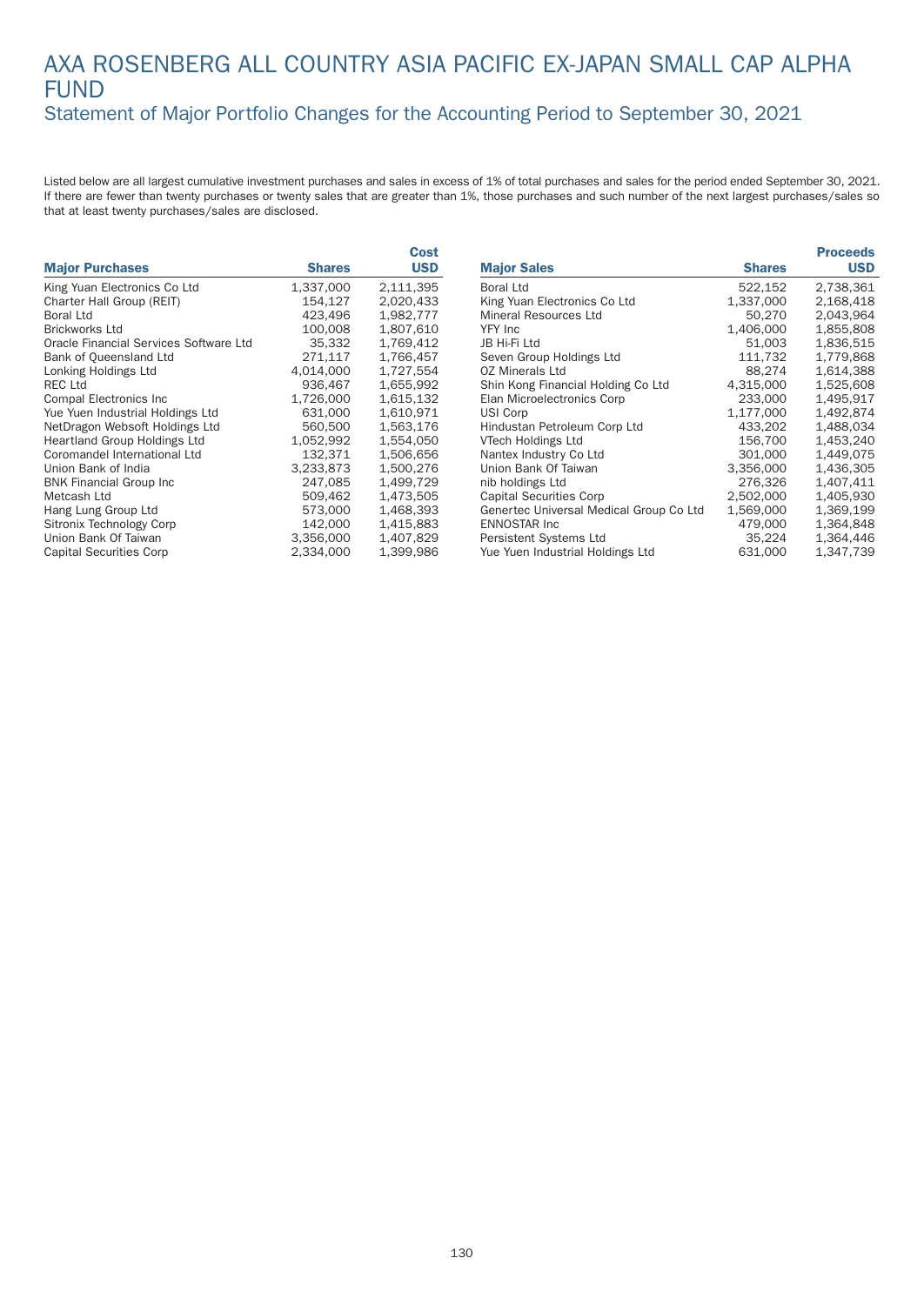## AXA ROSENBERG EUROBLOC EQUITY ALPHA FUND

#### Statement of Major Portfolio Changes for the Accounting Period to September 30, 2021

|                                          |               | <b>Cost</b> |                                         |               | <b>Proceeds</b> |
|------------------------------------------|---------------|-------------|-----------------------------------------|---------------|-----------------|
| <b>Major Purchases</b>                   | <b>Shares</b> | <b>EUR</b>  | <b>Major Sales</b>                      | <b>Shares</b> | <b>EUR</b>      |
| Koninklijke Ahold Delhaize NV            | 68,564        | 1,693,076   | <b>ASML Holding NV</b>                  | 5,416         | 3,392,339       |
| Societe Generale SA                      | 63,636        | 1,618,476   | Siemens AG                              | 23,739        | 3,389,846       |
| Cie Generale des Etablissements Michelin | 12,340        | 1,600,652   | <b>Pernod Ricard SA</b>                 | 10,147        | 1,870,354       |
| <b>SCA</b>                               |               |             | <b>ASM International NV</b>             | 4,641         | 1,580,970       |
| SAP SE                                   | 12,356        | 1,510,371   | Akzo Nobel NV                           | 14,219        | 1,472,369       |
| Telefonica SA                            | 392,289       | 1,480,233   | AXA SA                                  | 67,231        | 1,465,021       |
| <b>ASML Holding NV</b>                   | 2,682         | 1,470,200   | Orange SA                               | 140,457       | 1,322,053       |
| Aegon NV                                 | 398,959       | 1,440,237   | Stora Enso OYJ                          | 80,783        | 1,305,716       |
| Merck KGaA                               | 7,214         | 1,336,171   | Enel SpA                                | 153,294       | 1,275,479       |
| Sanofi                                   | 14,750        | 1,308,153   | Vivendi SE                              | 41,008        | 1,153,668       |
| <b>ASR Nederland NV</b>                  | 34,471        | 1,307,247   | Credit Agricole SA                      | 89,620        | 1,124,998       |
| <b>Banco Santander SA</b>                | 402,153       | 1,214,118   | Atos SE                                 | 20,453        | 1,100,548       |
| <b>KBC Group NV</b>                      | 17,486        | 1,211,499   | Aegon NV                                | 259,539       | 1,047,781       |
| Schaeffler AG (Preference Shares)        | 150,036       | 1,167,877   | Telecom Italia SpA                      | 2,742,936     | 1,030,743       |
| <b>KION Group AG</b>                     | 13,465        | 1,166,684   | Henkel AG & Co KGaA (Preference Shares) | 11,315        | 981,615         |
| Nokia OYJ                                | 239,252       | 1,127,253   | <b>SAP SE</b>                           | 7,691         | 972,511         |
| E.ON SE                                  | 106,793       | 1,109,622   | Infineon Technologies AG                | 29,065        | 955,565         |
| <b>Brenntag SE</b>                       | 13,152        | 1,088,536   | <b>BNP Paribas SA</b>                   | 17,453        | 923,934         |
| Azimut Holding SpA                       | 51,850        | 1,080,854   | ArcelorMittal SA                        | 34,420        | 879,522         |
| Interpump Group SpA                      | 20,952        | 1,073,006   | UPM-Kymmene OYJ                         | 25,809        | 854,584         |
| Capgemini SE                             | 6,714         | 1,028,856   | Ageas SA                                | 17,634        | 852,573         |
| Airbus SE                                | 9,090         | 1,021,456   | Proximus SADP                           | 50,700        | 846,655         |
| Societe BIC SA                           | 16,967        | 1,004,531   | Red Electrica Corp SA                   | 52,678        | 837,982         |
| Arkema SA                                | 9,220         | 995,411     | Kesko OYJ                               | 31,924        | 820,016         |
| Smurfit Kappa Group PLC                  | 19,709        | 970,045     | Metropole Television SA                 | 44,995        | 810,516         |
| Stora Enso OYJ                           | 62,910        | 943,654     | Aurubis AG                              | 12,171        | 798,028         |
| Kesko OYJ                                | 24,132        | 794,674     | Societe Generale SA                     | 29,546        | 780,578         |
| Umicore SA                               | 13,495        | 792,396     | Koninklijke Philips NV                  | 17,086        | 778,601         |
| Kloeckner & Co SE                        | 79,126        | 789,273     | <b>Bechtle AG</b>                       | 4,712         | 778,519         |
| United Internet AG                       | 22,466        | 780,365     | Eni SpA                                 | 72,497        | 755,279         |
| Orange SA                                | 74,861        | 773,657     | TietoEVRY OYJ                           | 27,923        | 753,164         |
| Electricite de France SA                 | 72,970        | 763,808     | Banca Generali SpA                      | 23,914        | 749,149         |
| Dassault Systemes SE                     | 4,139         | 757,518     | LVMH Moet Hennessy Louis Vuitton SE     | 1,182         | 726,521         |
| <b>ArcelorMittal SA</b>                  | 29,798        | 756,728     | Sopra Steria Group                      | 4,229         | 699,547         |
| Jeronimo Martins SGPS SA                 | 43,199        | 756,486     | Jungheinrich AG (Preference shares)     | 16,204        | 678,506         |
| <b>ANDRITZ AG</b>                        | 15,997        | 748,243     |                                         |               |                 |
| TietoEVRY OYJ                            | 24,956        | 734,616     |                                         |               |                 |
| Telecom Italia SpA                       | 1,658,678     | 718,726     |                                         |               |                 |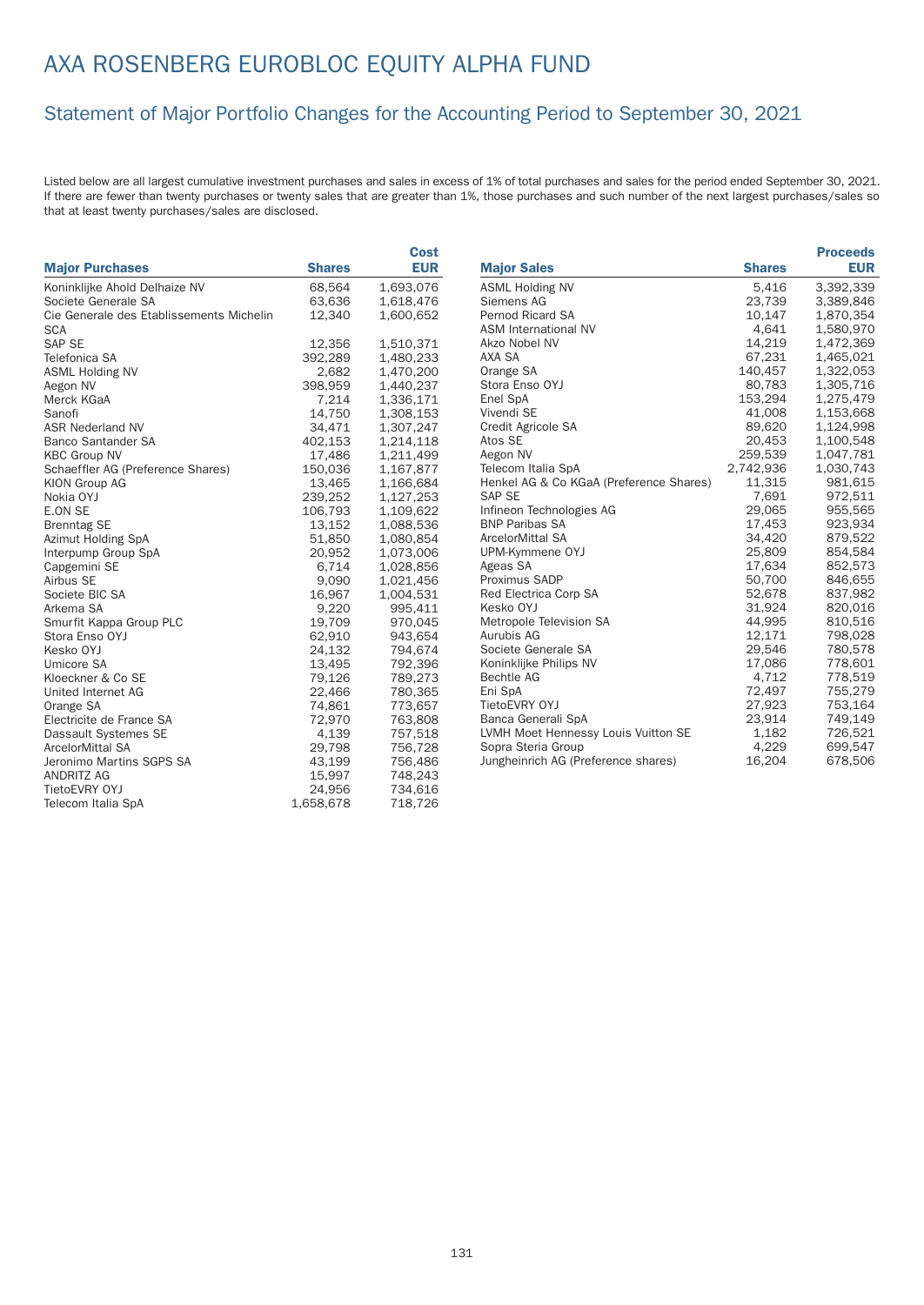## AXA ROSENBERG GLOBAL EMERGING MARKETS EQUITY ALPHA FUND

#### Statement of Major Portfolio Changes for the Accounting Period to September 30, 2021

|                                           |               | Cost       |
|-------------------------------------------|---------------|------------|
| <b>Major Purchases</b>                    | <b>Shares</b> | <b>USD</b> |
| Gazprom PJSC - ADR                        | 239,907       | 1,527,001  |
| MediaTek Inc                              | 44,000        | 1,513,325  |
| <b>Tata Consultancy Services Ltd</b>      | 32,153        | 1.415.334  |
| <b>NAVER Corp</b>                         | 3.576         | 1.284.888  |
| Industrial & Commercial Bank of China Ltd | 2,146,000     | 1,210,713  |
| Wuxi Biologics Cayman Inc                 | 81,000        | 1,200,701  |
| <b>HCL Technologies Ltd</b>               | 84,990        | 1,184,877  |
| Li Ning Co Ltd                            | 81,500        | 961,183    |
| PTT PCL - NVDR                            | 743,300       | 956,488    |
| Evergreen Marine Corp Taiwan Ltd          | 224,000       | 851,528    |
| NIO Inc - ADR                             | 20,400        | 792.336    |
| Agricultural Bank of China Ltd            | 2,043,000     | 774,304    |
| Fomento Economico Mexicano SAB de CV      | 93,200        | 754,971    |
| Emirates NBD Bank PJSC                    | 198.392       | 737.626    |
| China Construction Bank Corp              | 834,000       | 699,676    |
| <b>CSPC Pharmaceutical Group Ltd</b>      | 456,000       | 692,303    |
| Ecopetrol SA - ADR                        | 51,600        | 683.820    |
| Hyundai Mobis Co Ltd                      | 2.845         | 662,812    |
| <b>CTBC Financial Holding Co Ltd</b>      | 809,000       | 656,832    |
| Banco BTG Pactual SA Unit                 | 123.000       | 641.991    |

|                                      |               | <b>Proceeds</b> |
|--------------------------------------|---------------|-----------------|
| <b>Major Sales</b>                   | <b>Shares</b> | <b>USD</b>      |
| <b>Tata Consultancy Services Ltd</b> | 51,459        | 2,248,566       |
| <b>HCL Technologies Ltd</b>          | 125,892       | 1,759,701       |
| Infosys Ltd                          | 75,650        | 1,649,245       |
| United Microelectronics Corp         | 611,000       | 1,286,651       |
| Naspers Ltd                          | 6,379         | 1,278,938       |
| Luzhou Laojiao Co Ltd                | 29,900        | 1,124,502       |
| <b>NAVER Corp</b>                    | 2,963         | 1,017,358       |
| MediaTek Inc                         | 28,000        | 934,024         |
| <b>LG Electronics Inc</b>            | 6,597         | 906,232         |
| BeiGene Ltd - ADR                    | 2,900         | 872,687         |
| Alibaba Group Holding Ltd - ADR      | 4,300         | 852,670         |
| WEG SA                               | 98,600        | 813,786         |
| <b>Tencent Holdings Ltd</b>          | 13,300        | 793,360         |
| Hon Hai Precision Industry Co Ltd    | 195,000       | 762,478         |
| Samsung Electronics Co Ltd           | 11,569        | 758,882         |
| Telefonica Brasil SA                 | 92,500        | 740,058         |
| Ecopetrol SA - ADR                   | 55,300        | 732,867         |
| Gazprom PJSC - ADR                   | 92,514        | 716,849         |
| <b>KB Financial Group Inc</b>        | 15,652        | 703,868         |
| <b>CTBC Financial Holding Co Ltd</b> | 809,000       | 653,208         |
| Baoshan Iron & Steel Co Ltd          | 379,100       | 650,498         |
| Industrial Bank Co Ltd               | 178,100       | 645,129         |
| Shinhan Financial Group Co Ltd       | 19,019        | 634,553         |
| New Oriental Education & Technology  | 83,600        | 623,986         |
| Group Inc - ADR                      |               |                 |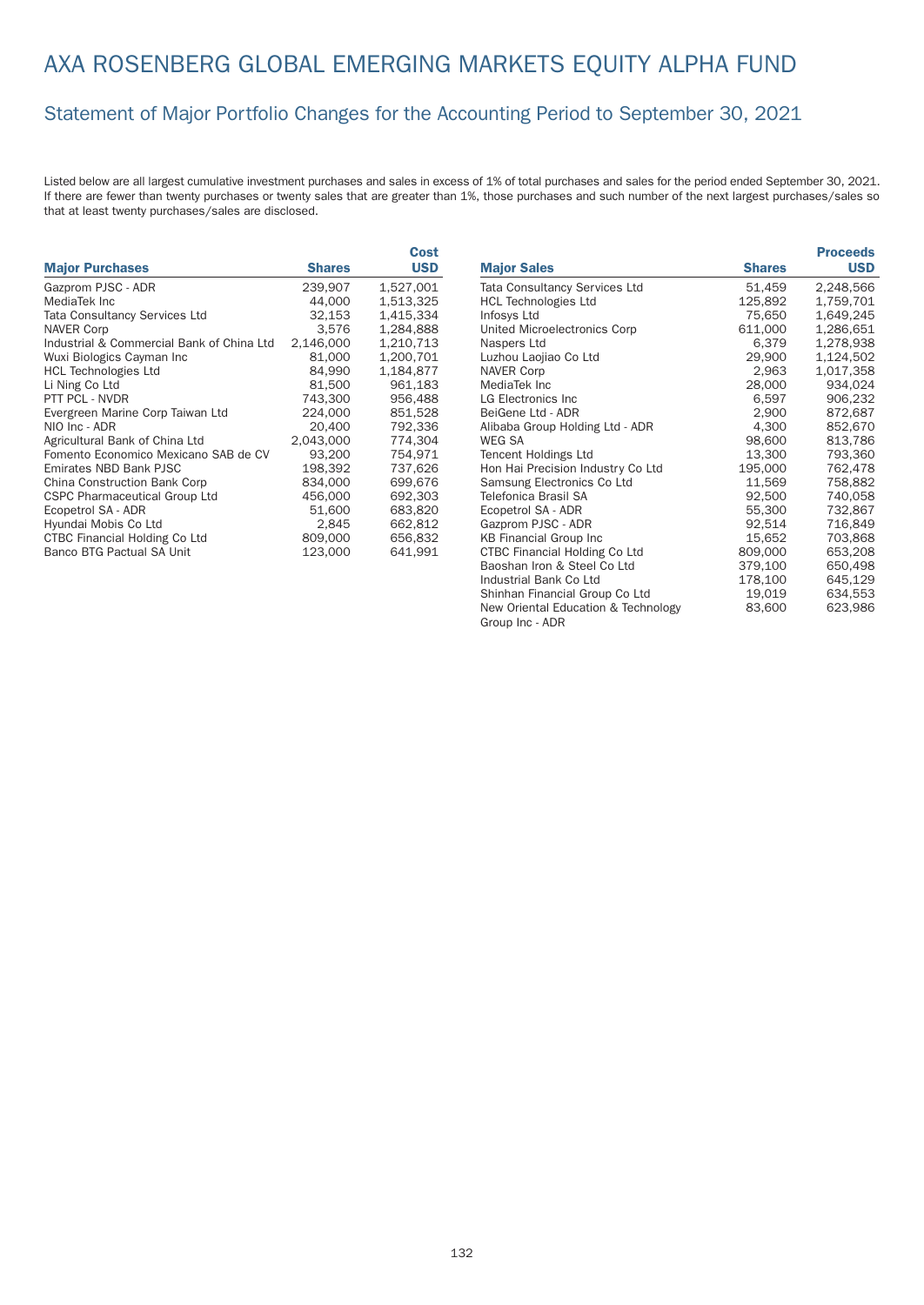## AXA ROSENBERG GLOBAL EQUITY ALPHA FUND

### Statement of Major Portfolio Changes for the Accounting Period to September 30, 2021

|                               |               | Cost       |
|-------------------------------|---------------|------------|
| <b>Major Purchases</b>        | <b>Shares</b> | <b>USD</b> |
| Adobe Inc                     | 21,000        | 11,797,027 |
| <b>NVIDIA Corp</b>            | 28,200        | 6,764,914  |
| AT&T Inc                      | 231,100       | 6,524,105  |
| Bristol-Myers Squibb Co       | 90,800        | 6,047,051  |
| Cummins Inc.                  | 20,100        | 4,961,097  |
| Capital One Financial Corp    | 28,500        | 4,944,757  |
| <b>DBS Group Holdings Ltd</b> | 215,800       | 4,905,600  |
| Mitsui & Co Ltd               | 214,300       | 4,903,267  |
| JPMorgan Chase & Co           | 29,000        | 4.471.480  |
| Synopsys Inc                  | 13.700        | 4.376.783  |
| S&P Global Inc.               | 9,700         | 4,323,659  |
| Visa Inc                      | 18,400        | 4,166,132  |
| LyondellBasell Industries NV  | 42,400        | 4.091.492  |
| Koninklijke Ahold Delhaize NV | 135,605       | 4,061,346  |
| Mastercard Inc.               | 9,800         | 3,779,438  |
| Nutrien Ltd                   | 62,700        | 3,744,445  |
| AbbVie Inc                    | 32,500        | 3,565,404  |
| Regeneron Pharmaceuticals Inc | 5,300         | 3,402,533  |
| <b>Gilead Sciences Inc</b>    | 47,400        | 3,210,840  |
| Berkshire Hathaway Inc        | 11,700        | 3,209,846  |

|                                       |               | <b>Proceeds</b> |
|---------------------------------------|---------------|-----------------|
| <b>Major Sales</b>                    | <b>Shares</b> | <b>USD</b>      |
| <b>ASML Holding NV</b>                | 8,361         | 6,480,316       |
| Adobe Inc                             | 11,600        | 5,539,337       |
| <b>Bank of Montreal</b>               | 52,100        | 5,368,593       |
| <b>General Mills Inc</b>              | 76.900        | 4.580.761       |
| eBay Inc                              | 71,300        | 4,449,205       |
| Netflix Inc.                          | 8,300         | 4.384.182       |
| Facebook Inc                          | 13,000        | 4.314.444       |
| Bank of New York Mellon Corp          | 77,800        | 4,206,671       |
| Telefonaktiebolaget LM Ericsson       | 336,016       | 3.949.857       |
| Walt Disney Co                        | 20,100        | 3,764,548       |
| Autodesk Inc                          | 10,700        | 3,459,453       |
| Colgate-Palmolive Co                  | 42,200        | 3,284,006       |
| Mitsubishi UFJ Financial Group Inc    | 550,500       | 3.176.565       |
| Thermo Fisher Scientific Inc          | 6,300         | 3,176,451       |
| Arthur J Gallagher & Co               | 22,400        | 3,157,306       |
| <b>SAP SE</b>                         | 20,962        | 3,112,733       |
| American International Group Inc      | 54,900        | 2,926,858       |
| Akzo Nobel NV                         | 22,659        | 2,863,210       |
| Hartford Financial Services Group Inc | 41,600        | 2,721,353       |
| UnitedHealth Group Inc                | 6,900         | 2,686,694       |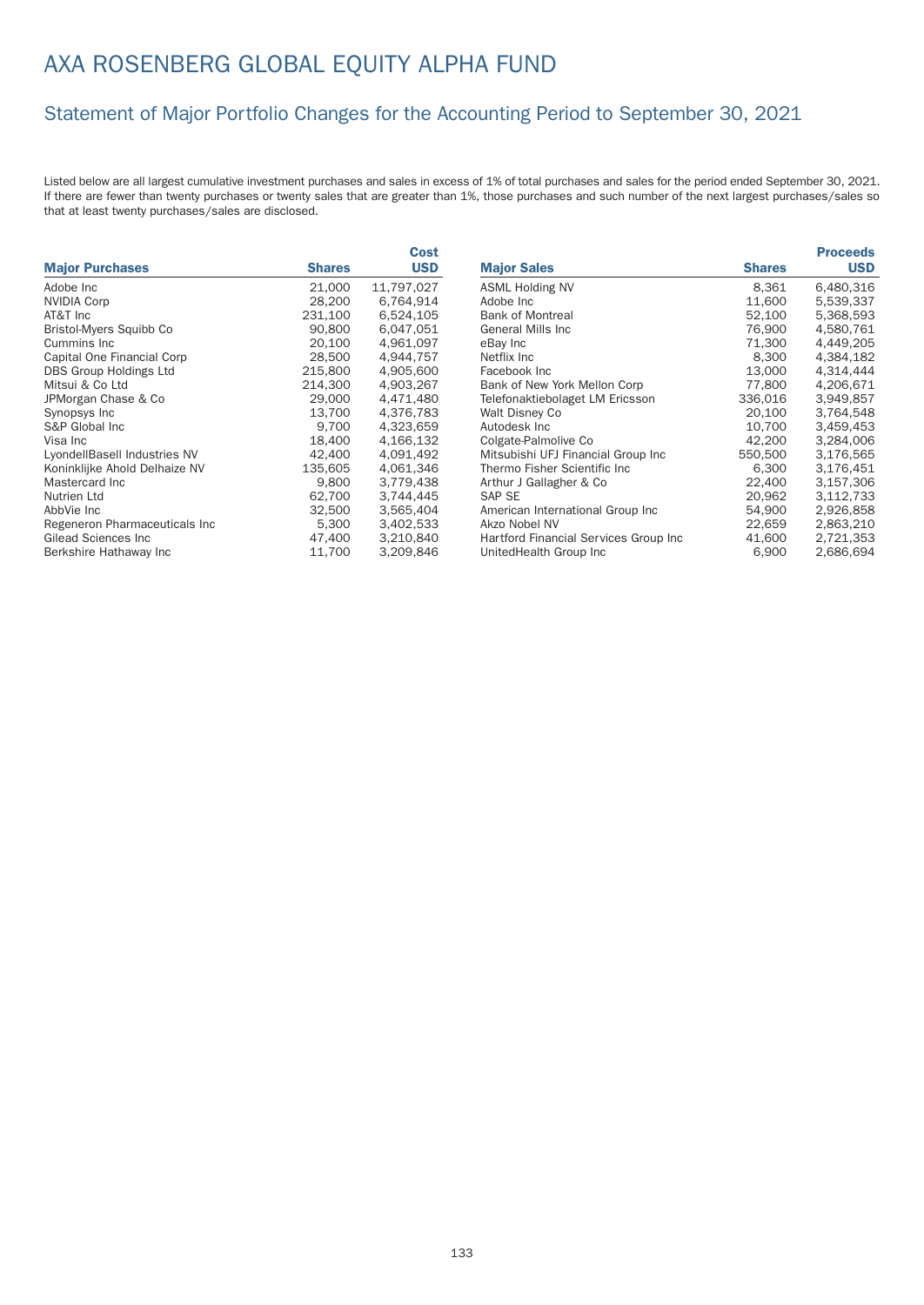## AXA ROSENBERG GLOBAL SMALL CAP ALPHA FUND

### Statement of Major Portfolio Changes for the Accounting Period to September 30, 2021

|                                   |               | Cost       |
|-----------------------------------|---------------|------------|
| <b>Major Purchases</b>            | <b>Shares</b> | <b>USD</b> |
| Williams-Sonoma Inc               | 9,600         | 1,579,822  |
| Entegris Inc                      | 12,200        | 1,495,470  |
| <b>SYNNEX Corp</b>                | 12.100        | 1,412,333  |
| Primerica Inc                     | 8.400         | 1.332.201  |
| Toro Co                           | 11.500        | 1,277,384  |
| Rexel SA                          | 59,440        | 1,248,827  |
| US Foods Holding Corp             | 35,900        | 1,245,852  |
| <b>Bruker Corp</b>                | 14,800        | 1,184,155  |
| Quanta Services Inc               | 12,200        | 1,179,100  |
| Jabil Inc                         | 22,100        | 1,167,793  |
| Envista Holdings Corp             | 27,000        | 1,155,161  |
| Medpace Holdings Inc.             | 6,400         | 1,154,753  |
| Jones Lang LaSalle Inc            | 5,600         | 1,153,852  |
| Kilroy Realty Corp (REIT)         | 16,500        | 1,113,250  |
| Schaeffler AG (Preference Shares) | 120,890       | 1,110,530  |
| <b>STAAR Surgical Co</b>          | 8,000         | 1,102,379  |
| Premier Inc.                      | 28,300        | 1.075.501  |
| BJ's Wholesale Club Holdings Inc  | 18,800        | 1,055,472  |
| Intrum AB                         | 34,548        | 1,042,806  |
| Credit Acceptance Corp            | 2.400         | 1.040.658  |

|                                                 |               | <b>Proceeds</b> |
|-------------------------------------------------|---------------|-----------------|
| <b>Major Sales</b>                              | <b>Shares</b> | <b>USD</b>      |
| <b>Charles River Laboratories International</b> | 5,400         | 1,913,590       |
| <b>Inc</b>                                      |               |                 |
| Williams-Sonoma Inc                             | 11,000        | 1,794,000       |
| Toro Co                                         | 14,200        | 1,581,866       |
| First Solar Inc.                                | 14,500        | 1,365,963       |
| Snap-on Inc                                     | 5,500         | 1,288,524       |
| Evercore Inc                                    | 9,000         | 1,287,364       |
| Atos SE                                         | 18,944        | 1,260,501       |
| M&G PLC                                         | 394,946       | 1,246,035       |
| First American Financial Corp                   | 18,300        | 1,231,629       |
| Louisiana-Pacific Corp                          | 20,500        | 1,231,058       |
| Jabil Inc                                       | 22,100        | 1,197,964       |
| LPL Financial Holdings Inc                      | 8,600         | 1,188,290       |
| Outfront Media Inc (REIT)                       | 49.200        | 1,151,786       |
| Casino Guichard Perrachon SA                    | 35,341        | 1,132,332       |
| NetScout Systems Inc                            | 41,300        | 1,129,553       |
| <b>Builders FirstSource Inc.</b>                | 26,400        | 1,107,245       |
| Interactive Brokers Group Inc                   | 15,700        | 1,047,505       |
| <b>SYNNEX Corp</b>                              | 8,200         | 997,206         |
| Avnet Inc                                       | 24,900        | 982,576         |
| <b>Credit Acceptance Corp</b>                   | 1,700         | 981,276         |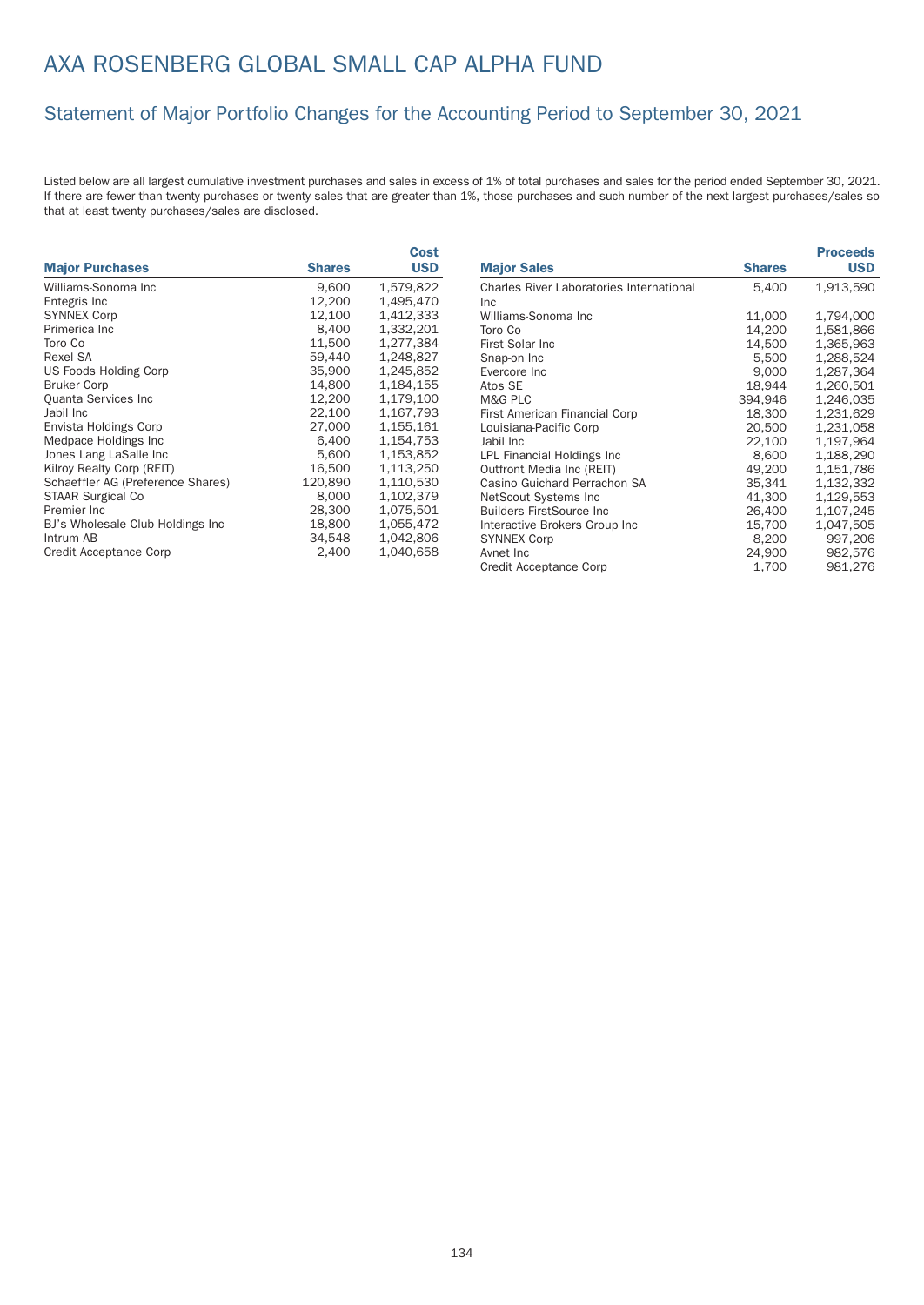#### Statement of Major Portfolio Changes for the Accounting Period to September 30, 2021

Listed below are all largest cumulative investment purchases and sales in excess of 1% of total purchases and sales for the period ended September 30, 2021. If there are fewer than twenty purchases or twenty sales that are greater than 1%, those purchases and such number of the next largest purchases/sales so that at least twenty purchases/sales are disclosed.

|                                      |               | Cost       |
|--------------------------------------|---------------|------------|
| <b>Major Purchases</b>               | <b>Shares</b> | <b>JPY</b> |
| Mitsubishi Electric Corp             | 47,000        | 79,158,744 |
| Hakuhodo DY Holdings Inc             | 38,800        | 73,889,180 |
| SoftBank Corp                        | 49,100        | 70,612,693 |
| Kao Corp                             | 8,200         | 59,167,944 |
| Rengo Co Ltd                         | 54,700        | 52,149,657 |
| Nippon Yusen KK                      | 10,800        | 48,456,320 |
| Japan Post Insurance Co Ltd          | 21,000        | 45,392,479 |
| Senko Group Holdings Co Ltd          | 41,600        | 43,101,007 |
| NSD Co Ltd                           | 22,700        | 41,960,297 |
| Nippon Light Metal Holdings Co Ltd   | 18,100        | 39,701,961 |
| Tokai Tokyo Financial Holdings Inc   | 91,000        | 37,870,642 |
| <b>ENEOS Holdings Inc</b>            | 76,400        | 36,690,008 |
| Sompo Holdings Inc                   | 7,900         | 35,028,244 |
| 77 Bank Ltd                          | 25,700        | 34,695,463 |
| Murata Manufacturing Co Ltd          | 3,500         | 31,889,913 |
| Chugai Pharmaceutical Co Ltd         | 7,200         | 30,918,972 |
| Life Corp                            | 7,800         | 28,667,097 |
| <b>TOMONY Holdings Inc</b>           | 91,900        | 27,804,336 |
| Shimano Inc                          | 1,100         | 27,489,743 |
| Itochu Enex Co Ltd                   | 25,100        | 27,486,873 |
| Arcland Sakamoto Co Ltd              | 18,800        | 27,382,315 |
| Kyokuto Kaihatsu Kogyo Co Ltd        | 15,500        | 27,199,153 |
| GungHo Online Entertainment Inc      | 11,700        | 26,838,104 |
| Nabtesco Corp                        | 5,100         | 26,098,325 |
| Sumitomo Realty & Development Co Ltd | 7,000         | 25,657,995 |
| Scroll Corp                          | 23,600        | 25,292,360 |
| A&D Co Ltd                           | 16,700        | 23,772,287 |
| MS&AD Insurance Group Holdings Inc   | 7,400         | 23,756,775 |
| Hyakugo Bank Ltd                     | 74,600        | 23,223,479 |
| Nitori Holdings Co Ltd               | 1,200         | 23,015,902 |
| Asahi Co Ltd                         | 14,700        | 22,737,689 |
| Sumitomo Chemical Co Ltd             | 38,800        | 22,471,939 |
| TechnoPro Holdings Inc               | 2,400         | 21,517,633 |
| Miyazaki Bank Ltd                    | 10,200        | 21,016,883 |
| Furuno Electric Co Ltd               | 17,100        | 19,962,272 |
| Bandai Namco Holdings Inc            | 2,500         | 19,766,328 |
| Kamei Corp                           | 16,700        | 19,355,413 |
| Nexon Co Ltd                         | 7,400         | 19,338,199 |
| Toyo Construction Co Ltd             | 33,300        | 18,791,813 |
| Shikoku Bank Ltd                     | 26,700        | 18,528,127 |
| Juroku Bank Ltd                      | 9,100         | 18,067,630 |
| MrMax Holdings Ltd                   | 25,400        | 18,030,792 |

|                                    |               | <b>Proceeds</b> |
|------------------------------------|---------------|-----------------|
| <b>Major Sales</b>                 | <b>Shares</b> | <b>JPY</b>      |
| Toyota Motor Corp                  | 39,300        | 382,403,846     |
| Sony Group Corp                    | 28,288        | 299,672,272     |
| SoftBank Group Corp                | 32,800        | 256.952.492     |
| Honda Motor Co Ltd                 | 62,600        | 217.764.119     |
| Tokyo Electron Ltd                 | 4,400         | 212,568,210     |
| Nintendo Co Ltd                    | 3,203         | 205,186,666     |
| <b>Keyence Corp</b>                | 3,600         | 202,491,236     |
| Fujitsu Ltd                        | 8,900         | 164,685,860     |
| Murata Manufacturing Co Ltd        | 19,600        | 161,083,261     |
| Sumitomo Chemical Co Ltd           | 261,600       | 154,202,526     |
| Mitsubishi UFJ Financial Group Inc | 238,900       | 143,429,779     |
| Mitsubishi Electric Corp           | 80,500        | 137,573,466     |
| <b>Advantest Corp</b>              | 12,100        | 123,749,389     |
| Nitto Denko Corp                   | 14,200        | 123.204.329     |
| Otsuka Holdings Co Ltd             | 27,300        | 122,287,204     |
| Daito Trust Construction Co Ltd    | 10,100        | 121,582,400     |
| Recruit Holdings Co Ltd            | 21,900        | 121.442.857     |
| Chugai Pharmaceutical Co Ltd       | 27,400        | 119,126,852     |
| <b>SMC Corp</b>                    | 1,800         | 117,686,239     |
| SoftBank Corp                      | 79,500        | 115,121,204     |

\*AXA Rosenberg Japan Enhanced Index Equity Alpha Fund terminated on June 30, 2021.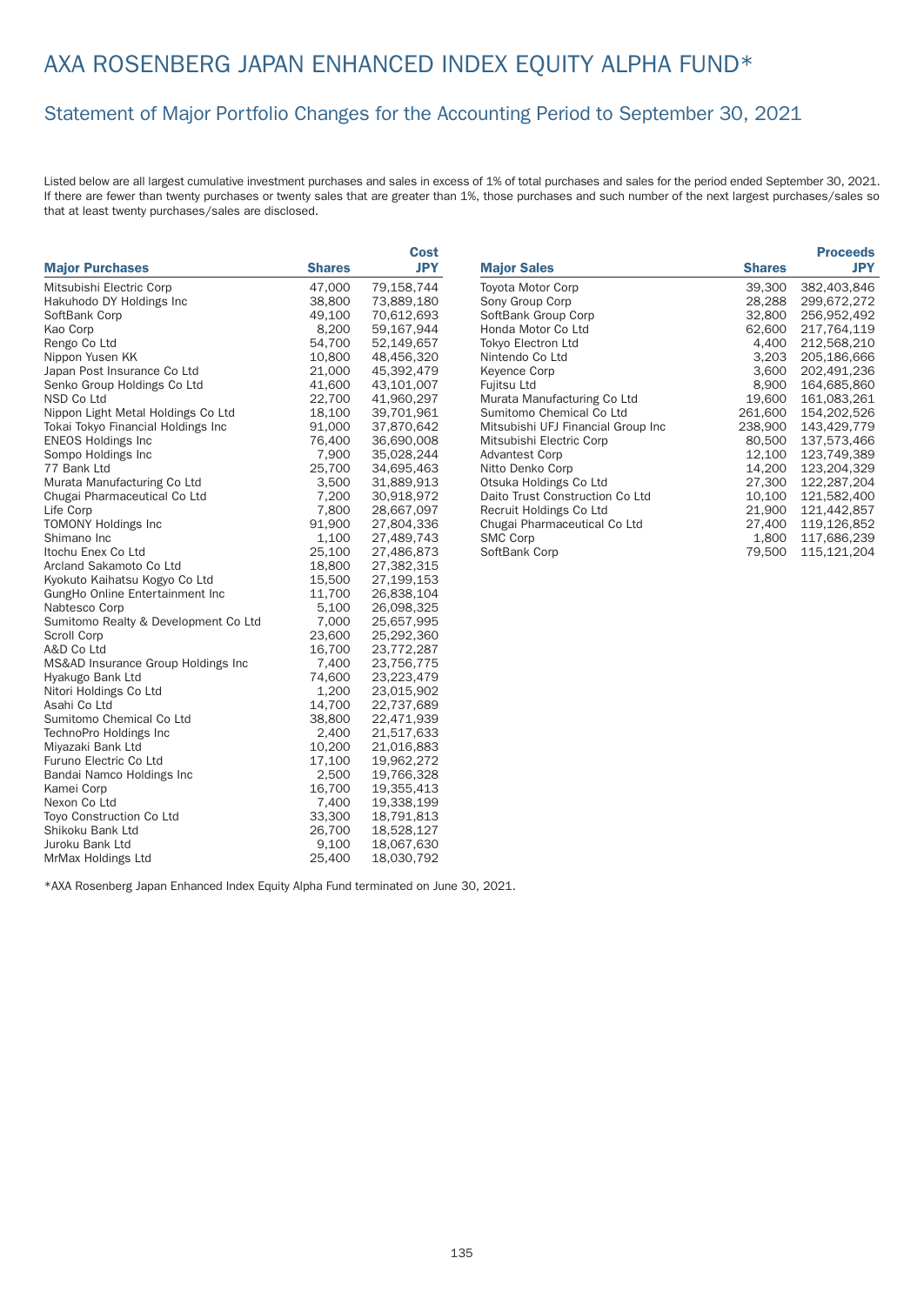### Statement of Major Portfolio Changes for the Accounting Period to September 30, 2021

|                                    |               | Cost        |
|------------------------------------|---------------|-------------|
| <b>Major Purchases</b>             | <b>Shares</b> | <b>JPY</b>  |
| Mizuho Financial Group Inc         | 227,200       | 373,340,678 |
| <b>Toyota Motor Corp</b>           | 38,000        | 372,801,709 |
| SoftBank Corp                      | 242,600       | 354.737.462 |
| Mitsui & Co Ltd                    | 137.400       | 339.640.378 |
| Nippon Telegraph & Telephone Corp  | 112,200       | 324,066,547 |
| Mitsubishi UFJ Financial Group Inc | 535,200       | 319,757,792 |
| <b>SMC Corp</b>                    | 4,000         | 314,989,853 |
| Recruit Holdings Co Ltd            | 44,000        | 280,402,481 |
| MS&AD Insurance Group Holdings Inc | 78,200        | 256,114,472 |
| Sumitomo Electric Industries Ltd   | 159,000       | 249.992.831 |
| Oracle Corp Japan                  | 26,500        | 237,931,930 |
| Murata Manufacturing Co Ltd        | 27,000        | 233,295,533 |
| Hoya Corp                          | 14,700        | 215,739,464 |
| <b>Keyence Corp</b>                | 3,300         | 198,756,260 |
| Kubota Corp                        | 81,800        | 187,668,383 |
| Mitsubishi Chemical Holdings Corp  | 197.900       | 184.826.309 |
| Nippon Yusen KK                    | 37,800        | 182,147,839 |
| Nintendo Co Ltd                    | 3,100         | 180,535,820 |
| Dai-ichi Life Holdings Inc         | 79,700        | 168,676,911 |
| Nabtesco Corp                      | 32,900        | 160,225,290 |
| Chugai Pharmaceutical Co Ltd       | 36,500        | 155,835,153 |

|                                      |               | <b>Proceeds</b> |
|--------------------------------------|---------------|-----------------|
| <b>Major Sales</b>                   | <b>Shares</b> | <b>JPY</b>      |
| Mizuho Financial Group Inc           | 225,700       | 364,948,941     |
| Nippon Telegraph & Telephone Corp    | 116,300       | 354,554,776     |
| Nippon Yusen KK                      | 23,400        | 220,418,852     |
| <b>SMC Corp</b>                      | 3,200         | 214,824,200     |
| SoftBank Corp                        | 133,800       | 190,224,365     |
| Daiwa House Industry Co Ltd          | 53,000        | 189,167,724     |
| <b>ORIX Corp</b>                     | 86,800        | 171,326,997     |
| Kubota Corp                          | 73,900        | 164,418,184     |
| Nabtesco Corp                        | 32,900        | 156,693,988     |
| Toyota Tsusho Corp                   | 29,400        | 154,919,520     |
| Nomura Holdings Inc                  | 259,400       | 148,898,440     |
| <b>Toyota Motor Corp</b>             | 14,200        | 140,223,761     |
| Murata Manufacturing Co Ltd          | 15,000        | 136,692,916     |
| <b>TDK Corp</b>                      | 10,700        | 135,466,541     |
| Daito Trust Construction Co Ltd      | 10,900        | 131,212,689     |
| Astellas Pharma Inc                  | 61,100        | 117,231,490     |
| <b>AEON Financial Service Co Ltd</b> | 85,500        | 114,479,729     |
| Ryohin Keikaku Co Ltd                | 46,100        | 112,485,132     |
| Ebara Corp                           | 20,000        | 110,126,727     |
| <b>Isuzu Motors Ltd</b>              | 73,000        | 109,661,062     |
| Sumitomo Mitsui Trust Holdings Inc   | 29,400        | 105,276,686     |
| Kirin Holdings Co Ltd                | 52,100        | 101,980,253     |
| Mabuchi Motor Co Ltd                 | 24,700        | 97,758,388      |
| MonotaRO Co Ltd                      | 36,900        | 95,014,433      |
| Hitachi Ltd                          | 14,300        | 94,276,106      |
| Sugi Holdings Co Ltd                 | 11,900        | 92,678,129      |
| Welcia Holdings Co Ltd               | 24,900        | 92,223,057      |
| Tokio Marine Holdings Inc            | 17,000        | 90,717,794      |
| <b>FANUC Corp</b>                    | 3,300         | 90,213,505      |
| Mitsubishi Chemical Holdings Corp    | 90,300        | 85,229,868      |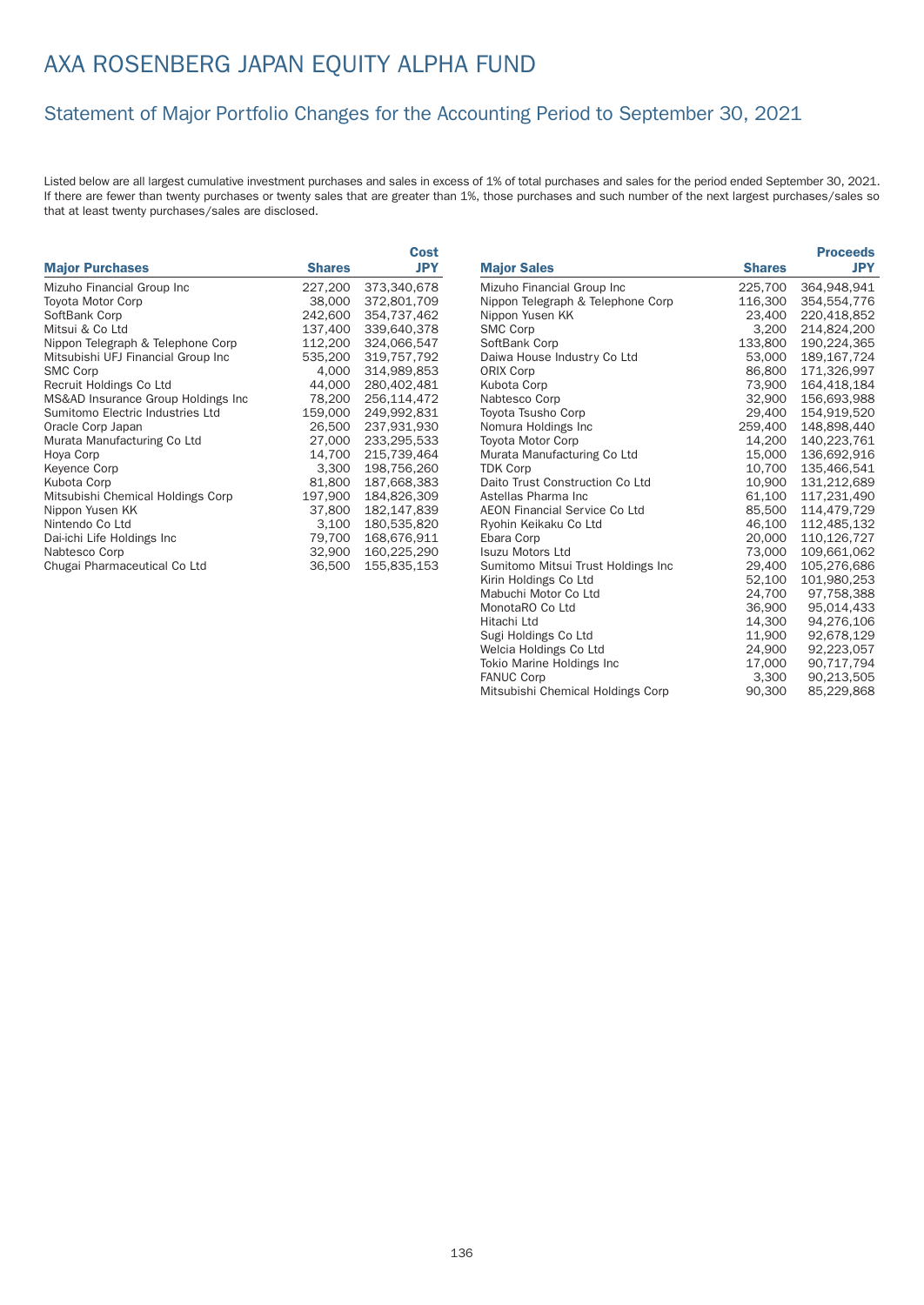#### Statement of Major Portfolio Changes for the Accounting Period to September 30, 2021

|                                        |               | <b>Cost</b> |                                    |               | <b>Proceeds</b> |
|----------------------------------------|---------------|-------------|------------------------------------|---------------|-----------------|
| <b>Major Purchases</b>                 | <b>Shares</b> | <b>JPY</b>  | <b>Major Sales</b>                 | <b>Shares</b> | <b>JPY</b>      |
| FCC Co Ltd                             | 79,300        | 134,603,977 | Ebara Corp                         | 27,000        | 148,864,125     |
| Matsumotokiyoshi Holdings Co Ltd       | 24,800        | 120,926,930 | Kaken Pharmaceutical Co Ltd        | 22,800        | 114,754,529     |
| Mitsui OSK Lines Ltd                   | 27,300        | 118,794,866 | Sugi Holdings Co Ltd               | 14,100        | 109,811,901     |
| Teijin Ltd                             | 64,200        | 115,902,362 | Kohnan Shoji Co Ltd                | 27,100        | 102,150,056     |
| Kuraray Co Ltd                         | 102,100       | 107,541,249 | Anritsu Corp                       | 45,900        | 95,539,582      |
| NEC Networks & System Integration Corp | 46,900        | 103,385,981 | Mitsui OSK Lines Ltd               | 13,100        | 95,365,882      |
| Yamada Holdings Co Ltd                 | 169,100       | 87,430,145  | Benefit One Inc                    | 23,400        | 94,782,061      |
| Morinaga Milk Industry Co Ltd          | 14,700        | 87,361,601  | Goldwin Inc                        | 14,100        | 93,653,727      |
| Toyo Tire Corp                         | 41,600        | 85,476,432  | <b>EDION Corp</b>                  | 81,600        | 88,038,454      |
| Takara Bio Inc                         | 27,600        | 85,446,419  | Kanematsu Corp                     | 59,400        | 87,103,709      |
| <b>KYB Corp</b>                        | 21,500        | 82,249,944  | Shoei Co Ltd                       | 18,100        | 79,994,556      |
| Pasona Group Inc                       | 33,900        | 80,974,023  | Sundrug Co Ltd                     | 21,300        | 79,866,007      |
| Asics Corp                             | 28,800        | 79,063,264  | Meidensha Corp                     | 34,400        | 76,959,245      |
| Noritz Corp                            | 40,300        | 75,341,181  | FCC Co Ltd                         | 44,400        | 75,720,013      |
| Juroku Bank Ltd                        | 37,000        | 73,190,705  | Mabuchi Motor Co Ltd               | 18,900        | 75,637,752      |
| Toyota Boshoku Corp                    | 32,100        | 72,666,280  | Matsumotokiyoshi Holdings Co Ltd   | 15,300        | 70,601,335      |
| Kyokuto Kaihatsu Kogyo Co Ltd          | 41,100        | 71,943,959  | Japan Petroleum Exploration Co Ltd | 39,000        | 70,186,047      |
| Eizo Corp                              | 16,800        | 71,643,845  | Pasona Group Inc                   | 32,600        | 69,130,732      |
| Nippon Light Metal Holdings Co Ltd     | 31,400        | 68,875,225  | <b>TOKAI Holdings Corp</b>         | 73,000        | 65,155,836      |
| Yokohama Rubber Co Ltd                 | 32,100        | 68,185,059  | Kyoei Steel Ltd                    | 45,000        | 64,732,317      |
| TechnoPro Holdings Inc                 | 15,500        | 67,763,946  | Hamakyorex Co Ltd                  | 20,100        | 60,893,768      |
| Haseko Corp                            | 44,500        | 67,451,315  | <b>Exedy Corp</b>                  | 36,100        | 59,418,091      |
| Starts Corp Inc                        | 23,800        | 66,672,754  | BeNEXT Group Inc                   | 44,100        | 56,485,816      |
| Earth Corp                             | 9,700         | 62,247,047  | Hyakugo Bank Ltd                   | 173,800       | 56,403,563      |
| Arata Corp                             | 14,200        | 60,323,128  | Izumi Co Ltd                       | 13,000        | 54,891,526      |
| Konica Minolta Inc                     | 91,700        | 58,852,196  | Hosiden Corp                       | 48,700        | 54,721,853      |
| Canon Marketing Japan Inc              | 21,800        | 57,830,865  | Dai-Dan Co Ltd                     | 20,500        | 53,712,674      |
| Asahi Co Ltd                           | 41,400        | 57,785,108  | YAMABIKO Corp                      | 42,800        | 52,639,745      |
| Nanto Bank Ltd                         | 30,700        | 56,975,683  | Nisshin Oillio Group Ltd           | 16,700        | 51,183,350      |
| <b>Exedy Corp</b>                      | 33,600        | 56,930,524  | Shinko Electric Industries Co Ltd  | 14,700        | 51,111,769      |
| Kojima Co Ltd                          | 61,300        | 56,865,108  | Takeuchi Manufacturing Co Ltd      | 19,500        | 50,773,013      |
| Toyo Seikan Group Holdings Ltd         | 36,000        | 55,531,536  | <b>IHI Corp</b>                    | 17,600        | 46,855,310      |
| Digital Holdings Inc                   | 27,300        | 54,598,722  |                                    |               |                 |
| Hyakugo Bank Ltd                       | 173,800       | 54,077,349  |                                    |               |                 |
| Wacom Co Ltd                           | 72,900        | 51,559,757  |                                    |               |                 |
| <b>H2O Retailing Corp</b>              | 51,500        | 49,128,033  |                                    |               |                 |
| Pigeon Corp                            | 16,000        | 48,739,302  |                                    |               |                 |
| Sumitomo Rubber Industries Ltd         | 30,100        | 46,101,362  |                                    |               |                 |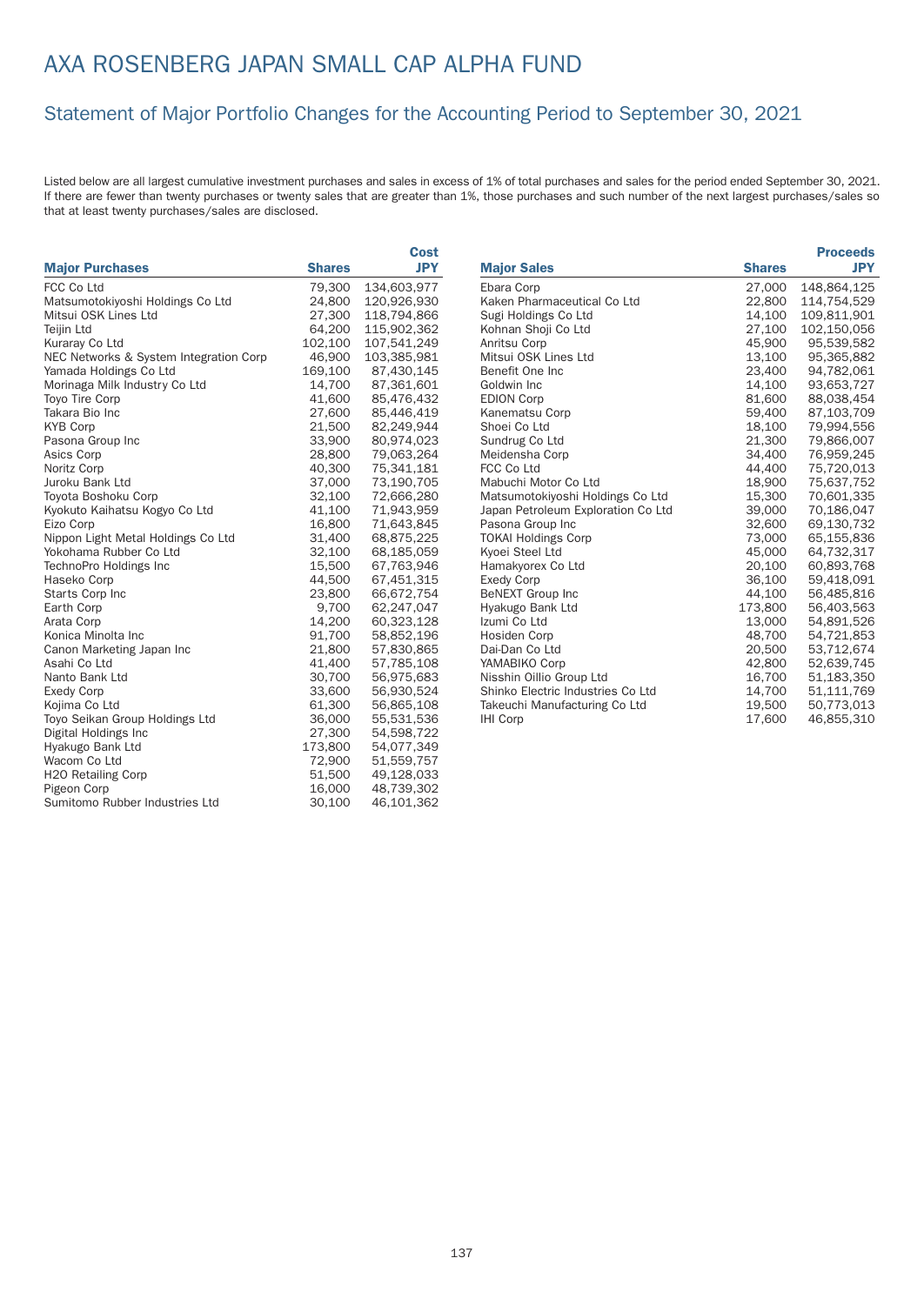## AXA ROSENBERG PACIFIC EX-JAPAN EQUITY ALPHA FUND

#### Statement of Major Portfolio Changes for the Accounting Period to September 30, 2021

|                                       |               | Cost       |                                     |               | <b>Proceeds</b> |
|---------------------------------------|---------------|------------|-------------------------------------|---------------|-----------------|
| <b>Major Purchases</b>                | <b>Shares</b> | <b>USD</b> | <b>Major Sales</b>                  | <b>Shares</b> | <b>USD</b>      |
| AIA Group Ltd                         | 268,400       | 3,367,029  | <b>BHP Group Ltd</b>                | 134,986       | 4,713,873       |
| Sun Hung Kai Properties Ltd           | 188,500       | 2.869.013  | Wesfarmers Ltd                      | 108.098       | 4,672,787       |
| National Australia Bank Ltd           | 129,111       | 2,630,470  | Commonwealth Bank of Australia      | 55,739        | 4,026,179       |
| Australia & New Zealand Banking Group | 119,544       | 2,580,259  | BOC Hong Kong Holdings Ltd          | 1,085,000     | 3,656,192       |
| Ltd                                   |               |            | Techtronic Industries Co Ltd        | 196,500       | 3,482,884       |
| Lenovo Group Ltd                      | 2,308,000     | 2,478,903  | Cochlear Ltd                        | 19,656        | 3,356,607       |
| Goodman Group (REIT)                  | 157,759       | 2,329,178  | <b>Westpac Banking Corp</b>         | 140,636       | 2,657,955       |
| <b>ASX Ltd</b>                        | 37,747        | 2,327,713  | Rio Tinto Ltd                       | 28,808        | 2,545,119       |
| <b>Commonwealth Bank of Australia</b> | 30,350        | 2,308,536  | Goodman Group (REIT)                | 152,092       | 2,422,048       |
| QBE Insurance Group Ltd               | 279,125       | 2,248,214  | Newcrest Mining Ltd                 | 129,395       | 2,386,462       |
| <b>BHP Group Ltd</b>                  | 59,296        | 2,175,105  | CITIC Ltd                           | 2,191,000     | 2,375,715       |
| Macquarie Group Ltd                   | 17,476        | 2,081,628  | Fisher & Paykel Healthcare Corp Ltd | 103,684       | 2,288,256       |
| DBS Group Holdings Ltd                | 93,000        | 2,075,684  | Woolworths Group Ltd                | 65,408        | 2,056,366       |
| Swire Properties Ltd                  | 681.200       | 2.041.408  | Xinyi Glass Holdings Ltd            | 530,000       | 1,968,535       |
| <b>Cochlear Ltd</b>                   | 10.622        | 1.945.356  | Power Assets Holdings Ltd           | 309,000       | 1,876,404       |
| Techtronic Industries Co Ltd          | 92,000        | 1,940,683  | China Minsheng Banking Corp Ltd     | 3,051,500     | 1,736,300       |
| Mirvac Group (REIT)                   | 859,698       | 1,884,029  | Auckland International Airport Ltd  | 341,287       | 1,726,369       |
| Dexus (REIT)                          | 239,784       | 1,875,625  | Sonic Healthcare Ltd                | 61,397        | 1,713,647       |
| Sonic Healthcare Ltd                  | 60,227        | 1,810,568  | <b>Telstra Corp Ltd</b>             | 622,165       | 1,631,833       |
| <b>Fletcher Building Ltd</b>          | 286,808       | 1,553,037  | <b>Tabcorp Holdings Ltd</b>         | 426.425       | 1,598,822       |
| Spark New Zealand Ltd                 | 458,095       | 1,504,712  | China Cinda Asset Management Co Ltd | 6,699,000     | 1,202,093       |
| Meridian Energy Ltd                   | 424,551       | 1,472,687  | Mainfreight Ltd                     | 17,537        | 1,183,287       |
| Swire Pacific Ltd                     | 181,500       | 1,378,235  | Fortescue Metals Group Ltd          | 79,041        | 1,176,302       |
| Legend Holdings Corp                  | 732,900       | 1,256,429  | AIA Group Ltd                       | 97.200        | 1,158,938       |
| Hang Lung Group Ltd                   | 513,000       | 1,244,686  | <b>Mineral Resources Ltd</b>        | 33,978        | 1,151,977       |
| China Cinda Asset Management Co Ltd   | 6,035,000     | 1,222,624  | Lenovo Group Ltd                    | 1,064,000     | 1,150,389       |
| <b>Mineral Resources Ltd</b>          | 26.885        | 1,106,175  | Singapore Exchange Ltd              | 144,600       | 1,130,842       |
| <b>ASM Pacific Technology Ltd</b>     | 89,400        | 1,103,153  | <b>Boral Ltd</b>                    | 212,496       | 1,114,409       |
| Woodside Petroleum Ltd                | 62,405        | 1,079,642  | ASM Pacific Technology Ltd          | 89,400        | 1,088,760       |
| Power Assets Holdings Ltd             | 169,500       | 1,067,831  | China CITIC Bank Corp Ltd           | 2,321,000     | 1,069,649       |
| United Overseas Bank Ltd              | 54,500        | 1,045,990  |                                     |               |                 |
| <b>Transurban Group</b>               | 96,459        | 1,035,520  |                                     |               |                 |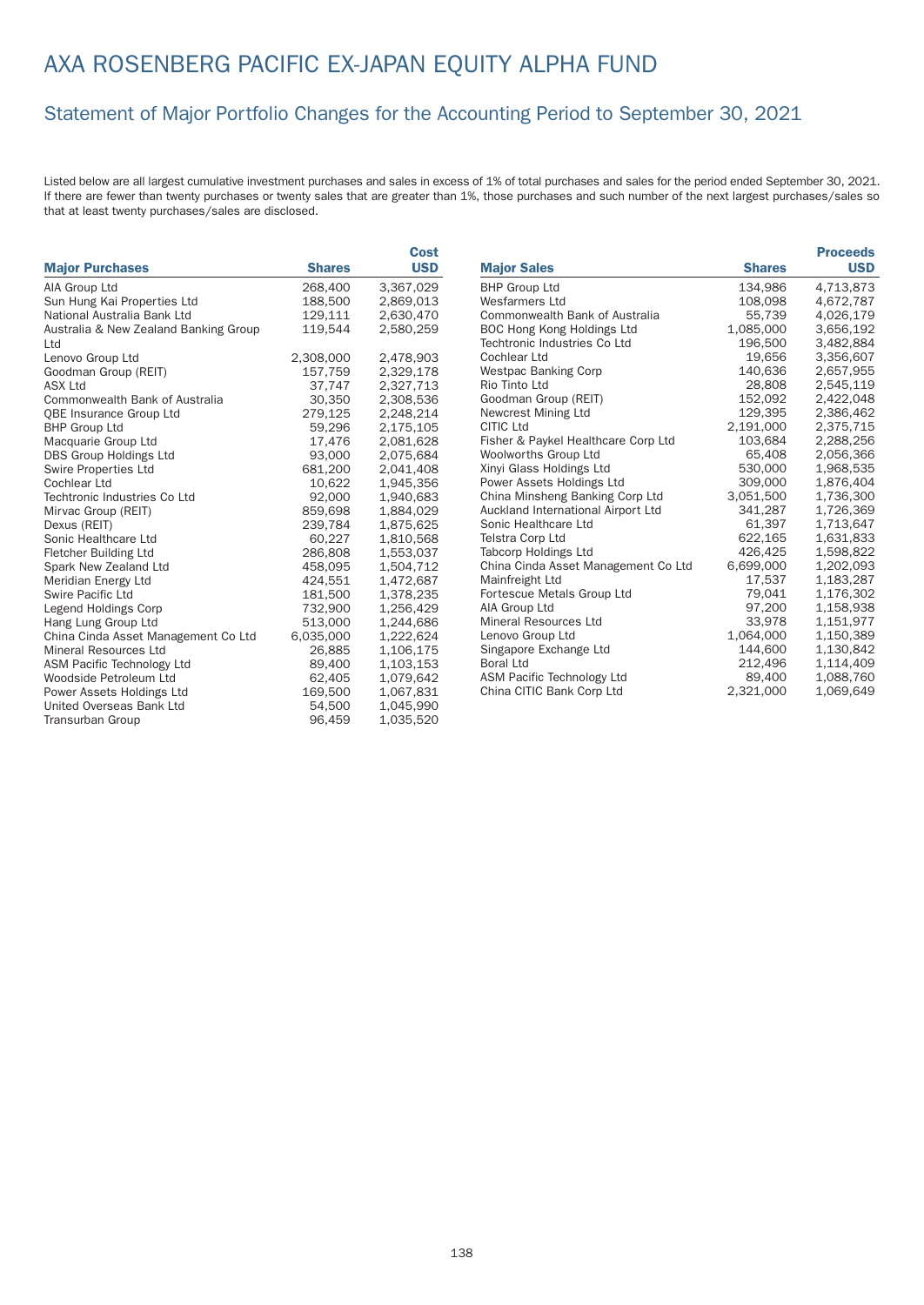## AXA ROSENBERG PAN-EUROPEAN ENHANCED INDEX EQUITY ALPHA FUND\*

#### Statement of Major Portfolio Changes for the Accounting Period to September 30, 2021

Listed below are all largest cumulative investment purchases and sales in excess of 1% of total purchases and sales for the period ended September 30, 2021. If there are fewer than twenty purchases or twenty sales that are greater than 1%, those purchases and such number of the next largest purchases/sales so that at least twenty purchases/sales are disclosed.

|                                         |               | Cost       |
|-----------------------------------------|---------------|------------|
| <b>Major Purchases</b>                  | <b>Shares</b> | <b>EUR</b> |
| Bayerische Motoren Werke AG             | 3,127         | 275,951    |
| Roche Holding AG                        | 936           | 264,120    |
| Orange SA                               | 24,638        | 257,741    |
| Kingfisher PLC                          | 53,905        | 226,915    |
| Capgemini SE                            | 1,353         | 207,334    |
| <b>Banco Santander SA</b>               | 62,004        | 206,426    |
| <b>Kering SA</b>                        | 287           | 197,784    |
| Compass Group PLC                       | 10,536        | 182,778    |
| <b>BHP Group PLC</b>                    | 6,488         | 168,770    |
| <b>Johnson Matthey PLC</b>              | 3,503         | 131,448    |
| <b>Barclays PLC</b>                     | 59,419        | 131,003    |
| National Grid PLC                       | 10,814        | 114,546    |
| Danone SA                               | 1,908         | 111,220    |
| <b>ASM International NV</b>             | 406           | 93,681     |
| Telecom Italia SpA                      | 208,480       | 92,456     |
| Skanska AB                              | 3,916         | 90,021     |
| Deutsche Boerse AG                      | 584           | 86,520     |
| Koninklijke Ahold Delhaize NV           | 3,399         | 81,306     |
| Henkel AG & Co KGaA (Preference Shares) | 839           | 81,236     |
| Heineken NV                             | 800           | 78,850     |
| Engie SA                                | 5,640         | 74,186     |
| <b>KION Group AG</b>                    | 841           | 71,557     |
| Nokia OYJ                               | 17,459        | 71,488     |
| AP Moller - Maersk A/S                  | 34            | 71,213     |
| UniCredit SpA                           | 6,563         | 67,260     |
| Edenred                                 | 1,410         | 66,531     |
| Koninklijke Philips NV                  | 1,294         | 65,494     |
| Cellnex Telecom SA                      | 1,356         | 62,126     |
| ArcelorMittal SA                        | 2,406         | 59,962     |
| Fresenius SE & Co KGaA                  | 1,291         | 57,330     |
| Worldline SA                            | 733           | 54,570     |
| Kerry Group PLC                         | 488           | 54,479     |
| <b>SAP SE</b>                           | 475           | 53,176     |
| NN Group NV                             | 1,115         | 47,379     |
| <b>E.ON SE</b>                          | 4,623         | 46,434     |

|                                        |               | <b>Proceeds</b> |
|----------------------------------------|---------------|-----------------|
| <b>Major Sales</b>                     | <b>Shares</b> | <b>EUR</b>      |
| Roche Holding AG                       | 4,007         | 1,215,403       |
| <b>ASML Holding NV</b>                 | 1,847         | 1,053,318       |
| Nestle SA                              | 9,937         | 1,048,901       |
| L'Oreal SA                             | 1.844         | 700.377         |
| Siemens AG                             | 5,063         | 697,798         |
| LVMH Moet Hennessy Louis Vuitton SE    | 1,036         | 691,498         |
| SAP SE                                 | 5,781         | 673,814         |
| <b>Allianz SE</b>                      | 3.015         | 648.059         |
| Novartis AG                            | 8,059         | 615,107         |
| Novo Nordisk A/S                       | 8,499         | 583,217         |
| Rio Tinto PLC                          | 8,158         | 570,862         |
| Kering SA                              | 673           | 497,696         |
| Royal Dutch Shell PLC (Class A Shares) | 28,378        | 480,244         |
| Diageo PLC                             | 12,127        | 478.899         |
| <b>UBS Group AG</b>                    | 36,331        | 473,829         |
| Unilever PLC (GBP)                     | 9,367         | 465,417         |
| Iberdrola SA                           | 44,601        | 464,872         |
| Daimler AG                             | 5,808         | 452,056         |
| Schneider Electric SE                  | 3,270         | 439,596         |
| <b>Pernod Ricard SA</b>                | 2,424         | 437,583         |
| Sanofi                                 | 4,889         | 425,844         |

\*AXA Rosenberg Pan-European Enhanced Index Equity Alpha Fund terminated on June 30, 2021.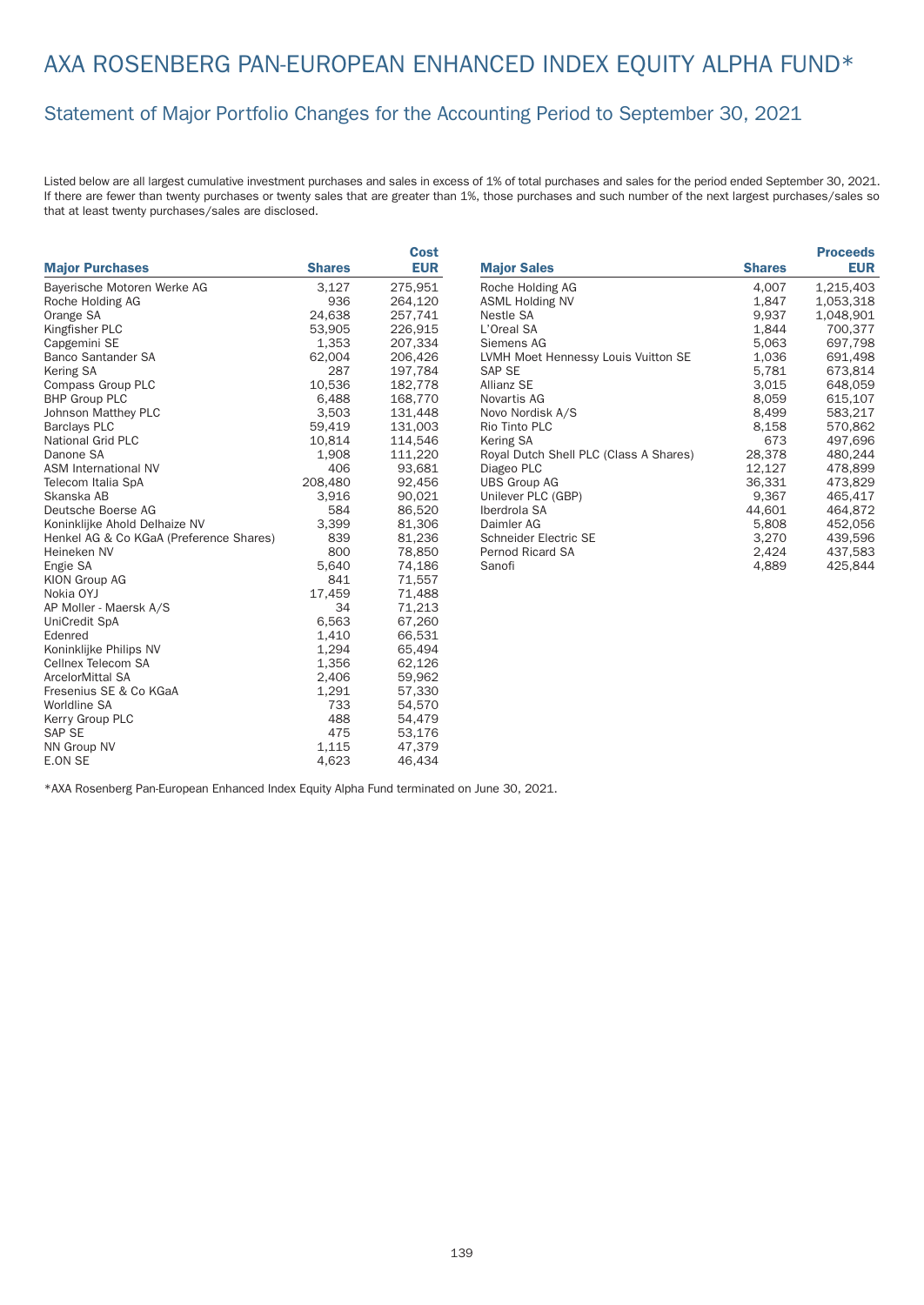#### Statement of Major Portfolio Changes for the Accounting Period to September 30, 2021

Listed below are all largest cumulative investment purchases and sales in excess of 1% of total purchases and sales for the period ended September 30, 2021. If there are fewer than twenty purchases or twenty sales that are greater than 1%, those purchases and such number of the next largest purchases/sales so that at least twenty purchases/sales are disclosed.

|                                          |               | <b>Cost</b> |                                        |               | <b>Proceeds</b> |
|------------------------------------------|---------------|-------------|----------------------------------------|---------------|-----------------|
| <b>Major Purchases</b>                   | <b>Shares</b> | <b>EUR</b>  | <b>Major Sales</b>                     | <b>Shares</b> | <b>EUR</b>      |
| Novartis AG                              | 11.706        | 926.764     | Orange SA                              | 97.662        | 957.183         |
| Nestle SA                                | 8,527         | 852,263     | Siemens AG                             | 5,684         | 810,159         |
| Skanska AB                               | 36.044        | 839,722     | <b>ASML Holding NV</b>                 | 1,056         | 624,748         |
| Kering SA                                | 1,094         | 773,089     | Royal Dutch Shell PLC (Class A Shares) | 35,795        | 606,007         |
| Kingfisher PLC                           | 182,266       | 772,253     | <b>Pernod Ricard SA</b>                | 3,241         | 594,780         |
| LVMH Moet Hennessy Louis Vuitton SE      | 1,208         | 772,014     | Novartis AG                            | 8.067         | 590,784         |
| Daimler AG                               | 9,993         | 753,724     | Daimler AG                             | 7,606         | 589,097         |
| Roche Holding AG                         | 2,229         | 696,281     | Akzo Nobel NV                          | 5,656         | 575,760         |
| Orange SA                                | 70.822        | 693,296     | Rio Tinto PLC                          | 9,362         | 557,322         |
| Deutsche Post AG                         | 11,571        | 671,883     | Schneider Electric SE                  | 3,612         | 522,874         |
| GlaxoSmithKline PLC                      | 36,309        | 642,110     | Telefonaktiebolaget LM Ericsson        | 51,827        | 502,671         |
| Experian PLC                             | 16,965        | 564,722     | Ageas SA                               | 9,522         | 448,379         |
| Rio Tinto PLC                            | 7,977         | 560,459     | Nestle SA                              | 4,077         | 427,813         |
| Alcon Inc                                | 7,782         | 554,333     | Telecom Italia SpA                     | 1,131,748     | 427,172         |
| <b>Banco Santander SA</b>                | 168,551       | 549,887     | Kesko OYJ                              | 16,586        | 426,036         |
| Koninklijke Ahold Delhaize NV            | 22,261        | 545,867     | Aviva PLC                              | 84,073        | 407,420         |
| SAP SE                                   | 4,028         | 508,831     | Cie Financiere Richemont SA            | 4.268         | 403,306         |
| Equinor ASA                              | 28,192        | 502,491     | Logitech International SA              | 3,938         | 402,437         |
| Cie Generale des Etablissements Michelin | 3,865         | 501,339     | SAP SE                                 | 3,287         | 395,602         |
| <b>SCA</b>                               |               |             | Credit Agricole SA                     | 31,854        | 394,978         |
| Sanofi                                   | 5,325         | 476,077     | AstraZeneca PLC                        | 4,391         | 378,384         |
| Coca-Cola HBC AG                         | 16,599        | 471,210     | Skanska AB                             | 15,699        | 366,757         |
| Kesko OYJ                                | 14.941        | 463,908     | Sonova Holding AG                      | 1,065         | 359,933         |
| Unilever PLC (GBP)                       | 9,106         | 457,861     | Diageo PLC                             | 8,919         | 351,046         |
| Telefonica SA                            | 116,507       | 449,175     | Kingfisher PLC                         | 80.952        | 349,396         |
| Allianz SE                               | 2,148         | 448,968     | Credit Suisse Group AG                 | 39,490        | 341,418         |
| AstraZeneca PLC                          | 4,327         | 441,836     | Enel SpA                               | 39,892        | 336,096         |
| Royal Dutch Shell PLC (Class A Shares)   | 25,987        | 441,589     | <b>BNP Paribas SA</b>                  | 6,101         | 322,977         |
| Cie Financiere Richemont SA              | 4,283         | 441,581     |                                        |               |                 |
| Spirax-Sarco Engineering PLC             | 2,302         | 429,661     |                                        |               |                 |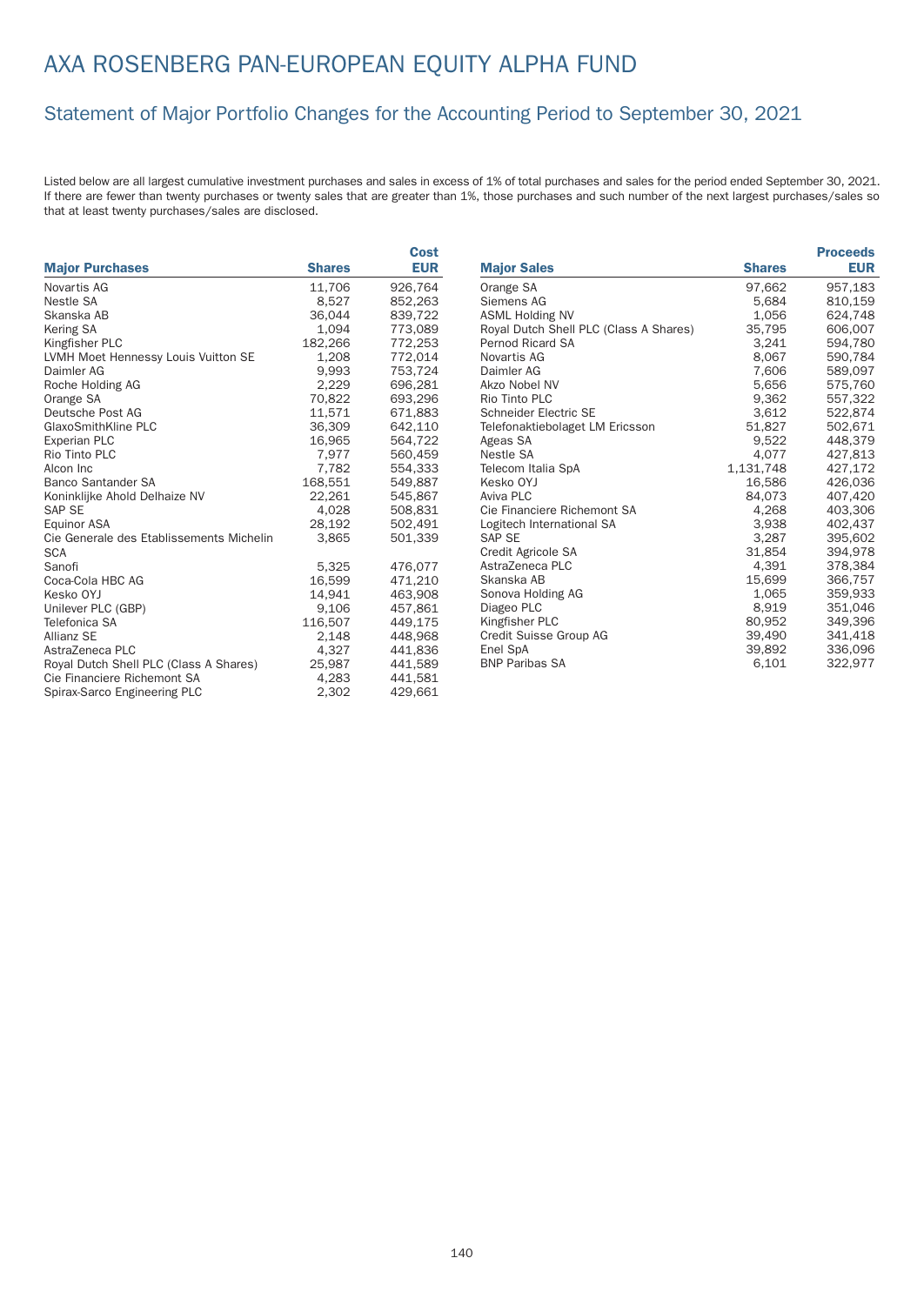#### Statement of Major Portfolio Changes for the Accounting Period to September 30, 2021

|                                  |               | Cost       |
|----------------------------------|---------------|------------|
| <b>Major Purchases</b>           | <b>Shares</b> | <b>USD</b> |
| Adobe Inc                        | 91,800        | 51,454,957 |
| PACCAR Inc                       | 311,700       | 26,069,507 |
| Microsoft Corp                   | 99,200        | 25,594,493 |
| AT&T Inc                         | 899,000       | 25,355,126 |
| Keysight Technologies Inc        | 159,000       | 25,329,616 |
| <b>Accenture PLC</b>             | 79,700        | 24,898,224 |
| <b>Bristol-Myers Squibb Co</b>   | 327,500       | 22,029,026 |
| AbbVie Inc                       | 175,800       | 20,110,139 |
| <b>Edwards Lifesciences Corp</b> | 183,600       | 20,081,336 |
| 3M Co                            | 107,100       | 19,309,027 |
| <b>IDEXX Laboratories Inc.</b>   | 27,500        | 18,278,436 |
| S&P Global Inc.                  | 41,000        | 18,055,884 |
| Intuit Inc                       | 34,500        | 17,722,028 |
| <b>NVIDIA Corp</b>               | 83,900        | 17,622,096 |
| Teradyne Inc                     | 140,400       | 17,023,340 |
| Synopsys Inc                     | 52,800        | 16,937,443 |
| Capital One Financial Corp       | 98,100        | 16,253,107 |
| Lowe's Cos Inc                   | 82,400        | 16,110,008 |
| ServiceNow Inc                   | 27,500        | 16,099,232 |
| Cummins Inc.                     | 60,400        | 15,064,789 |
| Lumen Technologies Inc           | 1,168,500     | 15,013,922 |
| MarketAxess Holdings Inc         | 32,900        | 14,729,706 |
| Intel Corp                       | 269,700       | 14,337,338 |
| T Rowe Price Group Inc           | 69,900        | 14,320,741 |
| Becton Dickinson and Co          | 53,200        | 13,660,978 |
| Lennar Corp                      | 125,000       | 12,919,262 |
| Micron Technology Inc            | 179,400       | 12,911,956 |
| <b>Synchrony Financial</b>       | 255,700       | 12,871,211 |
| LKO Corp                         | 255,700       | 12,704,531 |
| Merck & Co Inc                   | 164,000       | 12,589,608 |
| Vertex Pharmaceuticals Inc       | 64,300        | 12,516,400 |
| Viatris Inc                      | 881,300       | 12,387,939 |
| Tyson Foods Inc                  | 156,300       | 11,813,920 |
| Western Digital Corp             | 167,600       | 11,800,574 |
| Edison International             | 203,400       | 11,717,793 |
| Advanced Micro Devices Inc       | 139,000       | 11,553,850 |

|                                       |               | <b>Proceeds</b> |
|---------------------------------------|---------------|-----------------|
| <b>Major Sales</b>                    | <b>Shares</b> | <b>USD</b>      |
| Microsoft Corp                        | 180,300       | 49,164,493      |
| Adobe Inc                             | 61,400        | 31,371,787      |
| Cisco Systems Inc                     | 513,400       | 28,464,187      |
| <b>Accenture PLC</b>                  | 79,900        | 25,831,794      |
| Medtronic PLC                         | 174,700       | 22,391,741      |
| 3M Co                                 | 106,600       | 21,430,488      |
| Autodesk Inc                          | 73,300        | 20,283,356      |
| Emerson Electric Co                   | 199,700       | 19,377,197      |
| Intuit Inc.                           | 34,600        | 18,658,557      |
| Netflix Inc.                          | 34,000        | 18,647,113      |
| Colgate-Palmolive Co                  | 232,100       | 18,645,536      |
| Bank of New York Mellon Corp          | 335,200       | 18,124,373      |
| <b>Progressive Corp</b>               | 184,200       | 17,871,548      |
| <b>General Mills Inc.</b>             | 249.400       | 15,128,676      |
| Facebook Inc                          | 43,000        | 14.444.594      |
| American International Group Inc      | 261,200       | 13,787,476      |
| Advanced Micro Devices Inc.           | 133,400       | 13,648,010      |
| Hartford Financial Services Group Inc | 204,100       | 13,539,333      |
| Arthur J Gallagher & Co               | 95,400        | 13,361,227      |
| Moody's Corp                          | 35,700        | 13,311,313      |
| Old Dominion Freight Line Inc         | 50,800        | 13,196,072      |
| <b>State Street Corp</b>              | 153,800       | 12,873,840      |
| International Business Machines Corp  | 90,800        | 12,845,320      |
| PACCAR Inc                            | 154,500       | 12,498,986      |
| <b>NVIDIA Corp</b>                    | 18.700        | 12,014,958      |
| Generac Holdings Inc                  | 28,800        | 12,001,711      |
| Lennar Corp                           | 125,000       | 11,799,277      |
| Cooper Cos Inc                        | 26,700        | 11,673,410      |
| Edison International                  | 192,800       | 11,598,358      |
| <b>SVB Financial Group</b>            | 20,329        | 11,590,341      |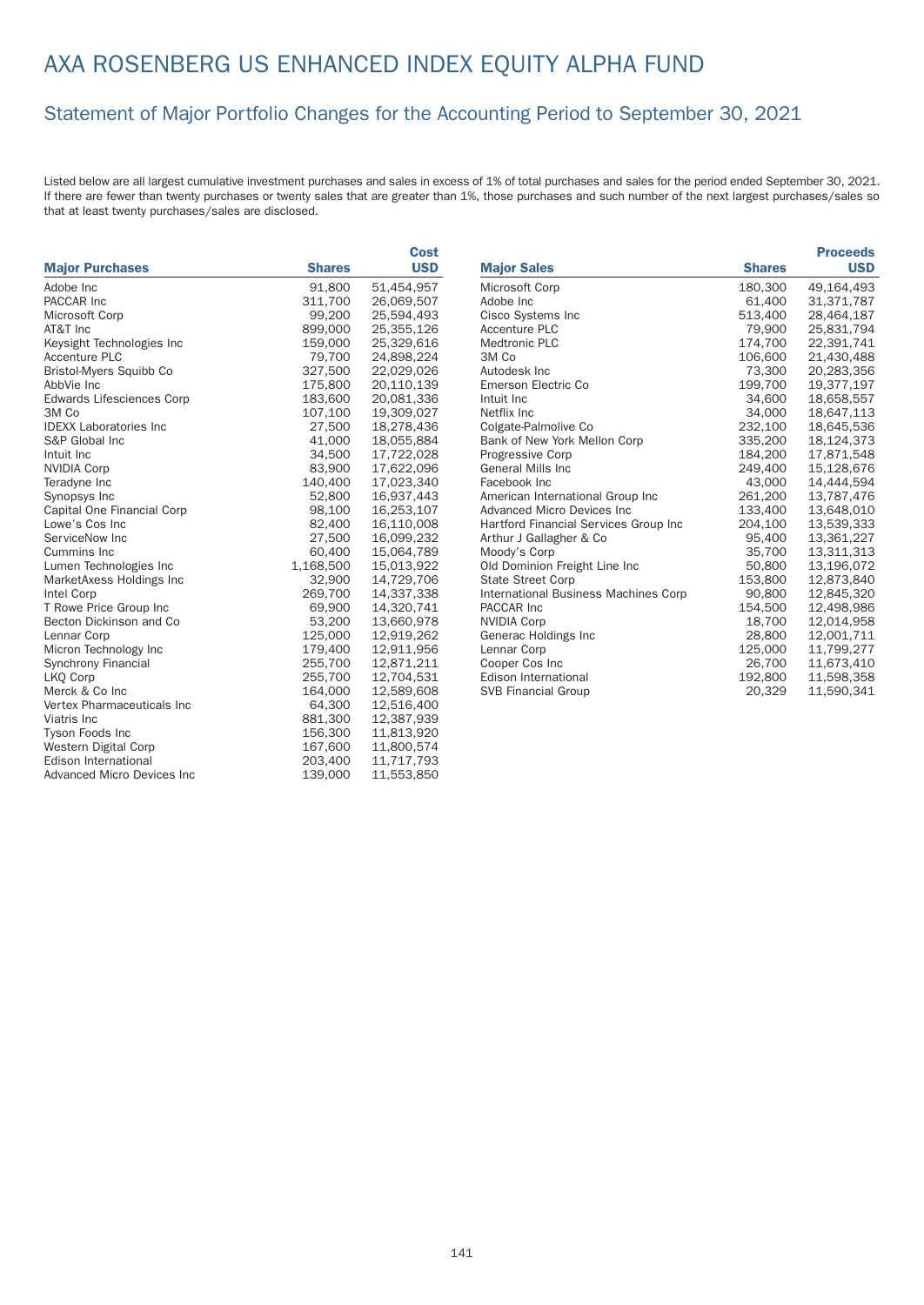### Statement of Major Portfolio Changes for the Accounting Period to September 30, 2021

Listed below are all largest cumulative investment purchases and sales in excess of 1% of total purchases and sales for the period ended September 30, 2021. If there are fewer than twenty purchases or twenty sales that are greater than 1%, those purchases and such number of the next largest purchases/sales so that at least twenty purchases/sales are disclosed.

|                                    |               | Cost       |                                       |               | <b>Proceeds</b> |
|------------------------------------|---------------|------------|---------------------------------------|---------------|-----------------|
| <b>Major Purchases</b>             | <b>Shares</b> | <b>USD</b> | <b>Major Sales</b>                    | <b>Shares</b> | <b>USD</b>      |
| Adobe Inc                          | 52,600        | 29,518,642 | American International Group Inc      | 225,500       | 11,903,047      |
| S&P Global Inc                     | 38,700        | 17,054,498 | Prudential Financial Inc              | 116,400       | 11,443,901      |
| AT&T Inc                           | 591,000       | 16,668,387 | <b>NVIDIA Corp</b>                    | 19,000        | 11,351,193      |
| LyondellBasell Industries NV       | 157,300       | 16,021,374 | Best Buy Co Inc                       | 99,000        | 11,312,395      |
| Cummins Inc                        | 60,700        | 15,169,519 | Cisco Systems Inc                     | 198,200       | 11,042,815      |
| NortonLifeLock Inc                 | 554,400       | 14,675,726 | Generac Holdings Inc                  | 26,600        | 11,028,203      |
| Berkshire Hathaway Inc             | 52,000        | 14,057,933 | Bank of New York Mellon Corp          | 201,600       | 10,900,577      |
| Pool Corp                          | 29,700        | 13,758,749 | Applied Materials Inc.                | 87,700        | 10,836,008      |
| Western Digital Corp               | 213,300       | 13,599,457 | eBay Inc                              | 153,975       | 10,727,174      |
| 3M Co                              | 72,900        | 13,143,119 | Colgate-Palmolive Co                  | 140,000       | 10,670,984      |
| Cincinnati Financial Corp          | 105,300       | 12,625,295 | Adobe Inc                             | 20,600        | 9,837,099       |
| Omnicom Group Inc                  | 168,100       | 12,038,330 | Arthur J Gallagher & Co               | 69,800        | 9,775,824       |
| Capital One Financial Corp         | 65,100        | 11,293,545 | DR Horton Inc                         | 106,900       | 9,684,849       |
| <b>Prudential Financial Inc.</b>   | 105,800       | 10,969,336 | Western Union Co                      | 405,600       | 9,393,648       |
| Visa Inc                           | 48,200        | 10,911,193 | Lennar Corp                           | 98,400        | 9,288,391       |
| <b>Edwards Lifesciences Corp</b>   | 92,500        | 10,433,464 | Edison International                  | 162,226       | 9,246,608       |
| Viatris Inc                        | 709,100       | 10,193,862 | Take-Two Interactive Software Inc     | 51,800        | 8,998,784       |
| Lennar Corp                        | 98,400        | 10,170,043 | First American Financial Corp         | 145,400       | 8,987,327       |
| Lowe's Cos Inc                     | 51,600        | 10,088,306 | Equitable Holdings Inc                | 265,300       | 8,901,884       |
| Mastercard Inc                     | 25,100        | 9,688,229  | Johnson Controls International PLC    | 121,900       | 8,559,421       |
| Agilent Technologies Inc           | 56,500        | 9,659,743  | Walt Disney Co                        | 44,000        | 8,214,987       |
| T Rowe Price Group Inc             | 44,900        | 9,198,416  | UnitedHealth Group Inc                | 21,000        | 8,176,688       |
| Monolithic Power Systems Inc       | 21,500        | 8,838,448  | Clorox Co                             | 45,200        | 8,150,002       |
| Cardinal Health Inc                | 145,000       | 8,672,356  | Seagate Technology Holdings PLC       | 81,500        | 8,033,927       |
| Apple Inc                          | 65,000        | 8,425,854  | <b>Allstate Corp</b>                  | 66,200        | 8,022,591       |
| HP Inc                             | 278,800       | 8,251,866  | Netflix Inc                           | 14,700        | 7,860,697       |
| Seagen Inc                         | 52,600        | 8,195,812  | Baker Hughes Co                       | 356,800       | 7,752,649       |
| AbbVie Inc                         | 73,200        | 8,150,691  | Avantor Inc                           | 211,600       | 7,614,091       |
| <b>Advanced Micro Devices Inc.</b> | 81,300        | 7,792,685  | Autodesk Inc                          | 27,400        | 7,582,980       |
| <b>NVIDIA Corp</b>                 | 33,300        | 7,674,415  | <b>General Mills Inc</b>              | 125,300       | 7,484,256       |
| Vertex Pharmaceuticals Inc         | 37,900        | 7,377,474  | Hartford Financial Services Group Inc | 117,300       | 7,447,724       |
| <b>Baker Hughes Co</b>             | 289,500       | 7,370,690  | Masco Corp                            | 127,100       | 7,402,355       |
| West Pharmaceutical Services Inc   | 21,800        | 7,168,550  | International Business Machines Corp  | 51,900        | 7,342,204       |
|                                    |               |            | Oorvo Inc                             | 37,600        | 7,198,926       |
|                                    |               |            | <b>Edwards Lifesciences Corp</b>      | 59,800        | 7,043,094       |
|                                    |               |            | <b>State Street Corp</b>              | 80,300        | 6.724.657       |

Kraft Heinz Co

State Street Corp 80,300 6,724,657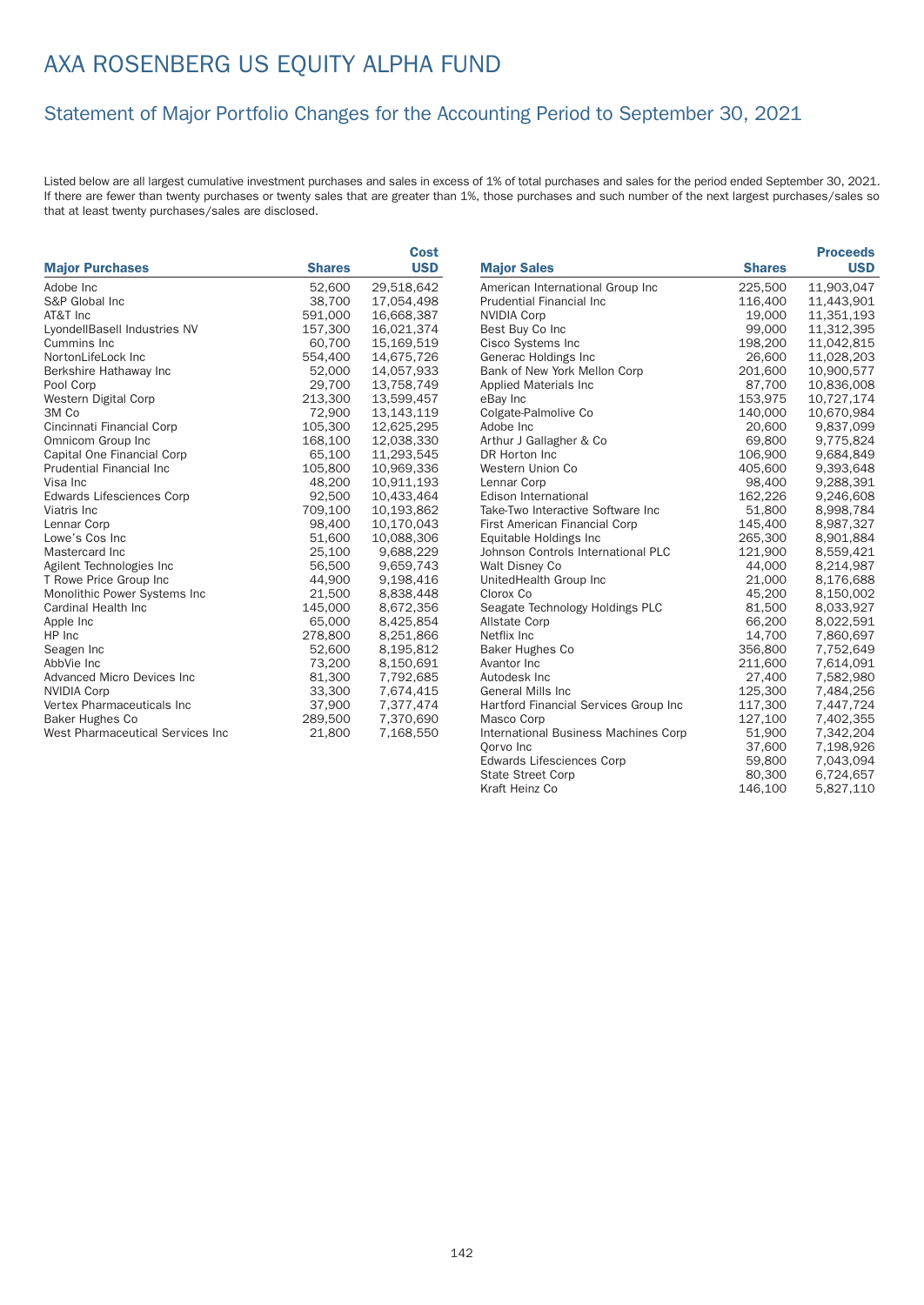# OTHER INFORMATION

## Additional Regulatory Disclosure: Tax Reporting, Platforms And Appointed Agents As at September 30, 2021

#### One Platform

BNP Paribas Securities Services Luxembourg 33 Rue de Gasperich Howald-Esperange L-2085 Luxembourg

Investors that have been approved by the Manager as being eligible to the One Platform and have completed an application form with BNP Paribas Securities Services Luxembourg should send their trade orders (subscriptions, redemptions and switches) by post to the above address.

#### Austria

Paying Agent: Erste Bank der oesterreichischen Sparkassen AG Am Belvedere 1 1100 Wien Austria

Investors should note that equalisation is applied for the purpose of annual tax reporting, in line with local requirements. Annual figures for those applicable Funds are published on the website of the OeKB (www.profitweb.at) and/or on www.axa-im.at.

#### Belgium

Paying Agent: CACEIS Belgium SA Avenue du Port 86 C b320 1000 Bruxelles Belgium

Investors should note that the annual reported income for those Funds registered in Belgium is available on the website(s) www.axa.be and/or www.axa-im.be, the Belgian website of www.axa-im.com.

#### Denmark

Information Agent: StockRate Asset Management NS Sdr. Jernbanevej 18D 3400 Hillerød Denmark

### France

Paying Agent: BNP Paribas Securities Services 3 Rue d'Antin 75002 Paris France

### **Germany**

Information Agent: AXA Investment Managers Deutschland GmbH Bleichstrasse 2-4 60313 Frankfurt am Main Germany

The management regulations, the prospectus, the KIID, the semiannual reports, the audited annual reports as well as a copy listing the changes in the portfolio during the period under review can be obtained free of charge from the German Information Agent.

Investors should note that equalisation is applied for the purpose of annual tax reporting, in line with local requirements. Annual figures for those applicable Funds are published on the website of the Federal Gazette (www.bundesanzeiger.de) and/or on www.axa-im.de.

### Italy

Paying Agent: Societè Generale Securities Services S.p.A. Via Santa Chiara, n.19 10122 Torino Italy

Paying Agent: Banca Monte dei Paschi di Siena S.p.A Piazza Salimbeni, n.3 53100 Siena Italy

Paying Agent: Allfunds Bank S.A.U. Milan Branch Via Bocchetto, 6 20123 Milano Italy

Paying Agent: RBC Investor and Treasury Services Succursale di Milano Via Vittor Pisani, 26 20124 Milano Italy

#### Luxembourg

Paying Agent: State Street Luxembourg S.C.A. 49 Avenue J-F Kennedy L-1855 Luxembourg

#### **Switzerland**

Swiss Paying Agent: Credit Suisse AG Paradeplatz 8 CH-8001 Zurich **Switzerland**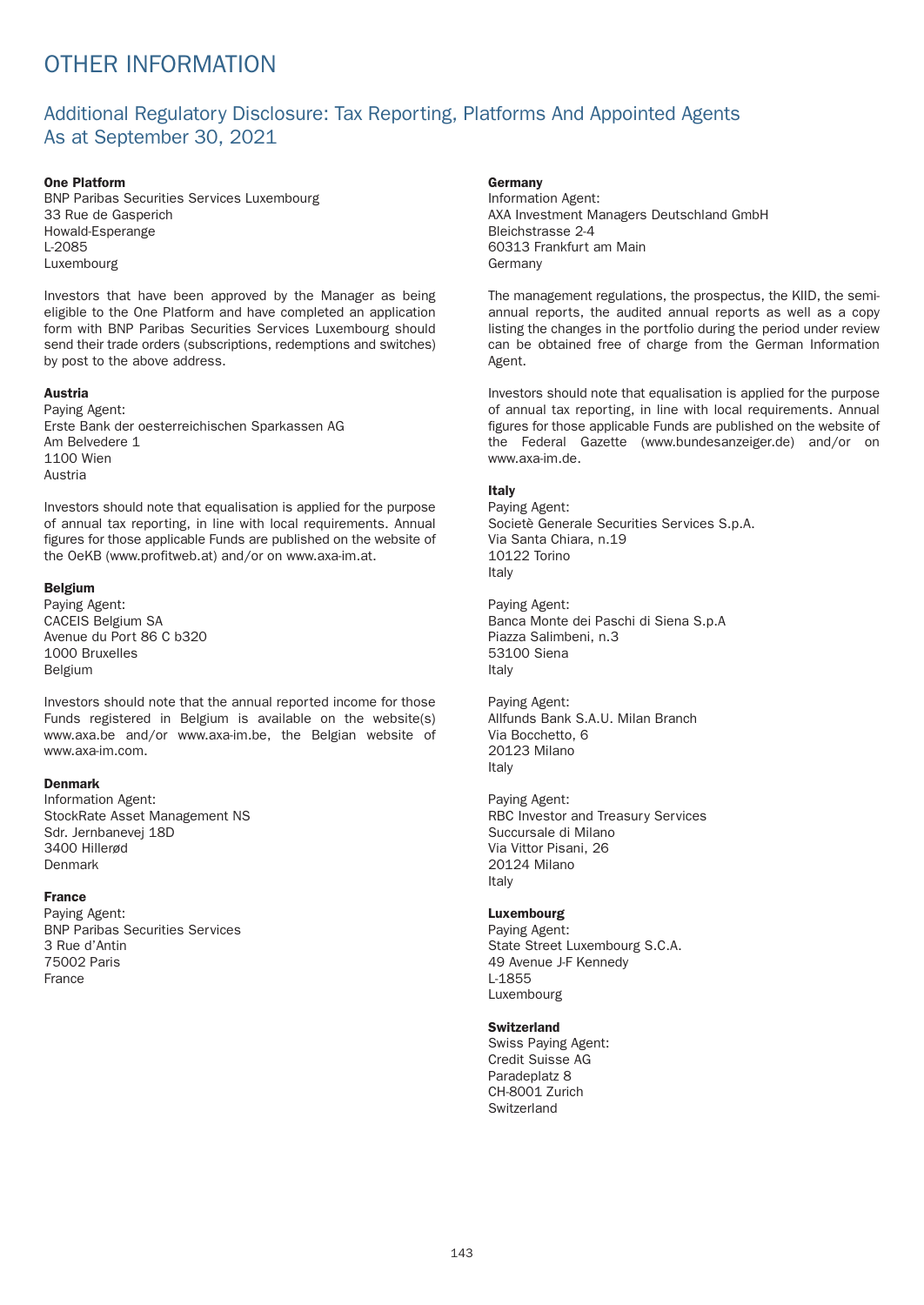# OTHER INFORMATION (continued)

## Additional Regulatory Disclosure: Tax Reporting, Platforms And Appointed Agents (continued) As at September 30, 2021

Swiss Representative: First Independent Fund Services AG Klausstrasse 33 CH-8008 Zurich **Switzerland** 

Investors should note that equalisation is applied for the purpose of annual tax reporting, in line with local requirements. Annual Swiss income tax values for applicable Funds are published on the website of the Swiss Federal Tax Administration (www.ictax.admin.ch).

The Trust Deed, the Prospectus, the KIID, the semi-annual report and the audited annual reports as well as a copy listing the changes in the portfolio during the period under review can be obtained free of charge from the Swiss representative. Investors should note that only launched Funds are authorised in **Switzerland** 

### Taiwan

Master Agent: Capital Gateway Securities Investment Consulting Enterprise 9F, No.171, Sung-De Rd. Taipei City 110 Taiwan

### United Kingdom

Facilities Agent: AXA Investment Managers UK Limited 22 Bishopsgate London EC2N 4BQ United Kingdom

Investors should note that equalisation is applied for the purpose of annual tax reporting, in line with local requirements. Reportable income and distributions for those Funds with UK Reporting Status are published on www.axa-im.co.uk.

#### European Union Taxation of Savings Income Directive

The investment policy of the Funds in the Prospectus state that the Funds are intended to be "fully invested" in equities. Any potential direct or indirect investment in interest bearing securities (see Schedule of Investments) remain below the 15% and 25% thresholds stipulated by the Directive.

#### The Sub-Investment Managers

The Investment Manager may delegate some or all of the investment decision making authority for some or all of the Funds to one or more of the following Sub-Investment Managers pursuant to the sub-investment management agreements between the Investment Manager and the relevant Sub-Investment Managers as described in the section on "Material Contracts" in the Prospectus. The Sub-Investment Managers are as follows:

- The Sub-Investment Manager in the United States is AXA Rosenberg Investment Management LLC, an SEC registered, quantitative equity investment adviser.
- The Sub-Investment Manager in Singapore is AXA Investment Managers Asia (Singapore) Ltd which is authorised and regulated by the Monetary Authority of Singapore.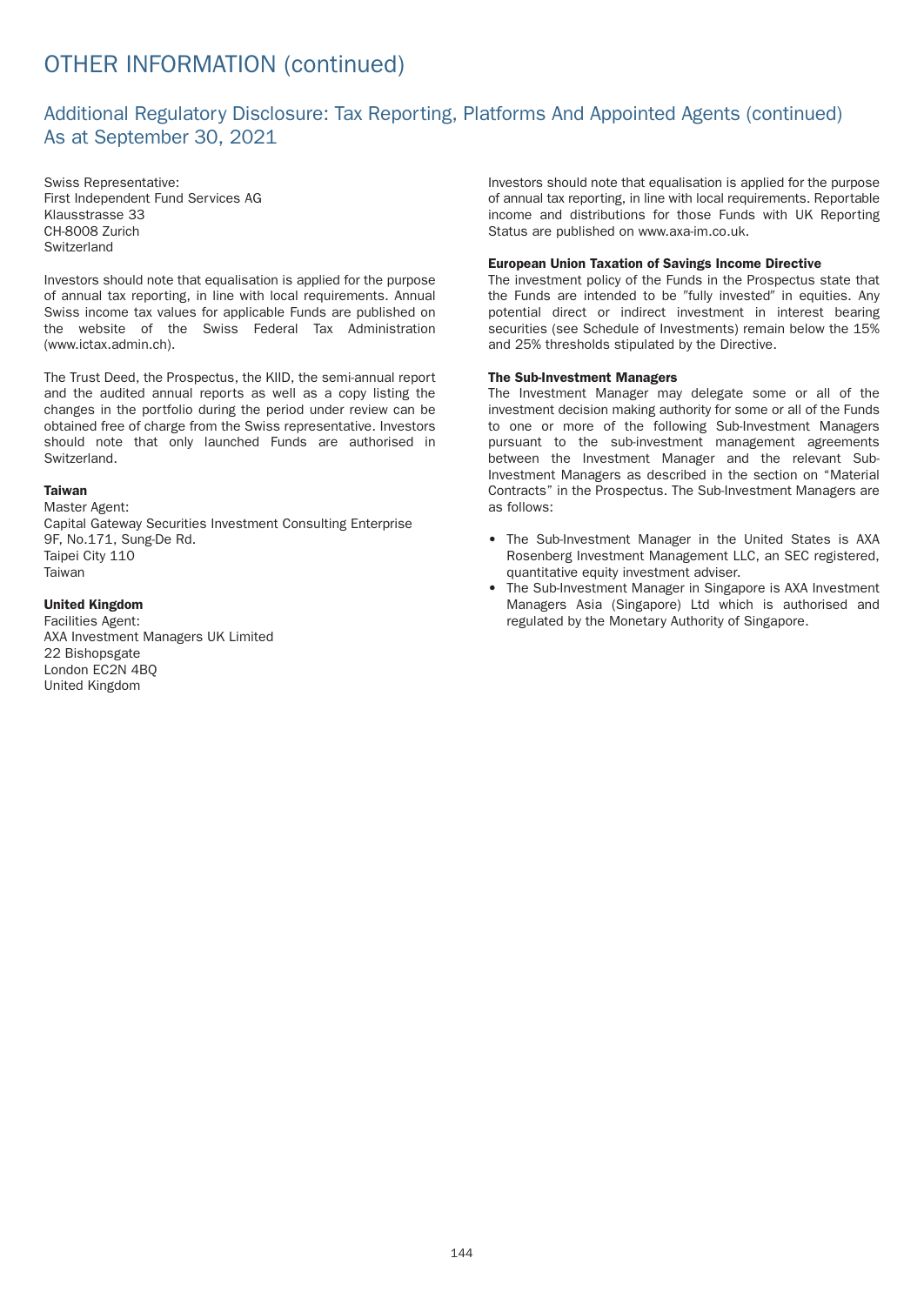# OTHER INFORMATION (continued)

## Additional Regulatory Disclosure: Tax Reporting, Platforms And Appointed Agents (continued) As at September 30, 2021

### The Sub-Investment Managers (continued)

| <b>Sub-funds:</b>                                                       | <b>Sub-Investment Manager(s):</b>            |
|-------------------------------------------------------------------------|----------------------------------------------|
| AXA Rosenberg All-Country Asia Pacific Ex-Japan Equity Alpha Fund*      | AXA Investment Managers Asia (Singapore) Ltd |
| AXA Rosenberg All Country Asia Pacific Ex-Japan Small Cap Alpha<br>Fund | AXA Investment Managers Asia (Singapore) Ltd |
| AXA Rosenberg Global Emerging Markets Equity Alpha Fund                 | AXA Investment Managers Asia (Singapore) Ltd |
|                                                                         | AXA Investment Management LLC                |
| AXA Rosenberg Global Equity Alpha Fund                                  | AXA Investment Managers Asia (Singapore) Ltd |
|                                                                         | AXA Rosenberg Investment Management LLC      |
| AXA Rosenberg Global Small Cap Alpha Fund                               | AXA Investment Managers Asia (Singapore) Ltd |
|                                                                         | AXA Rosenberg Investment Management LLC      |
| AXA Rosenberg Japan Enhanced Index Equity Alpha Fund**                  | AXA Investment Managers Asia (Singapore) Ltd |
| AXA Rosenberg Japan Equity Alpha Fund                                   | AXA Investment Managers Asia (Singapore) Ltd |
| AXA Rosenberg Japan Small Cap Alpha Fund                                | AXA Investment Managers Asia (Singapore) Ltd |
| AXA Rosenberg Pacific Ex-Japan Equity Alpha Fund                        | AXA Investment Managers Asia (Singapore) Ltd |
| AXA Rosenberg US Enhanced Index Equity Alpha Fund                       | AXA Rosenberg Investment Management LLC      |
| AXA Rosenberg US Equity Alpha Fund                                      | AXA Rosenberg Investment Management LLC      |

\*AXA Rosenberg All-Country Asia Pacific Ex-Japan Equity Alpha Fund terminated on July 30, 2021.

\*\*AXA Rosenberg Japan Enhanced Index Equity Alpha Fund terminated on June 30, 2021.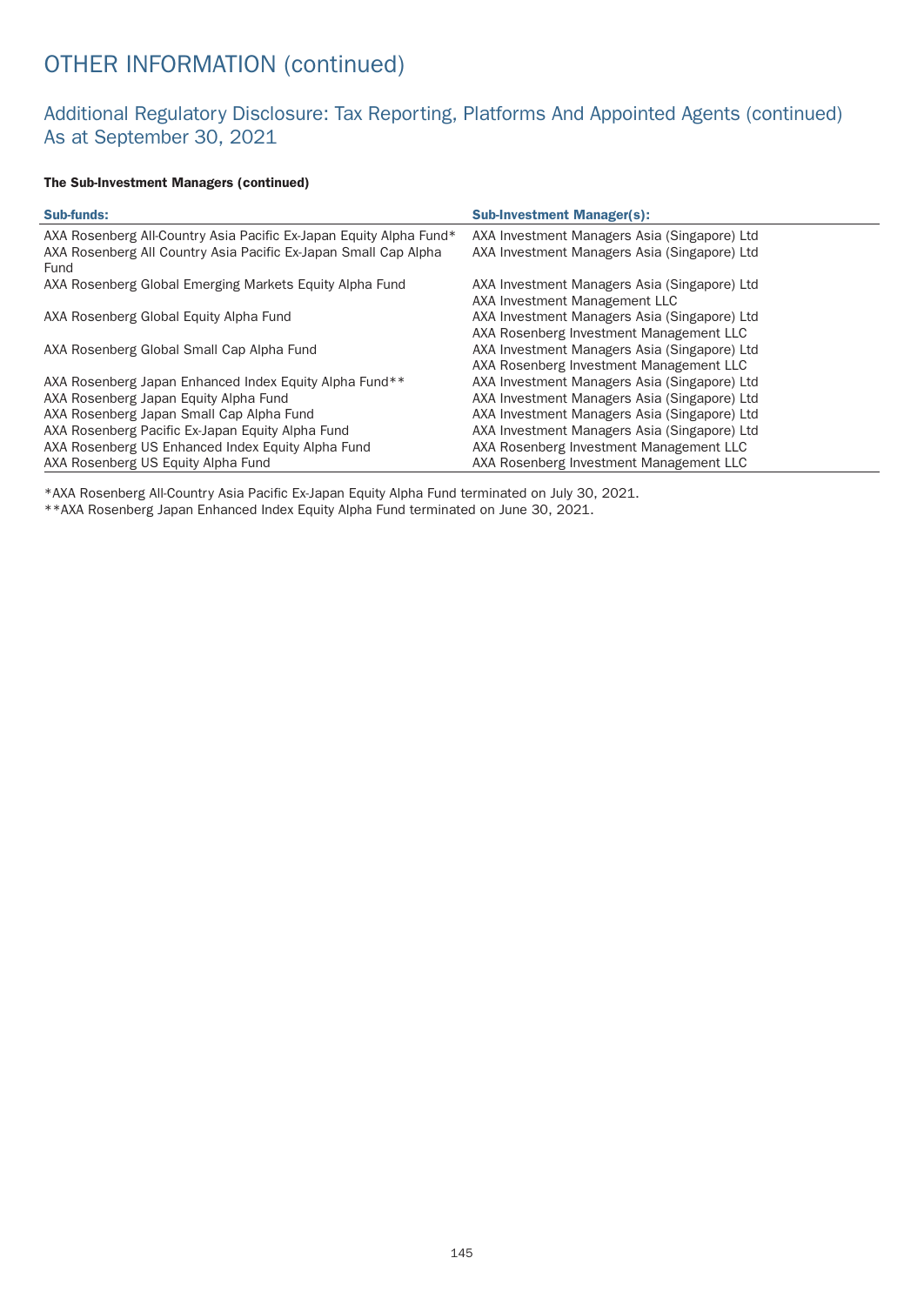## Additional disclosure according to Securities Financing Transactions Regulation (Regulation (EU) 2015/2365) ("SFTR") on transparency of securities financing transactions For the period ended September 30, 2021

#### AXA Rosenberg Eurobloc Equity Alpha Fund

|                                             | <b>Securities/Commodities lending transactions</b>               |
|---------------------------------------------|------------------------------------------------------------------|
| Value                                       | EUR 6,910,229                                                    |
| In % of AUM                                 | 5.77%                                                            |
|                                             | Market value of securities on loan as % of Total Lendable Assets |
| Value                                       | EUR 6,910,229                                                    |
| % Total Lendable Assets                     | 5.79%                                                            |
|                                             | <b>Counterparties</b>                                            |
| Name                                        | Natixis SA                                                       |
| Gross volume outstanding transactions       | EUR 4,781,401                                                    |
| Country of establishment                    | France                                                           |
| Name                                        | Societe Generale SA                                              |
| Gross volume outstanding transactions       | EUR 945,690                                                      |
| Country of establishment                    | France                                                           |
| Name                                        | <b>UBS AG</b>                                                    |
| Gross volume outstanding transactions       | EUR 1,183,138                                                    |
| Country of establishment                    | United Kingdom                                                   |
|                                             | <b>Settlement and clearing</b>                                   |
|                                             | <b>Bilateral</b>                                                 |
|                                             | <b>Maturity tenor</b>                                            |
| Open                                        | EUR 6,910,229                                                    |
|                                             | Type, quality and currency of collateral                         |
| Bonds                                       | EUR 7,407,985                                                    |
| Quality                                     | Investment Grade, No Rating                                      |
| Currency                                    | EUR, GBP, USD                                                    |
|                                             | <b>Maturity tenor of the collateral</b>                          |
| One week to one month                       | EUR 55,070                                                       |
| Three months to one year                    | EUR 20,378                                                       |
| Above one year                              | EUR 7,332,537                                                    |
|                                             | <b>Collateral Issuers</b>                                        |
| Collateral Issuer                           | French Republic Government                                       |
| Volume of collateral received               | EUR 3,393,802                                                    |
| Collateral Issuer                           | Federal Republic of Germany Government                           |
| Volume of collateral received               | EUR 3,006,457                                                    |
| Collateral Issuer                           | United Kingdom                                                   |
| Volume of collateral received               | EUR 978,620                                                      |
| Collateral Issuer                           | United States of America                                         |
| Volume of collateral received               | EUR 18,346                                                       |
| Collateral Issuer                           | Kingdom of the Netherlands Government                            |
| Volume of collateral received               | EUR 10,760                                                       |
|                                             | <b>Safe-keeping of Collateral Received</b>                       |
| Number of Trustees                          | $\mathbf{1}$                                                     |
| Trustee                                     | State Street Custodial Services (Ireland) Limited                |
| <b>Bonds Collateral</b>                     | EUR 7,407,985<br><b>Costs and returns</b>                        |
|                                             |                                                                  |
|                                             | <b>Fund</b>                                                      |
| Gross return on lending                     | EUR 15,269                                                       |
| % of Gross returned to the fund             | 80%                                                              |
| Actual gross amount of costs                |                                                                  |
|                                             | Third parties to the agreement                                   |
| Actual gross figure returned to third party | EUR 3,817                                                        |
| % of Gross returned to the third party      | 20%                                                              |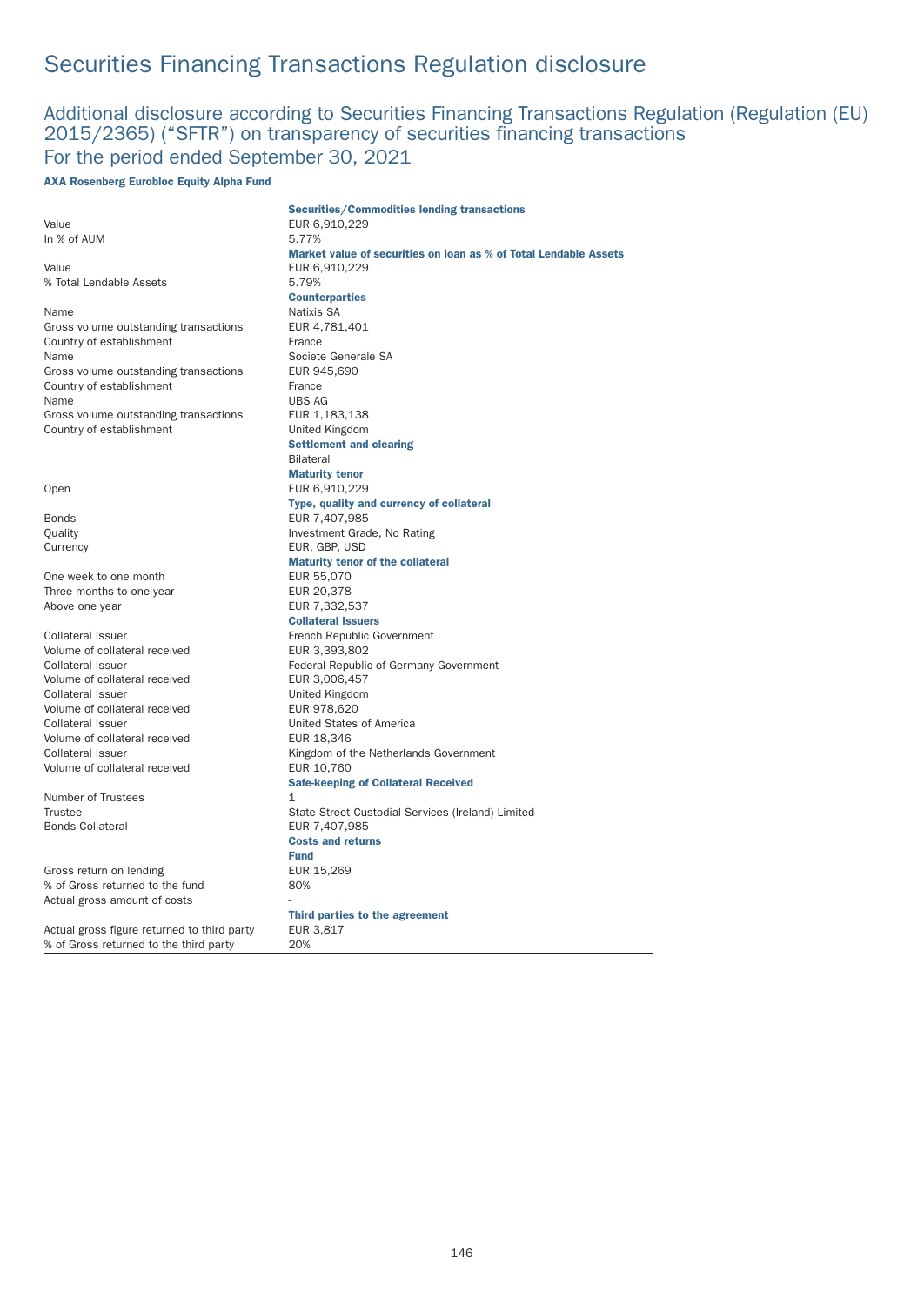## Additional disclosure according to Securities Financing Transactions Regulation (Regulation (EU) 2015/2365) ("SFTR") on transparency of securities financing transactions (continued) For the period ended September 30, 2021

#### AXA Rosenberg Global Equity Alpha Fund

|                                             | <b>Securities/Commodities lending transactions</b>               |
|---------------------------------------------|------------------------------------------------------------------|
| Value                                       | USD 34,484,314                                                   |
| In % of AUM                                 | 5.86%                                                            |
|                                             | Market value of securities on loan as % of Total Lendable Assets |
| Value                                       | USD 34,484,314                                                   |
| % Total Lendable Assets                     | 5.91%                                                            |
|                                             | <b>Counterparties</b>                                            |
| Name                                        | <b>Barclays Capital Inc</b>                                      |
| Gross volume outstanding transactions       | USD 12,419,418                                                   |
| Country of establishment                    | United Kingdom                                                   |
| Name                                        | Citigroup Global Markets Ltd                                     |
| Gross volume outstanding transactions       | USD 8,676,480                                                    |
| Country of establishment                    | United Kingdom                                                   |
| Name                                        | Natixis SA                                                       |
| Gross volume outstanding transactions       | USD 9,580,237                                                    |
| Country of establishment                    | France                                                           |
| Name                                        | <b>UBS AG</b>                                                    |
| Gross volume outstanding transactions       | USD 3,808,179                                                    |
| Country of establishment                    | United Kingdom                                                   |
|                                             | <b>Settlement and clearing</b>                                   |
|                                             | <b>Bilateral</b>                                                 |
|                                             | <b>Maturity tenor</b>                                            |
| Open                                        | USD 34,484,314                                                   |
|                                             | Type, quality and currency of collateral                         |
| <b>Bonds</b>                                | USD 40,194,679                                                   |
| Quality                                     | Investment Grade, No Rating                                      |
|                                             | <b>EUR</b>                                                       |
| Currency                                    |                                                                  |
|                                             | <b>Maturity tenor of the collateral</b>                          |
| One week to one month                       | USD 164,655                                                      |
| Three months to one year                    | USD 152,072                                                      |
| Above one year                              | USD 39,877,952                                                   |
|                                             | <b>Collateral Issuers</b>                                        |
| <b>Collateral Issuer</b>                    | French Republic Government                                       |
| Volume of collateral received               | USD 33,355,252                                                   |
| <b>Collateral Issuer</b>                    | Federal Republic of Germany Government                           |
| Volume of collateral received               | USD 6,534,273                                                    |
| <b>Collateral Issuer</b>                    | Kingdom of the Netherlands Government                            |
| Volume of collateral received               | USD 305.154                                                      |
|                                             | <b>Safe-keeping of Collateral Received</b>                       |
| Number of Trustees                          | $\mathbf{1}$                                                     |
| Trustee                                     | State Street Custodial Services (Ireland) Limited                |
| <b>Bonds Collateral</b>                     | USD 40,194,679                                                   |
|                                             | <b>Costs and returns</b>                                         |
|                                             | <b>Fund</b>                                                      |
| Gross return on lending                     | USD 48,148                                                       |
| % of Gross returned to the fund             | 80%                                                              |
| Actual gross amount of costs                |                                                                  |
|                                             | Third parties to the agreement                                   |
| Actual gross figure returned to third party | USD 12,037                                                       |
| % of Gross returned to the third party      | 20%                                                              |
|                                             |                                                                  |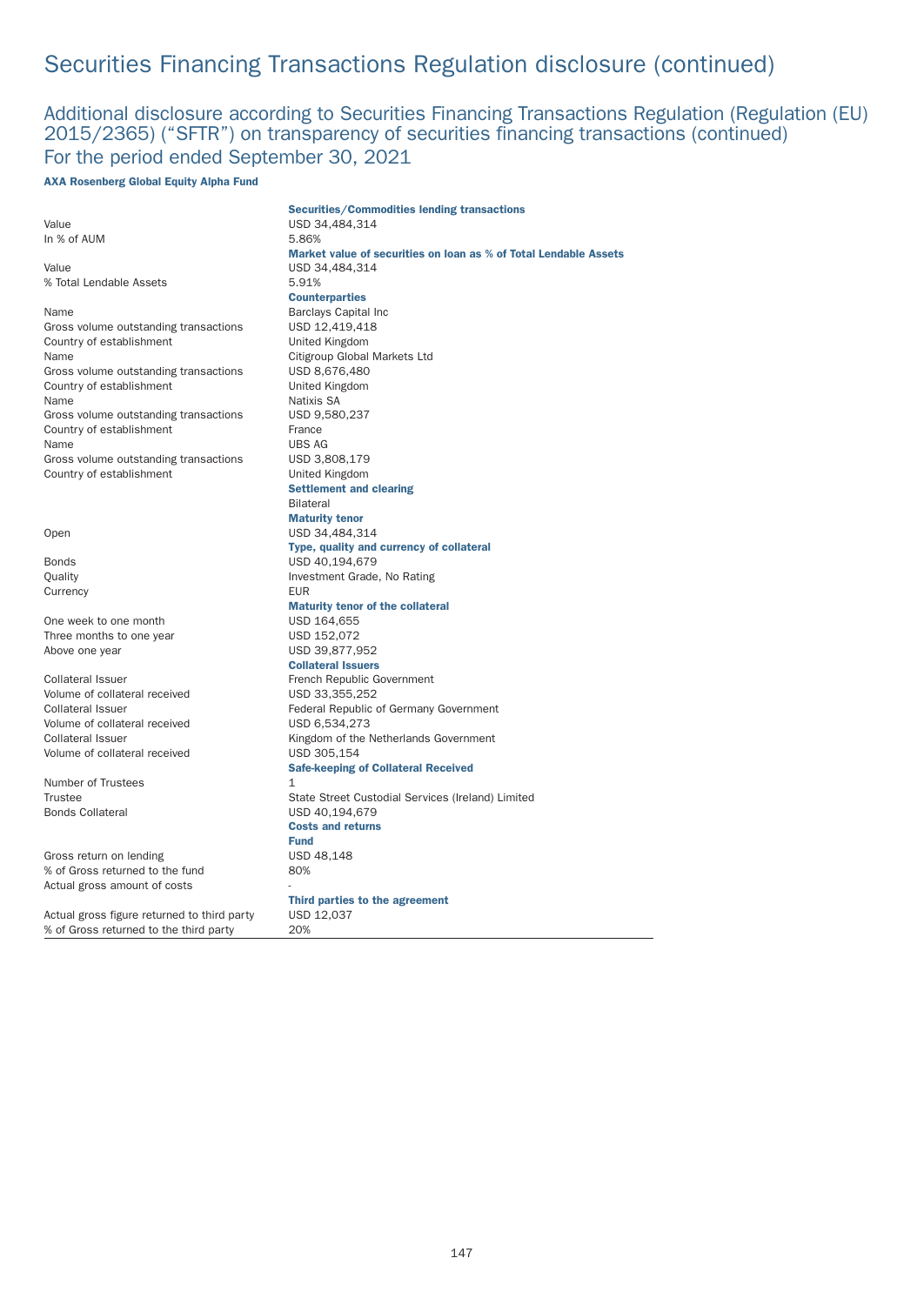## Additional disclosure according to Securities Financing Transactions Regulation (Regulation (EU) 2015/2365) ("SFTR") on transparency of securities financing transactions (continued) For the period ended September 30, 2021

### AXA Rosenberg Global Small Cap Alpha Fund

|                                                    | <b>Securities/Commodities lending transactions</b>               |
|----------------------------------------------------|------------------------------------------------------------------|
| Value                                              | USD 4,710,574                                                    |
| In % of AUM                                        | 2.18%                                                            |
|                                                    | Market value of securities on loan as % of Total Lendable Assets |
| Value                                              | USD 4,710,574                                                    |
| % Total Lendable Assets                            | 2.22%                                                            |
|                                                    | <b>Counterparties</b>                                            |
| Name                                               | Citigroup Global Markets Ltd                                     |
| Gross volume outstanding transactions              | USD 1,350,198                                                    |
| Country of establishment                           | United Kingdom                                                   |
| Name                                               | <b>Natixis SA</b>                                                |
| Gross volume outstanding transactions              | USD 2,038,533                                                    |
| Country of establishment                           | France                                                           |
| Name                                               | Societe Generale SA                                              |
| Gross volume outstanding transactions              | USD 1,281,225                                                    |
| Country of establishment                           | France                                                           |
| Name                                               | <b>UBS AG</b>                                                    |
| Gross volume outstanding transactions              | USD 40,618                                                       |
| Country of establishment                           | United Kingdom                                                   |
|                                                    | <b>Settlement and clearing</b>                                   |
|                                                    | <b>Bilateral</b>                                                 |
|                                                    | <b>Maturity tenor</b>                                            |
| Open                                               | USD 4,710,574                                                    |
|                                                    | Type, quality and currency of collateral                         |
| Bonds                                              | USD 5,189,058                                                    |
| Quality                                            | Investment Grade, No Rating                                      |
| Currency                                           | EUR, GBP, USD                                                    |
|                                                    | <b>Maturity tenor of the collateral</b>                          |
| One week to one month                              | <b>USD 5,956</b>                                                 |
| Three months to one year                           | USD 15,109                                                       |
| Above one year                                     | USD 5,167,993                                                    |
|                                                    | <b>Collateral Issuers</b>                                        |
| Collateral Issuer                                  | French Republic Government                                       |
| Volume of collateral received                      | USD 2,672,524                                                    |
| Collateral Issuer                                  | United Kingdom                                                   |
| Volume of collateral received<br>Collateral Issuer | UDS 1,325,837<br>Federal Republic of Germany Government          |
| Volume of collateral received                      | USD 1,117,123                                                    |
| Collateral Issuer                                  | Kingdom of the Netherlands Government                            |
| Volume of collateral received                      | USD 48,719                                                       |
| Collateral Issuer                                  | United States of America                                         |
| Volume of collateral received                      | USD 24,855                                                       |
|                                                    | <b>Safe-keeping of Collateral Received</b>                       |
| Number of Trustees                                 | 1                                                                |
| Trustee                                            | State Street Custodial Services (Ireland) Limited                |
| <b>Bonds Collateral</b>                            | USD 5,189,058                                                    |
|                                                    | <b>Costs and returns</b>                                         |
|                                                    | <b>Fund</b>                                                      |
| Gross return on lending                            | USD 8,133                                                        |
| % of Gross returned to the fund                    | 80%                                                              |
| Actual gross amount of costs                       |                                                                  |
|                                                    | Third parties to the agreement                                   |
| Actual gross figure returned to third party        | USD 2,033                                                        |
| % of Gross returned to the third party             | 20%                                                              |
|                                                    |                                                                  |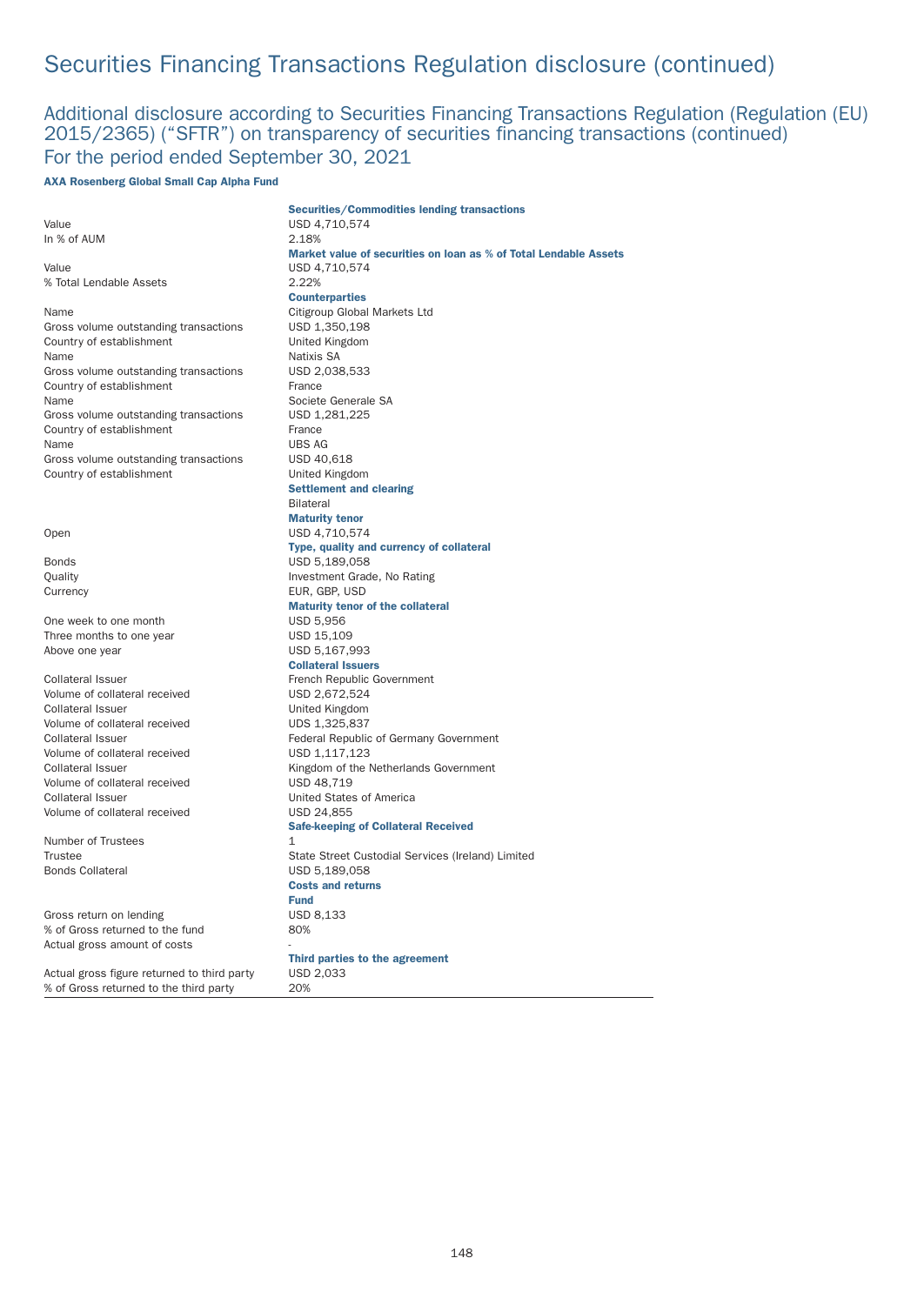## Additional disclosure according to Securities Financing Transactions Regulation (Regulation (EU) 2015/2365) ("SFTR") on transparency of securities financing transactions (continued) For the period ended September 30, 2021

#### AXA Rosenberg Japan Equity Alpha Fund

| JPY 3,431,537,490<br>16.43%<br>Market value of securities on loan as % of Total Lendable Assets<br>JPY 3,431,537,490<br>16.69%<br><b>Counterparties</b><br>Name<br><b>Barclays Capital Inc</b><br>Gross volume outstanding transactions<br>JPY 1,951,533,118<br>Country of establishment<br>United Kingdom<br>Name<br>Citigroup Global Markets Ltd<br>Gross volume outstanding transactions<br>JPY 1,468,954,294<br>Country of establishment<br>United Kingdom<br>Name<br>Credit Suisse AG<br>Gross volume outstanding transactions<br>JPY 11,050,078<br>Country of establishment<br>Ireland<br><b>Settlement and clearing</b><br><b>Bilateral</b><br><b>Maturity tenor</b><br>Open<br>JPY 3,431,537,490<br>Type, quality and currency of collateral<br>JPY 4,172,216,349<br>Bonds<br>Investment Grade, No Rating<br>Quality<br><b>EUR</b><br>Currency<br><b>Maturity tenor of the collateral</b><br>Three months to one year<br>JPY 17,981,891<br>Above one year<br>JPY 4,154,234,458<br><b>Collateral Issuers</b><br>Collateral Issuer<br>French Republic Government<br>Volume of collateral received<br>JPY 4,124,202,971<br>Collateral Issuer<br>Kingdom of the Netherlands Government<br>Volume of collateral received<br>48,013,378<br><b>Safe-keeping of Collateral Received</b><br>$\mathbf{1}$<br>State Street Custodial Services (Ireland) Limited<br>JPY 4,172,216,349<br><b>Costs and returns</b><br><b>Fund</b><br>JPY 2,559,868<br>80%<br>Third parties to the agreement<br>Actual gross figure returned to third party<br>JPY 639,967<br>% of Gross returned to the third party<br>20% |                                 | <b>Securities/Commodities lending transactions</b> |
|-------------------------------------------------------------------------------------------------------------------------------------------------------------------------------------------------------------------------------------------------------------------------------------------------------------------------------------------------------------------------------------------------------------------------------------------------------------------------------------------------------------------------------------------------------------------------------------------------------------------------------------------------------------------------------------------------------------------------------------------------------------------------------------------------------------------------------------------------------------------------------------------------------------------------------------------------------------------------------------------------------------------------------------------------------------------------------------------------------------------------------------------------------------------------------------------------------------------------------------------------------------------------------------------------------------------------------------------------------------------------------------------------------------------------------------------------------------------------------------------------------------------------------------------------------------------------------------------------------|---------------------------------|----------------------------------------------------|
|                                                                                                                                                                                                                                                                                                                                                                                                                                                                                                                                                                                                                                                                                                                                                                                                                                                                                                                                                                                                                                                                                                                                                                                                                                                                                                                                                                                                                                                                                                                                                                                                       | Value                           |                                                    |
|                                                                                                                                                                                                                                                                                                                                                                                                                                                                                                                                                                                                                                                                                                                                                                                                                                                                                                                                                                                                                                                                                                                                                                                                                                                                                                                                                                                                                                                                                                                                                                                                       | In % of AUM                     |                                                    |
|                                                                                                                                                                                                                                                                                                                                                                                                                                                                                                                                                                                                                                                                                                                                                                                                                                                                                                                                                                                                                                                                                                                                                                                                                                                                                                                                                                                                                                                                                                                                                                                                       |                                 |                                                    |
|                                                                                                                                                                                                                                                                                                                                                                                                                                                                                                                                                                                                                                                                                                                                                                                                                                                                                                                                                                                                                                                                                                                                                                                                                                                                                                                                                                                                                                                                                                                                                                                                       | Value                           |                                                    |
|                                                                                                                                                                                                                                                                                                                                                                                                                                                                                                                                                                                                                                                                                                                                                                                                                                                                                                                                                                                                                                                                                                                                                                                                                                                                                                                                                                                                                                                                                                                                                                                                       | % Total Lendable Assets         |                                                    |
|                                                                                                                                                                                                                                                                                                                                                                                                                                                                                                                                                                                                                                                                                                                                                                                                                                                                                                                                                                                                                                                                                                                                                                                                                                                                                                                                                                                                                                                                                                                                                                                                       |                                 |                                                    |
|                                                                                                                                                                                                                                                                                                                                                                                                                                                                                                                                                                                                                                                                                                                                                                                                                                                                                                                                                                                                                                                                                                                                                                                                                                                                                                                                                                                                                                                                                                                                                                                                       |                                 |                                                    |
|                                                                                                                                                                                                                                                                                                                                                                                                                                                                                                                                                                                                                                                                                                                                                                                                                                                                                                                                                                                                                                                                                                                                                                                                                                                                                                                                                                                                                                                                                                                                                                                                       |                                 |                                                    |
|                                                                                                                                                                                                                                                                                                                                                                                                                                                                                                                                                                                                                                                                                                                                                                                                                                                                                                                                                                                                                                                                                                                                                                                                                                                                                                                                                                                                                                                                                                                                                                                                       |                                 |                                                    |
|                                                                                                                                                                                                                                                                                                                                                                                                                                                                                                                                                                                                                                                                                                                                                                                                                                                                                                                                                                                                                                                                                                                                                                                                                                                                                                                                                                                                                                                                                                                                                                                                       |                                 |                                                    |
|                                                                                                                                                                                                                                                                                                                                                                                                                                                                                                                                                                                                                                                                                                                                                                                                                                                                                                                                                                                                                                                                                                                                                                                                                                                                                                                                                                                                                                                                                                                                                                                                       |                                 |                                                    |
|                                                                                                                                                                                                                                                                                                                                                                                                                                                                                                                                                                                                                                                                                                                                                                                                                                                                                                                                                                                                                                                                                                                                                                                                                                                                                                                                                                                                                                                                                                                                                                                                       |                                 |                                                    |
|                                                                                                                                                                                                                                                                                                                                                                                                                                                                                                                                                                                                                                                                                                                                                                                                                                                                                                                                                                                                                                                                                                                                                                                                                                                                                                                                                                                                                                                                                                                                                                                                       |                                 |                                                    |
|                                                                                                                                                                                                                                                                                                                                                                                                                                                                                                                                                                                                                                                                                                                                                                                                                                                                                                                                                                                                                                                                                                                                                                                                                                                                                                                                                                                                                                                                                                                                                                                                       |                                 |                                                    |
|                                                                                                                                                                                                                                                                                                                                                                                                                                                                                                                                                                                                                                                                                                                                                                                                                                                                                                                                                                                                                                                                                                                                                                                                                                                                                                                                                                                                                                                                                                                                                                                                       |                                 |                                                    |
|                                                                                                                                                                                                                                                                                                                                                                                                                                                                                                                                                                                                                                                                                                                                                                                                                                                                                                                                                                                                                                                                                                                                                                                                                                                                                                                                                                                                                                                                                                                                                                                                       |                                 |                                                    |
|                                                                                                                                                                                                                                                                                                                                                                                                                                                                                                                                                                                                                                                                                                                                                                                                                                                                                                                                                                                                                                                                                                                                                                                                                                                                                                                                                                                                                                                                                                                                                                                                       |                                 |                                                    |
|                                                                                                                                                                                                                                                                                                                                                                                                                                                                                                                                                                                                                                                                                                                                                                                                                                                                                                                                                                                                                                                                                                                                                                                                                                                                                                                                                                                                                                                                                                                                                                                                       |                                 |                                                    |
|                                                                                                                                                                                                                                                                                                                                                                                                                                                                                                                                                                                                                                                                                                                                                                                                                                                                                                                                                                                                                                                                                                                                                                                                                                                                                                                                                                                                                                                                                                                                                                                                       |                                 |                                                    |
|                                                                                                                                                                                                                                                                                                                                                                                                                                                                                                                                                                                                                                                                                                                                                                                                                                                                                                                                                                                                                                                                                                                                                                                                                                                                                                                                                                                                                                                                                                                                                                                                       |                                 |                                                    |
|                                                                                                                                                                                                                                                                                                                                                                                                                                                                                                                                                                                                                                                                                                                                                                                                                                                                                                                                                                                                                                                                                                                                                                                                                                                                                                                                                                                                                                                                                                                                                                                                       |                                 |                                                    |
|                                                                                                                                                                                                                                                                                                                                                                                                                                                                                                                                                                                                                                                                                                                                                                                                                                                                                                                                                                                                                                                                                                                                                                                                                                                                                                                                                                                                                                                                                                                                                                                                       |                                 |                                                    |
|                                                                                                                                                                                                                                                                                                                                                                                                                                                                                                                                                                                                                                                                                                                                                                                                                                                                                                                                                                                                                                                                                                                                                                                                                                                                                                                                                                                                                                                                                                                                                                                                       |                                 |                                                    |
|                                                                                                                                                                                                                                                                                                                                                                                                                                                                                                                                                                                                                                                                                                                                                                                                                                                                                                                                                                                                                                                                                                                                                                                                                                                                                                                                                                                                                                                                                                                                                                                                       |                                 |                                                    |
|                                                                                                                                                                                                                                                                                                                                                                                                                                                                                                                                                                                                                                                                                                                                                                                                                                                                                                                                                                                                                                                                                                                                                                                                                                                                                                                                                                                                                                                                                                                                                                                                       |                                 |                                                    |
|                                                                                                                                                                                                                                                                                                                                                                                                                                                                                                                                                                                                                                                                                                                                                                                                                                                                                                                                                                                                                                                                                                                                                                                                                                                                                                                                                                                                                                                                                                                                                                                                       |                                 |                                                    |
|                                                                                                                                                                                                                                                                                                                                                                                                                                                                                                                                                                                                                                                                                                                                                                                                                                                                                                                                                                                                                                                                                                                                                                                                                                                                                                                                                                                                                                                                                                                                                                                                       |                                 |                                                    |
|                                                                                                                                                                                                                                                                                                                                                                                                                                                                                                                                                                                                                                                                                                                                                                                                                                                                                                                                                                                                                                                                                                                                                                                                                                                                                                                                                                                                                                                                                                                                                                                                       |                                 |                                                    |
|                                                                                                                                                                                                                                                                                                                                                                                                                                                                                                                                                                                                                                                                                                                                                                                                                                                                                                                                                                                                                                                                                                                                                                                                                                                                                                                                                                                                                                                                                                                                                                                                       |                                 |                                                    |
|                                                                                                                                                                                                                                                                                                                                                                                                                                                                                                                                                                                                                                                                                                                                                                                                                                                                                                                                                                                                                                                                                                                                                                                                                                                                                                                                                                                                                                                                                                                                                                                                       |                                 |                                                    |
|                                                                                                                                                                                                                                                                                                                                                                                                                                                                                                                                                                                                                                                                                                                                                                                                                                                                                                                                                                                                                                                                                                                                                                                                                                                                                                                                                                                                                                                                                                                                                                                                       |                                 |                                                    |
|                                                                                                                                                                                                                                                                                                                                                                                                                                                                                                                                                                                                                                                                                                                                                                                                                                                                                                                                                                                                                                                                                                                                                                                                                                                                                                                                                                                                                                                                                                                                                                                                       |                                 |                                                    |
|                                                                                                                                                                                                                                                                                                                                                                                                                                                                                                                                                                                                                                                                                                                                                                                                                                                                                                                                                                                                                                                                                                                                                                                                                                                                                                                                                                                                                                                                                                                                                                                                       |                                 |                                                    |
|                                                                                                                                                                                                                                                                                                                                                                                                                                                                                                                                                                                                                                                                                                                                                                                                                                                                                                                                                                                                                                                                                                                                                                                                                                                                                                                                                                                                                                                                                                                                                                                                       | Number of Trustees              |                                                    |
|                                                                                                                                                                                                                                                                                                                                                                                                                                                                                                                                                                                                                                                                                                                                                                                                                                                                                                                                                                                                                                                                                                                                                                                                                                                                                                                                                                                                                                                                                                                                                                                                       | <b>Trustee</b>                  |                                                    |
|                                                                                                                                                                                                                                                                                                                                                                                                                                                                                                                                                                                                                                                                                                                                                                                                                                                                                                                                                                                                                                                                                                                                                                                                                                                                                                                                                                                                                                                                                                                                                                                                       | <b>Bonds Collateral</b>         |                                                    |
|                                                                                                                                                                                                                                                                                                                                                                                                                                                                                                                                                                                                                                                                                                                                                                                                                                                                                                                                                                                                                                                                                                                                                                                                                                                                                                                                                                                                                                                                                                                                                                                                       |                                 |                                                    |
|                                                                                                                                                                                                                                                                                                                                                                                                                                                                                                                                                                                                                                                                                                                                                                                                                                                                                                                                                                                                                                                                                                                                                                                                                                                                                                                                                                                                                                                                                                                                                                                                       |                                 |                                                    |
|                                                                                                                                                                                                                                                                                                                                                                                                                                                                                                                                                                                                                                                                                                                                                                                                                                                                                                                                                                                                                                                                                                                                                                                                                                                                                                                                                                                                                                                                                                                                                                                                       | Gross return on lending         |                                                    |
|                                                                                                                                                                                                                                                                                                                                                                                                                                                                                                                                                                                                                                                                                                                                                                                                                                                                                                                                                                                                                                                                                                                                                                                                                                                                                                                                                                                                                                                                                                                                                                                                       | % of Gross returned to the fund |                                                    |
|                                                                                                                                                                                                                                                                                                                                                                                                                                                                                                                                                                                                                                                                                                                                                                                                                                                                                                                                                                                                                                                                                                                                                                                                                                                                                                                                                                                                                                                                                                                                                                                                       | Actual gross amount of costs    |                                                    |
|                                                                                                                                                                                                                                                                                                                                                                                                                                                                                                                                                                                                                                                                                                                                                                                                                                                                                                                                                                                                                                                                                                                                                                                                                                                                                                                                                                                                                                                                                                                                                                                                       |                                 |                                                    |
|                                                                                                                                                                                                                                                                                                                                                                                                                                                                                                                                                                                                                                                                                                                                                                                                                                                                                                                                                                                                                                                                                                                                                                                                                                                                                                                                                                                                                                                                                                                                                                                                       |                                 |                                                    |
|                                                                                                                                                                                                                                                                                                                                                                                                                                                                                                                                                                                                                                                                                                                                                                                                                                                                                                                                                                                                                                                                                                                                                                                                                                                                                                                                                                                                                                                                                                                                                                                                       |                                 |                                                    |
|                                                                                                                                                                                                                                                                                                                                                                                                                                                                                                                                                                                                                                                                                                                                                                                                                                                                                                                                                                                                                                                                                                                                                                                                                                                                                                                                                                                                                                                                                                                                                                                                       |                                 |                                                    |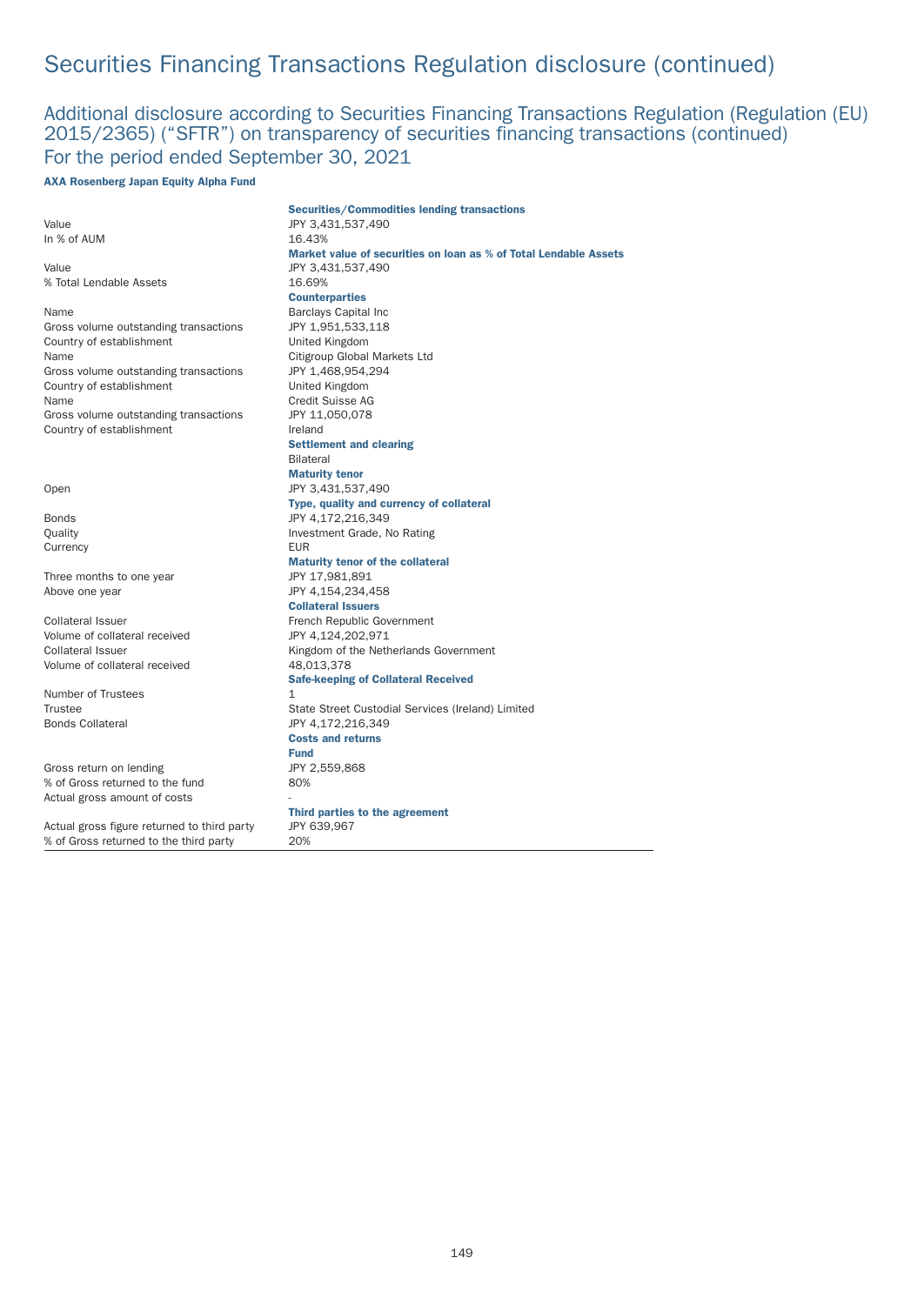## Additional disclosure according to Securities Financing Transactions Regulation (Regulation (EU) 2015/2365) ("SFTR") on transparency of securities financing transactions (continued) For the period ended September 30, 2021

### AXA Rosenberg Japan Small Cap Alpha Fund

|                                             | <b>Securities/Commodities lending transactions</b>               |
|---------------------------------------------|------------------------------------------------------------------|
| Value                                       | JPY 346,188,499                                                  |
| In % of AUM                                 | 3.96%                                                            |
|                                             | Market value of securities on loan as % of Total Lendable Assets |
| Value                                       | JPY 346,188,499                                                  |
| % Total Lendable Assets                     | 4.01%                                                            |
|                                             | <b>Counterparties</b>                                            |
| Name                                        | <b>Barclays Capital Inc</b>                                      |
| Gross volume outstanding transactions       | JPY 116,837,309                                                  |
| Country of establishment                    | United Kingdom                                                   |
| Name                                        | Citigroup Global Markets Ltd                                     |
| Gross volume outstanding transactions       | JPY 220,125,580                                                  |
| Country of establishment                    | United Kingdom                                                   |
| Name                                        | Credit Suisse AG                                                 |
| Gross volume outstanding transactions       | JPY 9,225,610                                                    |
| Country of establishment                    | Ireland                                                          |
|                                             | <b>Settlement and clearing</b>                                   |
|                                             | <b>Bilateral</b>                                                 |
|                                             | <b>Maturity tenor</b>                                            |
| Open                                        | JPY 346,188,499                                                  |
|                                             | Type, quality and currency of collateral                         |
| Bonds                                       | JPY 419,827,334                                                  |
| Quality                                     | Investment Grade, No Rating                                      |
| Currency                                    | <b>EUR</b>                                                       |
|                                             | <b>Maturity tenor of the collateral</b>                          |
| Three months to one year                    | JPY 1,705,125                                                    |
| Above one year                              | JPY 418,122,209                                                  |
|                                             | <b>Collateral Issuers</b>                                        |
| Collateral Issuer                           | French Republic Government                                       |
| Volume of collateral received               | JPY 412,632,438                                                  |
| Collateral Issuer                           | Kingdom of the Netherlands Government                            |
| Volume of collateral received               | JPY 7,194,896                                                    |
|                                             |                                                                  |
|                                             | <b>Safe-keeping of Collateral Received</b>                       |
| Number of Trustees                          | $\mathbf{1}$                                                     |
| <b>Trustee</b>                              | State Street Custodial Services (Ireland) Limited                |
| <b>Bonds Collateral</b>                     | JPY 419,827,334                                                  |
|                                             | <b>Costs and returns</b>                                         |
|                                             | <b>Fund</b>                                                      |
| Gross return on lending                     | JPY 938,149                                                      |
| % of Gross returned to the fund             | 80%                                                              |
| Actual gross amount of costs                |                                                                  |
|                                             | Third parties to the agreement                                   |
| Actual gross figure returned to third party | JPY 234,537                                                      |
| % of Gross returned to the third party      | 20%                                                              |
|                                             |                                                                  |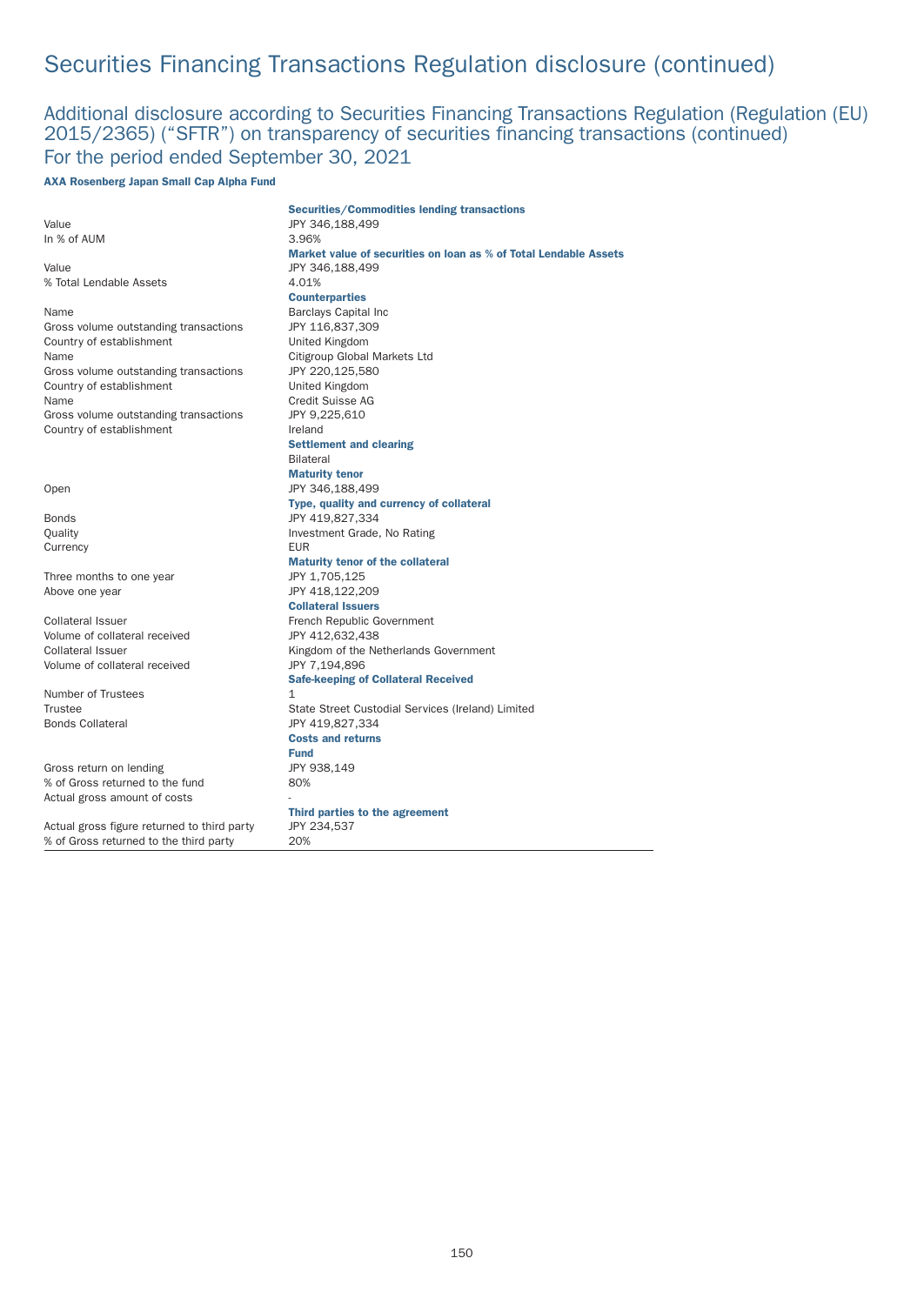## Additional disclosure according to Securities Financing Transactions Regulation (Regulation (EU) 2015/2365) ("SFTR") on transparency of securities financing transactions (continued) For the period ended September 30, 2021

### AXA Rosenberg Pan-European Equity Alpha Fund

|                                             | <b>Securities/Commodities lending transactions</b>               |
|---------------------------------------------|------------------------------------------------------------------|
| Value                                       | EUR 1,840,074                                                    |
| In % of AUM                                 | 3.73%                                                            |
|                                             | Market value of securities on loan as % of Total Lendable Assets |
| Value                                       | EUR 1.840.074                                                    |
| % Total Lendable Assets                     | 3.75%                                                            |
|                                             | <b>Counterparties</b>                                            |
| Name                                        | Citigroup Global Markets Ltd                                     |
| Gross volume outstanding transactions       | EUR 42,144                                                       |
| Country of establishment                    | United Kingdom                                                   |
| Name                                        | Natixis SA                                                       |
| Gross volume outstanding transactions       | EUR 1,378,904                                                    |
| Country of establishment                    | France                                                           |
| Name                                        | <b>UBS AG</b>                                                    |
| Gross volume outstanding transactions       | EUR 419,026                                                      |
| Country of establishment                    | United Kingdom                                                   |
|                                             | <b>Settlement and clearing</b>                                   |
|                                             | <b>Bilateral</b>                                                 |
|                                             | <b>Maturity tenor</b>                                            |
| Open                                        | EUR 1,840,074                                                    |
|                                             | Type, quality and currency of collateral                         |
| <b>Bonds</b>                                | EUR 1,991,769                                                    |
| Quality                                     | Investment Grade, No Rating                                      |
| Currency                                    | <b>EUR</b>                                                       |
|                                             | <b>Maturity tenor of the collateral</b>                          |
| One week to one month                       | EUR 18,822                                                       |
| Three months to one year                    | EUR 6,077                                                        |
| Above one year                              | EUR 1,966,870                                                    |
|                                             | <b>Collateral Issuers</b>                                        |
| <b>Collateral Issuer</b>                    | French Republic Government                                       |
| Volume of collateral received               | EUR 1,092,629                                                    |
| <b>Collateral Issuer</b>                    | Federal Republic of Germany Government                           |
| Volume of collateral received               | EUR 894,659                                                      |
| <b>Collateral Issuer</b>                    | Kingdom of the Netherlands Government                            |
| Volume of collateral received               | EUR 4,481                                                        |
|                                             | <b>Safe-keeping of Collateral Received</b>                       |
| Number of Trustees                          | 1                                                                |
| Trustee                                     | State Street Custodial Services (Ireland) Limited                |
| <b>Bonds Collateral</b>                     | EUR 1,991,769                                                    |
|                                             | <b>Costs and returns</b>                                         |
|                                             | <b>Fund</b>                                                      |
| Gross return on lending                     | EUR 4,755                                                        |
| % of Gross returned to the fund             | 80%                                                              |
| Actual gross amount of costs                |                                                                  |
|                                             | Third parties to the agreement                                   |
| Actual gross figure returned to third party | EUR 1,189                                                        |
| % of Gross returned to the third party      | 20%                                                              |
|                                             |                                                                  |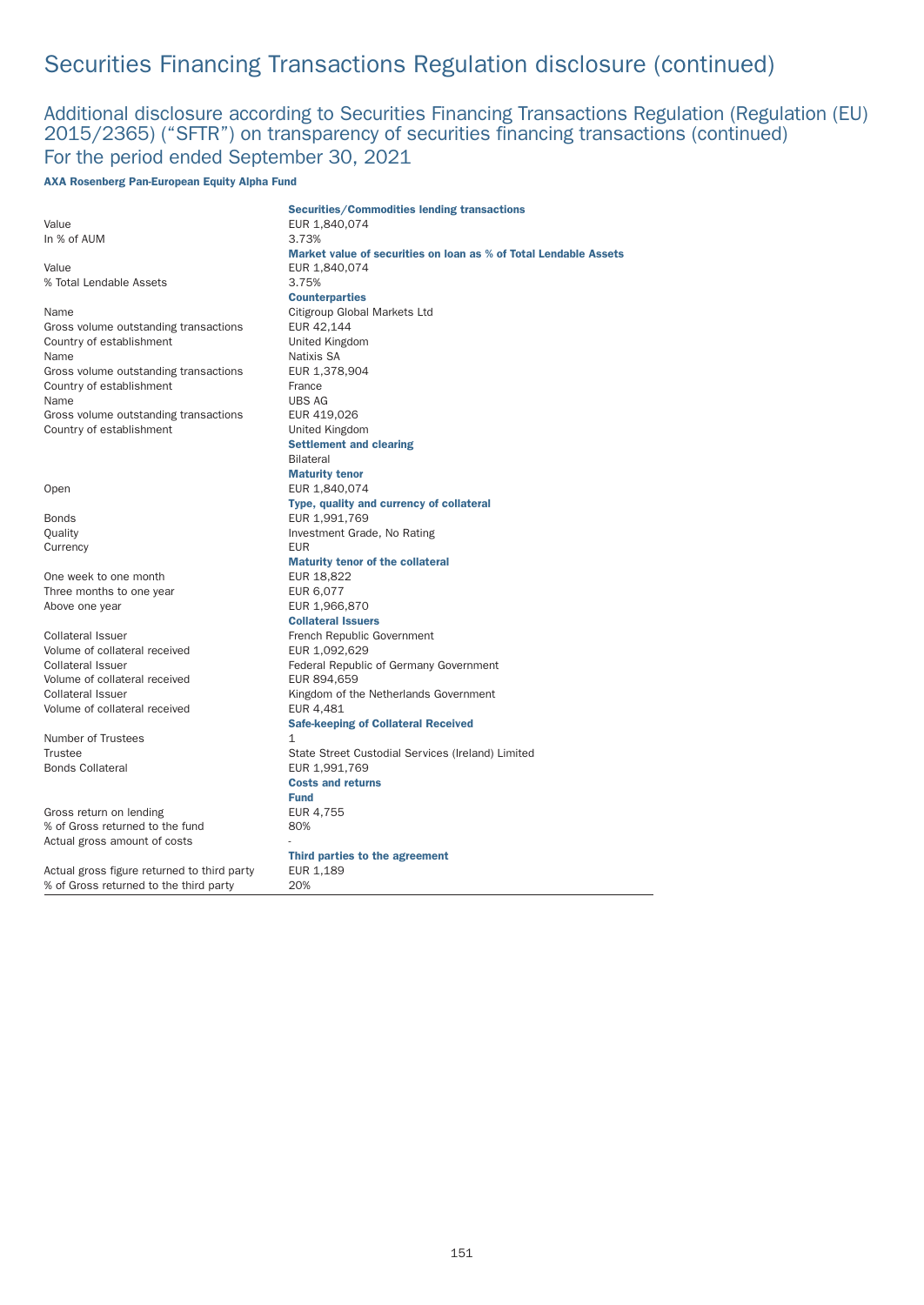## Additional disclosure according to Securities Financing Transactions Regulation (Regulation (EU) 2015/2365) ("SFTR") on transparency of securities financing transactions (continued) For the period ended September 30, 2021

### AXA Rosenberg US Enhanced Index Equity Alpha Fund

|                                             | <b>Securities/Commodities lending transactions</b>               |
|---------------------------------------------|------------------------------------------------------------------|
| Value                                       | USD 63,038,316                                                   |
| In % of AUM                                 | 2.28%                                                            |
|                                             | Market value of securities on loan as % of Total Lendable Assets |
| Value                                       | USD 63,038,316                                                   |
| % Total Lendable Assets                     | 2.29%                                                            |
|                                             | <b>Counterparties</b>                                            |
| Name                                        | Natixis SA                                                       |
| Gross volume outstanding transactions       | USD 63,038,316                                                   |
| Country of establishment                    | France                                                           |
|                                             | <b>Settlement and clearing</b>                                   |
|                                             | <b>Bilateral</b>                                                 |
|                                             | <b>Maturity tenor</b>                                            |
| Open                                        | USD 63,038,316                                                   |
|                                             | Type, quality and currency of collateral                         |
| <b>Bonds</b>                                | USD 66,202,011                                                   |
| Quality                                     | Investment Grade, No Rating                                      |
| Currency                                    | <b>EUR</b>                                                       |
|                                             | <b>Maturity tenor of the collateral</b>                          |
| One week to one month                       | USD 136,716                                                      |
| Three months to one year                    | USD 268,670                                                      |
| Above one year                              | USD 65,796,625                                                   |
|                                             | <b>Collateral Issuers</b>                                        |
| Collateral Issuer                           | Federal Republic of Germany Government                           |
| Volume of collateral received               | USD 34,099,269                                                   |
| Collateral Issuer                           | French Republic Government                                       |
| Volume of collateral received               | USD 31,960,879                                                   |
| <b>Collateral Issuer</b>                    | Kingdom of the Netherlands Government                            |
| Volume of collateral received               | USD 141,863                                                      |
|                                             | <b>Safe-keeping of Collateral Received</b>                       |
| Number of Trustees                          | 1                                                                |
| Trustee                                     | State Street Custodial Services (Ireland) Limited                |
| <b>Bonds Collateral</b>                     | USD 66,202,011                                                   |
|                                             | <b>Costs and returns</b>                                         |
|                                             | <b>Fund</b>                                                      |
| Gross return on lending                     | USD 16,701                                                       |
| % of Gross returned to the fund             | 80%                                                              |
| Actual gross amount of costs                |                                                                  |
|                                             | Third parties to the agreement                                   |
| Actual gross figure returned to third party | <b>USD 4,175</b>                                                 |
| % of Gross returned to the third party      | 20%                                                              |